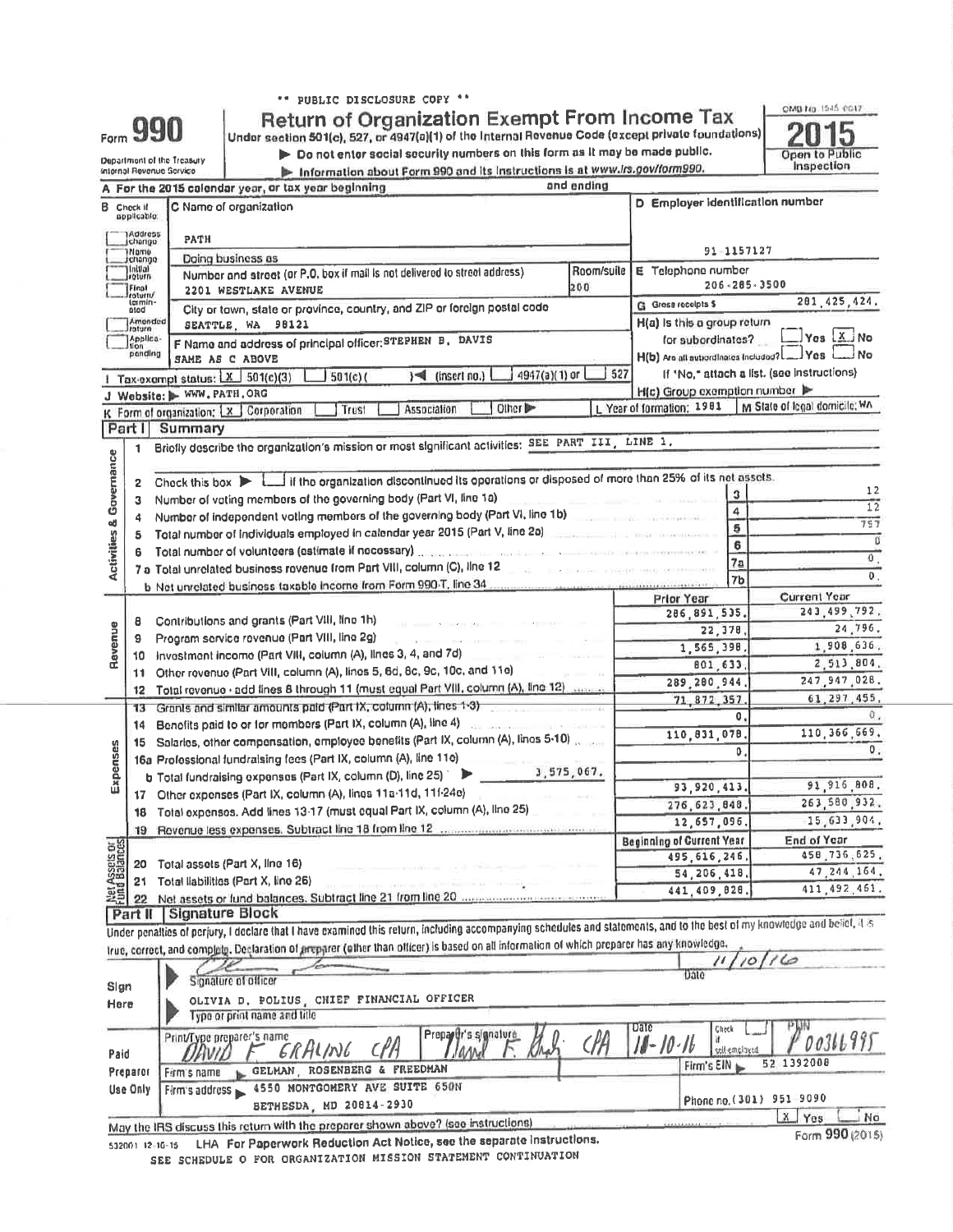|              | PATH<br>Form 990 (2015)                                                                                                                      | 91-1157127 | Page 2                           |
|--------------|----------------------------------------------------------------------------------------------------------------------------------------------|------------|----------------------------------|
|              | Part III   Statement of Program Service Accomplishments                                                                                      |            |                                  |
|              |                                                                                                                                              |            | $\mathbf{x}$                     |
| $\mathbf{1}$ | Briefly describe the organization's mission:                                                                                                 |            |                                  |
|              | PATH'S MISSION IS TO IMPROVE THE HEALTH OF PEOPLE AROUND THE WORLD BY                                                                        |            |                                  |
|              | ADVANCING TECHNOLOGIES, STRENGTHENING SYSTEMS, AND ENCOURAGING HEALTHY                                                                       |            |                                  |
|              | BEHAVIORS. (CONTINUED ON SCHEDULE O)                                                                                                         |            |                                  |
| $\mathbf{2}$ | Did the organization undertake any significant program services during the year which were not listed on                                     |            |                                  |
|              | the prior Form 990 or 990-EZ?                                                                                                                |            | $\Box$ Yes $\boxed{\text{x}}$ No |
|              | If "Yes," describe these new services on Schedule O.                                                                                         |            |                                  |
| 3            | Did the organization cease conducting, or make significant changes in how it conducts, any program services?                                 |            | $\sqrt{}$ Yes $\sqrt{X}$ No      |
|              | If "Yes," describe these changes on Schedule O.                                                                                              |            |                                  |
| 4            | Describe the organization's program service accomplishments for each of its three largest program services, as measured by expenses.         |            |                                  |
|              | Section 501(c)(3) and 501(c)(4) organizations are required to report the amount of grants and allocations to others, the total expenses, and |            |                                  |
|              | revenue, if any, for each program service reported.                                                                                          |            |                                  |
| 4a           | 93,828,364. including grants of \$ 26,027,397. The Revenue \$<br>$(1)$ (Expenses \$<br>(Code:                                                |            | 3,740.                           |
|              | PRODUCT DEVELOPMENT: PATH IS A GLOBAL LEADER IN IDENTIFYING,                                                                                 |            |                                  |
|              | DEVELOPING, AND INTRODUCING AFFORDABLE, EFFECTIVE, AND EASY-TO-USE                                                                           |            |                                  |
|              | HEALTH TECHNOLOGIES TO ADDRESS URGENT AND ENTRENCHED HEALTH CHALLENGES.                                                                      |            |                                  |
|              | OUR VACCINES, DRUGS, DIAGNOSTICS, AND DEVICES ARE EMPOWERING PEOPLE                                                                          |            |                                  |
|              | WORLDWIDE.                                                                                                                                   |            |                                  |
|              |                                                                                                                                              |            |                                  |
|              | PATH WORKS WITH GOVERNMENTS, NONGOVERNMENTAL ORGANIZATIONS, PRIVATE                                                                          |            |                                  |
|              | COMPANIES, EDUCATIONAL INSTITUTIONS, AND OTHER GROUPS TO SHEPHERD                                                                            |            |                                  |
|              | HEALTH TECHNOLOGIES AND OTHER INNOVATIONS ALL THE WAY FROM BRIGHT IDEA                                                                       |            |                                  |
|              | TO LARGE-SCALE USE. WE OVERCOME BARRIERS ON THIS "JOURNEY OF                                                                                 |            |                                  |
|              | INNOVATION," INCLUDING MARKET FAILURES, GAPS IN DEMAND AND SUPPLY,                                                                           |            |                                  |
|              | POLICY AND REGULATORY ROADBLOCKS, AND OTHER CONSIDERATIONS TO ENSURE                                                                         |            |                                  |
| 4b           | 71, 613, 093. including grants of \$<br>17, 733, 260. ) (Revenue \$<br>(Expenses \$<br>(Code:                                                |            | 1,056.                           |
|              | PUBLIC HEALTH: PATH'S PUBLIC HEALTH PORTFOLIO ENCOMPASSES HIV/AIDS AND                                                                       |            |                                  |
|              | TUBERCULOSIS; MATERNAL, NEWBORN, AND CHILD HEALTH AND NUTRITION;                                                                             |            |                                  |
|              | REPRODUCTIVE HEALTH; MALARIA CONTROL AND ELIMINATION; AND                                                                                    |            |                                  |
|              | NONCOMMUNICABLE DISEASES. IT ALSO INCLUDES OUR WORK ON DIGITAL HEALTH                                                                        |            |                                  |
|              | SOLUTIONS ACROSS A RANGE OF HEALTH AREAS. IN ALL OUR PUBLIC HEALTH                                                                           |            |                                  |
|              | EFFORTS, WE COLLABORATE WITH GOVERNMENTS, COMMUNITIES, AND                                                                                   |            |                                  |
|              | CIVIL-SOCIETY GROUPS TO STRENGTHEN THE LOCAL AND NATIONAL HEALTH                                                                             |            |                                  |
|              | SYSTEMS THAT PROVIDE SERVICES.                                                                                                               |            |                                  |
|              |                                                                                                                                              |            |                                  |
|              | IN 2015, OUR EFFORTS TO REDUCE THE GLOBAL BURDEN OF HIV/AIDS AND TB                                                                          |            |                                  |
|              | INCLUDED DEVELOPING AND EXPANDING THE USE OF LIFESAVING PREVENTION                                                                           |            |                                  |
|              | TOOLS, SIMPLER AND AFFORDABLE DIAGNOSTICS, NEW TREATMENT FORMULATIONS,                                                                       |            |                                  |
| 4с           | (Expenses \$ 37,704,208. including grants of \$ 13,847,933.) (Revenue \$ 5 7,698.)<br>(Code:                                                 |            |                                  |
|              | INTERNATIONAL DEVELOPMENT: PATH'S ON-THE-GROUND EXPERIENCE ALLOWS US TO                                                                      |            |                                  |
|              | APPLY TAILOR-MADE SOLUTIONS TO URGENT HEALTH NEEDS IN THE COMMUNITIES                                                                        |            |                                  |
|              | WE SERVE. WE COLLABORATE WITH COUNTRY PARTNERS TO IMPLEMENT                                                                                  |            |                                  |
|              | SUSTAINABLE, COUNTRY-OWNED INNOVATIONS THAT STRENGTHEN HEALTH SYSTEMS,                                                                       |            |                                  |
|              | ENCOURAGE HEALTHIER BEHAVIORS, AND FOSTER MORE EQUAL ACCESS TO CARE AND                                                                      |            |                                  |
|              | SERVICES.                                                                                                                                    |            |                                  |
|              |                                                                                                                                              |            |                                  |
|              | IN 2015, OUR INTERNATIONAL DEVELOPMENT PORTFOLIO SUPPORTED WORK IN MORE                                                                      |            |                                  |
|              | THAN 70 COUNTRIES, RANGING FROM SMALL-SCALE PILOTS TO LARGE,                                                                                 |            |                                  |
|              | MULTI-COUNTRY EFFORTS. EACH PROJECT WAS DESIGNED TO COMPLEMENT EXISTING                                                                      |            |                                  |
|              |                                                                                                                                              |            |                                  |
|              | COUNTRY AND COMMUNITY STRENGTHS, PRIORITIES, AND PROGRAMS.                                                                                   |            |                                  |
|              |                                                                                                                                              |            |                                  |
|              | <b>4d</b> Other program services (Describe in Schedule O.)                                                                                   |            |                                  |
|              | 10, 245, 424. including grants of \$<br>3,688,865.) (Revenue \$<br>(Expenses \$                                                              | 20,000.    |                                  |
|              | 213,391,089.<br><b>4e</b> Total program service expenses $\blacktriangleright$                                                               |            |                                  |
| 532002       |                                                                                                                                              |            | Form 990 (2015)                  |
| 12-16-15     | SEE SCHEDULE O FOR CONTINUATION(S)                                                                                                           |            |                                  |
|              | 2                                                                                                                                            |            |                                  |

16231110 745960 25260 2015.04030 PATH 25260\_\_1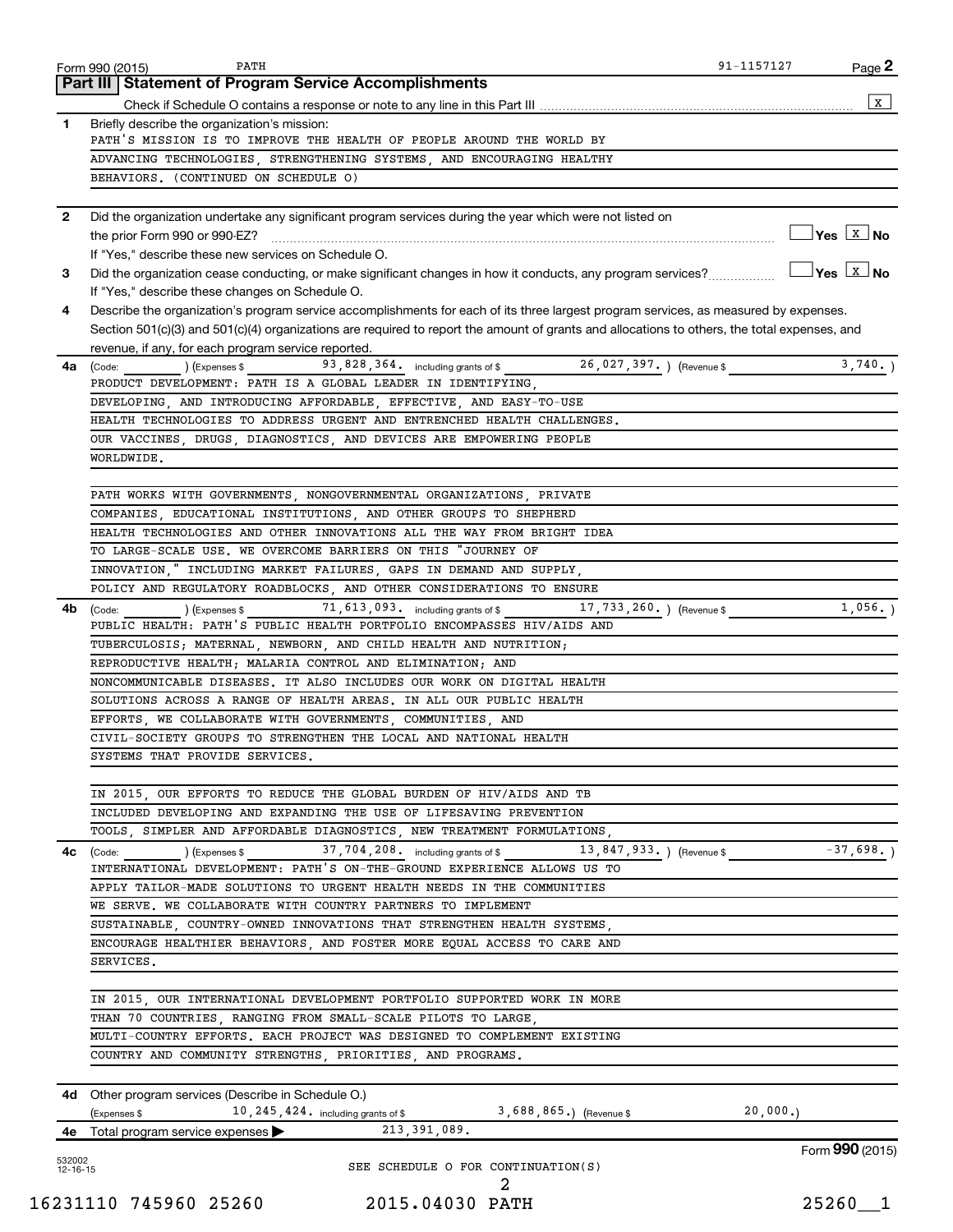|     | PATH<br>91-1157127<br>Form 990 (2015)                                                                                                                                                                                               |                |     | Page 3 |
|-----|-------------------------------------------------------------------------------------------------------------------------------------------------------------------------------------------------------------------------------------|----------------|-----|--------|
|     | <b>Part IV   Checklist of Required Schedules</b>                                                                                                                                                                                    |                |     |        |
|     |                                                                                                                                                                                                                                     |                | Yes | No     |
| 1.  | Is the organization described in section $501(c)(3)$ or $4947(a)(1)$ (other than a private foundation)?                                                                                                                             | 1              | х   |        |
| 2   | Is the organization required to complete Schedule B, Schedule of Contributors? [111] [12] the organization required to complete Schedule B, Schedule of Contributors?                                                               | $\mathbf{2}$   | x   |        |
| 3   | Did the organization engage in direct or indirect political campaign activities on behalf of or in opposition to candidates for                                                                                                     |                |     |        |
|     |                                                                                                                                                                                                                                     | 3              |     | X      |
| 4   | Section 501(c)(3) organizations. Did the organization engage in lobbying activities, or have a section 501(h) election in effect                                                                                                    |                |     |        |
|     |                                                                                                                                                                                                                                     | 4              | х   |        |
| 5   | Is the organization a section 501(c)(4), 501(c)(5), or 501(c)(6) organization that receives membership dues, assessments, or                                                                                                        |                |     |        |
|     |                                                                                                                                                                                                                                     | 5              |     | x      |
| 6   | Did the organization maintain any donor advised funds or any similar funds or accounts for which donors have the right to                                                                                                           |                |     |        |
|     | provide advice on the distribution or investment of amounts in such funds or accounts? If "Yes," complete Schedule D, Part I                                                                                                        | 6              |     | x      |
| 7   | Did the organization receive or hold a conservation easement, including easements to preserve open space,                                                                                                                           |                |     |        |
|     |                                                                                                                                                                                                                                     | $\overline{7}$ |     | x      |
| 8   | Did the organization maintain collections of works of art, historical treasures, or other similar assets? If "Yes," complete                                                                                                        |                |     |        |
|     | Schedule D, Part III <b>Process Constructs</b> Construction and Technical Construction and Technical Construction and Technical Construction and Technical Construction and Technical Construction and Technical Construction and T | 8              |     | x      |
| 9   | Did the organization report an amount in Part X, line 21, for escrow or custodial account liability, serve as a custodian for                                                                                                       |                |     |        |
|     | amounts not listed in Part X; or provide credit counseling, debt management, credit repair, or debt negotiation services?                                                                                                           |                |     | x      |
|     | If "Yes," complete Schedule D, Part IV<br>Did the organization, directly or through a related organization, hold assets in temporarily restricted endowments, permanent                                                             | 9              |     |        |
| 10  |                                                                                                                                                                                                                                     | 10             | х   |        |
| 11  | If the organization's answer to any of the following questions is "Yes," then complete Schedule D, Parts VI, VII, VIII, IX, or X                                                                                                    |                |     |        |
|     | as applicable.                                                                                                                                                                                                                      |                |     |        |
|     | a Did the organization report an amount for land, buildings, and equipment in Part X, line 10? If "Yes," complete Schedule D,                                                                                                       |                |     |        |
|     | Part VI                                                                                                                                                                                                                             | 11a            | х   |        |
|     | <b>b</b> Did the organization report an amount for investments - other securities in Part X, line 12 that is 5% or more of its total                                                                                                |                |     |        |
|     |                                                                                                                                                                                                                                     | 11b            |     | x      |
|     | c Did the organization report an amount for investments - program related in Part X, line 13 that is 5% or more of its total                                                                                                        |                |     |        |
|     |                                                                                                                                                                                                                                     | 11c            |     | x      |
|     | d Did the organization report an amount for other assets in Part X, line 15 that is 5% or more of its total assets reported in                                                                                                      |                |     |        |
|     |                                                                                                                                                                                                                                     | <b>11d</b>     |     | x      |
|     | e Did the organization report an amount for other liabilities in Part X, line 25? If "Yes," complete Schedule D, Part X                                                                                                             | 11e            |     | x      |
| f   | Did the organization's separate or consolidated financial statements for the tax year include a footnote that addresses                                                                                                             |                |     |        |
|     | the organization's liability for uncertain tax positions under FIN 48 (ASC 740)? If "Yes," complete Schedule D, Part X                                                                                                              | 11f            |     | x      |
|     | 12a Did the organization obtain separate, independent audited financial statements for the tax year? If "Yes," complete                                                                                                             |                |     |        |
|     | Schedule D, Parts XI and XII                                                                                                                                                                                                        | 12a            |     | Х      |
|     | b Was the organization included in consolidated, independent audited financial statements for the tax year?                                                                                                                         |                |     |        |
|     | If "Yes," and if the organization answered "No" to line 12a, then completing Schedule D, Parts XI and XII is optional                                                                                                               | 12b            | X   |        |
| 13  | Is the organization a school described in section $170(b)(1)(A)(ii)?$ If "Yes," complete Schedule E                                                                                                                                 | 13             |     | x      |
| 14a | Did the organization maintain an office, employees, or agents outside of the United States?                                                                                                                                         | 14a            | X   |        |
|     | <b>b</b> Did the organization have aggregate revenues or expenses of more than \$10,000 from grantmaking, fundraising, business,                                                                                                    |                |     |        |
|     | investment, and program service activities outside the United States, or aggregate foreign investments valued at \$100,000                                                                                                          |                |     |        |
|     |                                                                                                                                                                                                                                     | 14b            | х   |        |
| 15  | Did the organization report on Part IX, column (A), line 3, more than \$5,000 of grants or other assistance to or for any                                                                                                           |                |     |        |
|     |                                                                                                                                                                                                                                     | 15             | X   |        |
| 16  | Did the organization report on Part IX, column (A), line 3, more than \$5,000 of aggregate grants or other assistance to                                                                                                            |                |     | x      |
|     |                                                                                                                                                                                                                                     | 16             |     |        |
| 17  | Did the organization report a total of more than \$15,000 of expenses for professional fundraising services on Part IX,                                                                                                             | 17             |     | x      |
| 18  | Did the organization report more than \$15,000 total of fundraising event gross income and contributions on Part VIII, lines                                                                                                        |                |     |        |
|     |                                                                                                                                                                                                                                     | 18             |     | х      |
| 19  | Did the organization report more than \$15,000 of gross income from gaming activities on Part VIII, line 9a? If "Yes,"                                                                                                              |                |     |        |
|     |                                                                                                                                                                                                                                     | 19             |     | х      |
|     |                                                                                                                                                                                                                                     |                |     |        |

Form **990** (2015)

532003 12-16-15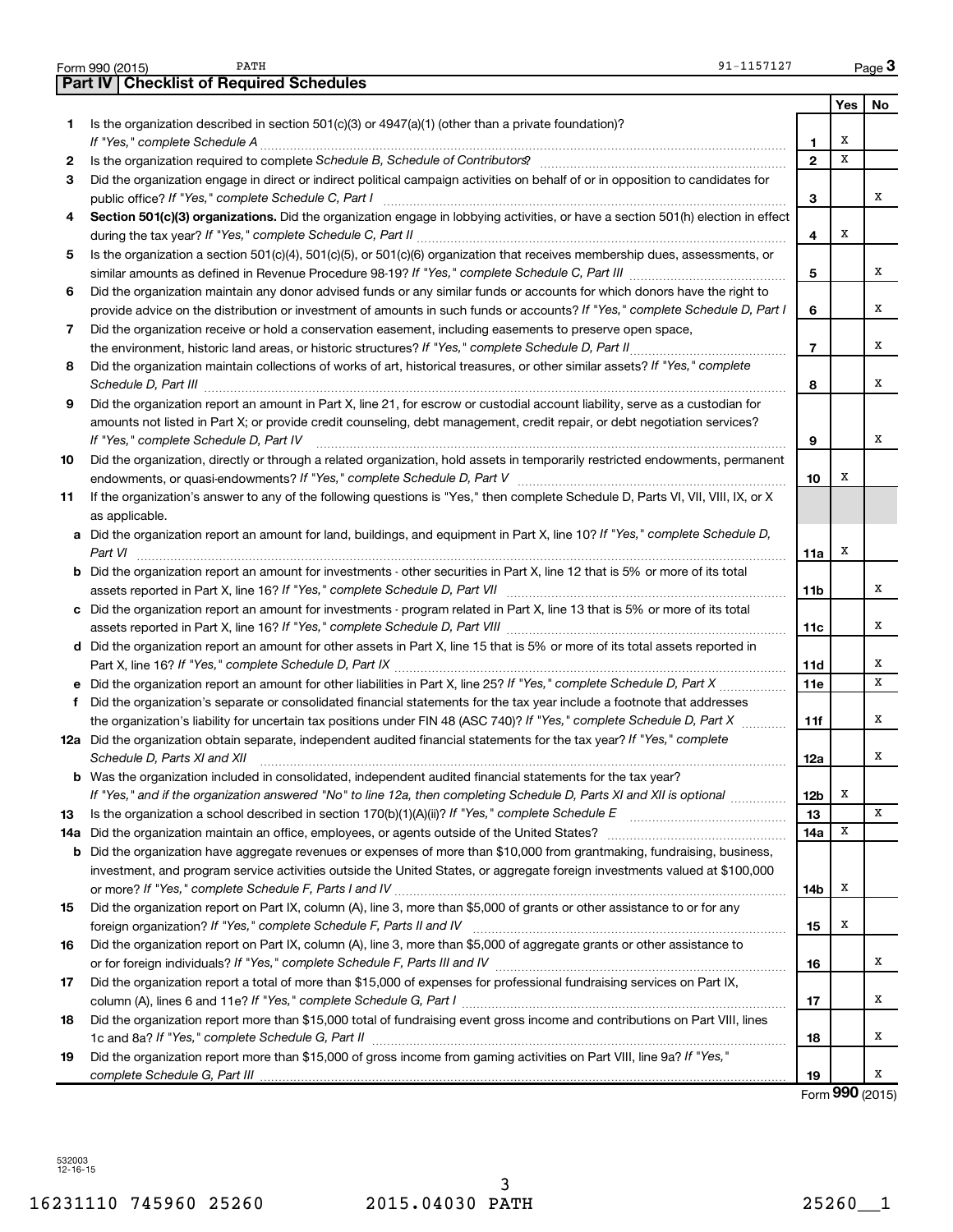|    | 91-1157127<br>PATH<br>Form 990 (2015)                                                                                                                                                                           |                 |                    | Page 4 |
|----|-----------------------------------------------------------------------------------------------------------------------------------------------------------------------------------------------------------------|-----------------|--------------------|--------|
|    | <b>Checklist of Required Schedules (continued)</b><br><b>Part IV</b>                                                                                                                                            |                 |                    |        |
|    |                                                                                                                                                                                                                 |                 | <b>Yes</b>         | No     |
|    | 20a Did the organization operate one or more hospital facilities? If "Yes," complete Schedule H                                                                                                                 | 20a             |                    | x      |
|    |                                                                                                                                                                                                                 | 20 <sub>b</sub> |                    |        |
| 21 | Did the organization report more than \$5,000 of grants or other assistance to any domestic organization or                                                                                                     |                 |                    |        |
|    |                                                                                                                                                                                                                 | 21              | Х                  |        |
| 22 | Did the organization report more than \$5,000 of grants or other assistance to or for domestic individuals on                                                                                                   |                 |                    |        |
|    |                                                                                                                                                                                                                 | 22              | Х                  |        |
| 23 | Did the organization answer "Yes" to Part VII, Section A, line 3, 4, or 5 about compensation of the organization's current                                                                                      |                 |                    |        |
|    | and former officers, directors, trustees, key employees, and highest compensated employees? If "Yes," complete<br>Schedule J <b>Execute Schedule J Execute Schedule J Execute Schedule J Execute Schedule J</b> | 23              | Х                  |        |
|    | 24a Did the organization have a tax-exempt bond issue with an outstanding principal amount of more than \$100,000 as of the                                                                                     |                 |                    |        |
|    | last day of the year, that was issued after December 31, 2002? If "Yes," answer lines 24b through 24d and complete                                                                                              |                 |                    |        |
|    | Schedule K. If "No", go to line 25a                                                                                                                                                                             | 24a             |                    | x      |
|    | b Did the organization invest any proceeds of tax-exempt bonds beyond a temporary period exception?                                                                                                             | 24b             |                    |        |
|    | c Did the organization maintain an escrow account other than a refunding escrow at any time during the year to defease                                                                                          |                 |                    |        |
|    |                                                                                                                                                                                                                 | 24c             |                    |        |
|    |                                                                                                                                                                                                                 | 24d             |                    |        |
|    | 25a Section 501(c)(3), 501(c)(4), and 501(c)(29) organizations. Did the organization engage in an excess benefit                                                                                                |                 |                    |        |
|    |                                                                                                                                                                                                                 | 25a             |                    | x      |
|    | <b>b</b> Is the organization aware that it engaged in an excess benefit transaction with a disqualified person in a prior year, and                                                                             |                 |                    |        |
|    | that the transaction has not been reported on any of the organization's prior Forms 990 or 990-EZ? If "Yes," complete                                                                                           |                 |                    |        |
|    | Schedule L, Part I                                                                                                                                                                                              | 25b             |                    | x      |
| 26 | Did the organization report any amount on Part X, line 5, 6, or 22 for receivables from or payables to any current or                                                                                           |                 |                    |        |
|    | former officers, directors, trustees, key employees, highest compensated employees, or disqualified persons? If "Yes,"                                                                                          |                 |                    |        |
|    | complete Schedule L, Part II                                                                                                                                                                                    | 26              |                    | x      |
| 27 | Did the organization provide a grant or other assistance to an officer, director, trustee, key employee, substantial                                                                                            |                 |                    |        |
|    | contributor or employee thereof, a grant selection committee member, or to a 35% controlled entity or family member                                                                                             | 27              |                    | х      |
| 28 | Was the organization a party to a business transaction with one of the following parties (see Schedule L, Part IV                                                                                               |                 |                    |        |
|    | instructions for applicable filing thresholds, conditions, and exceptions):                                                                                                                                     |                 |                    |        |
| а  | A current or former officer, director, trustee, or key employee? If "Yes," complete Schedule L, Part IV                                                                                                         | 28a             |                    | х      |
| b  | A family member of a current or former officer, director, trustee, or key employee? If "Yes," complete Schedule L, Part IV                                                                                      | 28b             |                    | x      |
|    | c An entity of which a current or former officer, director, trustee, or key employee (or a family member thereof) was an officer,                                                                               |                 |                    |        |
|    | director, trustee, or direct or indirect owner? If "Yes," complete Schedule L, Part IV                                                                                                                          | 28c             |                    | X      |
| 29 |                                                                                                                                                                                                                 | 29              | x                  |        |
| 30 | Did the organization receive contributions of art, historical treasures, or other similar assets, or qualified conservation                                                                                     |                 |                    |        |
|    |                                                                                                                                                                                                                 | 30              |                    | x      |
| 31 | Did the organization liquidate, terminate, or dissolve and cease operations?                                                                                                                                    |                 |                    |        |
|    | Did the organization sell, exchange, dispose of, or transfer more than 25% of its net assets? If "Yes," complete                                                                                                | 31              |                    | x      |
| 32 |                                                                                                                                                                                                                 | 32              |                    | x      |
| 33 | Did the organization own 100% of an entity disregarded as separate from the organization under Regulations                                                                                                      |                 |                    |        |
|    |                                                                                                                                                                                                                 | 33              |                    | x      |
| 34 | Was the organization related to any tax-exempt or taxable entity? If "Yes," complete Schedule R, Part II, III, or IV, and                                                                                       |                 |                    |        |
|    | Part V, line 1                                                                                                                                                                                                  | 34              | х                  |        |
|    |                                                                                                                                                                                                                 | 35a             | х                  |        |
|    | b If "Yes" to line 35a, did the organization receive any payment from or engage in any transaction with a controlled entity                                                                                     |                 |                    |        |
|    |                                                                                                                                                                                                                 | 35b             | х                  |        |
| 36 | Section 501(c)(3) organizations. Did the organization make any transfers to an exempt non-charitable related organization?                                                                                      |                 |                    |        |
|    |                                                                                                                                                                                                                 | 36              |                    | x      |
| 37 | Did the organization conduct more than 5% of its activities through an entity that is not a related organization                                                                                                |                 |                    | x      |
| 38 | Did the organization complete Schedule O and provide explanations in Schedule O for Part VI, lines 11b and 19?                                                                                                  | 37              |                    |        |
|    |                                                                                                                                                                                                                 | 38              | х                  |        |
|    |                                                                                                                                                                                                                 |                 | $000 \text{ more}$ |        |

Form **990** (2015)

532004 12-16-15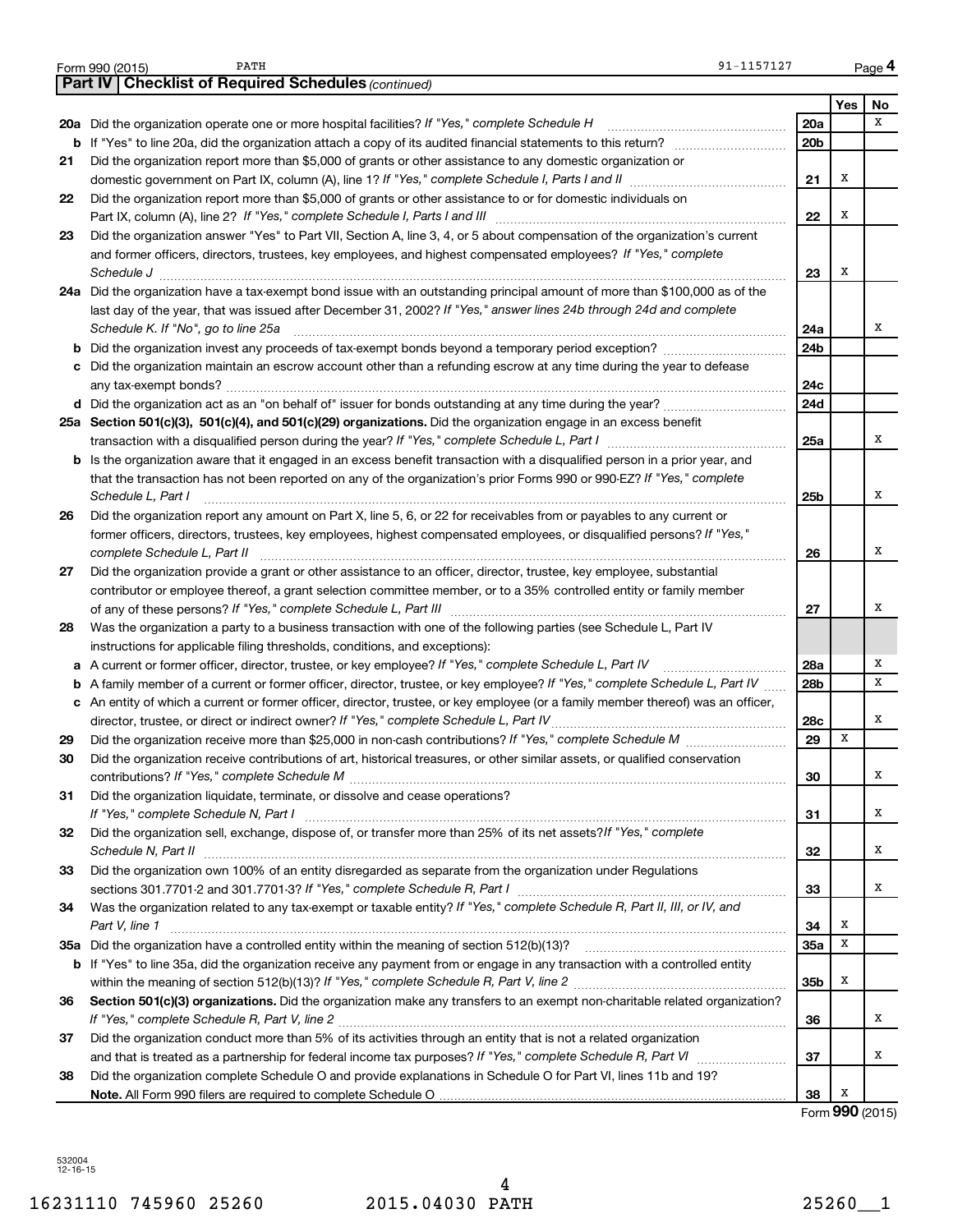|               | PATH<br>91-1157127<br>Form 990 (2015)                                                                                                           |                 |                                                | Page 5    |
|---------------|-------------------------------------------------------------------------------------------------------------------------------------------------|-----------------|------------------------------------------------|-----------|
| <b>Part V</b> | <b>Statements Regarding Other IRS Filings and Tax Compliance</b>                                                                                |                 |                                                |           |
|               | Check if Schedule O contains a response or note to any line in this Part V                                                                      |                 |                                                | x         |
|               |                                                                                                                                                 |                 | <b>Yes</b>                                     | <b>No</b> |
|               | 247<br>1a                                                                                                                                       |                 |                                                |           |
| b             | 1 <sub>b</sub><br>Enter the number of Forms W-2G included in line 1a. Enter -0- if not applicable                                               |                 |                                                |           |
| с             | Did the organization comply with backup withholding rules for reportable payments to vendors and reportable gaming                              |                 |                                                |           |
|               |                                                                                                                                                 | 1c              | Х                                              |           |
|               | 2a Enter the number of employees reported on Form W-3, Transmittal of Wage and Tax Statements,                                                  |                 |                                                |           |
|               | 757<br>filed for the calendar year ending with or within the year covered by this return <i>[[[[[[[[[[[[[[]]]]</i> ]<br>2a                      |                 |                                                |           |
|               |                                                                                                                                                 | 2 <sub>b</sub>  | Х                                              |           |
|               |                                                                                                                                                 |                 |                                                |           |
|               | 3a Did the organization have unrelated business gross income of \$1,000 or more during the year?                                                | За              |                                                | х         |
| b             | If "Yes," has it filed a Form 990 T for this year? If "No," to line 3b, provide an explanation in Schedule O manumerrous                        | 3b              |                                                |           |
|               | 4a At any time during the calendar year, did the organization have an interest in, or a signature or other authority over, a                    |                 |                                                |           |
|               | financial account in a foreign country (such as a bank account, securities account, or other financial account)?                                | 4a              | х                                              |           |
|               | <b>b</b> If "Yes," enter the name of the foreign country: $\triangleright$ SEE SCHEDULE O                                                       |                 |                                                |           |
|               | See instructions for filing requirements for FinCEN Form 114, Report of Foreign Bank and Financial Accounts (FBAR).                             |                 |                                                |           |
|               |                                                                                                                                                 | 5a              |                                                | х         |
| b             |                                                                                                                                                 | 5 <sub>b</sub>  |                                                | x         |
| с             |                                                                                                                                                 | 5c              |                                                |           |
|               | 6a Does the organization have annual gross receipts that are normally greater than \$100,000, and did the organization solicit                  |                 |                                                |           |
|               |                                                                                                                                                 | 6а              |                                                | x         |
|               | <b>b</b> If "Yes," did the organization include with every solicitation an express statement that such contributions or gifts                   |                 |                                                |           |
|               |                                                                                                                                                 | 6b              |                                                |           |
| 7             | Organizations that may receive deductible contributions under section 170(c).                                                                   |                 |                                                |           |
| а             | Did the organization receive a payment in excess of \$75 made partly as a contribution and partly for goods and services provided to the payor? | 7a              |                                                | х         |
| b             |                                                                                                                                                 | 7b              |                                                |           |
|               | c Did the organization sell, exchange, or otherwise dispose of tangible personal property for which it was required                             |                 |                                                |           |
|               |                                                                                                                                                 | 7c              |                                                | х         |
|               | 7d<br>d If "Yes," indicate the number of Forms 8282 filed during the year manufacture intervent contains the New Yes                            |                 |                                                |           |
| е             |                                                                                                                                                 | 7е              |                                                | х         |
| f.            | Did the organization, during the year, pay premiums, directly or indirectly, on a personal benefit contract?                                    | 7f              |                                                | x         |
| g             | If the organization received a contribution of qualified intellectual property, did the organization file Form 8899 as required?                | 7g              |                                                |           |
|               | h If the organization received a contribution of cars, boats, airplanes, or other vehicles, did the organization file a Form 1098-C?            | 7h              |                                                |           |
| 8             | N/A<br>Sponsoring organizations maintaining donor advised funds. Did a donor advised fund maintained by the                                     |                 |                                                |           |
|               | sponsoring organization have excess business holdings at any time during the year?                                                              | 8               |                                                |           |
|               | Sponsoring organizations maintaining donor advised funds.                                                                                       |                 |                                                |           |
| а             | N/A<br>Did the sponsoring organization make any taxable distributions under section 4966?                                                       | 9а              |                                                |           |
| b             | N/A                                                                                                                                             | 9b              |                                                |           |
| 10            | Section 501(c)(7) organizations. Enter:                                                                                                         |                 |                                                |           |
| а             | N/A<br><b>10a</b><br>Initiation fees and capital contributions included on Part VIII, line 12                                                   |                 |                                                |           |
| b             | Gross receipts, included on Form 990, Part VIII, line 12, for public use of club facilities<br>10 <sub>b</sub>                                  |                 |                                                |           |
| 11            | Section 501(c)(12) organizations. Enter:                                                                                                        |                 |                                                |           |
| а             | N/A<br>11a                                                                                                                                      |                 |                                                |           |
| b             | Gross income from other sources (Do not net amounts due or paid to other sources against                                                        |                 |                                                |           |
|               | amounts due or received from them.)<br>11b                                                                                                      |                 |                                                |           |
|               | 12a Section 4947(a)(1) non-exempt charitable trusts. Is the organization filing Form 990 in lieu of Form 1041?                                  | 12a             |                                                |           |
| b             | If "Yes," enter the amount of tax-exempt interest received or accrued during the year<br>12b                                                    |                 |                                                |           |
| 13            | Section 501(c)(29) qualified nonprofit health insurance issuers.                                                                                |                 |                                                |           |
|               | N/A<br>a Is the organization licensed to issue qualified health plans in more than one state?                                                   | 13a             |                                                |           |
|               | Note. See the instructions for additional information the organization must report on Schedule O.                                               |                 |                                                |           |
|               | <b>b</b> Enter the amount of reserves the organization is required to maintain by the states in which the                                       |                 |                                                |           |
|               | 13 <sub>b</sub>                                                                                                                                 |                 |                                                |           |
|               | 13с                                                                                                                                             |                 |                                                |           |
| с             | 14a Did the organization receive any payments for indoor tanning services during the tax year?                                                  | 14a             |                                                | х         |
|               |                                                                                                                                                 | 14 <sub>b</sub> |                                                |           |
|               |                                                                                                                                                 |                 | $F_{\text{arm}}$ $\Omega \Omega \Omega$ (2015) |           |

|  |  | Form 990 (2015) |
|--|--|-----------------|
|--|--|-----------------|

532005 12-16-15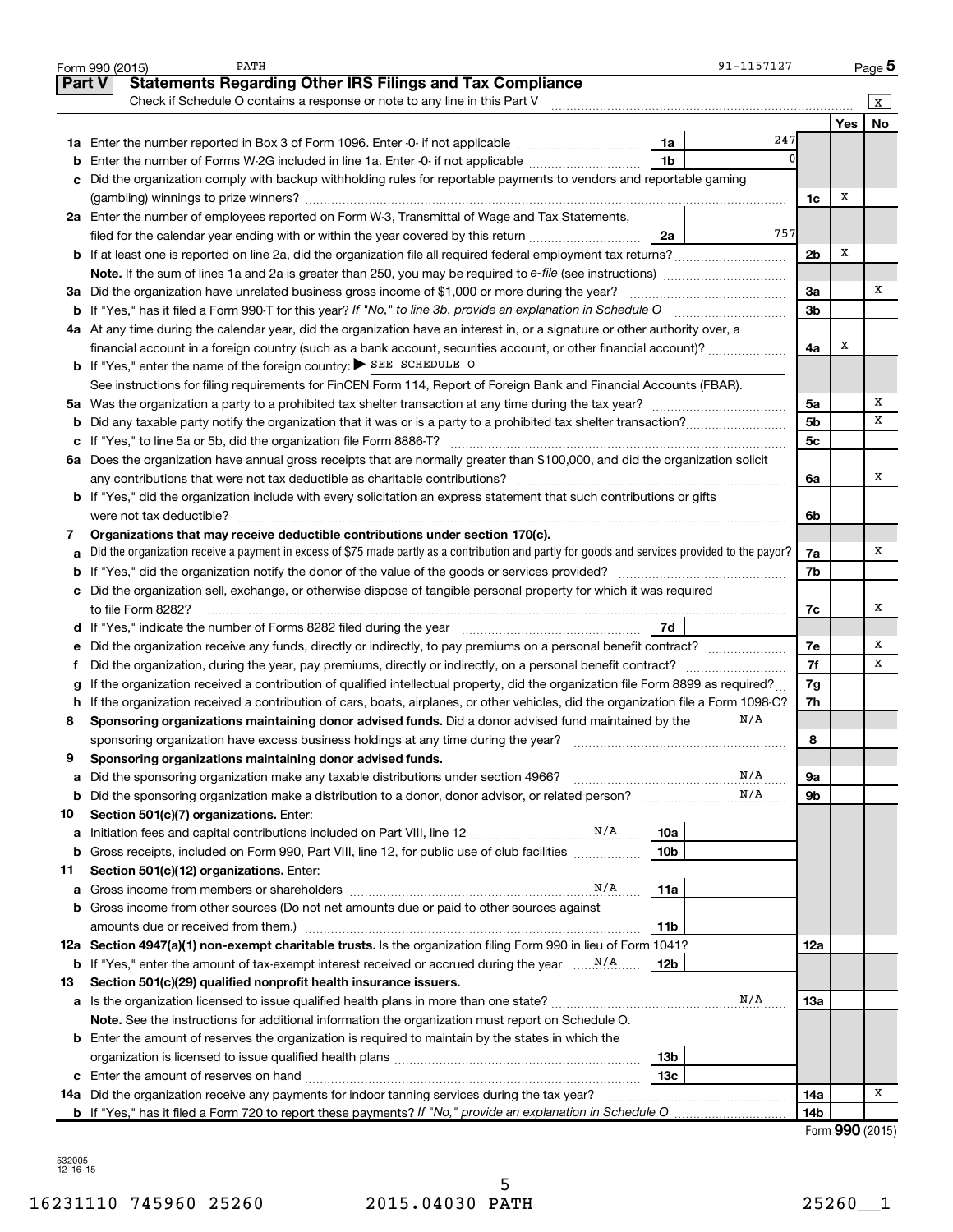|          | to line 8a, 8b, or 10b below, describe the circumstances, processes, or changes in Schedule O. See instructions.                                                                                                               |                 |                 |              |
|----------|--------------------------------------------------------------------------------------------------------------------------------------------------------------------------------------------------------------------------------|-----------------|-----------------|--------------|
|          |                                                                                                                                                                                                                                |                 |                 | $\mathbf{x}$ |
|          | <b>Section A. Governing Body and Management</b>                                                                                                                                                                                |                 | Yes             | No           |
|          | 12<br>1a Enter the number of voting members of the governing body at the end of the tax year<br>1a                                                                                                                             |                 |                 |              |
|          | If there are material differences in voting rights among members of the governing body, or if the governing                                                                                                                    |                 |                 |              |
|          | body delegated broad authority to an executive committee or similar committee, explain in Schedule O.                                                                                                                          |                 |                 |              |
|          | 12<br>Enter the number of voting members included in line 1a, above, who are independent<br>1b                                                                                                                                 |                 |                 |              |
| 2        | Did any officer, director, trustee, or key employee have a family relationship or a business relationship with any other                                                                                                       |                 |                 |              |
|          | officer, director, trustee, or key employee?                                                                                                                                                                                   | 2               |                 |              |
| З        | Did the organization delegate control over management duties customarily performed by or under the direct supervision                                                                                                          |                 |                 |              |
|          |                                                                                                                                                                                                                                | 3               |                 |              |
| 4        | Did the organization make any significant changes to its governing documents since the prior Form 990 was filed?                                                                                                               | $\overline{4}$  |                 |              |
| 5        |                                                                                                                                                                                                                                | 5               |                 |              |
| 6        |                                                                                                                                                                                                                                | 6               |                 |              |
|          |                                                                                                                                                                                                                                |                 |                 |              |
| 7a       | Did the organization have members, stockholders, or other persons who had the power to elect or appoint one or                                                                                                                 |                 |                 |              |
|          |                                                                                                                                                                                                                                | 7a              |                 |              |
|          | <b>b</b> Are any governance decisions of the organization reserved to (or subject to approval by) members, stockholders, or                                                                                                    |                 |                 |              |
|          | persons other than the governing body?                                                                                                                                                                                         | 7b              |                 |              |
| 8        | Did the organization contemporaneously document the meetings held or written actions undertaken during the year by the following:                                                                                              |                 |                 |              |
| a        |                                                                                                                                                                                                                                | 8а              | X               |              |
|          | Each committee with authority to act on behalf of the governing body?                                                                                                                                                          | 8b              | х               |              |
| 9        | Is there any officer, director, trustee, or key employee listed in Part VII, Section A, who cannot be reached at the                                                                                                           |                 |                 |              |
|          |                                                                                                                                                                                                                                | 9               |                 |              |
|          | Section B. Policies (This Section B requests information about policies not required by the Internal Revenue Code.)                                                                                                            |                 |                 |              |
|          |                                                                                                                                                                                                                                |                 | Yes             |              |
|          |                                                                                                                                                                                                                                | 10a             |                 |              |
|          | b If "Yes," did the organization have written policies and procedures governing the activities of such chapters, affiliates,                                                                                                   |                 |                 |              |
|          |                                                                                                                                                                                                                                | 10 <sub>b</sub> |                 |              |
|          | 11a Has the organization provided a complete copy of this Form 990 to all members of its governing body before filing the form?                                                                                                | 11a             | х               |              |
|          | <b>b</b> Describe in Schedule O the process, if any, used by the organization to review this Form 990.                                                                                                                         |                 |                 |              |
| 12a      | Did the organization have a written conflict of interest policy? If "No," go to line 13                                                                                                                                        | 12a             | х               |              |
|          | <b>b</b> Were officers, directors, or trustees, and key employees required to disclose annually interests that could give rise to conflicts?                                                                                   | 12 <sub>b</sub> | х               |              |
|          | Did the organization regularly and consistently monitor and enforce compliance with the policy? If "Yes," describe                                                                                                             |                 |                 |              |
|          | in Schedule O how this was done                                                                                                                                                                                                | 12c             | х               |              |
| 13       |                                                                                                                                                                                                                                | 13              | х               |              |
| 14       | Did the organization have a written document retention and destruction policy? [11] manufaction in the organization have a written document retention and destruction policy?                                                  | 14              | X               |              |
| 15       | Did the process for determining compensation of the following persons include a review and approval by independent                                                                                                             |                 |                 |              |
|          | persons, comparability data, and contemporaneous substantiation of the deliberation and decision?                                                                                                                              |                 |                 |              |
|          |                                                                                                                                                                                                                                |                 | Х               |              |
|          | The organization's CEO, Executive Director, or top management official manufactured content of the organization's CEO, Executive Director, or top management official manufactured content of the state of the state of the st | 15a             | X               |              |
|          |                                                                                                                                                                                                                                | 15b             |                 |              |
|          | If "Yes" to line 15a or 15b, describe the process in Schedule O (see instructions).                                                                                                                                            |                 |                 |              |
|          | <b>16a</b> Did the organization invest in, contribute assets to, or participate in a joint venture or similar arrangement with a                                                                                               |                 |                 |              |
|          | taxable entity during the year?                                                                                                                                                                                                | 16a             |                 |              |
|          | <b>b</b> If "Yes," did the organization follow a written policy or procedure requiring the organization to evaluate its participation                                                                                          |                 |                 |              |
|          | in joint venture arrangements under applicable federal tax law, and take steps to safeguard the organization's                                                                                                                 |                 |                 |              |
|          | exempt status with respect to such arrangements?                                                                                                                                                                               | 16 <sub>b</sub> |                 |              |
|          | <b>Section C. Disclosure</b>                                                                                                                                                                                                   |                 |                 |              |
| 17       | List the states with which a copy of this Form 990 is required to be filed $\blacktriangleright$ SEE SCHEDULE O                                                                                                                |                 |                 |              |
| 18       | Section 6104 requires an organization to make its Forms 1023 (or 1024 if applicable), 990, and 990-T (Section 501(c)(3)s only) available                                                                                       |                 |                 |              |
|          | for public inspection. Indicate how you made these available. Check all that apply.                                                                                                                                            |                 |                 |              |
|          | X Own website<br>$\Box$ Another's website<br>$\boxed{\text{X}}$ Upon request<br>Other (explain in Schedule O)                                                                                                                  |                 |                 |              |
|          | Describe in Schedule O whether (and if so, how) the organization made its governing documents, conflict of interest policy, and financial                                                                                      |                 |                 |              |
|          | statements available to the public during the tax year.                                                                                                                                                                        |                 |                 |              |
|          |                                                                                                                                                                                                                                |                 |                 |              |
|          |                                                                                                                                                                                                                                |                 |                 |              |
|          | State the name, address, and telephone number of the person who possesses the organization's books and records:                                                                                                                |                 |                 |              |
|          | OLIVIA POLIUS, CHIEF FINANCIAL OFFICER - 206-285-3500                                                                                                                                                                          |                 |                 |              |
|          | 2201 WESTLAKE AVE., SUITE 200, SEATTLE, WA 98121                                                                                                                                                                               |                 |                 |              |
| 19<br>20 | 532006 12-16-15<br>6                                                                                                                                                                                                           |                 | Form 990 (2015) |              |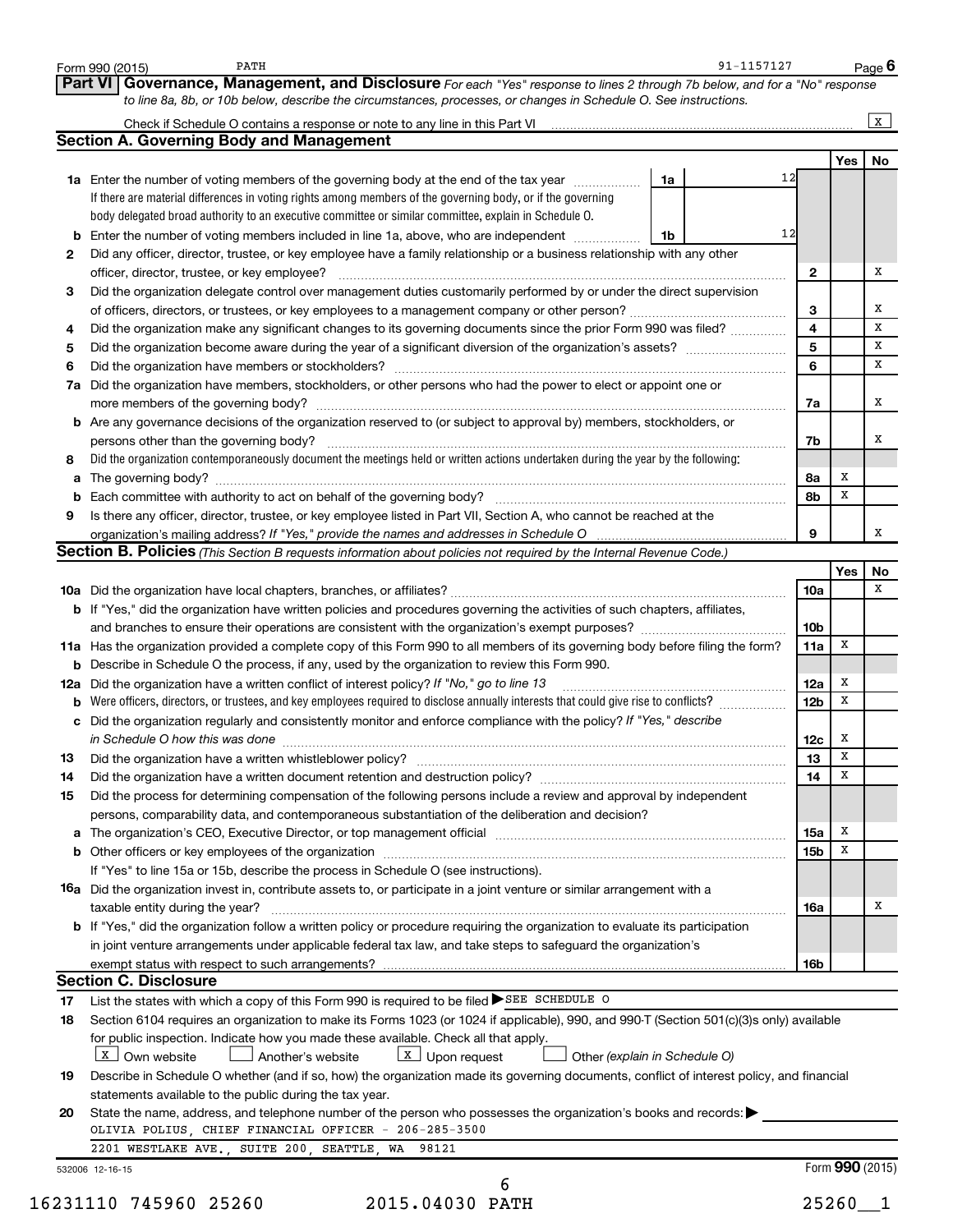$\Box$ 

| Part VII Compensation of Officers, Directors, Trustees, Key Employees, Highest Compensated |  |
|--------------------------------------------------------------------------------------------|--|
| <b>Employees, and Independent Contractors</b>                                              |  |
| Check if Schedule O contains a response or note to any line in this Part VII               |  |

**Section A. Officers, Directors, Trustees, Key Employees, and Highest Compensated Employees**

**1a**  Complete this table for all persons required to be listed. Report compensation for the calendar year ending with or within the organization's tax year.

**•** List all of the organization's current officers, directors, trustees (whether individuals or organizations), regardless of amount of compensation.

Enter -0- in columns  $(D)$ ,  $(E)$ , and  $(F)$  if no compensation was paid.

**•** List all of the organization's **current** key employees, if any. See instructions for definition of "key employee."

**•** List the organization's five current highest compensated employees (other than an officer, director, trustee, or key employee) who received reportable compensation (Box 5 of Form W-2 and/or Box 7 of Form 1099-MISC) of more than \$100,000 from the organization and any related organizations.

**•** List all of the organization's former officers, key employees, and highest compensated employees who received more than \$100,000 of reportable compensation from the organization and any related organizations.

**•** List all of the organization's former directors or trustees that received, in the capacity as a former director or trustee of the organization, more than \$10,000 of reportable compensation from the organization and any related organizations.

List persons in the following order: individual trustees or directors; institutional trustees; officers; key employees; highest compensated employees; and former such persons.

Check this box if neither the organization nor any related organization compensated any current officer, director, or trustee.  $\Box$ 

| (A)                       | (B)               |                                |                                                                          |         | (C)          |                                 |        | (D)             | (E)                           | (F)                   |
|---------------------------|-------------------|--------------------------------|--------------------------------------------------------------------------|---------|--------------|---------------------------------|--------|-----------------|-------------------------------|-----------------------|
| Name and Title            | Average           |                                | Position<br>(do not check more than one<br>box, unless person is both an |         |              |                                 |        | Reportable      | Reportable                    | Estimated             |
|                           | hours per         |                                | officer and a director/trustee)                                          |         |              |                                 |        | compensation    | compensation                  | amount of             |
|                           | week<br>(list any |                                |                                                                          |         |              |                                 |        | from<br>the     | from related<br>organizations | other<br>compensation |
|                           | hours for         | Individual trustee or director |                                                                          |         |              |                                 |        | organization    | (W-2/1099-MISC)               | from the              |
|                           | related           |                                |                                                                          |         |              |                                 |        | (W-2/1099-MISC) |                               | organization          |
|                           | organizations     |                                |                                                                          |         |              |                                 |        |                 |                               | and related           |
|                           | below             |                                | Institutional trustee                                                    | Officer | Key employee | Highest compensated<br>employee | Former |                 |                               | organizations         |
|                           | line)             |                                |                                                                          |         |              |                                 |        |                 |                               |                       |
| (1)<br>DEAN ALLEN         | 2,00              |                                |                                                                          |         |              |                                 |        |                 |                               |                       |
| CHAIR                     | 0.00              | X                              |                                                                          | X       |              |                                 |        | 0               | 0                             | $\mathbf{0}$ .        |
| (2)<br>GEORGE GOTSADZE    | 2,00              |                                |                                                                          |         |              |                                 |        |                 |                               |                       |
| VICE CHAIR                | 0.00              | X                              |                                                                          | X       |              |                                 |        | $\mathbf{0}$ .  | 0                             | $\mathbf 0$ .         |
| FELIX OLALE<br>(3)        | 2,00              |                                |                                                                          |         |              |                                 |        |                 |                               |                       |
| <b>SECRETARY</b>          | 0.00              | X                              |                                                                          | X       |              |                                 |        | 0               | 0                             | $\mathsf{0}\,.$       |
| (4)<br>DAVID KING         | 2,00              |                                |                                                                          |         |              |                                 |        |                 |                               |                       |
| TREASURER                 | 0.00              | X                              |                                                                          | X       |              |                                 |        | $\mathbf{0}$ .  | 0                             | $\mathsf{0}\,.$       |
| JO ADDY<br>(5)            | 2.00              |                                |                                                                          |         |              |                                 |        |                 |                               |                       |
| <b>DIRECTOR</b>           | 0.00              | X                              |                                                                          |         |              |                                 |        | 0               | 0                             | $\mathsf{0}\,.$       |
| (6)<br>PHYLLIS CAMPBELL   | 2,00              |                                |                                                                          |         |              |                                 |        |                 |                               |                       |
| <b>DIRECTOR</b>           | 0.00              | X                              |                                                                          |         |              |                                 |        | 0               | 0                             | $\mathsf{0}\,.$       |
| ALEX CHIKA EZEH<br>(7)    | 2,00              |                                |                                                                          |         |              |                                 |        |                 |                               |                       |
| <b>DIRECTOR</b>           | 0.00              | X                              |                                                                          |         |              |                                 |        | 0               | 0                             | 0.                    |
| (8)<br>RAJENDRA VATTIKUTI | 2,00              |                                |                                                                          |         |              |                                 |        |                 |                               |                       |
| <b>DIRECTOR</b>           | 0.00              | Х                              |                                                                          |         |              |                                 |        | 0               | 0                             | 0.                    |
| (9)<br>KEVIN REILLY       | 2,00              |                                |                                                                          |         |              |                                 |        |                 |                               |                       |
| <b>DIRECTOR</b>           | 0.00              | х                              |                                                                          |         |              |                                 |        | $\mathbf{0}$ .  | 0                             | $\mathbf 0$ .         |
| (10) TSITSI MASIYIWA      | 2,00              |                                |                                                                          |         |              |                                 |        |                 |                               |                       |
| <b>DIRECTOR</b>           | 0.00              | х                              |                                                                          |         |              |                                 |        | 0               | 0                             | $\mathbf{0}$ .        |
| (11) IREENA VITTAL        | 2,00              |                                |                                                                          |         |              |                                 |        |                 |                               |                       |
| <b>DIRECTOR</b>           | 0.00              | х                              |                                                                          |         |              |                                 |        | 0.              | 0                             | $\mathbf{0}$ .        |
| (12) YEHONG ZHANG         | 2.00              |                                |                                                                          |         |              |                                 |        |                 |                               |                       |
| <b>DIRECTOR</b>           | 0.00              | X                              |                                                                          |         |              |                                 |        | $\mathbf{0}$    | 0                             | 0.                    |
| (13) STEPHEN B. DAVIS     | 38.00             |                                |                                                                          |         |              |                                 |        |                 |                               |                       |
| PRESIDENT AND CEO         | 2,00              |                                |                                                                          | X       |              |                                 |        | 607,729         | 0                             | 59,038.               |
| (14) MICHAEL B. KOLLINS   | 40.00             |                                |                                                                          |         |              |                                 |        |                 |                               |                       |
| CHIEF OPERATING OFFICER   | 0.00              |                                |                                                                          | X       |              |                                 |        | 277,018         | 0                             | 47,051.               |
| (15) OLIVIA D. POLIUS     | 38.00             |                                |                                                                          |         |              |                                 |        |                 |                               |                       |
| CHIEF FINANCIAL OFFICER   | 2,00              |                                |                                                                          | X       |              |                                 |        | 264.997.        | 0                             | 46,727.               |
| (16) DAVID C. KASLOW      | 38.00             |                                |                                                                          |         |              |                                 |        |                 |                               |                       |
| VP - PRODUCT DEVELOPMENT  | 2,00              |                                |                                                                          |         | x            |                                 |        | 316,540         | 0                             | 58,018.               |
| (17) AMIE E. BATSON       | 39.00             |                                |                                                                          |         |              |                                 |        |                 |                               |                       |
| CHIEF STRATEGY OFFICER    | 1.00              |                                |                                                                          |         | X            |                                 |        | 283,722         | 0                             | 30,937.               |
| 532007 12-16-15           |                   |                                |                                                                          |         |              |                                 |        |                 |                               | Form 990 (2015)       |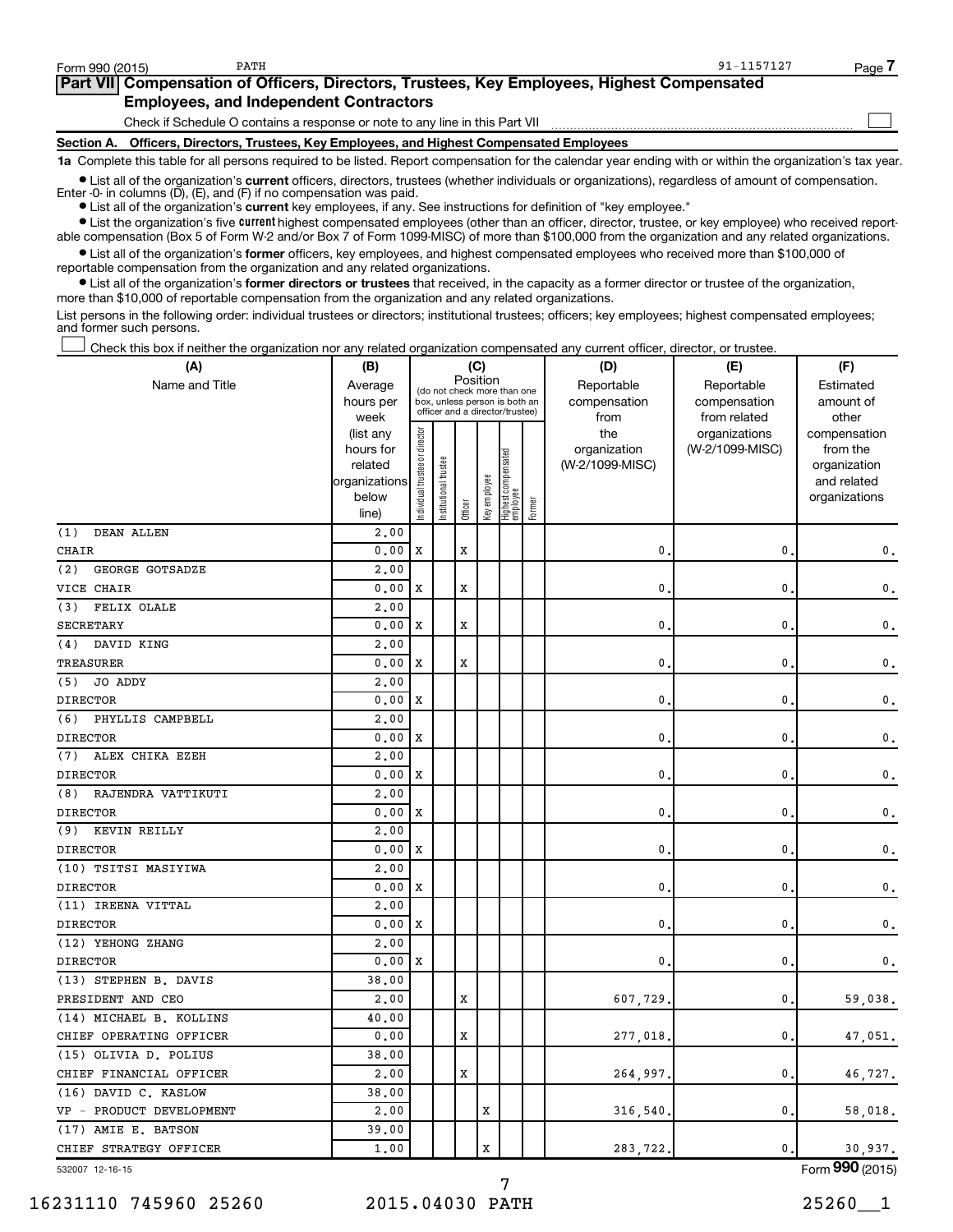| PATH<br>Form 990 (2015)                                                                                                                      |                                     |                               |                       |                                                              |              |                                  |        |                         | 91-1157127      |                              | Page 8     |
|----------------------------------------------------------------------------------------------------------------------------------------------|-------------------------------------|-------------------------------|-----------------------|--------------------------------------------------------------|--------------|----------------------------------|--------|-------------------------|-----------------|------------------------------|------------|
| Part VII Section A. Officers, Directors, Trustees, Key Employees, and Highest Compensated Employees (continued)                              |                                     |                               |                       |                                                              |              |                                  |        |                         |                 |                              |            |
| (A)                                                                                                                                          | (B)                                 |                               |                       | (C)                                                          |              |                                  |        | (D)                     | (E)             | (F)                          |            |
| Name and title                                                                                                                               | Average                             |                               |                       | Position                                                     |              |                                  |        | Reportable              | Reportable      | Estimated                    |            |
|                                                                                                                                              | hours per                           |                               |                       | (do not check more than one<br>box, unless person is both an |              |                                  |        | compensation            | compensation    | amount of                    |            |
|                                                                                                                                              | week                                |                               |                       | officer and a director/trustee)                              |              |                                  |        | from                    | from related    | other                        |            |
|                                                                                                                                              | (list any                           |                               |                       |                                                              |              |                                  |        | the                     | organizations   | compensation                 |            |
|                                                                                                                                              | hours for<br>related                |                               |                       |                                                              |              |                                  |        | organization            | (W-2/1099-MISC) | from the                     |            |
|                                                                                                                                              | organizations                       |                               |                       |                                                              |              |                                  |        | (W-2/1099-MISC)         |                 | organization                 |            |
|                                                                                                                                              | below                               |                               |                       |                                                              |              |                                  |        |                         |                 | and related<br>organizations |            |
|                                                                                                                                              | line)                               | ndividual trustee or director | Institutional trustee | Officer                                                      | Key employee | Highest compensated<br> employee | Former |                         |                 |                              |            |
| (18) DANIEL LASTER                                                                                                                           | 38.00                               |                               |                       |                                                              |              |                                  |        |                         |                 |                              |            |
| GENERAL COUNSEL                                                                                                                              | 2,00                                |                               |                       |                                                              | x            |                                  |        | 268,812.                | 0.              |                              | 39,328.    |
| (19) KATHY CAHILL                                                                                                                            | 40.00                               |                               |                       |                                                              |              |                                  |        |                         |                 |                              |            |
| VP - INTERNATIONAL DEVELOPMENT                                                                                                               | 0.00                                |                               |                       |                                                              | x            |                                  |        | 246,743.                | 0.              |                              | 17,393.    |
| (20) DAVID W. FLEMING                                                                                                                        | 40.00                               |                               |                       |                                                              |              |                                  |        |                         |                 |                              |            |
| VP - PUBLIC HEALTH                                                                                                                           | 0.00                                |                               |                       |                                                              | x            |                                  |        | 235,724.                | 0.              |                              | 35, 118.   |
| (21) KATHRYN A. O'DRISCOLL                                                                                                                   | 40.00                               |                               |                       |                                                              |              |                                  |        |                         |                 |                              |            |
| CHIEF HUMAN RESOURCES OFFICER                                                                                                                | 0.00                                |                               |                       |                                                              | x            |                                  |        | 228,870.                | 0.              |                              | 42,452.    |
| (22) MARK D. MURRAY                                                                                                                          | 40.00                               |                               |                       |                                                              |              |                                  |        |                         |                 |                              |            |
| VP - GLOBAL ENGAGEMENT                                                                                                                       | 0.00                                |                               |                       |                                                              | x            |                                  |        | 159,809.                | 0.              |                              | 19,900.    |
| (23) JOHN SKIBIAK                                                                                                                            | 40.00                               |                               |                       |                                                              |              |                                  |        |                         |                 |                              |            |
| ASSOCIATE DIRECTOR                                                                                                                           | 0.00                                |                               |                       |                                                              |              | х                                |        | 385, 415.               | 0.              |                              | 97,321.    |
| (24) JAMES B. MCKENNA                                                                                                                        | 40.00                               |                               |                       |                                                              |              |                                  |        |                         |                 |                              |            |
| ASSOCIATE DIRECTOR                                                                                                                           | 0.00                                |                               |                       |                                                              |              | X                                |        | 325,662.                | 0.              |                              | 71,016.    |
| (25) TRAD M. HATTON                                                                                                                          | 40.00                               |                               |                       |                                                              |              |                                  |        |                         |                 |                              |            |
| CHIEF OF PARTY                                                                                                                               | 0.00                                |                               |                       |                                                              |              | X                                |        | 285,519.                | 0.              |                              | 37,425.    |
| (26) RIKKA E. TRANGSRUD                                                                                                                      | 40.00                               |                               |                       |                                                              |              |                                  |        |                         |                 |                              |            |
| COUNTRY PROGRAM LEADER                                                                                                                       | 0.00                                |                               |                       |                                                              |              | x                                |        | 282,119.                | $\mathbf{0}$    |                              | 33,289.    |
|                                                                                                                                              |                                     |                               |                       |                                                              |              |                                  |        | 4,168,679.              | $\mathbf{0}$    |                              | 635,013.   |
| c Total from continuation sheets to Part VII, Section A manufactured by                                                                      |                                     |                               |                       |                                                              |              |                                  |        | 279,786.                | $\mathbf{0}$ .  |                              | 50,480.    |
|                                                                                                                                              |                                     |                               |                       |                                                              |              |                                  |        | 4, 448, 465.            | $\mathbf{0}$ .  |                              | 685,493.   |
| Total number of individuals (including but not limited to those listed above) who received more than \$100,000 of reportable<br>$\mathbf{2}$ |                                     |                               |                       |                                                              |              |                                  |        |                         |                 |                              |            |
| compensation from the organization $\blacktriangleright$                                                                                     |                                     |                               |                       |                                                              |              |                                  |        |                         |                 |                              | 267        |
|                                                                                                                                              |                                     |                               |                       |                                                              |              |                                  |        |                         |                 | Yes                          | No         |
| 3<br>Did the organization list any former officer, director, or trustee, key employee, or highest compensated employee on                    |                                     |                               |                       |                                                              |              |                                  |        |                         |                 |                              |            |
|                                                                                                                                              |                                     |                               |                       |                                                              |              |                                  |        |                         |                 | 3                            | х          |
| For any individual listed on line 1a, is the sum of reportable compensation and other compensation from the organization                     |                                     |                               |                       |                                                              |              |                                  |        |                         |                 |                              |            |
| and related organizations greater than \$150,000? If "Yes," complete Schedule J for such individual                                          |                                     |                               |                       |                                                              |              |                                  |        |                         |                 | X<br>4                       |            |
| Did any person listed on line 1a receive or accrue compensation from any unrelated organization or individual for services<br>5              |                                     |                               |                       |                                                              |              |                                  |        |                         |                 |                              |            |
|                                                                                                                                              |                                     |                               |                       |                                                              |              |                                  |        |                         |                 | 5                            | Х          |
| <b>Section B. Independent Contractors</b>                                                                                                    |                                     |                               |                       |                                                              |              |                                  |        |                         |                 |                              |            |
| Complete this table for your five highest compensated independent contractors that received more than \$100,000 of compensation from<br>1.   |                                     |                               |                       |                                                              |              |                                  |        |                         |                 |                              |            |
| the organization. Report compensation for the calendar year ending with or within the organization's tax year.                               |                                     |                               |                       |                                                              |              |                                  |        |                         |                 |                              |            |
| (A)                                                                                                                                          |                                     |                               |                       |                                                              |              |                                  |        | (B)                     |                 | (C)                          |            |
| Name and business address                                                                                                                    |                                     |                               |                       |                                                              |              |                                  |        | Description of services |                 | Compensation                 |            |
| AEROTEK, INC.                                                                                                                                |                                     |                               |                       |                                                              |              |                                  |        |                         |                 |                              |            |
| 7301 PARKWAY DRIVE S, HANOVER, MD 21076                                                                                                      |                                     |                               |                       |                                                              |              |                                  |        | STAFFING SERVICES       |                 |                              | 1,447,519. |
| WIDENET CONSULTING GROUP, LLC                                                                                                                |                                     |                               |                       |                                                              |              |                                  |        |                         |                 |                              |            |
| 11400 SE 6TH ST #130, BELLEVUE, WA 98004<br>CONSULTING                                                                                       |                                     |                               |                       |                                                              |              | 871,041.                         |        |                         |                 |                              |            |
| VOLT MANAGEMENT CORP                                                                                                                         |                                     |                               |                       |                                                              |              |                                  |        |                         |                 |                              |            |
| 2401 N. GLASSELL ST, ORANGE, CA 92865<br>316,898.<br>STAFFING SERVICES                                                                       |                                     |                               |                       |                                                              |              |                                  |        |                         |                 |                              |            |
| CLARK, NUBER & CO., PS, 10900 NE 4TH                                                                                                         |                                     |                               |                       |                                                              |              |                                  |        |                         |                 |                              |            |
| STREET #1700, BELLEVUE, WA 98004<br>ACCOUNTING SERVICES<br>258,344.                                                                          |                                     |                               |                       |                                                              |              |                                  |        |                         |                 |                              |            |
| NORTHERN TRUST                                                                                                                               |                                     |                               |                       |                                                              |              |                                  |        |                         |                 |                              |            |
| 50 S. LASALLE ST, CHICAGO, IL 60675                                                                                                          | <b>ASSET MANAGEMENT</b><br>251,009. |                               |                       |                                                              |              |                                  |        |                         |                 |                              |            |
| Total number of independent contractors (including but not limited to those listed above) who received more than<br>2                        |                                     |                               |                       |                                                              |              |                                  |        |                         |                 |                              |            |
| 28<br>\$100,000 of compensation from the organization                                                                                        |                                     |                               |                       |                                                              |              |                                  |        |                         |                 |                              |            |
| SEE PART VII, SECTION A CONTINUATION SHEETS                                                                                                  |                                     |                               |                       |                                                              |              |                                  |        |                         |                 | Form 990 (2015)              |            |
| 532008<br>12-16-15                                                                                                                           |                                     |                               |                       |                                                              |              |                                  |        |                         |                 |                              |            |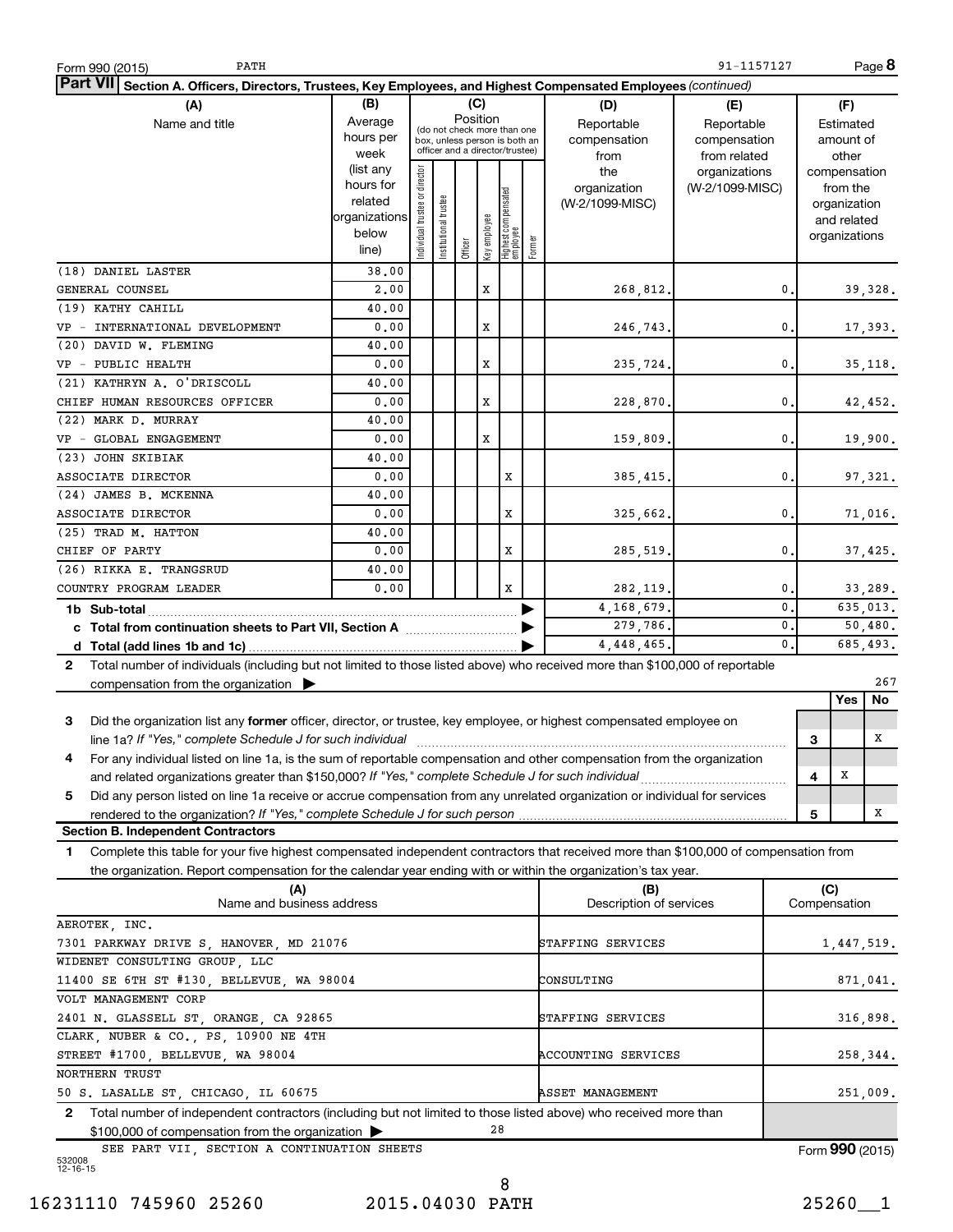| PATH<br>Form 990                                                                                                |                |                                |                       |         |                        |                              | $91 - 1157127$ |                 |                               |                       |  |
|-----------------------------------------------------------------------------------------------------------------|----------------|--------------------------------|-----------------------|---------|------------------------|------------------------------|----------------|-----------------|-------------------------------|-----------------------|--|
| Part VII Section A. Officers, Directors, Trustees, Key Employees, and Highest Compensated Employees (continued) |                |                                |                       |         |                        |                              |                |                 |                               |                       |  |
| (A)<br>(B)<br>(C)                                                                                               |                |                                |                       |         |                        | (D)                          | (E)            | (F)             |                               |                       |  |
| Name and title                                                                                                  | Average        |                                | Position              |         |                        | Reportable                   | Reportable     | Estimated       |                               |                       |  |
|                                                                                                                 | hours          |                                |                       |         | (check all that apply) |                              | compensation   | compensation    | amount of                     |                       |  |
|                                                                                                                 | per<br>week    |                                |                       |         |                        |                              |                | from<br>the     | from related<br>organizations | other<br>compensation |  |
|                                                                                                                 | (list any      |                                |                       |         |                        |                              |                | organization    | (W-2/1099-MISC)               | from the              |  |
|                                                                                                                 | hours for      |                                |                       |         |                        |                              |                | (W-2/1099-MISC) |                               | organization          |  |
|                                                                                                                 | related        |                                |                       |         |                        |                              |                |                 |                               | and related           |  |
|                                                                                                                 | organizations  |                                |                       |         |                        |                              |                |                 |                               | organizations         |  |
|                                                                                                                 | below<br>line) | Individual trustee or director | Institutional trustee | Officer | Key employee           | Highest compensated employee | Former         |                 |                               |                       |  |
| (27) ASHLEY J. BIRKETT                                                                                          | 40.00          |                                |                       |         |                        |                              |                |                 |                               |                       |  |
| GLOBAL PROGRAM LEADER                                                                                           | 0.00           |                                |                       |         |                        | $\mathbf X$                  |                | 279,786.        | $\mathbf{0}$ .                | 50,480.               |  |
|                                                                                                                 |                |                                |                       |         |                        |                              |                |                 |                               |                       |  |
|                                                                                                                 |                |                                |                       |         |                        |                              |                |                 |                               |                       |  |
|                                                                                                                 |                |                                |                       |         |                        |                              |                |                 |                               |                       |  |
|                                                                                                                 |                |                                |                       |         |                        |                              |                |                 |                               |                       |  |
|                                                                                                                 |                |                                |                       |         |                        |                              |                |                 |                               |                       |  |
|                                                                                                                 |                |                                |                       |         |                        |                              |                |                 |                               |                       |  |
|                                                                                                                 |                |                                |                       |         |                        |                              |                |                 |                               |                       |  |
|                                                                                                                 |                |                                |                       |         |                        |                              |                |                 |                               |                       |  |
|                                                                                                                 |                |                                |                       |         |                        |                              |                |                 |                               |                       |  |
|                                                                                                                 |                |                                |                       |         |                        |                              |                |                 |                               |                       |  |
|                                                                                                                 |                |                                |                       |         |                        |                              |                |                 |                               |                       |  |
|                                                                                                                 |                |                                |                       |         |                        |                              |                |                 |                               |                       |  |
|                                                                                                                 |                |                                |                       |         |                        |                              |                |                 |                               |                       |  |
|                                                                                                                 |                |                                |                       |         |                        |                              |                |                 |                               |                       |  |
|                                                                                                                 |                |                                |                       |         |                        |                              |                |                 |                               |                       |  |
|                                                                                                                 |                |                                |                       |         |                        |                              |                |                 |                               |                       |  |
|                                                                                                                 |                |                                |                       |         |                        |                              |                |                 |                               |                       |  |
|                                                                                                                 |                |                                |                       |         |                        |                              |                |                 |                               |                       |  |
|                                                                                                                 |                |                                |                       |         |                        |                              |                |                 |                               |                       |  |
|                                                                                                                 |                |                                |                       |         |                        |                              |                |                 |                               |                       |  |
|                                                                                                                 |                |                                |                       |         |                        |                              |                |                 |                               |                       |  |
|                                                                                                                 |                |                                |                       |         |                        |                              |                |                 |                               |                       |  |
|                                                                                                                 |                |                                |                       |         |                        |                              |                |                 |                               |                       |  |
|                                                                                                                 |                |                                |                       |         |                        |                              |                |                 |                               |                       |  |
|                                                                                                                 |                |                                |                       |         |                        |                              |                |                 |                               |                       |  |
|                                                                                                                 |                |                                |                       |         |                        |                              |                |                 |                               |                       |  |
|                                                                                                                 |                |                                |                       |         |                        |                              |                |                 |                               |                       |  |
|                                                                                                                 |                |                                |                       |         |                        |                              |                |                 |                               |                       |  |
|                                                                                                                 |                |                                |                       |         |                        |                              |                |                 |                               |                       |  |
|                                                                                                                 |                |                                |                       |         |                        |                              |                |                 |                               |                       |  |
|                                                                                                                 |                |                                |                       |         |                        |                              |                |                 |                               |                       |  |
|                                                                                                                 |                |                                |                       |         |                        |                              |                |                 |                               |                       |  |
|                                                                                                                 |                |                                |                       |         |                        |                              |                |                 |                               |                       |  |
|                                                                                                                 |                |                                |                       |         |                        |                              |                |                 |                               |                       |  |
|                                                                                                                 |                |                                |                       |         |                        |                              |                |                 |                               |                       |  |
|                                                                                                                 |                |                                |                       |         |                        |                              |                |                 |                               |                       |  |
|                                                                                                                 |                |                                |                       |         |                        |                              |                |                 |                               |                       |  |
|                                                                                                                 |                |                                |                       |         |                        |                              |                | 279,786.        |                               | 50,480.               |  |

532201 04-01-15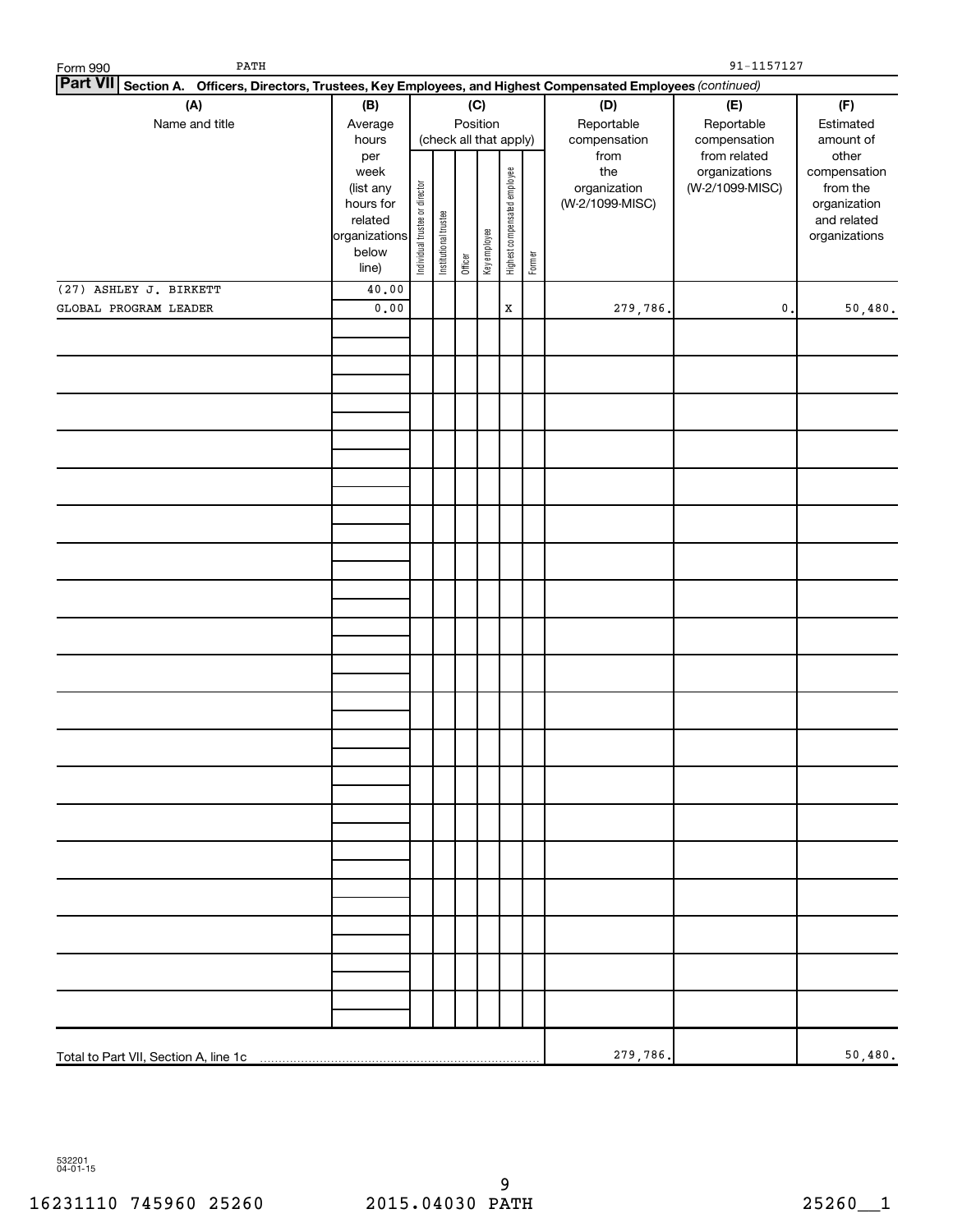|                                                           |      |    | PATH<br>Form 990 (2015)                                           |                |                                |                      |                                                 | 91-1157127                              | Page 9                                                                     |
|-----------------------------------------------------------|------|----|-------------------------------------------------------------------|----------------|--------------------------------|----------------------|-------------------------------------------------|-----------------------------------------|----------------------------------------------------------------------------|
| <b>Part VIII</b>                                          |      |    | <b>Statement of Revenue</b>                                       |                |                                |                      |                                                 |                                         |                                                                            |
|                                                           |      |    |                                                                   |                |                                | (A)<br>Total revenue | (B)<br>Related or<br>exempt function<br>revenue | (C)<br>Unrelated<br>business<br>revenue | ( <b>D)</b><br>Revenue excluded<br>from tax under<br>sections<br>512 - 514 |
|                                                           |      |    | 1 a Federated campaigns                                           | 1a             |                                |                      |                                                 |                                         |                                                                            |
| Contributions, Gifts, Grants<br>and Other Similar Amounts |      |    | <b>b</b> Membership dues                                          | 1 <sub>b</sub> |                                |                      |                                                 |                                         |                                                                            |
|                                                           |      |    | c Fundraising events                                              | 1c             |                                |                      |                                                 |                                         |                                                                            |
|                                                           |      |    | d Related organizations                                           | 1d             | 20,019,449.                    |                      |                                                 |                                         |                                                                            |
|                                                           |      |    | e Government grants (contributions)                               | 1e             | 112,658,199.                   |                      |                                                 |                                         |                                                                            |
|                                                           |      |    | f All other contributions, gifts, grants, and                     |                |                                |                      |                                                 |                                         |                                                                            |
|                                                           |      |    | similar amounts not included above                                | 1f             | 110,822,144.                   |                      |                                                 |                                         |                                                                            |
|                                                           |      |    | <b>g</b> Noncash contributions included in lines 1a-1f: \$        |                | 7,414,673.                     |                      |                                                 |                                         |                                                                            |
|                                                           |      |    |                                                                   |                |                                | 243, 499, 792.       |                                                 |                                         |                                                                            |
|                                                           |      |    | 2 a HONORARIUM                                                    |                | <b>Business Code</b><br>900099 | 23,740.              | 23,740.                                         |                                         |                                                                            |
| Program Service<br>Revenue                                |      | b  | SALES                                                             |                | 900099                         | 1,056.               | 1,056.                                          |                                         |                                                                            |
|                                                           |      | с  |                                                                   |                |                                |                      |                                                 |                                         |                                                                            |
|                                                           |      | d  |                                                                   |                |                                |                      |                                                 |                                         |                                                                            |
|                                                           |      | е  |                                                                   |                |                                |                      |                                                 |                                         |                                                                            |
|                                                           |      | f. | All other program service revenue                                 |                |                                |                      |                                                 |                                         |                                                                            |
|                                                           |      |    |                                                                   |                |                                | 24,796.              |                                                 |                                         |                                                                            |
|                                                           | 3    |    | Investment income (including dividends, interest, and             |                |                                |                      |                                                 |                                         |                                                                            |
|                                                           |      |    |                                                                   |                |                                | 1,471,233.           |                                                 |                                         | 1,471,233.                                                                 |
|                                                           | 4    |    | Income from investment of tax-exempt bond proceeds                |                |                                |                      |                                                 |                                         |                                                                            |
|                                                           | 5    |    |                                                                   |                |                                |                      |                                                 |                                         |                                                                            |
|                                                           |      |    |                                                                   | (i) Real       | (ii) Personal                  |                      |                                                 |                                         |                                                                            |
|                                                           |      |    | 6 a Gross rents                                                   |                |                                |                      |                                                 |                                         |                                                                            |
|                                                           |      |    | <b>b</b> Less: rental expenses                                    |                |                                |                      |                                                 |                                         |                                                                            |
|                                                           |      |    | c Rental income or (loss)                                         |                |                                |                      |                                                 |                                         |                                                                            |
|                                                           |      |    |                                                                   |                |                                |                      |                                                 |                                         |                                                                            |
|                                                           |      |    | 7 a Gross amount from sales of                                    | (i) Securities | (ii) Other                     |                      |                                                 |                                         |                                                                            |
|                                                           |      |    | assets other than inventory<br><b>b</b> Less: cost or other basis | 33, 714, 492.  | 33,000.                        |                      |                                                 |                                         |                                                                            |
|                                                           |      |    | and sales expenses                                                | 33, 299, 270.  | 10,819.                        |                      |                                                 |                                         |                                                                            |
|                                                           |      |    | c Gain or (loss)                                                  | 415,222.       | 22,181.                        |                      |                                                 |                                         |                                                                            |
|                                                           |      |    |                                                                   |                |                                | 437,403.             |                                                 |                                         | 437,403.                                                                   |
|                                                           |      |    | 8 a Gross income from fundraising events (not                     |                |                                |                      |                                                 |                                         |                                                                            |
|                                                           |      |    | including \$                                                      |                |                                |                      |                                                 |                                         |                                                                            |
|                                                           |      |    | contributions reported on line 1c). See                           |                |                                |                      |                                                 |                                         |                                                                            |
|                                                           |      |    |                                                                   |                |                                |                      |                                                 |                                         |                                                                            |
| <b>Other Revenue</b>                                      |      |    |                                                                   | b              |                                |                      |                                                 |                                         |                                                                            |
|                                                           |      |    | c Net income or (loss) from fundraising events                    |                | .                              |                      |                                                 |                                         |                                                                            |
|                                                           |      |    | 9 a Gross income from gaming activities. See                      |                |                                |                      |                                                 |                                         |                                                                            |
|                                                           |      |    |                                                                   |                |                                |                      |                                                 |                                         |                                                                            |
|                                                           |      |    |                                                                   | $\mathbf b$    |                                |                      |                                                 |                                         |                                                                            |
|                                                           |      |    | c Net income or (loss) from gaming activities                     |                |                                |                      |                                                 |                                         |                                                                            |
|                                                           |      |    | 10 a Gross sales of inventory, less returns                       |                | 130,609.                       |                      |                                                 |                                         |                                                                            |
|                                                           |      |    |                                                                   | $\mathbf{b}$   | 168,307.                       |                      |                                                 |                                         |                                                                            |
|                                                           |      |    | c Net income or (loss) from sales of inventory                    |                |                                | $-37,698.$           | $-37,698.$                                      |                                         |                                                                            |
|                                                           |      |    | Miscellaneous Revenue                                             |                | <b>Business Code</b>           |                      |                                                 |                                         |                                                                            |
|                                                           | 11 a |    | OTHER                                                             |                | 900099                         | 1,856,704.           |                                                 |                                         | 1,856,704.                                                                 |
|                                                           |      | b  | GAIN-FOREIGN EXCH.                                                |                | 900099                         | 461,667.             |                                                 |                                         | 461,667.                                                                   |
|                                                           |      | C  | REIMBURSEMENTS                                                    |                | 900099                         | 233, 131.            |                                                 |                                         | 233, 131.                                                                  |
|                                                           |      |    |                                                                   |                |                                |                      |                                                 |                                         |                                                                            |
|                                                           |      |    |                                                                   |                |                                | 2,551,502.           |                                                 |                                         |                                                                            |
|                                                           | 12   |    |                                                                   |                |                                | 247, 947, 028.       | $-12,902.$                                      | 0.                                      | 4,460,138.                                                                 |
| 532009 12-16-15                                           |      |    |                                                                   |                |                                |                      |                                                 |                                         | Form 990 (2015)                                                            |

532009 12-16-15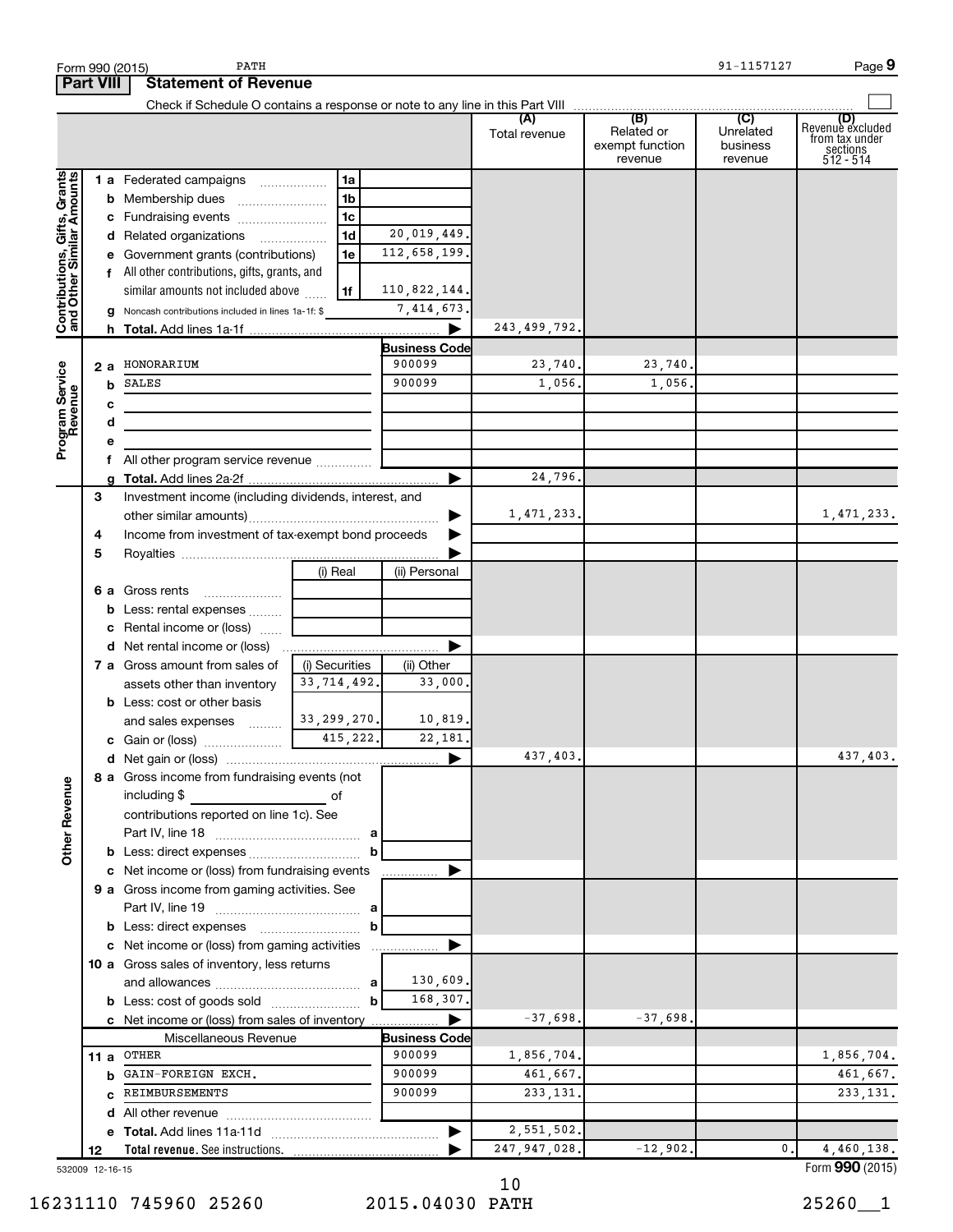**10**

# **Part IX Statement of Functional Expenses**

*Section 501(c)(3) and 501(c)(4) organizations must complete all columns. All other organizations must complete column (A).*

|              | Do not include amounts reported on lines 6b,<br>7b, 8b, 9b, and 10b of Part VIII.                                                                         | (A)<br>Total expenses | (B)<br>Program service<br>expenses | (C)<br>Management and<br>general expenses | (D)<br>Fundraising<br>expenses |  |  |  |  |
|--------------|-----------------------------------------------------------------------------------------------------------------------------------------------------------|-----------------------|------------------------------------|-------------------------------------------|--------------------------------|--|--|--|--|
| 1.           | Grants and other assistance to domestic organizations                                                                                                     |                       |                                    |                                           |                                |  |  |  |  |
|              | and domestic governments. See Part IV, line 21                                                                                                            | 29, 384, 116.         | 29, 384, 116.                      |                                           |                                |  |  |  |  |
| $\mathbf{2}$ | Grants and other assistance to domestic                                                                                                                   |                       |                                    |                                           |                                |  |  |  |  |
|              | individuals. See Part IV, line 22                                                                                                                         | 59,013.               | 59,013.                            |                                           |                                |  |  |  |  |
| 3            | Grants and other assistance to foreign                                                                                                                    |                       |                                    |                                           |                                |  |  |  |  |
|              | organizations, foreign governments, and foreign                                                                                                           |                       |                                    |                                           |                                |  |  |  |  |
|              | individuals. See Part IV, lines 15 and 16                                                                                                                 | 31,854,326.           | 31,854,326.                        |                                           |                                |  |  |  |  |
| 4            | Benefits paid to or for members                                                                                                                           |                       |                                    |                                           |                                |  |  |  |  |
| 5            | Compensation of current officers, directors,                                                                                                              |                       |                                    |                                           |                                |  |  |  |  |
|              | trustees, and key employees                                                                                                                               | 3, 285, 925.          | 849,768.                           | 2, 371, 322.                              | 64,835.                        |  |  |  |  |
| 6            | Compensation not included above, to disqualified                                                                                                          |                       |                                    |                                           |                                |  |  |  |  |
|              | persons (as defined under section 4958(f)(1)) and                                                                                                         |                       |                                    |                                           |                                |  |  |  |  |
|              | persons described in section 4958(c)(3)(B)                                                                                                                |                       |                                    |                                           |                                |  |  |  |  |
| 7            | Other salaries and wages                                                                                                                                  | 82, 352, 339.         | 50,486,887.                        | 30, 573, 539.                             | 1,291,913.                     |  |  |  |  |
| 8            | Pension plan accruals and contributions (include                                                                                                          |                       |                                    |                                           |                                |  |  |  |  |
|              | section 401(k) and 403(b) employer contributions)                                                                                                         | 7,731,338.            |                                    | 7,731,338.                                |                                |  |  |  |  |
| 9            |                                                                                                                                                           | 10,954,519.           | 669,203.                           | 10,285,316.                               |                                |  |  |  |  |
| 10           |                                                                                                                                                           | 6,042,548.            | 366.124.                           | 5,676,424.                                |                                |  |  |  |  |
| 11           | Fees for services (non-employees):                                                                                                                        |                       |                                    |                                           |                                |  |  |  |  |
| a            |                                                                                                                                                           |                       |                                    |                                           |                                |  |  |  |  |
| b            |                                                                                                                                                           | 379,660.              | 43,032.                            | 336,628.                                  |                                |  |  |  |  |
| c            |                                                                                                                                                           | 460,442.              | 38,838.                            | 421,604.                                  |                                |  |  |  |  |
| d            |                                                                                                                                                           | 56,008.               | 24,000.                            | 32,008.                                   |                                |  |  |  |  |
| е            | Professional fundraising services. See Part IV, line 17                                                                                                   |                       |                                    |                                           |                                |  |  |  |  |
| f            | Investment management fees                                                                                                                                | 190,639               |                                    | 190,639                                   |                                |  |  |  |  |
| g            | Other. (If line 11g amount exceeds 10% of line 25,                                                                                                        |                       |                                    |                                           |                                |  |  |  |  |
|              | column (A) amount, list line 11g expenses on Sch O.)                                                                                                      | 9,825,034.            | 6,817,283.                         | 2,901,610.                                | 106,141.                       |  |  |  |  |
| 12           |                                                                                                                                                           | 268,310.              | 120,515.                           | 88,351.                                   | 59,444.                        |  |  |  |  |
| 13           |                                                                                                                                                           | 4,912,752.            | 3,726,973.                         | 1, 113, 660.                              | 72,119.                        |  |  |  |  |
| 14           |                                                                                                                                                           | 1, 118, 797.          | 521, 291.                          | 556,370.                                  | 41,136.                        |  |  |  |  |
| 15           |                                                                                                                                                           | 38,100.               | 38,100.                            |                                           |                                |  |  |  |  |
| 16           |                                                                                                                                                           | 10,296,364.           | 377,585.                           | 9,918,779.                                |                                |  |  |  |  |
| 17           |                                                                                                                                                           | 18, 378, 870.         | 16, 337, 778.                      | 1,977,943.                                | 63,149.                        |  |  |  |  |
| 18           | Payments of travel or entertainment expenses                                                                                                              |                       |                                    |                                           |                                |  |  |  |  |
|              | for any federal, state, or local public officials                                                                                                         |                       |                                    |                                           |                                |  |  |  |  |
| 19           | Conferences, conventions, and meetings                                                                                                                    | 6, 481, 513.          | 5,861,428                          | 363,462                                   | 256,623.                       |  |  |  |  |
| 20           | Interest                                                                                                                                                  | 57,803                |                                    | 57,803                                    |                                |  |  |  |  |
| 21           |                                                                                                                                                           |                       |                                    |                                           |                                |  |  |  |  |
| 22           | Depreciation, depletion, and amortization                                                                                                                 | 2,316,090             | 44,795.                            | 2, 271, 295                               |                                |  |  |  |  |
| 23           | Insurance                                                                                                                                                 | 400,377.              | 44,216.                            | 356,161                                   |                                |  |  |  |  |
| 24           | Other expenses. Itemize expenses not covered<br>above. (List miscellaneous expenses in line 24e. If line<br>24e amount exceeds 10% of line 25, column (A) |                       |                                    |                                           |                                |  |  |  |  |
|              | amount, list line 24e expenses on Schedule O.)                                                                                                            |                       |                                    |                                           |                                |  |  |  |  |
| a            | <b>SUBCONTRACTS</b>                                                                                                                                       | 21, 138, 346.         | 19,989,975.                        | 563,642                                   | 584,729.                       |  |  |  |  |
| b            | EQUIP RENT & MAINT                                                                                                                                        | 5,687,802             | 3,831,961.                         | 1,826,972                                 | 28,869.                        |  |  |  |  |
|              | FACILITIES ALLOC                                                                                                                                          | $\mathbf{0}$          | 10, 352, 823.                      | $-10,692,678$                             | 339,855.                       |  |  |  |  |
| d            | LEAVE & BENS ALLOC                                                                                                                                        | 0                     | 25,054,283.                        | $-25, 725, 231.$                          | 670,948.                       |  |  |  |  |
|              | e All other expenses                                                                                                                                      | 9,909,901             | 6,496,776.                         | 3, 417, 819.                              | $-4,694.$                      |  |  |  |  |
| 25           | Total functional expenses. Add lines 1 through 24e                                                                                                        | 263,580,932           | 213, 391, 089.                     | 46, 614, 776,                             | 3,575,067.                     |  |  |  |  |
| 26           | Joint costs. Complete this line only if the organization                                                                                                  |                       |                                    |                                           |                                |  |  |  |  |
|              | reported in column (B) joint costs from a combined                                                                                                        |                       |                                    |                                           |                                |  |  |  |  |
|              | educational campaign and fundraising solicitation.                                                                                                        |                       |                                    |                                           |                                |  |  |  |  |
|              | Check here<br>if following SOP 98-2 (ASC 958-720)                                                                                                         |                       |                                    |                                           |                                |  |  |  |  |

532010 12-16-15

Form (2015) **990**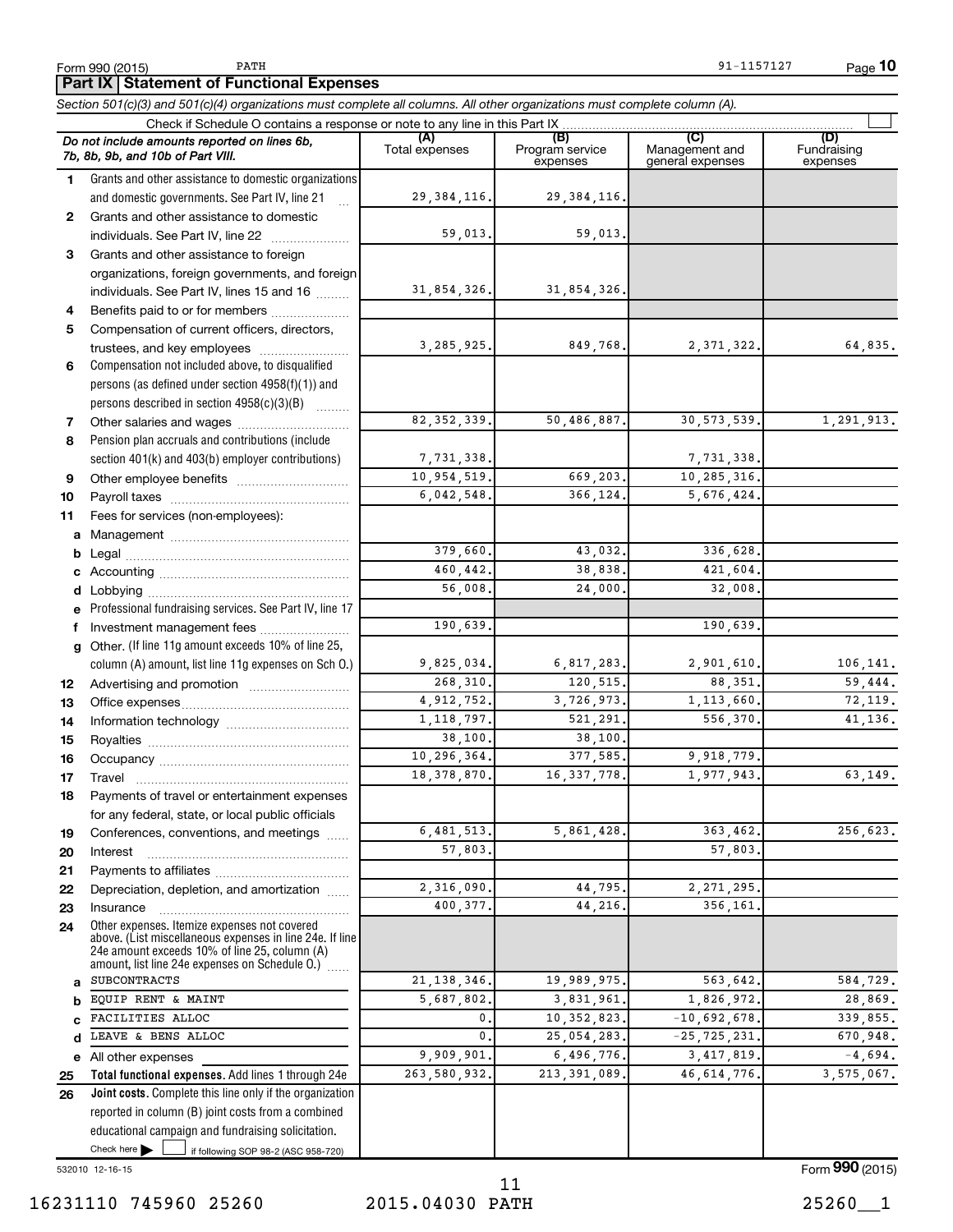532011 12-16-15

| 16231110 745960 25260 | 2015.04030 PATH |  |
|-----------------------|-----------------|--|

| 5260 |  |
|------|--|
|------|--|

|                             |          |                                                                                                                                                                                                                               |                 |                        | (A)<br>Beginning of year |                | (B)<br>End of year |
|-----------------------------|----------|-------------------------------------------------------------------------------------------------------------------------------------------------------------------------------------------------------------------------------|-----------------|------------------------|--------------------------|----------------|--------------------|
|                             | 1        |                                                                                                                                                                                                                               |                 |                        | 27, 155, 160.            | $\mathbf{1}$   | 17, 233, 932.      |
|                             | 2        |                                                                                                                                                                                                                               |                 |                        | 85,106,641.              | $\mathbf{2}$   | 70,140,432.        |
|                             | з        |                                                                                                                                                                                                                               |                 |                        | 225, 750, 342.           | 3              | 213, 160, 918.     |
|                             | 4        |                                                                                                                                                                                                                               |                 |                        | 12,072,596.              | 4              | 8,998,343.         |
|                             | 5        | Loans and other receivables from current and former officers, directors,                                                                                                                                                      |                 |                        |                          |                |                    |
|                             |          | trustees, key employees, and highest compensated employees. Complete                                                                                                                                                          |                 |                        |                          |                |                    |
|                             |          |                                                                                                                                                                                                                               |                 |                        |                          | 5              |                    |
|                             | 6        | Loans and other receivables from other disqualified persons (as defined under                                                                                                                                                 |                 |                        |                          |                |                    |
|                             |          | section $4958(f)(1)$ , persons described in section $4958(c)(3)(B)$ , and contributing                                                                                                                                        |                 |                        |                          |                |                    |
|                             |          | employers and sponsoring organizations of section 501(c)(9) voluntary                                                                                                                                                         |                 |                        |                          |                |                    |
|                             |          | employees' beneficiary organizations (see instr). Complete Part II of Sch L                                                                                                                                                   |                 |                        | 6                        |                |                    |
| Assets                      | 7        |                                                                                                                                                                                                                               |                 |                        |                          | $\overline{7}$ |                    |
|                             | 8        |                                                                                                                                                                                                                               |                 |                        |                          | 8              |                    |
|                             | 9        | Prepaid expenses and deferred charges [11] [11] Prepaid expenses and deferred charges [11] [11] Martin Marian Marian Marian Marian Marian Marian Marian Marian Marian Marian Marian Marian Marian Marian Marian Marian Marian |                 |                        | 2,917,489.               | 9              | 8,519,638.         |
|                             |          | <b>10a</b> Land, buildings, and equipment: cost or other                                                                                                                                                                      |                 |                        |                          |                |                    |
|                             |          | basis. Complete Part VI of Schedule D  10a                                                                                                                                                                                    |                 | 34,928,052.            |                          |                |                    |
|                             |          | <b>b</b> Less: accumulated depreciation                                                                                                                                                                                       | 10 <sub>b</sub> | 19,722,070.            | 16,920,582.              | 10c            | 15,205,982.        |
|                             | 11       |                                                                                                                                                                                                                               | 125,648,641.    | 11                     | 125, 477, 380.           |                |                    |
|                             | 12       |                                                                                                                                                                                                                               |                 |                        | 12                       |                |                    |
|                             | 13       |                                                                                                                                                                                                                               |                 |                        |                          | 13             |                    |
|                             | 14       |                                                                                                                                                                                                                               |                 | 44,795.                | 14                       |                |                    |
|                             | 15       |                                                                                                                                                                                                                               |                 |                        |                          | 15             |                    |
|                             | 16       | <b>Total assets.</b> Add lines 1 through 15 (must equal line 34) <i></i>                                                                                                                                                      |                 |                        | 495, 616, 246.           | 16             | 458,736,625.       |
|                             | 17       |                                                                                                                                                                                                                               |                 | 50,802,396.            | 17                       | 44,777,022.    |                    |
|                             | 18       |                                                                                                                                                                                                                               |                 |                        | 18                       |                |                    |
|                             | 19       |                                                                                                                                                                                                                               |                 |                        |                          | 19             |                    |
|                             | 20       |                                                                                                                                                                                                                               |                 |                        |                          | 20             |                    |
|                             | 21       | Escrow or custodial account liability. Complete Part IV of Schedule D                                                                                                                                                         |                 |                        |                          | 21             |                    |
| Liabilities                 | 22       | Loans and other payables to current and former officers, directors, trustees,                                                                                                                                                 |                 |                        |                          |                |                    |
|                             |          | key employees, highest compensated employees, and disqualified persons.                                                                                                                                                       |                 |                        |                          |                |                    |
|                             |          |                                                                                                                                                                                                                               |                 |                        | 3,404,022.               | 22             |                    |
|                             | 23       | Secured mortgages and notes payable to unrelated third parties <i>manumum</i>                                                                                                                                                 |                 |                        |                          | 23             | 2,467,142.         |
|                             | 24<br>25 | Other liabilities (including federal income tax, payables to related third                                                                                                                                                    |                 |                        |                          | 24             |                    |
|                             |          | parties, and other liabilities not included on lines 17-24). Complete Part X of                                                                                                                                               |                 |                        |                          |                |                    |
|                             |          | Schedule D                                                                                                                                                                                                                    |                 |                        |                          | 25             |                    |
|                             | 26       | Total liabilities. Add lines 17 through 25                                                                                                                                                                                    |                 |                        | 54, 206, 418             | 26             | 47, 244, 164.      |
|                             |          | Organizations that follow SFAS 117 (ASC 958), check here >                                                                                                                                                                    |                 | $\vert x \vert$<br>and |                          |                |                    |
|                             |          | complete lines 27 through 29, and lines 33 and 34.                                                                                                                                                                            |                 |                        |                          |                |                    |
|                             | 27       |                                                                                                                                                                                                                               |                 |                        | 19,517,592.              | 27             | 20,834,939.        |
|                             | 28       |                                                                                                                                                                                                                               |                 |                        | 418, 505, 291.           | 28             | 387, 267, 912.     |
|                             | 29       | Permanently restricted net assets                                                                                                                                                                                             |                 |                        | 3,386,945.               | 29             | 3,389,610.         |
|                             |          | Organizations that do not follow SFAS 117 (ASC 958), check here ▶                                                                                                                                                             |                 |                        |                          |                |                    |
|                             |          | and complete lines 30 through 34.                                                                                                                                                                                             |                 |                        |                          |                |                    |
| Net Assets or Fund Balances | 30       |                                                                                                                                                                                                                               |                 | 30                     |                          |                |                    |
|                             | 31       | Paid-in or capital surplus, or land, building, or equipment fund                                                                                                                                                              |                 |                        | 31                       |                |                    |
|                             | 32       | Retained earnings, endowment, accumulated income, or other funds                                                                                                                                                              |                 |                        |                          | 32             |                    |
|                             | 33       |                                                                                                                                                                                                                               |                 |                        | 441,409,828              | 33             | 411, 492, 461.     |
|                             | 34       |                                                                                                                                                                                                                               |                 | 495, 616, 246.         | 34                       | 458, 736, 625. |                    |

Form (2015) **990**

 $\overline{\phantom{0}}$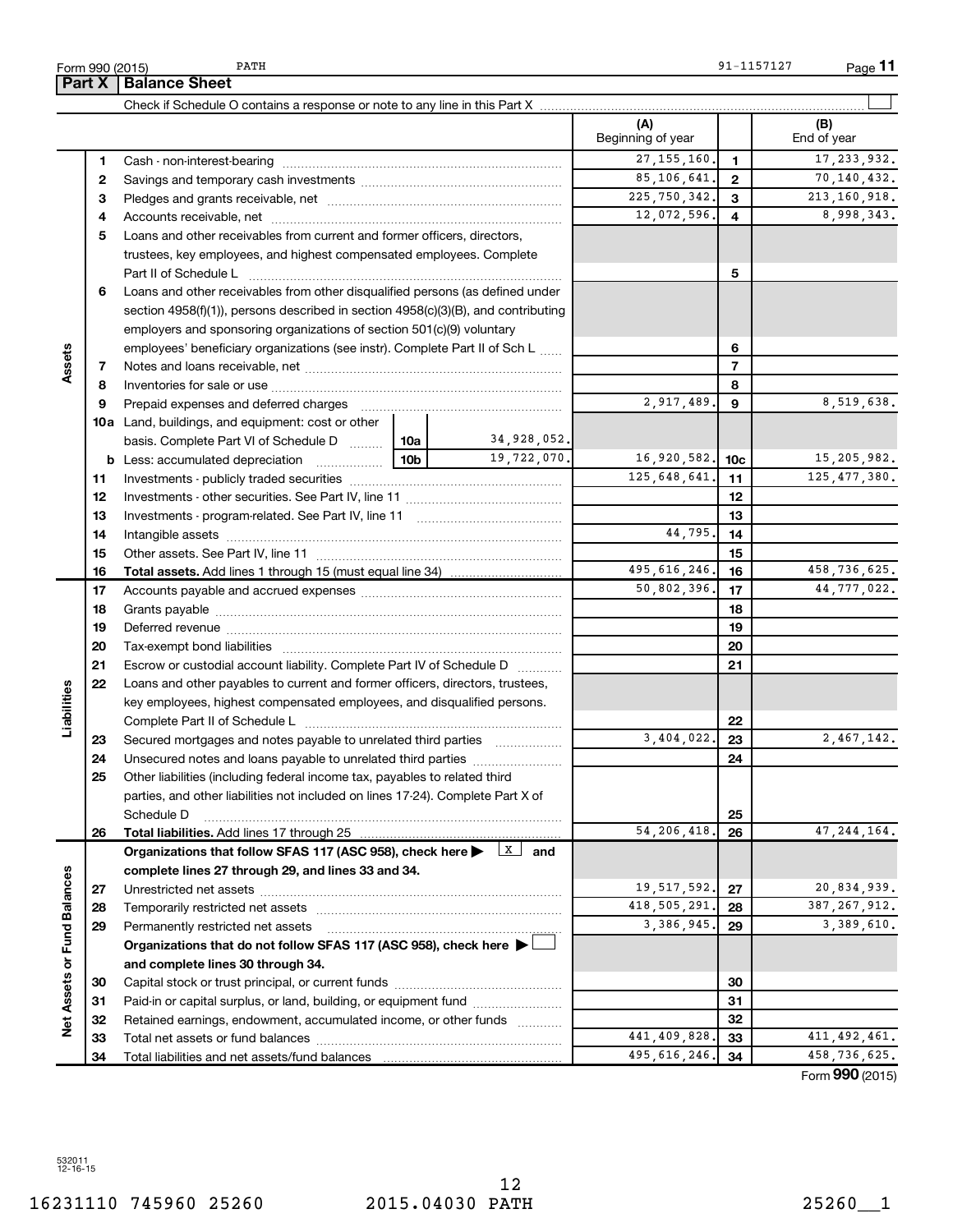|    | PATH<br>Form 990 (2015)                                                                                                                                                                                                       | 91-1157127     |                |                 | Page 12          |
|----|-------------------------------------------------------------------------------------------------------------------------------------------------------------------------------------------------------------------------------|----------------|----------------|-----------------|------------------|
|    | Part XI<br><b>Reconciliation of Net Assets</b>                                                                                                                                                                                |                |                |                 |                  |
|    | Check if Schedule O contains a response or note to any line in this Part XI                                                                                                                                                   |                |                |                 | $\mathbf{x}$     |
|    |                                                                                                                                                                                                                               |                |                |                 |                  |
| 1  |                                                                                                                                                                                                                               | 1              |                |                 | 247,947,028.     |
| 2  |                                                                                                                                                                                                                               | $\mathbf{2}$   |                |                 | 263,580,932.     |
| З  | Revenue less expenses. Subtract line 2 from line 1                                                                                                                                                                            | 3              |                |                 | $-15,633,904.$   |
| 4  |                                                                                                                                                                                                                               | 4              |                |                 | 441,409,828.     |
| 5  | Net unrealized gains (losses) on investments [11] matter in the content of the state of the state of the state of the state of the state of the state of the state of the state of the state of the state of the state of the | 5              |                |                 | $-1, 116, 541.$  |
| 6  | Donated services and use of facilities                                                                                                                                                                                        | 6              |                |                 |                  |
| 7  | Investment expenses                                                                                                                                                                                                           | $\overline{7}$ |                |                 |                  |
| 8  |                                                                                                                                                                                                                               | 8              |                |                 |                  |
| 9  |                                                                                                                                                                                                                               | 9              |                |                 | $-13, 166, 922.$ |
| 10 | Net assets or fund balances at end of year. Combine lines 3 through 9 (must equal Part X, line 33,                                                                                                                            |                |                |                 |                  |
|    | column (B))                                                                                                                                                                                                                   | 10             |                |                 | 411, 492, 461.   |
|    | Part XII Financial Statements and Reporting                                                                                                                                                                                   |                |                |                 |                  |
|    |                                                                                                                                                                                                                               |                |                |                 |                  |
|    |                                                                                                                                                                                                                               |                |                | <b>Yes</b>      | <b>No</b>        |
| 1. | $\vert$ X $\vert$ Accrual<br>Accounting method used to prepare the Form 990: [1635] Cash<br>Other                                                                                                                             |                |                |                 |                  |
|    | If the organization changed its method of accounting from a prior year or checked "Other," explain in Schedule O.                                                                                                             |                |                |                 |                  |
|    | 2a Were the organization's financial statements compiled or reviewed by an independent accountant?                                                                                                                            |                | 2a             |                 | х                |
|    | If "Yes," check a box below to indicate whether the financial statements for the year were compiled or reviewed on a                                                                                                          |                |                |                 |                  |
|    | separate basis, consolidated basis, or both:                                                                                                                                                                                  |                |                |                 |                  |
|    | Separate basis<br>Consolidated basis<br>Both consolidated and separate basis                                                                                                                                                  |                |                |                 |                  |
|    |                                                                                                                                                                                                                               |                | 2 <sub>b</sub> | х               |                  |
|    | If "Yes," check a box below to indicate whether the financial statements for the year were audited on a separate basis,                                                                                                       |                |                |                 |                  |
|    | consolidated basis, or both:                                                                                                                                                                                                  |                |                |                 |                  |
|    | $\overline{\mathbf{x}}$ Consolidated basis<br>Separate basis<br>Both consolidated and separate basis                                                                                                                          |                |                |                 |                  |
|    | c If "Yes" to line 2a or 2b, does the organization have a committee that assumes responsibility for oversight of the audit,                                                                                                   |                |                |                 |                  |
|    |                                                                                                                                                                                                                               |                | 2c             | x               |                  |
|    | If the organization changed either its oversight process or selection process during the tax year, explain in Schedule O.                                                                                                     |                |                |                 |                  |
|    | 3a As a result of a federal award, was the organization required to undergo an audit or audits as set forth in the Single Audit                                                                                               |                |                |                 |                  |
|    | Act and OMB Circular A-133?                                                                                                                                                                                                   |                | За             | х               |                  |
|    | b If "Yes," did the organization undergo the required audit or audits? If the organization did not undergo the required audit                                                                                                 |                |                |                 |                  |
|    |                                                                                                                                                                                                                               |                | 3b             | x               |                  |
|    |                                                                                                                                                                                                                               |                |                | $000 \text{ m}$ |                  |

Form (2015) **990**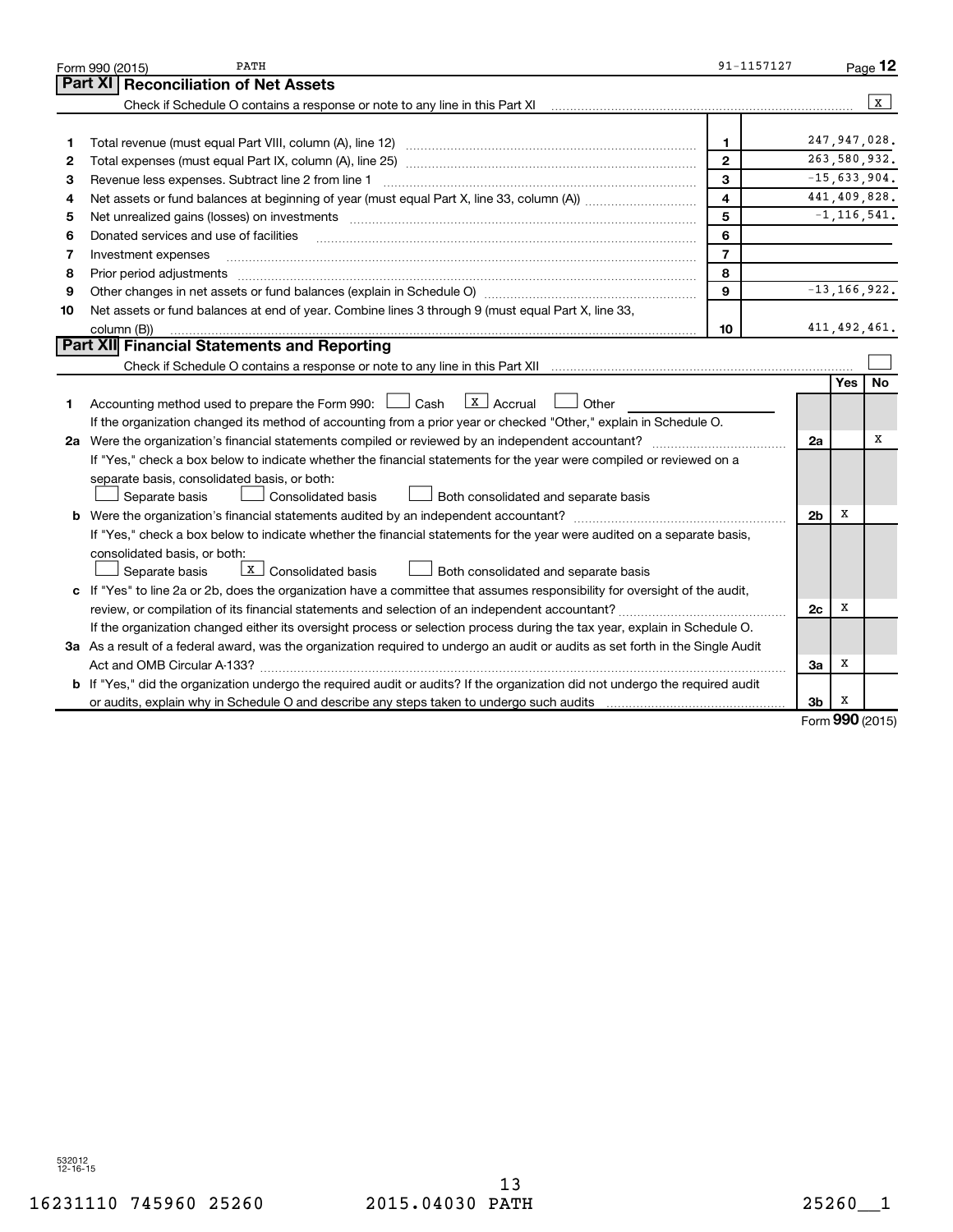| (Form 990 or 990-EZ |  |  |  |  |
|---------------------|--|--|--|--|
|---------------------|--|--|--|--|

Form 990 or 990-EZ) **Public Charity Status and Public Support**<br>
Complete if the organization is a section 501(c)(3) organization or a section<br> **2015 4947(a)(1) nonexempt charitable trust.**

|  | <del>94</del> 7 (a) Tronexempt charitable trust. |  |  |
|--|--------------------------------------------------|--|--|
|  | ⋅ ∆ttach to Form 990 or Form 990-F7 .            |  |  |

| LU<br>IJ              |
|-----------------------|
| <b>Open to Public</b> |
| <b>Inspection</b>     |

OMB No. 1545-0047

Department of the Treasury Internal Revenue Service **Name of the organization Employer identification number**

|  |  | Attach to Form 990 or Form 990-EZ. |  |
|--|--|------------------------------------|--|
|  |  |                                    |  |

**Information about Schedule A (Form 990 or 990-EZ) and its instructions is at |**  *www.irs.gov/form990.*

|        |                                                                                                    | PATH                                                                                                                                                                                 |          |                            |                     |                |                                                     | 91-1157127         |
|--------|----------------------------------------------------------------------------------------------------|--------------------------------------------------------------------------------------------------------------------------------------------------------------------------------------|----------|----------------------------|---------------------|----------------|-----------------------------------------------------|--------------------|
| Part I |                                                                                                    | Reason for Public Charity Status (All organizations must complete this part.) See instructions.                                                                                      |          |                            |                     |                |                                                     |                    |
|        |                                                                                                    | The organization is not a private foundation because it is: (For lines 1 through 11, check only one box.)                                                                            |          |                            |                     |                |                                                     |                    |
| 1      | A church, convention of churches, or association of churches described in section 170(b)(1)(A)(i). |                                                                                                                                                                                      |          |                            |                     |                |                                                     |                    |
| 2      |                                                                                                    | A school described in <b>section 170(b)(1)(A)(ii).</b> (Attach Schedule E (Form 990 or 990-EZ).)                                                                                     |          |                            |                     |                |                                                     |                    |
| з      |                                                                                                    | A hospital or a cooperative hospital service organization described in section 170(b)(1)(A)(iii).                                                                                    |          |                            |                     |                |                                                     |                    |
| 4      |                                                                                                    | A medical research organization operated in conjunction with a hospital described in section 170(b)(1)(A)(iii). Enter the hospital's name,                                           |          |                            |                     |                |                                                     |                    |
|        |                                                                                                    | city, and state:                                                                                                                                                                     |          |                            |                     |                |                                                     |                    |
| 5      |                                                                                                    | An organization operated for the benefit of a college or university owned or operated by a governmental unit described in                                                            |          |                            |                     |                |                                                     |                    |
|        |                                                                                                    | section 170(b)(1)(A)(iv). (Complete Part II.)                                                                                                                                        |          |                            |                     |                |                                                     |                    |
| 6      |                                                                                                    | A federal, state, or local government or governmental unit described in section 170(b)(1)(A)(v).                                                                                     |          |                            |                     |                |                                                     |                    |
| 7      | X                                                                                                  | An organization that normally receives a substantial part of its support from a governmental unit or from the general public described in                                            |          |                            |                     |                |                                                     |                    |
|        |                                                                                                    | section 170(b)(1)(A)(vi). (Complete Part II.)                                                                                                                                        |          |                            |                     |                |                                                     |                    |
| 8      |                                                                                                    | A community trust described in section 170(b)(1)(A)(vi). (Complete Part II.)                                                                                                         |          |                            |                     |                |                                                     |                    |
| 9      |                                                                                                    | An organization that normally receives: (1) more than 33 1/3% of its support from contributions, membership fees, and gross receipts from                                            |          |                            |                     |                |                                                     |                    |
|        |                                                                                                    | activities related to its exempt functions - subject to certain exceptions, and (2) no more than 33 1/3% of its support from gross investment                                        |          |                            |                     |                |                                                     |                    |
|        |                                                                                                    | income and unrelated business taxable income (less section 511 tax) from businesses acquired by the organization after June 30, 1975.<br>See section 509(a)(2). (Complete Part III.) |          |                            |                     |                |                                                     |                    |
| 10     |                                                                                                    | An organization organized and operated exclusively to test for public safety. See section 509(a)(4).                                                                                 |          |                            |                     |                |                                                     |                    |
| 11     |                                                                                                    | An organization organized and operated exclusively for the benefit of, to perform the functions of, or to carry out the purposes of one or                                           |          |                            |                     |                |                                                     |                    |
|        |                                                                                                    | more publicly supported organizations described in section 509(a)(1) or section 509(a)(2). See section 509(a)(3). Check the box in                                                   |          |                            |                     |                |                                                     |                    |
|        |                                                                                                    | lines 11a through 11d that describes the type of supporting organization and complete lines 11e, 11f, and 11g.                                                                       |          |                            |                     |                |                                                     |                    |
| a      |                                                                                                    | Type I. A supporting organization operated, supervised, or controlled by its supported organization(s), typically by giving                                                          |          |                            |                     |                |                                                     |                    |
|        |                                                                                                    | the supported organization(s) the power to regularly appoint or elect a majority of the directors or trustees of the supporting                                                      |          |                            |                     |                |                                                     |                    |
|        |                                                                                                    | organization. You must complete Part IV, Sections A and B.                                                                                                                           |          |                            |                     |                |                                                     |                    |
| b      |                                                                                                    | Type II. A supporting organization supervised or controlled in connection with its supported organization(s), by having                                                              |          |                            |                     |                |                                                     |                    |
|        |                                                                                                    | control or management of the supporting organization vested in the same persons that control or manage the supported                                                                 |          |                            |                     |                |                                                     |                    |
|        |                                                                                                    | organization(s). You must complete Part IV, Sections A and C.                                                                                                                        |          |                            |                     |                |                                                     |                    |
|        |                                                                                                    | Type III functionally integrated. A supporting organization operated in connection with, and functionally integrated with,                                                           |          |                            |                     |                |                                                     |                    |
|        |                                                                                                    | its supported organization(s) (see instructions). You must complete Part IV, Sections A, D, and E.                                                                                   |          |                            |                     |                |                                                     |                    |
| d      |                                                                                                    | Type III non-functionally integrated. A supporting organization operated in connection with its supported organization(s)                                                            |          |                            |                     |                |                                                     |                    |
|        |                                                                                                    | that is not functionally integrated. The organization generally must satisfy a distribution requirement and an attentiveness                                                         |          |                            |                     |                |                                                     |                    |
|        |                                                                                                    | requirement (see instructions). You must complete Part IV, Sections A and D, and Part V.                                                                                             |          |                            |                     |                |                                                     |                    |
| е      |                                                                                                    | Check this box if the organization received a written determination from the IRS that it is a Type I, Type II, Type III                                                              |          |                            |                     |                |                                                     |                    |
|        |                                                                                                    | functionally integrated, or Type III non-functionally integrated supporting organization.                                                                                            |          |                            |                     |                |                                                     |                    |
|        |                                                                                                    |                                                                                                                                                                                      |          |                            |                     |                |                                                     |                    |
|        |                                                                                                    | Provide the following information about the supported organization(s).<br>(i) Name of supported                                                                                      | (II) EIN | (iii) Type of organization |                     |                | $(iv)$ is the organization $(v)$ Amount of monetary | (vi) Amount of     |
|        |                                                                                                    | organization                                                                                                                                                                         |          | (described on lines 1-9    | governing document? | listed in your | support (see                                        | other support (see |
|        |                                                                                                    |                                                                                                                                                                                      |          | above (see instructions))  | Yes                 | No             | instructions)                                       | instructions)      |
|        |                                                                                                    |                                                                                                                                                                                      |          |                            |                     |                |                                                     |                    |
|        |                                                                                                    |                                                                                                                                                                                      |          |                            |                     |                |                                                     |                    |
|        |                                                                                                    |                                                                                                                                                                                      |          |                            |                     |                |                                                     |                    |
|        |                                                                                                    |                                                                                                                                                                                      |          |                            |                     |                |                                                     |                    |
|        |                                                                                                    |                                                                                                                                                                                      |          |                            |                     |                |                                                     |                    |
|        |                                                                                                    |                                                                                                                                                                                      |          |                            |                     |                |                                                     |                    |
|        |                                                                                                    |                                                                                                                                                                                      |          |                            |                     |                |                                                     |                    |
|        |                                                                                                    |                                                                                                                                                                                      |          |                            |                     |                |                                                     |                    |
|        |                                                                                                    |                                                                                                                                                                                      |          |                            |                     |                |                                                     |                    |
|        |                                                                                                    |                                                                                                                                                                                      |          |                            |                     |                |                                                     |                    |
|        |                                                                                                    |                                                                                                                                                                                      |          |                            |                     |                |                                                     |                    |
| Total  |                                                                                                    |                                                                                                                                                                                      |          |                            |                     |                |                                                     |                    |

Form 990 or 990-EZ. 532021 09-23-15 LHA **For Paperwork Reduction Act Notice, see the Instructions for**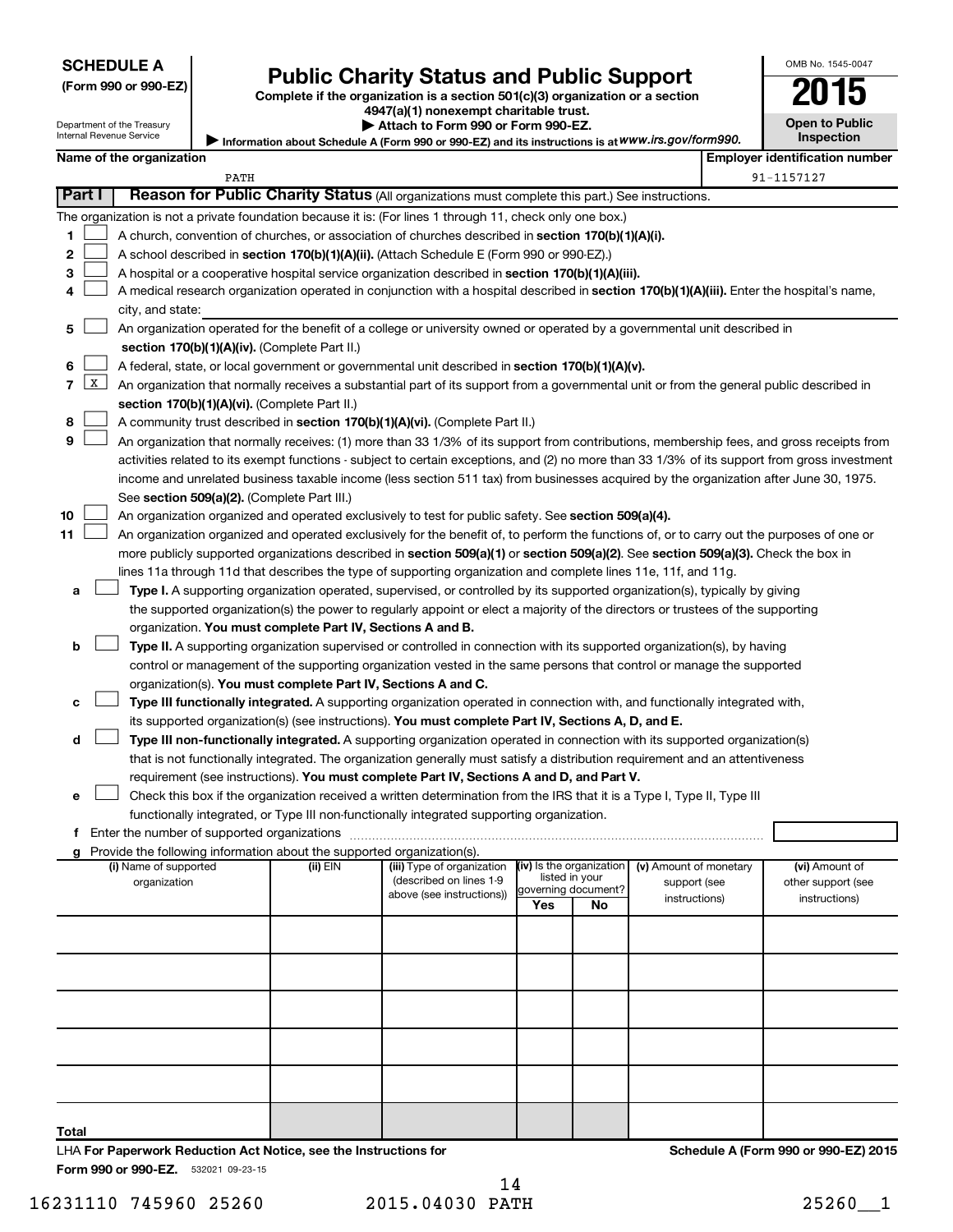|                                                                                                                                       | Calendar year (or fiscal year beginning in)                                                                                                                                                                                                                                 | (a) 2011     | (b) 2012                      | $(c)$ 2013   | $(d)$ 2014                | (e) 2015                             | (f) Total      |
|---------------------------------------------------------------------------------------------------------------------------------------|-----------------------------------------------------------------------------------------------------------------------------------------------------------------------------------------------------------------------------------------------------------------------------|--------------|-------------------------------|--------------|---------------------------|--------------------------------------|----------------|
|                                                                                                                                       | 1 Gifts, grants, contributions, and                                                                                                                                                                                                                                         |              |                               |              |                           |                                      |                |
|                                                                                                                                       | membership fees received. (Do not                                                                                                                                                                                                                                           |              |                               |              |                           |                                      |                |
|                                                                                                                                       | include any "unusual grants.")                                                                                                                                                                                                                                              |              | 240, 628, 741. 171, 536, 869. |              | 260,656,932. 286,891,535. | 243, 499, 792.                       | 1203213869.    |
|                                                                                                                                       | 2 Tax revenues levied for the organ-                                                                                                                                                                                                                                        |              |                               |              |                           |                                      |                |
|                                                                                                                                       | ization's benefit and either paid to                                                                                                                                                                                                                                        |              |                               |              |                           |                                      |                |
|                                                                                                                                       | or expended on its behalf                                                                                                                                                                                                                                                   |              |                               |              |                           |                                      |                |
|                                                                                                                                       | 3 The value of services or facilities                                                                                                                                                                                                                                       |              |                               |              |                           |                                      |                |
|                                                                                                                                       | furnished by a governmental unit to                                                                                                                                                                                                                                         |              |                               |              |                           |                                      |                |
|                                                                                                                                       | the organization without charge                                                                                                                                                                                                                                             |              |                               |              |                           |                                      |                |
|                                                                                                                                       | Total. Add lines 1 through 3                                                                                                                                                                                                                                                | 240,628,741. | 171,536,869.                  | 260,656,932. | 286,891,535.              | 243, 499, 792.                       | 1203213869.    |
|                                                                                                                                       | The portion of total contributions                                                                                                                                                                                                                                          |              |                               |              |                           |                                      |                |
|                                                                                                                                       | by each person (other than a                                                                                                                                                                                                                                                |              |                               |              |                           |                                      |                |
|                                                                                                                                       | governmental unit or publicly                                                                                                                                                                                                                                               |              |                               |              |                           |                                      |                |
|                                                                                                                                       | supported organization) included                                                                                                                                                                                                                                            |              |                               |              |                           |                                      |                |
|                                                                                                                                       | on line 1 that exceeds 2% of the                                                                                                                                                                                                                                            |              |                               |              |                           |                                      |                |
|                                                                                                                                       | amount shown on line 11,                                                                                                                                                                                                                                                    |              |                               |              |                           |                                      |                |
|                                                                                                                                       | column (f)                                                                                                                                                                                                                                                                  |              |                               |              |                           |                                      | 410, 427, 009. |
|                                                                                                                                       | 6 Public support. Subtract line 5 from line 4.                                                                                                                                                                                                                              |              |                               |              |                           |                                      | 792,786,860.   |
|                                                                                                                                       | <b>Section B. Total Support</b>                                                                                                                                                                                                                                             |              |                               |              |                           |                                      |                |
|                                                                                                                                       | Calendar year (or fiscal year beginning in)                                                                                                                                                                                                                                 | (a) 2011     | (b) 2012                      | $(c)$ 2013   | $(d)$ 2014                | (e) 2015                             | (f) Total      |
|                                                                                                                                       | <b>7</b> Amounts from line 4                                                                                                                                                                                                                                                | 240,628,741. | 171,536,869.                  | 260,656,932. | 286, 891, 535.            | 243, 499, 792.                       | 1203213869.    |
| 8                                                                                                                                     | Gross income from interest,                                                                                                                                                                                                                                                 |              |                               |              |                           |                                      |                |
|                                                                                                                                       | dividends, payments received on                                                                                                                                                                                                                                             |              |                               |              |                           |                                      |                |
|                                                                                                                                       | securities loans, rents, royalties                                                                                                                                                                                                                                          |              |                               |              |                           |                                      |                |
|                                                                                                                                       | and income from similar sources                                                                                                                                                                                                                                             | 2,797,154.   | 2, 295, 453.                  | 1,577,831.   | 1,370,599.                | 1,471,233.                           | 9,512,270.     |
| 9                                                                                                                                     | Net income from unrelated business                                                                                                                                                                                                                                          |              |                               |              |                           |                                      |                |
|                                                                                                                                       | activities, whether or not the                                                                                                                                                                                                                                              |              |                               |              |                           |                                      |                |
|                                                                                                                                       | business is regularly carried on                                                                                                                                                                                                                                            |              |                               |              | 38,502.                   |                                      | 38,502.        |
|                                                                                                                                       | 10 Other income. Do not include gain                                                                                                                                                                                                                                        |              |                               |              |                           |                                      |                |
|                                                                                                                                       | or loss from the sale of capital                                                                                                                                                                                                                                            |              |                               |              |                           |                                      |                |
|                                                                                                                                       | assets (Explain in Part VI.)                                                                                                                                                                                                                                                | 502,596.     | 730,742.                      | 2,432,891.   | 763,131.                  | 2,551,502.                           | 6,980,862.     |
|                                                                                                                                       | 11 Total support. Add lines 7 through 10                                                                                                                                                                                                                                    |              |                               |              |                           |                                      | 1219745503.    |
| 12                                                                                                                                    | 288,536.<br>12<br>Gross receipts from related activities, etc. (see instructions)                                                                                                                                                                                           |              |                               |              |                           |                                      |                |
| 13 First five years. If the Form 990 is for the organization's first, second, third, fourth, or fifth tax year as a section 501(c)(3) |                                                                                                                                                                                                                                                                             |              |                               |              |                           |                                      |                |
| organization, check this box and stop here<br>Section C. Computation of Public Support Percentage                                     |                                                                                                                                                                                                                                                                             |              |                               |              |                           |                                      |                |
|                                                                                                                                       |                                                                                                                                                                                                                                                                             |              |                               |              |                           |                                      |                |
|                                                                                                                                       |                                                                                                                                                                                                                                                                             |              |                               |              |                           | $\overline{14}$                      | 65.00<br>%     |
|                                                                                                                                       | 66.29<br>%<br>15                                                                                                                                                                                                                                                            |              |                               |              |                           |                                      |                |
|                                                                                                                                       | 16a 33 1/3% support test - 2015. If the organization did not check the box on line 13, and line 14 is 33 1/3% or more, check this box and                                                                                                                                   |              |                               |              |                           |                                      |                |
|                                                                                                                                       | $\blacktriangleright$ $\mid$ X $\mid$<br>stop here. The organization qualifies as a publicly supported organization manufaction manufacture or manufacture or the organization manufacture or the organization of the state of the state of the state of the state of t     |              |                               |              |                           |                                      |                |
|                                                                                                                                       | b 33 1/3% support test - 2014. If the organization did not check a box on line 13 or 16a, and line 15 is 33 1/3% or more, check this box                                                                                                                                    |              |                               |              |                           |                                      |                |
|                                                                                                                                       |                                                                                                                                                                                                                                                                             |              |                               |              |                           |                                      |                |
|                                                                                                                                       | 17a 10% -facts-and-circumstances test - 2015. If the organization did not check a box on line 13, 16a, or 16b, and line 14 is 10% or more,                                                                                                                                  |              |                               |              |                           |                                      |                |
|                                                                                                                                       | and if the organization meets the "facts-and-circumstances" test, check this box and stop here. Explain in Part VI how the organization                                                                                                                                     |              |                               |              |                           |                                      |                |
|                                                                                                                                       |                                                                                                                                                                                                                                                                             |              |                               |              |                           |                                      |                |
|                                                                                                                                       | b 10% -facts-and-circumstances test - 2014. If the organization did not check a box on line 13, 16a, 16b, or 17a, and line 15 is 10% or<br>more, and if the organization meets the "facts-and-circumstances" test, check this box and stop here. Explain in Part VI how the |              |                               |              |                           |                                      |                |
|                                                                                                                                       |                                                                                                                                                                                                                                                                             |              |                               |              |                           |                                      |                |
| 18.                                                                                                                                   | organization meets the "facts-and-circumstances" test. The organization qualifies as a publicly supported organization<br>Private foundation. If the organization did not check a box on line 13, 16a, 16b, 17a, or 17b, check this box and see instructions                |              |                               |              |                           |                                      |                |
|                                                                                                                                       |                                                                                                                                                                                                                                                                             |              |                               |              |                           | Schedule A (Form 990 or 990-EZ) 2015 |                |
|                                                                                                                                       |                                                                                                                                                                                                                                                                             |              |                               |              |                           |                                      |                |

(Complete only if you checked the box on line 5, 7, or 8 of Part I or if the organization failed to qualify under Part III. If the organization

fails to qualify under the tests listed below, please complete Part III.)

532022 09-23-15

91-1157127

**2**

Schedule A (Form 990 or 990-EZ) 2015 PATH **Part II Support Schedule for Organizations Described in Sections 170(b)(1)(A)(iv) and 170(b)(1)(A)(vi)**

**Section A. Public Support**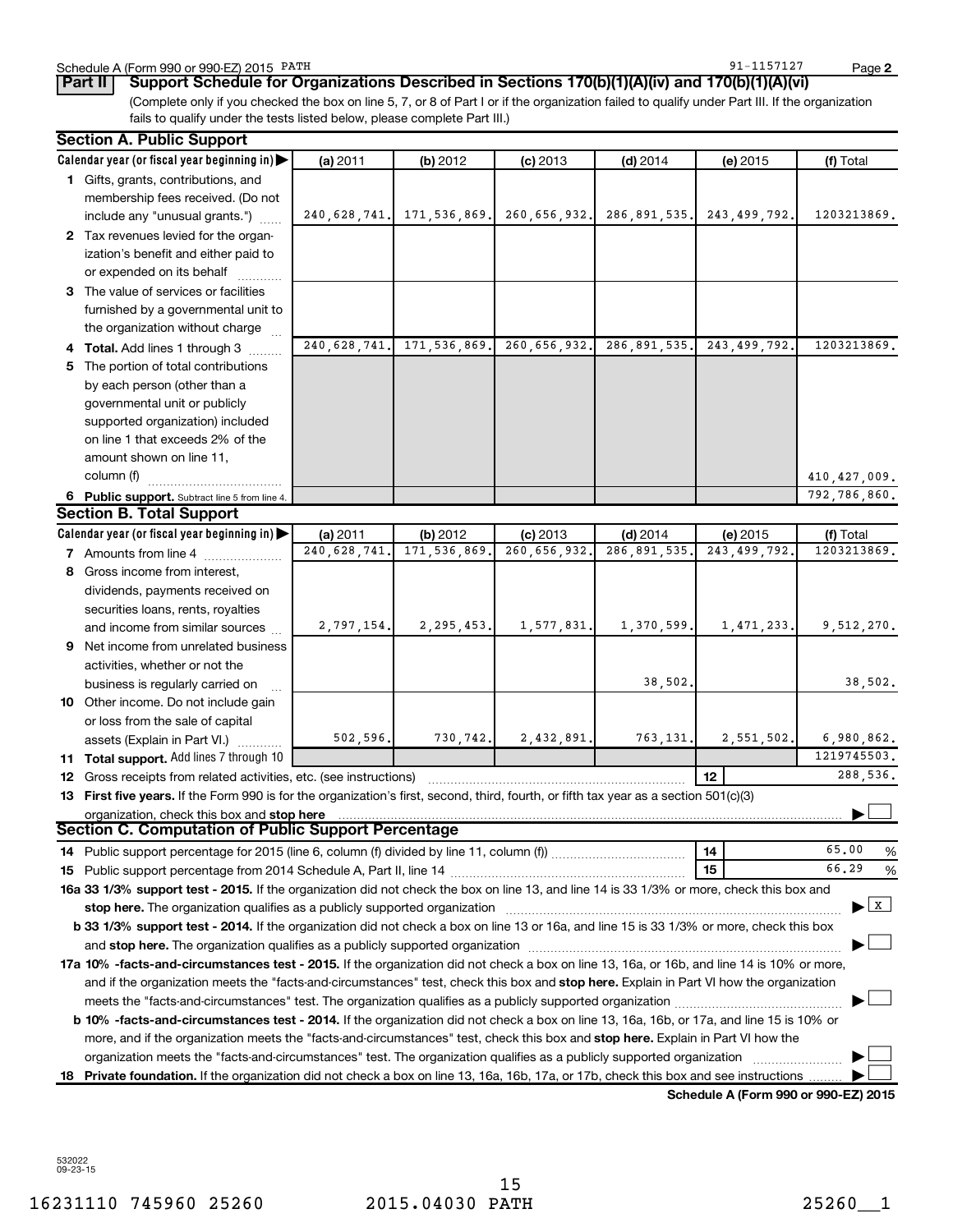# **Part III Support Schedule for Organizations Described in Section 509(a)(2)**

(Complete only if you checked the box on line 9 of Part I or if the organization failed to qualify under Part II. If the organization fails to qualify under the tests listed below, please complete Part II.)

| <b>Section A. Public Support</b>                                                                                                                                                         |          |          |            |            |          |                                      |
|------------------------------------------------------------------------------------------------------------------------------------------------------------------------------------------|----------|----------|------------|------------|----------|--------------------------------------|
| Calendar year (or fiscal year beginning in)                                                                                                                                              | (a) 2011 | (b) 2012 | $(c)$ 2013 | $(d)$ 2014 | (e) 2015 | (f) Total                            |
| 1 Gifts, grants, contributions, and                                                                                                                                                      |          |          |            |            |          |                                      |
| membership fees received. (Do not                                                                                                                                                        |          |          |            |            |          |                                      |
| include any "unusual grants.")                                                                                                                                                           |          |          |            |            |          |                                      |
| 2 Gross receipts from admissions,<br>merchandise sold or services per-<br>formed, or facilities furnished in<br>any activity that is related to the<br>organization's tax-exempt purpose |          |          |            |            |          |                                      |
| 3 Gross receipts from activities that                                                                                                                                                    |          |          |            |            |          |                                      |
| are not an unrelated trade or bus-                                                                                                                                                       |          |          |            |            |          |                                      |
| iness under section 513                                                                                                                                                                  |          |          |            |            |          |                                      |
| 4 Tax revenues levied for the organ-                                                                                                                                                     |          |          |            |            |          |                                      |
| ization's benefit and either paid to                                                                                                                                                     |          |          |            |            |          |                                      |
| or expended on its behalf<br>.                                                                                                                                                           |          |          |            |            |          |                                      |
| 5 The value of services or facilities                                                                                                                                                    |          |          |            |            |          |                                      |
| furnished by a governmental unit to                                                                                                                                                      |          |          |            |            |          |                                      |
| the organization without charge                                                                                                                                                          |          |          |            |            |          |                                      |
| 6 Total. Add lines 1 through 5                                                                                                                                                           |          |          |            |            |          |                                      |
| 7a Amounts included on lines 1, 2, and                                                                                                                                                   |          |          |            |            |          |                                      |
| 3 received from disqualified persons                                                                                                                                                     |          |          |            |            |          |                                      |
| <b>b</b> Amounts included on lines 2 and 3 received<br>from other than disqualified persons that<br>exceed the greater of \$5,000 or 1% of the<br>amount on line 13 for the year         |          |          |            |            |          |                                      |
| c Add lines 7a and 7b                                                                                                                                                                    |          |          |            |            |          |                                      |
| 8 Public support. (Subtract line 7c from line 6.)                                                                                                                                        |          |          |            |            |          |                                      |
| <b>Section B. Total Support</b>                                                                                                                                                          |          |          |            |            |          |                                      |
| Calendar year (or fiscal year beginning in) $\blacktriangleright$                                                                                                                        | (a) 2011 | (b) 2012 | $(c)$ 2013 | $(d)$ 2014 | (e) 2015 | (f) Total                            |
| 9 Amounts from line 6                                                                                                                                                                    |          |          |            |            |          |                                      |
| <b>10a</b> Gross income from interest,<br>dividends, payments received on<br>securities loans, rents, royalties<br>and income from similar sources                                       |          |          |            |            |          |                                      |
| <b>b</b> Unrelated business taxable income                                                                                                                                               |          |          |            |            |          |                                      |
| (less section 511 taxes) from businesses<br>acquired after June 30, 1975                                                                                                                 |          |          |            |            |          |                                      |
| c Add lines 10a and 10b                                                                                                                                                                  |          |          |            |            |          |                                      |
| <b>11</b> Net income from unrelated business<br>activities not included in line 10b.<br>whether or not the business is<br>regularly carried on                                           |          |          |            |            |          |                                      |
| 12 Other income. Do not include gain<br>or loss from the sale of capital<br>assets (Explain in Part VI.)                                                                                 |          |          |            |            |          |                                      |
| <b>13</b> Total support. (Add lines 9, 10c, 11, and 12.)                                                                                                                                 |          |          |            |            |          |                                      |
| 14 First five years. If the Form 990 is for the organization's first, second, third, fourth, or fifth tax year as a section 501(c)(3) organization,                                      |          |          |            |            |          |                                      |
| check this box and stop here <i>macuum content content and a content and stop here</i> $\ldots$                                                                                          |          |          |            |            |          |                                      |
| Section C. Computation of Public Support Percentage                                                                                                                                      |          |          |            |            |          |                                      |
|                                                                                                                                                                                          |          |          |            |            | 15       | %                                    |
|                                                                                                                                                                                          |          |          |            |            | 16       | %                                    |
| Section D. Computation of Investment Income Percentage                                                                                                                                   |          |          |            |            |          |                                      |
|                                                                                                                                                                                          |          |          |            |            | 17       | %                                    |
| 18 Investment income percentage from 2014 Schedule A, Part III, line 17                                                                                                                  |          |          |            |            | 18       | %                                    |
| 19a 33 1/3% support tests - 2015. If the organization did not check the box on line 14, and line 15 is more than 33 1/3%, and line 17 is not                                             |          |          |            |            |          |                                      |
| more than 33 1/3%, check this box and stop here. The organization qualifies as a publicly supported organization                                                                         |          |          |            |            |          |                                      |
| b 33 1/3% support tests - 2014. If the organization did not check a box on line 14 or line 19a, and line 16 is more than 33 1/3%, and                                                    |          |          |            |            |          |                                      |
|                                                                                                                                                                                          |          |          |            |            |          |                                      |
| line 18 is not more than 33 1/3%, check this box and stop here. The organization qualifies as a publicly supported organization                                                          |          |          |            |            |          |                                      |
|                                                                                                                                                                                          |          |          |            |            |          |                                      |
| 532023 09-23-15                                                                                                                                                                          |          |          | 16         |            |          | Schedule A (Form 990 or 990-EZ) 2015 |

16231110 745960 25260 2015.04030 PATH 25260\_\_1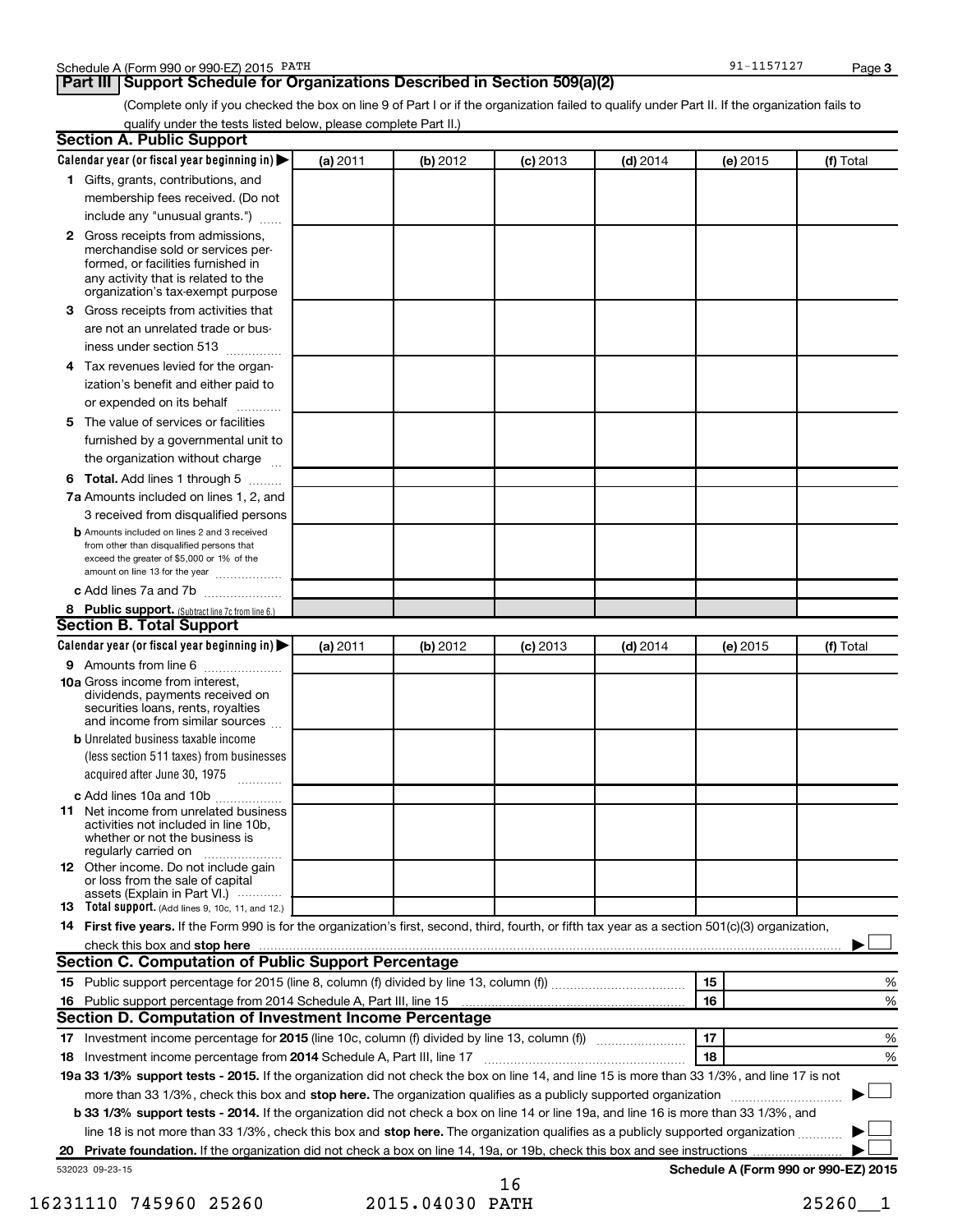## **Part IV Supporting Organizations**

(Complete only if you checked a box in line 11 on Part I. If you checked 11a of Part I, complete Sections A and B. If you checked 11b of Part I, complete Sections A and C. If you checked 11c of Part I, complete Sections A, D, and E. If you checked 11d of Part I, complete Sections A and D, and complete Part V.)

### **Section A. All Supporting Organizations**

- **1** Are all of the organization's supported organizations listed by name in the organization's governing documents? If "No" describe in Part VI how the supported organizations are designated. If designated by *class or purpose, describe the designation. If historic and continuing relationship, explain.*
- **2** Did the organization have any supported organization that does not have an IRS determination of status under section 509(a)(1) or (2)? If "Yes," explain in Part VI how the organization determined that the supported *organization was described in section 509(a)(1) or (2).*
- **3a** Did the organization have a supported organization described in section 501(c)(4), (5), or (6)? If "Yes," answer *(b) and (c) below.*
- **b** Did the organization confirm that each supported organization qualified under section 501(c)(4), (5), or (6) and satisfied the public support tests under section 509(a)(2)? If "Yes," describe in Part VI when and how the *organization made the determination.*
- **c** Did the organization ensure that all support to such organizations was used exclusively for section 170(c)(2)(B) purposes? If "Yes," explain in Part VI what controls the organization put in place to ensure such use.
- **4 a** *If* Was any supported organization not organized in the United States ("foreign supported organization")? *"Yes," and if you checked 11a or 11b in Part I, answer (b) and (c) below.*
- **b** Did the organization have ultimate control and discretion in deciding whether to make grants to the foreign supported organization? If "Yes," describe in Part VI how the organization had such control and discretion *despite being controlled or supervised by or in connection with its supported organizations.*
- **c** Did the organization support any foreign supported organization that does not have an IRS determination under sections 501(c)(3) and 509(a)(1) or (2)? If "Yes," explain in Part VI what controls the organization used *to ensure that all support to the foreign supported organization was used exclusively for section 170(c)(2)(B) purposes.*
- **5a** Did the organization add, substitute, or remove any supported organizations during the tax year? If "Yes," answer (b) and (c) below (if applicable). Also, provide detail in Part VI, including (i) the names and EIN *numbers of the supported organizations added, substituted, or removed; (ii) the reasons for each such action; (iii) the authority under the organization's organizing document authorizing such action; and (iv) how the action was accomplished (such as by amendment to the organizing document).*
- **b Type I or Type II only.** Was any added or substituted supported organization part of a class already designated in the organization's organizing document?
- **c Substitutions only.**  Was the substitution the result of an event beyond the organization's control?
- **6** Did the organization provide support (whether in the form of grants or the provision of services or facilities) to support or benefit one or more of the filing organization's supported organizations? If "Yes," provide detail in anyone other than (i) its supported organizations, (ii) individuals that are part of the charitable class benefited by one or more of its supported organizations, or (iii) other supporting organizations that also *Part VI.*
- **7** Did the organization provide a grant, loan, compensation, or other similar payment to a substantial contributor regard to a substantial contributor? If "Yes," complete Part I of Schedule L (Form 990 or 990-EZ). (defined in section 4958(c)(3)(C)), a family member of a substantial contributor, or a 35% controlled entity with
- **8** Did the organization make a loan to a disqualified person (as defined in section 4958) not described in line 7? *If "Yes," complete Part I of Schedule L (Form 990 or 990-EZ).*
- **9 a** Was the organization controlled directly or indirectly at any time during the tax year by one or more in section 509(a)(1) or (2))? If "Yes," provide detail in Part VI. disqualified persons as defined in section 4946 (other than foundation managers and organizations described
- **b** Did one or more disqualified persons (as defined in line 9a) hold a controlling interest in any entity in which the supporting organization had an interest? If "Yes," provide detail in Part VI.
- **c** Did a disqualified person (as defined in line 9a) have an ownership interest in, or derive any personal benefit from, assets in which the supporting organization also had an interest? If "Yes," provide detail in Part VI.
- **10 a** Was the organization subject to the excess business holdings rules of section 4943 because of section supporting organizations)? If "Yes," answer 10b below. 4943(f) (regarding certain Type II supporting organizations, and all Type III non-functionally integrated
	- **b** Did the organization have any excess business holdings in the tax year? (Use Schedule C, Form 4720, to *determine whether the organization had excess business holdings.)*

532024 09-23-15

**Yes No 1 2 3a 3b 3c 4a 4b 4c 5a 5b 5c 6 7 8 9a 9b 9c 10a 10b**

**4** 91-1157127

**Schedule A (Form 990 or 990-EZ) 2015**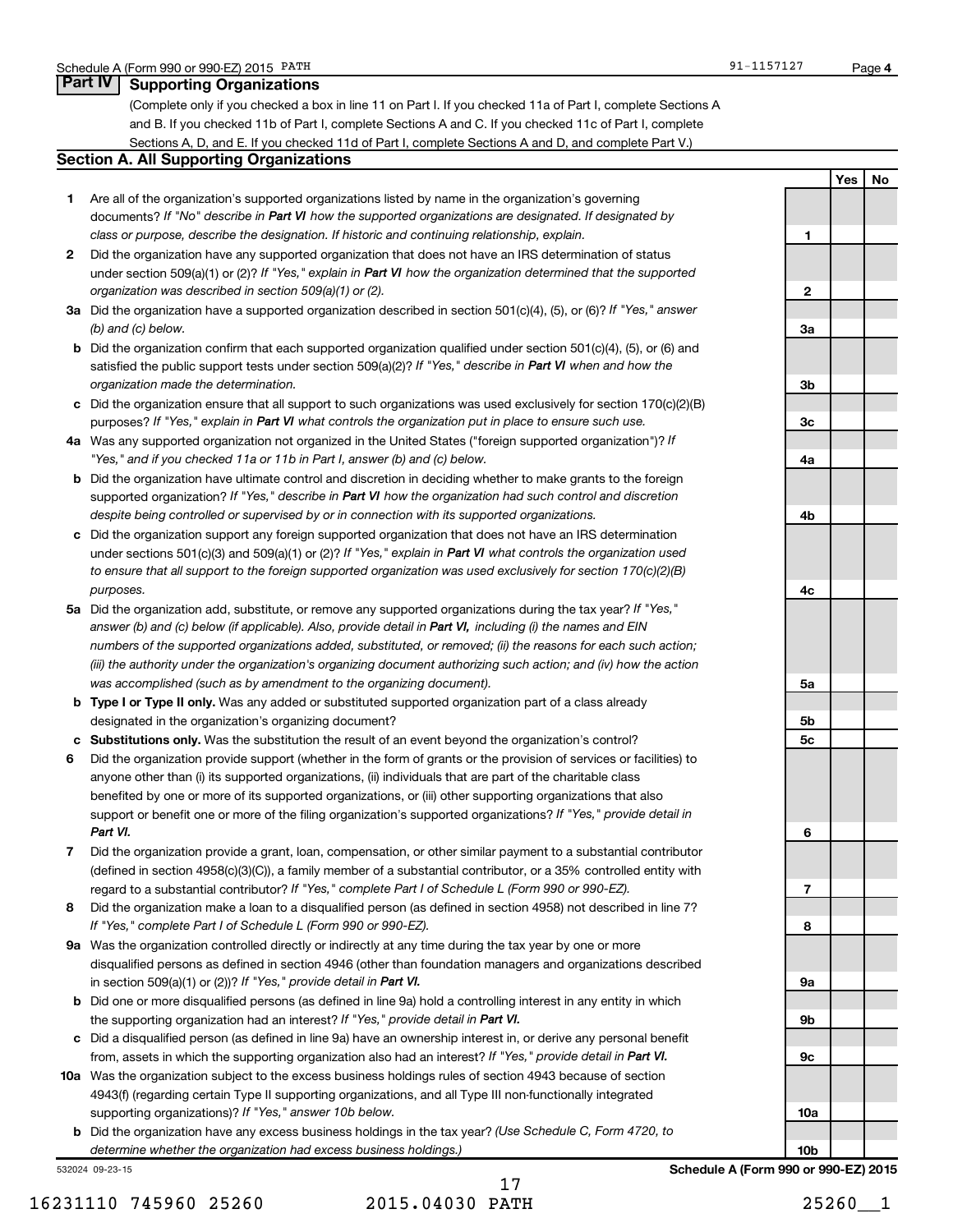|    | Schedule A (Form 990 or 990-EZ) 2015 PATH                                                                                       | 91-1157127                           |     | Page 5 |
|----|---------------------------------------------------------------------------------------------------------------------------------|--------------------------------------|-----|--------|
|    | <b>Part IV</b><br><b>Supporting Organizations (continued)</b>                                                                   |                                      |     |        |
|    |                                                                                                                                 |                                      | Yes | No     |
| 11 | Has the organization accepted a gift or contribution from any of the following persons?                                         |                                      |     |        |
|    | a A person who directly or indirectly controls, either alone or together with persons described in (b) and (c)                  |                                      |     |        |
|    | below, the governing body of a supported organization?                                                                          | 11a                                  |     |        |
|    | <b>b</b> A family member of a person described in (a) above?                                                                    | 11 <sub>b</sub>                      |     |        |
|    | c A 35% controlled entity of a person described in (a) or (b) above? If "Yes" to a, b, or c, provide detail in Part VI.         | 11c                                  |     |        |
|    | <b>Section B. Type I Supporting Organizations</b>                                                                               |                                      |     |        |
|    |                                                                                                                                 |                                      | Yes | No     |
| 1  | Did the directors, trustees, or membership of one or more supported organizations have the power to                             |                                      |     |        |
|    | regularly appoint or elect at least a majority of the organization's directors or trustees at all times during the              |                                      |     |        |
|    | tax year? If "No," describe in Part VI how the supported organization(s) effectively operated, supervised, or                   |                                      |     |        |
|    | controlled the organization's activities. If the organization had more than one supported organization,                         |                                      |     |        |
|    | describe how the powers to appoint and/or remove directors or trustees were allocated among the supported                       |                                      |     |        |
|    | organizations and what conditions or restrictions, if any, applied to such powers during the tax year.                          | 1                                    |     |        |
| 2  | Did the organization operate for the benefit of any supported organization other than the supported                             |                                      |     |        |
|    | organization(s) that operated, supervised, or controlled the supporting organization? If "Yes," explain in                      |                                      |     |        |
|    | Part VI how providing such benefit carried out the purposes of the supported organization(s) that operated,                     |                                      |     |        |
|    | supervised, or controlled the supporting organization.                                                                          | $\mathbf{2}$                         |     |        |
|    | <b>Section C. Type II Supporting Organizations</b>                                                                              |                                      |     |        |
|    |                                                                                                                                 |                                      | Yes | No     |
| 1  | Were a majority of the organization's directors or trustees during the tax year also a majority of the directors                |                                      |     |        |
|    | or trustees of each of the organization's supported organization(s)? If "No," describe in Part VI how control                   |                                      |     |        |
|    | or management of the supporting organization was vested in the same persons that controlled or managed                          |                                      |     |        |
|    | the supported organization(s).                                                                                                  | 1                                    |     |        |
|    | <b>Section D. All Type III Supporting Organizations</b>                                                                         |                                      |     |        |
|    |                                                                                                                                 |                                      | Yes | No     |
| 1  | Did the organization provide to each of its supported organizations, by the last day of the fifth month of the                  |                                      |     |        |
|    | organization's tax year, (i) a written notice describing the type and amount of support provided during the prior tax           |                                      |     |        |
|    | year, (ii) a copy of the Form 990 that was most recently filed as of the date of notification, and (iii) copies of the          |                                      |     |        |
|    | organization's governing documents in effect on the date of notification, to the extent not previously provided?                | 1                                    |     |        |
| 2  | Were any of the organization's officers, directors, or trustees either (i) appointed or elected by the supported                |                                      |     |        |
|    | organization(s) or (ii) serving on the governing body of a supported organization? If "No," explain in Part VI how              |                                      |     |        |
|    | the organization maintained a close and continuous working relationship with the supported organization(s).                     | 2                                    |     |        |
| 3  | By reason of the relationship described in (2), did the organization's supported organizations have a                           |                                      |     |        |
|    | significant voice in the organization's investment policies and in directing the use of the organization's                      |                                      |     |        |
|    | income or assets at all times during the tax year? If "Yes," describe in Part VI the role the organization's                    |                                      |     |        |
|    | supported organizations played in this regard.                                                                                  | 3                                    |     |        |
|    | Section E. Type III Functionally-Integrated Supporting Organizations                                                            |                                      |     |        |
| 1  | Check the box next to the method that the organization used to satisfy the Integral Part Test during the yeafsee instructions): |                                      |     |        |
| a  | The organization satisfied the Activities Test. Complete line 2 below.                                                          |                                      |     |        |
| b  | The organization is the parent of each of its supported organizations. Complete line 3 below.                                   |                                      |     |        |
| c  | The organization supported a governmental entity. Describe in Part VI how you supported a government entity (see instructions). |                                      |     |        |
| 2  | Activities Test. Answer (a) and (b) below.                                                                                      |                                      | Yes | No     |
| а  | Did substantially all of the organization's activities during the tax year directly further the exempt purposes of              |                                      |     |        |
|    | the supported organization(s) to which the organization was responsive? If "Yes," then in Part VI identify                      |                                      |     |        |
|    | those supported organizations and explain<br>how these activities directly furthered their exempt purposes,                     |                                      |     |        |
|    | how the organization was responsive to those supported organizations, and how the organization determined                       |                                      |     |        |
|    | that these activities constituted substantially all of its activities.                                                          | 2a                                   |     |        |
|    | <b>b</b> Did the activities described in (a) constitute activities that, but for the organization's involvement, one or more    |                                      |     |        |
|    | of the organization's supported organization(s) would have been engaged in? If "Yes," explain in Part VI the                    |                                      |     |        |
|    | reasons for the organization's position that its supported organization(s) would have engaged in these                          |                                      |     |        |
|    | activities but for the organization's involvement.                                                                              | 2b                                   |     |        |
| 3  | Parent of Supported Organizations. Answer (a) and (b) below.                                                                    |                                      |     |        |
| a  | Did the organization have the power to regularly appoint or elect a majority of the officers, directors, or                     |                                      |     |        |
|    | trustees of each of the supported organizations? Provide details in Part VI.                                                    | За                                   |     |        |
|    | <b>b</b> Did the organization exercise a substantial degree of direction over the policies, programs, and activities of each    |                                      |     |        |
|    | of its supported organizations? If "Yes," describe in Part VI the role played by the organization in this regard.               | 3b                                   |     |        |
|    | 532025 09-23-15                                                                                                                 | Schedule A (Form 990 or 990-EZ) 2015 |     |        |

16231110 745960 25260 2015.04030 PATH 25260\_\_1

18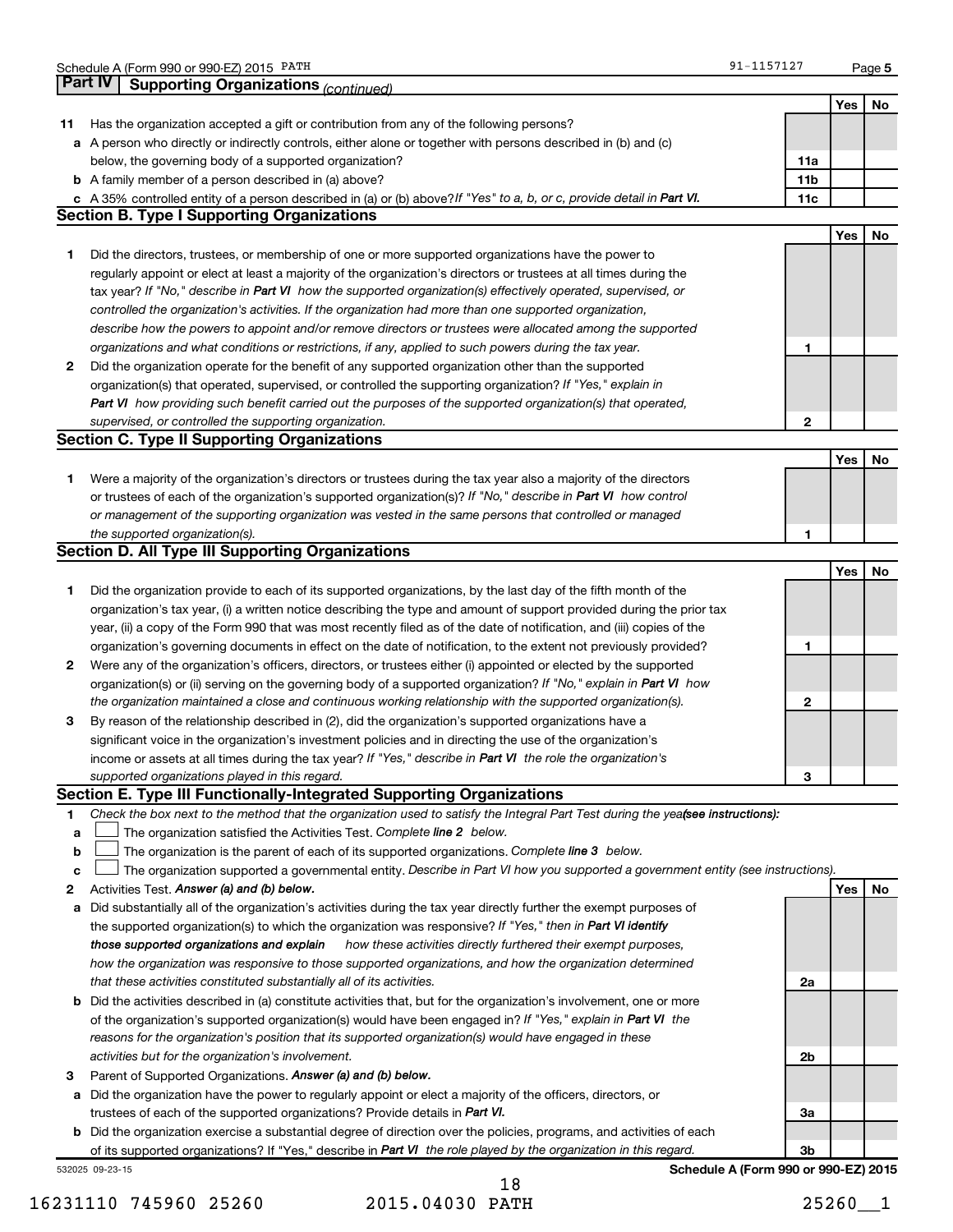|              | <b>Part V</b><br>Type III Non-Functionally Integrated 509(a)(3) Supporting Organizations                                      |                |                |                                |
|--------------|-------------------------------------------------------------------------------------------------------------------------------|----------------|----------------|--------------------------------|
|              | Check here if the organization satisfied the Integral Part Test as a qualifying trust on Nov. 20, 1970. See instructions. All |                |                |                                |
|              | other Type III non-functionally integrated supporting organizations must complete Sections A through E.                       |                |                |                                |
|              | Section A - Adjusted Net Income                                                                                               |                | (A) Prior Year | (B) Current Year<br>(optional) |
| 1            | Net short-term capital gain                                                                                                   | 1              |                |                                |
| $\mathbf{2}$ | Recoveries of prior-year distributions                                                                                        | $\mathbf{2}$   |                |                                |
| З            | Other gross income (see instructions)                                                                                         | 3              |                |                                |
| 4            | Add lines 1 through 3                                                                                                         | 4              |                |                                |
| 5            | Depreciation and depletion                                                                                                    | 5              |                |                                |
| 6            | Portion of operating expenses paid or incurred for production or                                                              |                |                |                                |
|              | collection of gross income or for management, conservation, or                                                                |                |                |                                |
|              | maintenance of property held for production of income (see instructions)                                                      | 6              |                |                                |
| 7            | Other expenses (see instructions)                                                                                             | $\overline{7}$ |                |                                |
| 8            | <b>Adjusted Net Income</b> (subtract lines 5, 6 and 7 from line 4)                                                            | 8              |                |                                |
|              | <b>Section B - Minimum Asset Amount</b>                                                                                       |                | (A) Prior Year | (B) Current Year<br>(optional) |
| 1            | Aggregate fair market value of all non-exempt-use assets (see                                                                 |                |                |                                |
|              | instructions for short tax year or assets held for part of year):                                                             |                |                |                                |
|              | a Average monthly value of securities                                                                                         | 1a             |                |                                |
|              | <b>b</b> Average monthly cash balances                                                                                        | 1 <sub>b</sub> |                |                                |
|              | <b>c</b> Fair market value of other non-exempt-use assets                                                                     | 1c             |                |                                |
|              | d Total (add lines 1a, 1b, and 1c)                                                                                            | 1 <sub>d</sub> |                |                                |
|              | e Discount claimed for blockage or other                                                                                      |                |                |                                |
|              | factors (explain in detail in <b>Part VI</b> ):                                                                               |                |                |                                |
| 2            | Acquisition indebtedness applicable to non-exempt-use assets                                                                  | $\mathbf{2}$   |                |                                |
| З            | Subtract line 2 from line 1d                                                                                                  | 3              |                |                                |
| 4            | Cash deemed held for exempt use. Enter 1-1/2% of line 3 (for greater amount,                                                  |                |                |                                |
|              | see instructions).                                                                                                            | 4              |                |                                |
| 5            | Net value of non-exempt-use assets (subtract line 4 from line 3)                                                              | 5              |                |                                |
| 6            | Multiply line 5 by .035                                                                                                       | 6              |                |                                |
| 7            | Recoveries of prior-year distributions                                                                                        | $\overline{7}$ |                |                                |
| 8            | Minimum Asset Amount (add line 7 to line 6)                                                                                   | 8              |                |                                |
|              | <b>Section C - Distributable Amount</b>                                                                                       |                |                | <b>Current Year</b>            |
| 1            | Adjusted net income for prior year (from Section A, line 8, Column A)                                                         | 1              |                |                                |
| $\mathbf{2}$ | Enter 85% of line 1                                                                                                           | 2              |                |                                |
| 3            | Minimum asset amount for prior year (from Section B, line 8, Column A)                                                        | 3              |                |                                |
| 4            | Enter greater of line 2 or line 3                                                                                             | 4              |                |                                |
| 5            | Income tax imposed in prior year                                                                                              | 5              |                |                                |
| 6            | <b>Distributable Amount.</b> Subtract line 5 from line 4, unless subject to                                                   |                |                |                                |
|              | emergency temporary reduction (see instructions)                                                                              | 6              |                |                                |
|              |                                                                                                                               |                |                |                                |

**7** Check here if the current year is the organization's first as a non-functionally-integrated Type III supporting organization (see † instructions).

**Schedule A (Form 990 or 990-EZ) 2015**

532026 09-23-15

Schedule A (Form 990 or 990-EZ) 2015 PATH

**6**

91-1157127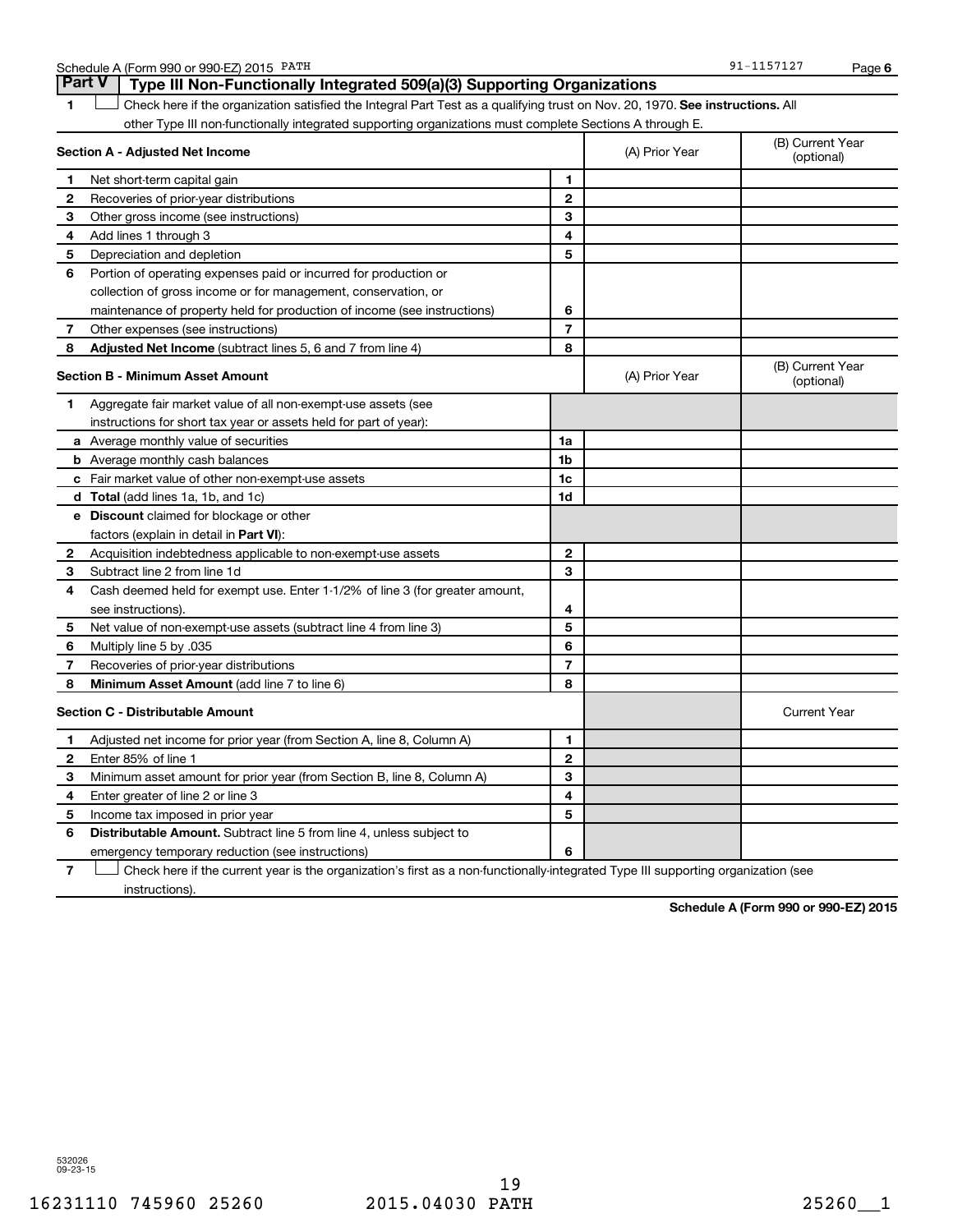| <b>Part V</b><br>Type III Non-Functionally Integrated 509(a)(3) Supporting Organizations (continued)<br><b>Section D - Distributions</b><br>Amounts paid to supported organizations to accomplish exempt purposes<br>1<br>2<br>Amounts paid to perform activity that directly furthers exempt purposes of supported<br>organizations, in excess of income from activity<br>Administrative expenses paid to accomplish exempt purposes of supported organizations<br>3<br>4<br>Amounts paid to acquire exempt-use assets<br>Qualified set-aside amounts (prior IRS approval required)<br>5<br>Other distributions (describe in Part VI). See instructions.<br>6<br>7<br>Total annual distributions. Add lines 1 through 6.<br>8<br>Distributions to attentive supported organizations to which the organization is responsive<br>(provide details in Part VI). See instructions.<br>Distributable amount for 2015 from Section C, line 6<br>9<br>Line 8 amount divided by Line 9 amount<br>10<br>(i)<br>(ii)<br><b>Underdistributions</b><br><b>Excess Distributions</b><br>Section E - Distribution Allocations (see instructions)<br>Pre-2015<br>Distributable amount for 2015 from Section C, line 6<br>1<br>2<br>Underdistributions, if any, for years prior to 2015 | <b>Current Year</b>                              |
|-------------------------------------------------------------------------------------------------------------------------------------------------------------------------------------------------------------------------------------------------------------------------------------------------------------------------------------------------------------------------------------------------------------------------------------------------------------------------------------------------------------------------------------------------------------------------------------------------------------------------------------------------------------------------------------------------------------------------------------------------------------------------------------------------------------------------------------------------------------------------------------------------------------------------------------------------------------------------------------------------------------------------------------------------------------------------------------------------------------------------------------------------------------------------------------------------------------------------------------------------------------------------|--------------------------------------------------|
|                                                                                                                                                                                                                                                                                                                                                                                                                                                                                                                                                                                                                                                                                                                                                                                                                                                                                                                                                                                                                                                                                                                                                                                                                                                                         |                                                  |
|                                                                                                                                                                                                                                                                                                                                                                                                                                                                                                                                                                                                                                                                                                                                                                                                                                                                                                                                                                                                                                                                                                                                                                                                                                                                         |                                                  |
|                                                                                                                                                                                                                                                                                                                                                                                                                                                                                                                                                                                                                                                                                                                                                                                                                                                                                                                                                                                                                                                                                                                                                                                                                                                                         |                                                  |
|                                                                                                                                                                                                                                                                                                                                                                                                                                                                                                                                                                                                                                                                                                                                                                                                                                                                                                                                                                                                                                                                                                                                                                                                                                                                         |                                                  |
|                                                                                                                                                                                                                                                                                                                                                                                                                                                                                                                                                                                                                                                                                                                                                                                                                                                                                                                                                                                                                                                                                                                                                                                                                                                                         |                                                  |
|                                                                                                                                                                                                                                                                                                                                                                                                                                                                                                                                                                                                                                                                                                                                                                                                                                                                                                                                                                                                                                                                                                                                                                                                                                                                         |                                                  |
|                                                                                                                                                                                                                                                                                                                                                                                                                                                                                                                                                                                                                                                                                                                                                                                                                                                                                                                                                                                                                                                                                                                                                                                                                                                                         |                                                  |
|                                                                                                                                                                                                                                                                                                                                                                                                                                                                                                                                                                                                                                                                                                                                                                                                                                                                                                                                                                                                                                                                                                                                                                                                                                                                         |                                                  |
|                                                                                                                                                                                                                                                                                                                                                                                                                                                                                                                                                                                                                                                                                                                                                                                                                                                                                                                                                                                                                                                                                                                                                                                                                                                                         |                                                  |
|                                                                                                                                                                                                                                                                                                                                                                                                                                                                                                                                                                                                                                                                                                                                                                                                                                                                                                                                                                                                                                                                                                                                                                                                                                                                         |                                                  |
|                                                                                                                                                                                                                                                                                                                                                                                                                                                                                                                                                                                                                                                                                                                                                                                                                                                                                                                                                                                                                                                                                                                                                                                                                                                                         |                                                  |
|                                                                                                                                                                                                                                                                                                                                                                                                                                                                                                                                                                                                                                                                                                                                                                                                                                                                                                                                                                                                                                                                                                                                                                                                                                                                         |                                                  |
|                                                                                                                                                                                                                                                                                                                                                                                                                                                                                                                                                                                                                                                                                                                                                                                                                                                                                                                                                                                                                                                                                                                                                                                                                                                                         |                                                  |
|                                                                                                                                                                                                                                                                                                                                                                                                                                                                                                                                                                                                                                                                                                                                                                                                                                                                                                                                                                                                                                                                                                                                                                                                                                                                         |                                                  |
|                                                                                                                                                                                                                                                                                                                                                                                                                                                                                                                                                                                                                                                                                                                                                                                                                                                                                                                                                                                                                                                                                                                                                                                                                                                                         | (iii)<br><b>Distributable</b><br>Amount for 2015 |
|                                                                                                                                                                                                                                                                                                                                                                                                                                                                                                                                                                                                                                                                                                                                                                                                                                                                                                                                                                                                                                                                                                                                                                                                                                                                         |                                                  |
|                                                                                                                                                                                                                                                                                                                                                                                                                                                                                                                                                                                                                                                                                                                                                                                                                                                                                                                                                                                                                                                                                                                                                                                                                                                                         |                                                  |
| (reasonable cause required-see instructions)                                                                                                                                                                                                                                                                                                                                                                                                                                                                                                                                                                                                                                                                                                                                                                                                                                                                                                                                                                                                                                                                                                                                                                                                                            |                                                  |
| Excess distributions carryover, if any, to 2015:<br>3                                                                                                                                                                                                                                                                                                                                                                                                                                                                                                                                                                                                                                                                                                                                                                                                                                                                                                                                                                                                                                                                                                                                                                                                                   |                                                  |
| a                                                                                                                                                                                                                                                                                                                                                                                                                                                                                                                                                                                                                                                                                                                                                                                                                                                                                                                                                                                                                                                                                                                                                                                                                                                                       |                                                  |
| b                                                                                                                                                                                                                                                                                                                                                                                                                                                                                                                                                                                                                                                                                                                                                                                                                                                                                                                                                                                                                                                                                                                                                                                                                                                                       |                                                  |
| c                                                                                                                                                                                                                                                                                                                                                                                                                                                                                                                                                                                                                                                                                                                                                                                                                                                                                                                                                                                                                                                                                                                                                                                                                                                                       |                                                  |
| <b>d</b> From 2013                                                                                                                                                                                                                                                                                                                                                                                                                                                                                                                                                                                                                                                                                                                                                                                                                                                                                                                                                                                                                                                                                                                                                                                                                                                      |                                                  |
| e From 2014                                                                                                                                                                                                                                                                                                                                                                                                                                                                                                                                                                                                                                                                                                                                                                                                                                                                                                                                                                                                                                                                                                                                                                                                                                                             |                                                  |
| f Total of lines 3a through e                                                                                                                                                                                                                                                                                                                                                                                                                                                                                                                                                                                                                                                                                                                                                                                                                                                                                                                                                                                                                                                                                                                                                                                                                                           |                                                  |
| g Applied to underdistributions of prior years                                                                                                                                                                                                                                                                                                                                                                                                                                                                                                                                                                                                                                                                                                                                                                                                                                                                                                                                                                                                                                                                                                                                                                                                                          |                                                  |
| <b>h</b> Applied to 2015 distributable amount                                                                                                                                                                                                                                                                                                                                                                                                                                                                                                                                                                                                                                                                                                                                                                                                                                                                                                                                                                                                                                                                                                                                                                                                                           |                                                  |
| Carryover from 2010 not applied (see instructions)<br>i.                                                                                                                                                                                                                                                                                                                                                                                                                                                                                                                                                                                                                                                                                                                                                                                                                                                                                                                                                                                                                                                                                                                                                                                                                |                                                  |
| Remainder. Subtract lines 3g, 3h, and 3i from 3f.                                                                                                                                                                                                                                                                                                                                                                                                                                                                                                                                                                                                                                                                                                                                                                                                                                                                                                                                                                                                                                                                                                                                                                                                                       |                                                  |
| Distributions for 2015 from Section D,<br>4                                                                                                                                                                                                                                                                                                                                                                                                                                                                                                                                                                                                                                                                                                                                                                                                                                                                                                                                                                                                                                                                                                                                                                                                                             |                                                  |
| \$<br>line $7:$                                                                                                                                                                                                                                                                                                                                                                                                                                                                                                                                                                                                                                                                                                                                                                                                                                                                                                                                                                                                                                                                                                                                                                                                                                                         |                                                  |
| a Applied to underdistributions of prior years                                                                                                                                                                                                                                                                                                                                                                                                                                                                                                                                                                                                                                                                                                                                                                                                                                                                                                                                                                                                                                                                                                                                                                                                                          |                                                  |
| <b>b</b> Applied to 2015 distributable amount                                                                                                                                                                                                                                                                                                                                                                                                                                                                                                                                                                                                                                                                                                                                                                                                                                                                                                                                                                                                                                                                                                                                                                                                                           |                                                  |
| <b>c</b> Remainder. Subtract lines 4a and 4b from 4.                                                                                                                                                                                                                                                                                                                                                                                                                                                                                                                                                                                                                                                                                                                                                                                                                                                                                                                                                                                                                                                                                                                                                                                                                    |                                                  |
| 5<br>Remaining underdistributions for years prior to 2015, if                                                                                                                                                                                                                                                                                                                                                                                                                                                                                                                                                                                                                                                                                                                                                                                                                                                                                                                                                                                                                                                                                                                                                                                                           |                                                  |
| any. Subtract lines 3g and 4a from line 2 (if amount                                                                                                                                                                                                                                                                                                                                                                                                                                                                                                                                                                                                                                                                                                                                                                                                                                                                                                                                                                                                                                                                                                                                                                                                                    |                                                  |
| greater than zero, see instructions).                                                                                                                                                                                                                                                                                                                                                                                                                                                                                                                                                                                                                                                                                                                                                                                                                                                                                                                                                                                                                                                                                                                                                                                                                                   |                                                  |
| Remaining underdistributions for 2015. Subtract lines 3h<br>6                                                                                                                                                                                                                                                                                                                                                                                                                                                                                                                                                                                                                                                                                                                                                                                                                                                                                                                                                                                                                                                                                                                                                                                                           |                                                  |
| and 4b from line 1 (if amount greater than zero, see                                                                                                                                                                                                                                                                                                                                                                                                                                                                                                                                                                                                                                                                                                                                                                                                                                                                                                                                                                                                                                                                                                                                                                                                                    |                                                  |
| instructions).                                                                                                                                                                                                                                                                                                                                                                                                                                                                                                                                                                                                                                                                                                                                                                                                                                                                                                                                                                                                                                                                                                                                                                                                                                                          |                                                  |
| Excess distributions carryover to 2016. Add lines 3j<br>7                                                                                                                                                                                                                                                                                                                                                                                                                                                                                                                                                                                                                                                                                                                                                                                                                                                                                                                                                                                                                                                                                                                                                                                                               |                                                  |
| and 4c.                                                                                                                                                                                                                                                                                                                                                                                                                                                                                                                                                                                                                                                                                                                                                                                                                                                                                                                                                                                                                                                                                                                                                                                                                                                                 |                                                  |
| Breakdown of line 7:<br>8                                                                                                                                                                                                                                                                                                                                                                                                                                                                                                                                                                                                                                                                                                                                                                                                                                                                                                                                                                                                                                                                                                                                                                                                                                               |                                                  |
| а                                                                                                                                                                                                                                                                                                                                                                                                                                                                                                                                                                                                                                                                                                                                                                                                                                                                                                                                                                                                                                                                                                                                                                                                                                                                       |                                                  |
| b                                                                                                                                                                                                                                                                                                                                                                                                                                                                                                                                                                                                                                                                                                                                                                                                                                                                                                                                                                                                                                                                                                                                                                                                                                                                       |                                                  |
| c Excess from 2013                                                                                                                                                                                                                                                                                                                                                                                                                                                                                                                                                                                                                                                                                                                                                                                                                                                                                                                                                                                                                                                                                                                                                                                                                                                      |                                                  |
| d Excess from 2014                                                                                                                                                                                                                                                                                                                                                                                                                                                                                                                                                                                                                                                                                                                                                                                                                                                                                                                                                                                                                                                                                                                                                                                                                                                      |                                                  |
| e Excess from 2015                                                                                                                                                                                                                                                                                                                                                                                                                                                                                                                                                                                                                                                                                                                                                                                                                                                                                                                                                                                                                                                                                                                                                                                                                                                      |                                                  |

**Schedule A (Form 990 or 990-EZ) 2015**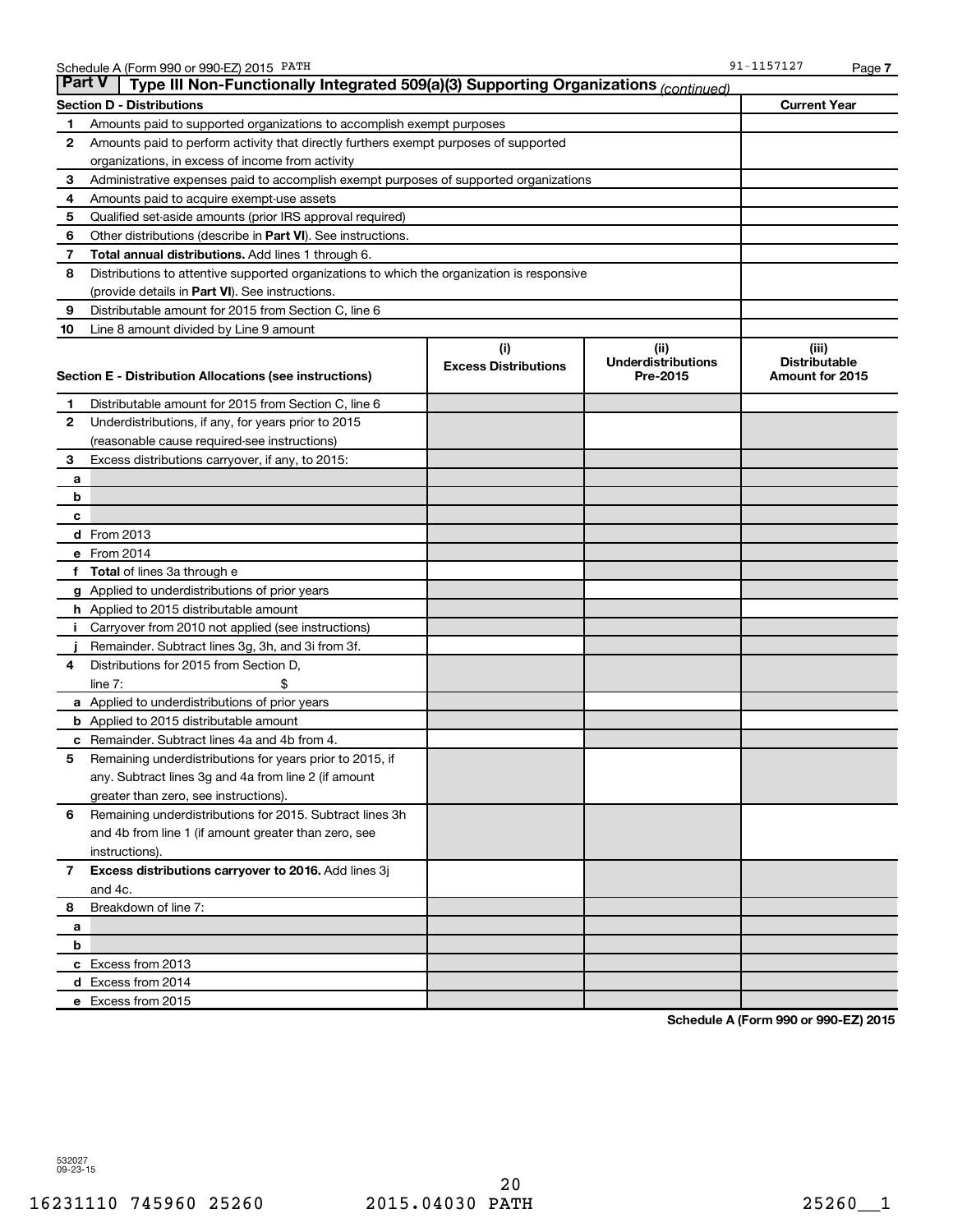|                 | Schedule A (Form 990 or 990-EZ) 2015 PATH                                                                                                                                                                                                                                                                                                                                                                                                                                                                                                                           | $91 - 1157127$                       | Page 8 |
|-----------------|---------------------------------------------------------------------------------------------------------------------------------------------------------------------------------------------------------------------------------------------------------------------------------------------------------------------------------------------------------------------------------------------------------------------------------------------------------------------------------------------------------------------------------------------------------------------|--------------------------------------|--------|
| <b>Part VI</b>  | Supplemental Information. Provide the explanations required by Part II, line 10; Part II, line 17a or 17b; Part III, line 12;<br>Part IV, Section A, lines 1, 2, 3b, 3c, 4b, 4c, 5a, 6, 9a, 9b, 9c, 11a, 11b, and 11c; Part IV, Section B, lines 1 and 2; Part IV, Section C,<br>line 1; Part IV, Section D, lines 2 and 3; Part IV, Section E, lines 1c, 2a, 2b, 3a and 3b; Part V, line 1; Part V, Section B, line 1e; Part V,<br>Section D, lines 5, 6, and 8; and Part V, Section E, lines 2, 5, and 6. Also complete this part for any additional information. |                                      |        |
|                 | (See instructions.)                                                                                                                                                                                                                                                                                                                                                                                                                                                                                                                                                 |                                      |        |
|                 |                                                                                                                                                                                                                                                                                                                                                                                                                                                                                                                                                                     |                                      |        |
|                 |                                                                                                                                                                                                                                                                                                                                                                                                                                                                                                                                                                     |                                      |        |
|                 |                                                                                                                                                                                                                                                                                                                                                                                                                                                                                                                                                                     |                                      |        |
|                 |                                                                                                                                                                                                                                                                                                                                                                                                                                                                                                                                                                     |                                      |        |
|                 |                                                                                                                                                                                                                                                                                                                                                                                                                                                                                                                                                                     |                                      |        |
|                 |                                                                                                                                                                                                                                                                                                                                                                                                                                                                                                                                                                     |                                      |        |
|                 |                                                                                                                                                                                                                                                                                                                                                                                                                                                                                                                                                                     |                                      |        |
|                 |                                                                                                                                                                                                                                                                                                                                                                                                                                                                                                                                                                     |                                      |        |
|                 |                                                                                                                                                                                                                                                                                                                                                                                                                                                                                                                                                                     |                                      |        |
|                 |                                                                                                                                                                                                                                                                                                                                                                                                                                                                                                                                                                     |                                      |        |
|                 |                                                                                                                                                                                                                                                                                                                                                                                                                                                                                                                                                                     |                                      |        |
|                 |                                                                                                                                                                                                                                                                                                                                                                                                                                                                                                                                                                     |                                      |        |
|                 |                                                                                                                                                                                                                                                                                                                                                                                                                                                                                                                                                                     |                                      |        |
|                 |                                                                                                                                                                                                                                                                                                                                                                                                                                                                                                                                                                     |                                      |        |
|                 |                                                                                                                                                                                                                                                                                                                                                                                                                                                                                                                                                                     |                                      |        |
|                 |                                                                                                                                                                                                                                                                                                                                                                                                                                                                                                                                                                     |                                      |        |
|                 |                                                                                                                                                                                                                                                                                                                                                                                                                                                                                                                                                                     |                                      |        |
|                 |                                                                                                                                                                                                                                                                                                                                                                                                                                                                                                                                                                     |                                      |        |
|                 |                                                                                                                                                                                                                                                                                                                                                                                                                                                                                                                                                                     |                                      |        |
|                 |                                                                                                                                                                                                                                                                                                                                                                                                                                                                                                                                                                     |                                      |        |
|                 |                                                                                                                                                                                                                                                                                                                                                                                                                                                                                                                                                                     |                                      |        |
|                 |                                                                                                                                                                                                                                                                                                                                                                                                                                                                                                                                                                     |                                      |        |
|                 |                                                                                                                                                                                                                                                                                                                                                                                                                                                                                                                                                                     |                                      |        |
|                 |                                                                                                                                                                                                                                                                                                                                                                                                                                                                                                                                                                     |                                      |        |
|                 |                                                                                                                                                                                                                                                                                                                                                                                                                                                                                                                                                                     |                                      |        |
|                 |                                                                                                                                                                                                                                                                                                                                                                                                                                                                                                                                                                     |                                      |        |
|                 |                                                                                                                                                                                                                                                                                                                                                                                                                                                                                                                                                                     |                                      |        |
|                 |                                                                                                                                                                                                                                                                                                                                                                                                                                                                                                                                                                     |                                      |        |
|                 |                                                                                                                                                                                                                                                                                                                                                                                                                                                                                                                                                                     |                                      |        |
|                 |                                                                                                                                                                                                                                                                                                                                                                                                                                                                                                                                                                     |                                      |        |
|                 |                                                                                                                                                                                                                                                                                                                                                                                                                                                                                                                                                                     |                                      |        |
|                 |                                                                                                                                                                                                                                                                                                                                                                                                                                                                                                                                                                     |                                      |        |
|                 |                                                                                                                                                                                                                                                                                                                                                                                                                                                                                                                                                                     |                                      |        |
|                 |                                                                                                                                                                                                                                                                                                                                                                                                                                                                                                                                                                     |                                      |        |
|                 |                                                                                                                                                                                                                                                                                                                                                                                                                                                                                                                                                                     |                                      |        |
| 532028 09-23-15 | 21                                                                                                                                                                                                                                                                                                                                                                                                                                                                                                                                                                  | Schedule A (Form 990 or 990-EZ) 2015 |        |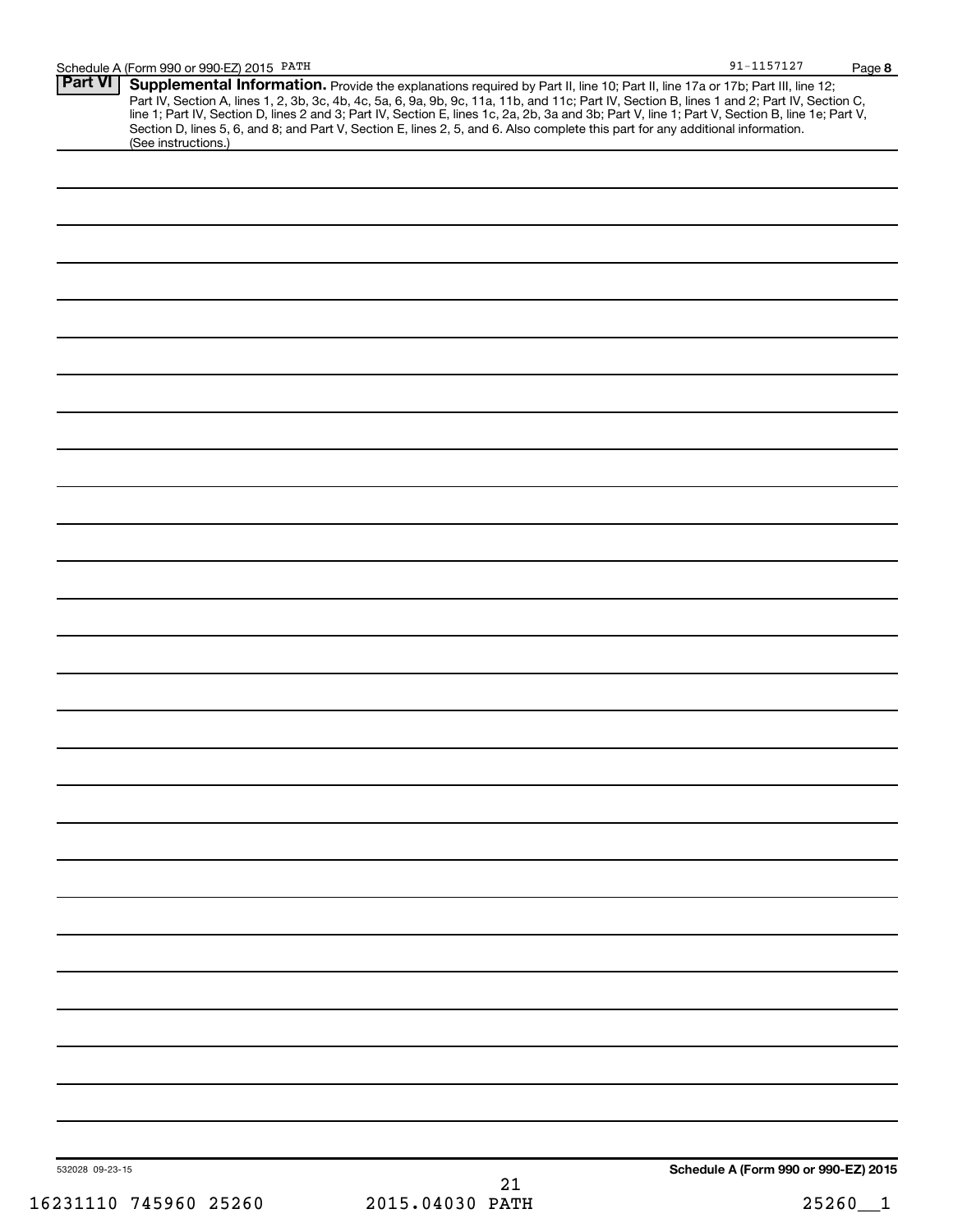\*\* PUBLIC DISCLOSURE COPY \*\*

# **Schedule of Contributors**

**or 990-PF) | Attach to Form 990, Form 990-EZ, or Form 990-PF. | Information about Schedule B (Form 990, 990-EZ, or 990-PF) and** its instructions is at www.irs.gov/form990.

OMB No. 1545-0047

**2015**

**Name of the organization Employer identification number**

| PATH | 91-1157127 |
|------|------------|
|      |            |

| <b>Schedule B</b><br>(Form 990, 990-EZ,<br>or 990-PF)  |
|--------------------------------------------------------|
| Department of the Treasury<br>Internal Revenue Service |

|                                | PATH |
|--------------------------------|------|
| Organization type (check one): |      |

| Filers of:         | Section:                                                                  |
|--------------------|---------------------------------------------------------------------------|
| Form 990 or 990-EZ | X<br>$501(c)$ ( $3$ ) (enter number) organization                         |
|                    | 4947(a)(1) nonexempt charitable trust not treated as a private foundation |
|                    | 527 political organization                                                |
| Form 990-PF        | 501(c)(3) exempt private foundation                                       |
|                    | 4947(a)(1) nonexempt charitable trust treated as a private foundation     |
|                    | 501(c)(3) taxable private foundation                                      |

Check if your organization is covered by the General Rule or a Special Rule.

**Note.**  Only a section 501(c)(7), (8), or (10) organization can check boxes for both the General Rule and a Special Rule. See instructions.

### **General Rule**

 $\Box$ 

For an organization filing Form 990, 990-EZ, or 990-PF that received, during the year, contributions totaling \$5,000 or more (in money or property) from any one contributor. Complete Parts I and II. See instructions for determining a contributor's total contributions.

### **Special Rules**

any one contributor, during the year, total contributions of the greater of **(1)** \$5,000 or **(2)** 2% of the amount on (i) Form 990, Part VIII, line 1h, **K** For an organization described in section 501(c)(3) filing Form 990 or 990-EZ that met the 33 1/3% support test of the regulations under sections 509(a)(1) and 170(b)(1)(A)(vi), that checked Schedule A (Form 990 or 990-EZ), Part II, line 13, 16a, or 16b, and that received from or (ii) Form 990-EZ, line 1. Complete Parts I and II.

year, total contributions of more than \$1,000 *exclusively* for religious, charitable, scientific, literary, or educational purposes, or for For an organization described in section 501(c)(7), (8), or (10) filing Form 990 or 990-EZ that received from any one contributor, during the the prevention of cruelty to children or animals. Complete Parts I, II, and III.  $\Box$ 

purpose. Do not complete any of the parts unless the General Rule applies to this organization because it received nonexclusively year, contributions exclusively for religious, charitable, etc., purposes, but no such contributions totaled more than \$1,000. If this box is checked, enter here the total contributions that were received during the year for an exclusively religious, charitable, etc., For an organization described in section 501(c)(7), (8), or (10) filing Form 990 or 990-EZ that received from any one contributor, during the religious, charitable, etc., contributions totaling \$5,000 or more during the year  $\ldots$  $\ldots$  $\ldots$  $\ldots$  $\ldots$  $\ldots$  $\Box$ 

**Caution.** An organization that is not covered by the General Rule and/or the Special Rules does not file Schedule B (Form 990, 990-EZ, or 990-PF),  **must** but it answer "No" on Part IV, line 2, of its Form 990; or check the box on line H of its Form 990-EZ or on its Form 990-PF, Part I, line 2, to certify that it does not meet the filing requirements of Schedule B (Form 990, 990-EZ, or 990-PF).

LHA For Paperwork Reduction Act Notice, see the Instructions for Form 990, 990-EZ, or 990-PF. Schedule B (Form 990, 990-EZ, or 990-PF) (2015)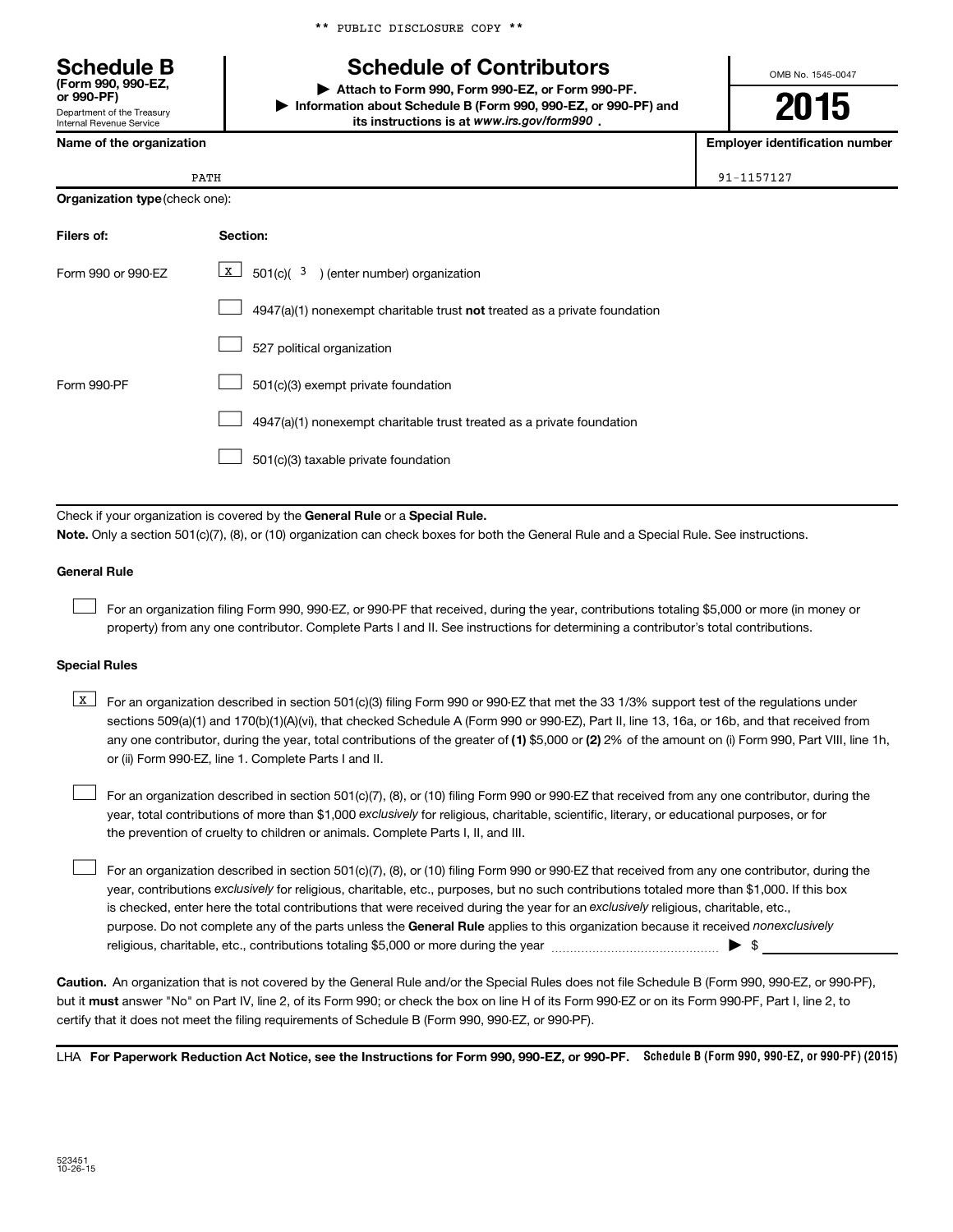| $.990-F7$<br>(2015)<br>990<br>or 990<br>J-PF).<br>Schedule B (Form | Page                                        |
|--------------------------------------------------------------------|---------------------------------------------|
| Name of organization                                               | <br>identification<br>on number<br>Emplover |

PATH 91-1157127

| Part I               | Contributors (see instructions). Use duplicate copies of Part I if additional space is needed. |                                   |                                                                                                                                          |
|----------------------|------------------------------------------------------------------------------------------------|-----------------------------------|------------------------------------------------------------------------------------------------------------------------------------------|
| (a)<br>No.           | (b)<br>Name, address, and ZIP + 4                                                              | (c)<br><b>Total contributions</b> | (d)<br>Type of contribution                                                                                                              |
| 1                    |                                                                                                | 80,979,194.<br>$\frac{1}{2}$      | $\mathbf X$<br>Person<br>Payroll<br>Noncash<br>(Complete Part II for<br>noncash contributions.)                                          |
| (a)<br>No.           | (b)<br>Name, address, and ZIP + 4                                                              | (c)<br><b>Total contributions</b> | (d)<br>Type of contribution                                                                                                              |
| 2                    |                                                                                                | 14, 137, 772.<br>$\frac{1}{2}$    | $\mathbf X$<br>Person<br>Payroll<br>Noncash<br>(Complete Part II for<br>noncash contributions.)                                          |
| (a)<br>No.           | (b)<br>Name, address, and ZIP + 4                                                              | (c)<br><b>Total contributions</b> | (d)<br>Type of contribution                                                                                                              |
| 3                    |                                                                                                | 69,881,276.<br>\$                 | X<br>Person<br>Payroll<br>Noncash<br>(Complete Part II for<br>noncash contributions.)                                                    |
| (a)<br>No.           | (b)<br>Name, address, and ZIP + 4                                                              | (c)<br><b>Total contributions</b> | (d)<br>Type of contribution                                                                                                              |
| 4                    |                                                                                                | 6,532,998.<br>\$                  | Person<br>Payroll<br>Noncash<br>$\, {\bf X}$<br>(Complete Part II for<br>noncash contributions.)                                         |
| (a)<br>No.           | (b)<br>Name, address, and ZIP + 4                                                              | (c)<br><b>Total contributions</b> | (d)<br>Type of contribution                                                                                                              |
| 5                    |                                                                                                | 5,944,435.<br>\$                  | X<br>Person<br>Payroll<br>Noncash<br>(Complete Part II for<br>noncash contributions.)                                                    |
| (a)<br>No.           | (b)<br>Name, address, and ZIP + 4                                                              | (c)<br><b>Total contributions</b> | (d)<br>Type of contribution                                                                                                              |
| 6<br>523452 10-26-15 |                                                                                                | 5,732,952.<br>\$                  | X<br>Person<br>Payroll<br>Noncash<br>(Complete Part II for<br>noncash contributions.)<br>Schedule B (Form 990, 990-EZ, or 990-PF) (2015) |
|                      | າາ                                                                                             |                                   |                                                                                                                                          |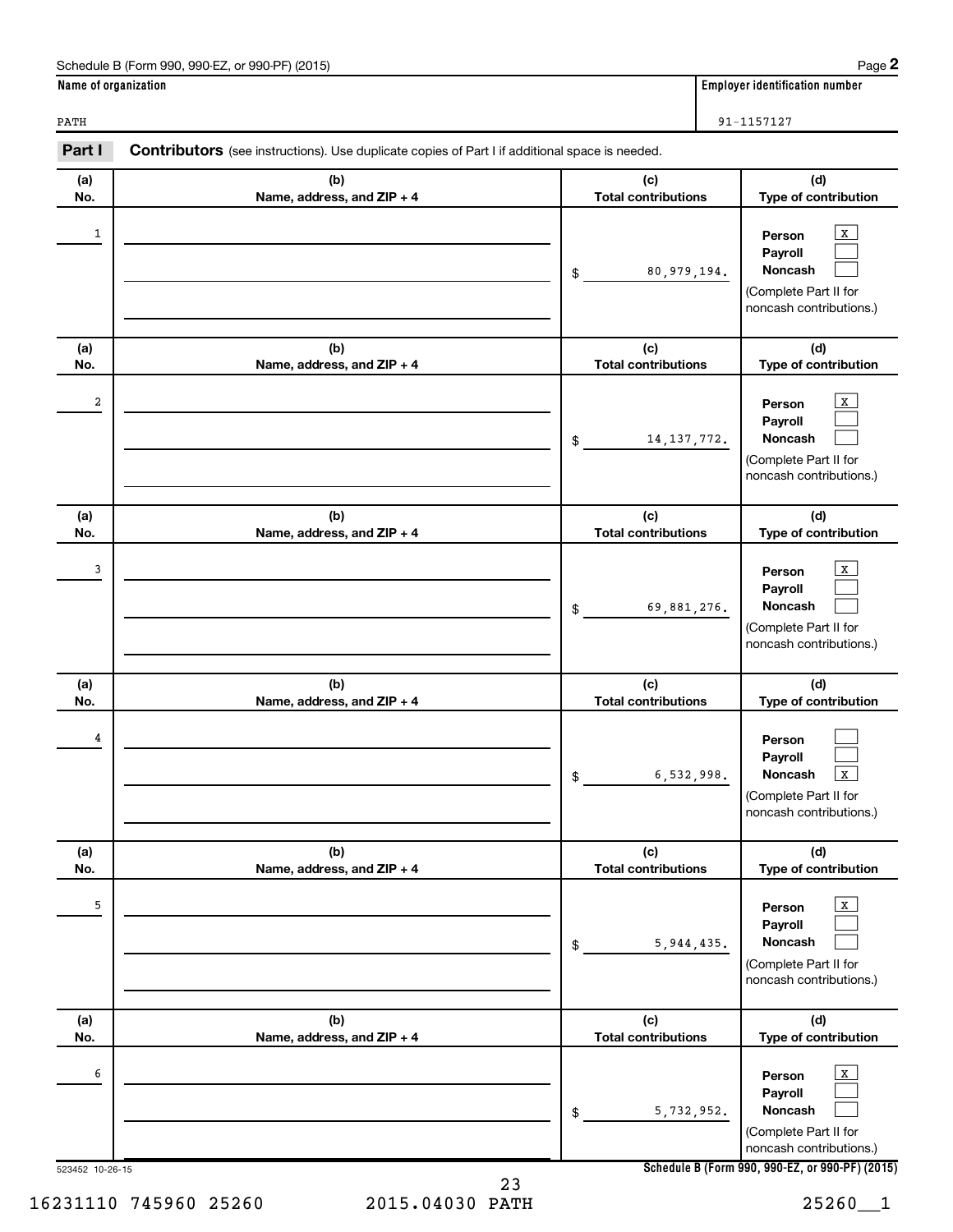| Schedule B (Form 990, 990-EZ, or 990-PF) (2015) | Paɑe |
|-------------------------------------------------|------|
|-------------------------------------------------|------|

**(b) Name, address, and ZIP + 4**

**(b) Name, address, and ZIP + 4**

**(b) Name, address, and ZIP + 4**

**(b) Name, address, and ZIP + 4**

**(b) Name, address, and ZIP + 4**

**(b) Name, address, and ZIP + 4**

| Schedule<br>(2015)<br>990-EZ<br>$\cdot$ 990<br>or 990-PF)<br>.rorm<br>1 H O<br>י טוי | Page.                                 |
|--------------------------------------------------------------------------------------|---------------------------------------|
| Name<br>organization                                                                 | . numbe<br>Emplover<br>identification |

**(d) Type of contribution**

> $\mathbf{x}$  $\Box$  $\Box$

> $\Box$  $\Box$  $\Box$

> $\Box$  $\Box$  $\Box$

> $\Box$  $\Box$  $\Box$

> $\Box$  $\Box$  $\Box$

**(d) Type of contribution**

(Complete Part II for noncash contributions.)

> **(d) Type of contribution**

(Complete Part II for noncash contributions.)

**(d) Type of contribution**

(Complete Part II for noncash contributions.)

> **(d) Type of contribution**

(Complete Part II for noncash contributions.)

**(d) Type of contribution**

(Complete Part II for noncash contributions.)

**(a) No.**

**(a) No.**

**(a) No.**

**(a) No.**

**(a) No.**

**(a) No.**

**Person Payroll Noncash**

**Person Payroll Noncash**

**Person Payroll Noncash**

**Person Payroll Noncash**

**Person Payroll Noncash**

**(c) Total contributions**

**(c) Total contributions**

5,018,958.

\$

7 X

\$

\$

\$

\$

\$

**(c) Total contributions**

**(c) Total contributions**

**(c) Total contributions**

**(c) Total contributions**

| PATH                                                                                                            | 91-1157127 |
|-----------------------------------------------------------------------------------------------------------------|------------|
| Part I<br><b>Contributors</b> (see instructions). Use duplicate copies of Part I if additional space is needed. |            |

16231110 745960 25260 2015.04030 PATH 25260\_\_1 24

| 523452 10-26-15 |
|-----------------|
|                 |

 $\Box$  $\Box$  $\Box$ 

**Schedule B (Form 990, 990-EZ, or 990-PF) (2015)**

**Person Payroll Noncash**

(Complete Part II for noncash contributions.)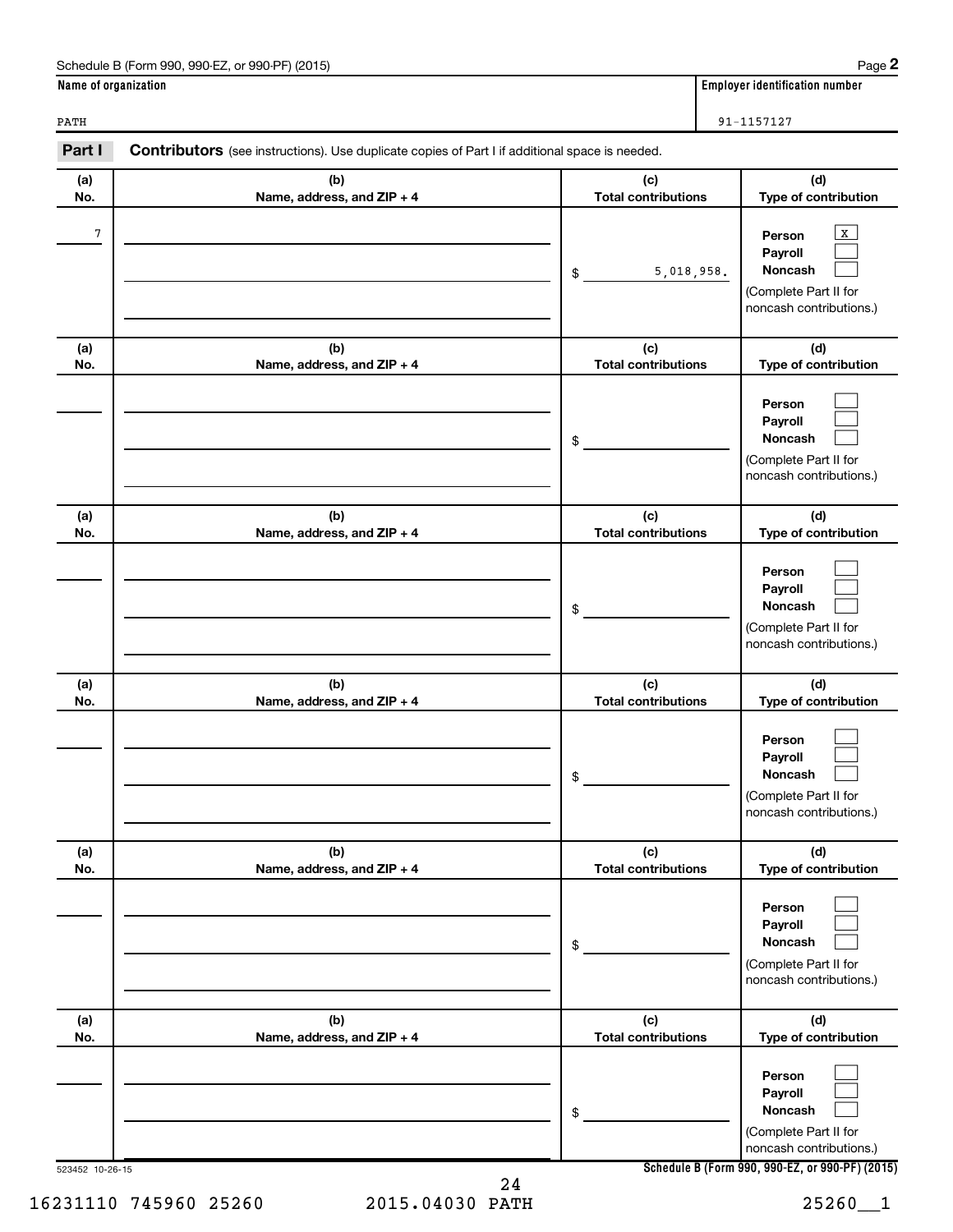| 990-EZ<br>Schedule B (Form<br>(2015)<br>990-PF)<br>n 990<br>. or | Paɑe                           |
|------------------------------------------------------------------|--------------------------------|
| Name                                                             |                                |
| of organization (                                                | Emplover identification number |

**Employer identification number** 

PATH 91-1157127

523453 10-26-15 **Schedule B (Form 990, 990-EZ, or 990-PF) (2015) (a) No. from Part I (c) FMV (or estimate) (see instructions) (b) Description of noncash property given (d) Date received (a) No. from Part I (c) FMV (or estimate) (see instructions) (b) Description of noncash property given (d) Date received (a) No. from Part I (c) FMV (or estimate) (see instructions) (b) Description of noncash property given (d) Date received (a) No. from Part I (c) FMV (or estimate) (see instructions) (b) Description of noncash property given (d) Date received (a) No. from Part I (c) FMV (or estimate) (see instructions) (b) Description of noncash property given (d) Date received (a) No. from Part I (c) FMV (or estimate) (see instructions) (b) Description of noncash property given (d) Date received** Part II Noncash Property (see instructions). Use duplicate copies of Part II if additional space is needed. \$ \$ \$ \$ \$ \$ SOFTWARE 4 6,532,998. 10/15/15 25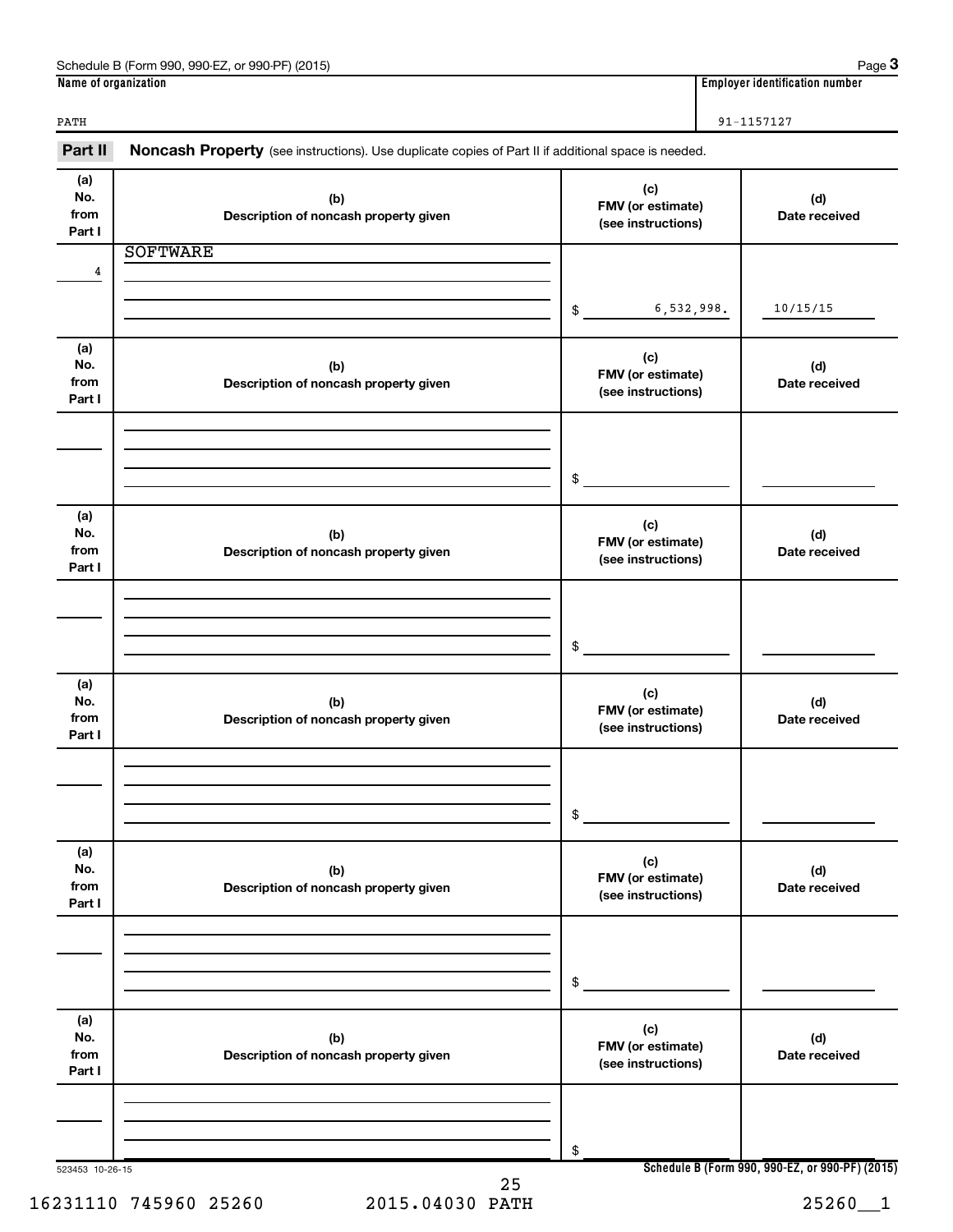| PATH<br><b>Part III</b>   | the year from any one contributor. Complete columns (a) through (e) and the following line entry. For organizations                                                                                                         |                      | 91-1157127<br>Exclusively religious, charitable, etc., contributions to organizations described in section 501(c)(7), (8), or (10) that total more than \$1,000 for |
|---------------------------|-----------------------------------------------------------------------------------------------------------------------------------------------------------------------------------------------------------------------------|----------------------|---------------------------------------------------------------------------------------------------------------------------------------------------------------------|
|                           | completing Part III, enter the total of exclusively religious, charitable, etc., contributions of \$1,000 or less for the year. (Enter this info. once.)<br>Use duplicate copies of Part III if additional space is needed. |                      |                                                                                                                                                                     |
| (a) No.<br>from<br>Part I | (b) Purpose of gift                                                                                                                                                                                                         | (c) Use of gift      | (d) Description of how gift is held                                                                                                                                 |
|                           |                                                                                                                                                                                                                             | (e) Transfer of gift |                                                                                                                                                                     |
|                           | Transferee's name, address, and ZIP + 4                                                                                                                                                                                     |                      | Relationship of transferor to transferee                                                                                                                            |
| (a) No.<br>from<br>Part I | (b) Purpose of gift                                                                                                                                                                                                         | (c) Use of gift      | (d) Description of how gift is held                                                                                                                                 |
|                           | Transferee's name, address, and ZIP + 4                                                                                                                                                                                     | (e) Transfer of gift | Relationship of transferor to transferee                                                                                                                            |
| (a) No.<br>from<br>Part I | (b) Purpose of gift                                                                                                                                                                                                         | (c) Use of gift      | (d) Description of how gift is held                                                                                                                                 |
|                           |                                                                                                                                                                                                                             | (e) Transfer of gift |                                                                                                                                                                     |
|                           | Transferee's name, address, and ZIP + 4                                                                                                                                                                                     |                      | Relationship of transferor to transferee                                                                                                                            |
| (a) No.<br>from<br>Part I | (b) Purpose of gift                                                                                                                                                                                                         | (c) Use of gift      | (d) Description of how gift is held                                                                                                                                 |
|                           |                                                                                                                                                                                                                             | (e) Transfer of gift |                                                                                                                                                                     |
|                           | Transferee's name, address, and ZIP + 4                                                                                                                                                                                     |                      | Relationship of transferor to transferee                                                                                                                            |

16231110 745960 25260 2015.04030 PATH 25260\_\_1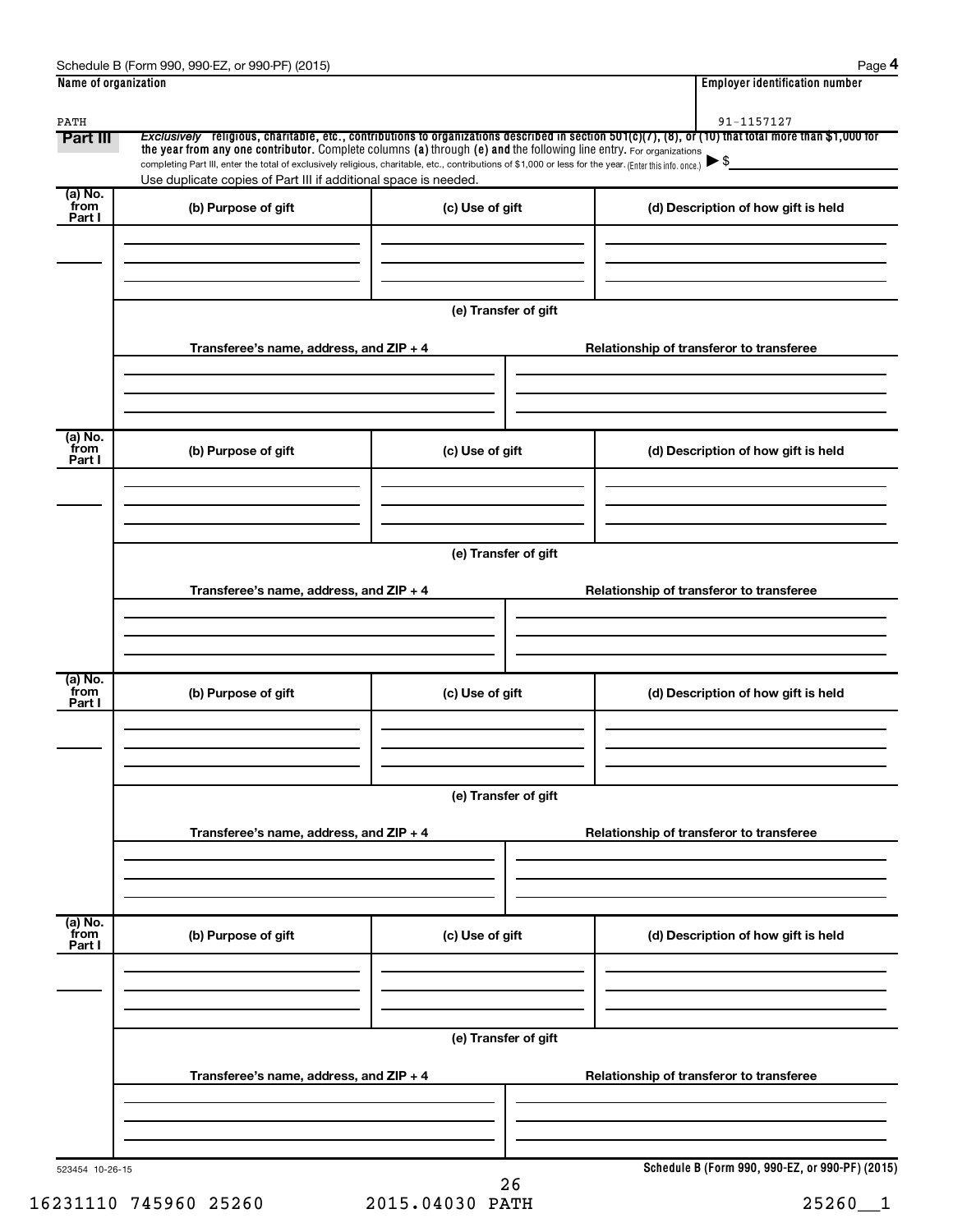# **SCHEDULE C**

Department of the Treasury Internal Revenue Service

# **Political Campaign and Lobbying Activities**

**Information about Schedule C (Form 990 or 990-EZ) and its instructions is at |**  *www.irs.gov/form990.* **(Form 990 or 990-EZ) For Organizations Exempt From Income Tax Under section 501(c) and section 527** Complete if the organization is described below. > Attach to Form 990 or Form 990-EZ. OMB No. 1545-0047 **Open to Public Inspection**

**If the organization answered "Yes," on Form 990, Part IV, line 3, or Form 990-EZ, Part V, line 46 (Political Campaign Activities), then**

- Section 501(c)(3) organizations: Complete Parts I-A and B. Do not complete Part I-C.
- Section 501(c) (other than section 501(c)(3)) organizations: Complete Parts I-A and C below. Do not complete Part I-B.
- Section 527 organizations: Complete Part I-A only.

### **If the organization answered "Yes," on Form 990, Part IV, line 4, or Form 990-EZ, Part VI, line 47 (Lobbying Activities), then**

- Section 501(c)(3) organizations that have filed Form 5768 (election under section 501(h)): Complete Part II-A. Do not complete Part II-B.
- Section 501(c)(3) organizations that have NOT filed Form 5768 (election under section 501(h)): Complete Part II-B. Do not complete Part II-A.

**If the organization answered "Yes," on Form 990, Part IV, line 5 (Proxy Tax) (see separate instructions) or Form 990-EZ, Part V, line 35c (Proxy Tax) (see separate instructions), then**

• Section 501(c)(4), (5), or (6) organizations: Complete Part III.

| Name of organization                                                                                                                                                                                                                                                                                                                                                                                                                                                                                                                                                                                                                                                                                                                                                                                                                                                                               |                                                                                               |           |                                                                             | <b>Employer identification number</b>                                                                                                                       |
|----------------------------------------------------------------------------------------------------------------------------------------------------------------------------------------------------------------------------------------------------------------------------------------------------------------------------------------------------------------------------------------------------------------------------------------------------------------------------------------------------------------------------------------------------------------------------------------------------------------------------------------------------------------------------------------------------------------------------------------------------------------------------------------------------------------------------------------------------------------------------------------------------|-----------------------------------------------------------------------------------------------|-----------|-----------------------------------------------------------------------------|-------------------------------------------------------------------------------------------------------------------------------------------------------------|
| <b>PATH</b>                                                                                                                                                                                                                                                                                                                                                                                                                                                                                                                                                                                                                                                                                                                                                                                                                                                                                        |                                                                                               |           |                                                                             | 91-1157127                                                                                                                                                  |
| Part I-A                                                                                                                                                                                                                                                                                                                                                                                                                                                                                                                                                                                                                                                                                                                                                                                                                                                                                           | Complete if the organization is exempt under section 501(c) or is a section 527 organization. |           |                                                                             |                                                                                                                                                             |
| 1 Provide a description of the organization's direct and indirect political campaign activities in Part IV.<br>2 Political expenditures <b>communications</b> S                                                                                                                                                                                                                                                                                                                                                                                                                                                                                                                                                                                                                                                                                                                                    |                                                                                               |           |                                                                             |                                                                                                                                                             |
| Part I-B                                                                                                                                                                                                                                                                                                                                                                                                                                                                                                                                                                                                                                                                                                                                                                                                                                                                                           | Complete if the organization is exempt under section 501(c)(3).                               |           |                                                                             |                                                                                                                                                             |
| <b>b</b> If "Yes," describe in Part IV.                                                                                                                                                                                                                                                                                                                                                                                                                                                                                                                                                                                                                                                                                                                                                                                                                                                            |                                                                                               |           |                                                                             | Yes<br><b>No</b><br><b>No</b><br>Yes                                                                                                                        |
| Part I-C Complete if the organization is exempt under section 501(c), except section 501(c)(3).                                                                                                                                                                                                                                                                                                                                                                                                                                                                                                                                                                                                                                                                                                                                                                                                    |                                                                                               |           |                                                                             |                                                                                                                                                             |
| 1 Enter the amount directly expended by the filing organization for section 527 exempt function activities<br>2 Enter the amount of the filing organization's funds contributed to other organizations for section 527<br>3 Total exempt function expenditures. Add lines 1 and 2. Enter here and on Form 1120-POL,<br>line 17b $\ldots$<br>5 Enter the names, addresses and employer identification number (EIN) of all section 527 political organizations to which the filing organization<br>made payments. For each organization listed, enter the amount paid from the filing organization's funds. Also enter the amount of political<br>contributions received that were promptly and directly delivered to a separate political organization, such as a separate segregated fund or a<br>political action committee (PAC). If additional space is needed, provide information in Part IV. |                                                                                               |           | $\blacktriangleright$ \$                                                    | ><br>Yes<br><b>No</b>                                                                                                                                       |
| (a) Name                                                                                                                                                                                                                                                                                                                                                                                                                                                                                                                                                                                                                                                                                                                                                                                                                                                                                           | (b) Address                                                                                   | $(c)$ EIN | (d) Amount paid from<br>filing organization's<br>funds. If none, enter -0-. | (e) Amount of political<br>contributions received and<br>promptly and directly<br>delivered to a separate<br>political organization.<br>If none, enter -0-. |
|                                                                                                                                                                                                                                                                                                                                                                                                                                                                                                                                                                                                                                                                                                                                                                                                                                                                                                    |                                                                                               |           |                                                                             |                                                                                                                                                             |
|                                                                                                                                                                                                                                                                                                                                                                                                                                                                                                                                                                                                                                                                                                                                                                                                                                                                                                    |                                                                                               |           |                                                                             |                                                                                                                                                             |
|                                                                                                                                                                                                                                                                                                                                                                                                                                                                                                                                                                                                                                                                                                                                                                                                                                                                                                    |                                                                                               |           |                                                                             |                                                                                                                                                             |

**For Paperwork Reduction Act Notice, see the Instructions for Form 990 or 990-EZ. Schedule C (Form 990 or 990-EZ) 2015** LHA

532041 10-05-15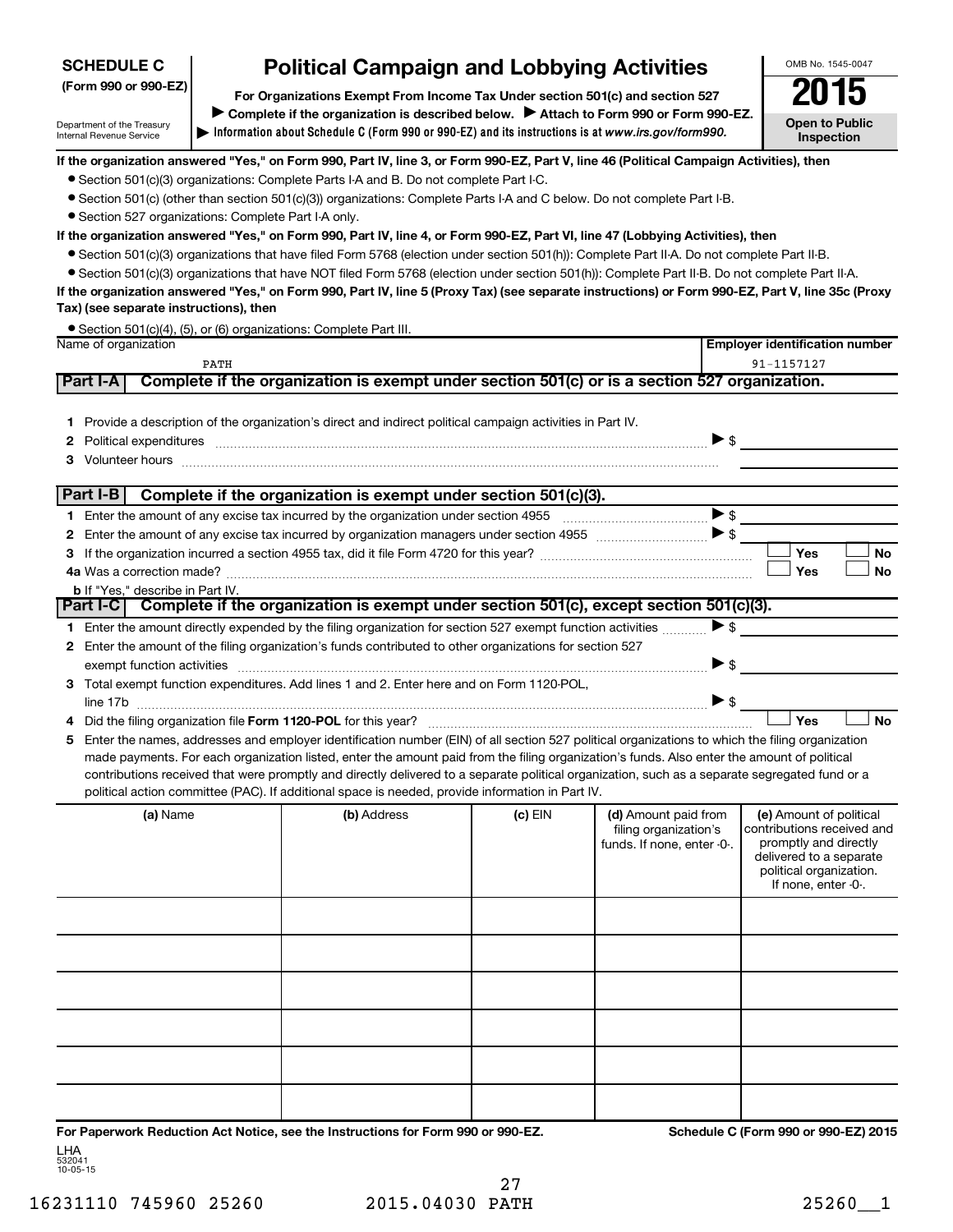| Schedule C (Form 990 or 990-EZ) 2015 PATH<br>Complete if the organization is exempt under section 501(c)(3) and filed Form 5768 (election under<br>Part II-A |                                        |                                                                                                                                   |            | 91-1157127                             | Page 2                         |
|--------------------------------------------------------------------------------------------------------------------------------------------------------------|----------------------------------------|-----------------------------------------------------------------------------------------------------------------------------------|------------|----------------------------------------|--------------------------------|
| section 501(h)).                                                                                                                                             |                                        |                                                                                                                                   |            |                                        |                                |
| A Check $\blacktriangleright$                                                                                                                                |                                        | if the filing organization belongs to an affiliated group (and list in Part IV each affiliated group member's name, address, EIN, |            |                                        |                                |
| expenses, and share of excess lobbying expenditures).                                                                                                        |                                        |                                                                                                                                   |            |                                        |                                |
| <b>B</b> Check ▶                                                                                                                                             |                                        | if the filing organization checked box A and "limited control" provisions apply.                                                  |            |                                        |                                |
|                                                                                                                                                              | <b>Limits on Lobbying Expenditures</b> | (The term "expenditures" means amounts paid or incurred.)                                                                         |            | (a) Filing<br>organization's<br>totals | (b) Affiliated group<br>totals |
| 1a Total lobbying expenditures to influence public opinion (grass roots lobbying)                                                                            |                                        |                                                                                                                                   |            | 14,461.                                |                                |
| <b>b</b> Total lobbying expenditures to influence a legislative body (direct lobbying) <i>manumanomes</i>                                                    |                                        |                                                                                                                                   |            | 142,500.                               |                                |
|                                                                                                                                                              |                                        |                                                                                                                                   |            | 156,961.                               |                                |
| d Other exempt purpose expenditures                                                                                                                          |                                        |                                                                                                                                   |            | 263, 423, 971.                         |                                |
|                                                                                                                                                              |                                        |                                                                                                                                   |            | 263,580,932.                           |                                |
| f Lobbying nontaxable amount. Enter the amount from the following table in both columns.                                                                     |                                        |                                                                                                                                   |            | 1,000,000.                             |                                |
| If the amount on line 1e, column $(a)$ or $(b)$ is:                                                                                                          |                                        | The lobbying nontaxable amount is:                                                                                                |            |                                        |                                |
| Not over \$500,000                                                                                                                                           |                                        | 20% of the amount on line 1e.                                                                                                     |            |                                        |                                |
| Over \$500,000 but not over \$1,000,000                                                                                                                      |                                        | \$100,000 plus 15% of the excess over \$500,000.                                                                                  |            |                                        |                                |
| Over \$1,000,000 but not over \$1,500,000                                                                                                                    |                                        | \$175,000 plus 10% of the excess over \$1,000,000                                                                                 |            |                                        |                                |
| Over \$1,500,000 but not over \$17,000,000                                                                                                                   |                                        | \$225,000 plus 5% of the excess over \$1,500,000.                                                                                 |            |                                        |                                |
| Over \$17,000,000                                                                                                                                            | \$1,000,000.                           |                                                                                                                                   |            |                                        |                                |
|                                                                                                                                                              |                                        |                                                                                                                                   |            |                                        |                                |
| g Grassroots nontaxable amount (enter 25% of line 1f)                                                                                                        |                                        |                                                                                                                                   |            | 250,000                                |                                |
| h Subtract line 1g from line 1a. If zero or less, enter -0-                                                                                                  |                                        |                                                                                                                                   |            | $\mathbf{0}$                           |                                |
| i Subtract line 1f from line 1c. If zero or less, enter -0-                                                                                                  |                                        |                                                                                                                                   |            | 0                                      |                                |
| If there is an amount other than zero on either line 1h or line 1i, did the organization file Form 4720                                                      |                                        |                                                                                                                                   |            |                                        |                                |
| reporting section 4911 tax for this year?                                                                                                                    |                                        |                                                                                                                                   |            |                                        | Yes<br>No                      |
| (Some organizations that made a section 501(h) election do not have to complete all of the five columns below.                                               |                                        | 4-Year Averaging Period Under section 501(h)<br>See the separate instructions for lines 2a through 2f.)                           |            |                                        |                                |
|                                                                                                                                                              |                                        | Lobbying Expenditures During 4-Year Averaging Period                                                                              |            |                                        |                                |
| Calendar year<br>(or fiscal year beginning in)                                                                                                               | (a) 2012                               | $(b)$ 2013                                                                                                                        | $(c)$ 2014 | $(d)$ 2015                             | (e) Total                      |
| <b>2a</b> Lobbying nontaxable amount                                                                                                                         | 1,000,000.                             | 1,000,000.                                                                                                                        | 1,000,000. | 1,000,000.                             | 4,000,000.                     |
| <b>b</b> Lobbying ceiling amount<br>(150% of line 2a, column(e))                                                                                             |                                        |                                                                                                                                   |            |                                        | 6,000,000.                     |
| c Total lobbying expenditures                                                                                                                                | 193,545.                               | 106,680                                                                                                                           | 222,686    | 156,961                                | 679,872.                       |
| d Grassroots nontaxable amount                                                                                                                               | 250,000.                               | 250,000                                                                                                                           | 250,000    | 250,000.                               | 1,000,000.                     |
| e Grassroots ceiling amount                                                                                                                                  |                                        |                                                                                                                                   |            |                                        |                                |
| (150% of line 2d, column (e))                                                                                                                                |                                        |                                                                                                                                   |            |                                        | 1,500,000.                     |
| f Grassroots lobbying expenditures                                                                                                                           |                                        | 3,098.                                                                                                                            | 1,207.     | 14,461.                                | 18,766.                        |

**Schedule C (Form 990 or 990-EZ) 2015**

532042 10-05-15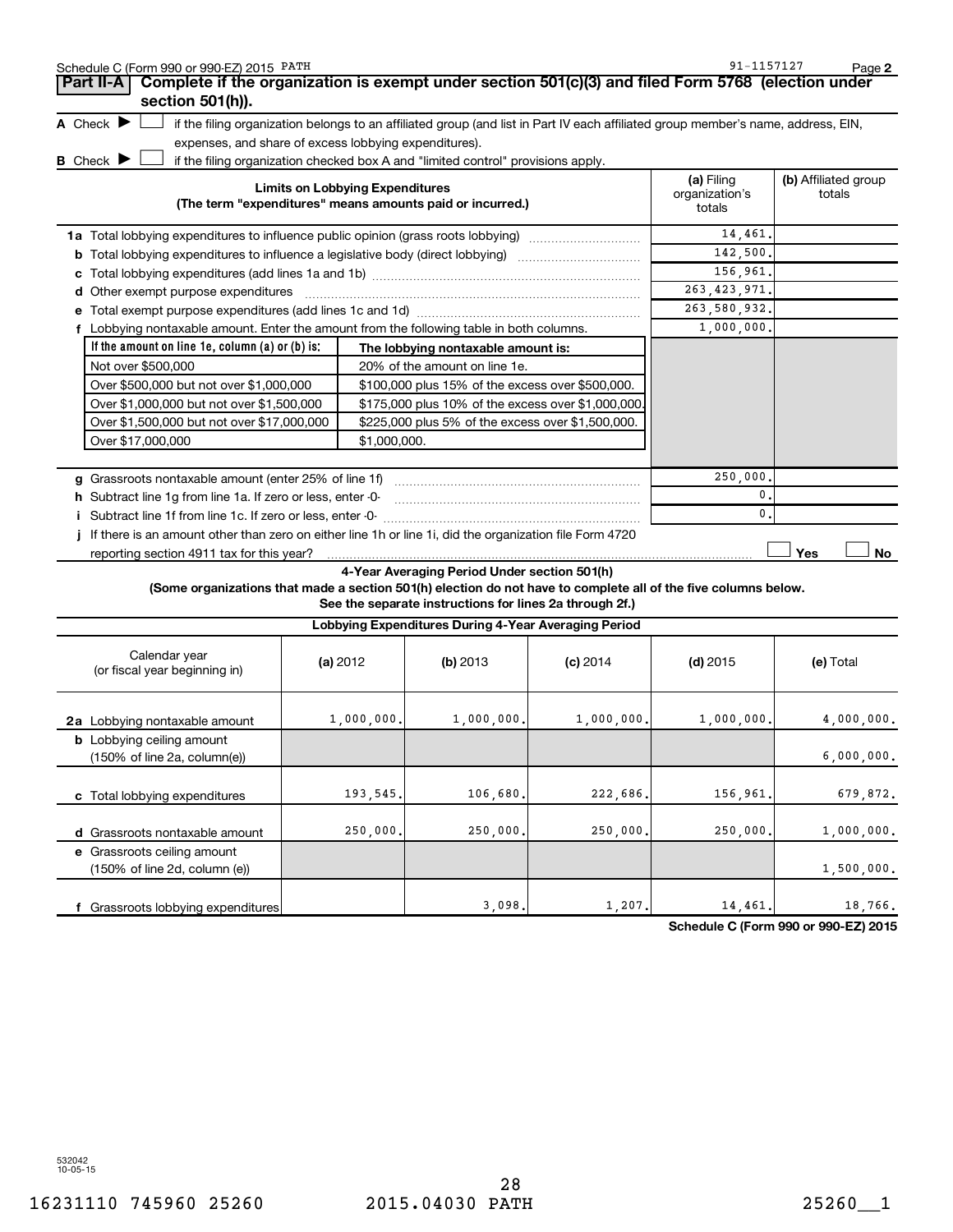|  | Schedule C (Form 990 or 990-EZ) 2015 PATH |  | $-115712$<br>$91 - i$ | Page |
|--|-------------------------------------------|--|-----------------------|------|
|--|-------------------------------------------|--|-----------------------|------|

## **Part II-B Complete if the organization is exempt under section 501(c)(3) and has NOT filed Form 5768 (election under section 501(h)).**

| For each "Yes," response on lines 1a through 1i below, provide in Part IV a detailed description |                                                                                                                                                                                                                                             | (a) |                | (b)        |    |
|--------------------------------------------------------------------------------------------------|---------------------------------------------------------------------------------------------------------------------------------------------------------------------------------------------------------------------------------------------|-----|----------------|------------|----|
|                                                                                                  | of the lobbying activity.                                                                                                                                                                                                                   | Yes | No             | Amount     |    |
| 1.                                                                                               | During the year, did the filing organization attempt to influence foreign, national, state or<br>local legislation, including any attempt to influence public opinion on a legislative matter<br>or referendum, through the use of:         |     |                |            |    |
|                                                                                                  | <b>b</b> Paid staff or management (include compensation in expenses reported on lines 1c through 1i)?                                                                                                                                       |     |                |            |    |
|                                                                                                  |                                                                                                                                                                                                                                             |     |                |            |    |
|                                                                                                  |                                                                                                                                                                                                                                             |     |                |            |    |
|                                                                                                  |                                                                                                                                                                                                                                             |     |                |            |    |
|                                                                                                  | g Direct contact with legislators, their staffs, government officials, or a legislative body?                                                                                                                                               |     |                |            |    |
|                                                                                                  | h Rallies, demonstrations, seminars, conventions, speeches, lectures, or any similar means?                                                                                                                                                 |     |                |            |    |
|                                                                                                  |                                                                                                                                                                                                                                             |     |                |            |    |
|                                                                                                  |                                                                                                                                                                                                                                             |     |                |            |    |
|                                                                                                  | 2a Did the activities in line 1 cause the organization to be not described in section 501(c)(3)?                                                                                                                                            |     |                |            |    |
|                                                                                                  |                                                                                                                                                                                                                                             |     |                |            |    |
|                                                                                                  | c If "Yes," enter the amount of any tax incurred by organization managers under section 4912                                                                                                                                                |     |                |            |    |
|                                                                                                  | d If the filing organization incurred a section 4912 tax, did it file Form 4720 for this year?                                                                                                                                              |     |                |            |    |
|                                                                                                  | Part III-A Complete if the organization is exempt under section 501(c)(4), section 501(c)(5), or section                                                                                                                                    |     |                |            |    |
|                                                                                                  | $501(c)(6)$ .                                                                                                                                                                                                                               |     |                |            |    |
|                                                                                                  |                                                                                                                                                                                                                                             |     |                | <b>Yes</b> | No |
| 1                                                                                                |                                                                                                                                                                                                                                             |     | $\mathbf{1}$   |            |    |
| 2                                                                                                |                                                                                                                                                                                                                                             |     | $\overline{2}$ |            |    |
| 3                                                                                                |                                                                                                                                                                                                                                             |     | 3              |            |    |
|                                                                                                  | Part III-B Complete if the organization is exempt under section 501(c)(4), section 501(c)(5), or section<br>501(c)(6) and if either (a) BOTH Part III-A, lines 1 and 2, are answered "No," OR (b) Part III-A, line 3, is<br>answered "Yes." |     |                |            |    |
| 1                                                                                                |                                                                                                                                                                                                                                             |     | 1              |            |    |
| 2                                                                                                | Section 162(e) nondeductible lobbying and political expenditures (do not include amounts of political                                                                                                                                       |     |                |            |    |
|                                                                                                  | expenses for which the section 527(f) tax was paid).                                                                                                                                                                                        |     |                |            |    |
|                                                                                                  |                                                                                                                                                                                                                                             |     | 2a             |            |    |
|                                                                                                  | b Carryover from last year manufactured and continuum contract to contact the contract of the contract of the contract of the contract of the contract of the contract of the contract of the contract of the contract of the               |     | 2b             |            |    |
|                                                                                                  |                                                                                                                                                                                                                                             |     | 2c             |            |    |
| 3                                                                                                | Aggregate amount reported in section 6033(e)(1)(A) notices of nondeductible section 162(e) dues manufactured                                                                                                                                |     | 3              |            |    |
| 4                                                                                                | If notices were sent and the amount on line 2c exceeds the amount on line 3, what portion of the excess                                                                                                                                     |     |                |            |    |
|                                                                                                  | does the organization agree to carryover to the reasonable estimate of nondeductible lobbying and political                                                                                                                                 |     |                |            |    |
|                                                                                                  |                                                                                                                                                                                                                                             |     | 4              |            |    |
| 5                                                                                                |                                                                                                                                                                                                                                             |     | 5              |            |    |
|                                                                                                  | <b>Part IV   Supplemental Information</b>                                                                                                                                                                                                   |     |                |            |    |
|                                                                                                  | Provide the descriptions required for Part LA Jine 1: Part LR Jine 4: Part LC Jine 5: Part II A (affiliated aroun list): Part II A Jines 1 and 2 (see                                                                                       |     |                |            |    |

criptions required for Part I-A, line 1; Part I-B, line 4; Part I-C, line 5; Part II-A (affiliated group list); Part II-A, lines 1 and 2 (see instructions); and Part II-B, line 1. Also, complete this part for any additional information.

**Schedule C (Form 990 or 990-EZ) 2015**

532043 10-05-15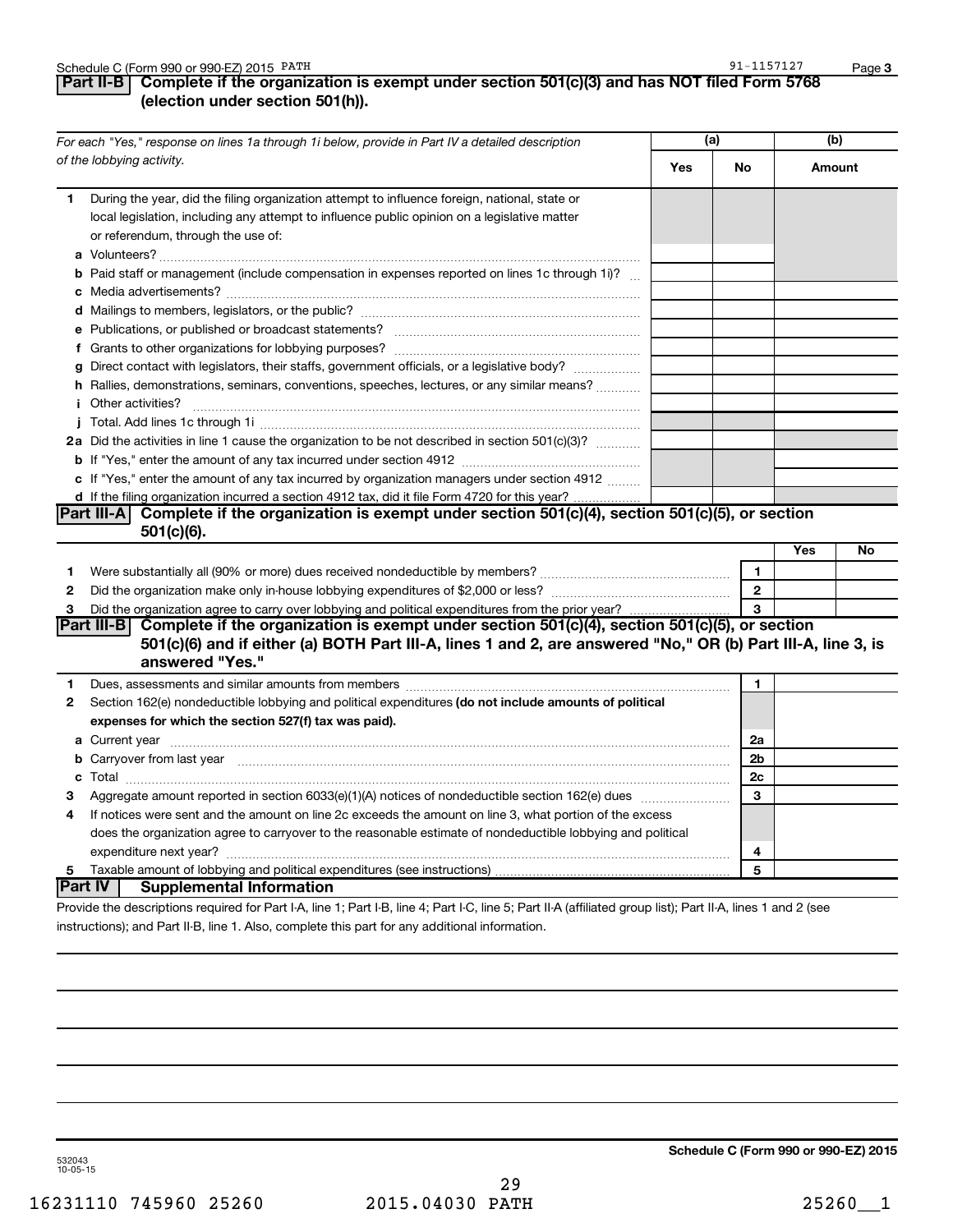| <b>SCHEDULE D</b> |  |  |
|-------------------|--|--|
|                   |  |  |

| (Form 990) |  |
|------------|--|
|            |  |

 $\overline{a}$ 

**(Form 990) | Complete if the organization answered "Yes" on Form 990, Part IV, line 6, 7, 8, 9, 10, 11a, 11b, 11c, 11d, 11e, 11f, 12a, or 12b. SCHEDULE D Supplemental Financial Statements**<br> **Form 990 2015**<br> **Part IV** line 6.7.8.9.10, 11a, 11b, 11d, 11d, 11d, 11d, 11d, 12a, 0r, 12b

**| Attach to Form 990. | Information about Schedule D (Form 990) and its instructions is at**  *www.irs.gov/form990.*

| OMB No. 1545-0047     |
|-----------------------|
| 015                   |
|                       |
| <b>Open to Public</b> |
| Inspection            |

|          | Department of the Treasury<br>Internal Revenue Service                                                                                                                                                                        | $\blacktriangleright$ Attach to Form 990.<br>Information about Schedule D (Form 990) and its instructions is at www.irs.gov/form990. |    |                          | Inspection                            |      |
|----------|-------------------------------------------------------------------------------------------------------------------------------------------------------------------------------------------------------------------------------|--------------------------------------------------------------------------------------------------------------------------------------|----|--------------------------|---------------------------------------|------|
|          | Name of the organization                                                                                                                                                                                                      |                                                                                                                                      |    |                          | <b>Employer identification number</b> |      |
|          | PATH                                                                                                                                                                                                                          |                                                                                                                                      |    |                          | 91-1157127                            |      |
| Part I   | Organizations Maintaining Donor Advised Funds or Other Similar Funds or Accounts. Complete if the                                                                                                                             |                                                                                                                                      |    |                          |                                       |      |
|          | organization answered "Yes" on Form 990, Part IV, line 6.                                                                                                                                                                     |                                                                                                                                      |    |                          |                                       |      |
|          |                                                                                                                                                                                                                               | (a) Donor advised funds                                                                                                              |    |                          | (b) Funds and other accounts          |      |
| 1.       |                                                                                                                                                                                                                               |                                                                                                                                      |    |                          |                                       |      |
| 2        | Aggregate value of contributions to (during year)                                                                                                                                                                             |                                                                                                                                      |    |                          |                                       |      |
| З        | Aggregate value of grants from (during year)                                                                                                                                                                                  |                                                                                                                                      |    |                          |                                       |      |
| 4        |                                                                                                                                                                                                                               |                                                                                                                                      |    |                          |                                       |      |
| 5        | Did the organization inform all donors and donor advisors in writing that the assets held in donor advised funds                                                                                                              |                                                                                                                                      |    |                          |                                       |      |
|          |                                                                                                                                                                                                                               |                                                                                                                                      |    |                          | Yes                                   | No   |
| 6        | Did the organization inform all grantees, donors, and donor advisors in writing that grant funds can be used only                                                                                                             |                                                                                                                                      |    |                          |                                       |      |
|          | for charitable purposes and not for the benefit of the donor or donor advisor, or for any other purpose conferring                                                                                                            |                                                                                                                                      |    |                          |                                       |      |
|          | impermissible private benefit?                                                                                                                                                                                                |                                                                                                                                      |    |                          | Yes                                   | No   |
| Part II  | Conservation Easements. Complete if the organization answered "Yes" on Form 990, Part IV, line 7.                                                                                                                             |                                                                                                                                      |    |                          |                                       |      |
| 1.       | Purpose(s) of conservation easements held by the organization (check all that apply).                                                                                                                                         |                                                                                                                                      |    |                          |                                       |      |
|          | Preservation of land for public use (e.g., recreation or education)                                                                                                                                                           | Preservation of a historically important land area                                                                                   |    |                          |                                       |      |
|          | Protection of natural habitat                                                                                                                                                                                                 | Preservation of a certified historic structure                                                                                       |    |                          |                                       |      |
|          | Preservation of open space                                                                                                                                                                                                    |                                                                                                                                      |    |                          |                                       |      |
| 2        | Complete lines 2a through 2d if the organization held a qualified conservation contribution in the form of a conservation easement on the last                                                                                |                                                                                                                                      |    |                          |                                       |      |
|          | day of the tax year.                                                                                                                                                                                                          |                                                                                                                                      |    |                          | Held at the End of the Tax Year       |      |
| а        |                                                                                                                                                                                                                               |                                                                                                                                      | 2a |                          |                                       |      |
| b        | Total acreage restricted by conservation easements                                                                                                                                                                            |                                                                                                                                      |    | 2b                       |                                       |      |
|          |                                                                                                                                                                                                                               |                                                                                                                                      |    | 2c                       |                                       |      |
| d        | Number of conservation easements included in (c) acquired after 8/17/06, and not on a historic structure                                                                                                                      |                                                                                                                                      |    |                          |                                       |      |
|          | listed in the National Register [111] Marshall Register [11] Marshall Register [11] Marshall Register [11] Marshall Register [11] Marshall Register [11] Marshall Register [11] Marshall Register [11] Marshall Register [11] |                                                                                                                                      |    | 2d                       |                                       |      |
| З        | Number of conservation easements modified, transferred, released, extinguished, or terminated by the organization during the tax                                                                                              |                                                                                                                                      |    |                          |                                       |      |
|          | year                                                                                                                                                                                                                          |                                                                                                                                      |    |                          |                                       |      |
| 4        | Number of states where property subject to conservation easement is located >                                                                                                                                                 |                                                                                                                                      |    |                          |                                       |      |
| 5        | Does the organization have a written policy regarding the periodic monitoring, inspection, handling of                                                                                                                        |                                                                                                                                      |    |                          |                                       |      |
|          | violations, and enforcement of the conservation easements it holds?                                                                                                                                                           |                                                                                                                                      |    |                          | Yes                                   | No   |
| 6        | Staff and volunteer hours devoted to monitoring, inspecting, handling of violations, and enforcing conservation easements during the year                                                                                     |                                                                                                                                      |    |                          |                                       |      |
| 7        | Amount of expenses incurred in monitoring, inspecting, handling of violations, and enforcing conservation easements during the year                                                                                           |                                                                                                                                      |    |                          |                                       |      |
|          | ► \$                                                                                                                                                                                                                          |                                                                                                                                      |    |                          |                                       |      |
| 8        | Does each conservation easement reported on line 2(d) above satisfy the requirements of section 170(h)(4)(B)(i)                                                                                                               |                                                                                                                                      |    |                          |                                       |      |
|          |                                                                                                                                                                                                                               |                                                                                                                                      |    |                          | ∃ Yes                                 | ∟ No |
| 9        | In Part XIII, describe how the organization reports conservation easements in its revenue and expense statement, and balance sheet, and                                                                                       |                                                                                                                                      |    |                          |                                       |      |
|          | include, if applicable, the text of the footnote to the organization's financial statements that describes the organization's accounting for                                                                                  |                                                                                                                                      |    |                          |                                       |      |
|          | conservation easements.                                                                                                                                                                                                       |                                                                                                                                      |    |                          |                                       |      |
| Part III | Organizations Maintaining Collections of Art, Historical Treasures, or Other Similar Assets.                                                                                                                                  |                                                                                                                                      |    |                          |                                       |      |
|          | Complete if the organization answered "Yes" on Form 990, Part IV, line 8.                                                                                                                                                     |                                                                                                                                      |    |                          |                                       |      |
|          | 1a If the organization elected, as permitted under SFAS 116 (ASC 958), not to report in its revenue statement and balance sheet works of art,                                                                                 |                                                                                                                                      |    |                          |                                       |      |
|          | historical treasures, or other similar assets held for public exhibition, education, or research in furtherance of public service, provide, in Part XIII,                                                                     |                                                                                                                                      |    |                          |                                       |      |
|          | the text of the footnote to its financial statements that describes these items.                                                                                                                                              |                                                                                                                                      |    |                          |                                       |      |
|          | <b>b</b> If the organization elected, as permitted under SFAS 116 (ASC 958), to report in its revenue statement and balance sheet works of art, historical                                                                    |                                                                                                                                      |    |                          |                                       |      |
|          | treasures, or other similar assets held for public exhibition, education, or research in furtherance of public service, provide the following amounts                                                                         |                                                                                                                                      |    |                          |                                       |      |
|          | relating to these items:                                                                                                                                                                                                      |                                                                                                                                      |    |                          |                                       |      |
|          |                                                                                                                                                                                                                               |                                                                                                                                      |    |                          |                                       |      |
|          |                                                                                                                                                                                                                               |                                                                                                                                      |    |                          | $\blacktriangleright$ \$              |      |
| 2        | If the organization received or held works of art, historical treasures, or other similar assets for financial gain, provide                                                                                                  |                                                                                                                                      |    |                          |                                       |      |
|          | the following amounts required to be reported under SFAS 116 (ASC 958) relating to these items:                                                                                                                               |                                                                                                                                      |    |                          |                                       |      |
|          | Revenue included on Form 990, Part VIII, line 1 [2000] [2000] [2000] [2000] [3000] [3000] [3000] [3000] [3000                                                                                                                 |                                                                                                                                      |    | $\blacktriangleright$ \$ |                                       |      |
|          |                                                                                                                                                                                                                               |                                                                                                                                      |    | $\blacktriangleright$ s  |                                       |      |

| LHA For Paperwork Reduction Act Notice, see the Instructions for Form 990. | Schedule D (Form 990) 2015 |
|----------------------------------------------------------------------------|----------------------------|
| 532051                                                                     |                            |
| 11-02-15                                                                   |                            |
|                                                                            |                            |

| Schedule D (Form 990) 2015 |  |  |
|----------------------------|--|--|

|                | 30 |
|----------------|----|
| 015.04030 PATH |    |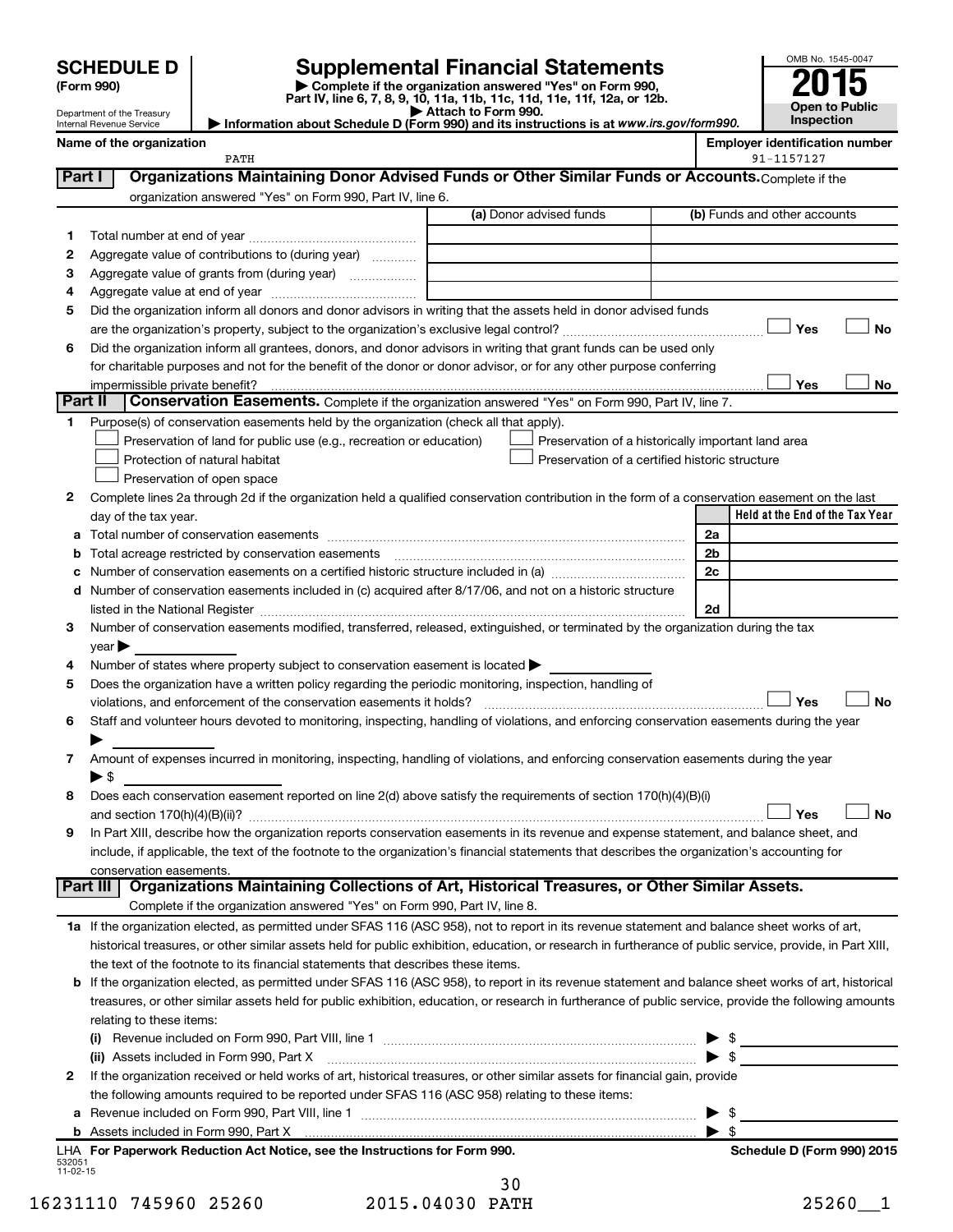|        | PATH<br>Schedule D (Form 990) 2015                                                                                                                                                                                             |                    |                |                           |                 | 91-1157127                           |                     |             | Page 2    |
|--------|--------------------------------------------------------------------------------------------------------------------------------------------------------------------------------------------------------------------------------|--------------------|----------------|---------------------------|-----------------|--------------------------------------|---------------------|-------------|-----------|
|        | Part III<br>Organizations Maintaining Collections of Art, Historical Treasures, or Other Similar Assets(continued)                                                                                                             |                    |                |                           |                 |                                      |                     |             |           |
| 3      | Using the organization's acquisition, accession, and other records, check any of the following that are a significant use of its collection items                                                                              |                    |                |                           |                 |                                      |                     |             |           |
|        | (check all that apply):                                                                                                                                                                                                        |                    |                |                           |                 |                                      |                     |             |           |
| a      | Public exhibition                                                                                                                                                                                                              |                    |                | Loan or exchange programs |                 |                                      |                     |             |           |
| b      | Scholarly research                                                                                                                                                                                                             |                    | Other          |                           |                 |                                      |                     |             |           |
| c      | Preservation for future generations                                                                                                                                                                                            |                    |                |                           |                 |                                      |                     |             |           |
| 4      | Provide a description of the organization's collections and explain how they further the organization's exempt purpose in Part XIII.                                                                                           |                    |                |                           |                 |                                      |                     |             |           |
| 5      | During the year, did the organization solicit or receive donations of art, historical treasures, or other similar assets                                                                                                       |                    |                |                           |                 |                                      |                     |             |           |
|        |                                                                                                                                                                                                                                |                    |                |                           |                 |                                      | Yes                 |             | No        |
|        | <b>Part IV</b><br>Escrow and Custodial Arrangements. Complete if the organization answered "Yes" on Form 990, Part IV, line 9, or                                                                                              |                    |                |                           |                 |                                      |                     |             |           |
|        | reported an amount on Form 990, Part X, line 21.                                                                                                                                                                               |                    |                |                           |                 |                                      |                     |             |           |
|        | 1a Is the organization an agent, trustee, custodian or other intermediary for contributions or other assets not included                                                                                                       |                    |                |                           |                 |                                      |                     |             |           |
|        |                                                                                                                                                                                                                                |                    |                |                           |                 |                                      | Yes                 |             | <b>No</b> |
|        | b If "Yes," explain the arrangement in Part XIII and complete the following table:                                                                                                                                             |                    |                |                           |                 |                                      |                     |             |           |
|        |                                                                                                                                                                                                                                |                    |                |                           |                 |                                      | Amount              |             |           |
|        | c Beginning balance                                                                                                                                                                                                            |                    |                |                           | 1c              |                                      |                     |             |           |
|        |                                                                                                                                                                                                                                |                    |                |                           | 1d              |                                      |                     |             |           |
|        | e Distributions during the year manufactured and continuum and contact the year manufactured and contact the year manufactured and contact the year manufactured and contact the year manufactured and contact the year manufa |                    |                |                           | 1e              |                                      |                     |             |           |
|        |                                                                                                                                                                                                                                |                    |                |                           | 1f              |                                      |                     |             |           |
|        | 2a Did the organization include an amount on Form 990, Part X, line 21, for escrow or custodial account liability?                                                                                                             |                    |                |                           |                 |                                      | Yes                 |             | No        |
|        | <b>b</b> If "Yes," explain the arrangement in Part XIII. Check here if the explanation has been provided on Part XIII                                                                                                          |                    |                |                           |                 |                                      |                     |             |           |
| Part V | <b>Endowment Funds.</b> Complete if the organization answered "Yes" on Form 990, Part IV, line 10.                                                                                                                             |                    |                |                           |                 |                                      |                     |             |           |
|        |                                                                                                                                                                                                                                | (a) Current year   | (b) Prior year | (c) Two years back        |                 | $\vert$ (d) Three years back $\vert$ | (e) Four years back |             |           |
| 1a     | Beginning of year balance <i>manumman</i>                                                                                                                                                                                      | 9,404,188.         | 9,016,994.     | 7,806,786.                |                 | 6,868,767.                           |                     | 6,671,532.  |           |
|        |                                                                                                                                                                                                                                | 2,665.             | 9,350.         | 2,550.                    |                 | 5,392.                               |                     |             | 2,700.    |
|        | Net investment earnings, gains, and losses                                                                                                                                                                                     | $-58,783.$         | 768,184.       | 1,503,301.                |                 | 932,627.                             |                     |             | 194,535.  |
| d      | Grants or scholarships                                                                                                                                                                                                         |                    |                |                           |                 |                                      |                     |             |           |
|        | e Other expenditures for facilities                                                                                                                                                                                            |                    |                |                           |                 |                                      |                     |             |           |
|        | and programs                                                                                                                                                                                                                   | 450,846.           | 390, 340.      | 295,643.                  |                 |                                      |                     |             |           |
|        | f Administrative expenses                                                                                                                                                                                                      |                    |                |                           |                 |                                      |                     |             |           |
|        | End of year balance                                                                                                                                                                                                            | 8,897,224.         | 9,404,188.     | 9,016,994.                |                 | 7,806,786.                           |                     | 6,868,767.  |           |
| 2      | Provide the estimated percentage of the current year end balance (line 1g, column (a)) held as:                                                                                                                                |                    |                |                           |                 |                                      |                     |             |           |
|        | Board designated or quasi-endowment                                                                                                                                                                                            | 39.00              | %              |                           |                 |                                      |                     |             |           |
|        | Permanent endowment<br>38,00                                                                                                                                                                                                   | %                  |                |                           |                 |                                      |                     |             |           |
| С      | Temporarily restricted endowment                                                                                                                                                                                               | 23,00<br>%         |                |                           |                 |                                      |                     |             |           |
|        | The percentages on lines 2a, 2b, and 2c should equal 100%.                                                                                                                                                                     |                    |                |                           |                 |                                      |                     |             |           |
|        | 3a Are there endowment funds not in the possession of the organization that are held and administered for the organization                                                                                                     |                    |                |                           |                 |                                      |                     |             |           |
|        | by:                                                                                                                                                                                                                            |                    |                |                           |                 |                                      |                     | Yes         | No        |
|        | (i)                                                                                                                                                                                                                            |                    |                |                           |                 |                                      | 3a(i)               |             | х         |
|        | (ii) related organizations                                                                                                                                                                                                     |                    |                |                           |                 |                                      | 3a(ii)              |             | х         |
|        |                                                                                                                                                                                                                                |                    |                |                           |                 |                                      | 3b                  |             |           |
|        | Describe in Part XIII the intended uses of the organization's endowment funds.                                                                                                                                                 |                    |                |                           |                 |                                      |                     |             |           |
|        | Land, Buildings, and Equipment.<br><b>Part VI</b>                                                                                                                                                                              |                    |                |                           |                 |                                      |                     |             |           |
|        | Complete if the organization answered "Yes" on Form 990, Part IV, line 11a. See Form 990, Part X, line 10.                                                                                                                     |                    |                |                           |                 |                                      |                     |             |           |
|        | Description of property                                                                                                                                                                                                        | (a) Cost or other  |                | (b) Cost or other         | (c) Accumulated |                                      | (d) Book value      |             |           |
|        |                                                                                                                                                                                                                                | basis (investment) |                | basis (other)             | depreciation    |                                      |                     |             |           |
|        |                                                                                                                                                                                                                                |                    |                |                           |                 |                                      |                     |             |           |
| b      |                                                                                                                                                                                                                                |                    |                |                           |                 |                                      |                     |             |           |
|        |                                                                                                                                                                                                                                |                    |                | 20,094,754.               |                 | 9,008,929.                           |                     | 11,085,825. |           |
|        |                                                                                                                                                                                                                                |                    |                | 11,244,084.               |                 | 8,622,298.                           |                     | 2,621,786.  |           |
|        |                                                                                                                                                                                                                                |                    |                | 3,589,214.                |                 | 2,090,843                            |                     | 1,498,371.  |           |
|        | Total. Add lines 1a through 1e. (Column (d) must equal Form 990, Part X, column (B), line 10c.)                                                                                                                                |                    |                |                           |                 |                                      |                     | 15,205,982. |           |
|        |                                                                                                                                                                                                                                |                    |                |                           |                 |                                      |                     |             |           |
|        |                                                                                                                                                                                                                                |                    |                |                           |                 | Schedule D (Form 990) 2015           |                     |             |           |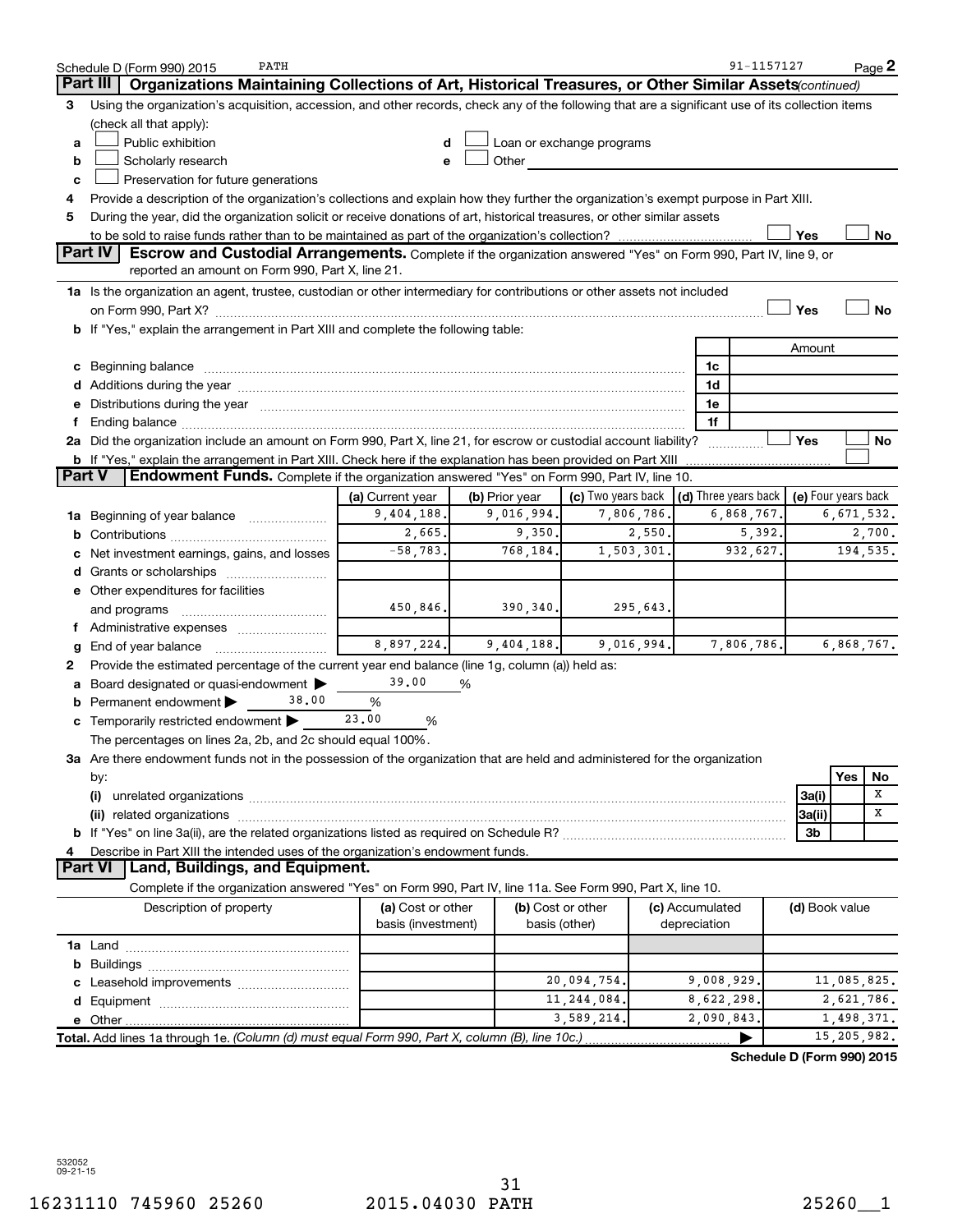|            | Part VII Investments - Other Securities.<br>Complete if the organization answered "Yes" on Form 990, Part IV, line 11b. See Form 990, Part X, line 12. |                 |                |                                                           |
|------------|--------------------------------------------------------------------------------------------------------------------------------------------------------|-----------------|----------------|-----------------------------------------------------------|
|            | (a) Description of security or category (including name of security)                                                                                   | (b) Book value  |                | (c) Method of valuation: Cost or end-of-year market value |
|            |                                                                                                                                                        |                 |                |                                                           |
|            |                                                                                                                                                        |                 |                |                                                           |
| (3) Other  |                                                                                                                                                        |                 |                |                                                           |
| (A)        |                                                                                                                                                        |                 |                |                                                           |
| (B)        |                                                                                                                                                        |                 |                |                                                           |
| (C)        |                                                                                                                                                        |                 |                |                                                           |
| (D)        |                                                                                                                                                        |                 |                |                                                           |
| (E)        |                                                                                                                                                        |                 |                |                                                           |
| (F)        |                                                                                                                                                        |                 |                |                                                           |
| (G)        |                                                                                                                                                        |                 |                |                                                           |
| (H)        |                                                                                                                                                        |                 |                |                                                           |
|            | Total. (Col. (b) must equal Form 990, Part X, col. (B) line 12.)                                                                                       |                 |                |                                                           |
|            | Part VIII Investments - Program Related.                                                                                                               |                 |                |                                                           |
|            | Complete if the organization answered "Yes" on Form 990, Part IV, line 11c. See Form 990, Part X, line 13.                                             |                 |                |                                                           |
|            | (a) Description of investment                                                                                                                          | (b) Book value  |                | (c) Method of valuation: Cost or end-of-year market value |
| (1)        |                                                                                                                                                        |                 |                |                                                           |
| (2)        |                                                                                                                                                        |                 |                |                                                           |
| (3)        |                                                                                                                                                        |                 |                |                                                           |
| (4)        |                                                                                                                                                        |                 |                |                                                           |
| (5)        |                                                                                                                                                        |                 |                |                                                           |
| (6)        |                                                                                                                                                        |                 |                |                                                           |
| (7)        |                                                                                                                                                        |                 |                |                                                           |
| (8)        |                                                                                                                                                        |                 |                |                                                           |
| (9)        |                                                                                                                                                        |                 |                |                                                           |
|            | Total. (Col. (b) must equal Form 990, Part X, col. (B) line 13.)                                                                                       |                 |                |                                                           |
| Part IX    | <b>Other Assets.</b>                                                                                                                                   |                 |                |                                                           |
|            | Complete if the organization answered "Yes" on Form 990, Part IV, line 11d. See Form 990, Part X, line 15.                                             |                 |                |                                                           |
|            |                                                                                                                                                        | (a) Description |                | (b) Book value                                            |
| (1)        |                                                                                                                                                        |                 |                |                                                           |
| (2)        |                                                                                                                                                        |                 |                |                                                           |
| (3)        |                                                                                                                                                        |                 |                |                                                           |
| (4)        |                                                                                                                                                        |                 |                |                                                           |
| (5)        |                                                                                                                                                        |                 |                |                                                           |
| (6)        |                                                                                                                                                        |                 |                |                                                           |
| (7)        |                                                                                                                                                        |                 |                |                                                           |
| (8)        |                                                                                                                                                        |                 |                |                                                           |
| (9)        |                                                                                                                                                        |                 |                |                                                           |
| Part X     | Total. (Column (b) must equal Form 990, Part X, col. (B) line 15.).<br><b>Other Liabilities.</b>                                                       |                 |                |                                                           |
|            | Complete if the organization answered "Yes" on Form 990, Part IV, line 11e or 11f. See Form 990, Part X, line 25.                                      |                 |                |                                                           |
|            | (a) Description of liability                                                                                                                           |                 | (b) Book value |                                                           |
| 1.         | Federal income taxes                                                                                                                                   |                 |                |                                                           |
| (1)<br>(2) |                                                                                                                                                        |                 |                |                                                           |
| (3)        |                                                                                                                                                        |                 |                |                                                           |
| (4)        |                                                                                                                                                        |                 |                |                                                           |
|            |                                                                                                                                                        |                 |                |                                                           |
| (5)<br>(6) |                                                                                                                                                        |                 |                |                                                           |
|            |                                                                                                                                                        |                 |                |                                                           |
| (7)<br>(8) |                                                                                                                                                        |                 |                |                                                           |
| (9)        |                                                                                                                                                        |                 |                |                                                           |
|            | Total. (Column (b) must equal Form 990, Part X, col. (B) line 25.)                                                                                     |                 |                |                                                           |
|            |                                                                                                                                                        |                 |                |                                                           |

**2.** Liability for uncertain tax positions. In Part XIII, provide the text of the footnote to the organization's financial statements that reports the organization's liability for uncertain tax positions under FIN 48 (ASC 740). Check here if the text of the footnote has been provided in Part XIII

Schedule D (Form 990) 2015 PATH

**3**

 $91 - 1157127$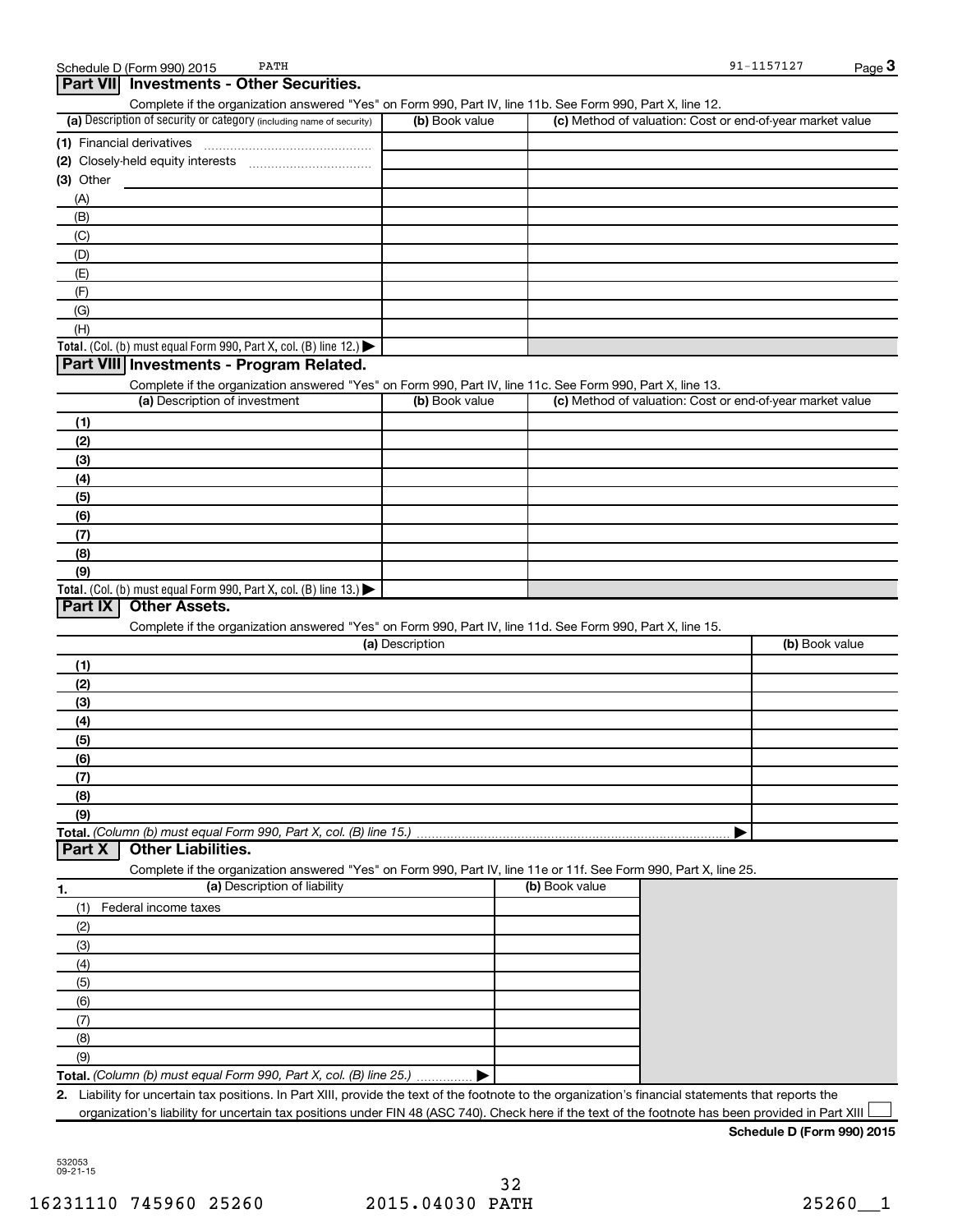|    | PATH<br>Schedule D (Form 990) 2015                                                                                                                              |                | 91-1157127   | Page 4 |
|----|-----------------------------------------------------------------------------------------------------------------------------------------------------------------|----------------|--------------|--------|
|    | Part XI<br>Reconciliation of Revenue per Audited Financial Statements With Revenue per Return.                                                                  |                |              |        |
|    | Complete if the organization answered "Yes" on Form 990, Part IV, line 12a.                                                                                     |                |              |        |
| 1  | Total revenue, gains, and other support per audited financial statements [11] [11] Total revenue, gains, and other support per audited financial statements     |                | $\mathbf{1}$ |        |
| 2  | Amounts included on line 1 but not on Form 990, Part VIII, line 12:                                                                                             |                |              |        |
| a  | Net unrealized gains (losses) on investments [11] matter contracts and the unrealized gains (losses) on investments                                             | 2a             |              |        |
|    |                                                                                                                                                                 | 2 <sub>b</sub> |              |        |
| с  |                                                                                                                                                                 | 2c             |              |        |
| d  | Other (Describe in Part XIII.) <b>Construction Contract Construction</b> Chemistry Chemistry Chemistry Chemistry Chemistry                                      | 2d             |              |        |
| е  | Add lines 2a through 2d <b>must be a constructed as a constructed in the S2a</b> through 2d <b>must be a constructed as a constructed in the S2a</b> through 2d |                | 2е           |        |
| 3  |                                                                                                                                                                 |                | 3            |        |
| 4  | Amounts included on Form 990. Part VIII. line 12, but not on line 1:                                                                                            |                |              |        |
| a  | Investment expenses not included on Form 990, Part VIII, line 7b                                                                                                | 4a             |              |        |
| b  |                                                                                                                                                                 | 4 <sub>b</sub> |              |        |
| C. | Add lines 4a and 4b                                                                                                                                             |                | 4с           |        |
| 5  |                                                                                                                                                                 |                | 5            |        |
|    | Part XII   Reconciliation of Expenses per Audited Financial Statements With Expenses per Return.                                                                |                |              |        |
|    | Complete if the organization answered "Yes" on Form 990, Part IV, line 12a.                                                                                     |                |              |        |
| 1  |                                                                                                                                                                 |                | $\mathbf{1}$ |        |
| 2  | Amounts included on line 1 but not on Form 990, Part IX, line 25:                                                                                               |                |              |        |
| a  |                                                                                                                                                                 | 2a             |              |        |
| b  |                                                                                                                                                                 | 2 <sub>b</sub> |              |        |
| c  |                                                                                                                                                                 | 2 <sub>c</sub> |              |        |
| d  |                                                                                                                                                                 | 2d             |              |        |
| е  |                                                                                                                                                                 |                | 2e           |        |
| 3  |                                                                                                                                                                 |                | 3            |        |
| 4  | Amounts included on Form 990, Part IX, line 25, but not on line 1:                                                                                              |                |              |        |
| a  |                                                                                                                                                                 | 4a             |              |        |
| b  |                                                                                                                                                                 | 4b             |              |        |
| c. | Add lines 4a and 4b                                                                                                                                             |                | 4с           |        |
|    |                                                                                                                                                                 |                | 5            |        |
|    | Part XIII Supplemental Information.                                                                                                                             |                |              |        |

Provide the descriptions required for Part II, lines 3, 5, and 9; Part III, lines 1a and 4; Part IV, lines 1b and 2b; Part V, line 4; Part X, line 2; Part XI, lines 2d and 4b; and Part XII, lines 2d and 4b. Also complete this part to provide any additional information.

PART V, LINE 4:

PATH UTILIZES THE INVESTED INTEREST EARNINGS FROM THE ENDOWMENT AS AN

IMPORTANT FUNDING SOURCE TO FUND NEW OPPORTUNITIES TO EXPAND ITS REACH AND

IMPACT AS AN ORGANIZATION IN THE FIELD OF GLOBAL HEALTH, IN ACCORDANCE

WITH PATH'S ENDOWMENT SPENDING POLICY.

532054 09-21-15

**Schedule D (Form 990) 2015**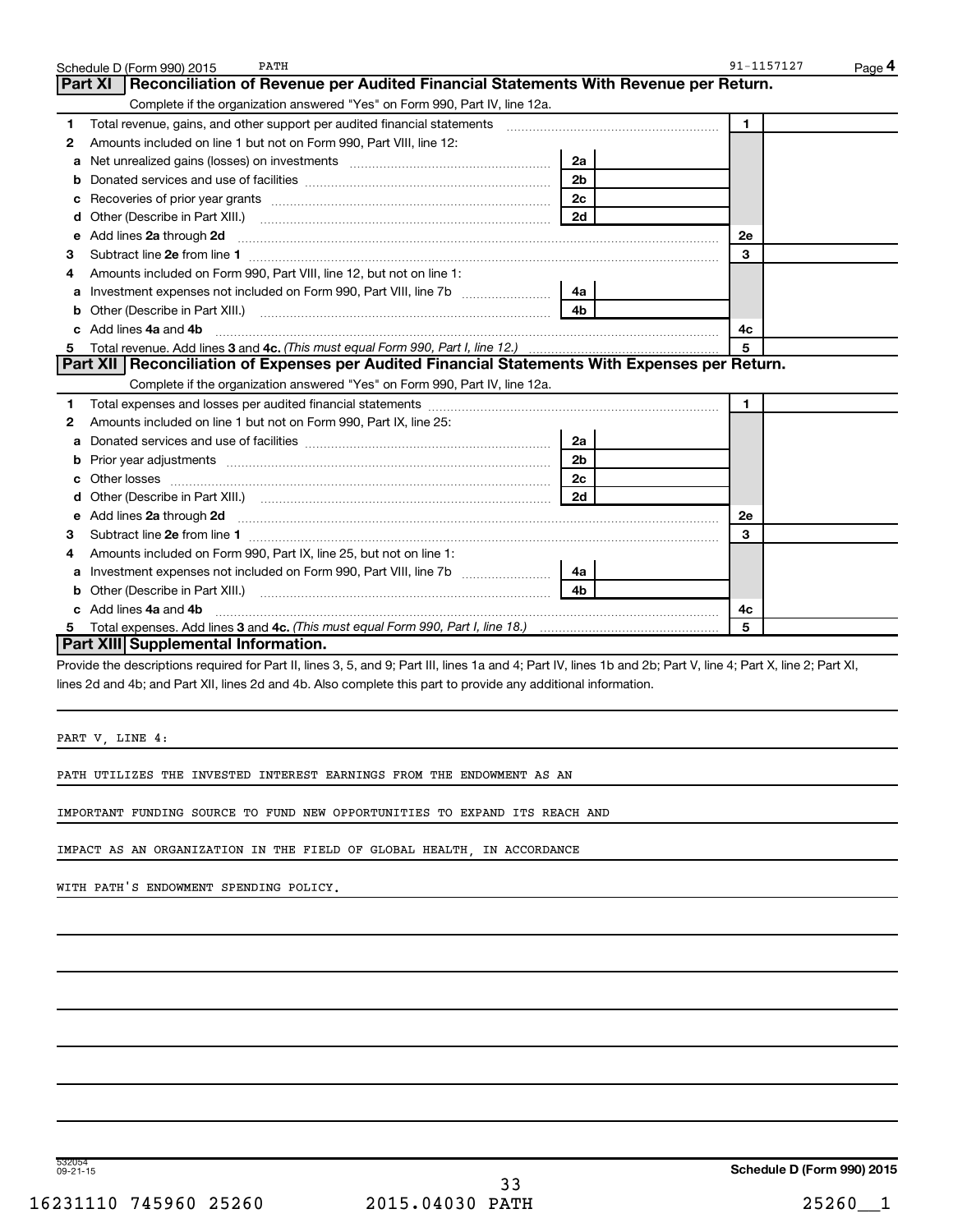| <b>SCHEDULE F</b> |  |
|-------------------|--|
| (Form 990)        |  |

**| Complete if the organization answered "Yes" on Form 990, Part IV, line 14b, 15, or 16. | Attach to Form 990.** Information about Schedule F (Form 990) and its instructions is at *www.irs.gov/form990.* **www.irs.gov/form990.** Inspection Statement of Activities Outside the United States<br> **EXECUTE:** Complete if the organization answered "Yes" on Form 990, Part IV, line 14b, 15, or 16.<br>
Attach to Form 990.

Department of the Treasury Internal Revenue Service

| at www.irs.gov/form990. |  | Inspection                     |  |
|-------------------------|--|--------------------------------|--|
|                         |  | Employer identification number |  |

OMB No. 1545-0047

|  | Name of the organization |
|--|--------------------------|
|--|--------------------------|

| $\sim$ $\sim$ | 11577707 |  |
|---------------|----------|--|
|               |          |  |
|               |          |  |

| PATH                              |                          |                                          |                                                                                                                                         | 91-1157127                                             |                                      |
|-----------------------------------|--------------------------|------------------------------------------|-----------------------------------------------------------------------------------------------------------------------------------------|--------------------------------------------------------|--------------------------------------|
| Part I                            |                          |                                          | General Information on Activities Outside the United States. Complete if the organization answered "Yes" on                             |                                                        |                                      |
| Form 990, Part IV, line 14b.      |                          |                                          |                                                                                                                                         |                                                        |                                      |
| 1.                                |                          |                                          | For grantmakers. Does the organization maintain records to substantiate the amount of its grants and other assistance,                  |                                                        |                                      |
|                                   |                          |                                          | the grantees' eligibility for the grants or assistance, and the selection criteria used to award the grants or assistance?              |                                                        | $\lfloor x \rfloor$ Yes<br><b>No</b> |
| 2                                 |                          |                                          | For grantmakers. Describe in Part V the organization's procedures for monitoring the use of its grants and other assistance outside the |                                                        |                                      |
| United States.                    |                          |                                          |                                                                                                                                         |                                                        |                                      |
|                                   |                          |                                          | Activities per Region. (The following Part I, line 3 table can be duplicated if additional space is needed.)                            |                                                        |                                      |
| (a) Region                        | (b) Number of<br>offices | (c) Number of                            | (d) Activities conducted in region<br>(by type) (e.g., fundraising, program                                                             | (e) If activity listed in (d)<br>is a program service, | (f) Total<br>expenditures            |
|                                   | in the region            | employees,<br>agents, and<br>independent | services, investments, grants to                                                                                                        | describe specific type                                 | for and                              |
|                                   |                          | contractors                              | recipients located in the region)                                                                                                       | of service(s) in region                                | investments<br>in region             |
|                                   |                          | in region                                |                                                                                                                                         |                                                        |                                      |
|                                   |                          |                                          |                                                                                                                                         |                                                        |                                      |
| CENTRAL AMERICA AND               |                          |                                          |                                                                                                                                         |                                                        |                                      |
| THE CARIBBEAN                     |                          | 0                                        | MANAGEMENT & GENERAL                                                                                                                    |                                                        | $-475.$                              |
|                                   |                          |                                          |                                                                                                                                         |                                                        |                                      |
| CENTRAL AMERICA AND               |                          |                                          |                                                                                                                                         |                                                        |                                      |
| THE CARIBBEAN                     |                          | 0                                        | <b>PROGRAM SERVICES</b>                                                                                                                 | PRODUCT DEVELOPMENT                                    | 39,394.                              |
|                                   |                          |                                          |                                                                                                                                         |                                                        |                                      |
|                                   |                          |                                          |                                                                                                                                         |                                                        |                                      |
| CENTRAL AMERICA AND               |                          |                                          |                                                                                                                                         |                                                        |                                      |
| THE CARIBBEAN                     |                          | 0                                        | PROGRAM SERVICES                                                                                                                        | PUBLIC HEALTH                                          | 37,983.                              |
|                                   |                          |                                          |                                                                                                                                         |                                                        |                                      |
| CENTRAL AMERICA AND               |                          |                                          |                                                                                                                                         |                                                        |                                      |
| THE CARIBBEAN                     |                          | 0                                        | GRANTMAKING                                                                                                                             |                                                        | 887,791.                             |
|                                   |                          |                                          |                                                                                                                                         |                                                        |                                      |
|                                   |                          |                                          |                                                                                                                                         |                                                        |                                      |
| EAST ASIA AND THE                 |                          | 58                                       | MANAGEMENT & GENERAL                                                                                                                    |                                                        |                                      |
| PACIFIC                           |                          |                                          |                                                                                                                                         |                                                        | 1,621,763.                           |
|                                   |                          |                                          |                                                                                                                                         |                                                        |                                      |
| EAST ASIA AND THE                 |                          |                                          |                                                                                                                                         |                                                        |                                      |
| PACIFIC                           |                          | 0                                        | PROGRAM SERVICES                                                                                                                        | PRODUCT DEVELOPMENT                                    | 1,172,665.                           |
|                                   |                          |                                          |                                                                                                                                         |                                                        |                                      |
| EAST ASIA AND THE                 |                          |                                          |                                                                                                                                         | INTERNATIONAL                                          |                                      |
| PACIFIC                           |                          | 0                                        | PROGRAM SERVICES                                                                                                                        | DEVELOPMENT                                            | 2,348,225.                           |
|                                   |                          |                                          |                                                                                                                                         |                                                        |                                      |
|                                   |                          |                                          |                                                                                                                                         |                                                        |                                      |
| EAST ASIA AND THE                 |                          |                                          |                                                                                                                                         |                                                        |                                      |
| PACIFIC                           |                          | 0                                        | PROGRAM SERVICES                                                                                                                        | PUBLIC HEALTH                                          | 560,412.                             |
| 3 a Sub-total                     |                          | 58                                       |                                                                                                                                         |                                                        | 6,667,758.                           |
| <b>b</b> Total from continuation  |                          |                                          |                                                                                                                                         |                                                        |                                      |
| sheets to Part I                  | 29                       | 632                                      |                                                                                                                                         |                                                        | 94, 519, 631.                        |
| c Totals (add lines 3a<br>and 3b) | 33                       | 690                                      |                                                                                                                                         |                                                        | 101,187,389.                         |
|                                   |                          |                                          |                                                                                                                                         |                                                        |                                      |

**For Paperwork Reduction Act Notice, see the Instructions for Form 990. Schedule F (Form 990) 2015** LHA

532071 10-01-15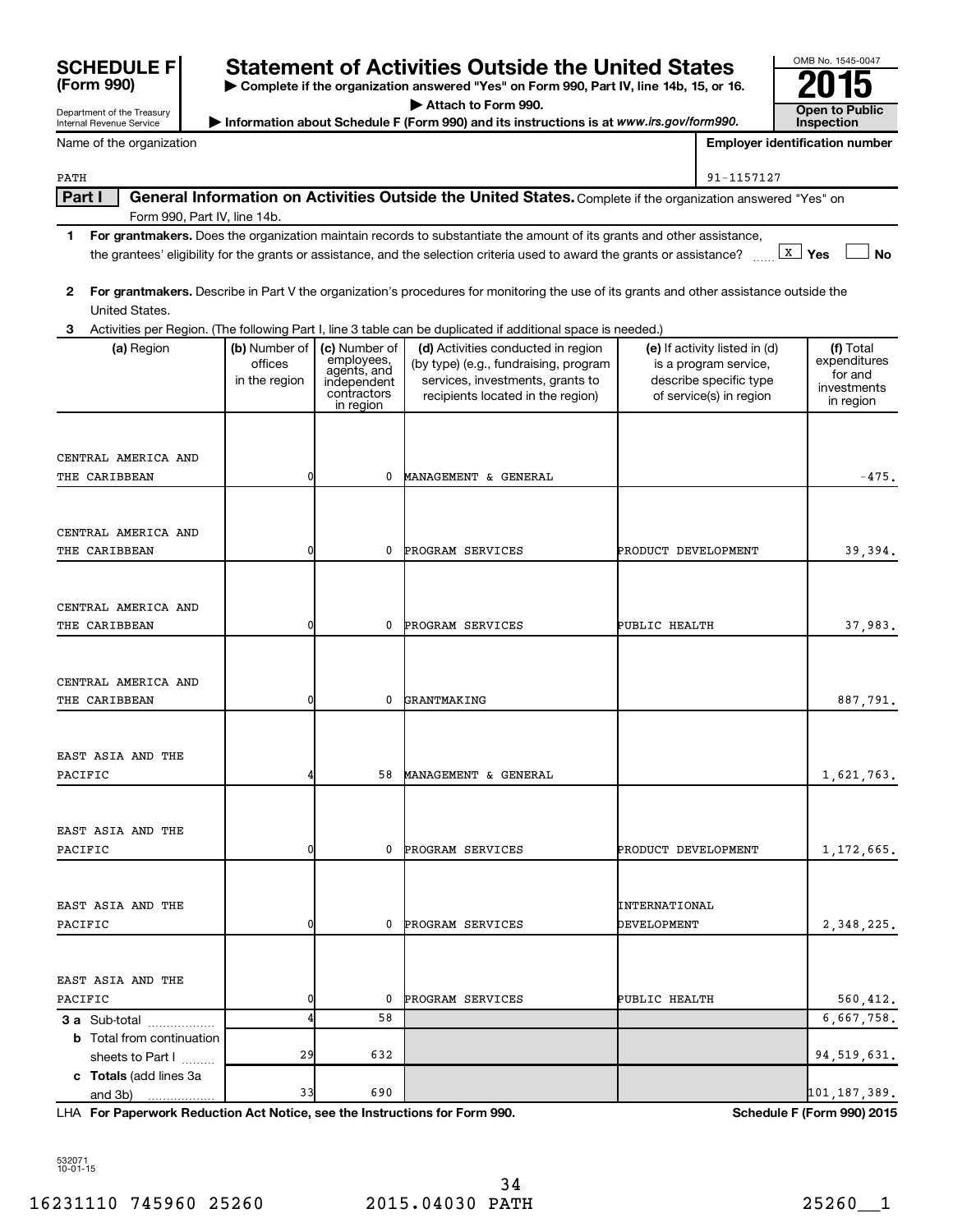| 91-1157127<br>PATH<br>Schedule F (Form 990)<br>Page 1                                           |                                           |                                                      |                                                                                                                                         |                                                                                                             |                                         |  |
|-------------------------------------------------------------------------------------------------|-------------------------------------------|------------------------------------------------------|-----------------------------------------------------------------------------------------------------------------------------------------|-------------------------------------------------------------------------------------------------------------|-----------------------------------------|--|
| Continuation of Activities per Region. (Schedule F (Form 990), Part I, line 3)<br><b>Part I</b> |                                           |                                                      |                                                                                                                                         |                                                                                                             |                                         |  |
| (a) Region                                                                                      | (b) Number of<br>offices<br>in the region | (c) Number of<br>employees or<br>agents in<br>region | (d) Activities conducted in region<br>(by type) (i.e., fundraising,<br>program services, grants to<br>recipients located in the region) | (e) If activity listed in (d)<br>is a program service,<br>describe specific type<br>of service(s) in region | (f) Total<br>expenditures<br>for region |  |
| EAST ASIA AND THE<br>PACIFIC                                                                    | 0                                         | 0                                                    | PROGRAM SERVICES                                                                                                                        | OTHER                                                                                                       | 31,563.                                 |  |
|                                                                                                 |                                           |                                                      |                                                                                                                                         |                                                                                                             |                                         |  |
| EAST ASIA AND THE<br>PACIFIC                                                                    | 0                                         | 0                                                    | GRANTMAKING                                                                                                                             |                                                                                                             | 3,095,659.                              |  |
|                                                                                                 |                                           |                                                      |                                                                                                                                         |                                                                                                             |                                         |  |
|                                                                                                 |                                           |                                                      |                                                                                                                                         |                                                                                                             |                                         |  |
| <b>EUROPE</b>                                                                                   |                                           | 25                                                   | MANAGEMENT & GENERAL                                                                                                                    |                                                                                                             | 2,707,537.                              |  |
|                                                                                                 |                                           |                                                      |                                                                                                                                         |                                                                                                             |                                         |  |
| <b>EUROPE</b>                                                                                   | 0                                         | 0                                                    | PROGRAM SERVICES                                                                                                                        | PRODUCT DEVELOPMENT                                                                                         | 5, 297, 548.                            |  |
|                                                                                                 |                                           |                                                      |                                                                                                                                         |                                                                                                             |                                         |  |
|                                                                                                 |                                           |                                                      |                                                                                                                                         | INTERNATIONAL                                                                                               |                                         |  |
| <b>EUROPE</b>                                                                                   | 0                                         | 0                                                    | PROGRAM SERVICES                                                                                                                        | DEVELOPMENT                                                                                                 | 137,237.                                |  |
|                                                                                                 |                                           |                                                      |                                                                                                                                         |                                                                                                             |                                         |  |
|                                                                                                 |                                           |                                                      |                                                                                                                                         |                                                                                                             |                                         |  |
| <b>EUROPE</b>                                                                                   | 0                                         | 0                                                    | PROGRAM SERVICES                                                                                                                        | PUBLIC HEALTH                                                                                               | 3, 493, 412.                            |  |
|                                                                                                 |                                           |                                                      |                                                                                                                                         |                                                                                                             |                                         |  |
|                                                                                                 |                                           |                                                      |                                                                                                                                         |                                                                                                             |                                         |  |
|                                                                                                 |                                           |                                                      |                                                                                                                                         |                                                                                                             |                                         |  |
| <b>EUROPE</b>                                                                                   | 0                                         | 0                                                    | PROGRAM SERVICES                                                                                                                        | OTHER                                                                                                       | 352,128.                                |  |
|                                                                                                 |                                           |                                                      |                                                                                                                                         |                                                                                                             |                                         |  |
|                                                                                                 |                                           |                                                      |                                                                                                                                         |                                                                                                             |                                         |  |
| EUROPE                                                                                          |                                           | $\mathbf{0}$                                         | GRANTMAKING                                                                                                                             |                                                                                                             | 14,928,836.                             |  |
|                                                                                                 |                                           |                                                      |                                                                                                                                         |                                                                                                             |                                         |  |
| MIDDLE EAST AND                                                                                 |                                           |                                                      |                                                                                                                                         |                                                                                                             |                                         |  |
| NORTH AFRICA                                                                                    | 0                                         | 0                                                    | MANAGEMENT & GENERAL                                                                                                                    |                                                                                                             | $-45.$                                  |  |
|                                                                                                 |                                           |                                                      |                                                                                                                                         |                                                                                                             |                                         |  |
| MIDDLE EAST AND                                                                                 |                                           |                                                      |                                                                                                                                         |                                                                                                             |                                         |  |
| NORTH AFRICA                                                                                    | 0                                         | $\mathbf 0$                                          | PROGRAM SERVICES                                                                                                                        | PRODUCT DEVELOPMENT                                                                                         | 1,898.                                  |  |
|                                                                                                 |                                           |                                                      |                                                                                                                                         |                                                                                                             |                                         |  |
|                                                                                                 |                                           |                                                      |                                                                                                                                         |                                                                                                             |                                         |  |
|                                                                                                 |                                           |                                                      |                                                                                                                                         |                                                                                                             |                                         |  |
| <b>Totals</b>                                                                                   |                                           |                                                      |                                                                                                                                         |                                                                                                             |                                         |  |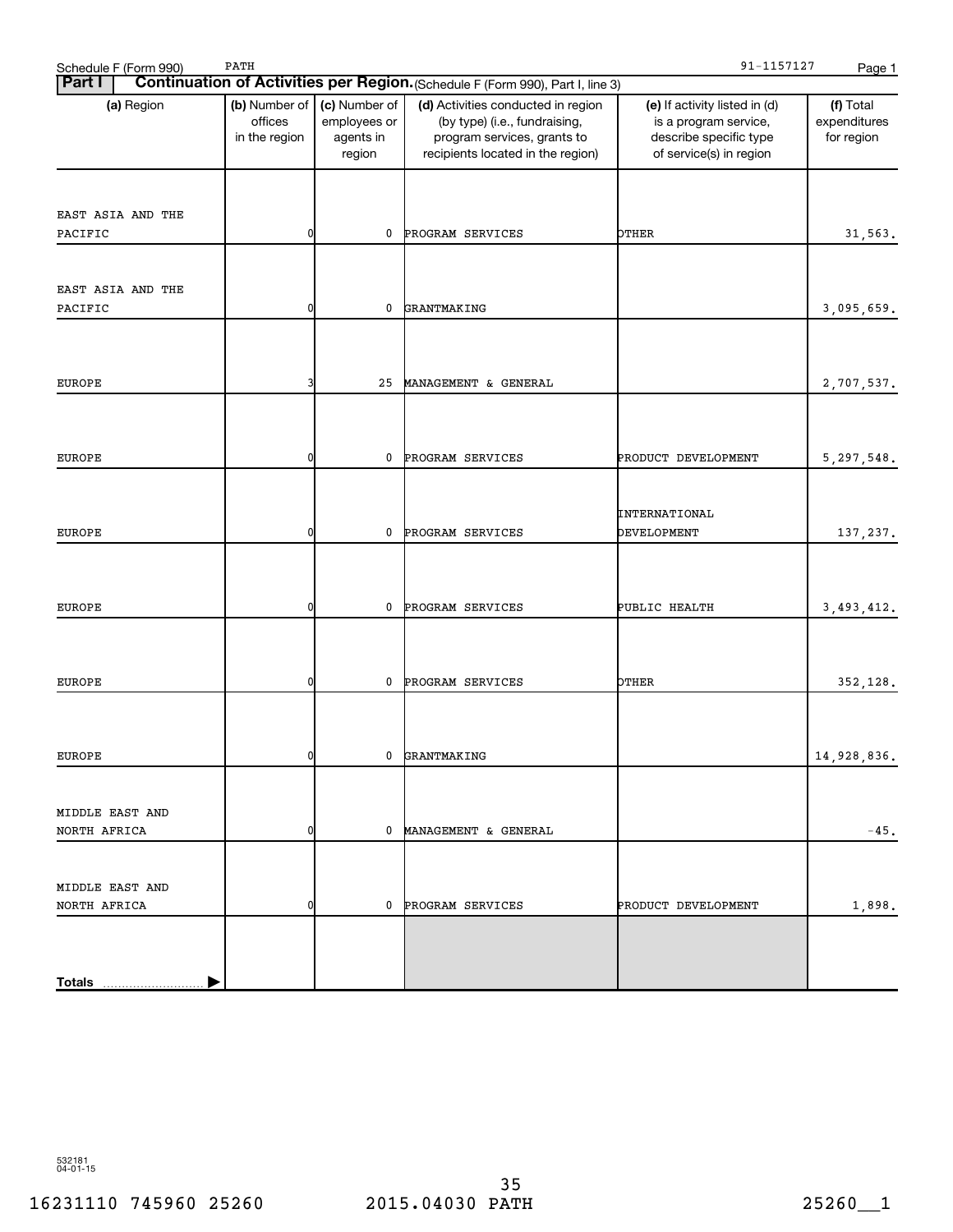| Schedule F (Form 990)            | PATH                                      |                                                      |                                                                                                                                         | 91-1157127                                                                                                  | Page 1                                  |
|----------------------------------|-------------------------------------------|------------------------------------------------------|-----------------------------------------------------------------------------------------------------------------------------------------|-------------------------------------------------------------------------------------------------------------|-----------------------------------------|
| <b>Part I</b>                    |                                           |                                                      | Continuation of Activities per Region. (Schedule F (Form 990), Part I, line 3)                                                          |                                                                                                             |                                         |
| (a) Region                       | (b) Number of<br>offices<br>in the region | (c) Number of<br>employees or<br>agents in<br>region | (d) Activities conducted in region<br>(by type) (i.e., fundraising,<br>program services, grants to<br>recipients located in the region) | (e) If activity listed in (d)<br>is a program service,<br>describe specific type<br>of service(s) in region | (f) Total<br>expenditures<br>for region |
|                                  |                                           |                                                      |                                                                                                                                         |                                                                                                             |                                         |
| MIDDLE EAST AND<br>NORTH AFRICA  | 0                                         | 0                                                    | PROGRAM SERVICES                                                                                                                        | PUBLIC HEALTH                                                                                               | 7,950.                                  |
|                                  |                                           |                                                      |                                                                                                                                         |                                                                                                             |                                         |
| NORTH AMERICA                    | 0                                         | 0                                                    | MANAGEMENT & GENERAL                                                                                                                    |                                                                                                             | 8,833.                                  |
|                                  |                                           |                                                      |                                                                                                                                         |                                                                                                             |                                         |
| NORTH AMERICA                    | 0                                         | 0                                                    | PROGRAM SERVICES                                                                                                                        | PRODUCT DEVELOPMENT                                                                                         | 57,240.                                 |
| NORTH AMERICA                    | 0                                         | 0                                                    | PROGRAM SERVICES                                                                                                                        | PUBLIC HEALTH                                                                                               | 14,015.                                 |
|                                  |                                           |                                                      |                                                                                                                                         |                                                                                                             |                                         |
| NORTH AMERICA                    | 0                                         | 0                                                    | PROGRAM SERVICES                                                                                                                        | OTHER                                                                                                       | 8,091.                                  |
| NORTH AMERICA                    | ŋ                                         | 0                                                    | FUNDRAISING                                                                                                                             |                                                                                                             | 3,718.                                  |
|                                  |                                           |                                                      |                                                                                                                                         |                                                                                                             |                                         |
| NORTH AMERICA                    | 0                                         | 0                                                    | GRANTMAKING                                                                                                                             |                                                                                                             | 150,721.                                |
| RUSSIA AND<br>NEIGHBORING STATES |                                           |                                                      | 13 MANAGEMENT & GENERAL                                                                                                                 |                                                                                                             | 549,398.                                |
|                                  |                                           |                                                      |                                                                                                                                         |                                                                                                             |                                         |
| RUSSIA AND<br>NEIGHBORING STATES | 0                                         | 0                                                    | PROGRAM SERVICES                                                                                                                        | INTERNATIONAL<br>DEVELOPMENT                                                                                | 304,029.                                |
|                                  |                                           |                                                      |                                                                                                                                         |                                                                                                             |                                         |
| RUSSIA AND<br>NEIGHBORING STATES | 0                                         | 0                                                    | PROGRAM SERVICES                                                                                                                        | PUBLIC HEALTH                                                                                               | 533,725.                                |
|                                  |                                           |                                                      |                                                                                                                                         |                                                                                                             |                                         |
| <b>Totals</b>                    |                                           |                                                      |                                                                                                                                         |                                                                                                             |                                         |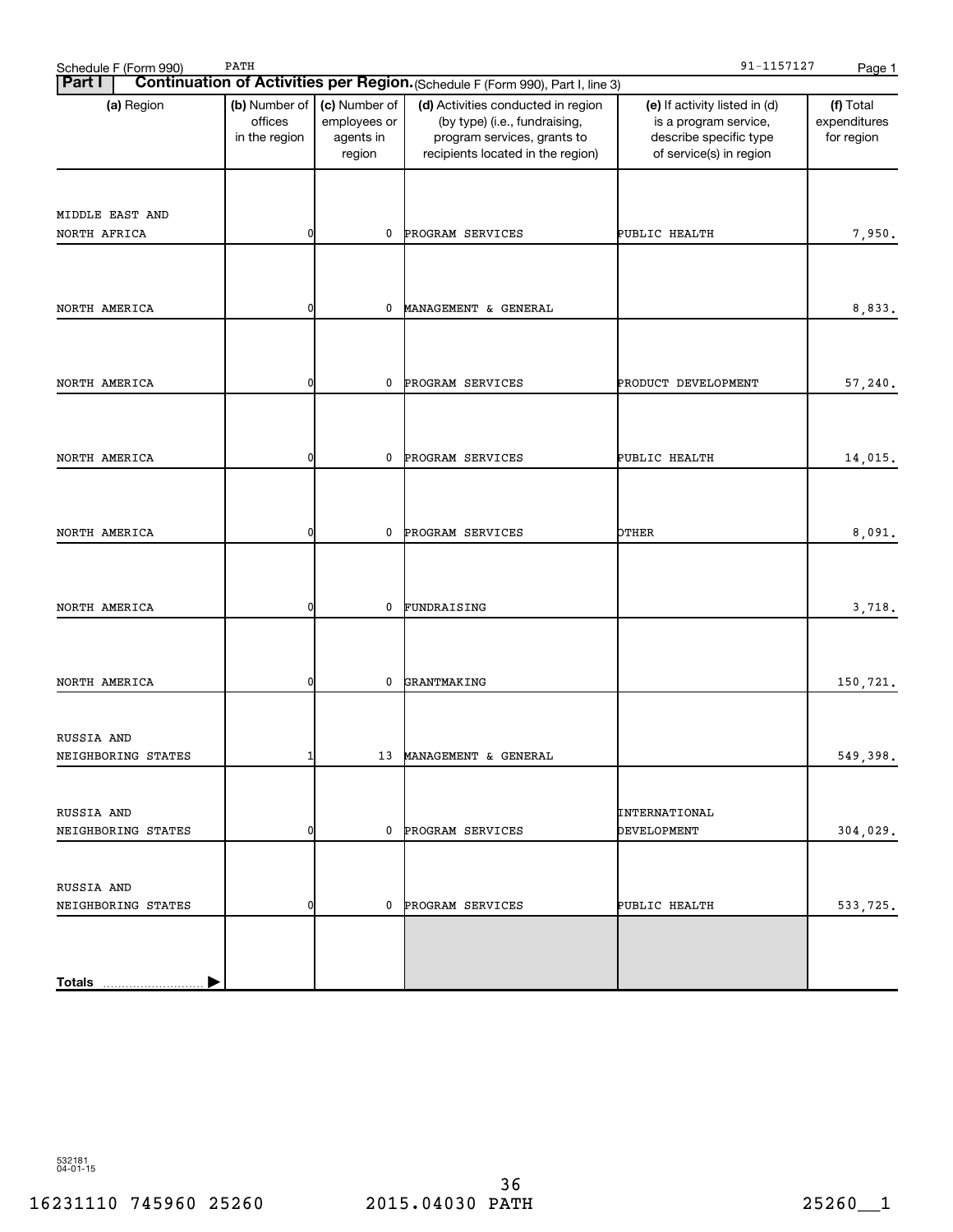| Schedule F (Form 990)            | PATH                                      |                                                      |                                                                                                                                         | 91-1157127                                                                                                  | Page 1                                  |
|----------------------------------|-------------------------------------------|------------------------------------------------------|-----------------------------------------------------------------------------------------------------------------------------------------|-------------------------------------------------------------------------------------------------------------|-----------------------------------------|
| <b>Part I</b>                    |                                           |                                                      | Continuation of Activities per Region. (Schedule F (Form 990), Part I, line 3)                                                          |                                                                                                             |                                         |
| (a) Region                       | (b) Number of<br>offices<br>in the region | (c) Number of<br>employees or<br>agents in<br>region | (d) Activities conducted in region<br>(by type) (i.e., fundraising,<br>program services, grants to<br>recipients located in the region) | (e) If activity listed in (d)<br>is a program service,<br>describe specific type<br>of service(s) in region | (f) Total<br>expenditures<br>for region |
| RUSSIA AND<br>NEIGHBORING STATES | 0                                         | 0                                                    | GRANTMAKING                                                                                                                             |                                                                                                             | 268,476.                                |
| SOUTH AMERICA                    | -1                                        | 2                                                    | MANAGEMENT & GENERAL                                                                                                                    |                                                                                                             | 93,223.                                 |
| SOUTH AMERICA                    | 0                                         | 0                                                    | PROGRAM SERVICES                                                                                                                        | PRODUCT DEVELOPMENT                                                                                         | 8,096.                                  |
| SOUTH AMERICA                    | 0                                         | 0                                                    | PROGRAM SERVICES                                                                                                                        | PUBLIC HEALTH                                                                                               | 198,212.                                |
| SOUTH AMERICA                    | 0                                         | 0                                                    | GRANTMAKING                                                                                                                             |                                                                                                             | 234, 193.                               |
| SOUTH ASIA                       | 6                                         | 52                                                   | MANAGEMENT & GENERAL                                                                                                                    |                                                                                                             | 1,667,848.                              |
| SOUTH ASIA                       | 0                                         | 0                                                    | PROGRAM SERVICES                                                                                                                        | PRODUCT DEVELOPMENT                                                                                         | 688,950.                                |
| SOUTH ASIA                       |                                           | $\mathbf{0}$                                         | PROGRAM SERVICES                                                                                                                        | INTERNATIONAL<br>DEVELOPMENT                                                                                | 1,369,891.                              |
| SOUTH ASIA                       | 0                                         | $\mathbf{0}$                                         | PROGRAM SERVICES                                                                                                                        | PUBLIC HEALTH                                                                                               | 733,334.                                |
| SOUTH ASIA                       | 0                                         | 0                                                    | PROGRAM SERVICES                                                                                                                        | OTHER                                                                                                       | 1,671.                                  |
|                                  |                                           |                                                      |                                                                                                                                         |                                                                                                             |                                         |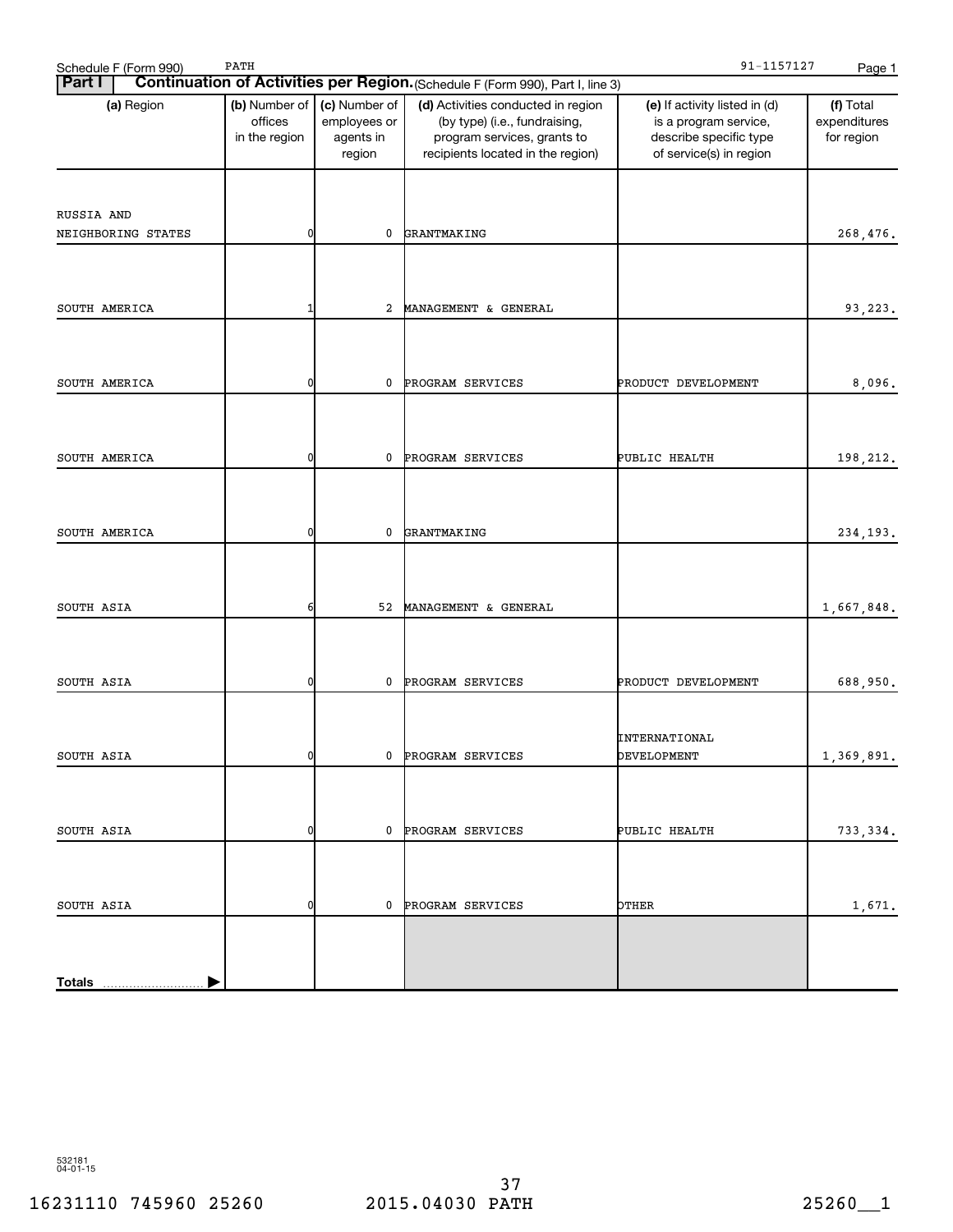| Schedule F (Form 990) | PATH                                      |                                                      |                                                                                                                                         | 91-1157127                                                                                                  | Page 1                                  |
|-----------------------|-------------------------------------------|------------------------------------------------------|-----------------------------------------------------------------------------------------------------------------------------------------|-------------------------------------------------------------------------------------------------------------|-----------------------------------------|
| <b>Part I</b>         |                                           |                                                      | Continuation of Activities per Region. (Schedule F (Form 990), Part I, line 3)                                                          |                                                                                                             |                                         |
| (a) Region            | (b) Number of<br>offices<br>in the region | (c) Number of<br>employees or<br>agents in<br>region | (d) Activities conducted in region<br>(by type) (i.e., fundraising,<br>program services, grants to<br>recipients located in the region) | (e) If activity listed in (d)<br>is a program service,<br>describe specific type<br>of service(s) in region | (f) Total<br>expenditures<br>for region |
| SOUTH ASIA            | 0                                         | $\mathbf 0$                                          | FUNDRAISING                                                                                                                             |                                                                                                             | 258.                                    |
|                       |                                           |                                                      |                                                                                                                                         |                                                                                                             |                                         |
| SOUTH ASIA            | 0                                         | $\mathbf 0$                                          | GRANTMAKING                                                                                                                             |                                                                                                             | 2,279,502.                              |
| SUB-SAHARAN AFRICA    | 18                                        | 540                                                  | MANAGEMENT & GENERAL                                                                                                                    |                                                                                                             | 10,272,603.                             |
| SUB-SAHARAN AFRICA    | 0                                         | $\mathbf 0$                                          | PROGRAM SERVICES                                                                                                                        | PRODUCT DEVELOPMENT                                                                                         | 3,071,457.                              |
| SUB-SAHARAN AFRICA    | 0                                         | $\mathbf 0$                                          | PROGRAM SERVICES                                                                                                                        | INTERNATIONAL<br>DEVELOPMENT                                                                                | 12, 134, 808.                           |
|                       | 0                                         | $\mathbf 0$                                          |                                                                                                                                         |                                                                                                             |                                         |
| SUB-SAHARAN AFRICA    |                                           |                                                      | PROGRAM SERVICES                                                                                                                        | PUBLIC HEALTH                                                                                               | 19, 171, 880.                           |
| SUB-SAHARAN AFRICA    | 0                                         | 0                                                    | PROGRAM SERVICES                                                                                                                        | OTHER                                                                                                       | 628,481.                                |
| SUB-SAHARAN AFRICA    | U                                         | $\mathbf{0}$                                         | FUNDRAISING                                                                                                                             |                                                                                                             | 4,107.                                  |
| SUB-SAHARAN AFRICA    | 0                                         |                                                      | 0 GRANTMAKING                                                                                                                           |                                                                                                             | 10,009,148.                             |
|                       |                                           |                                                      |                                                                                                                                         |                                                                                                             |                                         |
|                       |                                           |                                                      |                                                                                                                                         |                                                                                                             |                                         |
| <b>Totals</b>         | 29                                        | 632                                                  |                                                                                                                                         |                                                                                                             | 94, 519, 631.                           |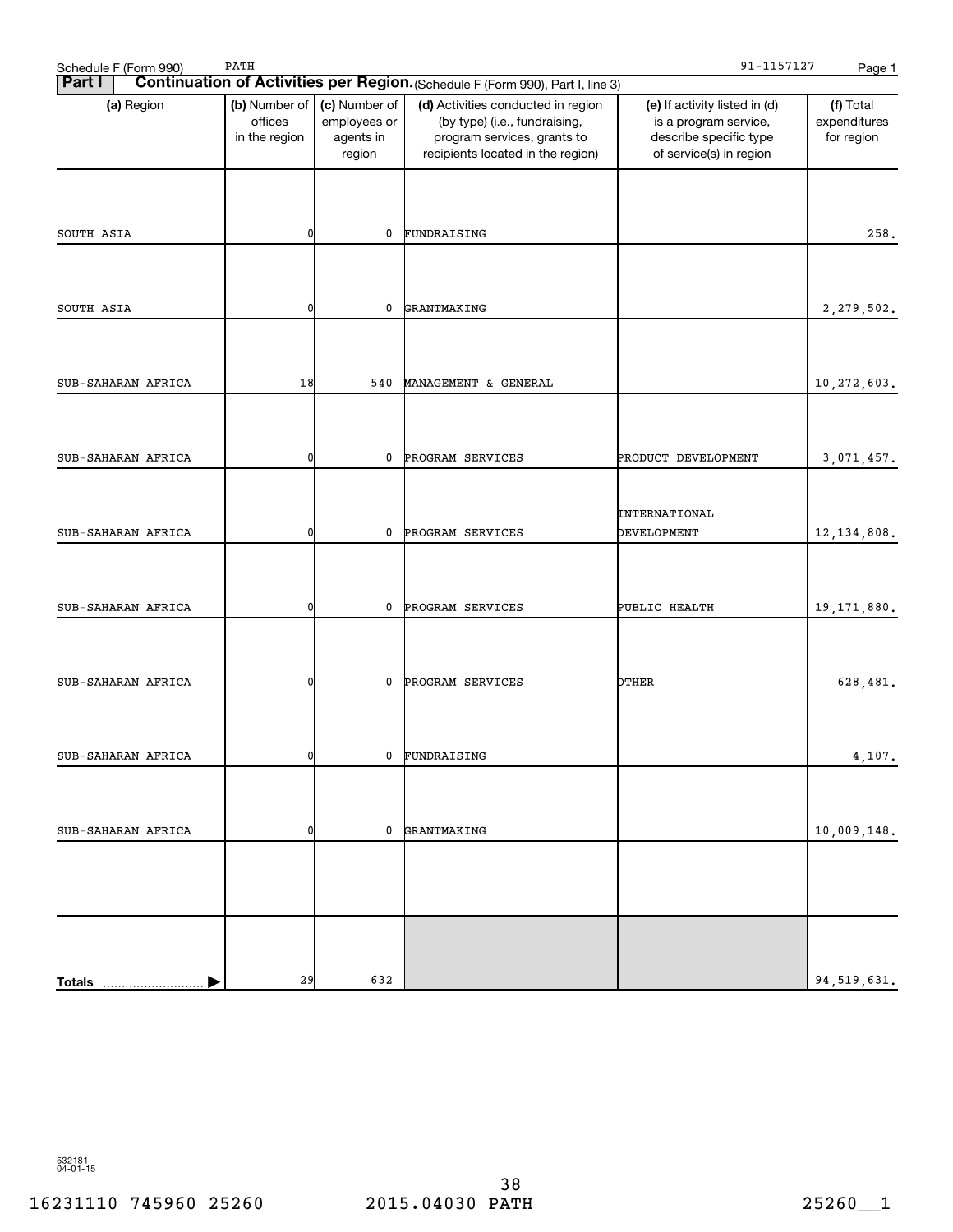**2**

Part II | Grants and Other Assistance to Organizations or Entities Outside the United States. Complete if the organization answered "Yes" on Form 990, Part IV, line 15, for any recipient who received more than \$5,000. Part II can be duplicated if additional space is needed.

| $\mathbf{1}$<br>(a) Name of organization                   | (b) IRS code section<br>and EIN (if applicable) | (c) Region                      | (d) Purpose of<br>grant                                                                                                                         | (e) Amount<br>of cash grant | (f) Manner of<br>cash disbursement | (g) Amount of<br>non-cash<br>assistance | (h) Description<br>of non-cash<br>assistance | (i) Method of<br>valuation (book, FMV,<br>appraisal, other) |
|------------------------------------------------------------|-------------------------------------------------|---------------------------------|-------------------------------------------------------------------------------------------------------------------------------------------------|-----------------------------|------------------------------------|-----------------------------------------|----------------------------------------------|-------------------------------------------------------------|
|                                                            |                                                 |                                 |                                                                                                                                                 |                             |                                    |                                         |                                              |                                                             |
|                                                            |                                                 | CENTRAL AMERICA                 |                                                                                                                                                 |                             |                                    |                                         |                                              |                                                             |
|                                                            |                                                 | AND THE CARIBBEAN PUBLIC HEALTH |                                                                                                                                                 |                             | 227, 247. CHECK/WIRE               | $\mathbf 0$                             |                                              |                                                             |
|                                                            |                                                 |                                 |                                                                                                                                                 |                             |                                    |                                         |                                              |                                                             |
|                                                            |                                                 |                                 |                                                                                                                                                 |                             |                                    |                                         |                                              |                                                             |
|                                                            |                                                 | CENTRAL AMERICA                 |                                                                                                                                                 |                             |                                    |                                         |                                              |                                                             |
|                                                            |                                                 | AND THE CARIBBEAN               | PUBLIC HEALTH                                                                                                                                   |                             | 301,581. CHECK/WIRE                | $\mathbf 0$ .                           |                                              |                                                             |
|                                                            |                                                 |                                 |                                                                                                                                                 |                             |                                    |                                         |                                              |                                                             |
|                                                            |                                                 | CENTRAL AMERICA                 |                                                                                                                                                 |                             |                                    |                                         |                                              |                                                             |
|                                                            |                                                 | AND THE CARIBBEAN PUBLIC HEALTH |                                                                                                                                                 |                             | 358, 963. CHECK/WIRE               | $\mathbf{0}$                            |                                              |                                                             |
|                                                            |                                                 |                                 |                                                                                                                                                 |                             |                                    |                                         |                                              |                                                             |
|                                                            |                                                 |                                 |                                                                                                                                                 |                             |                                    |                                         |                                              |                                                             |
|                                                            |                                                 | EAST ASIA AND THE INTERNATIONAL |                                                                                                                                                 |                             |                                    |                                         |                                              |                                                             |
|                                                            |                                                 | PACIFIC                         | <b>DEVELOPMENT</b>                                                                                                                              |                             | 56,100. CHECK/WIRE                 | $\mathbf{0}$                            |                                              |                                                             |
|                                                            |                                                 |                                 |                                                                                                                                                 |                             |                                    |                                         |                                              |                                                             |
|                                                            |                                                 |                                 |                                                                                                                                                 |                             |                                    |                                         |                                              |                                                             |
|                                                            |                                                 | EAST ASIA AND THE INTERNATIONAL |                                                                                                                                                 |                             |                                    |                                         |                                              |                                                             |
|                                                            |                                                 | PACIFIC                         | <b>DEVELOPMENT</b>                                                                                                                              |                             | 8,812. CHECK/WIRE                  | $\mathbf{0}$                            |                                              |                                                             |
|                                                            |                                                 |                                 |                                                                                                                                                 |                             |                                    |                                         |                                              |                                                             |
|                                                            |                                                 | EAST ASIA AND THE INTERNATIONAL |                                                                                                                                                 |                             |                                    |                                         |                                              |                                                             |
|                                                            |                                                 | PACIFIC                         | DEVELOPMENT                                                                                                                                     |                             | 43,868. CHECK/WIRE                 | $\mathbf{0}$                            |                                              |                                                             |
|                                                            |                                                 |                                 |                                                                                                                                                 |                             |                                    |                                         |                                              |                                                             |
|                                                            |                                                 |                                 |                                                                                                                                                 |                             |                                    |                                         |                                              |                                                             |
|                                                            |                                                 | EAST ASIA AND THE INTERNATIONAL |                                                                                                                                                 |                             |                                    |                                         |                                              |                                                             |
|                                                            |                                                 | PACIFIC                         | DEVELOPMENT                                                                                                                                     |                             | 522, 521. CHECK/WIRE               | $\mathbf{0}$                            |                                              |                                                             |
|                                                            |                                                 |                                 |                                                                                                                                                 |                             |                                    |                                         |                                              |                                                             |
|                                                            |                                                 | EAST ASIA AND THE INTERNATIONAL |                                                                                                                                                 |                             |                                    |                                         |                                              |                                                             |
|                                                            |                                                 | PACIFIC                         | <b>DEVELOPMENT</b>                                                                                                                              |                             | 25, 381. CHECK/WIRE                | $\mathbf{0}$                            |                                              |                                                             |
| 2                                                          |                                                 |                                 | Enter total number of recipient organizations listed above that are recognized as charities by the foreign country, recognized as tax-exempt by |                             |                                    |                                         |                                              |                                                             |
|                                                            |                                                 |                                 |                                                                                                                                                 |                             |                                    |                                         |                                              | 255                                                         |
| Enter total number of other organizations or entities<br>3 |                                                 |                                 |                                                                                                                                                 |                             |                                    |                                         |                                              | 45                                                          |

**Schedule F (Form 990) 2015**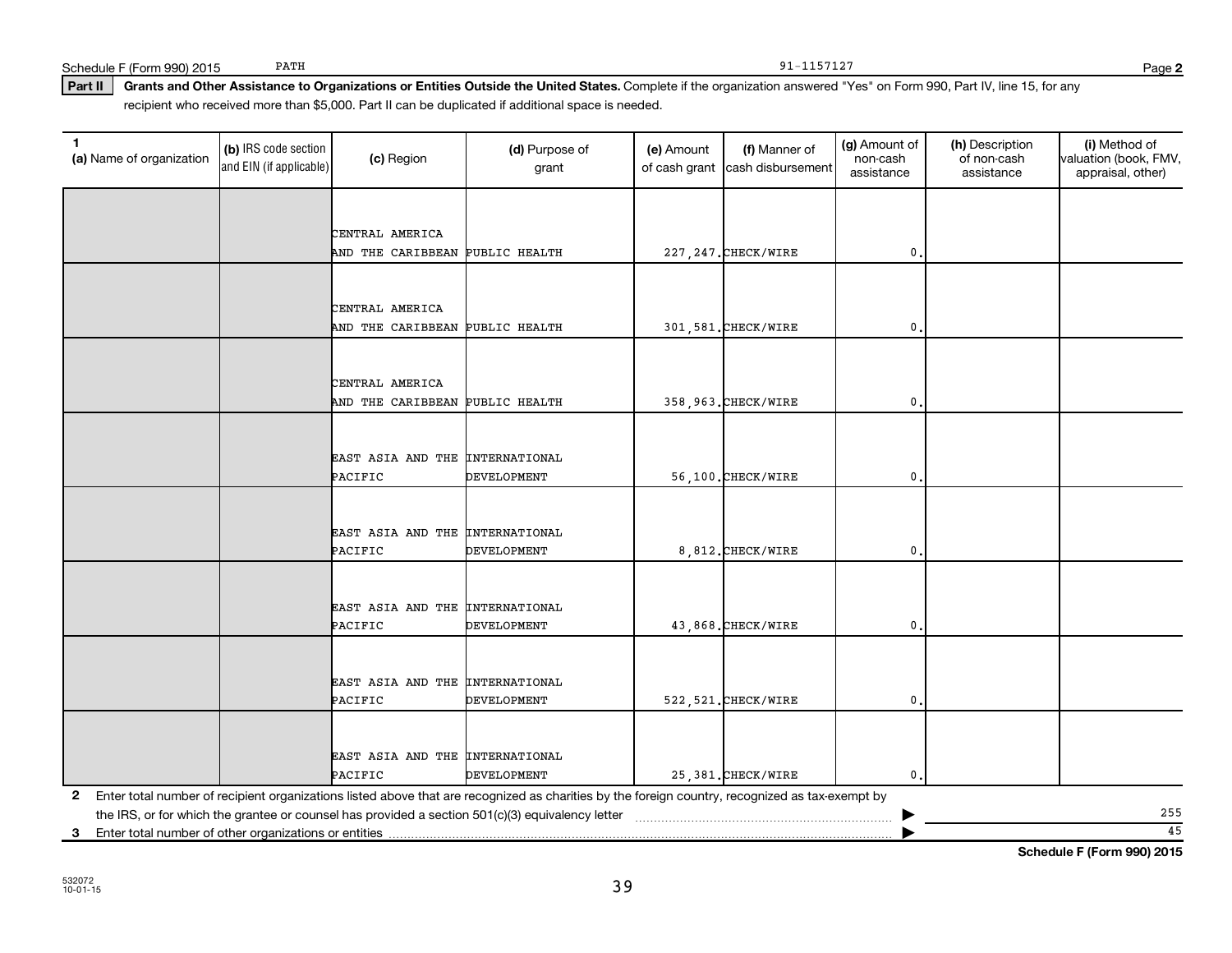|              | Schedule F (Form 990)    | PATH                                            |                                            |                                                                                                                                              | 91-1157127<br>Page 2 |                                                  |                                         |                                              |                                                             |  |
|--------------|--------------------------|-------------------------------------------------|--------------------------------------------|----------------------------------------------------------------------------------------------------------------------------------------------|----------------------|--------------------------------------------------|-----------------------------------------|----------------------------------------------|-------------------------------------------------------------|--|
| Part II      |                          |                                                 |                                            | Continuation of Grants and Other Assistance to Organizations or Entities Outside the United States. (Schedule F (Form 990), Part II, line 1) |                      |                                                  |                                         |                                              |                                                             |  |
| $\mathbf{1}$ | (a) Name of organization | (b) IRS code section<br>and EIN (if applicable) | (c) Region                                 | (d) Purpose of<br>grant                                                                                                                      | (e) Amount           | (f) Manner of<br>of cash grant cash disbursement | (g) Amount of<br>non-cash<br>assistance | (h) Description<br>of non-cash<br>assistance | (i) Method of<br>valuation (book, FMV,<br>appraisal, other) |  |
|              |                          |                                                 | EAST ASIA AND THE INTERNATIONAL<br>PACIFIC | <b>DEVELOPMENT</b>                                                                                                                           |                      | 35, 154. CHECK/WIRE                              | $\mathfrak o$ .                         |                                              |                                                             |  |
|              |                          |                                                 | EAST ASIA AND THE INTERNATIONAL<br>PACIFIC | <b>DEVELOPMENT</b>                                                                                                                           |                      | 23, 127. CHECK/WIRE                              | $\mathbf{0}$ .                          |                                              |                                                             |  |
|              |                          |                                                 | EAST ASIA AND THE INTERNATIONAL<br>PACIFIC | DEVELOPMENT                                                                                                                                  |                      | 22, 289. CHECK/WIRE                              | $\mathbf 0$ .                           |                                              |                                                             |  |
|              |                          |                                                 | EAST ASIA AND THE INTERNATIONAL<br>PACIFIC | DEVELOPMENT                                                                                                                                  |                      | 193,059. CHECK/WIRE                              | $\mathbf{0}$ .                          |                                              |                                                             |  |
|              |                          |                                                 | EAST ASIA AND THE<br>PACIFIC               | OTHER                                                                                                                                        |                      | 59,803. CHECK/WIRE                               | $\mathbf{0}$                            |                                              |                                                             |  |
|              |                          |                                                 | EAST ASIA AND THE<br>PACIFIC               | PRODUCT DEVELOPMENT                                                                                                                          |                      | 150,000. CHECK/WIRE                              | $\mathbf{0}$ .                          |                                              |                                                             |  |
|              |                          |                                                 | EAST ASIA AND THE<br>PACIFIC               | PRODUCT DEVELOPMENT                                                                                                                          |                      | 153, 642. CHECK/WIRE                             | $\mathbf 0$ .                           |                                              |                                                             |  |
|              |                          |                                                 | EAST ASIA AND THE<br>PACIFIC               | PRODUCT DEVELOPMENT                                                                                                                          |                      | 196, 179. CHECK/WIRE                             | $\mathfrak{o}$ .                        |                                              |                                                             |  |
|              |                          |                                                 | EAST ASIA AND THE<br>PACIFIC               | PRODUCT DEVELOPMENT                                                                                                                          |                      | 100,339. CHECK/WIRE                              | $\mathbf{0}$ .                          |                                              |                                                             |  |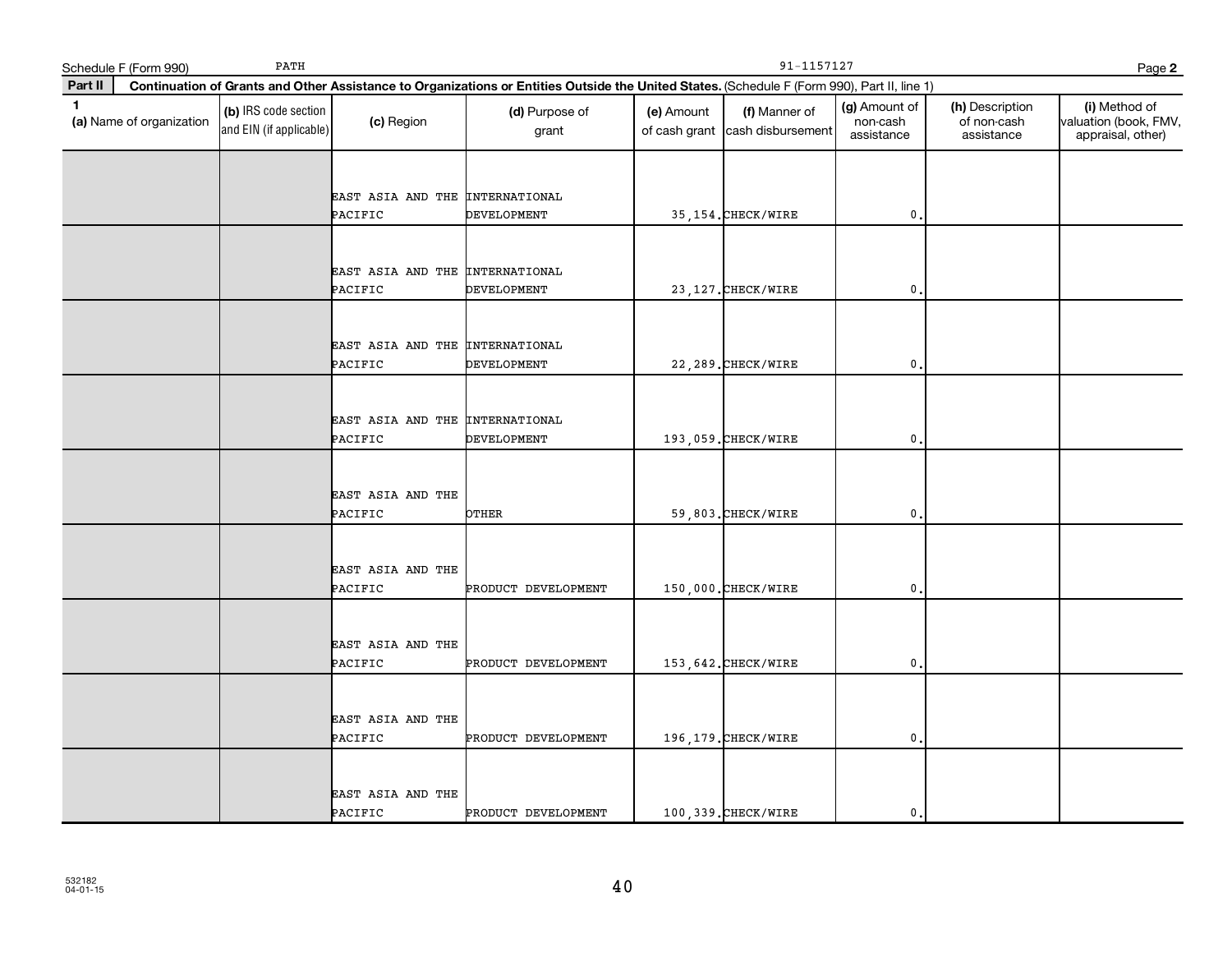|         | Schedule F (Form 990)    | PATH                                            |                              | 91-1157127<br>Page 2                                                                                                                         |            |                                                  |                                         |                                              |                                                             |  |
|---------|--------------------------|-------------------------------------------------|------------------------------|----------------------------------------------------------------------------------------------------------------------------------------------|------------|--------------------------------------------------|-----------------------------------------|----------------------------------------------|-------------------------------------------------------------|--|
| Part II |                          |                                                 |                              | Continuation of Grants and Other Assistance to Organizations or Entities Outside the United States. (Schedule F (Form 990), Part II, line 1) |            |                                                  |                                         |                                              |                                                             |  |
| 1       | (a) Name of organization | (b) IRS code section<br>and EIN (if applicable) | (c) Region                   | (d) Purpose of<br>grant                                                                                                                      | (e) Amount | (f) Manner of<br>of cash grant cash disbursement | (g) Amount of<br>non-cash<br>assistance | (h) Description<br>of non-cash<br>assistance | (i) Method of<br>valuation (book, FMV,<br>appraisal, other) |  |
|         |                          |                                                 | EAST ASIA AND THE<br>PACIFIC | PRODUCT DEVELOPMENT                                                                                                                          |            | 10,230. CHECK/WIRE                               | $\mathbf{0}$ .                          |                                              |                                                             |  |
|         |                          |                                                 | EAST ASIA AND THE<br>PACIFIC | PRODUCT DEVELOPMENT                                                                                                                          |            | 30,000. CHECK/WIRE                               | $\mathbf 0$                             |                                              |                                                             |  |
|         |                          |                                                 | EAST ASIA AND THE<br>PACIFIC | PRODUCT DEVELOPMENT                                                                                                                          |            | 77,479. CHECK/WIRE                               | $\mathfrak{o}$ .                        |                                              |                                                             |  |
|         |                          |                                                 | EAST ASIA AND THE<br>PACIFIC | PRODUCT DEVELOPMENT                                                                                                                          |            | 210, 541. CHECK/WIRE                             | $\pmb{0}$                               |                                              |                                                             |  |
|         |                          |                                                 | EAST ASIA AND THE<br>PACIFIC | PRODUCT DEVELOPMENT                                                                                                                          |            | 79, 192. CHECK/WIRE                              | $\mathbf{0}$ .                          |                                              |                                                             |  |
|         |                          |                                                 | EAST ASIA AND THE<br>PACIFIC | PRODUCT DEVELOPMENT                                                                                                                          |            | 312, 562. CHECK/WIRE                             | $\mathbf 0$ .                           |                                              |                                                             |  |
|         |                          |                                                 | EAST ASIA AND THE<br>PACIFIC | PUBLIC HEALTH                                                                                                                                |            | 740, 354. CHECK/WIRE                             | $\mathbf 0$ .                           |                                              |                                                             |  |
|         |                          |                                                 | EAST ASIA AND THE<br>PACIFIC | PUBLIC HEALTH                                                                                                                                |            | 14, 494. CHECK/WIRE                              | $\mathbf{0}$                            |                                              |                                                             |  |
|         |                          |                                                 | EAST ASIA AND THE<br>PACIFIC | PUBLIC HEALTH                                                                                                                                |            | 23, 251. CHECK/WIRE                              | $\mathbf{0}$ .                          |                                              |                                                             |  |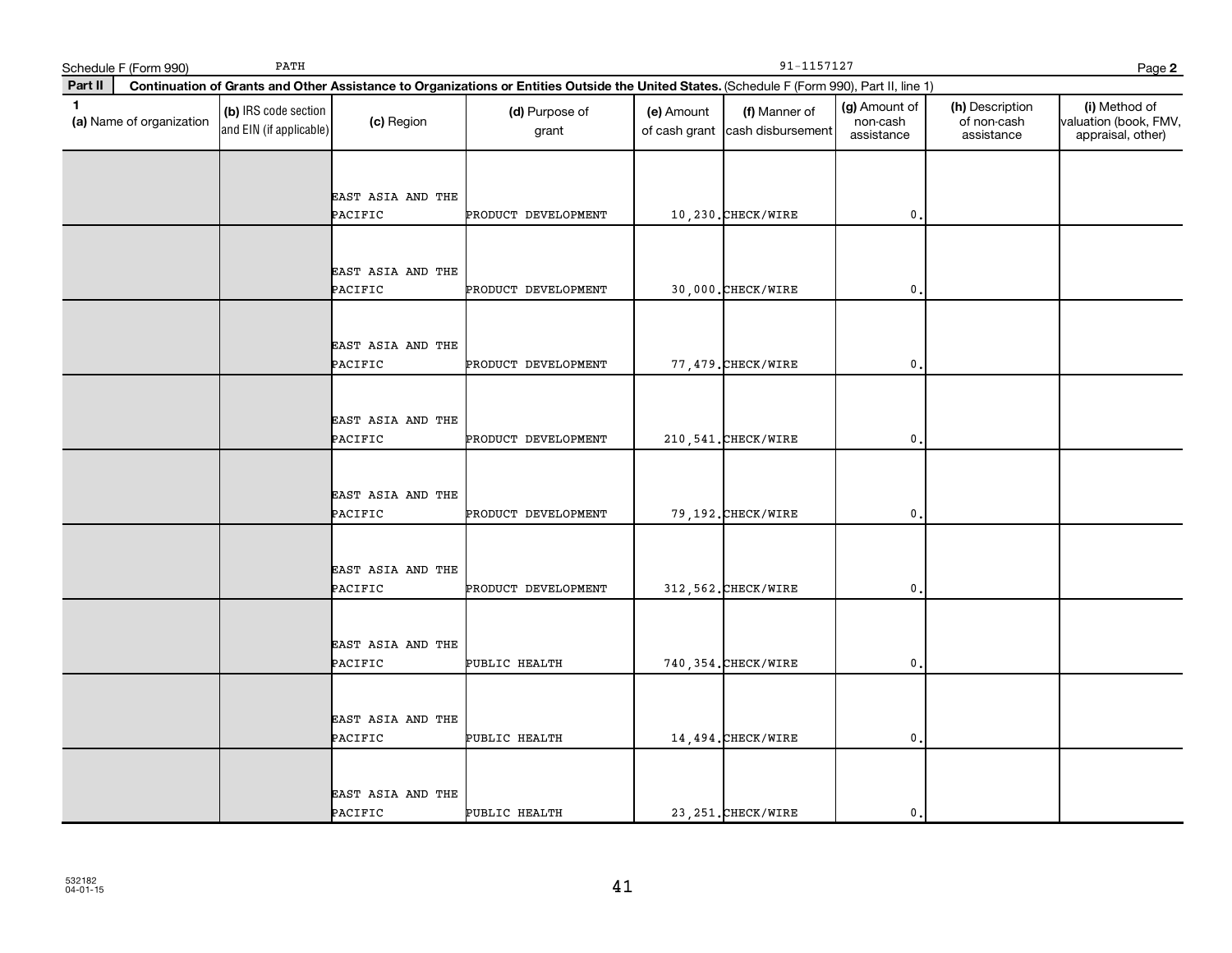|             | Schedule F (Form 990)    | PATH                                            |               | 91-1157127<br>Page 2                                                                                                                         |                             |                                    |                                         |                                              |                                                             |  |  |
|-------------|--------------------------|-------------------------------------------------|---------------|----------------------------------------------------------------------------------------------------------------------------------------------|-----------------------------|------------------------------------|-----------------------------------------|----------------------------------------------|-------------------------------------------------------------|--|--|
| Part II     |                          |                                                 |               | Continuation of Grants and Other Assistance to Organizations or Entities Outside the United States. (Schedule F (Form 990), Part II, line 1) |                             |                                    |                                         |                                              |                                                             |  |  |
| $\mathbf 1$ | (a) Name of organization | (b) IRS code section<br>and EIN (if applicable) | (c) Region    | (d) Purpose of<br>grant                                                                                                                      | (e) Amount<br>of cash grant | (f) Manner of<br>cash disbursement | (g) Amount of<br>non-cash<br>assistance | (h) Description<br>of non-cash<br>assistance | (i) Method of<br>valuation (book, FMV,<br>appraisal, other) |  |  |
|             |                          |                                                 | EUROPE        | INTERNATIONAL<br><b>DEVELOPMENT</b>                                                                                                          |                             | 20, 110. CHECK/WIRE                | $\mathfrak o$ .                         |                                              |                                                             |  |  |
|             |                          |                                                 | <b>EUROPE</b> | PRODUCT DEVELOPMENT                                                                                                                          |                             | 16,088. CHECK/WIRE                 | $\mathbf{0}$                            |                                              |                                                             |  |  |
|             |                          |                                                 | <b>EUROPE</b> | PRODUCT DEVELOPMENT                                                                                                                          |                             | 37, 193. CHECK/WIRE                | $\mathbf 0$ .                           |                                              |                                                             |  |  |
|             |                          |                                                 | EUROPE        | PRODUCT DEVELOPMENT                                                                                                                          |                             | 271, 389. CHECK/WIRE               | $\mathbf{0}$                            |                                              |                                                             |  |  |
|             |                          |                                                 | <b>EUROPE</b> | PRODUCT DEVELOPMENT                                                                                                                          |                             | 127,669. CHECK/WIRE                | $\mathbf 0$ .                           |                                              |                                                             |  |  |
|             |                          |                                                 | <b>EUROPE</b> | PRODUCT DEVELOPMENT                                                                                                                          |                             | 210,095. CHECK/WIRE                | $\mathbf{0}$                            |                                              |                                                             |  |  |
|             |                          |                                                 | <b>EUROPE</b> | PRODUCT DEVELOPMENT                                                                                                                          |                             | 173,854. CHECK/WIRE                | $\mathbf{0}$                            |                                              |                                                             |  |  |
|             |                          |                                                 | <b>EUROPE</b> | PRODUCT DEVELOPMENT                                                                                                                          |                             | 110,000. CHECK/WIRE                | $\mathfrak o$ .                         |                                              |                                                             |  |  |
|             |                          |                                                 | <b>EUROPE</b> | PRODUCT DEVELOPMENT                                                                                                                          |                             | 7,795. CHECK/WIRE                  | $\mathbf{0}$                            |                                              |                                                             |  |  |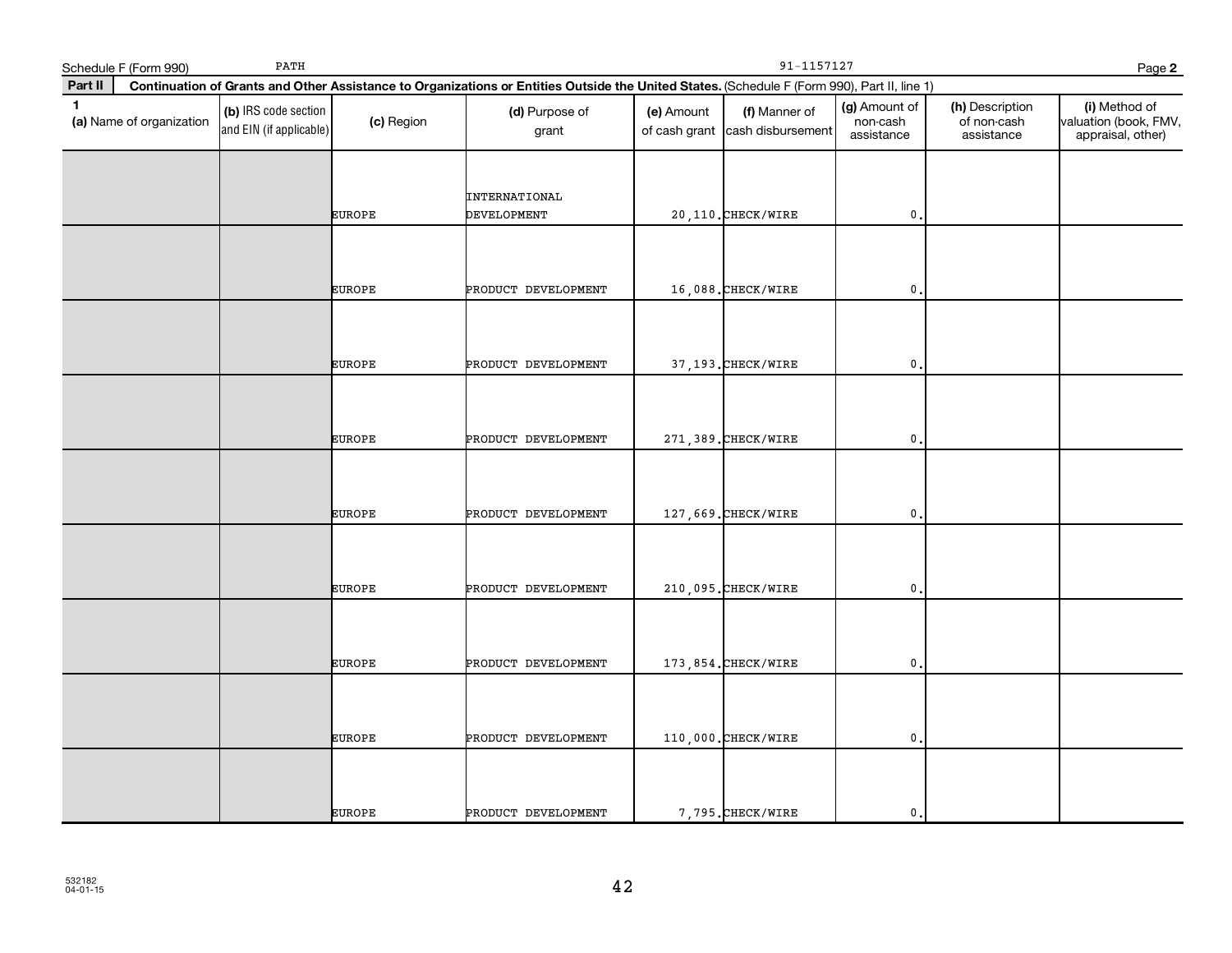|              | Schedule F (Form 990)    | PATH                                            |               | 91-1157127<br>Page 2                                                                                                                         |            |                                                  |                                         |                                              |                                                             |  |  |
|--------------|--------------------------|-------------------------------------------------|---------------|----------------------------------------------------------------------------------------------------------------------------------------------|------------|--------------------------------------------------|-----------------------------------------|----------------------------------------------|-------------------------------------------------------------|--|--|
| Part II      |                          |                                                 |               | Continuation of Grants and Other Assistance to Organizations or Entities Outside the United States. (Schedule F (Form 990), Part II, line 1) |            |                                                  |                                         |                                              |                                                             |  |  |
| $\mathbf{1}$ | (a) Name of organization | (b) IRS code section<br>and EIN (if applicable) | (c) Region    | (d) Purpose of<br>grant                                                                                                                      | (e) Amount | (f) Manner of<br>of cash grant cash disbursement | (g) Amount of<br>non-cash<br>assistance | (h) Description<br>of non-cash<br>assistance | (i) Method of<br>valuation (book, FMV,<br>appraisal, other) |  |  |
|              |                          |                                                 |               |                                                                                                                                              |            |                                                  |                                         |                                              |                                                             |  |  |
|              |                          |                                                 | <b>EUROPE</b> | PRODUCT DEVELOPMENT                                                                                                                          |            | 123,558. CHECK/WIRE                              | $\mathbf 0$ .                           |                                              |                                                             |  |  |
|              |                          |                                                 | <b>EUROPE</b> | PRODUCT DEVELOPMENT                                                                                                                          |            | 141, 749. CHECK/WIRE                             | $\mathbf{0}$                            |                                              |                                                             |  |  |
|              |                          |                                                 |               |                                                                                                                                              |            |                                                  |                                         |                                              |                                                             |  |  |
|              |                          |                                                 | <b>EUROPE</b> | PRODUCT DEVELOPMENT                                                                                                                          |            | 206, 561. CHECK/WIRE                             | $\mathbf 0$ .                           |                                              |                                                             |  |  |
|              |                          |                                                 | <b>EUROPE</b> | PRODUCT DEVELOPMENT                                                                                                                          |            | 126,000. CHECK/WIRE                              | $\mathbf{0}$                            |                                              |                                                             |  |  |
|              |                          |                                                 |               |                                                                                                                                              |            |                                                  |                                         |                                              |                                                             |  |  |
|              |                          |                                                 | <b>EUROPE</b> | PRODUCT DEVELOPMENT                                                                                                                          |            | 56, 117. CHECK/WIRE                              | $\mathbf{0}$                            |                                              |                                                             |  |  |
|              |                          |                                                 |               |                                                                                                                                              |            |                                                  |                                         |                                              |                                                             |  |  |
|              |                          |                                                 | <b>EUROPE</b> | PRODUCT DEVELOPMENT                                                                                                                          |            | 88,863. CHECK/WIRE                               | $\mathbf 0$ .                           |                                              |                                                             |  |  |
|              |                          |                                                 | <b>EUROPE</b> | PRODUCT DEVELOPMENT                                                                                                                          |            | 21, 485. CHECK/WIRE                              | $\mathbf 0$ .                           |                                              |                                                             |  |  |
|              |                          |                                                 |               |                                                                                                                                              |            |                                                  |                                         |                                              |                                                             |  |  |
|              |                          |                                                 | <b>EUROPE</b> | PRODUCT DEVELOPMENT                                                                                                                          |            | 67,196. CHECK/WIRE                               | $\mathfrak{o}$ .                        |                                              |                                                             |  |  |
|              |                          |                                                 |               |                                                                                                                                              |            |                                                  |                                         |                                              |                                                             |  |  |
|              |                          |                                                 | EUROPE        | PRODUCT DEVELOPMENT                                                                                                                          |            | 37,838. CHECK/WIRE                               | $\mathbf 0$ .                           |                                              |                                                             |  |  |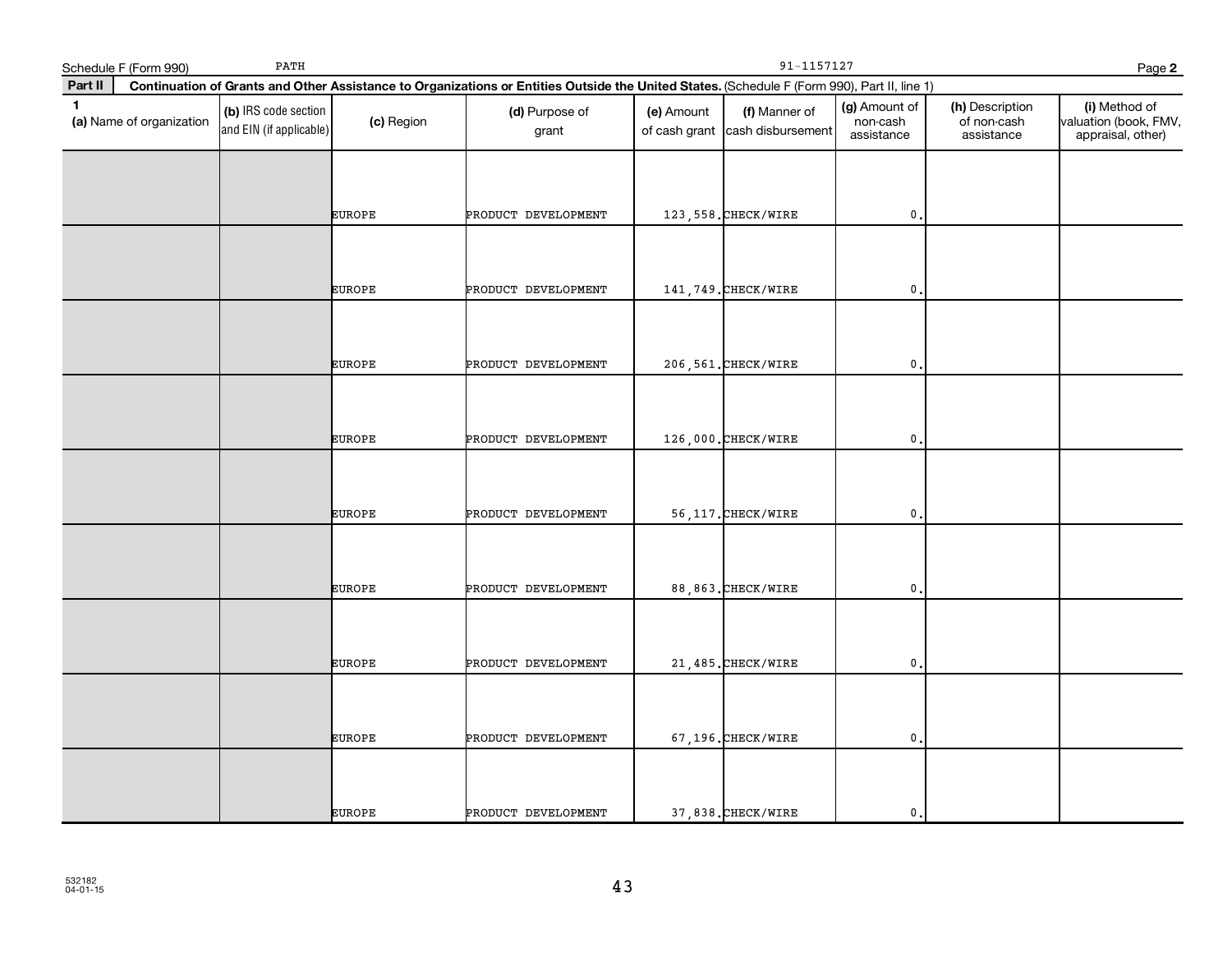|              | Schedule F (Form 990)    | PATH                                            |               | 91-1157127<br>Page 2                                                                                                                         |            |                                                  |                                         |                                              |                                                             |  |  |
|--------------|--------------------------|-------------------------------------------------|---------------|----------------------------------------------------------------------------------------------------------------------------------------------|------------|--------------------------------------------------|-----------------------------------------|----------------------------------------------|-------------------------------------------------------------|--|--|
| Part II      |                          |                                                 |               | Continuation of Grants and Other Assistance to Organizations or Entities Outside the United States. (Schedule F (Form 990), Part II, line 1) |            |                                                  |                                         |                                              |                                                             |  |  |
| $\mathbf{1}$ | (a) Name of organization | (b) IRS code section<br>and EIN (if applicable) | (c) Region    | (d) Purpose of<br>grant                                                                                                                      | (e) Amount | (f) Manner of<br>of cash grant cash disbursement | (g) Amount of<br>non-cash<br>assistance | (h) Description<br>of non-cash<br>assistance | (i) Method of<br>valuation (book, FMV,<br>appraisal, other) |  |  |
|              |                          |                                                 |               |                                                                                                                                              |            |                                                  |                                         |                                              |                                                             |  |  |
|              |                          |                                                 | <b>EUROPE</b> | PRODUCT DEVELOPMENT                                                                                                                          |            | 2, 102, 817. CHECK/WIRE                          | $\mathbf 0$ .                           |                                              |                                                             |  |  |
|              |                          |                                                 | <b>EUROPE</b> | PRODUCT DEVELOPMENT                                                                                                                          |            | 800,000. CHECK/WIRE                              | $\mathbf{0}$                            |                                              |                                                             |  |  |
|              |                          |                                                 |               |                                                                                                                                              |            |                                                  |                                         |                                              |                                                             |  |  |
|              |                          |                                                 | <b>EUROPE</b> | PRODUCT DEVELOPMENT                                                                                                                          |            | 302,936. CHECK/WIRE                              | $\mathbf 0$ .                           |                                              |                                                             |  |  |
|              |                          |                                                 | <b>EUROPE</b> | PRODUCT DEVELOPMENT                                                                                                                          |            | 24, 238. CHECK/WIRE                              | $\mathbf{0}$                            |                                              |                                                             |  |  |
|              |                          |                                                 |               |                                                                                                                                              |            |                                                  |                                         |                                              |                                                             |  |  |
|              |                          |                                                 | <b>EUROPE</b> | PRODUCT DEVELOPMENT                                                                                                                          |            | 7,728. CHECK/WIRE                                | $\mathbf{0}$                            |                                              |                                                             |  |  |
|              |                          |                                                 |               |                                                                                                                                              |            |                                                  |                                         |                                              |                                                             |  |  |
|              |                          |                                                 | <b>EUROPE</b> | PRODUCT DEVELOPMENT                                                                                                                          |            | 150,000. CHECK/WIRE                              | $\mathbf 0$ .                           |                                              |                                                             |  |  |
|              |                          |                                                 | <b>EUROPE</b> | PRODUCT DEVELOPMENT                                                                                                                          |            | 163,089. CHECK/WIRE                              | $\mathbf 0$ .                           |                                              |                                                             |  |  |
|              |                          |                                                 |               |                                                                                                                                              |            |                                                  |                                         |                                              |                                                             |  |  |
|              |                          |                                                 | <b>EUROPE</b> | PRODUCT DEVELOPMENT                                                                                                                          |            | 1,525,146. CHECK/WIRE                            | $\mathfrak{o}$ .                        |                                              |                                                             |  |  |
|              |                          |                                                 |               |                                                                                                                                              |            |                                                  |                                         |                                              |                                                             |  |  |
|              |                          |                                                 | <b>EUROPE</b> | PRODUCT DEVELOPMENT                                                                                                                          |            | 71,861. CHECK/WIRE                               | $\mathbf 0$ .                           |                                              |                                                             |  |  |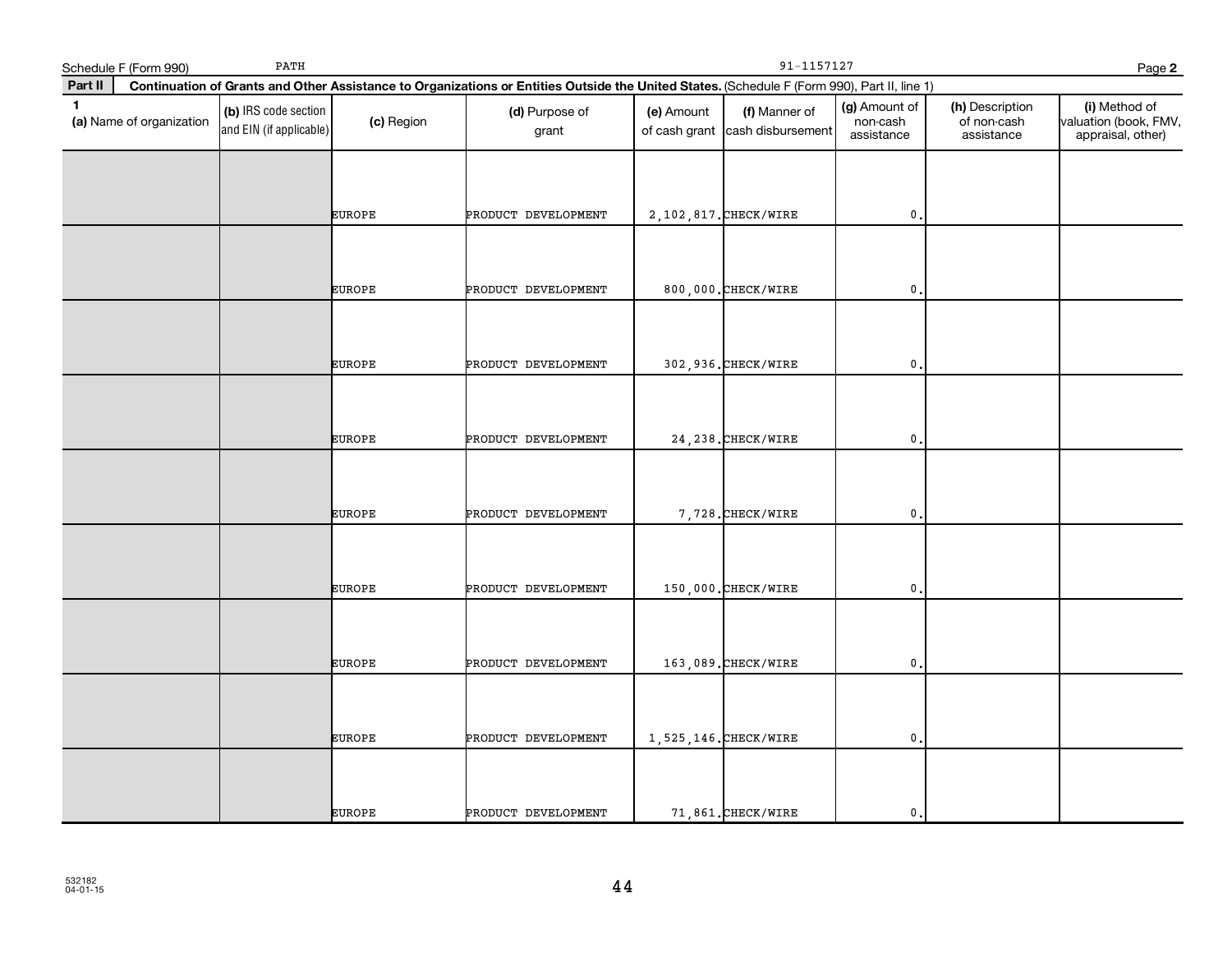|              | Schedule F (Form 990)    | PATH                                            |               | 91-1157127<br>Page 2                                                                                                                         |            |                                                  |                                         |                                              |                                                             |  |  |
|--------------|--------------------------|-------------------------------------------------|---------------|----------------------------------------------------------------------------------------------------------------------------------------------|------------|--------------------------------------------------|-----------------------------------------|----------------------------------------------|-------------------------------------------------------------|--|--|
| Part II      |                          |                                                 |               | Continuation of Grants and Other Assistance to Organizations or Entities Outside the United States. (Schedule F (Form 990), Part II, line 1) |            |                                                  |                                         |                                              |                                                             |  |  |
| $\mathbf{1}$ | (a) Name of organization | (b) IRS code section<br>and EIN (if applicable) | (c) Region    | (d) Purpose of<br>grant                                                                                                                      | (e) Amount | (f) Manner of<br>of cash grant cash disbursement | (g) Amount of<br>non-cash<br>assistance | (h) Description<br>of non-cash<br>assistance | (i) Method of<br>valuation (book, FMV,<br>appraisal, other) |  |  |
|              |                          |                                                 | <b>EUROPE</b> |                                                                                                                                              |            |                                                  | $\mathbf{0}$                            |                                              |                                                             |  |  |
|              |                          |                                                 |               | PRODUCT DEVELOPMENT                                                                                                                          |            | 250, 649. CHECK/WIRE                             |                                         |                                              |                                                             |  |  |
|              |                          |                                                 | <b>EUROPE</b> | PUBLIC HEALTH                                                                                                                                |            | 194,610.CHECK/WIRE                               | $\mathbf{0}$                            |                                              |                                                             |  |  |
|              |                          |                                                 | <b>EUROPE</b> | PUBLIC HEALTH                                                                                                                                |            | 65,503. CHECK/WIRE                               | $\mathbf 0$                             |                                              |                                                             |  |  |
|              |                          |                                                 | <b>EUROPE</b> | PUBLIC HEALTH                                                                                                                                |            | 20,946. CHECK/WIRE                               | $\mathfrak{o}$ .                        |                                              |                                                             |  |  |
|              |                          |                                                 | <b>EUROPE</b> | PUBLIC HEALTH                                                                                                                                |            | 85,000. CHECK/WIRE                               | 0                                       |                                              |                                                             |  |  |
|              |                          |                                                 | <b>EUROPE</b> | PUBLIC HEALTH                                                                                                                                |            | 83,062. CHECK/WIRE                               | $\mathbf{0}$                            |                                              |                                                             |  |  |
|              |                          |                                                 | EUROPE        | PUBLIC HEALTH                                                                                                                                |            | 51,934. CHECK/WIRE                               | $\mathbf 0$ .                           |                                              |                                                             |  |  |
|              |                          |                                                 | EUROPE        | PUBLIC HEALTH                                                                                                                                |            | 105,872. CHECK/WIRE                              | $\mathfrak{o}$ .                        |                                              |                                                             |  |  |
|              |                          |                                                 | <b>EUROPE</b> | PUBLIC HEALTH                                                                                                                                |            | 94, 459. CHECK/WIRE                              | $\mathbf{0}$ .                          |                                              |                                                             |  |  |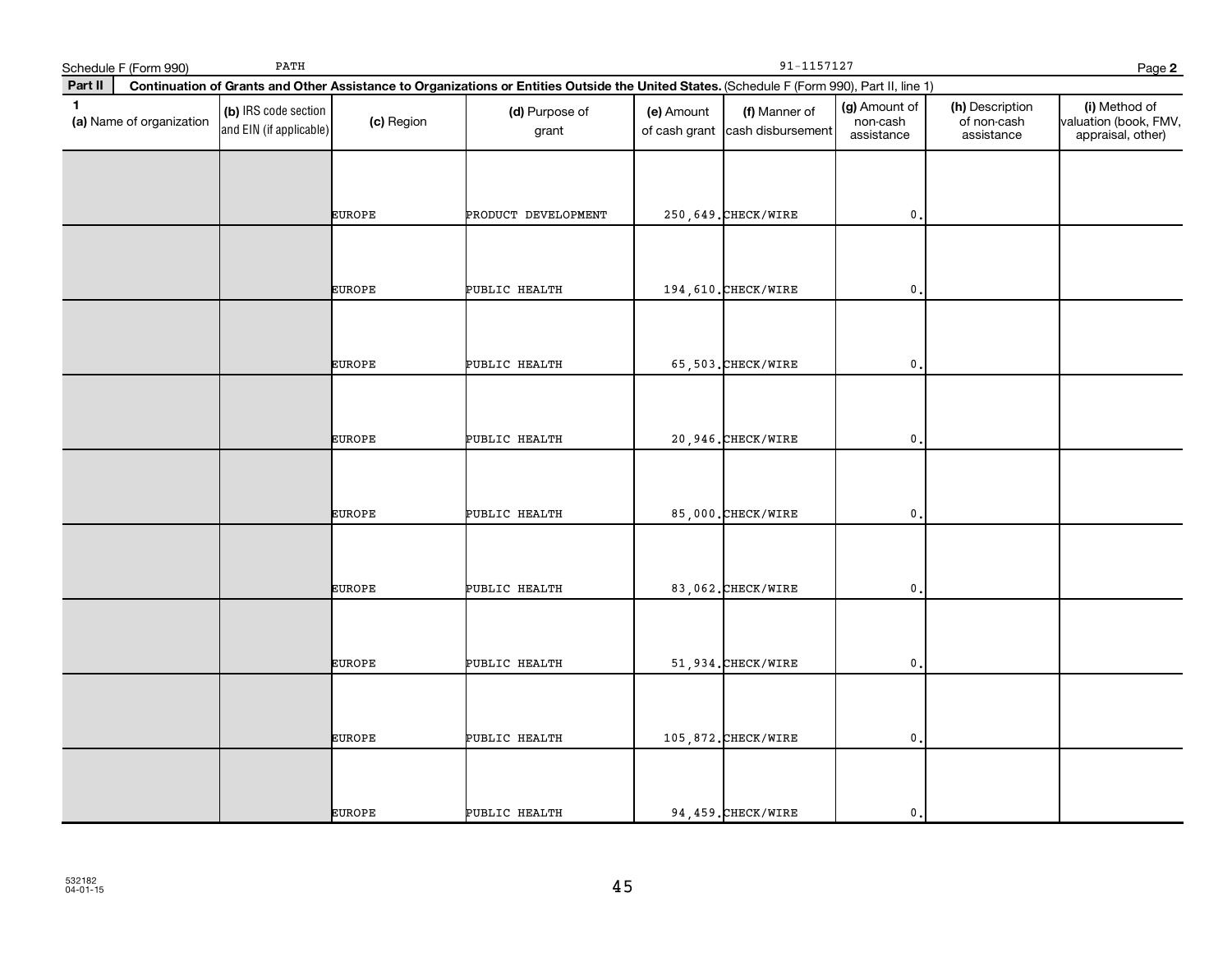|         | Schedule F (Form 990)    | PATH                                            |               | 91-1157127<br>Page 2                                                                                                                         |            |                                                  |                                         |                                              |                                                             |  |  |
|---------|--------------------------|-------------------------------------------------|---------------|----------------------------------------------------------------------------------------------------------------------------------------------|------------|--------------------------------------------------|-----------------------------------------|----------------------------------------------|-------------------------------------------------------------|--|--|
| Part II |                          |                                                 |               | Continuation of Grants and Other Assistance to Organizations or Entities Outside the United States. (Schedule F (Form 990), Part II, line 1) |            |                                                  |                                         |                                              |                                                             |  |  |
| 1       | (a) Name of organization | (b) IRS code section<br>and EIN (if applicable) | (c) Region    | (d) Purpose of<br>grant                                                                                                                      | (e) Amount | (f) Manner of<br>of cash grant cash disbursement | (g) Amount of<br>non-cash<br>assistance | (h) Description<br>of non-cash<br>assistance | (i) Method of<br>valuation (book, FMV,<br>appraisal, other) |  |  |
|         |                          |                                                 |               |                                                                                                                                              |            |                                                  |                                         |                                              |                                                             |  |  |
|         |                          |                                                 | <b>EUROPE</b> | PUBLIC HEALTH                                                                                                                                |            | 87,420. CHECK/WIRE                               | $\mathfrak o$ .                         |                                              |                                                             |  |  |
|         |                          |                                                 | EUROPE        | PUBLIC HEALTH                                                                                                                                |            | 724, 350. CHECK/WIRE                             | $\mathbf{0}$ .                          |                                              |                                                             |  |  |
|         |                          |                                                 | EUROPE        | PUBLIC HEALTH                                                                                                                                |            | 63,755. CHECK/WIRE                               | $\,$ 0 .                                |                                              |                                                             |  |  |
|         |                          |                                                 | <b>EUROPE</b> | PUBLIC HEALTH                                                                                                                                |            | 27,667. CHECK/WIRE                               | $\mathfrak{o}$ .                        |                                              |                                                             |  |  |
|         |                          |                                                 |               |                                                                                                                                              |            |                                                  |                                         |                                              |                                                             |  |  |
|         |                          |                                                 | <b>EUROPE</b> | PUBLIC HEALTH                                                                                                                                |            | 70,786. CHECK/WIRE                               | $\mathbf{0}$                            |                                              |                                                             |  |  |
|         |                          |                                                 | <b>EUROPE</b> | PUBLIC HEALTH                                                                                                                                |            | 101, 412. CHECK/WIRE                             | $\mathbf{0}$ .                          |                                              |                                                             |  |  |
|         |                          |                                                 | <b>EUROPE</b> | PUBLIC HEALTH                                                                                                                                |            | 238, 543. CHECK/WIRE                             | $\mathbf{0}$ .                          |                                              |                                                             |  |  |
|         |                          |                                                 |               |                                                                                                                                              |            |                                                  |                                         |                                              |                                                             |  |  |
|         |                          |                                                 | NORTH AMERICA | PRODUCT DEVELOPMENT                                                                                                                          |            | 105,800. CHECK/WIRE                              | $\mathfrak o$ .                         |                                              |                                                             |  |  |
|         |                          |                                                 | NORTH AMERICA | PUBLIC HEALTH                                                                                                                                |            | 39,921. CHECK/WIRE                               | $\mathbf{0}$ .                          |                                              |                                                             |  |  |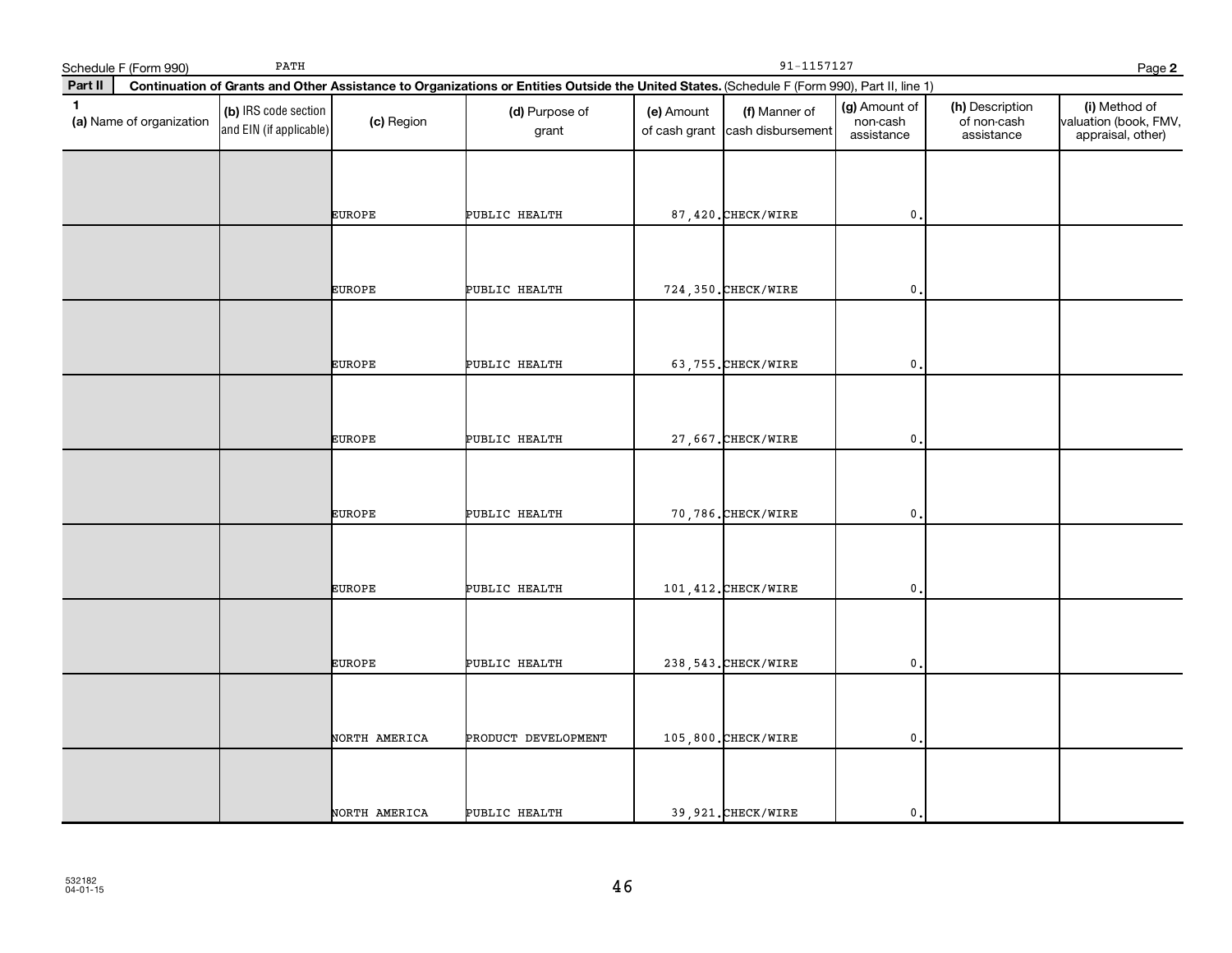|              | Schedule F (Form 990)    | PATH                                            |                                            | 91-1157127<br>Page 2                                                                                                                         |            |                                                  |                                         |                                              |                                                             |  |
|--------------|--------------------------|-------------------------------------------------|--------------------------------------------|----------------------------------------------------------------------------------------------------------------------------------------------|------------|--------------------------------------------------|-----------------------------------------|----------------------------------------------|-------------------------------------------------------------|--|
| Part II      |                          |                                                 |                                            | Continuation of Grants and Other Assistance to Organizations or Entities Outside the United States. (Schedule F (Form 990), Part II, line 1) |            |                                                  |                                         |                                              |                                                             |  |
| $\mathbf{1}$ | (a) Name of organization | (b) IRS code section<br>and EIN (if applicable) | (c) Region                                 | (d) Purpose of<br>grant                                                                                                                      | (e) Amount | (f) Manner of<br>of cash grant cash disbursement | (g) Amount of<br>non-cash<br>assistance | (h) Description<br>of non-cash<br>assistance | (i) Method of<br>valuation (book, FMV,<br>appraisal, other) |  |
|              |                          |                                                 | RUSSIA AND<br>NEIGHBORING<br><b>STATES</b> | INTERNATIONAL<br><b>DEVELOPMENT</b>                                                                                                          |            | 71,342. CHECK/WIRE                               | $\mathbf 0$ .                           |                                              |                                                             |  |
|              |                          |                                                 | RUSSIA AND<br>NEIGHBORING<br><b>STATES</b> | <b>INTERNATIONAL</b><br>DEVELOPMENT                                                                                                          |            | 110,501. CHECK/WIRE                              | $\mathbf{0}$ .                          |                                              |                                                             |  |
|              |                          |                                                 | RUSSIA AND<br>NEIGHBORING<br>STATES        | PUBLIC HEALTH                                                                                                                                |            | 8,555. CHECK/WIRE                                | $\mathbf 0$ .                           |                                              |                                                             |  |
|              |                          |                                                 | RUSSIA AND<br>NEIGHBORING<br>STATES        | PUBLIC HEALTH                                                                                                                                |            | 8,384. CHECK/WIRE                                | $\mathbf{0}$ .                          |                                              |                                                             |  |
|              |                          |                                                 | RUSSIA AND<br>NEIGHBORING<br><b>STATES</b> | PUBLIC HEALTH                                                                                                                                |            | 19, 115. CHECK/WIRE                              | $\mathbf{0}$                            |                                              |                                                             |  |
|              |                          |                                                 | RUSSIA AND<br>NEIGHBORING<br><b>STATES</b> | PUBLIC HEALTH                                                                                                                                |            | 50, 579. CHECK/WIRE                              | $\mathbf{0}$ .                          |                                              |                                                             |  |
|              |                          |                                                 | SOUTH AMERICA                              | PRODUCT DEVELOPMENT                                                                                                                          |            | 13,760. CHECK/WIRE                               | $\mathbf{0}$                            |                                              |                                                             |  |
|              |                          |                                                 | SOUTH AMERICA                              | PRODUCT DEVELOPMENT                                                                                                                          |            | 39,967. CHECK/WIRE                               | $\mathfrak{o}$ .                        |                                              |                                                             |  |
|              |                          |                                                 | SOUTH AMERICA                              | PRODUCT DEVELOPMENT                                                                                                                          |            | 175,930. CHECK/WIRE                              | $\mathbf{0}$ .                          |                                              |                                                             |  |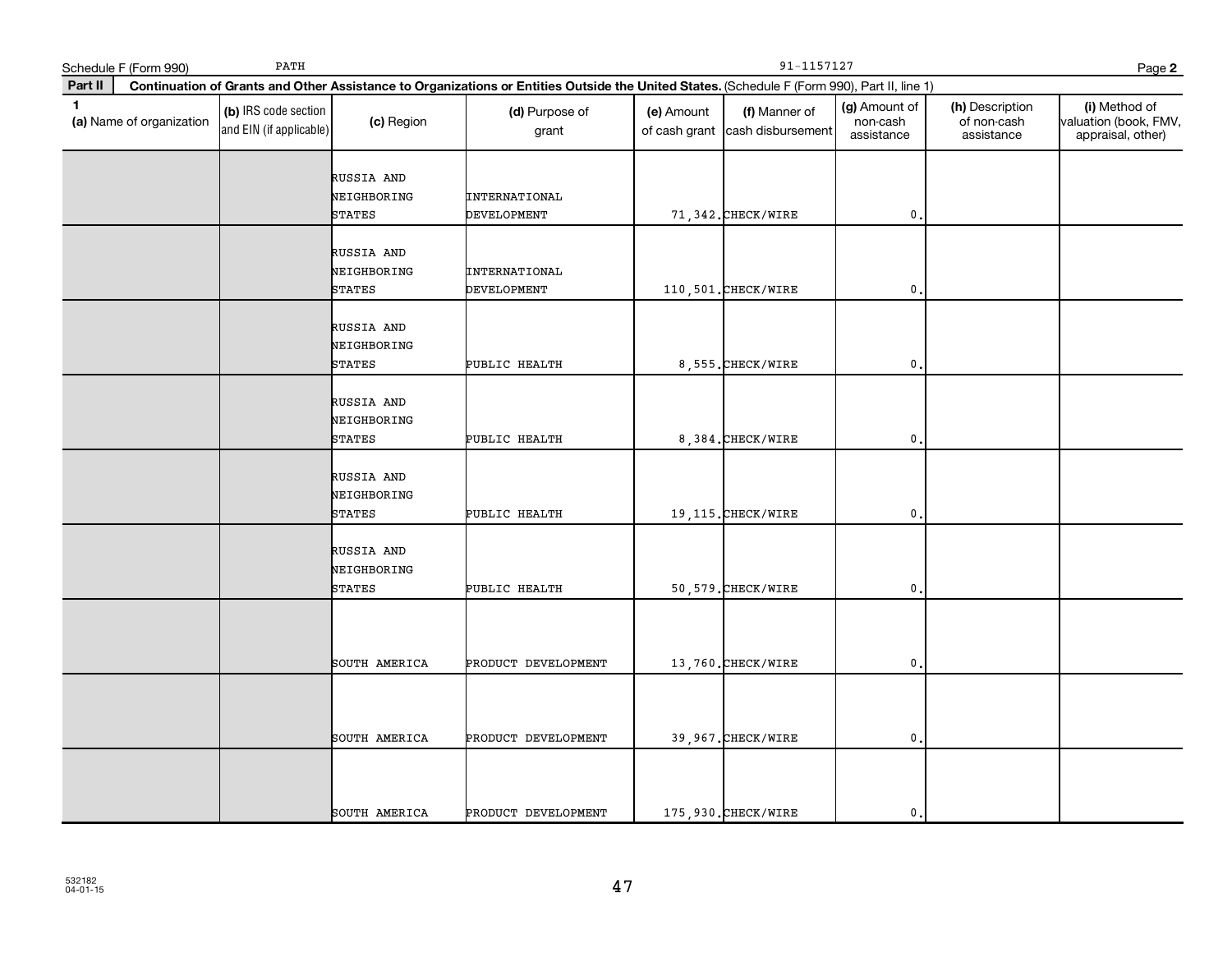|             | Schedule F (Form 990)    | PATH                                            |            | 91-1157127<br>Page 2                                                                                                                         |            |                                                  |                                         |                                              |                                                             |  |  |
|-------------|--------------------------|-------------------------------------------------|------------|----------------------------------------------------------------------------------------------------------------------------------------------|------------|--------------------------------------------------|-----------------------------------------|----------------------------------------------|-------------------------------------------------------------|--|--|
| Part II     |                          |                                                 |            | Continuation of Grants and Other Assistance to Organizations or Entities Outside the United States. (Schedule F (Form 990), Part II, line 1) |            |                                                  |                                         |                                              |                                                             |  |  |
| $\mathbf 1$ | (a) Name of organization | (b) IRS code section<br>and EIN (if applicable) | (c) Region | (d) Purpose of<br>grant                                                                                                                      | (e) Amount | (f) Manner of<br>of cash grant cash disbursement | (g) Amount of<br>non-cash<br>assistance | (h) Description<br>of non-cash<br>assistance | (i) Method of<br>valuation (book, FMV,<br>appraisal, other) |  |  |
|             |                          |                                                 | SOUTH ASIA | <b>INTERNATIONAL</b><br><b>DEVELOPMENT</b>                                                                                                   |            | 45, 275. CHECK/WIRE                              | $\mathfrak{o}$ .                        |                                              |                                                             |  |  |
|             |                          |                                                 | SOUTH ASIA | INTERNATIONAL<br><b>DEVELOPMENT</b>                                                                                                          |            | 538, 389. CHECK/WIRE                             | $\mathbf{0}$ .                          |                                              |                                                             |  |  |
|             |                          |                                                 | SOUTH ASIA | <b>INTERNATIONAL</b><br><b>DEVELOPMENT</b>                                                                                                   |            | 406,366. CHECK/WIRE                              | $\mathbf 0$ .                           |                                              |                                                             |  |  |
|             |                          |                                                 | SOUTH ASIA | PRODUCT DEVELOPMENT                                                                                                                          |            | 125,887. CHECK/WIRE                              | $\mathfrak{o}$ .                        |                                              |                                                             |  |  |
|             |                          |                                                 | SOUTH ASIA | PRODUCT DEVELOPMENT                                                                                                                          |            | 9,604. CHECK/WIRE                                | $\mathbf 0$ .                           |                                              |                                                             |  |  |
|             |                          |                                                 | SOUTH ASIA | PRODUCT DEVELOPMENT                                                                                                                          |            | 224,000. CHECK/WIRE                              | $\mathfrak o$ .                         |                                              |                                                             |  |  |
|             |                          |                                                 | SOUTH ASIA | PRODUCT DEVELOPMENT                                                                                                                          |            | 14, 263. CHECK/WIRE                              | 0.                                      |                                              |                                                             |  |  |
|             |                          |                                                 | SOUTH ASIA | PRODUCT DEVELOPMENT                                                                                                                          |            | 30,000. CHECK/WIRE                               | $\mathbf{0}$ .                          |                                              |                                                             |  |  |
|             |                          |                                                 | SOUTH ASIA | PRODUCT DEVELOPMENT                                                                                                                          |            | 402,079. CHECK/WIRE                              | $\mathbf{0}$ .                          |                                              |                                                             |  |  |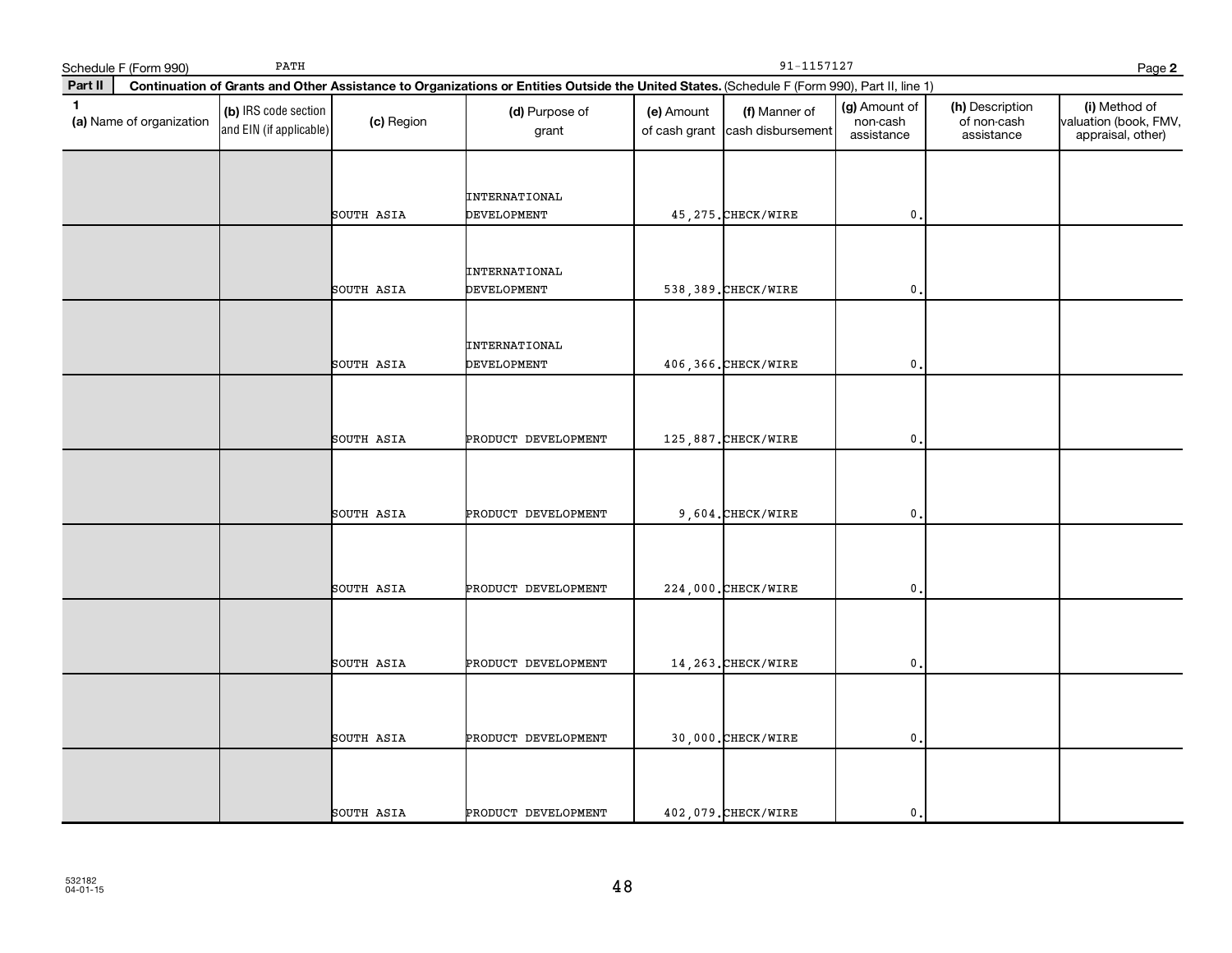|         | Schedule F (Form 990)    | $\mathtt{PATH}$                                 |            | 91-1157127<br>Page 2                                                                                                                         |            |                                                  |                                         |                                              |                                                             |  |
|---------|--------------------------|-------------------------------------------------|------------|----------------------------------------------------------------------------------------------------------------------------------------------|------------|--------------------------------------------------|-----------------------------------------|----------------------------------------------|-------------------------------------------------------------|--|
| Part II |                          |                                                 |            | Continuation of Grants and Other Assistance to Organizations or Entities Outside the United States. (Schedule F (Form 990), Part II, line 1) |            |                                                  |                                         |                                              |                                                             |  |
| 1       | (a) Name of organization | (b) IRS code section<br>and EIN (if applicable) | (c) Region | (d) Purpose of<br>grant                                                                                                                      | (e) Amount | (f) Manner of<br>of cash grant cash disbursement | (g) Amount of<br>non-cash<br>assistance | (h) Description<br>of non-cash<br>assistance | (i) Method of<br>valuation (book, FMV,<br>appraisal, other) |  |
|         |                          |                                                 | SOUTH ASIA | PRODUCT DEVELOPMENT                                                                                                                          |            | 120,000. CHECK/WIRE                              | $\mathbf 0$ .                           |                                              |                                                             |  |
|         |                          |                                                 |            |                                                                                                                                              |            |                                                  |                                         |                                              |                                                             |  |
|         |                          |                                                 | SOUTH ASIA | PRODUCT DEVELOPMENT                                                                                                                          |            | 5,476. CHECK/WIRE                                | $\mathbf{0}$ .                          |                                              |                                                             |  |
|         |                          |                                                 |            |                                                                                                                                              |            | 48,717. CHECK/WIRE                               |                                         |                                              |                                                             |  |
|         |                          |                                                 | SOUTH ASIA | PRODUCT DEVELOPMENT                                                                                                                          |            |                                                  | $\mathsf{0}$ .                          |                                              |                                                             |  |
|         |                          |                                                 | SOUTH ASIA | PUBLIC HEALTH                                                                                                                                |            | 66,877. CHECK/WIRE                               | $\mathfrak{o}$ .                        |                                              |                                                             |  |
|         |                          |                                                 | SOUTH ASIA | PUBLIC HEALTH                                                                                                                                |            | 10,879. CHECK/WIRE                               | $\mathsf{0}$ .                          |                                              |                                                             |  |
|         |                          |                                                 | SOUTH ASIA | PUBLIC HEALTH                                                                                                                                |            | 65,420. CHECK/WIRE                               | $\mathfrak o$ .                         |                                              |                                                             |  |
|         |                          |                                                 | SOUTH ASIA | PUBLIC HEALTH                                                                                                                                |            | 15,000. CHECK/WIRE                               | $\mathbf{0}$ .                          |                                              |                                                             |  |
|         |                          |                                                 | SOUTH ASIA | PUBLIC HEALTH                                                                                                                                |            | 36,054. CHECK/WIRE                               | $\mathbf{0}$ .                          |                                              |                                                             |  |
|         |                          |                                                 | SOUTH ASIA | PUBLIC HEALTH                                                                                                                                |            | 115, 215. CHECK/WIRE                             | $\mathbf{0}$ .                          |                                              |                                                             |  |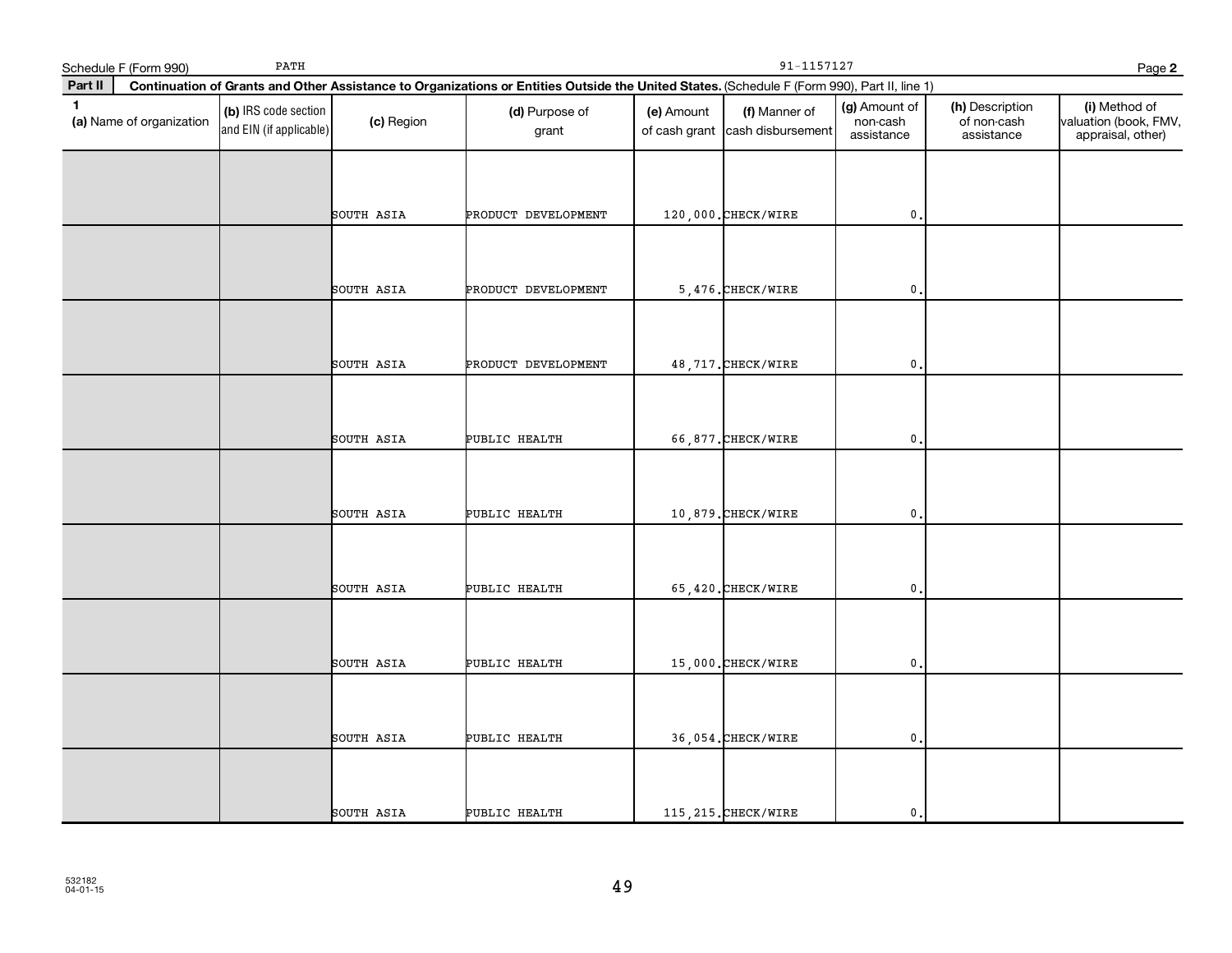|              | Schedule F (Form 990)    | PATH                                            |                       | 91-1157127<br>Page 2                                                                                                                         |            |                                                  |                                         |                                              |                                                             |  |
|--------------|--------------------------|-------------------------------------------------|-----------------------|----------------------------------------------------------------------------------------------------------------------------------------------|------------|--------------------------------------------------|-----------------------------------------|----------------------------------------------|-------------------------------------------------------------|--|
| Part II      |                          |                                                 |                       | Continuation of Grants and Other Assistance to Organizations or Entities Outside the United States. (Schedule F (Form 990), Part II, line 1) |            |                                                  |                                         |                                              |                                                             |  |
| $\mathbf{1}$ | (a) Name of organization | (b) IRS code section<br>and EIN (if applicable) | (c) Region            | (d) Purpose of<br>grant                                                                                                                      | (e) Amount | (f) Manner of<br>of cash grant cash disbursement | (g) Amount of<br>non-cash<br>assistance | (h) Description<br>of non-cash<br>assistance | (i) Method of<br>valuation (book, FMV,<br>appraisal, other) |  |
|              |                          |                                                 | SUB-SAHARAN<br>AFRICA | <b>INTERNATIONAL</b><br><b>DEVELOPMENT</b>                                                                                                   |            | 68,749. CHECK/WIRE                               | $\mathfrak o$ .                         |                                              |                                                             |  |
|              |                          |                                                 | SUB-SAHARAN<br>AFRICA | <b>INTERNATIONAL</b><br><b>DEVELOPMENT</b>                                                                                                   |            | 31,916. CHECK/WIRE                               | $\mathbf{0}$ .                          |                                              |                                                             |  |
|              |                          |                                                 | SUB-SAHARAN<br>AFRICA | INTERNATIONAL<br><b>DEVELOPMENT</b>                                                                                                          |            | 58, 121. CHECK/WIRE                              | $\mathbf 0$ .                           |                                              |                                                             |  |
|              |                          |                                                 | SUB-SAHARAN<br>AFRICA | INTERNATIONAL<br><b>DEVELOPMENT</b>                                                                                                          |            | 59,708. CHECK/WIRE                               | $\mathfrak{o}$ .                        |                                              |                                                             |  |
|              |                          |                                                 | SUB-SAHARAN<br>AFRICA | <b>INTERNATIONAL</b><br><b>DEVELOPMENT</b>                                                                                                   |            | 17,646.CHECK/WIRE                                | $\mathbf{0}$                            |                                              |                                                             |  |
|              |                          |                                                 | SUB-SAHARAN<br>AFRICA | <b>INTERNATIONAL</b><br><b>DEVELOPMENT</b>                                                                                                   |            | 62, 614. CHECK/WIRE                              | $\mathfrak{o}$ .                        |                                              |                                                             |  |
|              |                          |                                                 | SUB-SAHARAN<br>AFRICA | INTERNATIONAL<br>DEVELOPMENT                                                                                                                 |            | 13,526. CHECK/WIRE                               | $\mathbf{0}$                            |                                              |                                                             |  |
|              |                          |                                                 | SUB-SAHARAN<br>AFRICA | <b>INTERNATIONAL</b><br><b>DEVELOPMENT</b>                                                                                                   |            | 12,696. CHECK/WIRE                               | $\mathfrak{o}$ .                        |                                              |                                                             |  |
|              |                          |                                                 | SUB-SAHARAN<br>AFRICA | <b>INTERNATIONAL</b><br><b>DEVELOPMENT</b>                                                                                                   |            | 11, 233. CHECK/WIRE                              | $\mathbf{0}$ .                          |                                              |                                                             |  |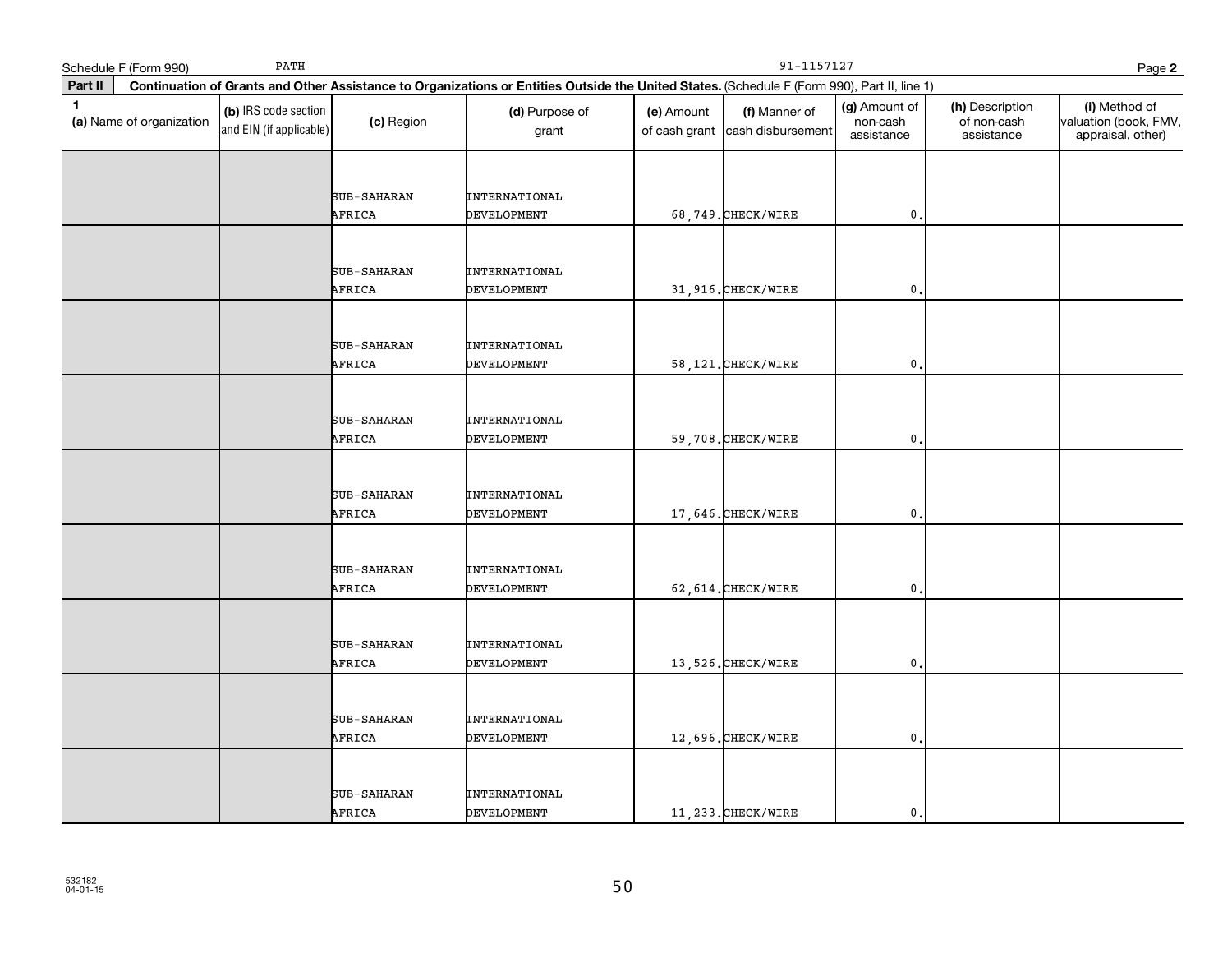|              | Schedule F (Form 990)    | PATH                                            |                       |                                                                                                                                              | 91-1157127<br>Page 2 |                                                  |                                         |                                              |                                                             |  |  |
|--------------|--------------------------|-------------------------------------------------|-----------------------|----------------------------------------------------------------------------------------------------------------------------------------------|----------------------|--------------------------------------------------|-----------------------------------------|----------------------------------------------|-------------------------------------------------------------|--|--|
| Part II      |                          |                                                 |                       | Continuation of Grants and Other Assistance to Organizations or Entities Outside the United States. (Schedule F (Form 990), Part II, line 1) |                      |                                                  |                                         |                                              |                                                             |  |  |
| $\mathbf{1}$ | (a) Name of organization | (b) IRS code section<br>and EIN (if applicable) | (c) Region            | (d) Purpose of<br>grant                                                                                                                      | (e) Amount           | (f) Manner of<br>of cash grant cash disbursement | (g) Amount of<br>non-cash<br>assistance | (h) Description<br>of non-cash<br>assistance | (i) Method of<br>valuation (book, FMV,<br>appraisal, other) |  |  |
|              |                          |                                                 | SUB-SAHARAN<br>AFRICA | INTERNATIONAL<br><b>DEVELOPMENT</b>                                                                                                          |                      | 38, 644. CHECK/WIRE                              | $\mathbf 0$ .                           |                                              |                                                             |  |  |
|              |                          |                                                 | SUB-SAHARAN<br>AFRICA | <b>INTERNATIONAL</b><br><b>DEVELOPMENT</b>                                                                                                   |                      | 15,855. CHECK/WIRE                               | $\mathbf{0}$ .                          |                                              |                                                             |  |  |
|              |                          |                                                 | SUB-SAHARAN<br>AFRICA | INTERNATIONAL<br>DEVELOPMENT                                                                                                                 |                      | 27, 223. CHECK/WIRE                              | $\mathbf 0$ .                           |                                              |                                                             |  |  |
|              |                          |                                                 | SUB-SAHARAN<br>AFRICA | <b>INTERNATIONAL</b><br><b>DEVELOPMENT</b>                                                                                                   |                      | 15,103. CHECK/WIRE                               | $\mathfrak{o}$ .                        |                                              |                                                             |  |  |
|              |                          |                                                 | SUB-SAHARAN<br>AFRICA | INTERNATIONAL<br><b>DEVELOPMENT</b>                                                                                                          |                      | 16,934. CHECK/WIRE                               | $\mathbf{0}$                            |                                              |                                                             |  |  |
|              |                          |                                                 | SUB-SAHARAN<br>AFRICA | <b>INTERNATIONAL</b><br><b>DEVELOPMENT</b>                                                                                                   |                      | 22,788. CHECK/WIRE                               | $\mathbf{0}$ .                          |                                              |                                                             |  |  |
|              |                          |                                                 | SUB-SAHARAN<br>AFRICA | <b>INTERNATIONAL</b><br>DEVELOPMENT                                                                                                          |                      | 15, 913. CHECK/WIRE                              | $\mathbf{0}$                            |                                              |                                                             |  |  |
|              |                          |                                                 | SUB-SAHARAN<br>AFRICA | <b>INTERNATIONAL</b><br><b>DEVELOPMENT</b>                                                                                                   |                      | 21, 239. CHECK/WIRE                              | $\mathfrak{o}$ .                        |                                              |                                                             |  |  |
|              |                          |                                                 | SUB-SAHARAN<br>AFRICA | <b>INTERNATIONAL</b><br><b>DEVELOPMENT</b>                                                                                                   |                      | 16,914. CHECK/WIRE                               | $\mathbf{0}$ .                          |                                              |                                                             |  |  |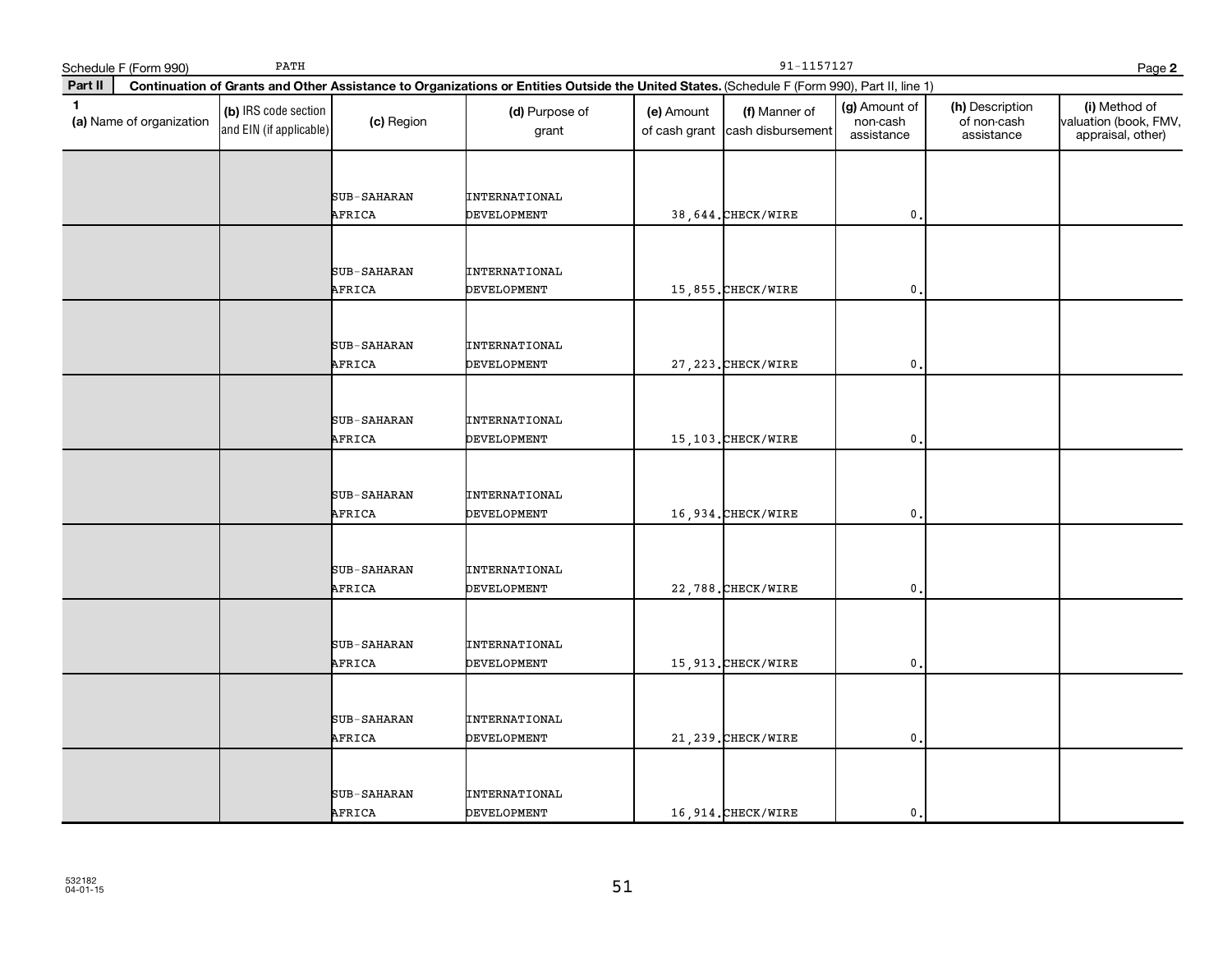|              | Schedule F (Form 990)    | PATH                                            |                       |                                                                                                                                              | 91-1157127<br>Page 2 |                                                  |                                         |                                              |                                                             |  |
|--------------|--------------------------|-------------------------------------------------|-----------------------|----------------------------------------------------------------------------------------------------------------------------------------------|----------------------|--------------------------------------------------|-----------------------------------------|----------------------------------------------|-------------------------------------------------------------|--|
| Part II      |                          |                                                 |                       | Continuation of Grants and Other Assistance to Organizations or Entities Outside the United States. (Schedule F (Form 990), Part II, line 1) |                      |                                                  |                                         |                                              |                                                             |  |
| $\mathbf{1}$ | (a) Name of organization | (b) IRS code section<br>and EIN (if applicable) | (c) Region            | (d) Purpose of<br>grant                                                                                                                      | (e) Amount           | (f) Manner of<br>of cash grant cash disbursement | (g) Amount of<br>non-cash<br>assistance | (h) Description<br>of non-cash<br>assistance | (i) Method of<br>valuation (book, FMV,<br>appraisal, other) |  |
|              |                          |                                                 | SUB-SAHARAN<br>AFRICA | INTERNATIONAL<br><b>DEVELOPMENT</b>                                                                                                          |                      | 16,023. CHECK/WIRE                               | $\mathbf{0}$                            |                                              |                                                             |  |
|              |                          |                                                 | SUB-SAHARAN<br>AFRICA | <b>INTERNATIONAL</b><br><b>DEVELOPMENT</b>                                                                                                   |                      | 15,509. CHECK/WIRE                               | $\mathbf{0}$ .                          |                                              |                                                             |  |
|              |                          |                                                 | SUB-SAHARAN<br>AFRICA | INTERNATIONAL<br>DEVELOPMENT                                                                                                                 |                      | 19,856. CHECK/WIRE                               | $\mathbf 0$ .                           |                                              |                                                             |  |
|              |                          |                                                 | SUB-SAHARAN<br>AFRICA | <b>INTERNATIONAL</b><br><b>DEVELOPMENT</b>                                                                                                   |                      | 20,724. CHECK/WIRE                               | $\mathfrak{o}$ .                        |                                              |                                                             |  |
|              |                          |                                                 | SUB-SAHARAN<br>AFRICA | INTERNATIONAL<br><b>DEVELOPMENT</b>                                                                                                          |                      | 58, 779. CHECK/WIRE                              | $\mathbf{0}$                            |                                              |                                                             |  |
|              |                          |                                                 | SUB-SAHARAN<br>AFRICA | <b>INTERNATIONAL</b><br><b>DEVELOPMENT</b>                                                                                                   |                      | 82,289. CHECK/WIRE                               | $\mathbf{0}$ .                          |                                              |                                                             |  |
|              |                          |                                                 | SUB-SAHARAN<br>AFRICA | <b>INTERNATIONAL</b><br>DEVELOPMENT                                                                                                          |                      | 152,626. CHECK/WIRE                              | $\mathbf{0}$                            |                                              |                                                             |  |
|              |                          |                                                 | SUB-SAHARAN<br>AFRICA | <b>INTERNATIONAL</b><br><b>DEVELOPMENT</b>                                                                                                   |                      | 80, 424. CHECK/WIRE                              | $\mathfrak{o}$ .                        |                                              |                                                             |  |
|              |                          |                                                 | SUB-SAHARAN<br>AFRICA | <b>INTERNATIONAL</b><br><b>DEVELOPMENT</b>                                                                                                   |                      | 18,584. CHECK/WIRE                               | $\mathbf{0}$ .                          |                                              |                                                             |  |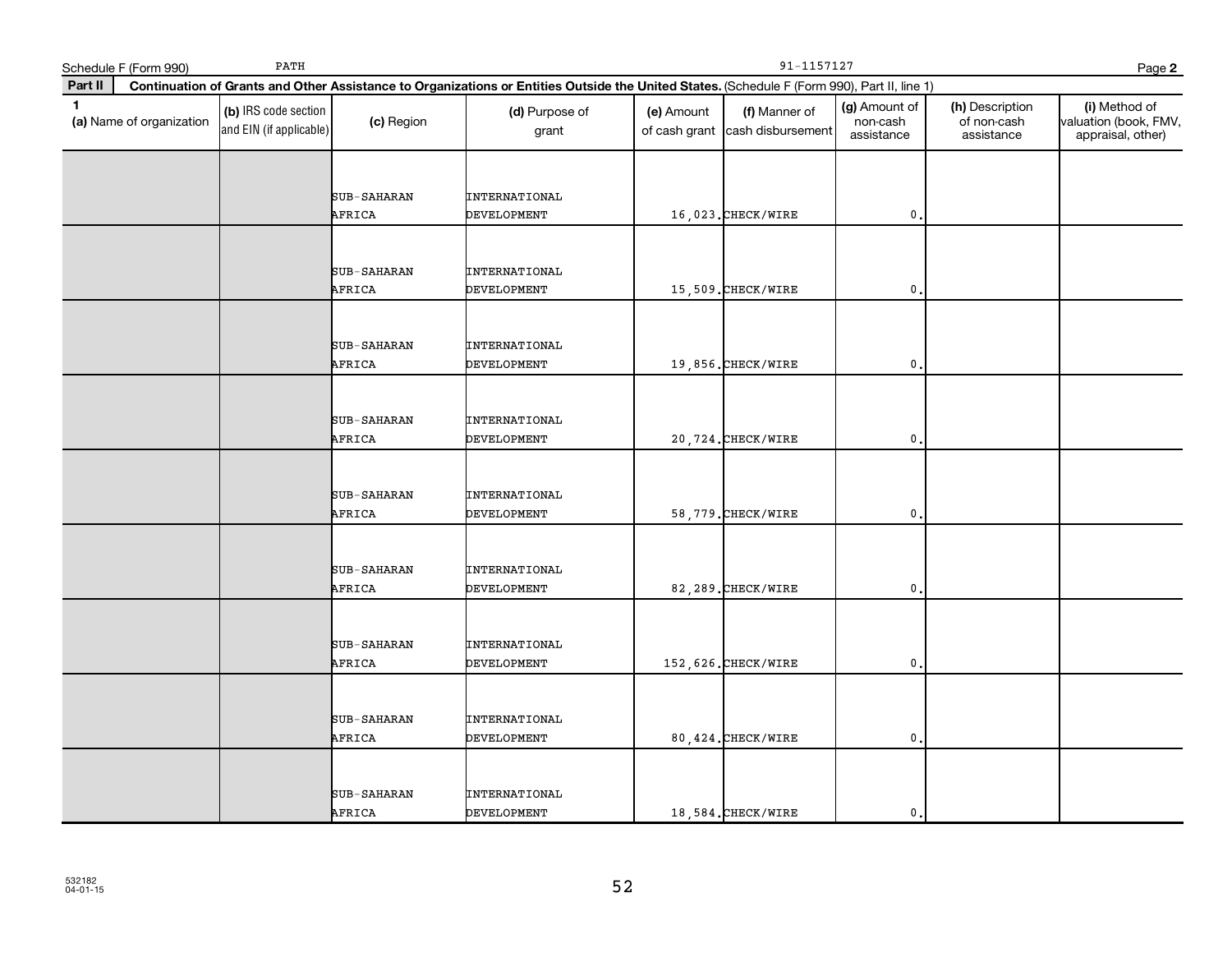|              | Schedule F (Form 990)    | PATH                                            |                       |                                                                                                                                              | 91-1157127<br>Page 2 |                                                  |                                         |                                              |                                                             |  |  |
|--------------|--------------------------|-------------------------------------------------|-----------------------|----------------------------------------------------------------------------------------------------------------------------------------------|----------------------|--------------------------------------------------|-----------------------------------------|----------------------------------------------|-------------------------------------------------------------|--|--|
| Part II      |                          |                                                 |                       | Continuation of Grants and Other Assistance to Organizations or Entities Outside the United States. (Schedule F (Form 990), Part II, line 1) |                      |                                                  |                                         |                                              |                                                             |  |  |
| $\mathbf{1}$ | (a) Name of organization | (b) IRS code section<br>and EIN (if applicable) | (c) Region            | (d) Purpose of<br>grant                                                                                                                      | (e) Amount           | (f) Manner of<br>of cash grant cash disbursement | (g) Amount of<br>non-cash<br>assistance | (h) Description<br>of non-cash<br>assistance | (i) Method of<br>valuation (book, FMV,<br>appraisal, other) |  |  |
|              |                          |                                                 | SUB-SAHARAN<br>AFRICA | INTERNATIONAL<br><b>DEVELOPMENT</b>                                                                                                          |                      | 112,848. CHECK/WIRE                              | $\mathbf 0$ .                           |                                              |                                                             |  |  |
|              |                          |                                                 | SUB-SAHARAN<br>AFRICA | <b>INTERNATIONAL</b><br><b>DEVELOPMENT</b>                                                                                                   |                      | 18, 125. CHECK/WIRE                              | $\mathbf{0}$ .                          |                                              |                                                             |  |  |
|              |                          |                                                 | SUB-SAHARAN<br>AFRICA | INTERNATIONAL<br>DEVELOPMENT                                                                                                                 |                      | 16,640. CHECK/WIRE                               | $\mathbf 0$ .                           |                                              |                                                             |  |  |
|              |                          |                                                 | SUB-SAHARAN<br>AFRICA | <b>INTERNATIONAL</b><br><b>DEVELOPMENT</b>                                                                                                   |                      | 47,940. CHECK/WIRE                               | $\mathfrak{o}$ .                        |                                              |                                                             |  |  |
|              |                          |                                                 | SUB-SAHARAN<br>AFRICA | INTERNATIONAL<br><b>DEVELOPMENT</b>                                                                                                          |                      | 20,697. CHECK/WIRE                               | $\mathbf{0}$                            |                                              |                                                             |  |  |
|              |                          |                                                 | SUB-SAHARAN<br>AFRICA | <b>INTERNATIONAL</b><br><b>DEVELOPMENT</b>                                                                                                   |                      | 21,120. CHECK/WIRE                               | $\mathbf{0}$ .                          |                                              |                                                             |  |  |
|              |                          |                                                 | SUB-SAHARAN<br>AFRICA | <b>INTERNATIONAL</b><br>DEVELOPMENT                                                                                                          |                      | 23, 324. CHECK/WIRE                              | $\mathbf{0}$                            |                                              |                                                             |  |  |
|              |                          |                                                 | SUB-SAHARAN<br>AFRICA | <b>INTERNATIONAL</b><br><b>DEVELOPMENT</b>                                                                                                   |                      | 24,560. CHECK/WIRE                               | $\mathfrak{o}$ .                        |                                              |                                                             |  |  |
|              |                          |                                                 | SUB-SAHARAN<br>AFRICA | <b>INTERNATIONAL</b><br><b>DEVELOPMENT</b>                                                                                                   |                      | 78,691. CHECK/WIRE                               | $\mathbf{0}$ .                          |                                              |                                                             |  |  |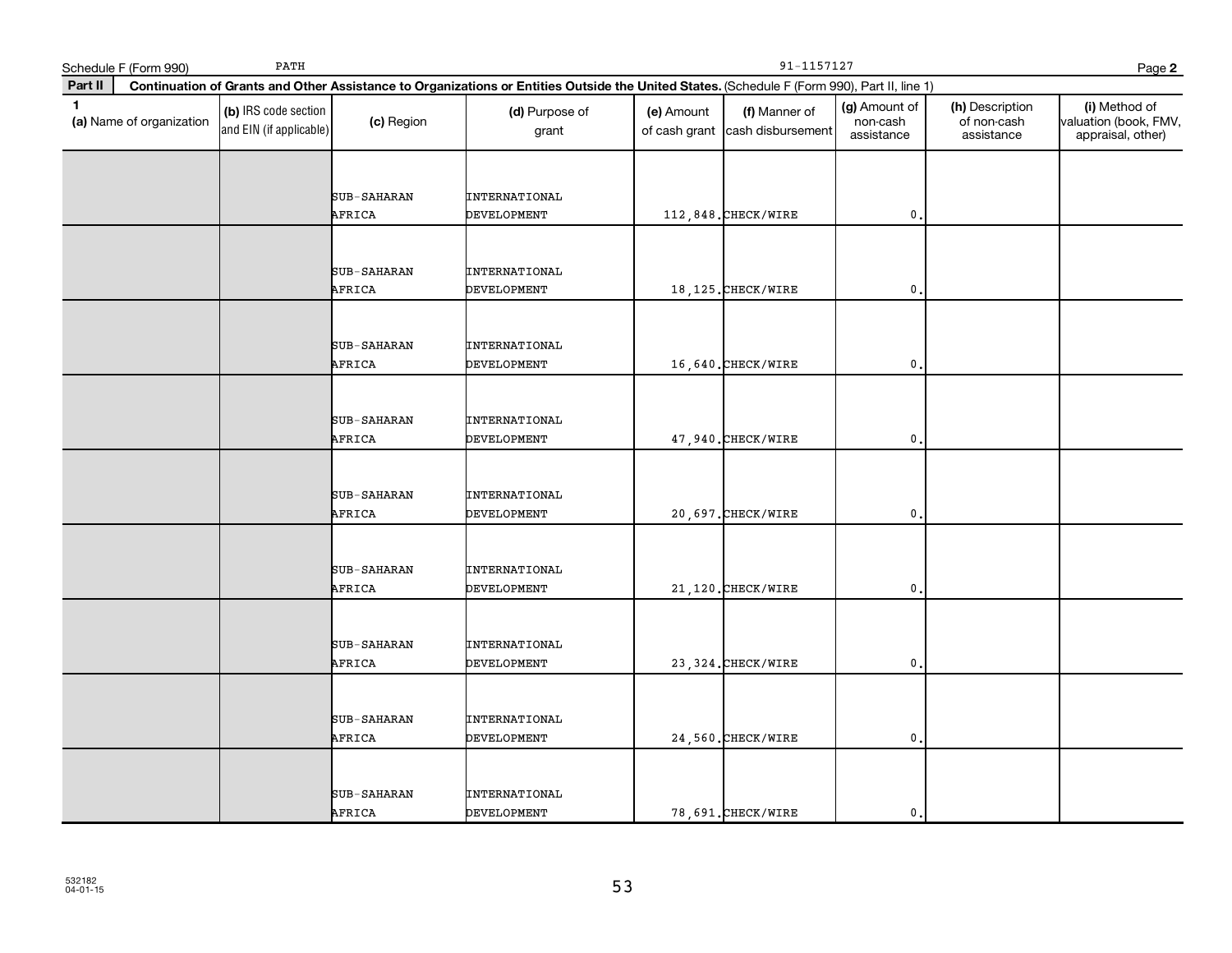|              | Schedule F (Form 990)    | PATH                                            |                       |                                                                                                                                              | 91-1157127<br>Page 2 |                                                  |                                         |                                              |                                                             |  |  |
|--------------|--------------------------|-------------------------------------------------|-----------------------|----------------------------------------------------------------------------------------------------------------------------------------------|----------------------|--------------------------------------------------|-----------------------------------------|----------------------------------------------|-------------------------------------------------------------|--|--|
| Part II      |                          |                                                 |                       | Continuation of Grants and Other Assistance to Organizations or Entities Outside the United States. (Schedule F (Form 990), Part II, line 1) |                      |                                                  |                                         |                                              |                                                             |  |  |
| $\mathbf{1}$ | (a) Name of organization | (b) IRS code section<br>and EIN (if applicable) | (c) Region            | (d) Purpose of<br>grant                                                                                                                      | (e) Amount           | (f) Manner of<br>of cash grant cash disbursement | (g) Amount of<br>non-cash<br>assistance | (h) Description<br>of non-cash<br>assistance | (i) Method of<br>valuation (book, FMV,<br>appraisal, other) |  |  |
|              |                          |                                                 | SUB-SAHARAN<br>AFRICA | INTERNATIONAL<br><b>DEVELOPMENT</b>                                                                                                          |                      | 44,868. CHECK/WIRE                               | $\mathbf 0$ .                           |                                              |                                                             |  |  |
|              |                          |                                                 | SUB-SAHARAN<br>AFRICA | <b>INTERNATIONAL</b><br><b>DEVELOPMENT</b>                                                                                                   |                      | 15,941. CHECK/WIRE                               | $\mathbf{0}$ .                          |                                              |                                                             |  |  |
|              |                          |                                                 | SUB-SAHARAN<br>AFRICA | INTERNATIONAL<br>DEVELOPMENT                                                                                                                 |                      | 47,295. CHECK/WIRE                               | $\mathbf 0$ .                           |                                              |                                                             |  |  |
|              |                          |                                                 | SUB-SAHARAN<br>AFRICA | <b>INTERNATIONAL</b><br><b>DEVELOPMENT</b>                                                                                                   |                      | 21,932. CHECK/WIRE                               | $\mathfrak{o}$ .                        |                                              |                                                             |  |  |
|              |                          |                                                 | SUB-SAHARAN<br>AFRICA | INTERNATIONAL<br><b>DEVELOPMENT</b>                                                                                                          |                      | 20,086. CHECK/WIRE                               | $\mathbf{0}$                            |                                              |                                                             |  |  |
|              |                          |                                                 | SUB-SAHARAN<br>AFRICA | <b>INTERNATIONAL</b><br><b>DEVELOPMENT</b>                                                                                                   |                      | 72,097. CHECK/WIRE                               | $\mathbf{0}$ .                          |                                              |                                                             |  |  |
|              |                          |                                                 | SUB-SAHARAN<br>AFRICA | <b>INTERNATIONAL</b><br>DEVELOPMENT                                                                                                          |                      | 16,875. CHECK/WIRE                               | $\mathbf{0}$                            |                                              |                                                             |  |  |
|              |                          |                                                 | SUB-SAHARAN<br>AFRICA | <b>INTERNATIONAL</b><br><b>DEVELOPMENT</b>                                                                                                   |                      | 22, 112. CHECK/WIRE                              | $\mathfrak{o}$ .                        |                                              |                                                             |  |  |
|              |                          |                                                 | SUB-SAHARAN<br>AFRICA | <b>INTERNATIONAL</b><br><b>DEVELOPMENT</b>                                                                                                   |                      | 16,307.CHECK/WIRE                                | $\mathbf{0}$ .                          |                                              |                                                             |  |  |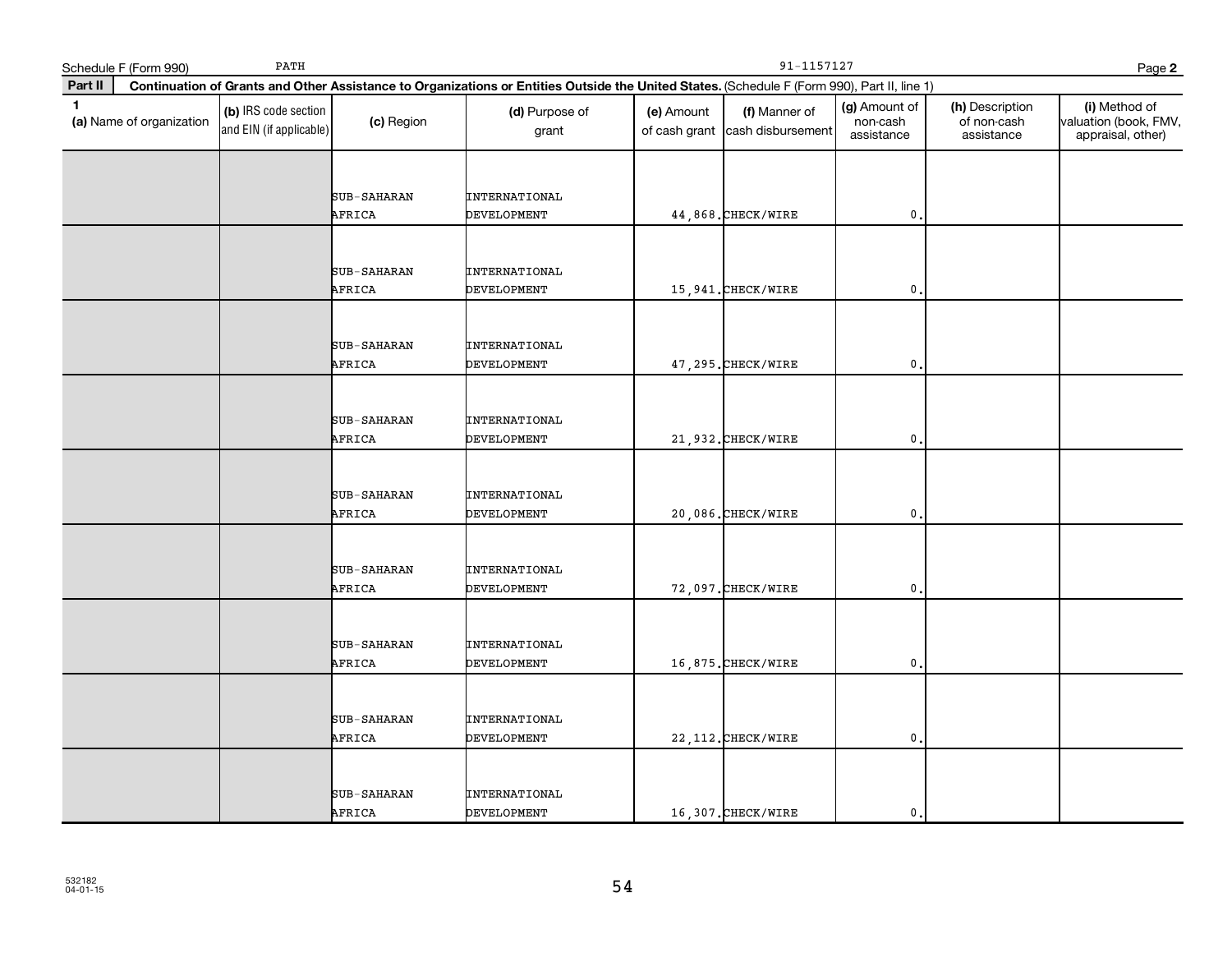|              | Schedule F (Form 990)    | PATH                                            |                       |                                                                                                                                              | 91-1157127<br>Page 2 |                                                  |                                         |                                              |                                                             |  |  |
|--------------|--------------------------|-------------------------------------------------|-----------------------|----------------------------------------------------------------------------------------------------------------------------------------------|----------------------|--------------------------------------------------|-----------------------------------------|----------------------------------------------|-------------------------------------------------------------|--|--|
| Part II      |                          |                                                 |                       | Continuation of Grants and Other Assistance to Organizations or Entities Outside the United States. (Schedule F (Form 990), Part II, line 1) |                      |                                                  |                                         |                                              |                                                             |  |  |
| $\mathbf{1}$ | (a) Name of organization | (b) IRS code section<br>and EIN (if applicable) | (c) Region            | (d) Purpose of<br>grant                                                                                                                      | (e) Amount           | (f) Manner of<br>of cash grant cash disbursement | (g) Amount of<br>non-cash<br>assistance | (h) Description<br>of non-cash<br>assistance | (i) Method of<br>valuation (book, FMV,<br>appraisal, other) |  |  |
|              |                          |                                                 | SUB-SAHARAN<br>AFRICA | INTERNATIONAL<br><b>DEVELOPMENT</b>                                                                                                          |                      | 35,762. CHECK/WIRE                               | $\mathbf 0$ .                           |                                              |                                                             |  |  |
|              |                          |                                                 | SUB-SAHARAN<br>AFRICA | <b>INTERNATIONAL</b><br><b>DEVELOPMENT</b>                                                                                                   |                      | 20,883. CHECK/WIRE                               | $\mathbf{0}$ .                          |                                              |                                                             |  |  |
|              |                          |                                                 | SUB-SAHARAN<br>AFRICA | INTERNATIONAL<br>DEVELOPMENT                                                                                                                 |                      | 13,595. CHECK/WIRE                               | $\mathbf 0$ .                           |                                              |                                                             |  |  |
|              |                          |                                                 | SUB-SAHARAN<br>AFRICA | <b>INTERNATIONAL</b><br><b>DEVELOPMENT</b>                                                                                                   |                      | 18,384. CHECK/WIRE                               | $\mathfrak{o}$ .                        |                                              |                                                             |  |  |
|              |                          |                                                 | SUB-SAHARAN<br>AFRICA | INTERNATIONAL<br><b>DEVELOPMENT</b>                                                                                                          |                      | 60,668. CHECK/WIRE                               | $\mathbf{0}$                            |                                              |                                                             |  |  |
|              |                          |                                                 | SUB-SAHARAN<br>AFRICA | <b>INTERNATIONAL</b><br><b>DEVELOPMENT</b>                                                                                                   |                      | 12,621. CHECK/WIRE                               | $\mathbf{0}$ .                          |                                              |                                                             |  |  |
|              |                          |                                                 | SUB-SAHARAN<br>AFRICA | <b>INTERNATIONAL</b><br>DEVELOPMENT                                                                                                          |                      | 19,470. CHECK/WIRE                               | $\mathbf{0}$                            |                                              |                                                             |  |  |
|              |                          |                                                 | SUB-SAHARAN<br>AFRICA | <b>INTERNATIONAL</b><br><b>DEVELOPMENT</b>                                                                                                   |                      | 143, 321. CHECK/WIRE                             | $\mathfrak{o}$ .                        |                                              |                                                             |  |  |
|              |                          |                                                 | SUB-SAHARAN<br>AFRICA | <b>INTERNATIONAL</b><br><b>DEVELOPMENT</b>                                                                                                   |                      | 42,013. CHECK/WIRE                               | $\mathbf{0}$ .                          |                                              |                                                             |  |  |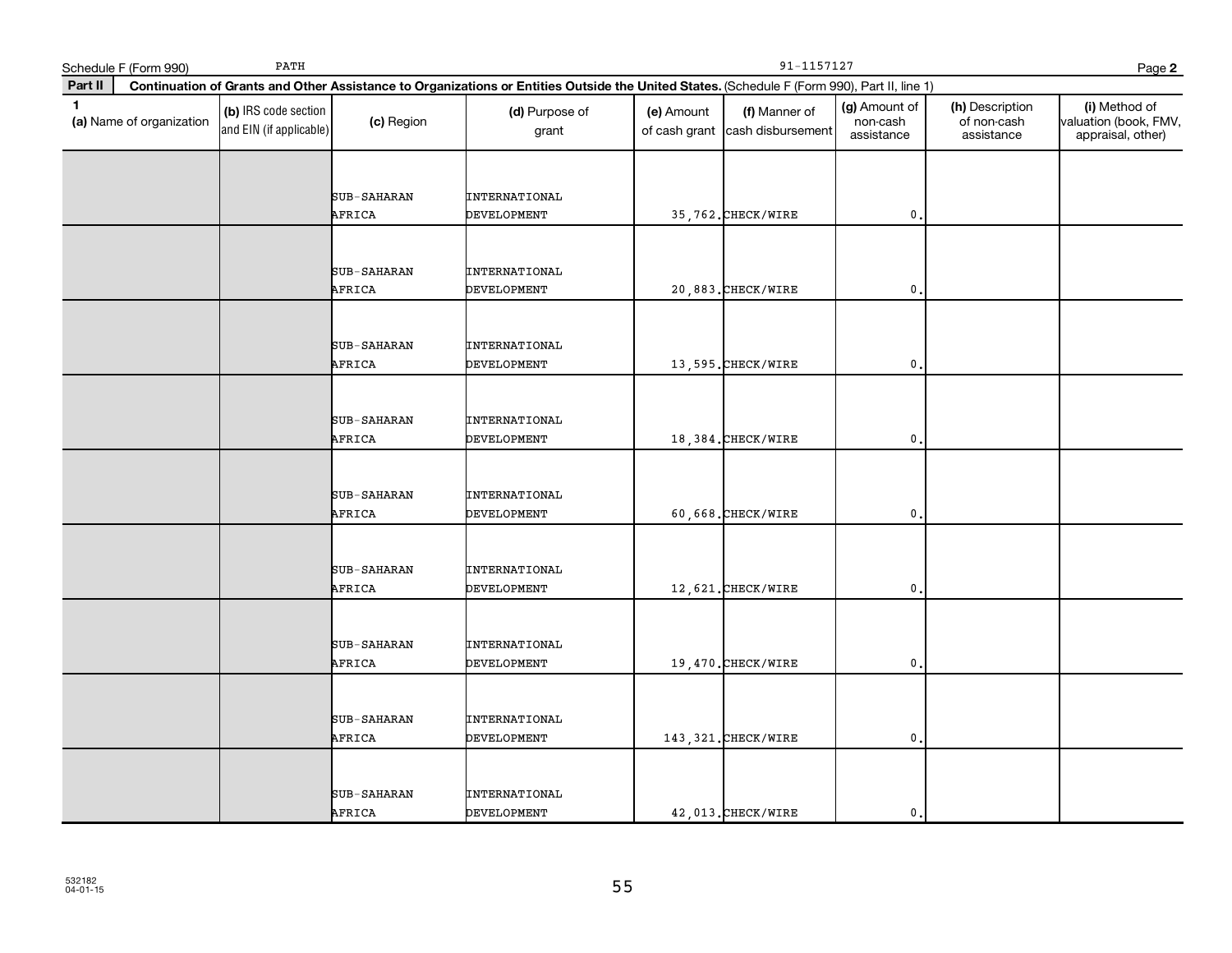|              | Schedule F (Form 990)    | PATH                                            |                       |                                                                                                                                              | 91-1157127<br>Page 2 |                                                  |                                         |                                              |                                                             |  |  |
|--------------|--------------------------|-------------------------------------------------|-----------------------|----------------------------------------------------------------------------------------------------------------------------------------------|----------------------|--------------------------------------------------|-----------------------------------------|----------------------------------------------|-------------------------------------------------------------|--|--|
| Part II      |                          |                                                 |                       | Continuation of Grants and Other Assistance to Organizations or Entities Outside the United States. (Schedule F (Form 990), Part II, line 1) |                      |                                                  |                                         |                                              |                                                             |  |  |
| $\mathbf{1}$ | (a) Name of organization | (b) IRS code section<br>and EIN (if applicable) | (c) Region            | (d) Purpose of<br>grant                                                                                                                      | (e) Amount           | (f) Manner of<br>of cash grant cash disbursement | (g) Amount of<br>non-cash<br>assistance | (h) Description<br>of non-cash<br>assistance | (i) Method of<br>valuation (book, FMV,<br>appraisal, other) |  |  |
|              |                          |                                                 | SUB-SAHARAN<br>AFRICA | <b>INTERNATIONAL</b><br><b>DEVELOPMENT</b>                                                                                                   |                      | 73, 936. CHECK/WIRE                              | $\mathbf 0$ .                           |                                              |                                                             |  |  |
|              |                          |                                                 | SUB-SAHARAN<br>AFRICA | <b>INTERNATIONAL</b><br><b>DEVELOPMENT</b>                                                                                                   |                      | 16,658. CHECK/WIRE                               | $\mathbf{0}$ .                          |                                              |                                                             |  |  |
|              |                          |                                                 | SUB-SAHARAN<br>AFRICA | INTERNATIONAL<br><b>DEVELOPMENT</b>                                                                                                          |                      | 24, 444. CHECK/WIRE                              | $\mathbf{0}$                            |                                              |                                                             |  |  |
|              |                          |                                                 | SUB-SAHARAN<br>AFRICA | <b>INTERNATIONAL</b><br><b>DEVELOPMENT</b>                                                                                                   |                      | 16,886. CHECK/WIRE                               | $\mathfrak{o}$ .                        |                                              |                                                             |  |  |
|              |                          |                                                 | SUB-SAHARAN<br>AFRICA | INTERNATIONAL<br><b>DEVELOPMENT</b>                                                                                                          |                      | 19,320. CHECK/WIRE                               | $\mathbf{0}$                            |                                              |                                                             |  |  |
|              |                          |                                                 | SUB-SAHARAN<br>AFRICA | <b>INTERNATIONAL</b><br>DEVELOPMENT                                                                                                          |                      | 11,010. CHECK/WIRE                               | $\mathfrak o$ .                         |                                              |                                                             |  |  |
|              |                          |                                                 | SUB-SAHARAN<br>AFRICA | INTERNATIONAL<br><b>DEVELOPMENT</b>                                                                                                          |                      | 71,352. CHECK/WIRE                               | $\mathsf{0}$ .                          |                                              |                                                             |  |  |
|              |                          |                                                 | SUB-SAHARAN<br>AFRICA | <b>INTERNATIONAL</b><br><b>DEVELOPMENT</b>                                                                                                   |                      | 15,883. CHECK/WIRE                               | $\mathfrak{o}$ .                        |                                              |                                                             |  |  |
|              |                          |                                                 | SUB-SAHARAN<br>AFRICA | <b>INTERNATIONAL</b><br><b>DEVELOPMENT</b>                                                                                                   |                      | 10,746. CHECK/WIRE                               | $\mathbf{0}$ .                          |                                              |                                                             |  |  |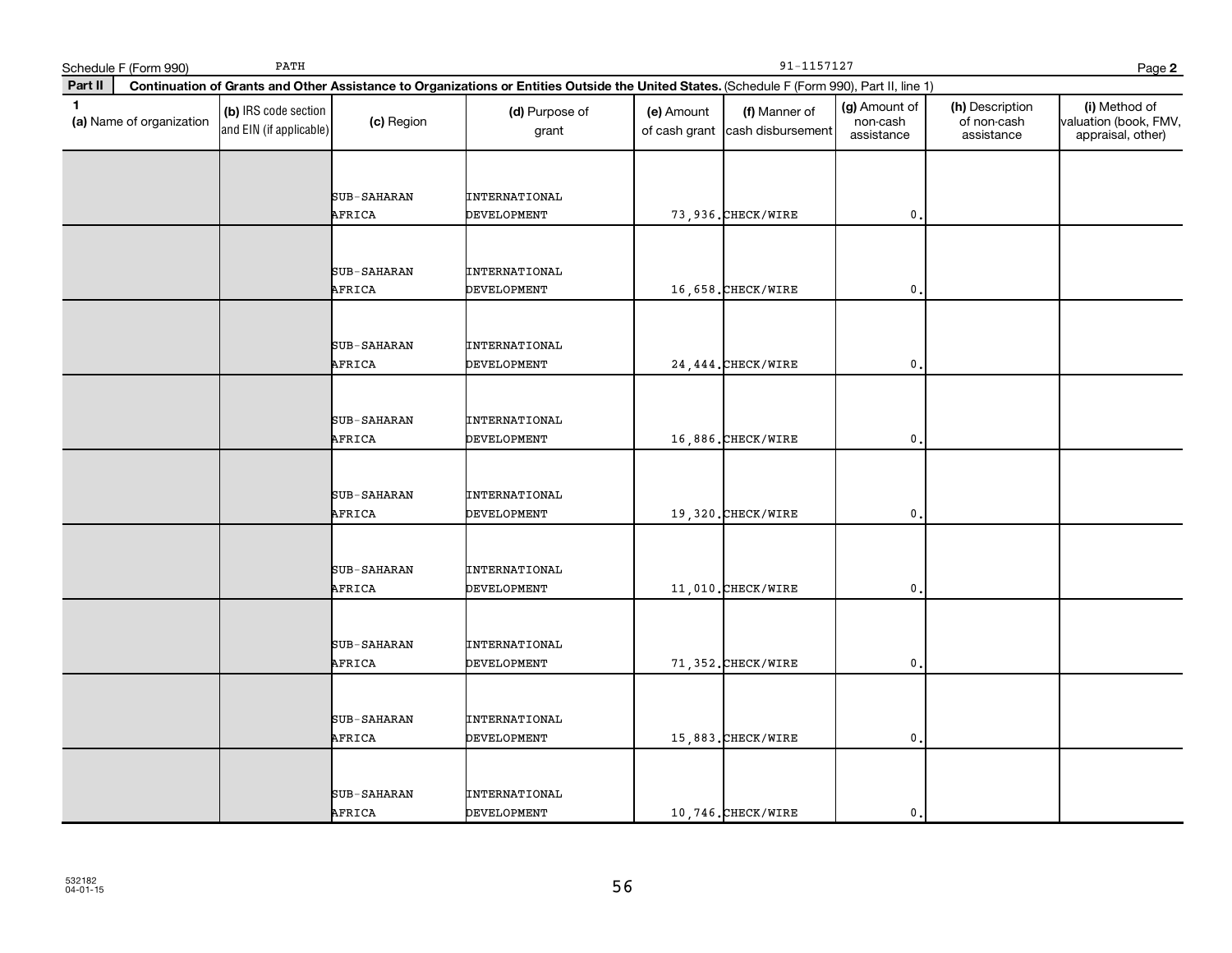|              | Schedule F (Form 990)    | PATH                                            |                       |                                                                                                                                              | 91-1157127<br>Page 2 |                                                  |                                         |                                              |                                                             |  |  |
|--------------|--------------------------|-------------------------------------------------|-----------------------|----------------------------------------------------------------------------------------------------------------------------------------------|----------------------|--------------------------------------------------|-----------------------------------------|----------------------------------------------|-------------------------------------------------------------|--|--|
| Part II      |                          |                                                 |                       | Continuation of Grants and Other Assistance to Organizations or Entities Outside the United States. (Schedule F (Form 990), Part II, line 1) |                      |                                                  |                                         |                                              |                                                             |  |  |
| $\mathbf{1}$ | (a) Name of organization | (b) IRS code section<br>and EIN (if applicable) | (c) Region            | (d) Purpose of<br>grant                                                                                                                      | (e) Amount           | (f) Manner of<br>of cash grant cash disbursement | (g) Amount of<br>non-cash<br>assistance | (h) Description<br>of non-cash<br>assistance | (i) Method of<br>valuation (book, FMV,<br>appraisal, other) |  |  |
|              |                          |                                                 | SUB-SAHARAN<br>AFRICA | INTERNATIONAL<br><b>DEVELOPMENT</b>                                                                                                          |                      | 17,493. CHECK/WIRE                               | $\mathbf 0$ .                           |                                              |                                                             |  |  |
|              |                          |                                                 | SUB-SAHARAN<br>AFRICA | <b>INTERNATIONAL</b><br>DEVELOPMENT                                                                                                          |                      | 17,956.CHECK/WIRE                                | $\mathbf{0}$ .                          |                                              |                                                             |  |  |
|              |                          |                                                 | SUB-SAHARAN<br>AFRICA | INTERNATIONAL<br>DEVELOPMENT                                                                                                                 |                      | 17,091. CHECK/WIRE                               | $\mathbf 0$ .                           |                                              |                                                             |  |  |
|              |                          |                                                 | SUB-SAHARAN<br>AFRICA | <b>INTERNATIONAL</b><br><b>DEVELOPMENT</b>                                                                                                   |                      | 81,186. CHECK/WIRE                               | $\mathfrak{o}$ .                        |                                              |                                                             |  |  |
|              |                          |                                                 | SUB-SAHARAN<br>AFRICA | INTERNATIONAL<br><b>DEVELOPMENT</b>                                                                                                          |                      | 12,937. CHECK/WIRE                               | $\mathbf{0}$                            |                                              |                                                             |  |  |
|              |                          |                                                 | SUB-SAHARAN<br>AFRICA | <b>INTERNATIONAL</b><br><b>DEVELOPMENT</b>                                                                                                   |                      | 13,355. CHECK/WIRE                               | $\mathbf{0}$ .                          |                                              |                                                             |  |  |
|              |                          |                                                 | SUB-SAHARAN<br>AFRICA | <b>INTERNATIONAL</b><br>DEVELOPMENT                                                                                                          |                      | 16,361. CHECK/WIRE                               | $\mathbf{0}$                            |                                              |                                                             |  |  |
|              |                          |                                                 | SUB-SAHARAN<br>AFRICA | <b>INTERNATIONAL</b><br><b>DEVELOPMENT</b>                                                                                                   |                      | 109,684. CHECK/WIRE                              | $\mathfrak{o}$ .                        |                                              |                                                             |  |  |
|              |                          |                                                 | SUB-SAHARAN<br>AFRICA | <b>INTERNATIONAL</b><br><b>DEVELOPMENT</b>                                                                                                   |                      | 10,893.CHECK/WIRE                                | $\mathbf{0}$ .                          |                                              |                                                             |  |  |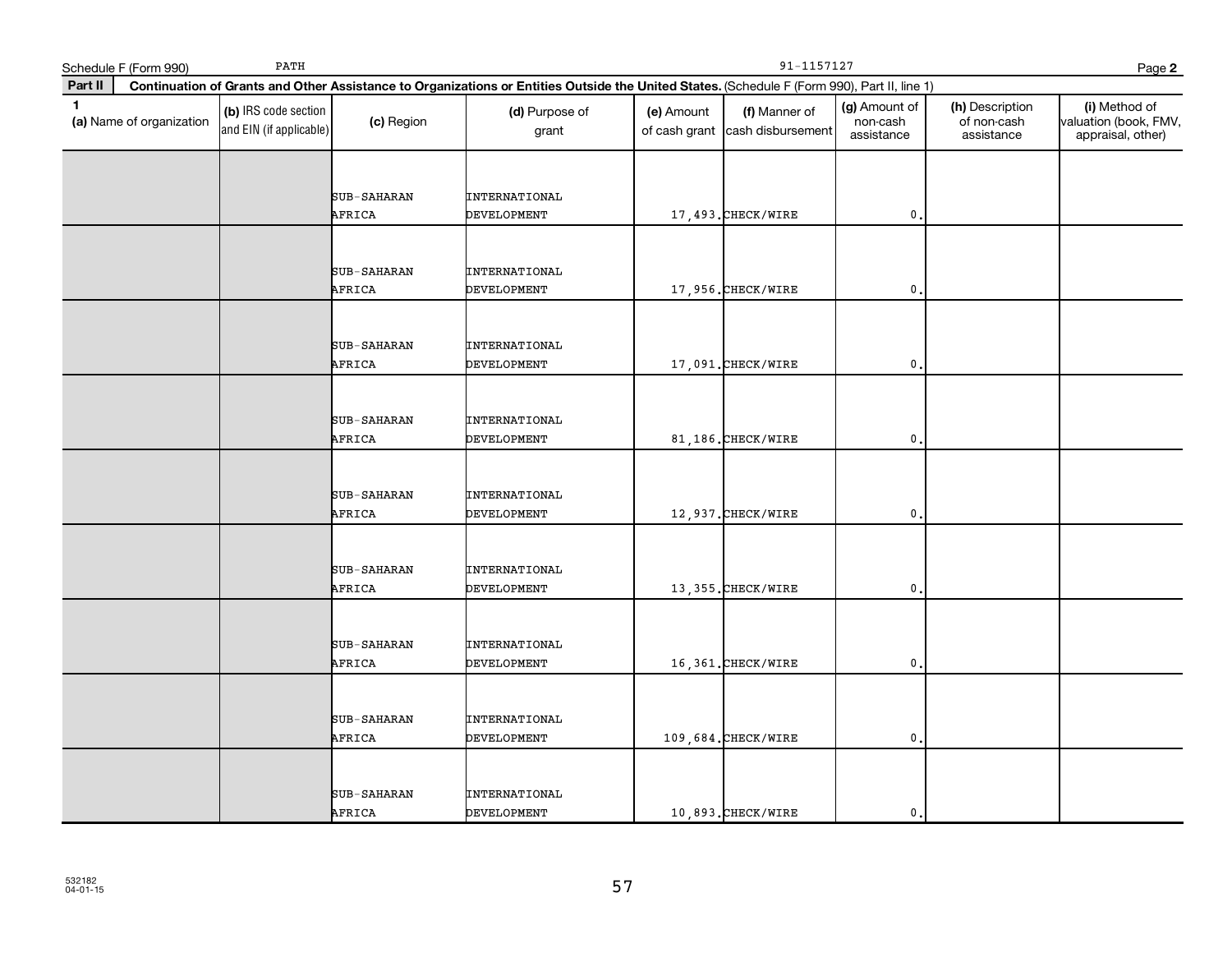|              | Schedule F (Form 990)    | PATH                                            |                       | 91-1157127<br>Page 2                                                                                                                         |            |                                                  |                                         |                                              |                                                             |  |
|--------------|--------------------------|-------------------------------------------------|-----------------------|----------------------------------------------------------------------------------------------------------------------------------------------|------------|--------------------------------------------------|-----------------------------------------|----------------------------------------------|-------------------------------------------------------------|--|
| Part II      |                          |                                                 |                       | Continuation of Grants and Other Assistance to Organizations or Entities Outside the United States. (Schedule F (Form 990), Part II, line 1) |            |                                                  |                                         |                                              |                                                             |  |
| $\mathbf{1}$ | (a) Name of organization | (b) IRS code section<br>and EIN (if applicable) | (c) Region            | (d) Purpose of<br>grant                                                                                                                      | (e) Amount | (f) Manner of<br>of cash grant cash disbursement | (g) Amount of<br>non-cash<br>assistance | (h) Description<br>of non-cash<br>assistance | (i) Method of<br>valuation (book, FMV,<br>appraisal, other) |  |
|              |                          |                                                 | SUB-SAHARAN<br>AFRICA | INTERNATIONAL<br><b>DEVELOPMENT</b>                                                                                                          |            | 107,057. CHECK/WIRE                              | $\mathbf 0$ .                           |                                              |                                                             |  |
|              |                          |                                                 | SUB-SAHARAN<br>AFRICA | <b>INTERNATIONAL</b><br>DEVELOPMENT                                                                                                          |            | 23,076. CHECK/WIRE                               | $\mathbf{0}$ .                          |                                              |                                                             |  |
|              |                          |                                                 | SUB-SAHARAN<br>AFRICA | INTERNATIONAL<br>DEVELOPMENT                                                                                                                 |            | 16,791. CHECK/WIRE                               | $\mathbf 0$ .                           |                                              |                                                             |  |
|              |                          |                                                 | SUB-SAHARAN<br>AFRICA | <b>INTERNATIONAL</b><br><b>DEVELOPMENT</b>                                                                                                   |            | 15,901. CHECK/WIRE                               | $\mathfrak{o}$ .                        |                                              |                                                             |  |
|              |                          |                                                 | SUB-SAHARAN<br>AFRICA | INTERNATIONAL<br><b>DEVELOPMENT</b>                                                                                                          |            | 15,550.CHECK/WIRE                                | $\mathbf{0}$                            |                                              |                                                             |  |
|              |                          |                                                 | SUB-SAHARAN<br>AFRICA | <b>INTERNATIONAL</b><br><b>DEVELOPMENT</b>                                                                                                   |            | 13, 413. CHECK/WIRE                              | $\mathbf{0}$ .                          |                                              |                                                             |  |
|              |                          |                                                 | SUB-SAHARAN<br>AFRICA | <b>INTERNATIONAL</b><br>DEVELOPMENT                                                                                                          |            | 18,505. CHECK/WIRE                               | $\mathbf{0}$                            |                                              |                                                             |  |
|              |                          |                                                 | SUB-SAHARAN<br>AFRICA | <b>INTERNATIONAL</b><br><b>DEVELOPMENT</b>                                                                                                   |            | 25,052. CHECK/WIRE                               | $\mathfrak{o}$ .                        |                                              |                                                             |  |
|              |                          |                                                 | SUB-SAHARAN<br>AFRICA | <b>INTERNATIONAL</b><br><b>DEVELOPMENT</b>                                                                                                   |            | 10,815.CHECK/WIRE                                | $\mathbf{0}$ .                          |                                              |                                                             |  |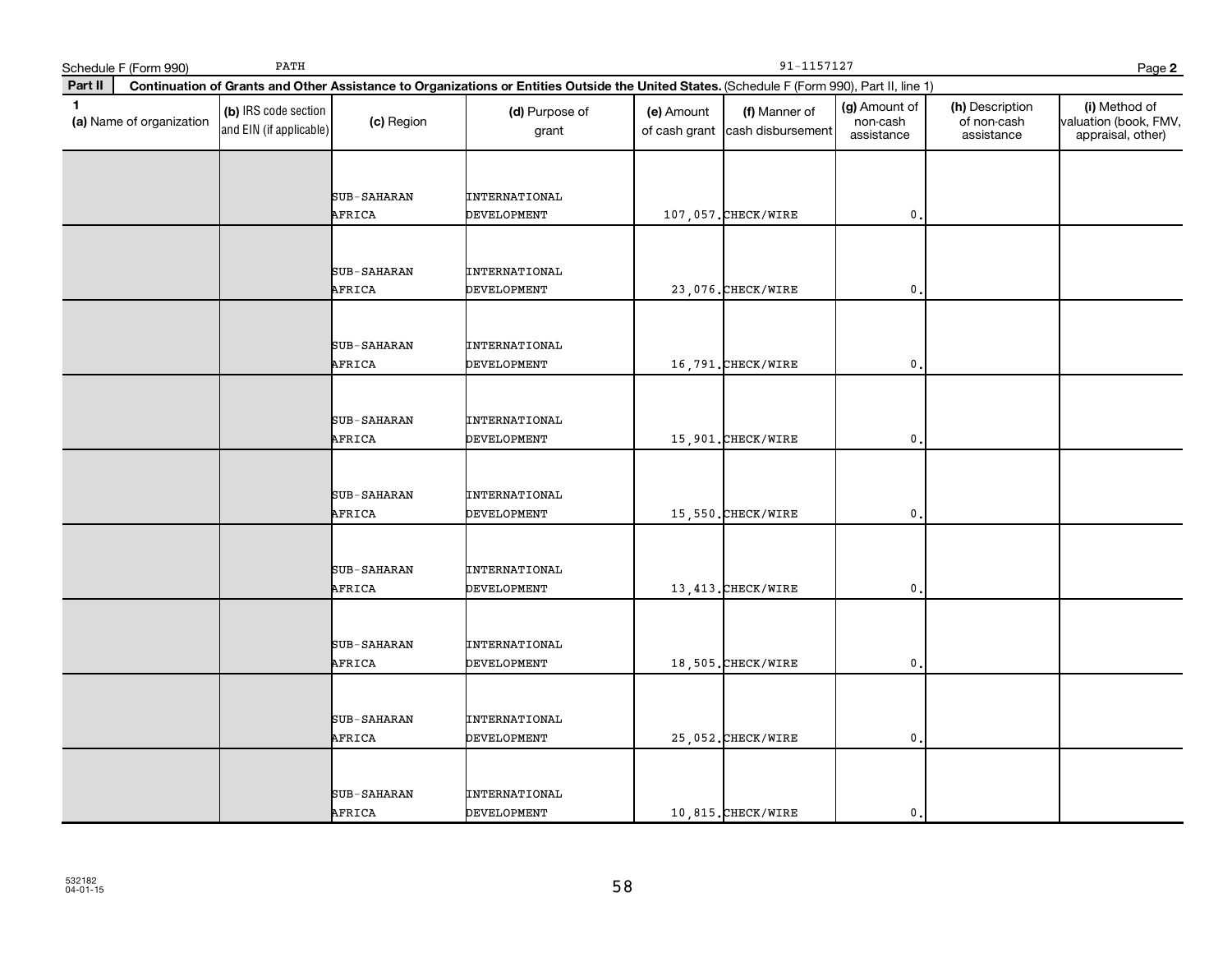|              | Schedule F (Form 990)    | PATH                                            |                       |                                                                                                                                              | 91-1157127<br>Page 2 |                                                  |                                         |                                              |                                                             |  |  |
|--------------|--------------------------|-------------------------------------------------|-----------------------|----------------------------------------------------------------------------------------------------------------------------------------------|----------------------|--------------------------------------------------|-----------------------------------------|----------------------------------------------|-------------------------------------------------------------|--|--|
| Part II      |                          |                                                 |                       | Continuation of Grants and Other Assistance to Organizations or Entities Outside the United States. (Schedule F (Form 990), Part II, line 1) |                      |                                                  |                                         |                                              |                                                             |  |  |
| $\mathbf{1}$ | (a) Name of organization | (b) IRS code section<br>and EIN (if applicable) | (c) Region            | (d) Purpose of<br>grant                                                                                                                      | (e) Amount           | (f) Manner of<br>of cash grant cash disbursement | (g) Amount of<br>non-cash<br>assistance | (h) Description<br>of non-cash<br>assistance | (i) Method of<br>valuation (book, FMV,<br>appraisal, other) |  |  |
|              |                          |                                                 | SUB-SAHARAN<br>AFRICA | INTERNATIONAL<br><b>DEVELOPMENT</b>                                                                                                          |                      | 14,757. CHECK/WIRE                               | $\mathbf 0$ .                           |                                              |                                                             |  |  |
|              |                          |                                                 | SUB-SAHARAN<br>AFRICA | <b>INTERNATIONAL</b><br>DEVELOPMENT                                                                                                          |                      | 143,046. CHECK/WIRE                              | $\mathbf{0}$ .                          |                                              |                                                             |  |  |
|              |                          |                                                 | SUB-SAHARAN<br>AFRICA | INTERNATIONAL<br>DEVELOPMENT                                                                                                                 |                      | 56, 553. CHECK/WIRE                              | $\mathbf 0$ .                           |                                              |                                                             |  |  |
|              |                          |                                                 | SUB-SAHARAN<br>AFRICA | <b>INTERNATIONAL</b><br><b>DEVELOPMENT</b>                                                                                                   |                      | 18, 173. CHECK/WIRE                              | $\mathfrak{o}$ .                        |                                              |                                                             |  |  |
|              |                          |                                                 | SUB-SAHARAN<br>AFRICA | INTERNATIONAL<br><b>DEVELOPMENT</b>                                                                                                          |                      | 14,922. CHECK/WIRE                               | $\mathbf{0}$                            |                                              |                                                             |  |  |
|              |                          |                                                 | SUB-SAHARAN<br>AFRICA | <b>INTERNATIONAL</b><br><b>DEVELOPMENT</b>                                                                                                   |                      | 13,783. CHECK/WIRE                               | $\mathbf{0}$ .                          |                                              |                                                             |  |  |
|              |                          |                                                 | SUB-SAHARAN<br>AFRICA | <b>INTERNATIONAL</b><br>DEVELOPMENT                                                                                                          |                      | 18,970. CHECK/WIRE                               | $\mathbf{0}$                            |                                              |                                                             |  |  |
|              |                          |                                                 | SUB-SAHARAN<br>AFRICA | <b>INTERNATIONAL</b><br><b>DEVELOPMENT</b>                                                                                                   |                      | 15,976. CHECK/WIRE                               | $\mathfrak{o}$ .                        |                                              |                                                             |  |  |
|              |                          |                                                 | SUB-SAHARAN<br>AFRICA | <b>INTERNATIONAL</b><br><b>DEVELOPMENT</b>                                                                                                   |                      | 17,269.CHECK/WIRE                                | $\mathbf{0}$ .                          |                                              |                                                             |  |  |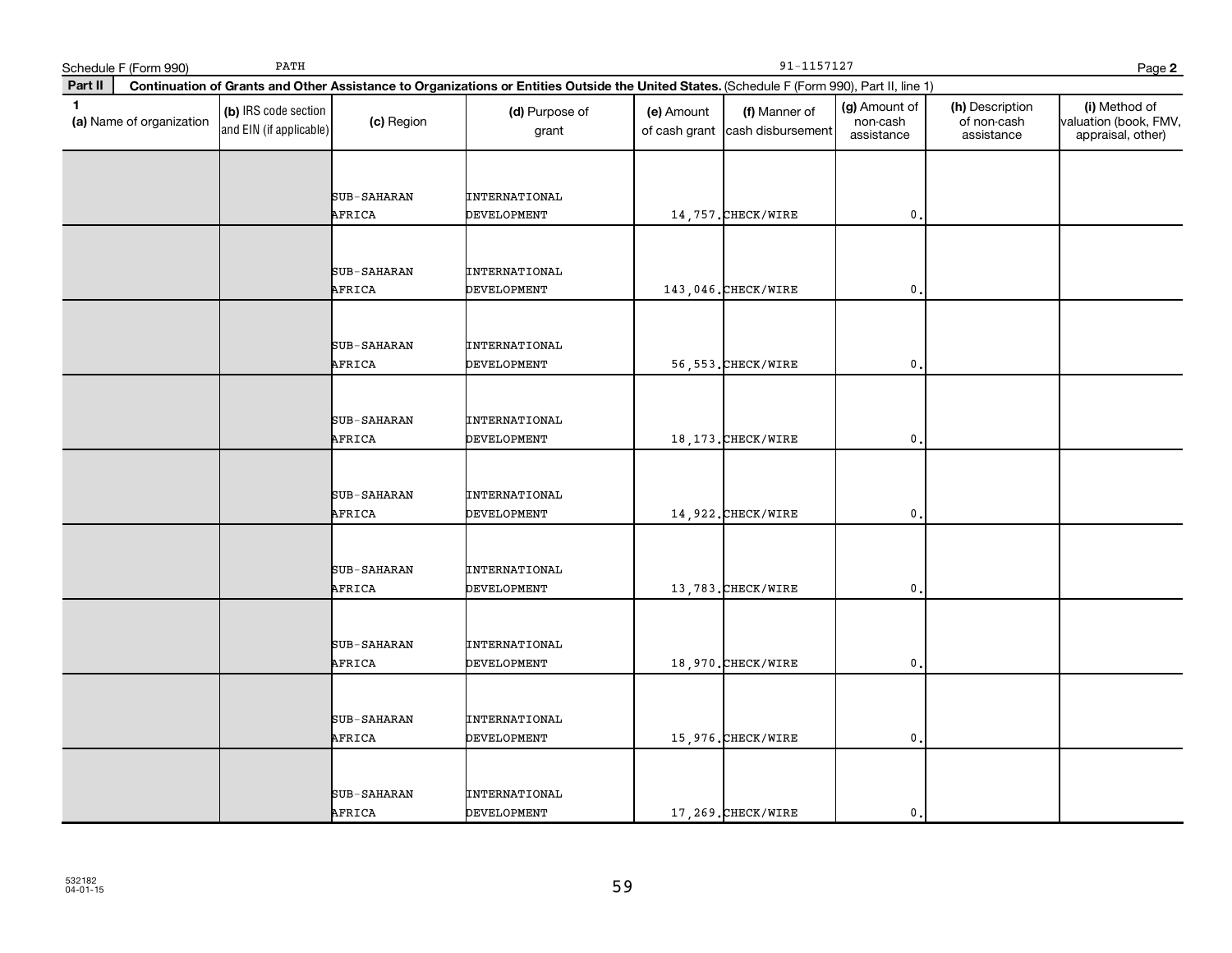|              | Schedule F (Form 990)    | PATH                                            |                       | 91-1157127<br>Page 2                                                                                                                         |            |                                                  |                                         |                                              |                                                             |  |
|--------------|--------------------------|-------------------------------------------------|-----------------------|----------------------------------------------------------------------------------------------------------------------------------------------|------------|--------------------------------------------------|-----------------------------------------|----------------------------------------------|-------------------------------------------------------------|--|
| Part II      |                          |                                                 |                       | Continuation of Grants and Other Assistance to Organizations or Entities Outside the United States. (Schedule F (Form 990), Part II, line 1) |            |                                                  |                                         |                                              |                                                             |  |
| $\mathbf{1}$ | (a) Name of organization | (b) IRS code section<br>and EIN (if applicable) | (c) Region            | (d) Purpose of<br>grant                                                                                                                      | (e) Amount | (f) Manner of<br>of cash grant cash disbursement | (g) Amount of<br>non-cash<br>assistance | (h) Description<br>of non-cash<br>assistance | (i) Method of<br>valuation (book, FMV,<br>appraisal, other) |  |
|              |                          |                                                 | SUB-SAHARAN<br>AFRICA | <b>INTERNATIONAL</b><br><b>DEVELOPMENT</b>                                                                                                   |            | 36,000. CHECK/WIRE                               | $\mathfrak o$ .                         |                                              |                                                             |  |
|              |                          |                                                 | SUB-SAHARAN<br>AFRICA | <b>INTERNATIONAL</b><br><b>DEVELOPMENT</b>                                                                                                   |            | 15,950.CHECK/WIRE                                | $\mathbf{0}$ .                          |                                              |                                                             |  |
|              |                          |                                                 | SUB-SAHARAN<br>AFRICA | INTERNATIONAL<br><b>DEVELOPMENT</b>                                                                                                          |            | 76, 173. CHECK/WIRE                              | $\mathbf 0$ .                           |                                              |                                                             |  |
|              |                          |                                                 | SUB-SAHARAN<br>AFRICA | INTERNATIONAL<br><b>DEVELOPMENT</b>                                                                                                          |            | 50, 319. CHECK/WIRE                              | $\mathfrak{o}$ .                        |                                              |                                                             |  |
|              |                          |                                                 | SUB-SAHARAN<br>AFRICA | <b>INTERNATIONAL</b><br>DEVELOPMENT                                                                                                          |            | 54, 977. CHECK/WIRE                              | $\mathbf{0}$                            |                                              |                                                             |  |
|              |                          |                                                 | SUB-SAHARAN<br>AFRICA | <b>INTERNATIONAL</b><br><b>DEVELOPMENT</b>                                                                                                   |            | 20,160. CHECK/WIRE                               | $\mathfrak{o}$ .                        |                                              |                                                             |  |
|              |                          |                                                 | SUB-SAHARAN<br>AFRICA | INTERNATIONAL<br>DEVELOPMENT                                                                                                                 |            | 10,987. CHECK/WIRE                               | $\mathbf{0}$                            |                                              |                                                             |  |
|              |                          |                                                 | SUB-SAHARAN<br>AFRICA | <b>INTERNATIONAL</b><br><b>DEVELOPMENT</b>                                                                                                   |            | 48, 316. CHECK/WIRE                              | $\mathfrak{o}$ .                        |                                              |                                                             |  |
|              |                          |                                                 | SUB-SAHARAN<br>AFRICA | <b>INTERNATIONAL</b><br><b>DEVELOPMENT</b>                                                                                                   |            | 71, 277. CHECK/WIRE                              | $\mathbf{0}$ .                          |                                              |                                                             |  |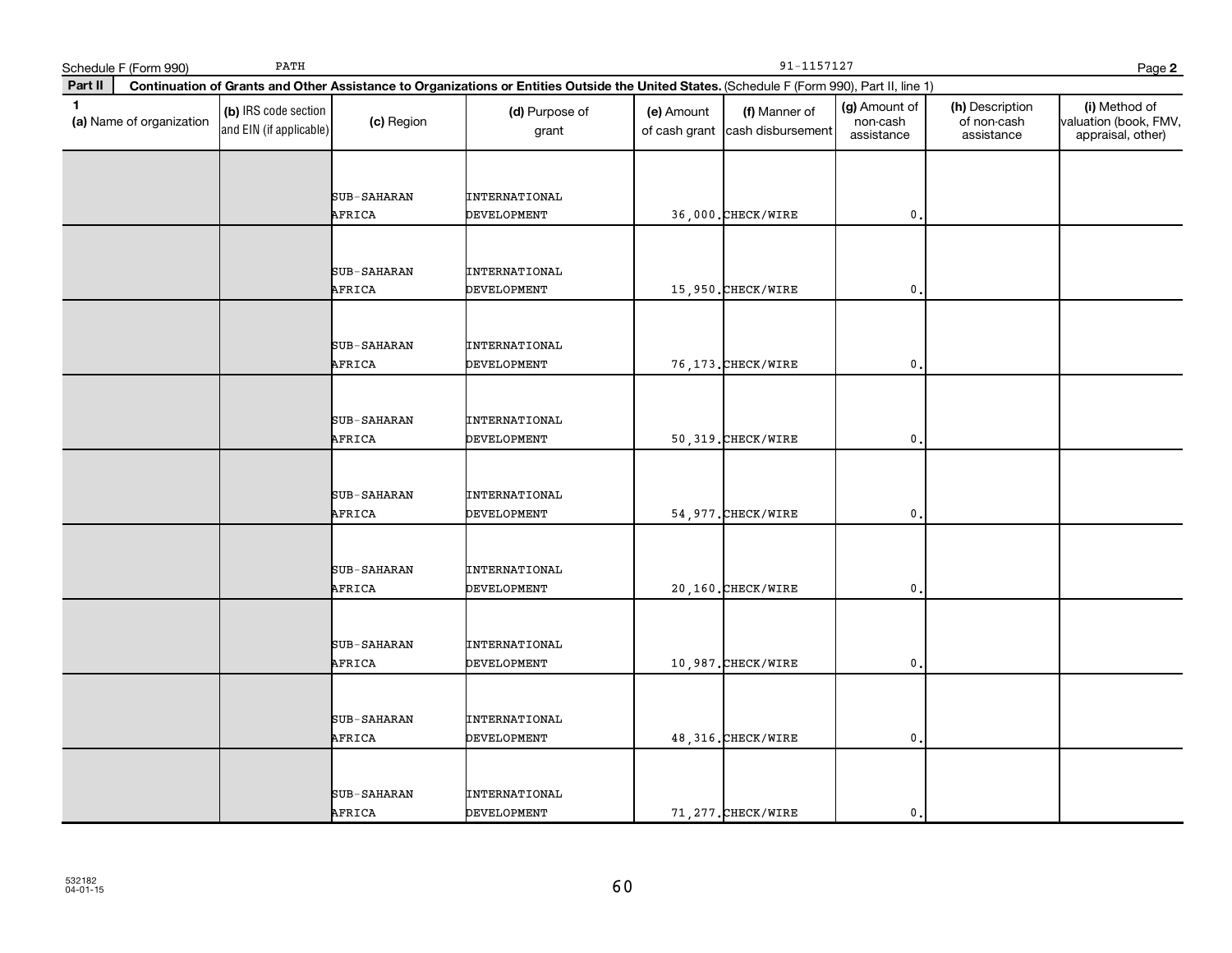|              | Schedule F (Form 990)    | PATH                                            |                       |                                                                                                                                              | 91-1157127<br>Page 2 |                                                  |                                         |                                              |                                                             |  |
|--------------|--------------------------|-------------------------------------------------|-----------------------|----------------------------------------------------------------------------------------------------------------------------------------------|----------------------|--------------------------------------------------|-----------------------------------------|----------------------------------------------|-------------------------------------------------------------|--|
| Part II      |                          |                                                 |                       | Continuation of Grants and Other Assistance to Organizations or Entities Outside the United States. (Schedule F (Form 990), Part II, line 1) |                      |                                                  |                                         |                                              |                                                             |  |
| $\mathbf{1}$ | (a) Name of organization | (b) IRS code section<br>and EIN (if applicable) | (c) Region            | (d) Purpose of<br>grant                                                                                                                      | (e) Amount           | (f) Manner of<br>of cash grant cash disbursement | (g) Amount of<br>non-cash<br>assistance | (h) Description<br>of non-cash<br>assistance | (i) Method of<br>valuation (book, FMV,<br>appraisal, other) |  |
|              |                          |                                                 | SUB-SAHARAN<br>AFRICA | INTERNATIONAL<br><b>DEVELOPMENT</b>                                                                                                          |                      | 15,577. CHECK/WIRE                               | $\mathbf 0$ .                           |                                              |                                                             |  |
|              |                          |                                                 | SUB-SAHARAN<br>AFRICA | <b>INTERNATIONAL</b><br>DEVELOPMENT                                                                                                          |                      | 10,650. CHECK/WIRE                               | $\mathbf{0}$ .                          |                                              |                                                             |  |
|              |                          |                                                 | SUB-SAHARAN<br>AFRICA | INTERNATIONAL<br>DEVELOPMENT                                                                                                                 |                      | 18,429. CHECK/WIRE                               | $\mathbf 0$ .                           |                                              |                                                             |  |
|              |                          |                                                 | SUB-SAHARAN<br>AFRICA | <b>INTERNATIONAL</b><br><b>DEVELOPMENT</b>                                                                                                   |                      | 17,579. CHECK/WIRE                               | $\mathfrak{o}$ .                        |                                              |                                                             |  |
|              |                          |                                                 | SUB-SAHARAN<br>AFRICA | <b>INTERNATIONAL</b><br><b>DEVELOPMENT</b>                                                                                                   |                      | 13,301.CHECK/WIRE                                | $\mathbf{0}$                            |                                              |                                                             |  |
|              |                          |                                                 | SUB-SAHARAN<br>AFRICA | <b>INTERNATIONAL</b><br><b>DEVELOPMENT</b>                                                                                                   |                      | 15,904. CHECK/WIRE                               | $\mathbf{0}$ .                          |                                              |                                                             |  |
|              |                          |                                                 | SUB-SAHARAN<br>AFRICA | <b>INTERNATIONAL</b><br>DEVELOPMENT                                                                                                          |                      | 8,000. CHECK/WIRE                                | $\mathbf{0}$                            |                                              |                                                             |  |
|              |                          |                                                 | SUB-SAHARAN<br>AFRICA | <b>INTERNATIONAL</b><br><b>DEVELOPMENT</b>                                                                                                   |                      | 12, 116. CHECK/WIRE                              | $\mathfrak{o}$ .                        |                                              |                                                             |  |
|              |                          |                                                 | SUB-SAHARAN<br>AFRICA | <b>INTERNATIONAL</b><br><b>DEVELOPMENT</b>                                                                                                   |                      | 39,554. CHECK/WIRE                               | $\mathbf{0}$ .                          |                                              |                                                             |  |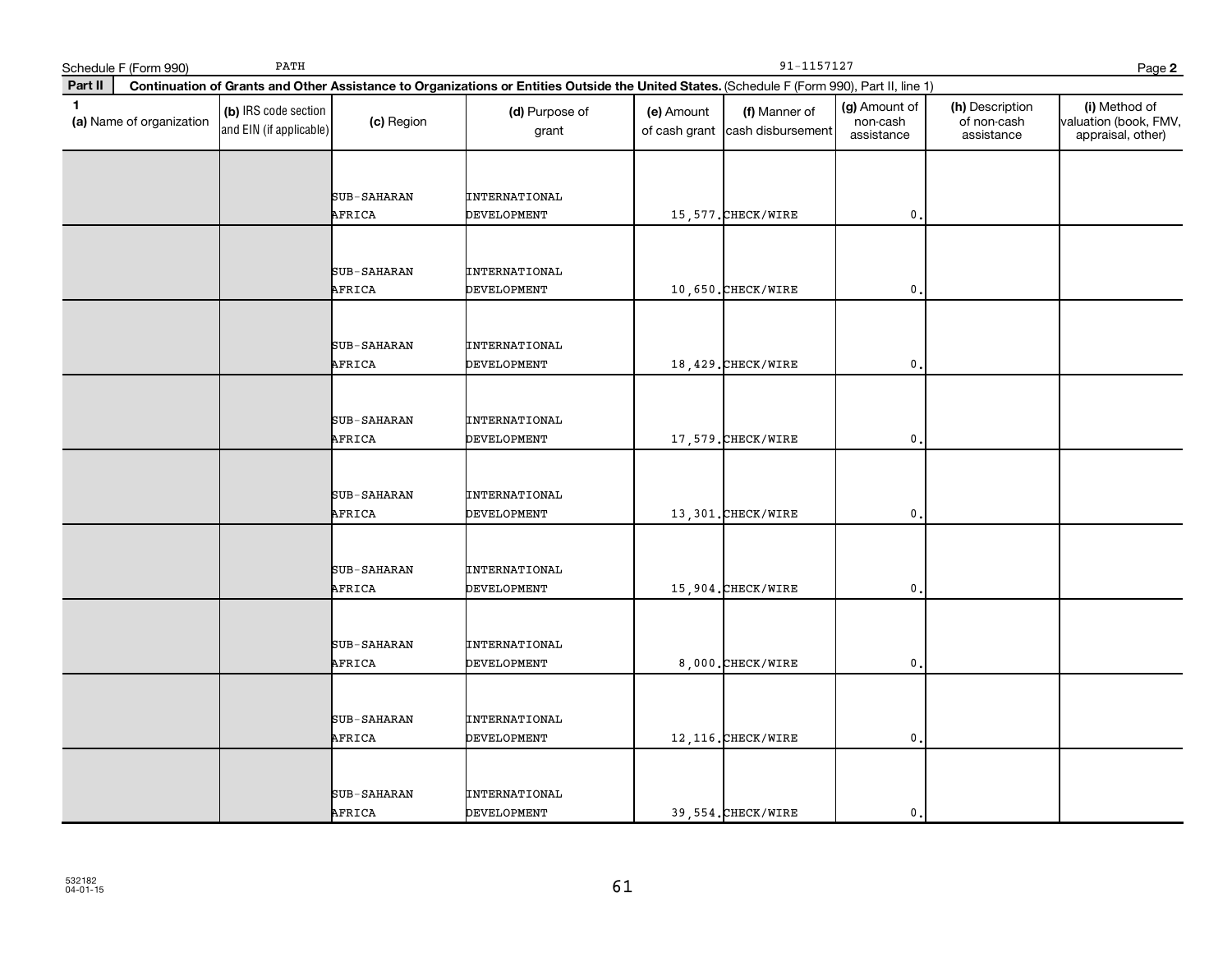|              | Schedule F (Form 990)    | PATH                                            |             | 91-1157127<br>Page 2                                                                                                                         |            |                                                  |                                         |                                              |                                                             |  |  |
|--------------|--------------------------|-------------------------------------------------|-------------|----------------------------------------------------------------------------------------------------------------------------------------------|------------|--------------------------------------------------|-----------------------------------------|----------------------------------------------|-------------------------------------------------------------|--|--|
| Part II      |                          |                                                 |             | Continuation of Grants and Other Assistance to Organizations or Entities Outside the United States. (Schedule F (Form 990), Part II, line 1) |            |                                                  |                                         |                                              |                                                             |  |  |
| $\mathbf{1}$ | (a) Name of organization | (b) IRS code section<br>and EIN (if applicable) | (c) Region  | (d) Purpose of<br>grant                                                                                                                      | (e) Amount | (f) Manner of<br>of cash grant cash disbursement | (g) Amount of<br>non-cash<br>assistance | (h) Description<br>of non-cash<br>assistance | (i) Method of<br>valuation (book, FMV,<br>appraisal, other) |  |  |
|              |                          |                                                 |             |                                                                                                                                              |            |                                                  |                                         |                                              |                                                             |  |  |
|              |                          |                                                 | SUB-SAHARAN |                                                                                                                                              |            |                                                  |                                         |                                              |                                                             |  |  |
|              |                          |                                                 | AFRICA      | OTHER                                                                                                                                        |            | 7,511. CHECK/WIRE                                | $\mathbf{0}$                            |                                              |                                                             |  |  |
|              |                          |                                                 |             |                                                                                                                                              |            |                                                  |                                         |                                              |                                                             |  |  |
|              |                          |                                                 | SUB-SAHARAN |                                                                                                                                              |            |                                                  |                                         |                                              |                                                             |  |  |
|              |                          |                                                 | AFRICA      | PRODUCT DEVELOPMENT                                                                                                                          |            | 24,930. CHECK/WIRE                               | $\mathbf{0}$ .                          |                                              |                                                             |  |  |
|              |                          |                                                 |             |                                                                                                                                              |            |                                                  |                                         |                                              |                                                             |  |  |
|              |                          |                                                 | SUB-SAHARAN |                                                                                                                                              |            |                                                  |                                         |                                              |                                                             |  |  |
|              |                          |                                                 | AFRICA      | PRODUCT DEVELOPMENT                                                                                                                          |            | 197, 453. CHECK/WIRE                             | $\mathbf{0}$                            |                                              |                                                             |  |  |
|              |                          |                                                 |             |                                                                                                                                              |            |                                                  |                                         |                                              |                                                             |  |  |
|              |                          |                                                 | SUB-SAHARAN |                                                                                                                                              |            |                                                  |                                         |                                              |                                                             |  |  |
|              |                          |                                                 | AFRICA      | PRODUCT DEVELOPMENT                                                                                                                          |            | 251,005. CHECK/WIRE                              | $\mathbf{0}$ .                          |                                              |                                                             |  |  |
|              |                          |                                                 |             |                                                                                                                                              |            |                                                  |                                         |                                              |                                                             |  |  |
|              |                          |                                                 | SUB-SAHARAN |                                                                                                                                              |            |                                                  |                                         |                                              |                                                             |  |  |
|              |                          |                                                 | AFRICA      | PRODUCT DEVELOPMENT                                                                                                                          |            | 28,498. CHECK/WIRE                               | $\mathbf{0}$                            |                                              |                                                             |  |  |
|              |                          |                                                 |             |                                                                                                                                              |            |                                                  |                                         |                                              |                                                             |  |  |
|              |                          |                                                 | SUB-SAHARAN |                                                                                                                                              |            |                                                  |                                         |                                              |                                                             |  |  |
|              |                          |                                                 | AFRICA      | PRODUCT DEVELOPMENT                                                                                                                          |            | 26, 442. CHECK/WIRE                              | $\mathfrak{o}$ .                        |                                              |                                                             |  |  |
|              |                          |                                                 |             |                                                                                                                                              |            |                                                  |                                         |                                              |                                                             |  |  |
|              |                          |                                                 | SUB-SAHARAN |                                                                                                                                              |            |                                                  |                                         |                                              |                                                             |  |  |
|              |                          |                                                 | AFRICA      | PRODUCT DEVELOPMENT                                                                                                                          |            | 1,484,050. CHECK/WIRE                            | 0.                                      |                                              |                                                             |  |  |
|              |                          |                                                 |             |                                                                                                                                              |            |                                                  |                                         |                                              |                                                             |  |  |
|              |                          |                                                 | SUB-SAHARAN |                                                                                                                                              |            |                                                  |                                         |                                              |                                                             |  |  |
|              |                          |                                                 | AFRICA      | PRODUCT DEVELOPMENT                                                                                                                          |            | 39,872. CHECK/WIRE                               | $\mathbf{0}$ .                          |                                              |                                                             |  |  |
|              |                          |                                                 |             |                                                                                                                                              |            |                                                  |                                         |                                              |                                                             |  |  |
|              |                          |                                                 | SUB-SAHARAN |                                                                                                                                              |            |                                                  |                                         |                                              |                                                             |  |  |
|              |                          |                                                 | AFRICA      | PRODUCT DEVELOPMENT                                                                                                                          |            | 121, 448. CHECK/WIRE                             | $\mathbf{0}$ .                          |                                              |                                                             |  |  |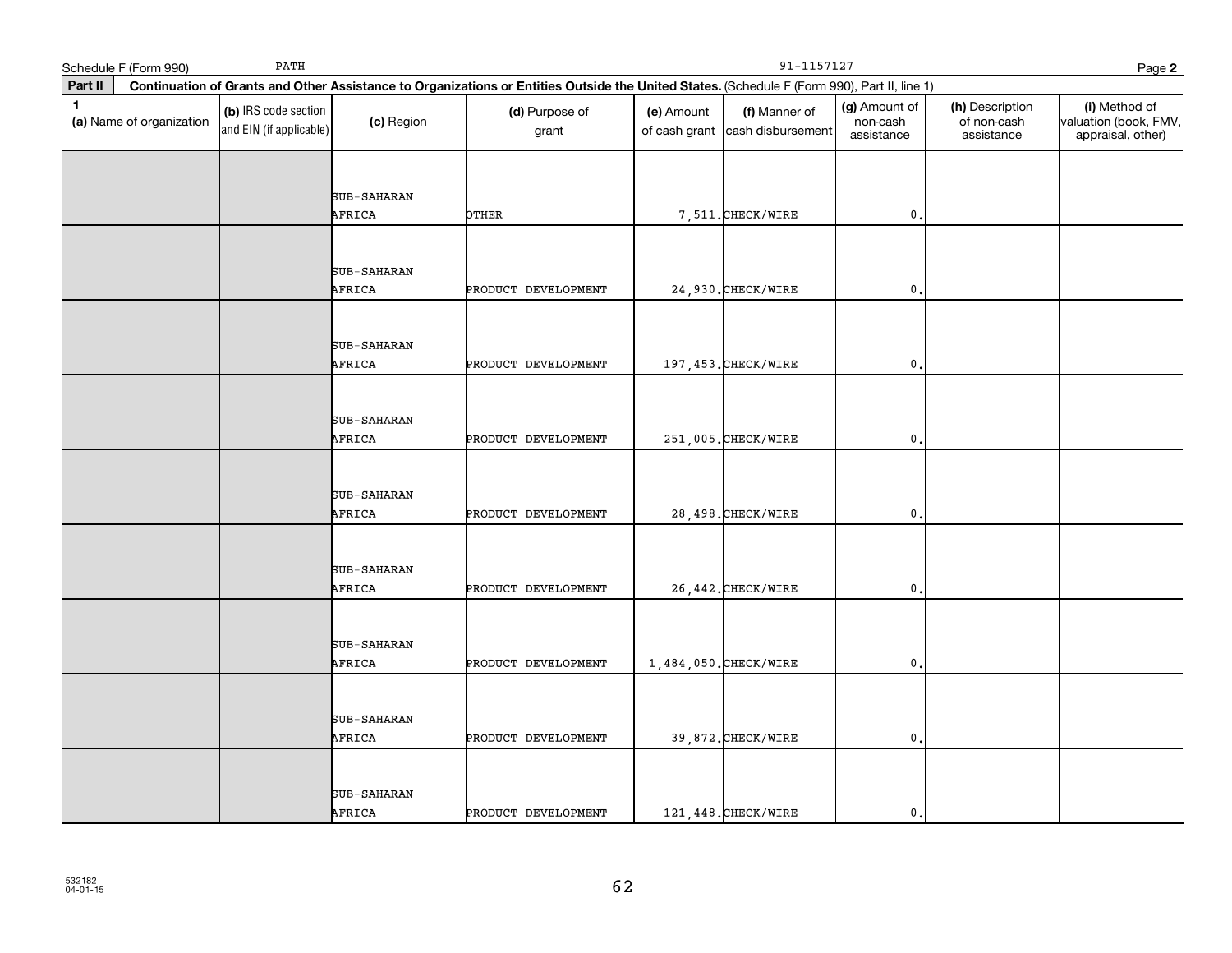|              | PATH<br>Schedule F (Form 990) |                                                 |                    | 91-1157127<br>Page 2                                                                                                                         |            |                                                  |                                         |                                              |                                                             |  |
|--------------|-------------------------------|-------------------------------------------------|--------------------|----------------------------------------------------------------------------------------------------------------------------------------------|------------|--------------------------------------------------|-----------------------------------------|----------------------------------------------|-------------------------------------------------------------|--|
| Part II      |                               |                                                 |                    | Continuation of Grants and Other Assistance to Organizations or Entities Outside the United States. (Schedule F (Form 990), Part II, line 1) |            |                                                  |                                         |                                              |                                                             |  |
| $\mathbf{1}$ | (a) Name of organization      | (b) IRS code section<br>and EIN (if applicable) | (c) Region         | (d) Purpose of<br>grant                                                                                                                      | (e) Amount | (f) Manner of<br>of cash grant cash disbursement | (g) Amount of<br>non-cash<br>assistance | (h) Description<br>of non-cash<br>assistance | (i) Method of<br>valuation (book, FMV,<br>appraisal, other) |  |
|              |                               |                                                 |                    |                                                                                                                                              |            |                                                  |                                         |                                              |                                                             |  |
|              |                               |                                                 | SUB-SAHARAN        |                                                                                                                                              |            |                                                  |                                         |                                              |                                                             |  |
|              |                               |                                                 | AFRICA             | PRODUCT DEVELOPMENT                                                                                                                          |            | 58, 578. CHECK/WIRE                              | $\mathbf 0$ .                           |                                              |                                                             |  |
|              |                               |                                                 |                    |                                                                                                                                              |            |                                                  |                                         |                                              |                                                             |  |
|              |                               |                                                 | SUB-SAHARAN        |                                                                                                                                              |            |                                                  |                                         |                                              |                                                             |  |
|              |                               |                                                 | AFRICA             | PRODUCT DEVELOPMENT                                                                                                                          |            | 29,085. CHECK/WIRE                               | $\mathfrak{o}$ .                        |                                              |                                                             |  |
|              |                               |                                                 |                    |                                                                                                                                              |            |                                                  |                                         |                                              |                                                             |  |
|              |                               |                                                 | <b>SUB-SAHARAN</b> |                                                                                                                                              |            |                                                  |                                         |                                              |                                                             |  |
|              |                               |                                                 | AFRICA             | PRODUCT DEVELOPMENT                                                                                                                          |            | 17,387. CHECK/WIRE                               | $\mathbf 0$ .                           |                                              |                                                             |  |
|              |                               |                                                 |                    |                                                                                                                                              |            |                                                  |                                         |                                              |                                                             |  |
|              |                               |                                                 | <b>SUB-SAHARAN</b> |                                                                                                                                              |            |                                                  |                                         |                                              |                                                             |  |
|              |                               |                                                 | AFRICA             | PRODUCT DEVELOPMENT                                                                                                                          |            | 46,755. CHECK/WIRE                               | $\mathbf{0}$ .                          |                                              |                                                             |  |
|              |                               |                                                 |                    |                                                                                                                                              |            |                                                  |                                         |                                              |                                                             |  |
|              |                               |                                                 | SUB-SAHARAN        |                                                                                                                                              |            |                                                  |                                         |                                              |                                                             |  |
|              |                               |                                                 | AFRICA             | PRODUCT DEVELOPMENT                                                                                                                          |            | 7,111. CHECK/WIRE                                | $\mathbf{0}$                            |                                              |                                                             |  |
|              |                               |                                                 |                    |                                                                                                                                              |            |                                                  |                                         |                                              |                                                             |  |
|              |                               |                                                 | <b>SUB-SAHARAN</b> |                                                                                                                                              |            |                                                  |                                         |                                              |                                                             |  |
|              |                               |                                                 | AFRICA             | PRODUCT DEVELOPMENT                                                                                                                          |            | 162, 331. CHECK/WIRE                             | $\mathbf{0}$ .                          |                                              |                                                             |  |
|              |                               |                                                 |                    |                                                                                                                                              |            |                                                  |                                         |                                              |                                                             |  |
|              |                               |                                                 | SUB-SAHARAN        |                                                                                                                                              |            |                                                  |                                         |                                              |                                                             |  |
|              |                               |                                                 | AFRICA             | PUBLIC HEALTH                                                                                                                                |            | 12,363. CHECK/WIRE                               | 0,                                      |                                              |                                                             |  |
|              |                               |                                                 |                    |                                                                                                                                              |            |                                                  |                                         |                                              |                                                             |  |
|              |                               |                                                 | <b>SUB-SAHARAN</b> |                                                                                                                                              |            |                                                  |                                         |                                              |                                                             |  |
|              |                               |                                                 | AFRICA             | PUBLIC HEALTH                                                                                                                                |            | $10,923.$ CHECK/WIRE                             | $\mathbf{0}$ .                          |                                              |                                                             |  |
|              |                               |                                                 |                    |                                                                                                                                              |            |                                                  |                                         |                                              |                                                             |  |
|              |                               |                                                 | SUB-SAHARAN        |                                                                                                                                              |            |                                                  |                                         |                                              |                                                             |  |
|              |                               |                                                 | AFRICA             | PUBLIC HEALTH                                                                                                                                |            | 354, 281. CHECK/WIRE                             | $\mathbf{0}$ .                          |                                              |                                                             |  |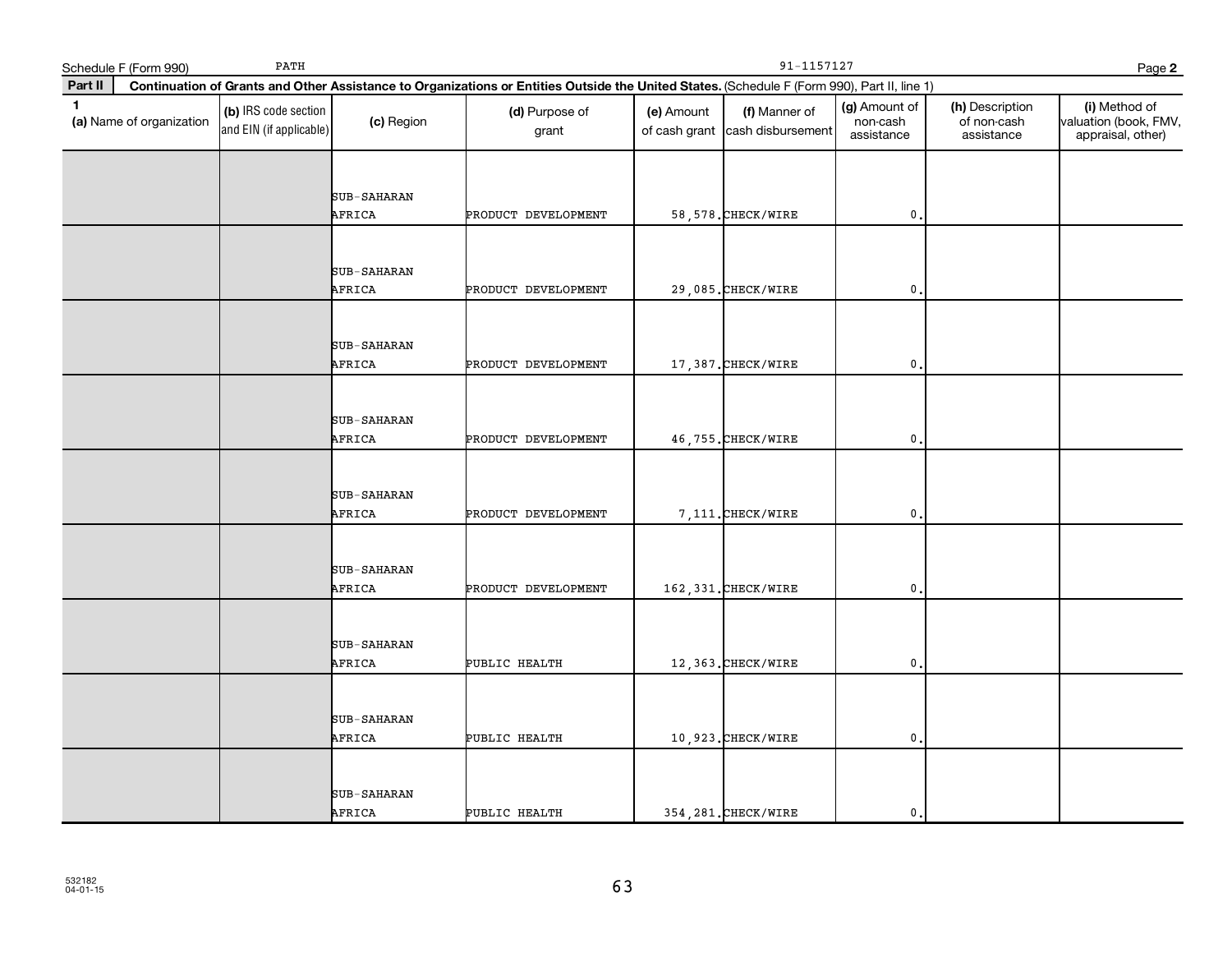|              | PATH<br>Schedule F (Form 990) |                                                 |                    |                                                                                                                                              | 91-1157127<br>Page 2 |                                                  |                                         |                                              |                                                             |  |  |
|--------------|-------------------------------|-------------------------------------------------|--------------------|----------------------------------------------------------------------------------------------------------------------------------------------|----------------------|--------------------------------------------------|-----------------------------------------|----------------------------------------------|-------------------------------------------------------------|--|--|
| Part II      |                               |                                                 |                    | Continuation of Grants and Other Assistance to Organizations or Entities Outside the United States. (Schedule F (Form 990), Part II, line 1) |                      |                                                  |                                         |                                              |                                                             |  |  |
| $\mathbf{1}$ | (a) Name of organization      | (b) IRS code section<br>and EIN (if applicable) | (c) Region         | (d) Purpose of<br>grant                                                                                                                      | (e) Amount           | (f) Manner of<br>of cash grant cash disbursement | (g) Amount of<br>non-cash<br>assistance | (h) Description<br>of non-cash<br>assistance | (i) Method of<br>valuation (book, FMV,<br>appraisal, other) |  |  |
|              |                               |                                                 |                    |                                                                                                                                              |                      |                                                  |                                         |                                              |                                                             |  |  |
|              |                               |                                                 | <b>SUB-SAHARAN</b> |                                                                                                                                              |                      |                                                  |                                         |                                              |                                                             |  |  |
|              |                               |                                                 | AFRICA             | PUBLIC HEALTH                                                                                                                                |                      | 24, 222. CHECK/WIRE                              | $\mathbf 0$ .                           |                                              |                                                             |  |  |
|              |                               |                                                 |                    |                                                                                                                                              |                      |                                                  |                                         |                                              |                                                             |  |  |
|              |                               |                                                 | SUB-SAHARAN        |                                                                                                                                              |                      |                                                  |                                         |                                              |                                                             |  |  |
|              |                               |                                                 | AFRICA             | PUBLIC HEALTH                                                                                                                                |                      | 6,090. CHECK/WIRE                                | $\mathfrak{o}$ .                        |                                              |                                                             |  |  |
|              |                               |                                                 |                    |                                                                                                                                              |                      |                                                  |                                         |                                              |                                                             |  |  |
|              |                               |                                                 | <b>SUB-SAHARAN</b> |                                                                                                                                              |                      |                                                  |                                         |                                              |                                                             |  |  |
|              |                               |                                                 | AFRICA             | PUBLIC HEALTH                                                                                                                                |                      | 9,960. CHECK/WIRE                                | $\mathbf 0$ .                           |                                              |                                                             |  |  |
|              |                               |                                                 |                    |                                                                                                                                              |                      |                                                  |                                         |                                              |                                                             |  |  |
|              |                               |                                                 | <b>SUB-SAHARAN</b> |                                                                                                                                              |                      |                                                  |                                         |                                              |                                                             |  |  |
|              |                               |                                                 | AFRICA             | PUBLIC HEALTH                                                                                                                                |                      | 6,375. CHECK/WIRE                                | $\mathbf{0}$ .                          |                                              |                                                             |  |  |
|              |                               |                                                 |                    |                                                                                                                                              |                      |                                                  |                                         |                                              |                                                             |  |  |
|              |                               |                                                 | SUB-SAHARAN        |                                                                                                                                              |                      |                                                  |                                         |                                              |                                                             |  |  |
|              |                               |                                                 | AFRICA             | PUBLIC HEALTH                                                                                                                                |                      | 9,375. CHECK/WIRE                                | $\mathbf{0}$                            |                                              |                                                             |  |  |
|              |                               |                                                 |                    |                                                                                                                                              |                      |                                                  |                                         |                                              |                                                             |  |  |
|              |                               |                                                 | <b>SUB-SAHARAN</b> |                                                                                                                                              |                      |                                                  |                                         |                                              |                                                             |  |  |
|              |                               |                                                 | AFRICA             | PUBLIC HEALTH                                                                                                                                |                      | 15,007. CHECK/WIRE                               | $\mathbf{0}$ .                          |                                              |                                                             |  |  |
|              |                               |                                                 |                    |                                                                                                                                              |                      |                                                  |                                         |                                              |                                                             |  |  |
|              |                               |                                                 | SUB-SAHARAN        |                                                                                                                                              |                      |                                                  |                                         |                                              |                                                             |  |  |
|              |                               |                                                 | AFRICA             | PUBLIC HEALTH                                                                                                                                |                      | 5,400. CHECK/WIRE                                | 0.                                      |                                              |                                                             |  |  |
|              |                               |                                                 |                    |                                                                                                                                              |                      |                                                  |                                         |                                              |                                                             |  |  |
|              |                               |                                                 | <b>SUB-SAHARAN</b> |                                                                                                                                              |                      |                                                  |                                         |                                              |                                                             |  |  |
|              |                               |                                                 | AFRICA             | PUBLIC HEALTH                                                                                                                                |                      | 216, 679. CHECK/WIRE                             | $\mathbf{0}$ .                          |                                              |                                                             |  |  |
|              |                               |                                                 |                    |                                                                                                                                              |                      |                                                  |                                         |                                              |                                                             |  |  |
|              |                               |                                                 | SUB-SAHARAN        |                                                                                                                                              |                      |                                                  |                                         |                                              |                                                             |  |  |
|              |                               |                                                 | AFRICA             | PUBLIC HEALTH                                                                                                                                |                      | 8,040. CHECK/WIRE                                | $\mathbf{0}$ .                          |                                              |                                                             |  |  |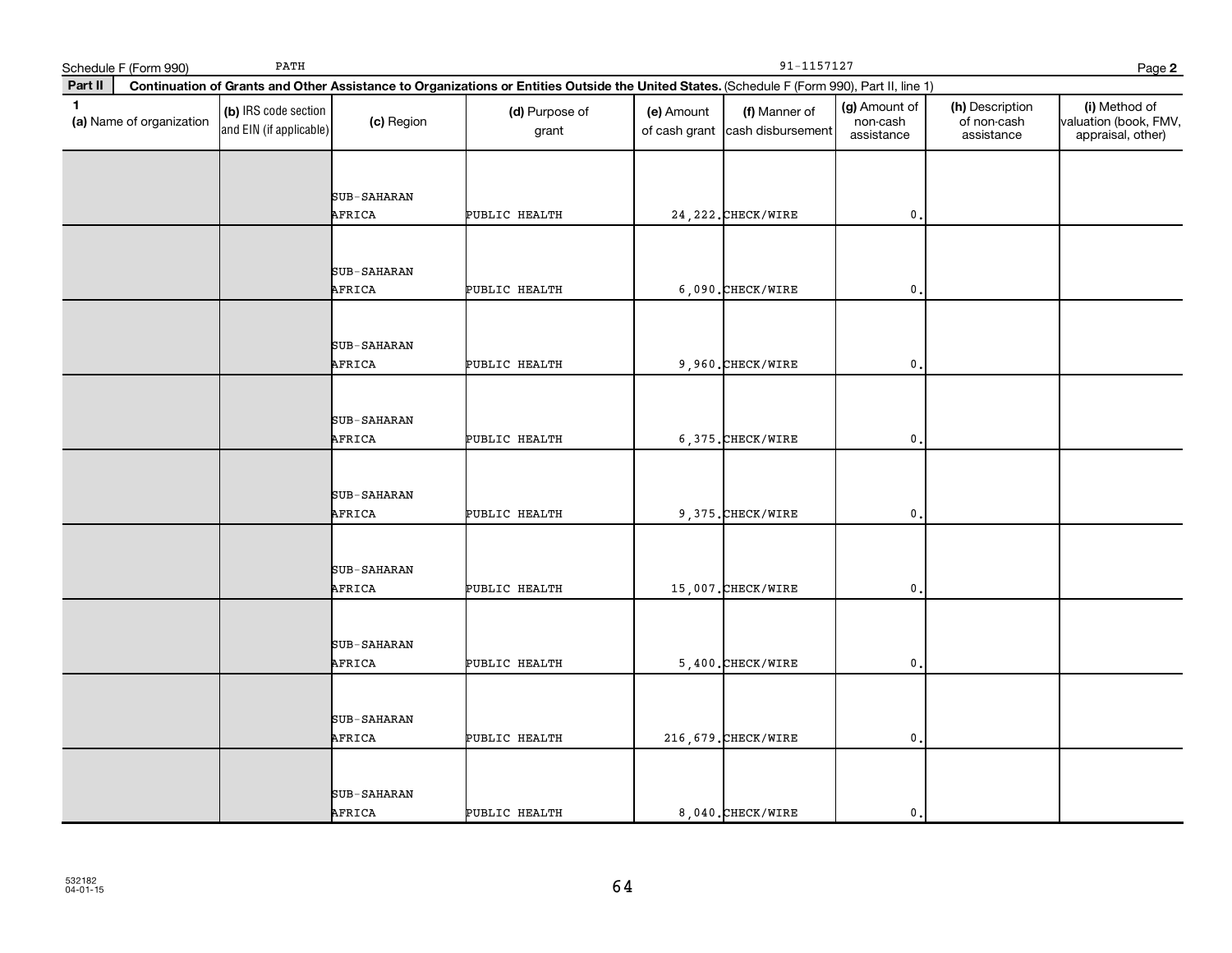|              | PATH<br>Schedule F (Form 990) |                                                 |                    |                                                                                                                                              | 91-1157127<br>Page 2 |                                                  |                                         |                                              |                                                             |  |  |
|--------------|-------------------------------|-------------------------------------------------|--------------------|----------------------------------------------------------------------------------------------------------------------------------------------|----------------------|--------------------------------------------------|-----------------------------------------|----------------------------------------------|-------------------------------------------------------------|--|--|
| Part II      |                               |                                                 |                    | Continuation of Grants and Other Assistance to Organizations or Entities Outside the United States. (Schedule F (Form 990), Part II, line 1) |                      |                                                  |                                         |                                              |                                                             |  |  |
| $\mathbf{1}$ | (a) Name of organization      | (b) IRS code section<br>and EIN (if applicable) | (c) Region         | (d) Purpose of<br>grant                                                                                                                      | (e) Amount           | (f) Manner of<br>of cash grant cash disbursement | (g) Amount of<br>non-cash<br>assistance | (h) Description<br>of non-cash<br>assistance | (i) Method of<br>valuation (book, FMV,<br>appraisal, other) |  |  |
|              |                               |                                                 |                    |                                                                                                                                              |                      |                                                  |                                         |                                              |                                                             |  |  |
|              |                               |                                                 | <b>SUB-SAHARAN</b> |                                                                                                                                              |                      |                                                  |                                         |                                              |                                                             |  |  |
|              |                               |                                                 | AFRICA             | PUBLIC HEALTH                                                                                                                                |                      | 38, 392. CHECK/WIRE                              | $\mathbf 0$ .                           |                                              |                                                             |  |  |
|              |                               |                                                 |                    |                                                                                                                                              |                      |                                                  |                                         |                                              |                                                             |  |  |
|              |                               |                                                 | SUB-SAHARAN        |                                                                                                                                              |                      |                                                  |                                         |                                              |                                                             |  |  |
|              |                               |                                                 | AFRICA             | PUBLIC HEALTH                                                                                                                                |                      | 6,199. CHECK/WIRE                                | $\mathfrak{o}$ .                        |                                              |                                                             |  |  |
|              |                               |                                                 |                    |                                                                                                                                              |                      |                                                  |                                         |                                              |                                                             |  |  |
|              |                               |                                                 | <b>SUB-SAHARAN</b> |                                                                                                                                              |                      |                                                  |                                         |                                              |                                                             |  |  |
|              |                               |                                                 | AFRICA             | PUBLIC HEALTH                                                                                                                                |                      | 5,468. CHECK/WIRE                                | $\mathbf 0$ .                           |                                              |                                                             |  |  |
|              |                               |                                                 |                    |                                                                                                                                              |                      |                                                  |                                         |                                              |                                                             |  |  |
|              |                               |                                                 | <b>SUB-SAHARAN</b> |                                                                                                                                              |                      |                                                  |                                         |                                              |                                                             |  |  |
|              |                               |                                                 | AFRICA             | PUBLIC HEALTH                                                                                                                                |                      | 5.250. CHECK/WIRE                                | $\mathbf{0}$ .                          |                                              |                                                             |  |  |
|              |                               |                                                 |                    |                                                                                                                                              |                      |                                                  |                                         |                                              |                                                             |  |  |
|              |                               |                                                 | SUB-SAHARAN        |                                                                                                                                              |                      |                                                  |                                         |                                              |                                                             |  |  |
|              |                               |                                                 | AFRICA             | PUBLIC HEALTH                                                                                                                                |                      | 6,964. CHECK/WIRE                                | $\mathbf{0}$                            |                                              |                                                             |  |  |
|              |                               |                                                 |                    |                                                                                                                                              |                      |                                                  |                                         |                                              |                                                             |  |  |
|              |                               |                                                 | <b>SUB-SAHARAN</b> |                                                                                                                                              |                      |                                                  |                                         |                                              |                                                             |  |  |
|              |                               |                                                 | AFRICA             | PUBLIC HEALTH                                                                                                                                |                      | 5,900. CHECK/WIRE                                | $\mathbf{0}$ .                          |                                              |                                                             |  |  |
|              |                               |                                                 |                    |                                                                                                                                              |                      |                                                  |                                         |                                              |                                                             |  |  |
|              |                               |                                                 | <b>SUB-SAHARAN</b> |                                                                                                                                              |                      |                                                  |                                         |                                              |                                                             |  |  |
|              |                               |                                                 | AFRICA             | PUBLIC HEALTH                                                                                                                                |                      | 6,720. CHECK/WIRE                                | 0.                                      |                                              |                                                             |  |  |
|              |                               |                                                 |                    |                                                                                                                                              |                      |                                                  |                                         |                                              |                                                             |  |  |
|              |                               |                                                 | <b>SUB-SAHARAN</b> |                                                                                                                                              |                      |                                                  |                                         |                                              |                                                             |  |  |
|              |                               |                                                 | AFRICA             | PUBLIC HEALTH                                                                                                                                |                      | 25, 238. CHECK/WIRE                              | $\mathbf{0}$ .                          |                                              |                                                             |  |  |
|              |                               |                                                 |                    |                                                                                                                                              |                      |                                                  |                                         |                                              |                                                             |  |  |
|              |                               |                                                 | SUB-SAHARAN        |                                                                                                                                              |                      |                                                  |                                         |                                              |                                                             |  |  |
|              |                               |                                                 | AFRICA             | PUBLIC HEALTH                                                                                                                                |                      | 293, 922. CHECK/WIRE                             | $\mathbf{0}$ .                          |                                              |                                                             |  |  |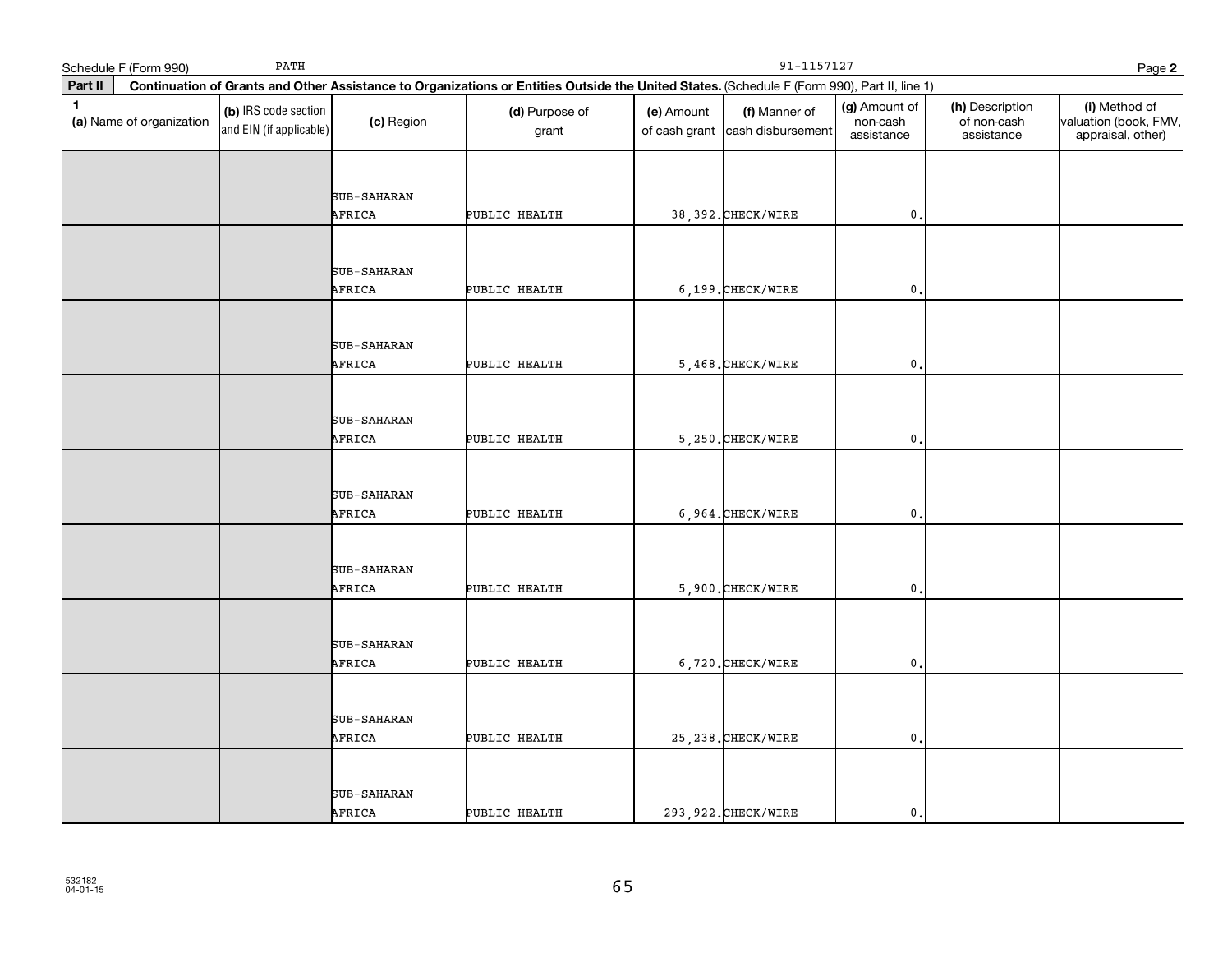|              | Schedule F (Form 990)    | 91-1157127<br>Page 2                            |                    |                                                                                                                                              |            |                                                  |                                         |                                              |                                                             |
|--------------|--------------------------|-------------------------------------------------|--------------------|----------------------------------------------------------------------------------------------------------------------------------------------|------------|--------------------------------------------------|-----------------------------------------|----------------------------------------------|-------------------------------------------------------------|
| Part II      |                          |                                                 |                    | Continuation of Grants and Other Assistance to Organizations or Entities Outside the United States. (Schedule F (Form 990), Part II, line 1) |            |                                                  |                                         |                                              |                                                             |
| $\mathbf{1}$ | (a) Name of organization | (b) IRS code section<br>and EIN (if applicable) | (c) Region         | (d) Purpose of<br>grant                                                                                                                      | (e) Amount | (f) Manner of<br>of cash grant cash disbursement | (g) Amount of<br>non-cash<br>assistance | (h) Description<br>of non-cash<br>assistance | (i) Method of<br>valuation (book, FMV,<br>appraisal, other) |
|              |                          |                                                 |                    |                                                                                                                                              |            |                                                  |                                         |                                              |                                                             |
|              |                          |                                                 | <b>SUB-SAHARAN</b> |                                                                                                                                              |            |                                                  |                                         |                                              |                                                             |
|              |                          |                                                 | AFRICA             | PUBLIC HEALTH                                                                                                                                |            | 109, 224. CHECK/WIRE                             | $\mathbf 0$ .                           |                                              |                                                             |
|              |                          |                                                 |                    |                                                                                                                                              |            |                                                  |                                         |                                              |                                                             |
|              |                          |                                                 | SUB-SAHARAN        |                                                                                                                                              |            |                                                  |                                         |                                              |                                                             |
|              |                          |                                                 | AFRICA             | PUBLIC HEALTH                                                                                                                                |            | 56,385. CHECK/WIRE                               | $\mathfrak o$ .                         |                                              |                                                             |
|              |                          |                                                 |                    |                                                                                                                                              |            |                                                  |                                         |                                              |                                                             |
|              |                          |                                                 | <b>SUB-SAHARAN</b> |                                                                                                                                              |            |                                                  |                                         |                                              |                                                             |
|              |                          |                                                 | AFRICA             | PUBLIC HEALTH                                                                                                                                |            | 19,702. CHECK/WIRE                               | $\mathbf 0$ .                           |                                              |                                                             |
|              |                          |                                                 |                    |                                                                                                                                              |            |                                                  |                                         |                                              |                                                             |
|              |                          |                                                 | <b>SUB-SAHARAN</b> |                                                                                                                                              |            |                                                  |                                         |                                              |                                                             |
|              |                          |                                                 | AFRICA             | PUBLIC HEALTH                                                                                                                                |            | 31,769. CHECK/WIRE                               | $\mathbf{0}$ .                          |                                              |                                                             |
|              |                          |                                                 |                    |                                                                                                                                              |            |                                                  |                                         |                                              |                                                             |
|              |                          |                                                 | SUB-SAHARAN        |                                                                                                                                              |            |                                                  |                                         |                                              |                                                             |
|              |                          |                                                 | AFRICA             | PUBLIC HEALTH                                                                                                                                |            | 282, 364. CHECK/WIRE                             | $\mathbf{0}$                            |                                              |                                                             |
|              |                          |                                                 |                    |                                                                                                                                              |            |                                                  |                                         |                                              |                                                             |
|              |                          |                                                 | <b>SUB-SAHARAN</b> |                                                                                                                                              |            |                                                  |                                         |                                              |                                                             |
|              |                          |                                                 | AFRICA             | PUBLIC HEALTH                                                                                                                                |            | 5,400. CHECK/WIRE                                | $\mathbf{0}$ .                          |                                              |                                                             |
|              |                          |                                                 |                    |                                                                                                                                              |            |                                                  |                                         |                                              |                                                             |
|              |                          |                                                 | SUB-SAHARAN        |                                                                                                                                              |            |                                                  |                                         |                                              |                                                             |
|              |                          |                                                 | AFRICA             | PUBLIC HEALTH                                                                                                                                |            | 37,011. CHECK/WIRE                               | 0.                                      |                                              |                                                             |
|              |                          |                                                 |                    |                                                                                                                                              |            |                                                  |                                         |                                              |                                                             |
|              |                          |                                                 | <b>SUB-SAHARAN</b> |                                                                                                                                              |            |                                                  |                                         |                                              |                                                             |
|              |                          |                                                 | AFRICA             | PUBLIC HEALTH                                                                                                                                |            | 14, 148. CHECK/WIRE                              | $\mathbf{0}$ .                          |                                              |                                                             |
|              |                          |                                                 |                    |                                                                                                                                              |            |                                                  |                                         |                                              |                                                             |
|              |                          |                                                 | SUB-SAHARAN        |                                                                                                                                              |            |                                                  |                                         |                                              |                                                             |
|              |                          |                                                 | AFRICA             | PUBLIC HEALTH                                                                                                                                |            | 36, 112. CHECK/WIRE                              | $\mathbf{0}$ .                          |                                              |                                                             |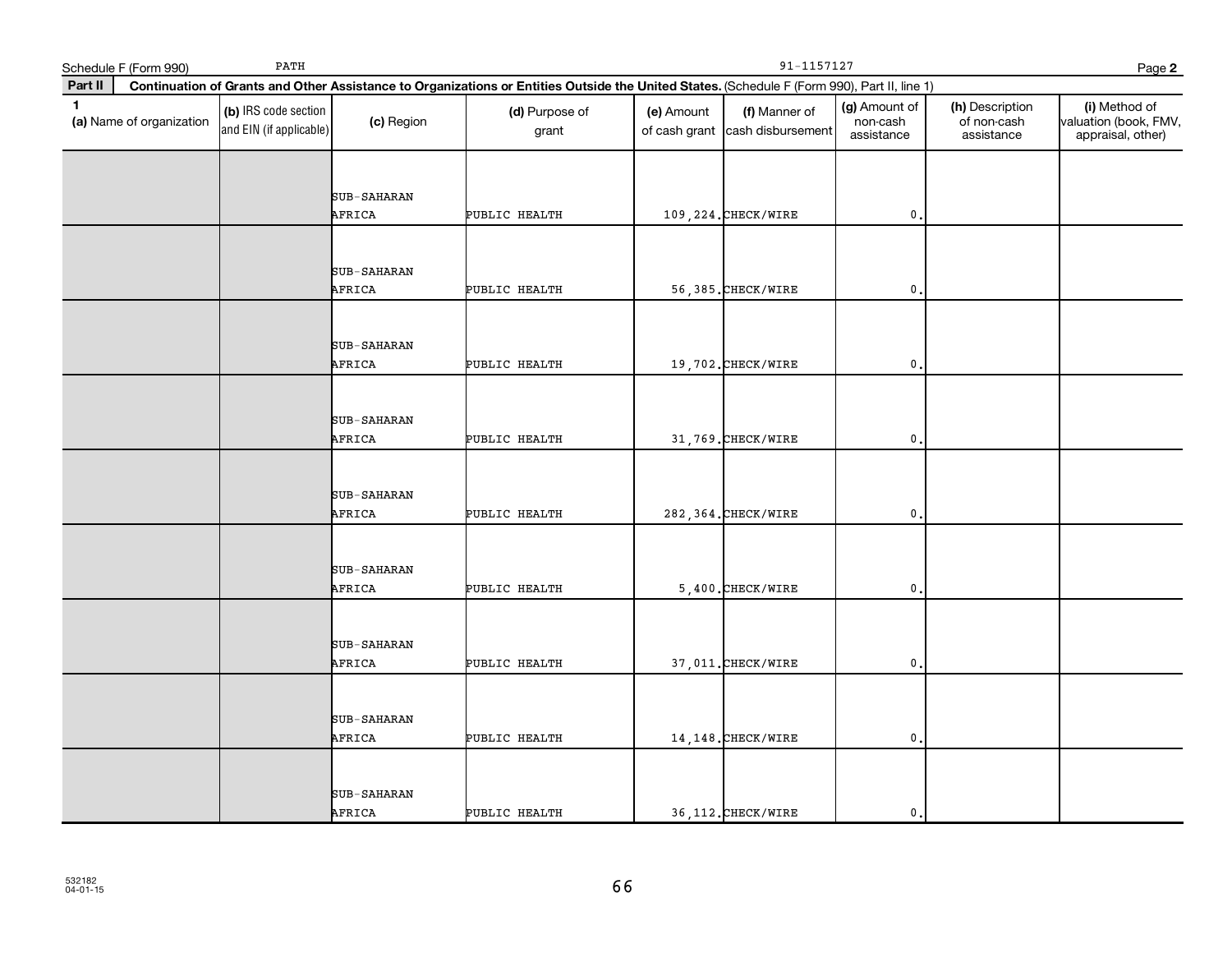|              | Schedule F (Form 990)    | PATH                                            |             | 91-1157127<br>Page 2                                                                                                                         |            |                                                  |                                         |                                              |                                                             |  |
|--------------|--------------------------|-------------------------------------------------|-------------|----------------------------------------------------------------------------------------------------------------------------------------------|------------|--------------------------------------------------|-----------------------------------------|----------------------------------------------|-------------------------------------------------------------|--|
| Part II      |                          |                                                 |             | Continuation of Grants and Other Assistance to Organizations or Entities Outside the United States. (Schedule F (Form 990), Part II, line 1) |            |                                                  |                                         |                                              |                                                             |  |
| $\mathbf{1}$ | (a) Name of organization | (b) IRS code section<br>and EIN (if applicable) | (c) Region  | (d) Purpose of<br>grant                                                                                                                      | (e) Amount | (f) Manner of<br>of cash grant cash disbursement | (g) Amount of<br>non-cash<br>assistance | (h) Description<br>of non-cash<br>assistance | (i) Method of<br>valuation (book, FMV,<br>appraisal, other) |  |
|              |                          |                                                 |             |                                                                                                                                              |            |                                                  |                                         |                                              |                                                             |  |
|              |                          |                                                 | SUB-SAHARAN |                                                                                                                                              |            |                                                  |                                         |                                              |                                                             |  |
|              |                          |                                                 | AFRICA      | PUBLIC HEALTH                                                                                                                                |            | 5,398. CHECK/WIRE                                | $\mathbf 0$ .                           |                                              |                                                             |  |
|              |                          |                                                 |             |                                                                                                                                              |            |                                                  |                                         |                                              |                                                             |  |
|              |                          |                                                 | SUB-SAHARAN |                                                                                                                                              |            |                                                  |                                         |                                              |                                                             |  |
|              |                          |                                                 | AFRICA      | PUBLIC HEALTH                                                                                                                                |            | 79, 235. CHECK/WIRE                              | $\mathfrak o$ .                         |                                              |                                                             |  |
|              |                          |                                                 |             |                                                                                                                                              |            |                                                  |                                         |                                              |                                                             |  |
|              |                          |                                                 | SUB-SAHARAN |                                                                                                                                              |            |                                                  |                                         |                                              |                                                             |  |
|              |                          |                                                 | AFRICA      | PUBLIC HEALTH                                                                                                                                |            | 32,843. CHECK/WIRE                               | $\mathbf{0}$                            |                                              |                                                             |  |
|              |                          |                                                 |             |                                                                                                                                              |            |                                                  |                                         |                                              |                                                             |  |
|              |                          |                                                 | SUB-SAHARAN |                                                                                                                                              |            |                                                  |                                         |                                              |                                                             |  |
|              |                          |                                                 | AFRICA      | PUBLIC HEALTH                                                                                                                                |            | 44,896. CHECK/WIRE                               | $\mathbf{0}$ .                          |                                              |                                                             |  |
|              |                          |                                                 |             |                                                                                                                                              |            |                                                  |                                         |                                              |                                                             |  |
|              |                          |                                                 | SUB-SAHARAN |                                                                                                                                              |            |                                                  |                                         |                                              |                                                             |  |
|              |                          |                                                 | AFRICA      | PUBLIC HEALTH                                                                                                                                |            | 6,785. CHECK/WIRE                                | $\mathbf{0}$                            |                                              |                                                             |  |
|              |                          |                                                 |             |                                                                                                                                              |            |                                                  |                                         |                                              |                                                             |  |
|              |                          |                                                 | SUB-SAHARAN |                                                                                                                                              |            |                                                  |                                         |                                              |                                                             |  |
|              |                          |                                                 | AFRICA      | PUBLIC HEALTH                                                                                                                                |            | 27, 233. CHECK/WIRE                              | $\mathfrak{o}$ .                        |                                              |                                                             |  |
|              |                          |                                                 |             |                                                                                                                                              |            |                                                  |                                         |                                              |                                                             |  |
|              |                          |                                                 | SUB-SAHARAN |                                                                                                                                              |            |                                                  |                                         |                                              |                                                             |  |
|              |                          |                                                 | AFRICA      | PUBLIC HEALTH                                                                                                                                |            | 9,957. CHECK/WIRE                                | $\mathfrak o$ .                         |                                              |                                                             |  |
|              |                          |                                                 |             |                                                                                                                                              |            |                                                  |                                         |                                              |                                                             |  |
|              |                          |                                                 | SUB-SAHARAN |                                                                                                                                              |            |                                                  |                                         |                                              |                                                             |  |
|              |                          |                                                 | AFRICA      | PUBLIC HEALTH                                                                                                                                |            | 13,042. CHECK/WIRE                               | $\mathbf{0}$ .                          |                                              |                                                             |  |
|              |                          |                                                 |             |                                                                                                                                              |            |                                                  |                                         |                                              |                                                             |  |
|              |                          |                                                 | SUB-SAHARAN |                                                                                                                                              |            |                                                  |                                         |                                              |                                                             |  |
|              |                          |                                                 | AFRICA      | PUBLIC HEALTH                                                                                                                                |            | 11, 175. CHECK/WIRE                              | $\mathbf{0}$ .                          |                                              |                                                             |  |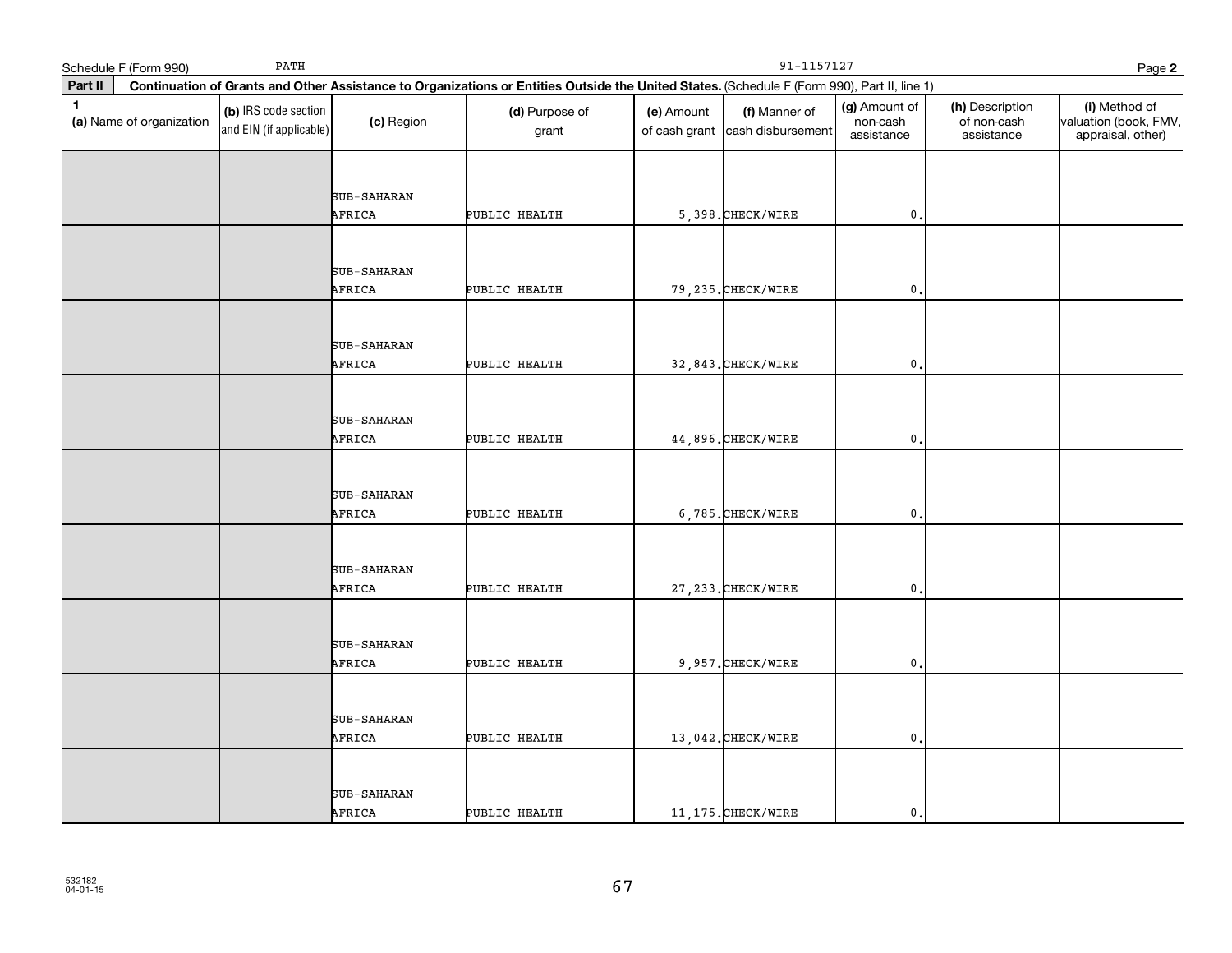|              | PATH<br>Schedule F (Form 990) |                                                 |                    |                                                                                                                                              | 91-1157127<br>Page 2 |                                                  |                                         |                                              |                                                             |  |  |
|--------------|-------------------------------|-------------------------------------------------|--------------------|----------------------------------------------------------------------------------------------------------------------------------------------|----------------------|--------------------------------------------------|-----------------------------------------|----------------------------------------------|-------------------------------------------------------------|--|--|
| Part II      |                               |                                                 |                    | Continuation of Grants and Other Assistance to Organizations or Entities Outside the United States. (Schedule F (Form 990), Part II, line 1) |                      |                                                  |                                         |                                              |                                                             |  |  |
| $\mathbf{1}$ | (a) Name of organization      | (b) IRS code section<br>and EIN (if applicable) | (c) Region         | (d) Purpose of<br>grant                                                                                                                      | (e) Amount           | (f) Manner of<br>of cash grant cash disbursement | (g) Amount of<br>non-cash<br>assistance | (h) Description<br>of non-cash<br>assistance | (i) Method of<br>valuation (book, FMV,<br>appraisal, other) |  |  |
|              |                               |                                                 |                    |                                                                                                                                              |                      |                                                  |                                         |                                              |                                                             |  |  |
|              |                               |                                                 | <b>SUB-SAHARAN</b> |                                                                                                                                              |                      |                                                  |                                         |                                              |                                                             |  |  |
|              |                               |                                                 | AFRICA             | PUBLIC HEALTH                                                                                                                                |                      | 35,510. CHECK/WIRE                               | $\mathbf 0$ .                           |                                              |                                                             |  |  |
|              |                               |                                                 |                    |                                                                                                                                              |                      |                                                  |                                         |                                              |                                                             |  |  |
|              |                               |                                                 | SUB-SAHARAN        |                                                                                                                                              |                      |                                                  |                                         |                                              |                                                             |  |  |
|              |                               |                                                 | AFRICA             | PUBLIC HEALTH                                                                                                                                |                      | 33, 324. CHECK/WIRE                              | $\mathfrak{o}$ .                        |                                              |                                                             |  |  |
|              |                               |                                                 |                    |                                                                                                                                              |                      |                                                  |                                         |                                              |                                                             |  |  |
|              |                               |                                                 | <b>SUB-SAHARAN</b> |                                                                                                                                              |                      |                                                  |                                         |                                              |                                                             |  |  |
|              |                               |                                                 | AFRICA             | PUBLIC HEALTH                                                                                                                                |                      | 18,795. CHECK/WIRE                               | $\mathbf 0$ .                           |                                              |                                                             |  |  |
|              |                               |                                                 |                    |                                                                                                                                              |                      |                                                  |                                         |                                              |                                                             |  |  |
|              |                               |                                                 | <b>SUB-SAHARAN</b> |                                                                                                                                              |                      |                                                  |                                         |                                              |                                                             |  |  |
|              |                               |                                                 | AFRICA             | PUBLIC HEALTH                                                                                                                                |                      | 5,738. CHECK/WIRE                                | $\mathbf{0}$ .                          |                                              |                                                             |  |  |
|              |                               |                                                 |                    |                                                                                                                                              |                      |                                                  |                                         |                                              |                                                             |  |  |
|              |                               |                                                 | SUB-SAHARAN        |                                                                                                                                              |                      |                                                  |                                         |                                              |                                                             |  |  |
|              |                               |                                                 | AFRICA             | PUBLIC HEALTH                                                                                                                                |                      | 8,330. CHECK/WIRE                                | $\mathbf{0}$                            |                                              |                                                             |  |  |
|              |                               |                                                 |                    |                                                                                                                                              |                      |                                                  |                                         |                                              |                                                             |  |  |
|              |                               |                                                 | <b>SUB-SAHARAN</b> |                                                                                                                                              |                      |                                                  |                                         |                                              |                                                             |  |  |
|              |                               |                                                 | AFRICA             | PUBLIC HEALTH                                                                                                                                |                      | 99, 522. CHECK/WIRE                              | $\mathbf{0}$ .                          |                                              |                                                             |  |  |
|              |                               |                                                 |                    |                                                                                                                                              |                      |                                                  |                                         |                                              |                                                             |  |  |
|              |                               |                                                 | SUB-SAHARAN        |                                                                                                                                              |                      |                                                  |                                         |                                              |                                                             |  |  |
|              |                               |                                                 | AFRICA             | PUBLIC HEALTH                                                                                                                                |                      | 5,900. CHECK/WIRE                                | $\mathfrak o$ .                         |                                              |                                                             |  |  |
|              |                               |                                                 |                    |                                                                                                                                              |                      |                                                  |                                         |                                              |                                                             |  |  |
|              |                               |                                                 | <b>SUB-SAHARAN</b> |                                                                                                                                              |                      |                                                  |                                         |                                              |                                                             |  |  |
|              |                               |                                                 | AFRICA             | PUBLIC HEALTH                                                                                                                                |                      | 30,829. CHECK/WIRE                               | $\mathbf{0}$ .                          |                                              |                                                             |  |  |
|              |                               |                                                 |                    |                                                                                                                                              |                      |                                                  |                                         |                                              |                                                             |  |  |
|              |                               |                                                 | SUB-SAHARAN        |                                                                                                                                              |                      |                                                  |                                         |                                              |                                                             |  |  |
|              |                               |                                                 | AFRICA             | PUBLIC HEALTH                                                                                                                                |                      | 102,340. CHECK/WIRE                              | $\mathbf{0}$ .                          |                                              |                                                             |  |  |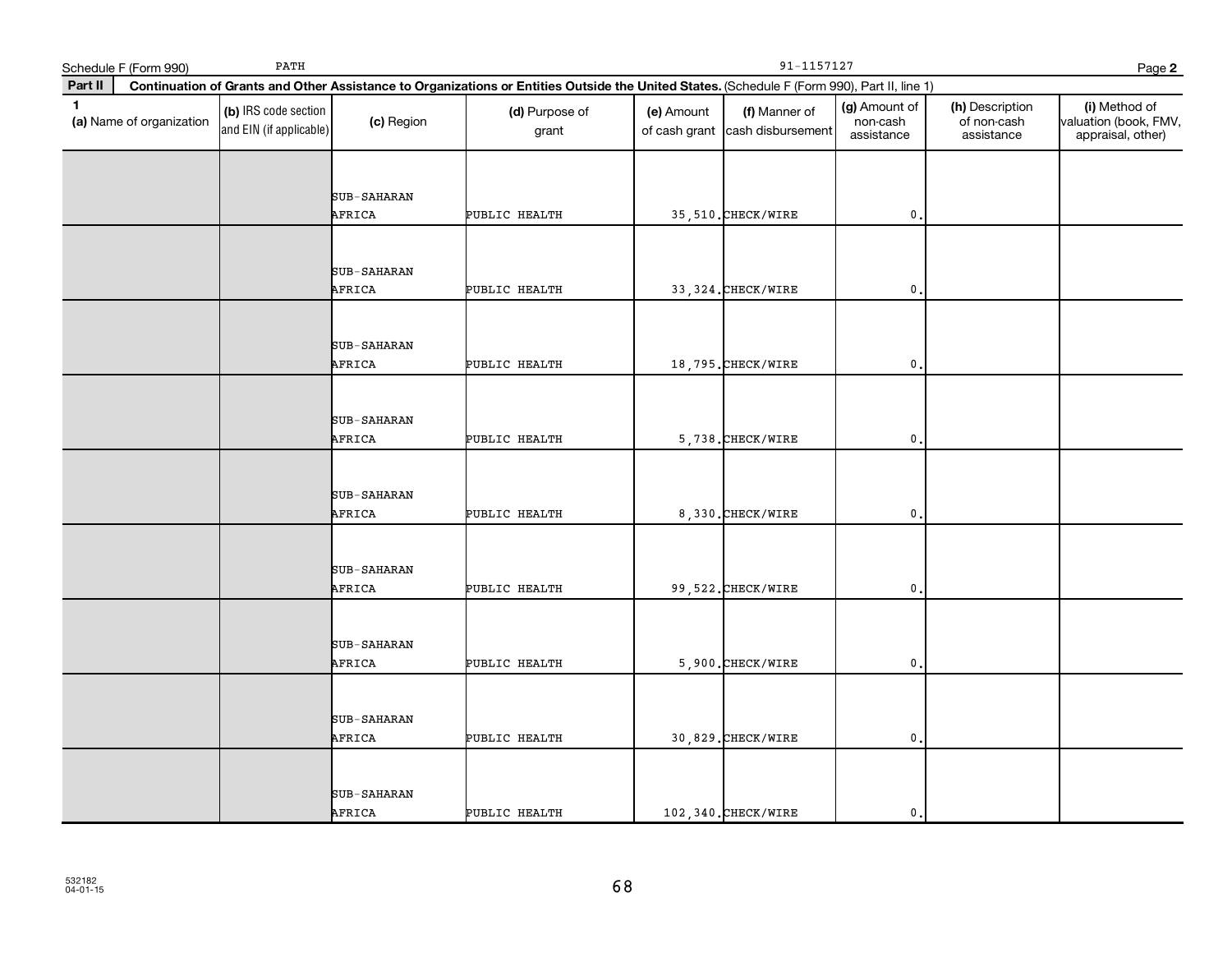|              | PATH<br>Schedule F (Form 990) |                                                 |                    |                                                                                                                                              | 91-1157127<br>Page 2 |                                                  |                                         |                                              |                                                             |  |  |
|--------------|-------------------------------|-------------------------------------------------|--------------------|----------------------------------------------------------------------------------------------------------------------------------------------|----------------------|--------------------------------------------------|-----------------------------------------|----------------------------------------------|-------------------------------------------------------------|--|--|
| Part II      |                               |                                                 |                    | Continuation of Grants and Other Assistance to Organizations or Entities Outside the United States. (Schedule F (Form 990), Part II, line 1) |                      |                                                  |                                         |                                              |                                                             |  |  |
| $\mathbf{1}$ | (a) Name of organization      | (b) IRS code section<br>and EIN (if applicable) | (c) Region         | (d) Purpose of<br>grant                                                                                                                      | (e) Amount           | (f) Manner of<br>of cash grant cash disbursement | (g) Amount of<br>non-cash<br>assistance | (h) Description<br>of non-cash<br>assistance | (i) Method of<br>valuation (book, FMV,<br>appraisal, other) |  |  |
|              |                               |                                                 |                    |                                                                                                                                              |                      |                                                  |                                         |                                              |                                                             |  |  |
|              |                               |                                                 | <b>SUB-SAHARAN</b> |                                                                                                                                              |                      |                                                  |                                         |                                              |                                                             |  |  |
|              |                               |                                                 | AFRICA             | PUBLIC HEALTH                                                                                                                                |                      | 12,077. CHECK/WIRE                               | $\mathbf 0$ .                           |                                              |                                                             |  |  |
|              |                               |                                                 |                    |                                                                                                                                              |                      |                                                  |                                         |                                              |                                                             |  |  |
|              |                               |                                                 | SUB-SAHARAN        |                                                                                                                                              |                      |                                                  |                                         |                                              |                                                             |  |  |
|              |                               |                                                 | AFRICA             | PUBLIC HEALTH                                                                                                                                |                      | 6,500. CHECK/WIRE                                | $\mathfrak{o}$ .                        |                                              |                                                             |  |  |
|              |                               |                                                 |                    |                                                                                                                                              |                      |                                                  |                                         |                                              |                                                             |  |  |
|              |                               |                                                 | <b>SUB-SAHARAN</b> |                                                                                                                                              |                      |                                                  |                                         |                                              |                                                             |  |  |
|              |                               |                                                 | AFRICA             | PUBLIC HEALTH                                                                                                                                |                      | 18,763. CHECK/WIRE                               | $\mathbf 0$ .                           |                                              |                                                             |  |  |
|              |                               |                                                 |                    |                                                                                                                                              |                      |                                                  |                                         |                                              |                                                             |  |  |
|              |                               |                                                 | <b>SUB-SAHARAN</b> |                                                                                                                                              |                      |                                                  |                                         |                                              |                                                             |  |  |
|              |                               |                                                 | AFRICA             | PUBLIC HEALTH                                                                                                                                |                      | 9,820. CHECK/WIRE                                | $\mathbf{0}$ .                          |                                              |                                                             |  |  |
|              |                               |                                                 |                    |                                                                                                                                              |                      |                                                  |                                         |                                              |                                                             |  |  |
|              |                               |                                                 | SUB-SAHARAN        |                                                                                                                                              |                      |                                                  |                                         |                                              |                                                             |  |  |
|              |                               |                                                 | AFRICA             | PUBLIC HEALTH                                                                                                                                |                      | 40,062. CHECK/WIRE                               | $\mathbf{0}$                            |                                              |                                                             |  |  |
|              |                               |                                                 |                    |                                                                                                                                              |                      |                                                  |                                         |                                              |                                                             |  |  |
|              |                               |                                                 | <b>SUB-SAHARAN</b> |                                                                                                                                              |                      |                                                  |                                         |                                              |                                                             |  |  |
|              |                               |                                                 | AFRICA             | PUBLIC HEALTH                                                                                                                                |                      | 314, 319. CHECK/WIRE                             | $\mathbf{0}$ .                          |                                              |                                                             |  |  |
|              |                               |                                                 |                    |                                                                                                                                              |                      |                                                  |                                         |                                              |                                                             |  |  |
|              |                               |                                                 | SUB-SAHARAN        |                                                                                                                                              |                      |                                                  |                                         |                                              |                                                             |  |  |
|              |                               |                                                 | AFRICA             | PUBLIC HEALTH                                                                                                                                |                      | 44,835. CHECK/WIRE                               | $\mathfrak o$ .                         |                                              |                                                             |  |  |
|              |                               |                                                 |                    |                                                                                                                                              |                      |                                                  |                                         |                                              |                                                             |  |  |
|              |                               |                                                 | <b>SUB-SAHARAN</b> |                                                                                                                                              |                      |                                                  |                                         |                                              |                                                             |  |  |
|              |                               |                                                 | AFRICA             | PUBLIC HEALTH                                                                                                                                |                      | 18,398. CHECK/WIRE                               | $\mathbf{0}$ .                          |                                              |                                                             |  |  |
|              |                               |                                                 |                    |                                                                                                                                              |                      |                                                  |                                         |                                              |                                                             |  |  |
|              |                               |                                                 | SUB-SAHARAN        |                                                                                                                                              |                      |                                                  |                                         |                                              |                                                             |  |  |
|              |                               |                                                 | AFRICA             | PUBLIC HEALTH                                                                                                                                |                      | 43, 112. CHECK/WIRE                              | $\mathbf{0}$ .                          |                                              |                                                             |  |  |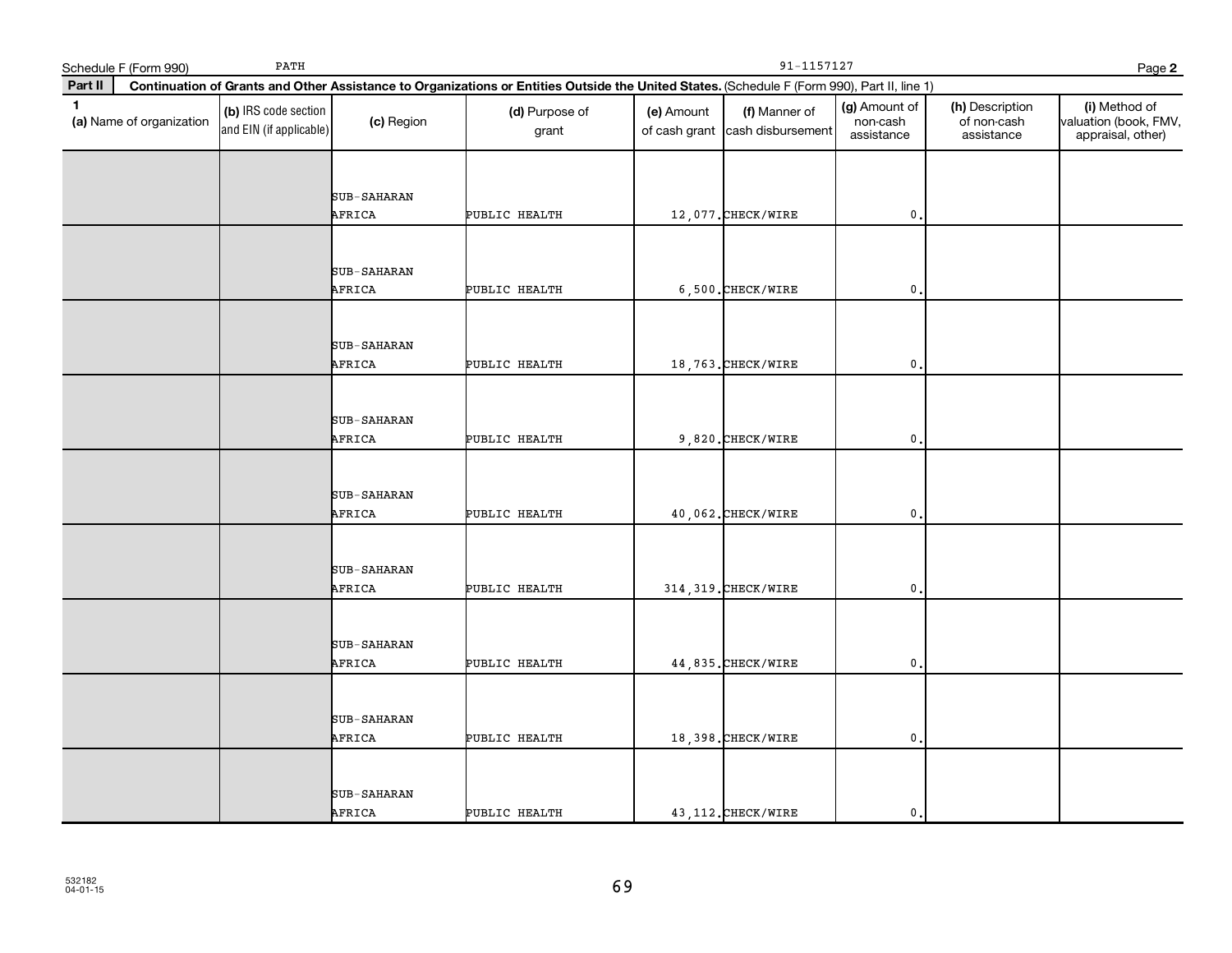|              | PATH<br>Schedule F (Form 990) |                                                 |                    |                                                                                                                                              | 91-1157127<br>Page 2 |                                                  |                                         |                                              |                                                             |  |  |
|--------------|-------------------------------|-------------------------------------------------|--------------------|----------------------------------------------------------------------------------------------------------------------------------------------|----------------------|--------------------------------------------------|-----------------------------------------|----------------------------------------------|-------------------------------------------------------------|--|--|
| Part II      |                               |                                                 |                    | Continuation of Grants and Other Assistance to Organizations or Entities Outside the United States. (Schedule F (Form 990), Part II, line 1) |                      |                                                  |                                         |                                              |                                                             |  |  |
| $\mathbf{1}$ | (a) Name of organization      | (b) IRS code section<br>and EIN (if applicable) | (c) Region         | (d) Purpose of<br>grant                                                                                                                      | (e) Amount           | (f) Manner of<br>of cash grant cash disbursement | (g) Amount of<br>non-cash<br>assistance | (h) Description<br>of non-cash<br>assistance | (i) Method of<br>valuation (book, FMV,<br>appraisal, other) |  |  |
|              |                               |                                                 |                    |                                                                                                                                              |                      |                                                  |                                         |                                              |                                                             |  |  |
|              |                               |                                                 | <b>SUB-SAHARAN</b> |                                                                                                                                              |                      |                                                  |                                         |                                              |                                                             |  |  |
|              |                               |                                                 | AFRICA             | PUBLIC HEALTH                                                                                                                                |                      | 5,400. CHECK/WIRE                                | $\mathbf 0$ .                           |                                              |                                                             |  |  |
|              |                               |                                                 |                    |                                                                                                                                              |                      |                                                  |                                         |                                              |                                                             |  |  |
|              |                               |                                                 | SUB-SAHARAN        |                                                                                                                                              |                      |                                                  |                                         |                                              |                                                             |  |  |
|              |                               |                                                 | AFRICA             | PUBLIC HEALTH                                                                                                                                |                      | 7,628. CHECK/WIRE                                | $\mathfrak{o}$ .                        |                                              |                                                             |  |  |
|              |                               |                                                 |                    |                                                                                                                                              |                      |                                                  |                                         |                                              |                                                             |  |  |
|              |                               |                                                 | <b>SUB-SAHARAN</b> |                                                                                                                                              |                      |                                                  |                                         |                                              |                                                             |  |  |
|              |                               |                                                 | AFRICA             | PUBLIC HEALTH                                                                                                                                |                      | 13,585. CHECK/WIRE                               | $\mathbf 0$ .                           |                                              |                                                             |  |  |
|              |                               |                                                 |                    |                                                                                                                                              |                      |                                                  |                                         |                                              |                                                             |  |  |
|              |                               |                                                 | <b>SUB-SAHARAN</b> |                                                                                                                                              |                      |                                                  |                                         |                                              |                                                             |  |  |
|              |                               |                                                 | AFRICA             | PUBLIC HEALTH                                                                                                                                |                      | 16,601. CHECK/WIRE                               | $\mathbf{0}$ .                          |                                              |                                                             |  |  |
|              |                               |                                                 |                    |                                                                                                                                              |                      |                                                  |                                         |                                              |                                                             |  |  |
|              |                               |                                                 | SUB-SAHARAN        |                                                                                                                                              |                      |                                                  |                                         |                                              |                                                             |  |  |
|              |                               |                                                 | AFRICA             | PUBLIC HEALTH                                                                                                                                |                      | 43, 317. CHECK/WIRE                              | $\mathbf{0}$                            |                                              |                                                             |  |  |
|              |                               |                                                 |                    |                                                                                                                                              |                      |                                                  |                                         |                                              |                                                             |  |  |
|              |                               |                                                 | <b>SUB-SAHARAN</b> |                                                                                                                                              |                      |                                                  |                                         |                                              |                                                             |  |  |
|              |                               |                                                 | AFRICA             | PUBLIC HEALTH                                                                                                                                |                      | $6,440.$ CHECK/WIRE                              | $\mathbf{0}$ .                          |                                              |                                                             |  |  |
|              |                               |                                                 |                    |                                                                                                                                              |                      |                                                  |                                         |                                              |                                                             |  |  |
|              |                               |                                                 | SUB-SAHARAN        |                                                                                                                                              |                      |                                                  |                                         |                                              |                                                             |  |  |
|              |                               |                                                 | AFRICA             | PUBLIC HEALTH                                                                                                                                |                      | 36,387. CHECK/WIRE                               | $\mathfrak o$ .                         |                                              |                                                             |  |  |
|              |                               |                                                 |                    |                                                                                                                                              |                      |                                                  |                                         |                                              |                                                             |  |  |
|              |                               |                                                 | <b>SUB-SAHARAN</b> |                                                                                                                                              |                      |                                                  |                                         |                                              |                                                             |  |  |
|              |                               |                                                 | AFRICA             | PUBLIC HEALTH                                                                                                                                |                      | 52,473. CHECK/WIRE                               | $\mathbf{0}$ .                          |                                              |                                                             |  |  |
|              |                               |                                                 |                    |                                                                                                                                              |                      |                                                  |                                         |                                              |                                                             |  |  |
|              |                               |                                                 | SUB-SAHARAN        |                                                                                                                                              |                      |                                                  |                                         |                                              |                                                             |  |  |
|              |                               |                                                 | AFRICA             | PUBLIC HEALTH                                                                                                                                |                      | 170, 414. CHECK/WIRE                             | $\mathbf{0}$ .                          |                                              |                                                             |  |  |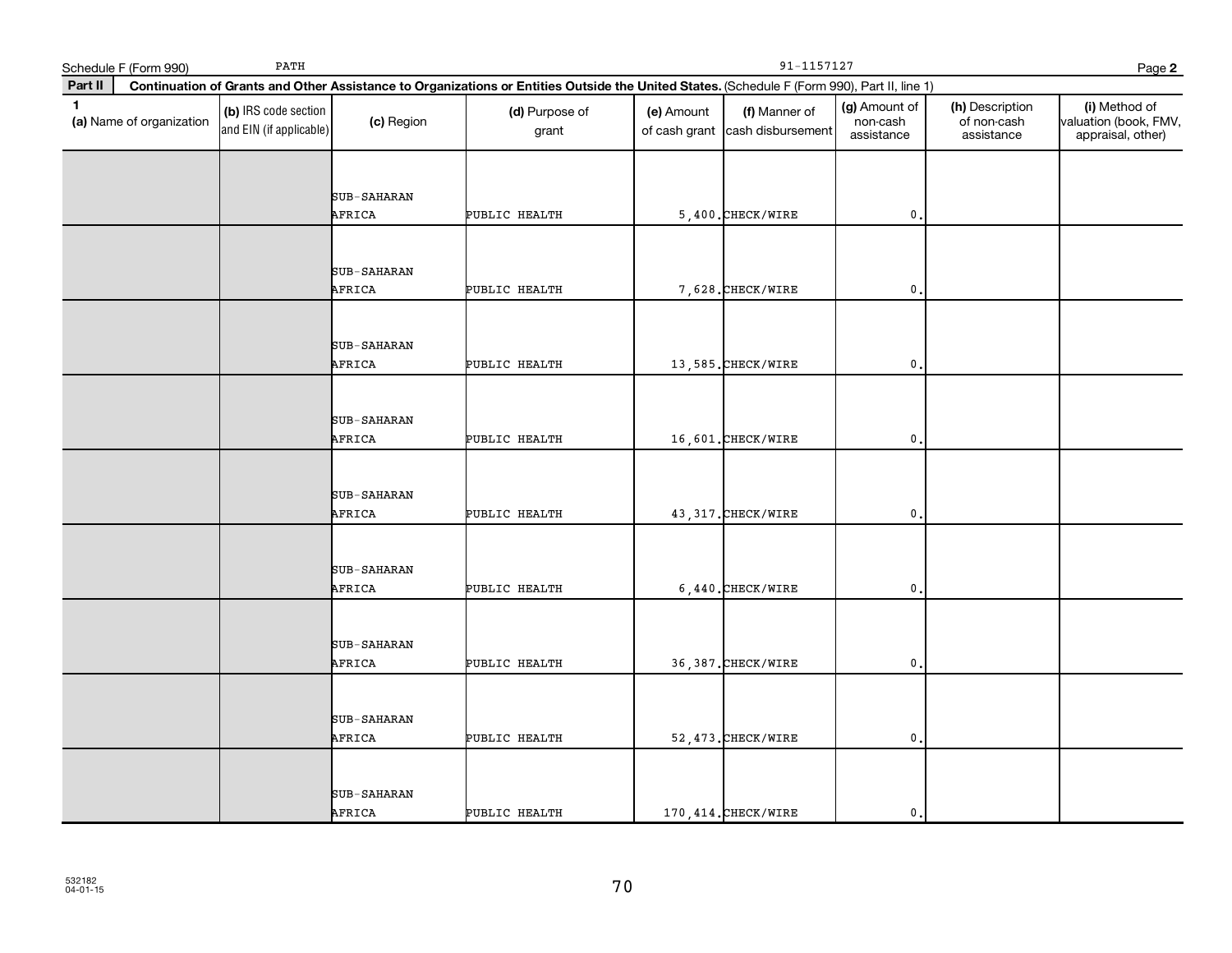|              | Schedule F (Form 990)    | 91-1157127<br>Page 2                            |                    |                                                                                                                                              |            |                                                  |                                         |                                              |                                                             |
|--------------|--------------------------|-------------------------------------------------|--------------------|----------------------------------------------------------------------------------------------------------------------------------------------|------------|--------------------------------------------------|-----------------------------------------|----------------------------------------------|-------------------------------------------------------------|
| Part II      |                          |                                                 |                    | Continuation of Grants and Other Assistance to Organizations or Entities Outside the United States. (Schedule F (Form 990), Part II, line 1) |            |                                                  |                                         |                                              |                                                             |
| $\mathbf{1}$ | (a) Name of organization | (b) IRS code section<br>and EIN (if applicable) | (c) Region         | (d) Purpose of<br>grant                                                                                                                      | (e) Amount | (f) Manner of<br>of cash grant cash disbursement | (g) Amount of<br>non-cash<br>assistance | (h) Description<br>of non-cash<br>assistance | (i) Method of<br>valuation (book, FMV,<br>appraisal, other) |
|              |                          |                                                 |                    |                                                                                                                                              |            |                                                  |                                         |                                              |                                                             |
|              |                          |                                                 | <b>SUB-SAHARAN</b> |                                                                                                                                              |            |                                                  |                                         |                                              |                                                             |
|              |                          |                                                 | AFRICA             | PUBLIC HEALTH                                                                                                                                |            | 33,830. CHECK/WIRE                               | $\mathbf 0$ .                           |                                              |                                                             |
|              |                          |                                                 |                    |                                                                                                                                              |            |                                                  |                                         |                                              |                                                             |
|              |                          |                                                 | SUB-SAHARAN        |                                                                                                                                              |            |                                                  |                                         |                                              |                                                             |
|              |                          |                                                 | AFRICA             | PUBLIC HEALTH                                                                                                                                |            | 34, 455. CHECK/WIRE                              | $\mathbf{0}$ .                          |                                              |                                                             |
|              |                          |                                                 |                    |                                                                                                                                              |            |                                                  |                                         |                                              |                                                             |
|              |                          |                                                 | <b>SUB-SAHARAN</b> |                                                                                                                                              |            |                                                  |                                         |                                              |                                                             |
|              |                          |                                                 | AFRICA             | PUBLIC HEALTH                                                                                                                                |            | 215, 404. CHECK/WIRE                             | $\mathbf 0$ .                           |                                              |                                                             |
|              |                          |                                                 |                    |                                                                                                                                              |            |                                                  |                                         |                                              |                                                             |
|              |                          |                                                 | <b>SUB-SAHARAN</b> |                                                                                                                                              |            |                                                  |                                         |                                              |                                                             |
|              |                          |                                                 | AFRICA             | PUBLIC HEALTH                                                                                                                                |            | 48,810. CHECK/WIRE                               | $\mathbf{0}$ .                          |                                              |                                                             |
|              |                          |                                                 |                    |                                                                                                                                              |            |                                                  |                                         |                                              |                                                             |
|              |                          |                                                 | SUB-SAHARAN        |                                                                                                                                              |            |                                                  |                                         |                                              |                                                             |
|              |                          |                                                 | AFRICA             | PUBLIC HEALTH                                                                                                                                |            | 69,327. CHECK/WIRE                               | $\mathbf{0}$                            |                                              |                                                             |
|              |                          |                                                 |                    |                                                                                                                                              |            |                                                  |                                         |                                              |                                                             |
|              |                          |                                                 | <b>SUB-SAHARAN</b> |                                                                                                                                              |            |                                                  |                                         |                                              |                                                             |
|              |                          |                                                 | AFRICA             | PUBLIC HEALTH                                                                                                                                |            | 72,198. CHECK/WIRE                               | $\mathbf{0}$ .                          |                                              |                                                             |
|              |                          |                                                 |                    |                                                                                                                                              |            |                                                  |                                         |                                              |                                                             |
|              |                          |                                                 | SUB-SAHARAN        |                                                                                                                                              |            |                                                  |                                         |                                              |                                                             |
|              |                          |                                                 | AFRICA             | PUBLIC HEALTH                                                                                                                                |            | 7,797. CHECK/WIRE                                | $\mathfrak o$ .                         |                                              |                                                             |
|              |                          |                                                 |                    |                                                                                                                                              |            |                                                  |                                         |                                              |                                                             |
|              |                          |                                                 | <b>SUB-SAHARAN</b> |                                                                                                                                              |            |                                                  |                                         |                                              |                                                             |
|              |                          |                                                 | AFRICA             | PUBLIC HEALTH                                                                                                                                |            | 63,549. CHECK/WIRE                               | $\mathbf{0}$ .                          |                                              |                                                             |
|              |                          |                                                 |                    |                                                                                                                                              |            |                                                  |                                         |                                              |                                                             |
|              |                          |                                                 | SUB-SAHARAN        |                                                                                                                                              |            |                                                  |                                         |                                              |                                                             |
|              |                          |                                                 | AFRICA             | PUBLIC HEALTH                                                                                                                                |            | 50,603. CHECK/WIRE                               | $\mathbf{0}$ .                          |                                              |                                                             |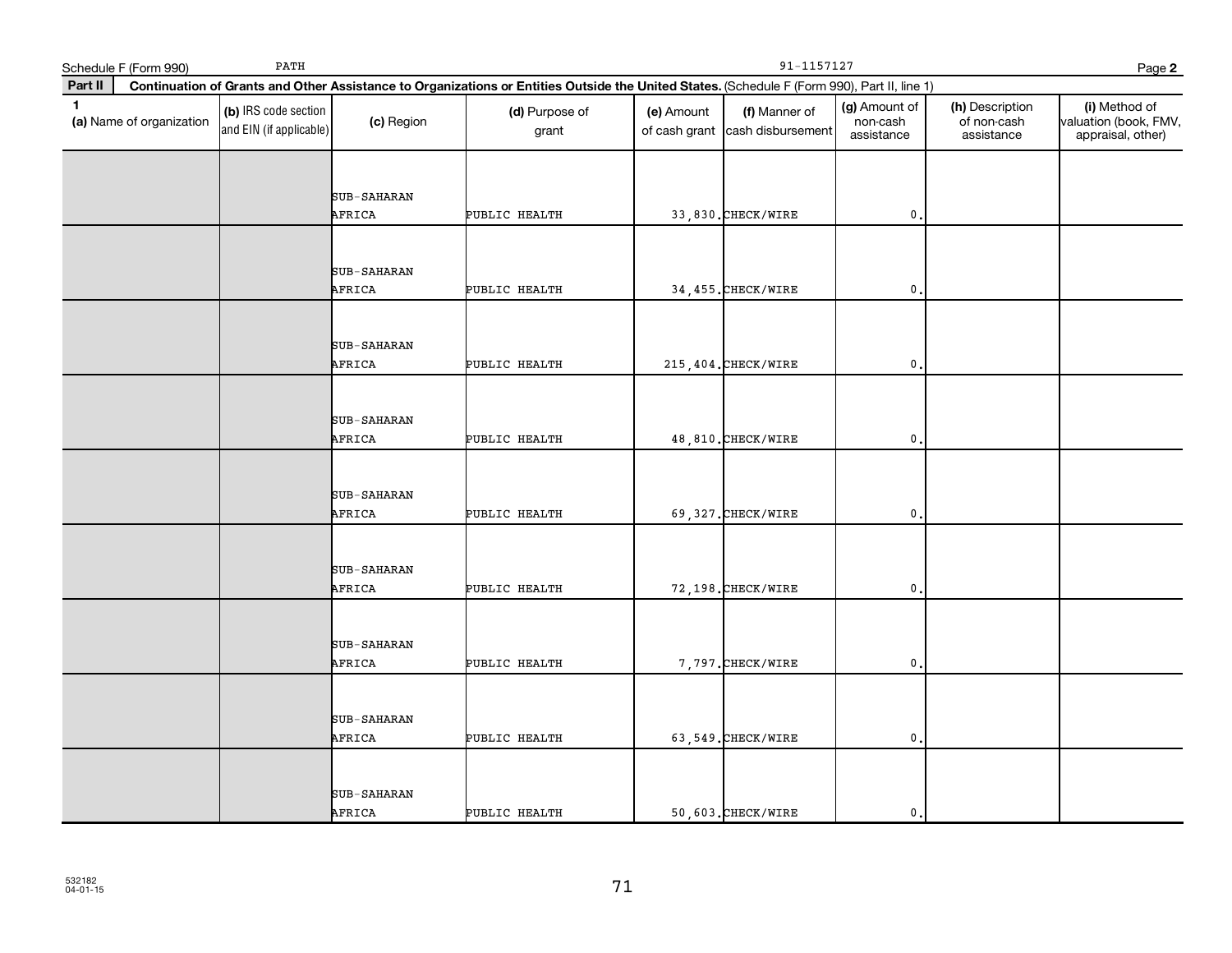|              | Schedule F (Form 990)    | PATH                                            |               | $91 - 1157127$<br>Page 2                                                                                                                     |                                     |                                    |                                         |                                              |                                                             |  |
|--------------|--------------------------|-------------------------------------------------|---------------|----------------------------------------------------------------------------------------------------------------------------------------------|-------------------------------------|------------------------------------|-----------------------------------------|----------------------------------------------|-------------------------------------------------------------|--|
| Part II      |                          |                                                 |               | Continuation of Grants and Other Assistance to Organizations or Entities Outside the United States. (Schedule F (Form 990), Part II, line 1) |                                     |                                    |                                         |                                              |                                                             |  |
| $\mathbf{1}$ | (a) Name of organization | (b) IRS code section<br>and EIN (if applicable) | (c) Region    | (d) Purpose of<br>grant                                                                                                                      | (e) Amount<br>of cash grant $\vert$ | (f) Manner of<br>cash disbursement | (g) Amount of<br>non-cash<br>assistance | (h) Description<br>of non-cash<br>assistance | (i) Method of<br>valuation (book, FMV,<br>appraisal, other) |  |
|              |                          |                                                 | <b>EUROPE</b> | INTERNATIONAL<br><b>DEVELOPMENT</b>                                                                                                          |                                     | 7,087. CHECK/WIRE                  | $\mathfrak{o}$ .                        |                                              |                                                             |  |
|              |                          |                                                 | <b>EUROPE</b> | PRODUCT DEVELOPMENT                                                                                                                          |                                     | 2,982,658. CHECK/WIRE              | $\mathbf 0$ .                           |                                              |                                                             |  |
|              |                          |                                                 | <b>EUROPE</b> | PUBLIC HEALTH                                                                                                                                |                                     | 149, 631. CHECK/WIRE               | $\mathbf 0$ .                           |                                              |                                                             |  |
|              |                          |                                                 | <b>EUROPE</b> | OTHER                                                                                                                                        |                                     | 2,532,119. CHECK/WIRE              | $\mathbf{0}$                            |                                              |                                                             |  |
|              |                          |                                                 |               |                                                                                                                                              |                                     |                                    |                                         |                                              |                                                             |  |
|              |                          |                                                 |               |                                                                                                                                              |                                     |                                    |                                         |                                              |                                                             |  |
|              |                          |                                                 |               |                                                                                                                                              |                                     |                                    |                                         |                                              |                                                             |  |
|              |                          |                                                 |               |                                                                                                                                              |                                     |                                    |                                         |                                              |                                                             |  |
|              |                          |                                                 |               |                                                                                                                                              |                                     |                                    |                                         |                                              |                                                             |  |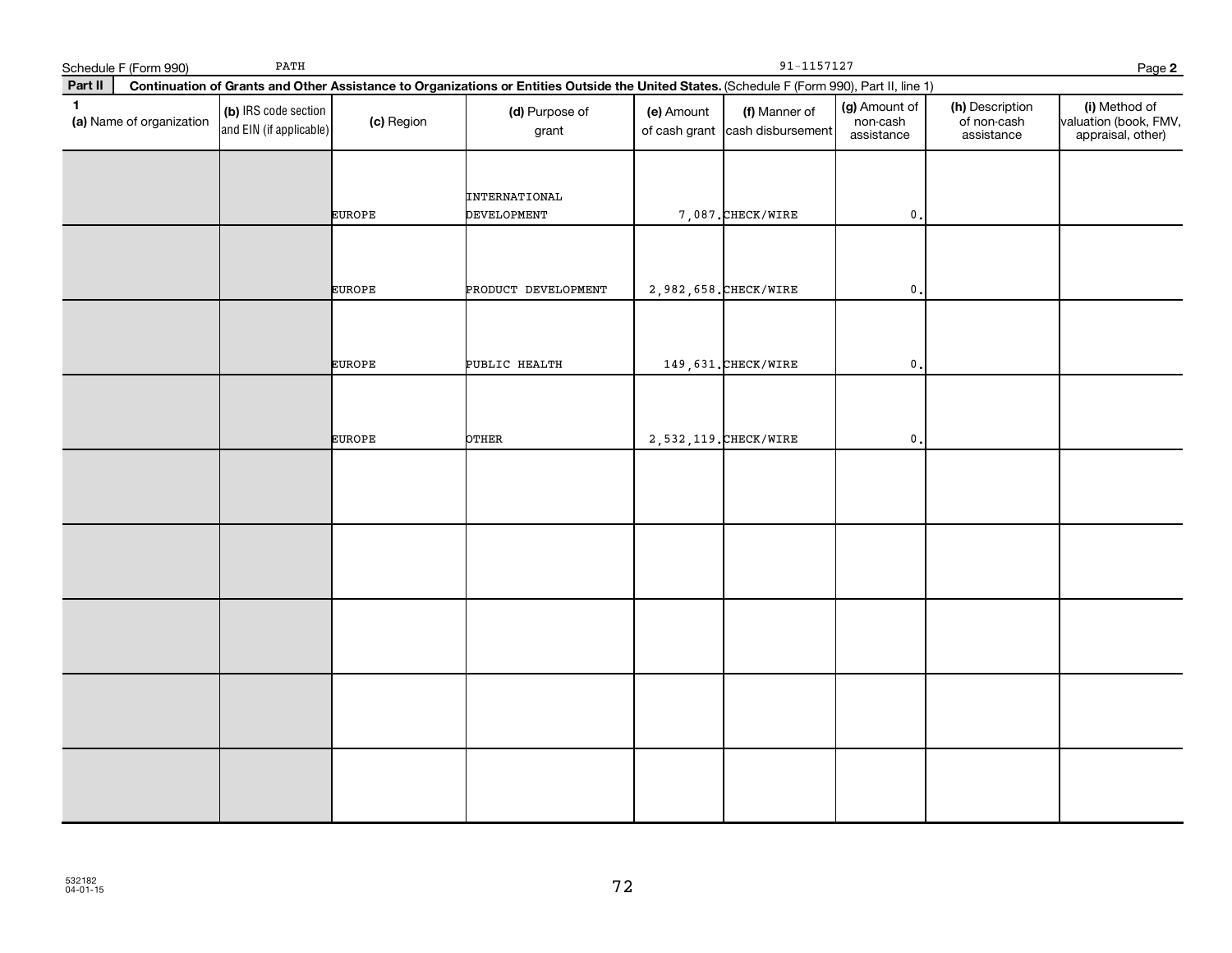91-1157127

# Part III Grants and Other Assistance to Individuals Outside the United States. Complete if the organization answered "Yes" on Form 990, Part IV, line 16. (a) Type of grant or assistance (b) Region (b) Region (c) Number of (d) Amount of (e) Manner of (f) Amount of (f)<br>Region (cash grant cash dishursement pop-cash non-cash assistance v Part III can be duplicated if additional space is needed. (c) Number of recipients (d) Amount of cash grant (e) Manner of cash disbursement (f) Amount of non-cash assistance (g) Description of non-cash assistance **(h)** Method of<br>valuation<br>(book, FMV,<br>appraisal, other)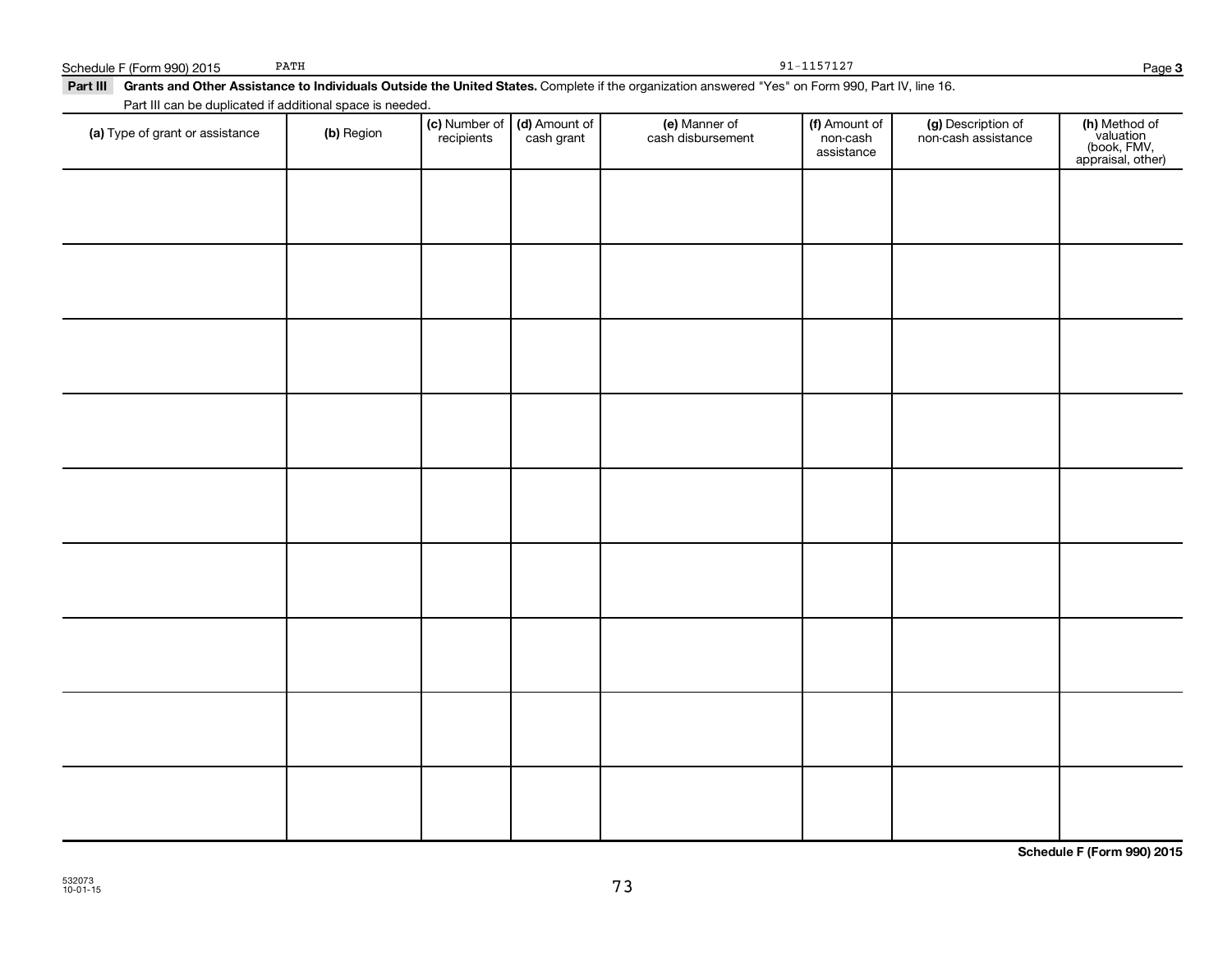|         | Schedule F (Form 990) 2015<br>PATH                                                                                                                                                                                                                                                                                                                                                                                      | 91-1157127 | Page 4                    |
|---------|-------------------------------------------------------------------------------------------------------------------------------------------------------------------------------------------------------------------------------------------------------------------------------------------------------------------------------------------------------------------------------------------------------------------------|------------|---------------------------|
| Part IV | <b>Foreign Forms</b>                                                                                                                                                                                                                                                                                                                                                                                                    |            |                           |
| 1       | Was the organization a U.S. transferor of property to a foreign corporation during the tax year? If "Yes," the<br>organization may be required to file Form 926, Return by a U.S. Transferor of Property to a Foreign                                                                                                                                                                                                   | x  <br>Yes | <b>No</b>                 |
| 2       | Did the organization have an interest in a foreign trust during the tax year? If "Yes," the organization<br>may be required to separately file Form 3520, Annual Return To Report Transactions With Foreign<br>Trusts and Receipt of Certain Foreign Gifts, and/or Form 3520-A, Annual Information Return of Foreign<br>Trust With a U.S. Owner (see Instructions for Forms 3520 and 3520-A; do not file with Form 990) | Yes        | $X \mid N_{0}$            |
| 3       | Did the organization have an ownership interest in a foreign corporation during the tax year? If "Yes,"<br>the organization may be required to file Form 5471, Information Return of U.S. Persons With Respect to                                                                                                                                                                                                       | Yes        | $\mathbf{X}$<br><b>No</b> |
| 4       | Was the organization a direct or indirect shareholder of a passive foreign investment company or a<br>qualified electing fund during the tax year? If "Yes," the organization may be required to file Form 8621,<br>Information Return by a Shareholder of a Passive Foreign Investment Company or Qualified Electing Fund<br>(see Instructions for Form 8621)                                                          | Yes        | x<br>No.                  |
| 5       | Did the organization have an ownership interest in a foreign partnership during the tax year? If "Yes,"<br>the organization may be required to file Form 8865, Return of U.S. Persons With Respect to Certain                                                                                                                                                                                                           | Yes        | x  <br><b>No</b>          |
| 6       | Did the organization have any operations in or related to any boycotting countries during the tax year? If<br>"Yes," the organization may be required to separately file Form 5713, International Boycott Report (see<br>Instructions for Form 5713; do not file with Form 990)                                                                                                                                         | Yes        | X<br>No                   |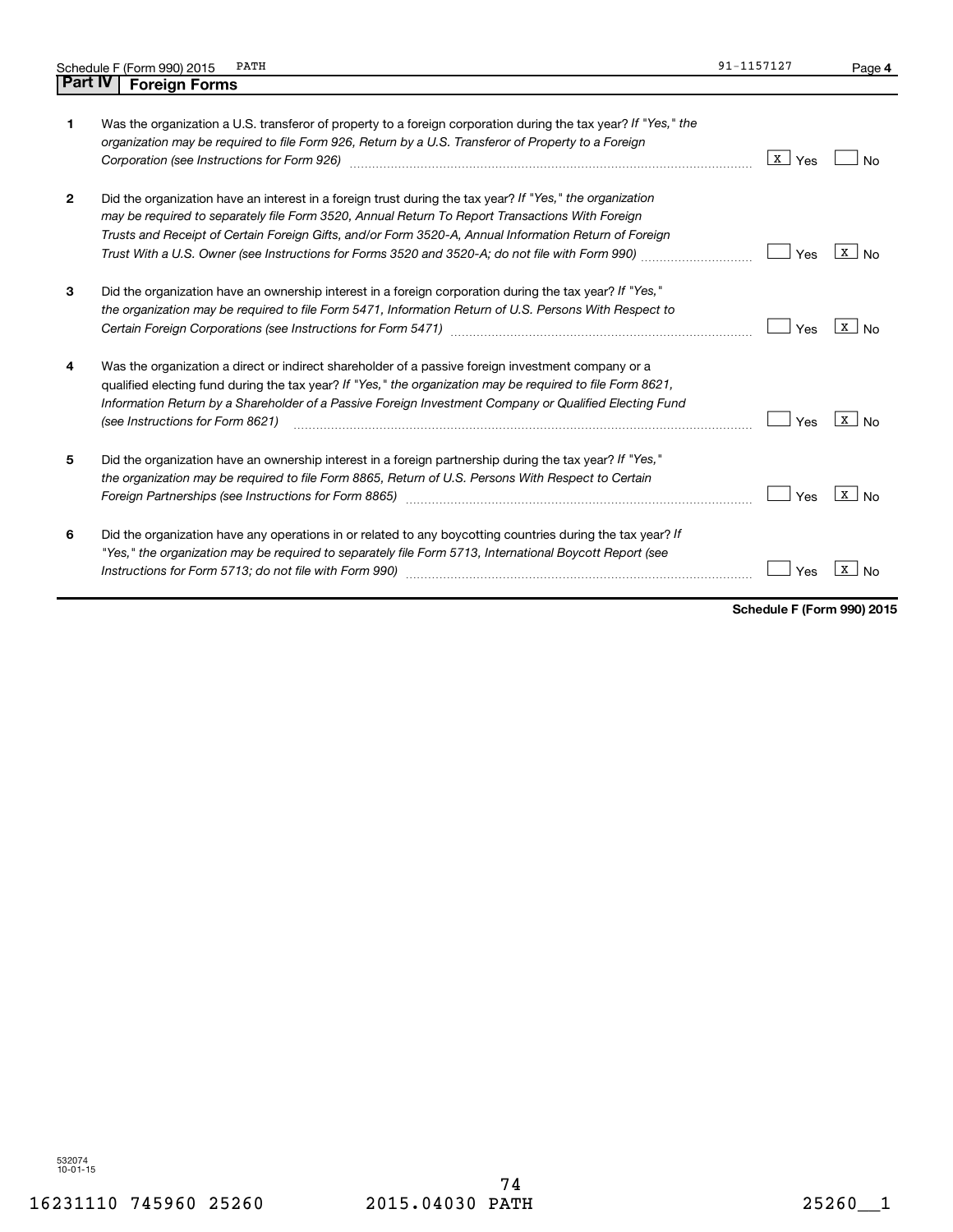## **Part V Supplemental Information**

Provide the information required by Part I, line 2 (monitoring of funds); Part I, line 3, column (f) (accounting method; amounts of investments vs. expenditures per region); Part II, line 1 (accounting method); Part III (accounting method); and Part III, column (c) (estimated number of recipients), as applicable. Also complete this part to provide any additional information.

PART I, LINE 2:

SUBRECIPIENTS MUST SUBMIT PROGRESS REPORTS THAT ARE REVIEWED BY

RESPONSIBLE PATH PROGRAM MANAGERS AND PROGRAM ADMINISTRATORS TO ENSURE

THAT PROGRAM GOALS ARE ATTAINED IN ACCORDANCE WITH AGREEMENT

REQUIREMENTS. THE RESPONSIBLE PROGRAM MANAGERS AND PROGRAM ADMINISTRATORS

CONTACT SUBRECIPIENTS WITH QUESTIONS OR FOLLOW UP ON ANY AREA OF CONCERN.

IN SOME CASES, SUBAWARD TERMS MAY REQUIRE SPECIFIED DELIVERABLES IN

ADDITION TO, OR IN LIEU OF, TECHNICAL REPORTS. IN ADDITION, DISCRETIONARY

ON-SITE VISITS ARE CONDUCTED TO EVALUATE BOTH COMPLIANCE WITH THE

PROGRAMMATIC OBJECTIVES OF THE PROJECT AND THE APPROPRIATENESS OF THE

SUBRECIPIENT'S ADMINISTRATIVE SYSTEMS AND PROCESSES. PATH ALSO USES

CROSS-PROGRAM INDICATORS TO TRACK OVERALL ORGANIZATIONAL PERFORMANCE AND

LINK OUR WORK AND THE WORK OF SUBRECIPIENTS TO SPECIFIC IMPROVEMENTS IN

HEALTH-RELATED OUTCOMES. MONITORING THIS SET OF INDICATORS HELPS PATH SET

FUTURE BENCHMARKS AND ADOPT BEST PRACTICES THAT IMPROVE PROGRAMMATIC

EFFECTIVENESS OVER TIME.

532075 10-01-15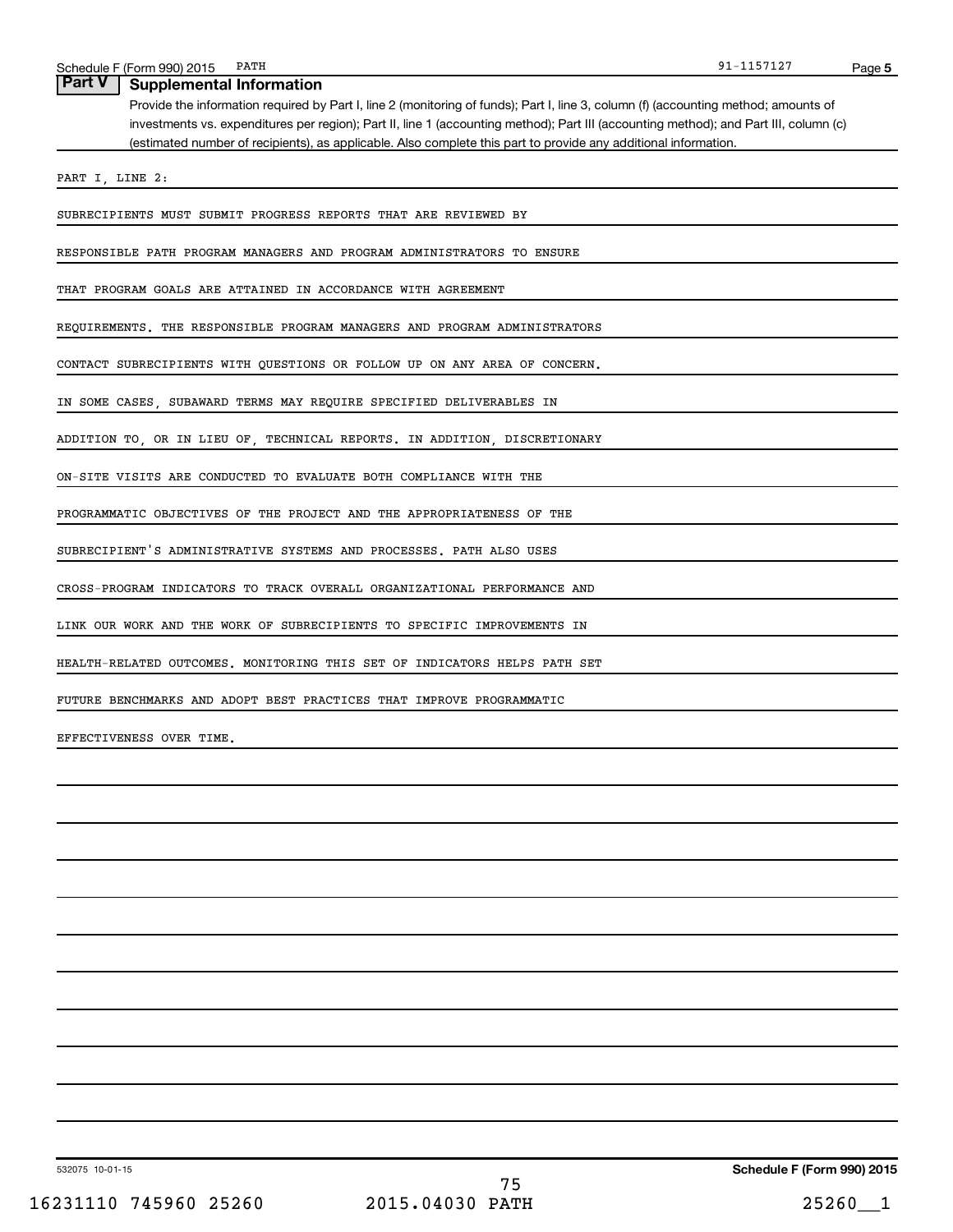| <b>SCHEDULE I</b><br>(Form 990)<br>Department of the Treasury                                                                                                                                                                                                                                                   |                | <b>Grants and Other Assistance to Organizations,</b><br>Governments, and Individuals in the United States<br>Complete if the organization answered "Yes" on Form 990, Part IV, line 21 or 22. | Attach to Form 990.         |                                         |                                                                |                                           | OMB No. 1545-0047<br><b>Open to Public</b>          |
|-----------------------------------------------------------------------------------------------------------------------------------------------------------------------------------------------------------------------------------------------------------------------------------------------------------------|----------------|-----------------------------------------------------------------------------------------------------------------------------------------------------------------------------------------------|-----------------------------|-----------------------------------------|----------------------------------------------------------------|-------------------------------------------|-----------------------------------------------------|
| Internal Revenue Service                                                                                                                                                                                                                                                                                        |                | Information about Schedule I (Form 990) and its instructions is at www.irs.gov/form990.                                                                                                       |                             |                                         |                                                                |                                           | Inspection                                          |
| Name of the organization<br>PATH                                                                                                                                                                                                                                                                                |                |                                                                                                                                                                                               |                             |                                         |                                                                |                                           | <b>Employer identification number</b><br>91-1157127 |
| Part I<br><b>General Information on Grants and Assistance</b>                                                                                                                                                                                                                                                   |                |                                                                                                                                                                                               |                             |                                         |                                                                |                                           |                                                     |
| Does the organization maintain records to substantiate the amount of the grants or assistance, the grantees' eligibility for the grants or assistance, and the selection<br>1.<br>Describe in Part IV the organization's procedures for monitoring the use of grant funds in the United States.<br>$\mathbf{2}$ |                |                                                                                                                                                                                               |                             |                                         |                                                                |                                           | $\sqrt{X}$ Yes<br>l No                              |
| Part II<br>Grants and Other Assistance to Domestic Organizations and Domestic Governments. Complete if the organization answered "Yes" on Form 990, Part IV, line 21, for any                                                                                                                                   |                |                                                                                                                                                                                               |                             |                                         |                                                                |                                           |                                                     |
| recipient that received more than \$5,000. Part II can be duplicated if additional space is needed.<br>1 (a) Name and address of organization<br>or government                                                                                                                                                  | (b) EIN        | (c) IRC section<br>if applicable                                                                                                                                                              | (d) Amount of<br>cash grant | (e) Amount of<br>non-cash<br>assistance | (f) Method of<br>valuation (book,<br>FMV, appraisal,<br>other) | (g) Description of<br>non-cash assistance | (h) Purpose of grant<br>or assistance               |
| BROADREACH HEALTHCARE, LLC<br>1655 NORTH FORT MYER DR., SUITE 70<br>ARLINGTON, VA 22209                                                                                                                                                                                                                         | 86-1052728     | N/A                                                                                                                                                                                           | 75,874                      | 0                                       |                                                                |                                           | INTERNATIONAL DEVELOPMENT                           |
| ELIZABETH GLASER PEDIATRIC AIDS<br>FOUNDATION - 1140 CONNECTICUT<br>AVENUE NW - WASHINGTON, DC 20036                                                                                                                                                                                                            | 95-4191698     | 501(C)(3)                                                                                                                                                                                     | 4,103,980.                  | 0                                       |                                                                |                                           | INTERNATIONAL DEVELOPMENT                           |
| INITIATIVES INC.<br>264 BEACON STREET<br>BOSTON, MA 02116                                                                                                                                                                                                                                                       | $04 - 2961350$ | N/A                                                                                                                                                                                           | 346,705                     | 0                                       |                                                                |                                           | INTERNATIONAL DEVELOPMENT                           |
| JHPIEGO<br>1615 THAMES STREET<br>BALTIMORE, MD 21231                                                                                                                                                                                                                                                            | 23-7424444     | 501(C)(3)                                                                                                                                                                                     | 1,809,595                   | 0                                       |                                                                |                                           | INTERNATIONAL DEVELOPMENT                           |
| WORLD VISION<br>300 I ST., NE<br>WASHINGTON DC, DC 20002                                                                                                                                                                                                                                                        | 95-1922279     | 501(C)(3)                                                                                                                                                                                     | 1,709,287                   | 0                                       |                                                                |                                           | INTERNATIONAL DEVELOPMENT                           |
| AMERICAN ACADEMY OF PEDIATRICS<br>141 NORTHWEST POINT BLVD<br>ELK GROVE VILLAGE, IL 60007-1098                                                                                                                                                                                                                  | $36 - 2275597$ | 501(C)(3)                                                                                                                                                                                     | 45,509.                     | $\mathbf{0}$ .                          |                                                                |                                           | OTHER                                               |
| 2 Enter total number of section 501(c)(3) and government organizations listed in the line 1 table                                                                                                                                                                                                               |                |                                                                                                                                                                                               |                             |                                         |                                                                |                                           | 71.                                                 |
| 3                                                                                                                                                                                                                                                                                                               |                |                                                                                                                                                                                               |                             |                                         |                                                                |                                           | 22.                                                 |

**For Paperwork Reduction Act Notice, see the Instructions for Form 990. Schedule I (Form 990) (2015)** LHA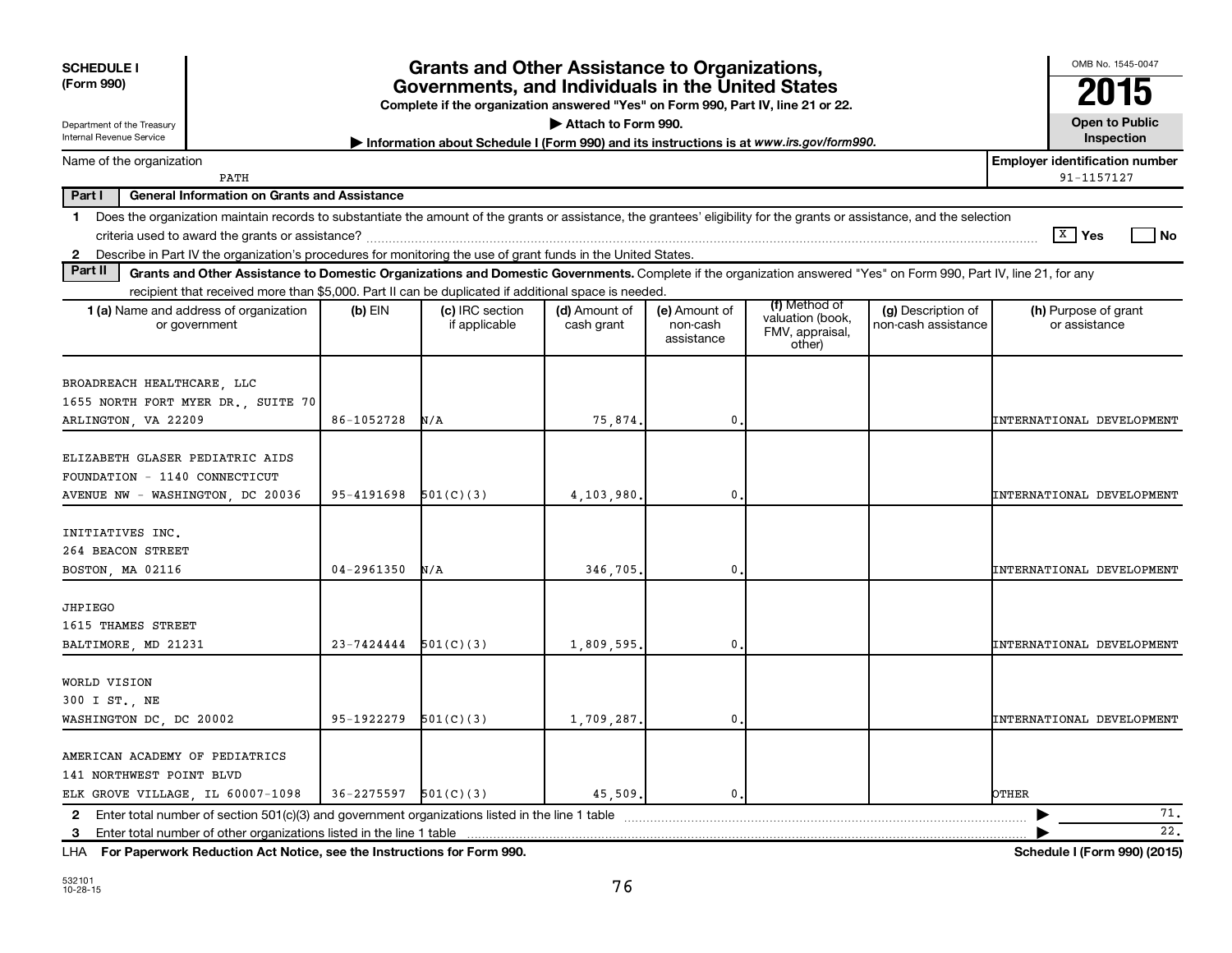| Schedule I (Form 990)<br>PATH                                                                                                                  |                          |                                  |                             |                                         |                                                                |                                           | 91-1157127<br>Page 1                  |
|------------------------------------------------------------------------------------------------------------------------------------------------|--------------------------|----------------------------------|-----------------------------|-----------------------------------------|----------------------------------------------------------------|-------------------------------------------|---------------------------------------|
| Part II<br>Continuation of Grants and Other Assistance to Governments and Organizations in the United States (Schedule I (Form 990), Part II.) |                          |                                  |                             |                                         |                                                                |                                           |                                       |
| (a) Name and address of<br>organization or government                                                                                          | (b) EIN                  | (c) IRC section<br>if applicable | (d) Amount of<br>cash grant | (e) Amount of<br>non-cash<br>assistance | (f) Method of<br>valuation<br>(book, FMV,<br>appraisal, other) | (g) Description of<br>non-cash assistance | (h) Purpose of grant<br>or assistance |
| JSI RESEARCH & TRAINING INSTITUTE<br>INC. - 1616 NORTH FORT MYER DRIVE,<br>11TH FLOOR - ARLINGTON, VA 22209                                    | 04-2578579               | N/A                              | 13,010                      | $\mathbf 0$                             |                                                                |                                           | OTHER                                 |
| SAVE THE CHILDREN ACTION NETWORK<br>2000 L STREET NW SUITE 500<br>WASHINGTON, DC 20003                                                         | $06-0726487$ $501(C)(3)$ |                                  | 7,335                       | $\mathbf 0$                             |                                                                |                                           | OTHER                                 |
| VISUAL EPIDEMIOLOGY, INC<br>88B HOWE STREET<br>NEW HAVEN, CT 06511                                                                             | $45 - 5049084$ N/A       |                                  | 55,300                      | $\mathbf{0}$                            |                                                                |                                           | <b>OTHER</b>                          |
| WORLD VISION, INC.<br>34834 WEYERHAEUSER WAY S<br>FEDERAL WAY, WA 98063                                                                        | 95-1922279               | 501(C)(3)                        | 7,283                       | $\mathbf{0}$                            |                                                                |                                           | OTHER                                 |
| ACCELOVANCE, INC.<br>2276 RESEARCH BOULEVARD, SUITE 700<br>ROCKVILLE, MD 20850                                                                 | $20 - 0956757$           | N/A                              | 249,738.                    | $\mathbf 0$                             |                                                                |                                           | PRODUCT DEVELOPMENT                   |
| ADVANCED BIOSCIENCE LABORATORIES,<br>INC. - 9800 MEDICAL CENTER DRIVE,<br>BUILDING D - ROCKVILLE, MD 20850                                     | 62-1242262               | N/A                              | 451,195.                    | $\mathbf{0}$                            |                                                                |                                           | PRODUCT DEVELOPMENT                   |
| BECTON DICKINSON<br>ONE BECTON DRIVE<br>FRANKLIN LAKES, NJ 07417                                                                               | $22 - 0761200$           | N/A                              | 212,000                     | $\mathbf 0$                             |                                                                |                                           | PRODUCT DEVELOPMENT                   |
| BOSTON UNIVERSITY<br>ONE SILBER WAY<br>BOSTON, MA 02215                                                                                        | $04-2103547$ $501(C)(3)$ |                                  | 82,793.                     | $\mathbf{0}$                            |                                                                |                                           | PRODUCT DEVELOPMENT                   |
| CASCADE DESIGNS, INC.<br>4000 FIRST AVENUE SOUTH<br>SEATTLE, WA 98134                                                                          | $91 - 0969695$ N/A       |                                  | 215,000.                    | 0.                                      |                                                                |                                           | PRODUCT DEVELOPMENT                   |

PATH 91-1157127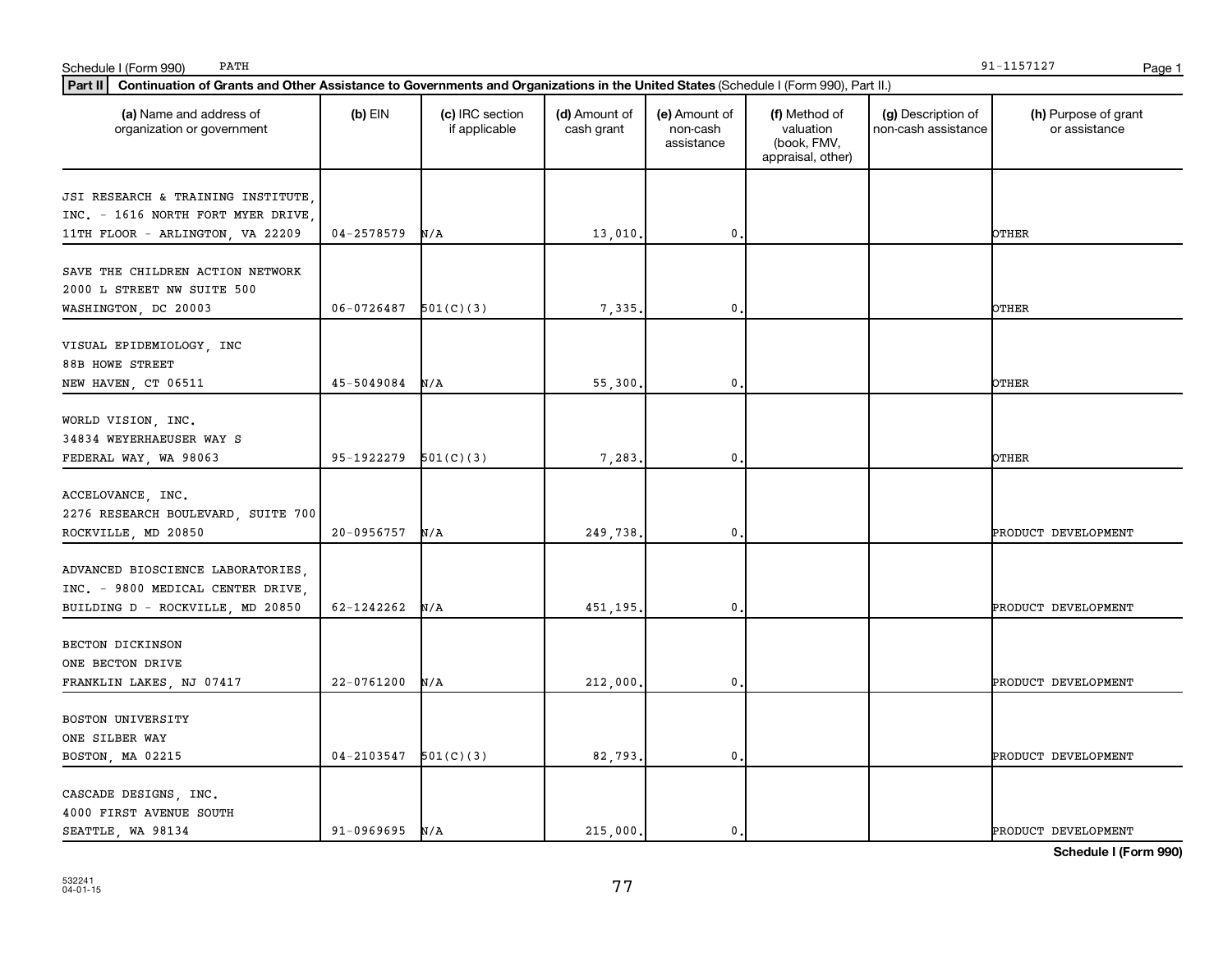| Part II<br>Continuation of Grants and Other Assistance to Governments and Organizations in the United States (Schedule I (Form 990), Part II.) |                            |                                  |                             |                                         |                                                                |                                           |                                       |  |  |
|------------------------------------------------------------------------------------------------------------------------------------------------|----------------------------|----------------------------------|-----------------------------|-----------------------------------------|----------------------------------------------------------------|-------------------------------------------|---------------------------------------|--|--|
| (a) Name and address of<br>organization or government                                                                                          | $(b)$ EIN                  | (c) IRC section<br>if applicable | (d) Amount of<br>cash grant | (e) Amount of<br>non-cash<br>assistance | (f) Method of<br>valuation<br>(book, FMV,<br>appraisal, other) | (g) Description of<br>non-cash assistance | (h) Purpose of grant<br>or assistance |  |  |
| CATALYTICA, INC.<br>4332 FRANCIS AVE N SUITE #5<br>SEATTLE, WA 98103                                                                           | 26-2673830                 | N/A                              | 46,300                      | $\mathbf{0}$ .                          |                                                                |                                           | PRODUCT DEVELOPMENT                   |  |  |
| CDC FOUNDATION<br>CDC FOUNDATION 55 PARK PLACE NE, S<br>ATLANTA, GA 30303                                                                      | 58-2106707                 | 501(C)(3)                        | 111,337                     | 0                                       |                                                                |                                           | PRODUCT DEVELOPMENT                   |  |  |
| CONRAD<br>EASTERN VIRGINIA MEDICAL SCHOOL<br>1911 NORTH FORT MYER DRIVE -<br>ARLINGTON, VA 2                                                   | 23-7053028                 | 501(C)(3)                        | 573,142                     | $\mathfrak{o}$ .                        |                                                                |                                           | PRODUCT DEVELOPMENT                   |  |  |
| FINA BIOSOLUTIONS LLC<br>9430 KEY WEST AVE SUITE 200<br>ROCKVILLE, MD 20850                                                                    | $20 - 5448275$             | N/A                              | 43,049                      | $\mathfrak{o}$ .                        |                                                                |                                           | PRODUCT DEVELOPMENT                   |  |  |
| FOOD & DRUG ADMINISTRATION<br>10903 NEW HAMPSHIRE AVENUE<br>SILVER SPRING, MD 20993                                                            | 53-0196965                 | GOV                              | 538,584                     | 0                                       |                                                                |                                           | PRODUCT DEVELOPMENT                   |  |  |
| FRAUNHOFER USA CENTER FOR<br>MOLECULAR BIOTECHNOLOGY - 9<br>INNOVATION WAY SUITE 200 - NEWARK<br>DE 19711                                      | 38-3203030                 | 501(C)(3)                        | 521,476                     | $\mathbf{0}$ .                          |                                                                |                                           | PRODUCT DEVELOPMENT                   |  |  |
| FRED HUTCHINSON CANCER RESEARCH<br>CENTER - PO BOX 19024 - SEATTLE,<br>WA 98109                                                                | $23 - 7156071$ $501(C)(3)$ |                                  | 85,617                      | $\mathfrak{o}$ .                        |                                                                |                                           | PRODUCT DEVELOPMENT                   |  |  |
| INTERNATIONAL AIDS VACCINE<br>INITIATIVE - 110 WILLIAM ST., 27TH<br>FLOOR - NEW YORK, NY 10038                                                 | 13-3870223                 | 501(C)(3)                        | 133,925                     | $\mathfrak{o}$ .                        |                                                                |                                           | PRODUCT DEVELOPMENT                   |  |  |
| JHU, BLOOMBERG SCHOOL OF PUBLIC<br>HEALTH - 615 N. WOLFE STREET -<br>BALTIMORE, MD 21205                                                       | $13-1687001$ $501(C)(3)$   |                                  | 48,636.                     | $\mathfrak{o}$ .                        |                                                                |                                           | PRODUCT DEVELOPMENT                   |  |  |

PATH 91-1157127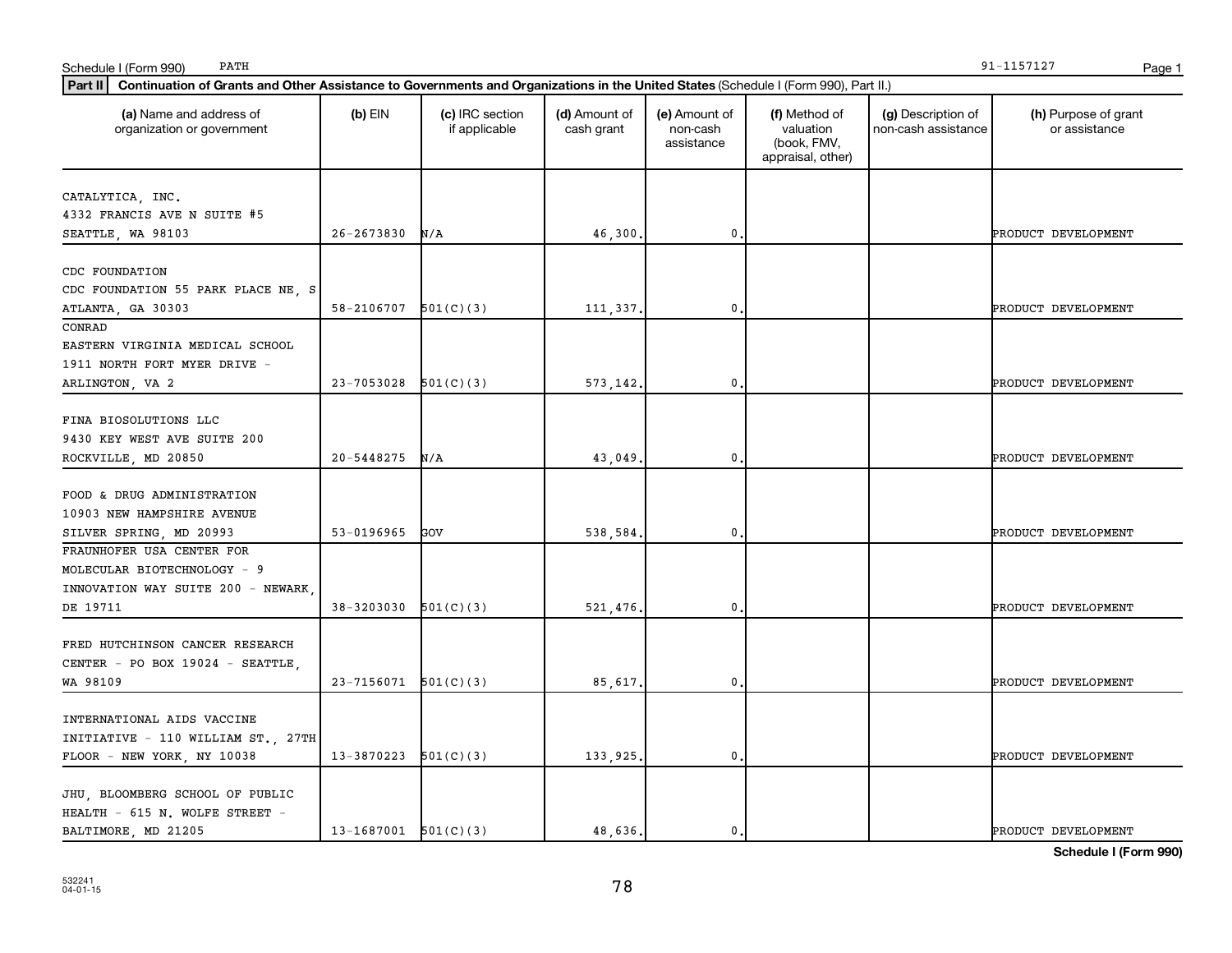| PATH<br>Schedule I (Form 990)                                                                                                                  |                          |                                  |                             |                                         |                                                                |                                           | 91-1157127<br>Page 1                  |
|------------------------------------------------------------------------------------------------------------------------------------------------|--------------------------|----------------------------------|-----------------------------|-----------------------------------------|----------------------------------------------------------------|-------------------------------------------|---------------------------------------|
| Part II<br>Continuation of Grants and Other Assistance to Governments and Organizations in the United States (Schedule I (Form 990), Part II.) |                          |                                  |                             |                                         |                                                                |                                           |                                       |
| (a) Name and address of<br>organization or government                                                                                          | $(b)$ EIN                | (c) IRC section<br>if applicable | (d) Amount of<br>cash grant | (e) Amount of<br>non-cash<br>assistance | (f) Method of<br>valuation<br>(book, FMV,<br>appraisal, other) | (g) Description of<br>non-cash assistance | (h) Purpose of grant<br>or assistance |
| JOHNS HOPKINS UNIVERSITY                                                                                                                       |                          |                                  |                             |                                         |                                                                |                                           |                                       |
| OFFICE OF RESEARCH ADMINISTRATION                                                                                                              |                          |                                  |                             |                                         |                                                                |                                           |                                       |
| 615 N WOLFE STREET, W1100 -                                                                                                                    |                          |                                  |                             |                                         |                                                                |                                           |                                       |
| BALTIMORE, MD                                                                                                                                  | $13-1687001$ $501(C)(3)$ |                                  | 355,468                     | $\mathbf{0}$ .                          |                                                                |                                           | PRODUCT DEVELOPMENT                   |
| JWM ASSOCIATES LLC<br>PO BOX 818                                                                                                               |                          |                                  |                             |                                         |                                                                |                                           |                                       |
| OCEAN SHORES, WA 98569                                                                                                                         | 41-2039407               | N/A                              | 6,642                       | $\mathbf{0}$ .                          |                                                                |                                           | PRODUCT DEVELOPMENT                   |
| KARL WEYRAUCH DBA PYGMY SURVIVAL<br>ALLIANCE - 4545 49TH AVE NE -                                                                              |                          |                                  |                             |                                         |                                                                |                                           |                                       |
| SEATTLE, WA 98105                                                                                                                              | $27-0438932$ $501(C)(3)$ |                                  | 9,000                       | $\mathbf{0}$                            |                                                                |                                           | PRODUCT DEVELOPMENT                   |
| LOYOLA UNIVERSITY CHICAGO<br>6339 N. SHERIDAN ROAD<br>CHICAGO, IL 60660                                                                        | 36-1408475               | 501(C)(3)                        | 193,563                     | $\mathbf{0}$ .                          |                                                                |                                           | PRODUCT DEVELOPMENT                   |
|                                                                                                                                                |                          |                                  |                             |                                         |                                                                |                                           |                                       |
| MANN GLOBAL HEALTH, LLC<br>1317 BELMONT DRIVE                                                                                                  |                          |                                  |                             |                                         |                                                                |                                           |                                       |
| COLUMBIA, SC 29205<br>NIH, NATIONAL INSTITUTE OF ALLERGY                                                                                       | $47 - 2218176$ N/A       |                                  | 17,335                      | $\mathbf{0}$ .                          |                                                                |                                           | PRODUCT DEVELOPMENT                   |
| AND INFECTIOUS DISEASES - 6610<br>ROCKLEDGE DRIVE, MSC 6612 -                                                                                  |                          |                                  |                             |                                         |                                                                |                                           |                                       |
| BETHESDA, MD 20892                                                                                                                             | 52-0858115               | GOV                              | 1,335,647                   | 0                                       |                                                                |                                           | PRODUCT DEVELOPMENT                   |
| PPD DEVELOPMENT LP<br>8551 RESEARCH WAY, SUITE 90                                                                                              |                          |                                  |                             |                                         |                                                                |                                           |                                       |
| MIDDLETON, WI 53562                                                                                                                            | 56-1640186               | N/A                              | 90,037                      | $\mathbf{0}$ .                          |                                                                |                                           | PRODUCT DEVELOPMENT                   |
| PUBLIC HEALTH INSTITUTE<br>555 12TH STREET 10TH FLOOR<br>OAKLAND, CA 94607-4046                                                                | 94-1646278               | 501(C)(3)                        | 445,589                     | $\mathbf{0}$ .                          |                                                                |                                           | PRODUCT DEVELOPMENT                   |
|                                                                                                                                                |                          |                                  |                             |                                         |                                                                |                                           |                                       |
| SAINT LOUIS UNIVERSITY<br>3700 WEST PINE MALL, FUSZ HALL, SU<br>ST. LOIUS, MO 63108                                                            | $43-0654872$ $501(C)(3)$ |                                  | 15,000.                     | $\mathfrak{o}$ .                        |                                                                |                                           | PRODUCT DEVELOPMENT                   |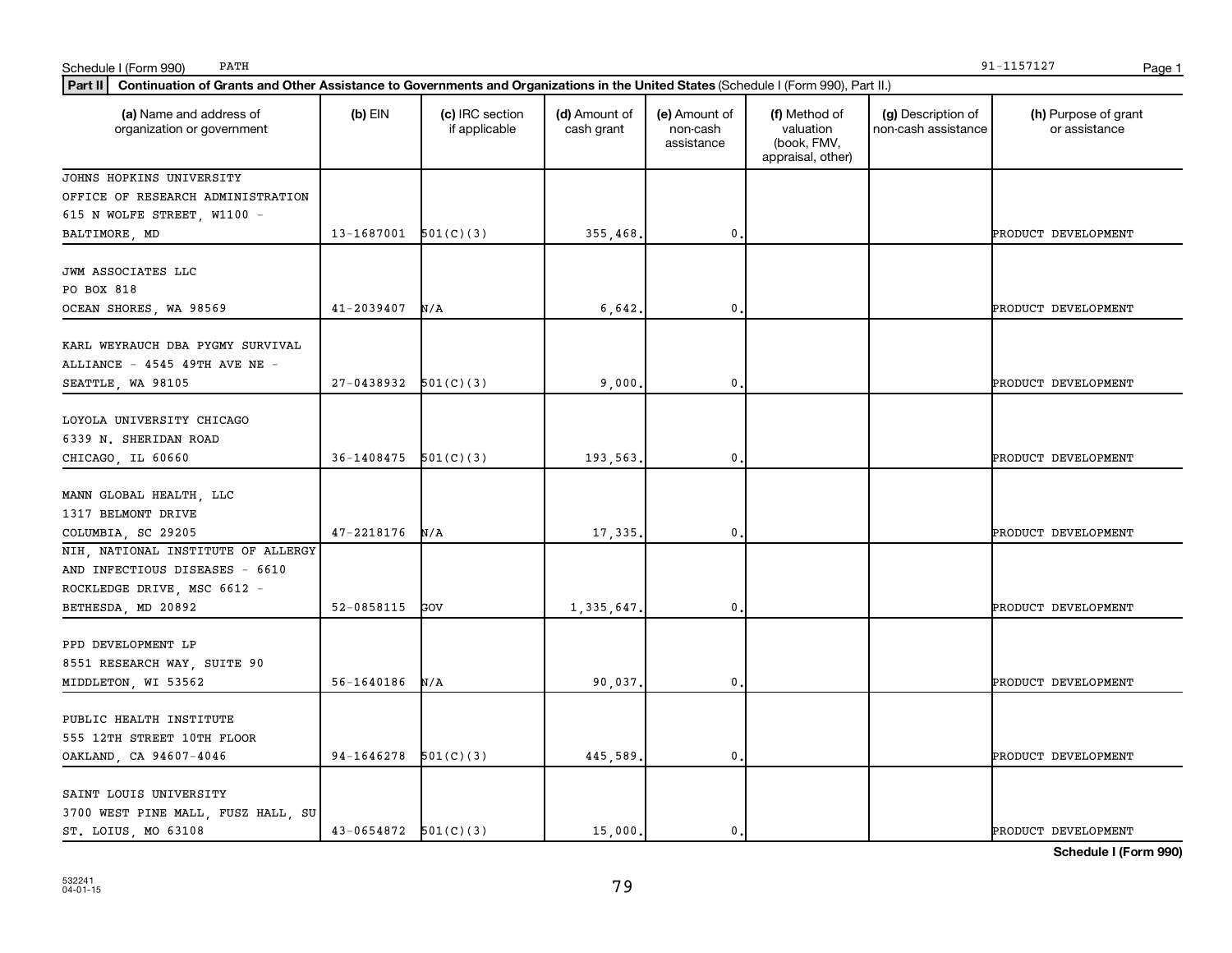| (a) Name and address of<br>organization or government                                                   | $(b)$ EIN              | (c) IRC section<br>if applicable | (d) Amount of<br>cash grant | (e) Amount of<br>non-cash<br>assistance | (f) Method of<br>valuation<br>(book, FMV,<br>appraisal, other) | (g) Description of<br>non-cash assistance | (h) Purpose of grant<br>or assistance |
|---------------------------------------------------------------------------------------------------------|------------------------|----------------------------------|-----------------------------|-----------------------------------------|----------------------------------------------------------------|-------------------------------------------|---------------------------------------|
| SANARIA, INC.<br>9800 MEDICAL CENTER DRIVE SUITE A2                                                     |                        |                                  |                             |                                         |                                                                |                                           |                                       |
| ROCKVILLE, MD 20850                                                                                     | 56-2354362             | N/A                              | 219, 311                    | $\mathbf{0}$                            |                                                                |                                           | PRODUCT DEVELOPMENT                   |
| SAVE THE CHILDREN FEDERATION, INC.<br>501 KINGS HIGHWAY E. SUITE 400<br>FAIRFIELD, CT 06825             | 06-0726487             | 501(C)(3)                        | 115,001.                    | 0                                       |                                                                |                                           | PRODUCT DEVELOPMENT                   |
| SEATTLE BIOMEDICAL RESEARCH<br>INSTITUTE - 307 WESTLAKE AVE. N.<br>SUITE 500 - SEATTLE, WA 98109        | 91-0961784             | 501(C)(3)                        | 525,000                     | $\mathbf{0}$                            |                                                                |                                           | PRODUCT DEVELOPMENT                   |
| SOLAR ELECTRIC LIGHT FUND<br>1612 K STREET NW SUITE 300<br>WASHINGTON, DC 20006                         | 52-1701564             | 501(C)(3)                        | 190,000.                    | $\mathbf{0}$                            |                                                                |                                           | PRODUCT DEVELOPMENT                   |
| TUFTS UNIVERSITY<br>136 HARRISON AVENUE<br>BOSTON, MA 02111                                             | 04-2103634             | 501(C)(3)                        | 25,000                      | $\mathbf 0$ .                           |                                                                |                                           | PRODUCT DEVELOPMENT                   |
| UNITED STATES NAVAL MEDICAL<br>RESEARCH CENTER - 503 ROBERT GRANT<br>AVE - SILVER SPRING, MD 20910-7500 | $47 - 0100048$         | GOV                              | 348,830                     | 0                                       |                                                                |                                           | PRODUCT DEVELOPMENT                   |
| UNITED STATES PHARMACOPEIAL<br>CONVENTION - 12601 TWIN BROOK<br>PARKWAY - ROCKVILLE, MD 20852-1790      | 13-1656692             | 501(C)(3)                        | 89,026                      | $\mathfrak o$ .                         |                                                                |                                           | PRODUCT DEVELOPMENT                   |
| UNITUS LABS<br>435 S 660 W<br>OREM, UT 84059-6078                                                       | 87-0621367             | 501(C)(3)                        | 150,000.                    | $\mathbf 0$ .                           |                                                                |                                           | PRODUCT DEVELOPMENT                   |
| UNIVERSITY OF ALABAMA AT<br>BIRMINGHAM - 701 20TH STREET SOUTH<br>AB 1170 - BIRMINGHAM, AL 35294        | 63-6005396 $501(C)(3)$ |                                  | 100.000.                    | $\mathbf{0}$ .                          |                                                                |                                           | PRODUCT DEVELOPMENT                   |

PATH 91-1157127

80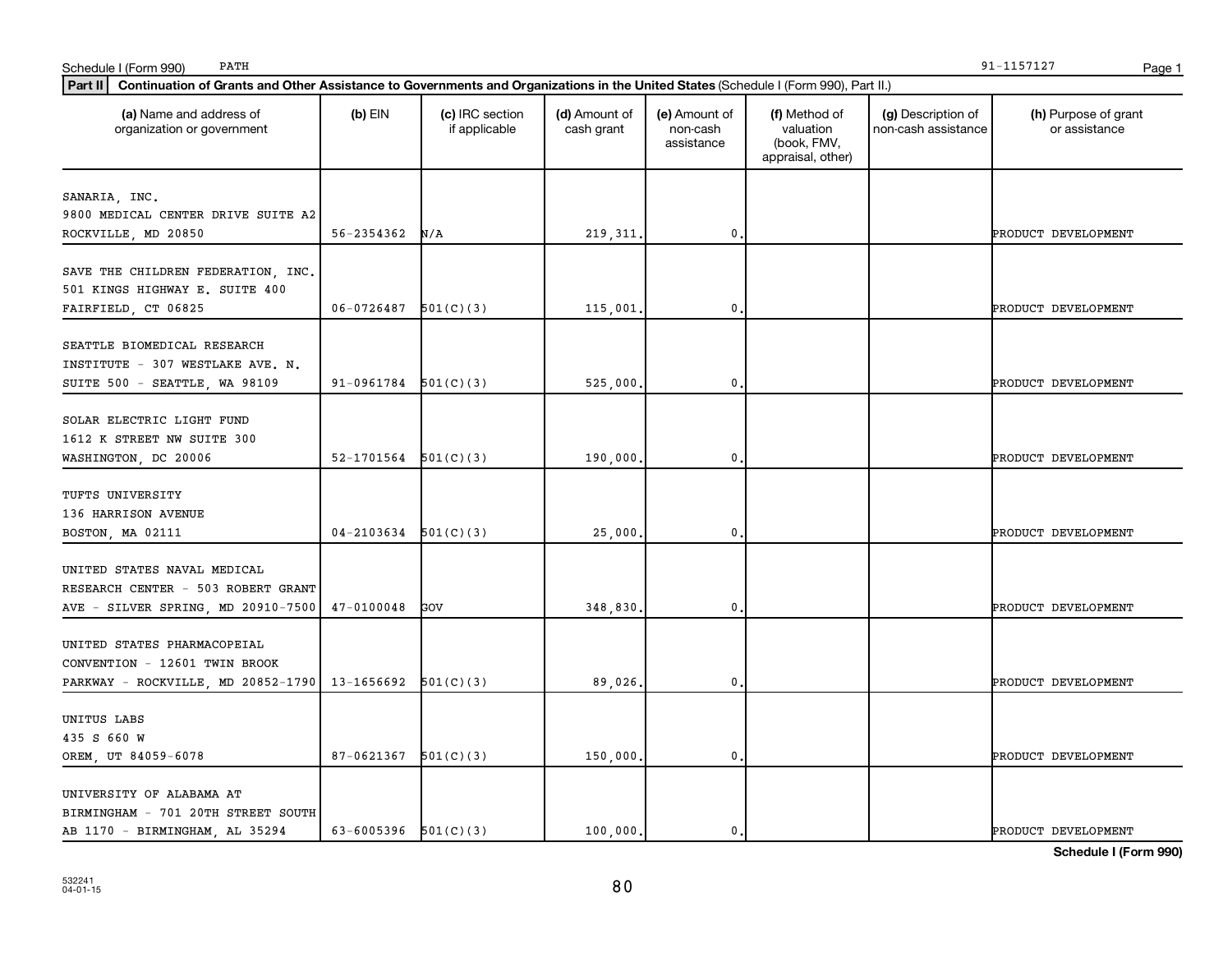| Schedule I (Form 990)<br>PATH                                                                                                                  |                              |                                  |                             |                                         |                                                                |                                           | 91-1157127<br>Page 1                  |
|------------------------------------------------------------------------------------------------------------------------------------------------|------------------------------|----------------------------------|-----------------------------|-----------------------------------------|----------------------------------------------------------------|-------------------------------------------|---------------------------------------|
| Part II<br>Continuation of Grants and Other Assistance to Governments and Organizations in the United States (Schedule I (Form 990), Part II.) |                              |                                  |                             |                                         |                                                                |                                           |                                       |
| (a) Name and address of<br>organization or government                                                                                          | $(b)$ EIN                    | (c) IRC section<br>if applicable | (d) Amount of<br>cash grant | (e) Amount of<br>non-cash<br>assistance | (f) Method of<br>valuation<br>(book, FMV,<br>appraisal, other) | (g) Description of<br>non-cash assistance | (h) Purpose of grant<br>or assistance |
| UNIVERSITY OF CALIFORNIA, SAN<br>FRANCISCO - 505 PARNASSUS AVENUE<br>SAN FRANCISCO, CA 94143                                                   | $94-6036493$ $501(C)(3)$     |                                  | 167,996                     | 0.                                      |                                                                |                                           | PRODUCT DEVELOPMENT                   |
| UNIVERSITY OF FLORIDA<br>219 GRINTER HALL P.O. BOX 115500<br>GAINESVILLE, FL 32611-5500                                                        | $59 - 6002052$ $501(C)(3)$   |                                  | 16,903                      | 0.                                      |                                                                |                                           | PRODUCT DEVELOPMENT                   |
| UNIVERSITY OF MARYLAND BALTIMORE<br>P.O. BOX 41428<br>BALTIMORE, MD 21203-6428                                                                 | 52-6002033 $\vert$ 501(C)(3) |                                  | 653,897.                    | $\mathbf 0$ .                           |                                                                |                                           | PRODUCT DEVELOPMENT                   |
| UNIVERSITY OF MIAMI<br>1320 SOUTH DIXIE HIGHWAY GABLES<br>ONE TOWER, SUITE 650 - CORAL<br>GABLES, FL 3314                                      | 59-0624458                   | 501(C)(3)                        | 149,332.                    | 0.                                      |                                                                |                                           | PRODUCT DEVELOPMENT                   |
| UNIVERSITY OF VERMONT AND STATE<br>AGRICULTURAL COLLEGE - 85 SOUTH<br>PROSPECT STREET WATERMAN 217 -<br>BURLINGTON, VT 05405                   | $03 - 0179440$ $501(C)(3)$   |                                  | 114,486                     | $\mathbf 0$ .                           |                                                                |                                           | PRODUCT DEVELOPMENT                   |
| UNIVERSITY OF WASHINGTON<br>4333 BROOKLYN AVE, NE, BOX 359472<br>SEATTLE, WA 98195                                                             | 91-6001537                   | 501(C)(3)                        | 1,104,688                   | 0.                                      |                                                                |                                           | PRODUCT DEVELOPMENT                   |
| WALTER REED ARMY INSTITUTE OF<br>RESEARCH - 503 ROBERT GRANT DRIVE<br>- SILVER SPRING, MD 20910-7500                                           | 52-0664528                   | GOV                              | 997,988                     | $\mathbf 0$ .                           |                                                                |                                           | PRODUCT DEVELOPMENT                   |
| WORLD VISION, INC.<br>34834 WEYERHAEUSER WAY S<br>FEDERAL WAY, WA 98063                                                                        | 95-1922279                   | 501(C)(3)                        | 51,750                      | $\mathbf 0$ .                           |                                                                |                                           | PRODUCT DEVELOPMENT                   |
| YALE UNIVERSITY<br>PO BOX 1873<br>NEW HAVEN, CT 06508-1873                                                                                     | $06-0646973$ $501(C)(3)$     |                                  | 40,000.                     | $\mathbf{0}$ .                          |                                                                |                                           | PRODUCT DEVELOPMENT                   |

PATH 91-1157127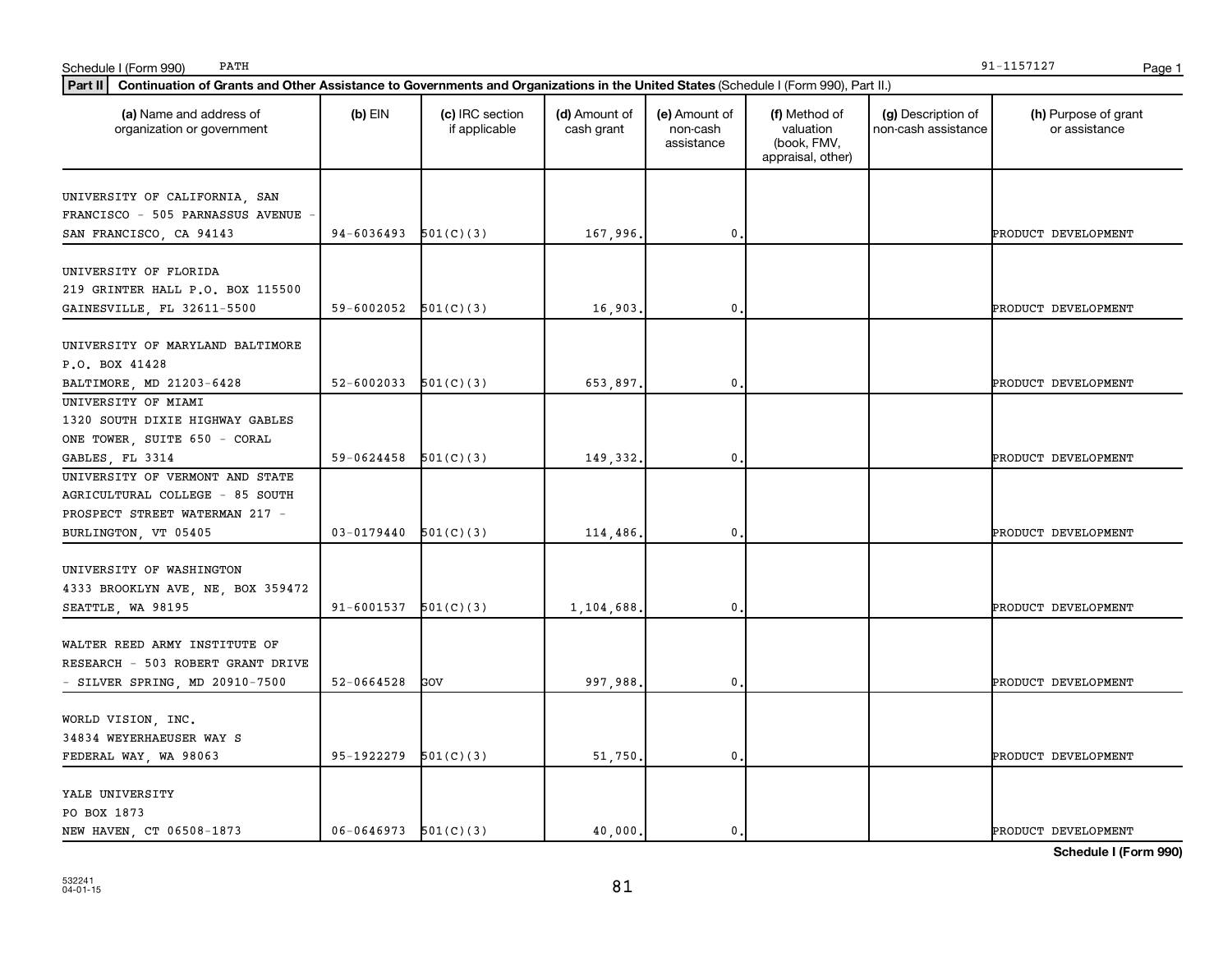| Continuation of Grants and Other Assistance to Governments and Organizations in the United States (Schedule I (Form 990), Part II.)<br>Part II |                            |                                  |                             |                                         |                                                                |                                           |                                       |  |  |
|------------------------------------------------------------------------------------------------------------------------------------------------|----------------------------|----------------------------------|-----------------------------|-----------------------------------------|----------------------------------------------------------------|-------------------------------------------|---------------------------------------|--|--|
| (a) Name and address of<br>organization or government                                                                                          | $(b)$ EIN                  | (c) IRC section<br>if applicable | (d) Amount of<br>cash grant | (e) Amount of<br>non-cash<br>assistance | (f) Method of<br>valuation<br>(book, FMV,<br>appraisal, other) | (g) Description of<br>non-cash assistance | (h) Purpose of grant<br>or assistance |  |  |
| ABT ASSOCIATES<br>4550 MONTGOMERY AVE, SUITE 800 NOR<br>BETHESDA, MD 20814                                                                     | 04-2347643                 | N/A                              | 71,793.                     | $\mathbf{0}$                            |                                                                |                                           | PUBLIC HEALTH                         |  |  |
| BASIC HEALTH INTERNATIONAL, INC.<br>THE MOUNT SINAI MEDICAL CENTER ONE<br>GUSTAV, L. LEVY PLACE, P.O. BOX<br>$1170 - NE$                       | $20-3408717$ 501(C)(3)     |                                  | 148,627.                    | 0                                       |                                                                |                                           | PUBLIC HEALTH                         |  |  |
| BOSTON UNIVERSITY<br>ONE SILBER WAY<br>BOSTON, MA 02215                                                                                        | 04-2103547                 | 501(C)(3)                        | 83,506.                     | 0                                       |                                                                |                                           | PUBLIC HEALTH                         |  |  |
| BRAC USA<br>110 WILLIAM STREET, 29TH FLOOR<br>NEW YORK, NY 10038                                                                               | $20 - 8456741$ $501(C)(3)$ |                                  | 116,278.                    | $\mathbf{0}$                            |                                                                |                                           | PUBLIC HEALTH                         |  |  |
| CHILDFUND INTERNATIONAL<br>2821 EMERYWOOD PARKWAY<br>RICHMOND, VA 23294                                                                        | 54-0536100                 | 501(C)(3)                        | 88,804.                     | 0                                       |                                                                |                                           | PUBLIC HEALTH                         |  |  |
| CHRISTIAN CONNECTIONS FOR<br>INTERNATIONAL HEALTH - 1329<br>SHEPARD DRIVE SUITE 6 - STERLING<br>VA 20164                                       | 54-1932761                 | 501(C)(3)                        | 146,227.                    | 0                                       |                                                                |                                           | PUBLIC HEALTH                         |  |  |
| ELIZABETH GLASER PEDIATRIC AIDS<br>FOUNDATION - 1140 CONNECTICUT<br>AVENUE NW - WASHINGTON, DC 20036                                           | 95-4191698                 | 501(C)(3)                        | 357,721.                    | $\mathbf{0}$                            |                                                                |                                           | PUBLIC HEALTH                         |  |  |
| ENGENDERHEALTH<br>440 NINTH AVENUE<br>NEW YORK, NY 10001                                                                                       | $13-1623838$ $501(C)(3)$   |                                  | 194,182.                    | 0                                       |                                                                |                                           | PUBLIC HEALTH                         |  |  |
| EVIDENCE ACTION<br>641 S ST. NW, 3RD FL, WEWORK<br>WASHINGTON, DC 20001                                                                        | $90-0874591$ $501(C)(3)$   |                                  | 126,377.                    | $\mathbf{0}$ .                          |                                                                |                                           | PUBLIC HEALTH                         |  |  |

PATH 91-1157127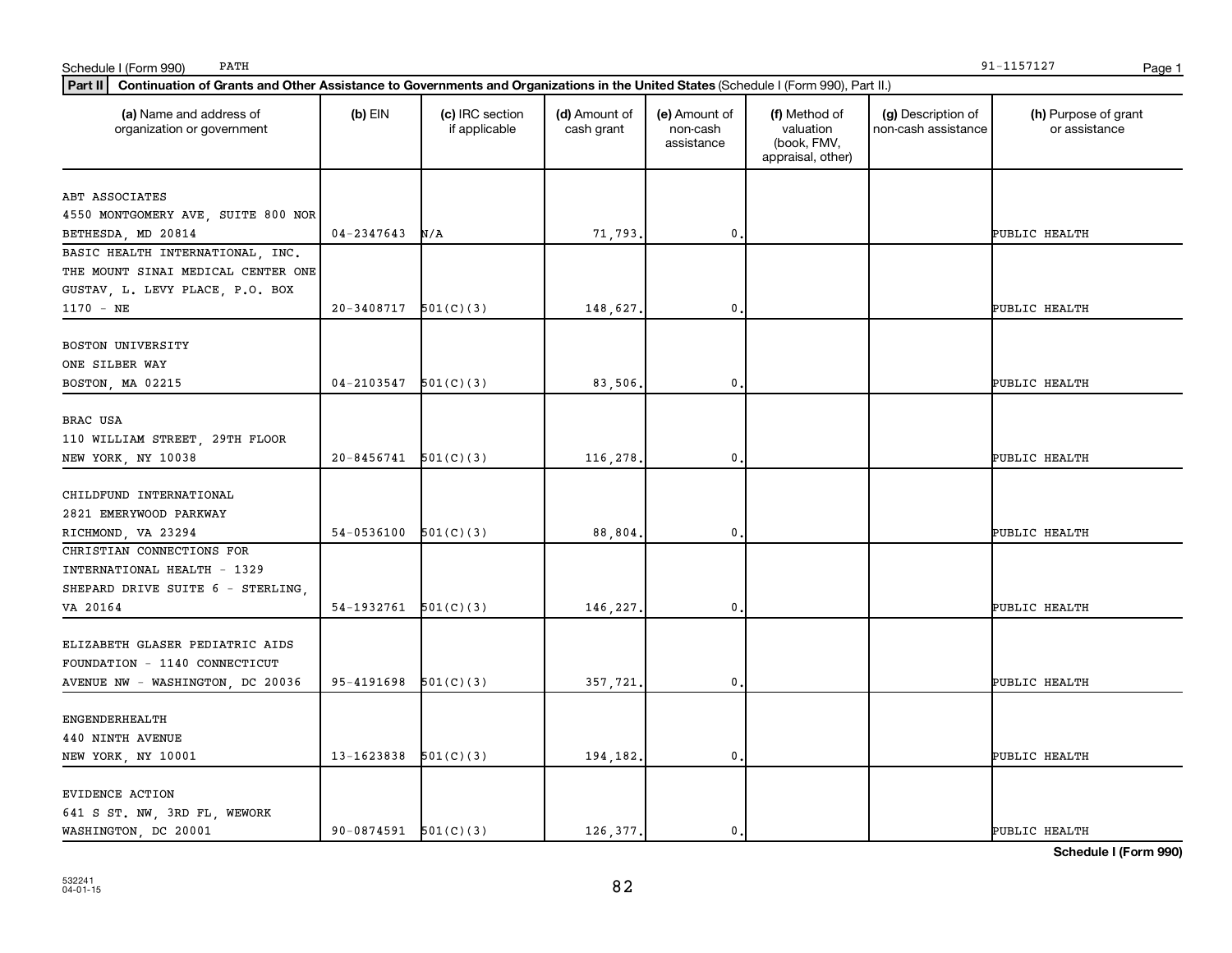| Continuation of Grants and Other Assistance to Governments and Organizations in the United States (Schedule I (Form 990), Part II.)<br>Part II |                            |                                  |                             |                                         |                                                                |                                           |                                       |  |  |
|------------------------------------------------------------------------------------------------------------------------------------------------|----------------------------|----------------------------------|-----------------------------|-----------------------------------------|----------------------------------------------------------------|-------------------------------------------|---------------------------------------|--|--|
| (a) Name and address of<br>organization or government                                                                                          | $(b)$ EIN                  | (c) IRC section<br>if applicable | (d) Amount of<br>cash grant | (e) Amount of<br>non-cash<br>assistance | (f) Method of<br>valuation<br>(book, FMV,<br>appraisal, other) | (g) Description of<br>non-cash assistance | (h) Purpose of grant<br>or assistance |  |  |
| FAMILY CARE INTERNATIONAL, INC.<br>45 BROADWAY, SUITE 320<br>NEW YORK, NY 10006                                                                | $23 - 7413005$ $501(C)(3)$ |                                  | 164,056.                    | 0.                                      |                                                                |                                           | PUBLIC HEALTH                         |  |  |
| FAMILY HEALTH INTERNATIONAL 360<br>359 BLACKWELL ST., SUITE 200<br>DURHAM, NC 27701                                                            | $23 - 7413005$ 501(C)(3)   |                                  | 116,378                     | 0                                       |                                                                |                                           | PUBLIC HEALTH                         |  |  |
| FINANCING FOR DEVELOPMENT<br>1800 MASSACHUSETTS AVENUE SUITE 40<br>WASHINGTON, DC 20036                                                        | 68-0683026                 | 501(C)(3)                        | 123,118.                    | 0                                       |                                                                |                                           | PUBLIC HEALTH                         |  |  |
| FRED HUTCHINSON CANCER RESEARCH<br>CENTER - PO BOX 19024 - SEATTLE,<br>WA 98109                                                                | $23 - 7156070$ $501(C)(3)$ |                                  | 9,829                       | 0,                                      |                                                                |                                           | PUBLIC HEALTH                         |  |  |
| GEORGETOWN UNIVERSITY INSTITUTE<br>FOR REPRODUCTIVE HEALTH - 4301<br>CONNECTICUT AVENUE NW, SUITE 310<br>WASHINGTON, DC 20008                  | 53-0196603                 | 501(C)(3)                        | 155,265.                    | 0                                       |                                                                |                                           | PUBLIC HEALTH                         |  |  |
| GLOBAL HEALTH INSIGHTS LLC<br>3 PETER COOPER ROAD APT MC<br>NEW YORK, NY 10010                                                                 | $26 - 3809493$             | N/A                              | 24,755.                     | 0                                       |                                                                |                                           | PUBLIC HEALTH                         |  |  |
| GMMB INC.<br>1200 WESTLAKE AVENUE N. SUITE 1005<br>SEATTLE, WA 98109                                                                           | 52-1305983                 | N/A                              | 262,459.                    | 0,                                      |                                                                |                                           | PUBLIC HEALTH                         |  |  |
| HARVARD UNIVERSITY, SCHOOL OF<br>PUBLIC HEALTH - INTERNATIONAL<br>HEALTH 677 HUNTINGTON AVENUE -<br>BOSTON, MA 02115                           | $04-2103580$ $501(C)(3)$   |                                  | 245,991.                    | $\mathbf{0}$                            |                                                                |                                           | PUBLIC HEALTH                         |  |  |
| HELEN KELLER INTERNATIONAL<br>352 PARK AVENUE SOUTH, 12TH FLOOR<br>NEW YORK, NY 10010                                                          | $13 - 5562162$ $501(C)(3)$ |                                  | 168,443.                    | 0.                                      |                                                                |                                           | PUBLIC HEALTH                         |  |  |

PATH 91-1157127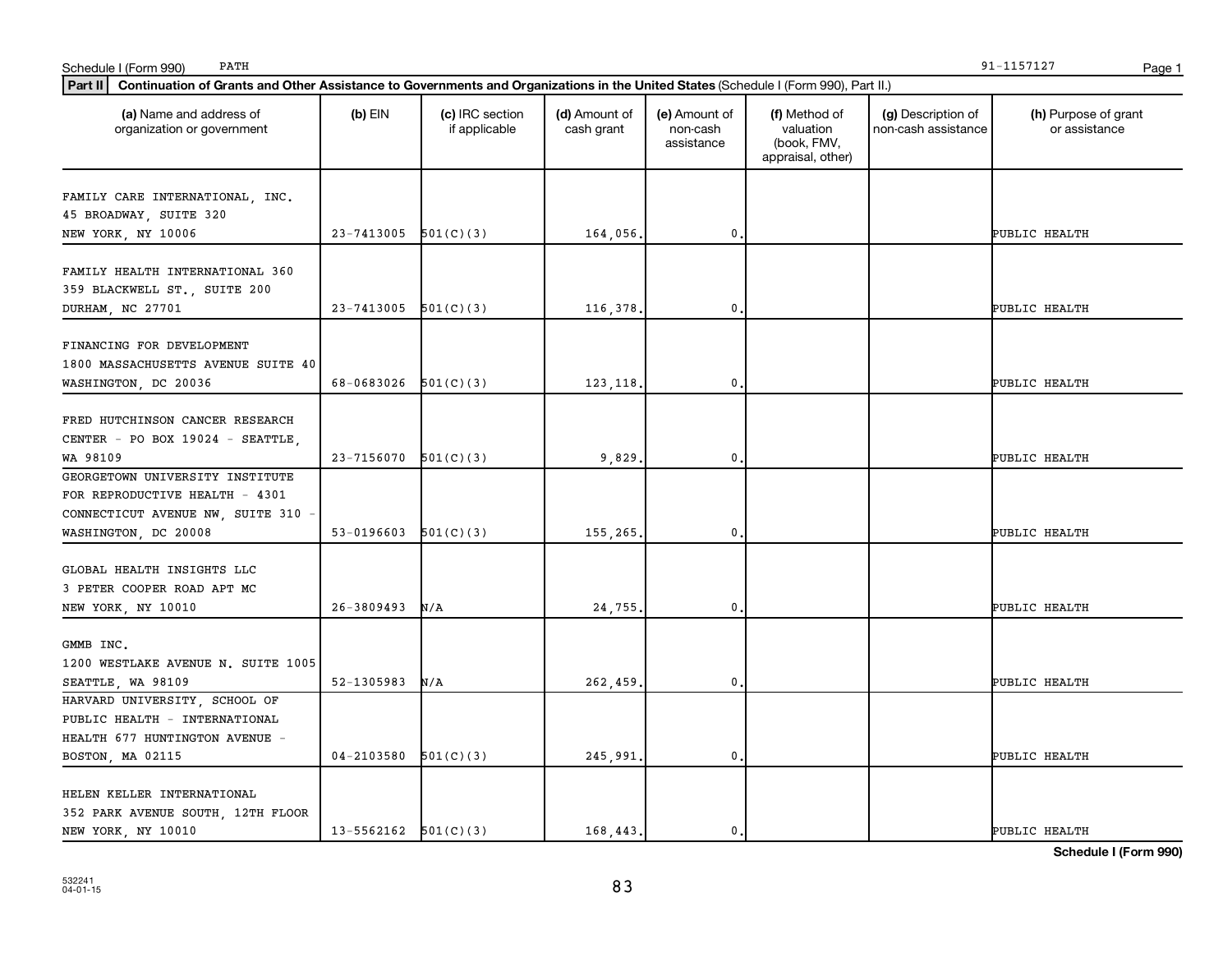| Continuation of Grants and Other Assistance to Governments and Organizations in the United States (Schedule I (Form 990), Part II.)<br>Part II |                              |                                  |                             |                                         |                                                                |                                           |                                       |  |  |
|------------------------------------------------------------------------------------------------------------------------------------------------|------------------------------|----------------------------------|-----------------------------|-----------------------------------------|----------------------------------------------------------------|-------------------------------------------|---------------------------------------|--|--|
| (a) Name and address of<br>organization or government                                                                                          | $(b)$ EIN                    | (c) IRC section<br>if applicable | (d) Amount of<br>cash grant | (e) Amount of<br>non-cash<br>assistance | (f) Method of<br>valuation<br>(book, FMV,<br>appraisal, other) | (g) Description of<br>non-cash assistance | (h) Purpose of grant<br>or assistance |  |  |
| IBIS REPRODUCTIVE HEALTH<br>17 DUNSTER STREET, SUITE 201<br>CAMBRIDGE, MA 02138                                                                | $03-0382773$ $501(C)(3)$     |                                  | 31,388.                     | $\mathbf{0}$                            |                                                                |                                           | PUBLIC HEALTH                         |  |  |
| INTERNATIONAL PLANNED PARENTHOOD<br>FEDERATION - 125 MAIDEN LANE 9TH<br>FLOOR - NEW YORK, NY 10038                                             | 13-1845455 $\vert$ 501(C)(3) |                                  | 10,228.                     | $\mathbf{0}$                            |                                                                |                                           | PUBLIC HEALTH                         |  |  |
| INTRAHEALTH INTERNATIONAL<br>6340 QUADRANGLE DRIVE SUITE 200<br>CHAPEL HILL, NC 27514                                                          | 55-0825466                   | 501(C)(3)                        | 170,695.                    | $\mathbf{0}$                            |                                                                |                                           | PUBLIC HEALTH                         |  |  |
| JOHN SNOW, INC.<br><b>44 FARNSWORTH STREET</b><br>BOSTON, MA 02210                                                                             | $04 - 2578580$               | N/A                              | 45,696.                     | $\mathbf{0}$                            |                                                                |                                           | PUBLIC HEALTH                         |  |  |
| JSI RESEARCH & TRAINING INSTITUTE<br>INC. - 1616 NORTH FORT MYER DRIVE,<br>11TH FLOOR - ARLINGTON, VA 22209                                    | $04 - 2578580$               | N/A                              | 144,230.                    | $\mathbf{0}$                            |                                                                |                                           | PUBLIC HEALTH                         |  |  |
| KYBELE INC.<br>3524 YADKINVILLE ROAD #124<br>WINSTON SALEM, NC 27106                                                                           | 90-0759003                   | 501(C)(3)                        | 512,979                     | $\mathbf{0}$                            |                                                                |                                           | PUBLIC HEALTH                         |  |  |
| MANAGEMENT SCIENCES FOR HEALTH<br>200 RIVERS EDGE DRIVE SUITE 320<br>MEDFORD, MA 02155                                                         | 04-2482188                   | 501(C)(3)                        | 21,775.                     | $\mathbf{0}$                            |                                                                |                                           | PUBLIC HEALTH                         |  |  |
| MASSACHUSETTS GENERAL HOSPITAL<br>55 FRUIT STREET<br>BOSTON, MA 02114                                                                          | $04-1564655$ $501(C)(3)$     |                                  | 159,999.                    | $\mathbf 0$ .                           |                                                                |                                           | PUBLIC HEALTH                         |  |  |
| MEDICAL CARE DEVELOPMENT INC.<br>8401 COLESVILLE ROAD, SUITE 425<br>SILVER SPRING, MD 20910                                                    | $01-6022787$ $501(C)(3)$     |                                  | 3, 311, 861.                | 0.                                      |                                                                |                                           | PUBLIC HEALTH                         |  |  |

PATH 91-1157127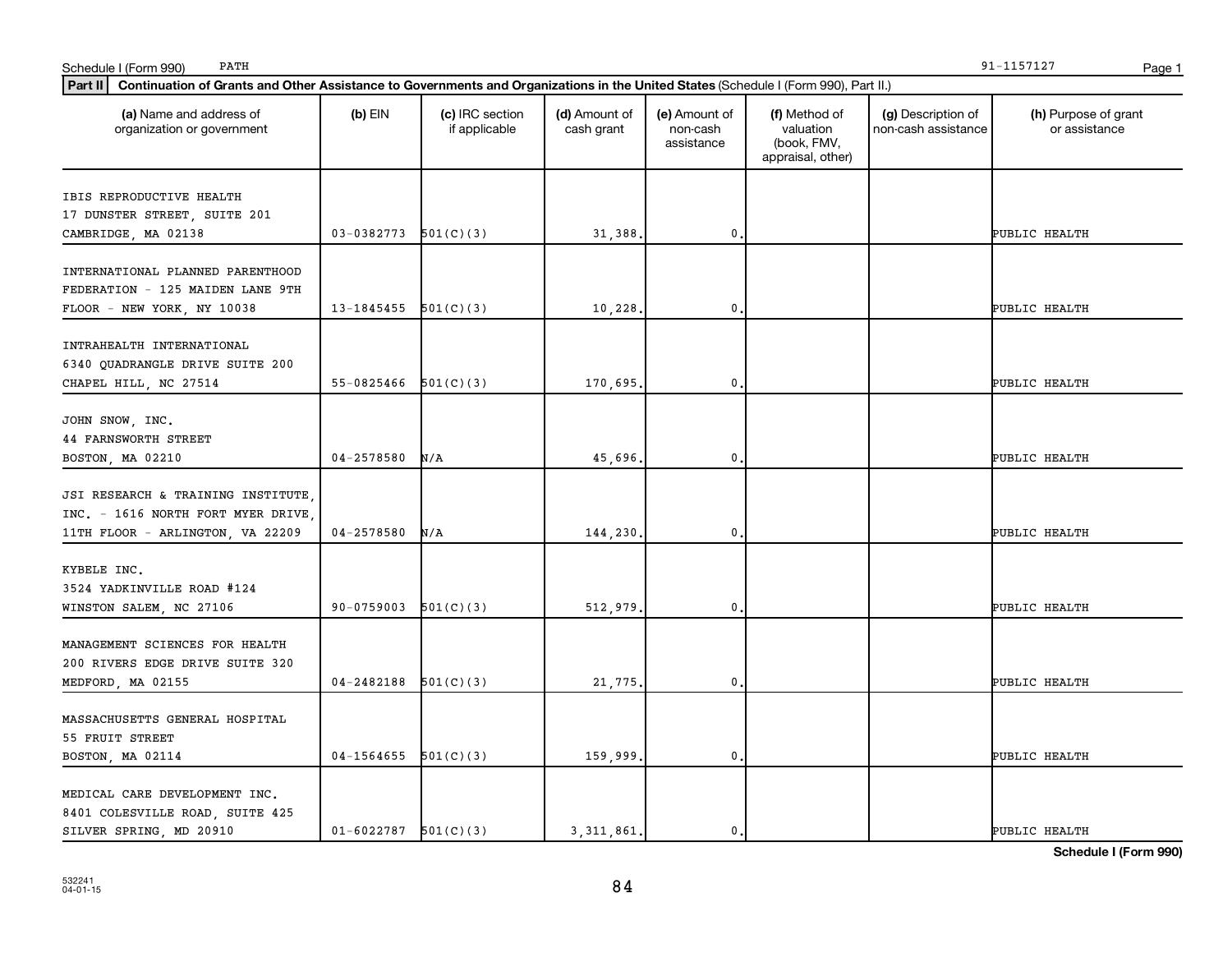| Continuation of Grants and Other Assistance to Governments and Organizations in the United States (Schedule I (Form 990), Part II.)<br><b>Part II</b> |                            |                                  |                             |                                         |                                                                |                                           |                                       |
|-------------------------------------------------------------------------------------------------------------------------------------------------------|----------------------------|----------------------------------|-----------------------------|-----------------------------------------|----------------------------------------------------------------|-------------------------------------------|---------------------------------------|
| (a) Name and address of<br>organization or government                                                                                                 | $(b)$ EIN                  | (c) IRC section<br>if applicable | (d) Amount of<br>cash grant | (e) Amount of<br>non-cash<br>assistance | (f) Method of<br>valuation<br>(book, FMV,<br>appraisal, other) | (g) Description of<br>non-cash assistance | (h) Purpose of grant<br>or assistance |
| PATHFINDER INTERNATIONAL                                                                                                                              |                            |                                  |                             |                                         |                                                                |                                           |                                       |
| NINE GALEN STREET, SUITE 217                                                                                                                          |                            |                                  |                             |                                         |                                                                |                                           |                                       |
| WATERTOWN, MA 02472                                                                                                                                   | $53-0235320$ $501(C)(3)$   |                                  | 75,322.                     | 0.                                      |                                                                |                                           | PUBLIC HEALTH                         |
| POPULATION COUNCIL                                                                                                                                    |                            |                                  |                             |                                         |                                                                |                                           |                                       |
| ONE DAG HAMMARSKJOLD PLAZA 3RD FLO                                                                                                                    |                            |                                  |                             |                                         |                                                                |                                           |                                       |
| NEW YORK, NY 10017                                                                                                                                    | $13-1687001$ $501(C)(3)$   |                                  | 130,569.                    | 0                                       |                                                                |                                           | PUBLIC HEALTH                         |
| POPULATION SERVICES INTERNATIONAL                                                                                                                     |                            |                                  |                             |                                         |                                                                |                                           |                                       |
| 1120 19TH STREET, NW SUITE 600                                                                                                                        |                            |                                  |                             |                                         |                                                                |                                           |                                       |
| WASHINGTON, DC 20036                                                                                                                                  | 56-0942853                 | 501(C)(3)                        | 1,269,108.                  | $\mathbf{0}$                            |                                                                |                                           | PUBLIC HEALTH                         |
|                                                                                                                                                       |                            |                                  |                             |                                         |                                                                |                                           |                                       |
| RESULTS FOR DEVELOPMENT INSTITUTE                                                                                                                     |                            |                                  |                             |                                         |                                                                |                                           |                                       |
| INC. - 1111 19TH ST NW SUITE 7400                                                                                                                     |                            |                                  |                             |                                         |                                                                |                                           |                                       |
| - WASHINGTON, DC 20036                                                                                                                                | $20 - 8530747$ $501(C)(3)$ |                                  | 68,100.                     | 0.                                      |                                                                |                                           | PUBLIC HEALTH                         |
|                                                                                                                                                       |                            |                                  |                             |                                         |                                                                |                                           |                                       |
| SAVE THE CHILDREN FEDERATION, INC.                                                                                                                    |                            |                                  |                             |                                         |                                                                |                                           |                                       |
| 501 KINGS HIGHWAY E. SUITE 400                                                                                                                        | 06-0726487                 | 501(C)(3)                        |                             | 0                                       |                                                                |                                           | PUBLIC HEALTH                         |
| FAIRFIELD, CT 06825                                                                                                                                   |                            |                                  | 294,877.                    |                                         |                                                                |                                           |                                       |
| SHIFT LABS, INC.                                                                                                                                      |                            |                                  |                             |                                         |                                                                |                                           |                                       |
| 1752 NW MARKET ST. #211                                                                                                                               |                            |                                  |                             |                                         |                                                                |                                           |                                       |
| SEATTLE, WA 98107                                                                                                                                     | 45-4541971                 | N/A                              | 10,500.                     | 0.                                      |                                                                |                                           | <b>PUBLIC HEALTH</b>                  |
| TULANE UNIVERSITY SCHOOL OF PUBLIC                                                                                                                    |                            |                                  |                             |                                         |                                                                |                                           |                                       |
| HEALTH AND TROPICAL MEDICINE -                                                                                                                        |                            |                                  |                             |                                         |                                                                |                                           |                                       |
| 1440 CANAL ST - NEW ORLEANS, LA                                                                                                                       |                            |                                  |                             |                                         |                                                                |                                           |                                       |
| 70112                                                                                                                                                 | 72-0423889                 | 501(C)(3)                        | 256,784.                    | 0.                                      |                                                                |                                           | <b>PUBLIC HEALTH</b>                  |
|                                                                                                                                                       |                            |                                  |                             |                                         |                                                                |                                           |                                       |
| UNITED NATIONS FUND FOR POPULATION                                                                                                                    |                            |                                  |                             |                                         |                                                                |                                           |                                       |
| ACTIVITIES - 220 EAST 42ND STREET                                                                                                                     |                            |                                  |                             |                                         |                                                                |                                           |                                       |
| - NEW YORK, NY 10017                                                                                                                                  |                            | GOV                              | 121,238.                    | 0                                       |                                                                |                                           | PUBLIC HEALTH                         |
| UNITED STATES PHARMACOPEIAL                                                                                                                           |                            |                                  |                             |                                         |                                                                |                                           |                                       |
| CONVENTION - 12601 TWIN BROOK                                                                                                                         |                            |                                  |                             |                                         |                                                                |                                           |                                       |
| PARKWAY - ROCKVILLE, MD 20852-1790   13-1656692   501(C)(3)                                                                                           |                            |                                  | 41,043.                     | $\mathbf{0}$ .                          |                                                                |                                           | PUBLIC HEALTH                         |

PATH 91-1157127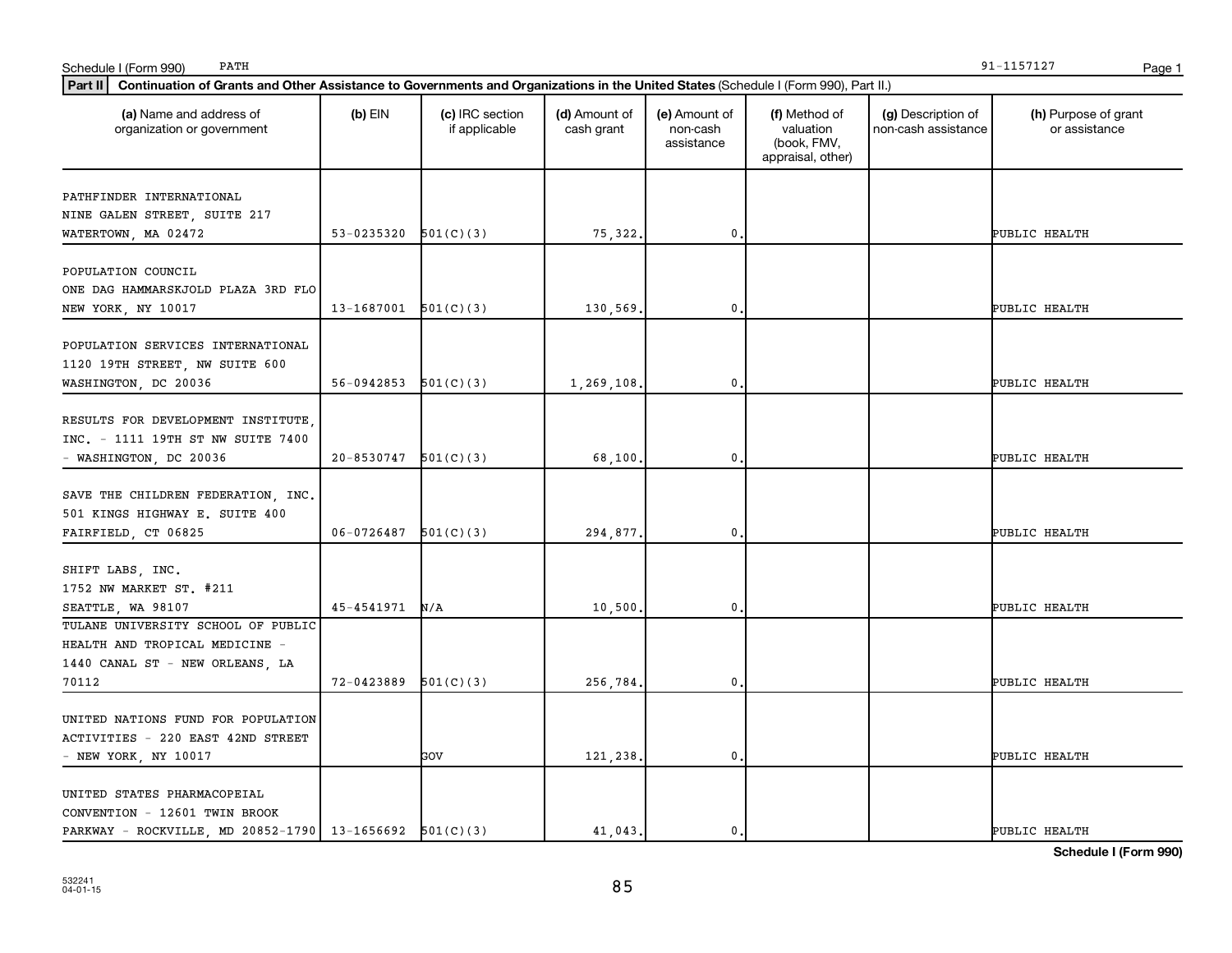| Schedule I (Form 990)<br>PATH                                                                                                                  |                              |                                  |                             |                                         |                                                                |                                           | 91-1157127<br>Page 1                  |
|------------------------------------------------------------------------------------------------------------------------------------------------|------------------------------|----------------------------------|-----------------------------|-----------------------------------------|----------------------------------------------------------------|-------------------------------------------|---------------------------------------|
| Part II<br>Continuation of Grants and Other Assistance to Governments and Organizations in the United States (Schedule I (Form 990), Part II.) |                              |                                  |                             |                                         |                                                                |                                           |                                       |
| (a) Name and address of<br>organization or government                                                                                          | $(b)$ EIN                    | (c) IRC section<br>if applicable | (d) Amount of<br>cash grant | (e) Amount of<br>non-cash<br>assistance | (f) Method of<br>valuation<br>(book, FMV,<br>appraisal, other) | (g) Description of<br>non-cash assistance | (h) Purpose of grant<br>or assistance |
| WIDENET CONSULTING GROUP<br>2910 1ST AVENUE S SUITE 200                                                                                        |                              |                                  |                             |                                         |                                                                |                                           |                                       |
| SEATTLE, WA 98134                                                                                                                              | 26-4198815                   | N/A                              | 246,408.                    | $\mathbf 0$ .                           |                                                                |                                           | PUBLIC HEALTH                         |
| PATH DRUG SOLUTIONS<br>2201 WESTLAKE AVE., SUITE 200<br>SEATTLE, WA 98121                                                                      | 83-0431851 $\vert$ 501(C)(3) |                                  | 816,360.                    | $\mathbf{0}$                            |                                                                |                                           | OTHER                                 |
| PATH VACCINE SOLUTIONS<br>2201 WESTLAKE AVE., SUITE 200                                                                                        |                              |                                  |                             |                                         |                                                                |                                           |                                       |
| SEATTLE, WA 98121                                                                                                                              | 94-3384500                   | 501(C)(3)                        | 84,282.                     | $\mathbf 0$ .                           |                                                                |                                           | OTHER                                 |
| CENTERS FOR DISEASE CONTROL AND<br>PREVENTION - 1600 CLIFTON ROAD -                                                                            | 58-2106707                   | GOV                              | $-50,922.$                  | $\mathbf{0}$                            |                                                                |                                           | PRODUCT DEVELOPMENT                   |
| ATLANTA, GA 30333<br>UW, HARBORVIEW MEDICAL CENTER                                                                                             |                              |                                  |                             |                                         |                                                                |                                           |                                       |
| INFECTIOUS DISEASES RESEARCH<br>CLINIC - BOX 359932 HARBORVIEW                                                                                 |                              |                                  |                             |                                         |                                                                |                                           |                                       |
| MEDICAL CENTER 325 9TH AVE. -                                                                                                                  | $91-6001537$ $501(C)(3)$     |                                  | $-5,446$ .                  | $\mathbf 0$ .                           |                                                                |                                           | PRODUCT DEVELOPMENT                   |
| WORLD VISION<br>300 I ST., NE                                                                                                                  |                              |                                  |                             |                                         |                                                                |                                           |                                       |
| WASHINGTON DC, DC 20002                                                                                                                        | 95-1922279                   | 501(C)(3)                        | $-4,426.$                   | $\mathbf{0}$                            |                                                                |                                           | PUBLIC HEALTH                         |
|                                                                                                                                                |                              |                                  |                             |                                         |                                                                |                                           |                                       |
|                                                                                                                                                |                              |                                  |                             |                                         |                                                                |                                           |                                       |
|                                                                                                                                                |                              |                                  |                             |                                         |                                                                |                                           |                                       |

PATH 91-1157127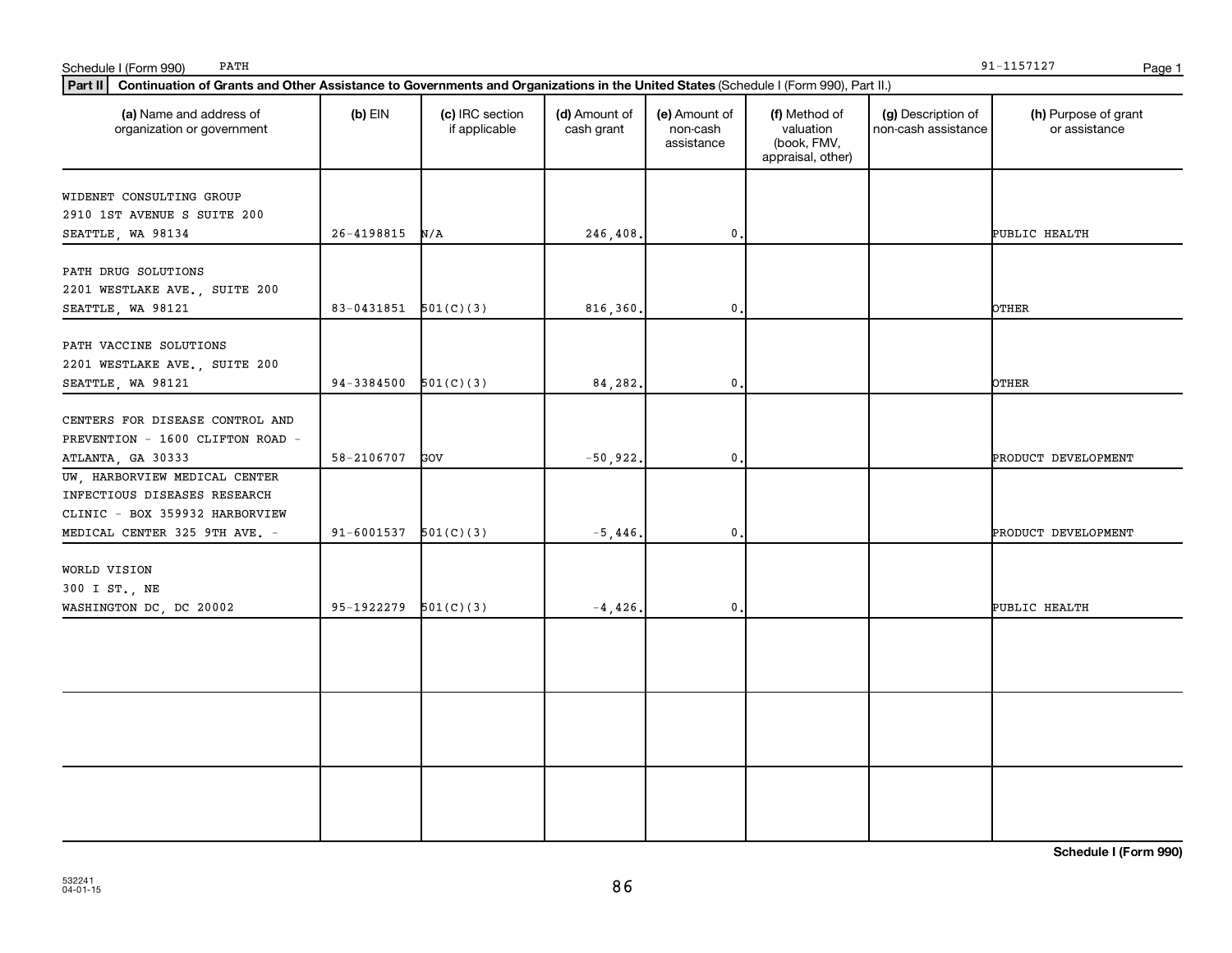Schedule I (Form 990) (2015) PATH 27 (2015) PATH 21-1157127

PATH 91-1157127

**2**

Part III | Grants and Other Assistance to Domestic Individuals. Complete if the organization answered "Yes" on Form 990, Part IV, line 22. Part III can be duplicated if additional space is needed.

| (a) Type of grant or assistance                                                                                                                      | (b) Number of<br>recipients | (c) Amount of<br>cash grant | (d) Amount of non-<br>cash assistance | (e) Method of valuation<br>(book, FMV, appraisal, other) | (f) Description of non-cash assistance |
|------------------------------------------------------------------------------------------------------------------------------------------------------|-----------------------------|-----------------------------|---------------------------------------|----------------------------------------------------------|----------------------------------------|
|                                                                                                                                                      |                             |                             |                                       |                                                          |                                        |
| PUBLIC HEALTH                                                                                                                                        |                             | 15,000.                     | $\mathbf{0}$ .                        |                                                          |                                        |
|                                                                                                                                                      |                             |                             |                                       |                                                          |                                        |
| OTHER                                                                                                                                                |                             | 44,013.                     | $\mathbf{0}$ .                        |                                                          |                                        |
|                                                                                                                                                      |                             |                             |                                       |                                                          |                                        |
|                                                                                                                                                      |                             |                             |                                       |                                                          |                                        |
|                                                                                                                                                      |                             |                             |                                       |                                                          |                                        |
|                                                                                                                                                      |                             |                             |                                       |                                                          |                                        |
|                                                                                                                                                      |                             |                             |                                       |                                                          |                                        |
|                                                                                                                                                      |                             |                             |                                       |                                                          |                                        |
| Supplemental Information. Provide the information required in Part I, line 2, Part III, column (b), and any other additional information.<br>Part IV |                             |                             |                                       |                                                          |                                        |
| PART I, LINE 2:                                                                                                                                      |                             |                             |                                       |                                                          |                                        |

SUBRECIPIENTS ARE REQUIRED TO SUBMIT PROGRESS REPORTS, WHICH ARE REVIEWED

BY RESPONSIBLE PATH PROGRAM MANAGERS AND PROGRAM ADMINISTRATORS TO ENSURE

THAT PROGRAM GOALS ARE ATTAINED IN ACCORDANCE WITH AGREEMENT REQUIREMENTS.

THE RESPONSIBLE PROGRAM MANAGERS AND PROGRAM ADMINISTRATORS CONTACT

SUBRECIPIENTS WITH QUESTIONS AND FOLLOW UP ON ANY CONCERNS. IN SOME CASES,

SUBAWARD TERMS MAY REQUIRE SPECIFIED DELIVERABLES IN ADDITION TO, OR IN

LIEU OF, TECHNICAL REPORTS. IN ADDITION, DISCRETIONARY ON-SITE VISITS ARE

CONDUCTED TO EVALUATE BOTH COMPLIANCE WITH THE PROGRAMMATIC OBJECTIVES OF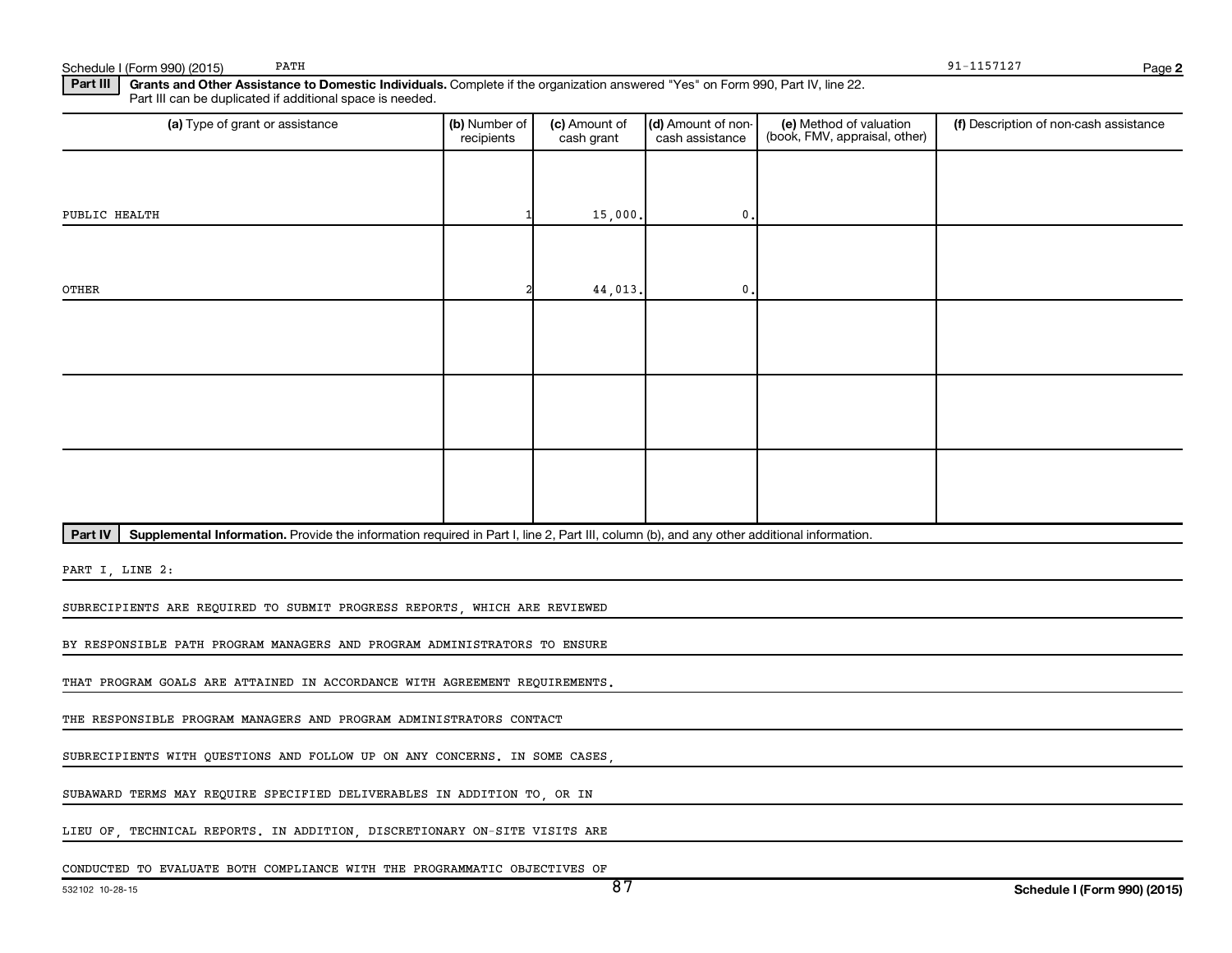**Part IV Supplemental Information**

THE PROJECT AND THE APPROPRIATENESS OF THE SUBRECIPIENT'S ADMINISTRATIVE

SYSTEMS AND PROCESSES. PATH ALSO USES CROSS-PROGRAM INDICATORS TO TRACK

OVERALL ORGANIZATIONAL PERFORMANCE AND LINK OUR WORK AND THE WORK OF

SUBRECIPIENTS TO SPECIFIC IMPROVEMENTS IN HEALTH-RELATED OUTCOMES.

MONITORING THIS SET OF INDICATORS HELPS PATH SET BENCHMARKS AND ADOPT BEST

PRACTICES THAT IMPROVE PROGRAMMATIC EFFECTIVENESS OVER TIME.

**Schedule I (Form 990)**

532291 04-01-15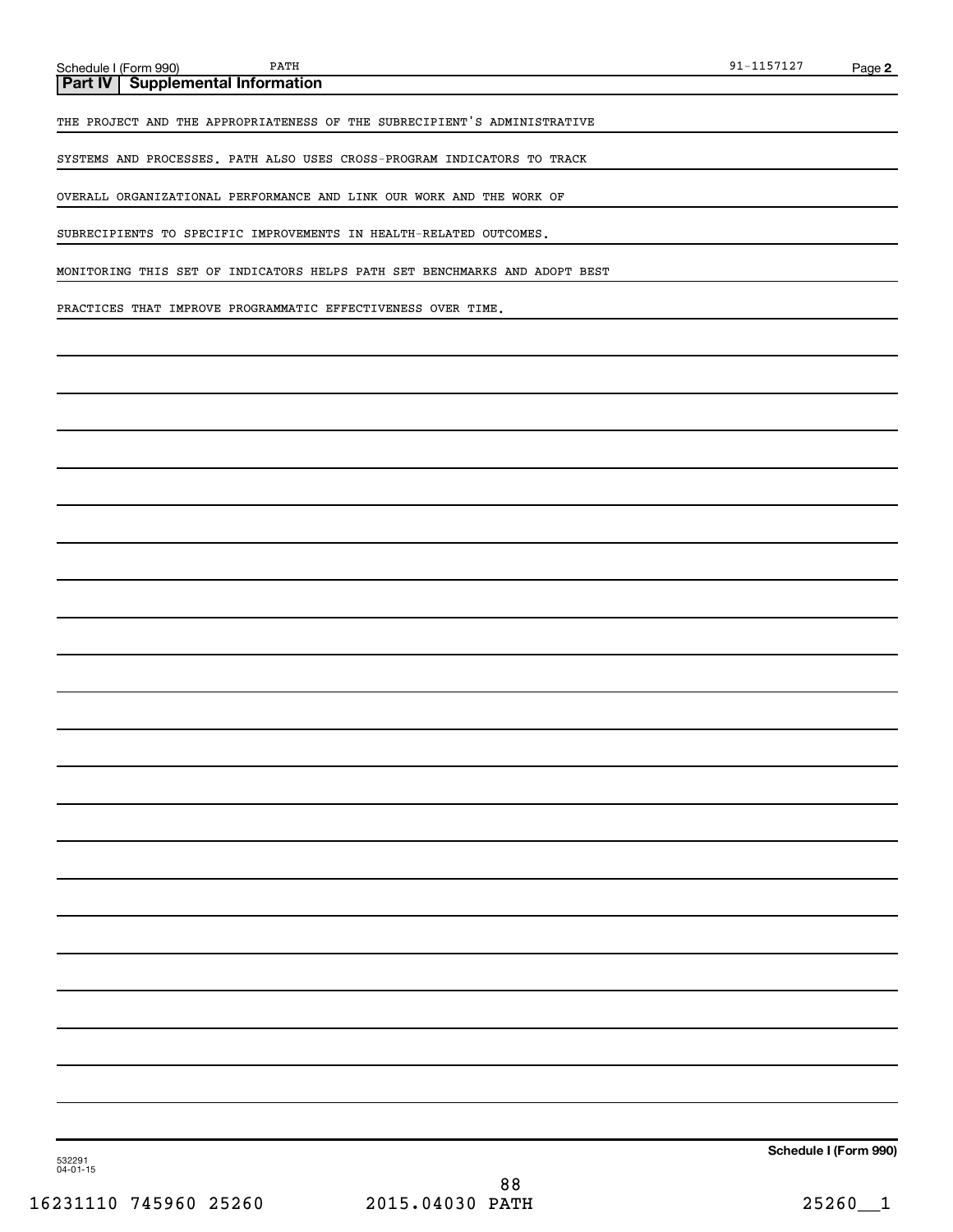|                                                                                                               | <b>SCHEDULE J</b>                                                                                                               |                                                                                                                           | <b>Compensation Information</b>                 |                                       | OMB No. 1545-0047     |     |    |
|---------------------------------------------------------------------------------------------------------------|---------------------------------------------------------------------------------------------------------------------------------|---------------------------------------------------------------------------------------------------------------------------|-------------------------------------------------|---------------------------------------|-----------------------|-----|----|
|                                                                                                               | (Form 990)<br>For certain Officers, Directors, Trustees, Key Employees, and Highest                                             |                                                                                                                           |                                                 |                                       |                       |     |    |
|                                                                                                               | <b>Compensated Employees</b>                                                                                                    |                                                                                                                           |                                                 | 2015                                  |                       |     |    |
|                                                                                                               | Complete if the organization answered "Yes" on Form 990, Part IV, line 23.<br>Attach to Form 990.<br>Department of the Treasury |                                                                                                                           |                                                 |                                       | <b>Open to Public</b> |     |    |
|                                                                                                               | Information about Schedule J (Form 990) and its instructions is at www.irs.gov/form990.<br>Internal Revenue Service             |                                                                                                                           |                                                 |                                       | Inspection            |     |    |
|                                                                                                               | Name of the organization                                                                                                        |                                                                                                                           |                                                 | <b>Employer identification number</b> |                       |     |    |
|                                                                                                               |                                                                                                                                 | PATH                                                                                                                      |                                                 | 91-1157127                            |                       |     |    |
| Part I                                                                                                        |                                                                                                                                 | <b>Questions Regarding Compensation</b>                                                                                   |                                                 |                                       |                       |     |    |
|                                                                                                               |                                                                                                                                 |                                                                                                                           |                                                 |                                       |                       | Yes | No |
|                                                                                                               |                                                                                                                                 | 1a Check the appropriate box(es) if the organization provided any of the following to or for a person listed on Form 990, |                                                 |                                       |                       |     |    |
|                                                                                                               |                                                                                                                                 | Part VII, Section A, line 1a. Complete Part III to provide any relevant information regarding these items.                |                                                 |                                       |                       |     |    |
|                                                                                                               | First-class or charter travel                                                                                                   | $\mathbf{X}$                                                                                                              | Housing allowance or residence for personal use |                                       |                       |     |    |
|                                                                                                               | Travel for companions                                                                                                           |                                                                                                                           | Payments for business use of personal residence |                                       |                       |     |    |
|                                                                                                               |                                                                                                                                 | $X$ Tax indemnification and gross-up payments                                                                             | Health or social club dues or initiation fees   |                                       |                       |     |    |
|                                                                                                               |                                                                                                                                 | Discretionary spending account                                                                                            | Personal services (e.g., maid, chauffeur, chef) |                                       |                       |     |    |
|                                                                                                               |                                                                                                                                 |                                                                                                                           |                                                 |                                       |                       |     |    |
|                                                                                                               |                                                                                                                                 | <b>b</b> If any of the boxes on line 1a are checked, did the organization follow a written policy regarding payment or    |                                                 |                                       |                       |     |    |
|                                                                                                               |                                                                                                                                 | reimbursement or provision of all of the expenses described above? If "No," complete Part III to explain                  |                                                 |                                       | 1b                    | х   |    |
| 2                                                                                                             |                                                                                                                                 | Did the organization require substantiation prior to reimbursing or allowing expenses incurred by all directors,          |                                                 |                                       |                       |     |    |
|                                                                                                               |                                                                                                                                 |                                                                                                                           |                                                 |                                       | $\mathbf{2}$          | х   |    |
|                                                                                                               |                                                                                                                                 |                                                                                                                           |                                                 |                                       |                       |     |    |
| З                                                                                                             |                                                                                                                                 | Indicate which, if any, of the following the filing organization used to establish the compensation of the organization's |                                                 |                                       |                       |     |    |
|                                                                                                               |                                                                                                                                 | CEO/Executive Director. Check all that apply. Do not check any boxes for methods used by a related organization to        |                                                 |                                       |                       |     |    |
|                                                                                                               |                                                                                                                                 | establish compensation of the CEO/Executive Director, but explain in Part III.                                            |                                                 |                                       |                       |     |    |
|                                                                                                               | X Compensation committee                                                                                                        | x                                                                                                                         | Written employment contract                     |                                       |                       |     |    |
|                                                                                                               |                                                                                                                                 | $X$ Independent compensation consultant<br>X                                                                              | Compensation survey or study                    |                                       |                       |     |    |
|                                                                                                               |                                                                                                                                 | Form 990 of other organizations                                                                                           | Approval by the board or compensation committee |                                       |                       |     |    |
| 4                                                                                                             |                                                                                                                                 | During the year, did any person listed on Form 990, Part VII, Section A, line 1a, with respect to the filing              |                                                 |                                       |                       |     |    |
|                                                                                                               | organization or a related organization:                                                                                         |                                                                                                                           |                                                 |                                       |                       |     |    |
| а                                                                                                             |                                                                                                                                 | Receive a severance payment or change-of-control payment?                                                                 |                                                 |                                       | 4a                    |     | X  |
| b                                                                                                             |                                                                                                                                 |                                                                                                                           |                                                 |                                       | 4b                    |     | X  |
| c                                                                                                             |                                                                                                                                 |                                                                                                                           |                                                 |                                       | 4c                    |     | x  |
| If "Yes" to any of lines 4a-c, list the persons and provide the applicable amounts for each item in Part III. |                                                                                                                                 |                                                                                                                           |                                                 |                                       |                       |     |    |
|                                                                                                               |                                                                                                                                 |                                                                                                                           |                                                 |                                       |                       |     |    |
|                                                                                                               |                                                                                                                                 | Only section 501(c)(3), 501(c)(4), and 501(c)(29) organizations must complete lines 5-9.                                  |                                                 |                                       |                       |     |    |
|                                                                                                               |                                                                                                                                 | For persons listed on Form 990, Part VII, Section A, line 1a, did the organization pay or accrue any compensation         |                                                 |                                       |                       |     |    |
|                                                                                                               | contingent on the revenues of:                                                                                                  |                                                                                                                           |                                                 |                                       |                       |     |    |
|                                                                                                               |                                                                                                                                 |                                                                                                                           |                                                 |                                       | 5а                    |     | х  |
|                                                                                                               |                                                                                                                                 |                                                                                                                           |                                                 |                                       | 5b                    |     | x  |
|                                                                                                               |                                                                                                                                 | If "Yes" to line 5a or 5b, describe in Part III.                                                                          |                                                 |                                       |                       |     |    |
| 6                                                                                                             |                                                                                                                                 | For persons listed on Form 990, Part VII, Section A, line 1a, did the organization pay or accrue any compensation         |                                                 |                                       |                       |     |    |
|                                                                                                               | contingent on the net earnings of:                                                                                              |                                                                                                                           |                                                 |                                       |                       |     |    |
|                                                                                                               |                                                                                                                                 |                                                                                                                           |                                                 |                                       | 6a                    |     | X  |
|                                                                                                               |                                                                                                                                 |                                                                                                                           |                                                 |                                       | 6b                    |     | x  |
|                                                                                                               |                                                                                                                                 | If "Yes" on line 6a or 6b, describe in Part III.                                                                          |                                                 |                                       |                       |     |    |
|                                                                                                               |                                                                                                                                 | 7 For persons listed on Form 990, Part VII, Section A, line 1a, did the organization provide any non-fixed payments       |                                                 |                                       |                       |     |    |
|                                                                                                               |                                                                                                                                 |                                                                                                                           |                                                 |                                       | 7                     | х   |    |
| 8                                                                                                             |                                                                                                                                 | Were any amounts reported on Form 990, Part VII, paid or accrued pursuant to a contract that was subject to the           |                                                 |                                       |                       |     |    |
|                                                                                                               |                                                                                                                                 |                                                                                                                           |                                                 |                                       | 8                     |     | х  |
| 9                                                                                                             |                                                                                                                                 | If "Yes" to line 8, did the organization also follow the rebuttable presumption procedure described in                    |                                                 |                                       |                       |     |    |
|                                                                                                               |                                                                                                                                 |                                                                                                                           |                                                 |                                       | 9                     |     |    |
|                                                                                                               |                                                                                                                                 | LHA For Paperwork Reduction Act Notice, see the Instructions for Form 990.                                                |                                                 | Schedule J (Form 990) 2015            |                       |     |    |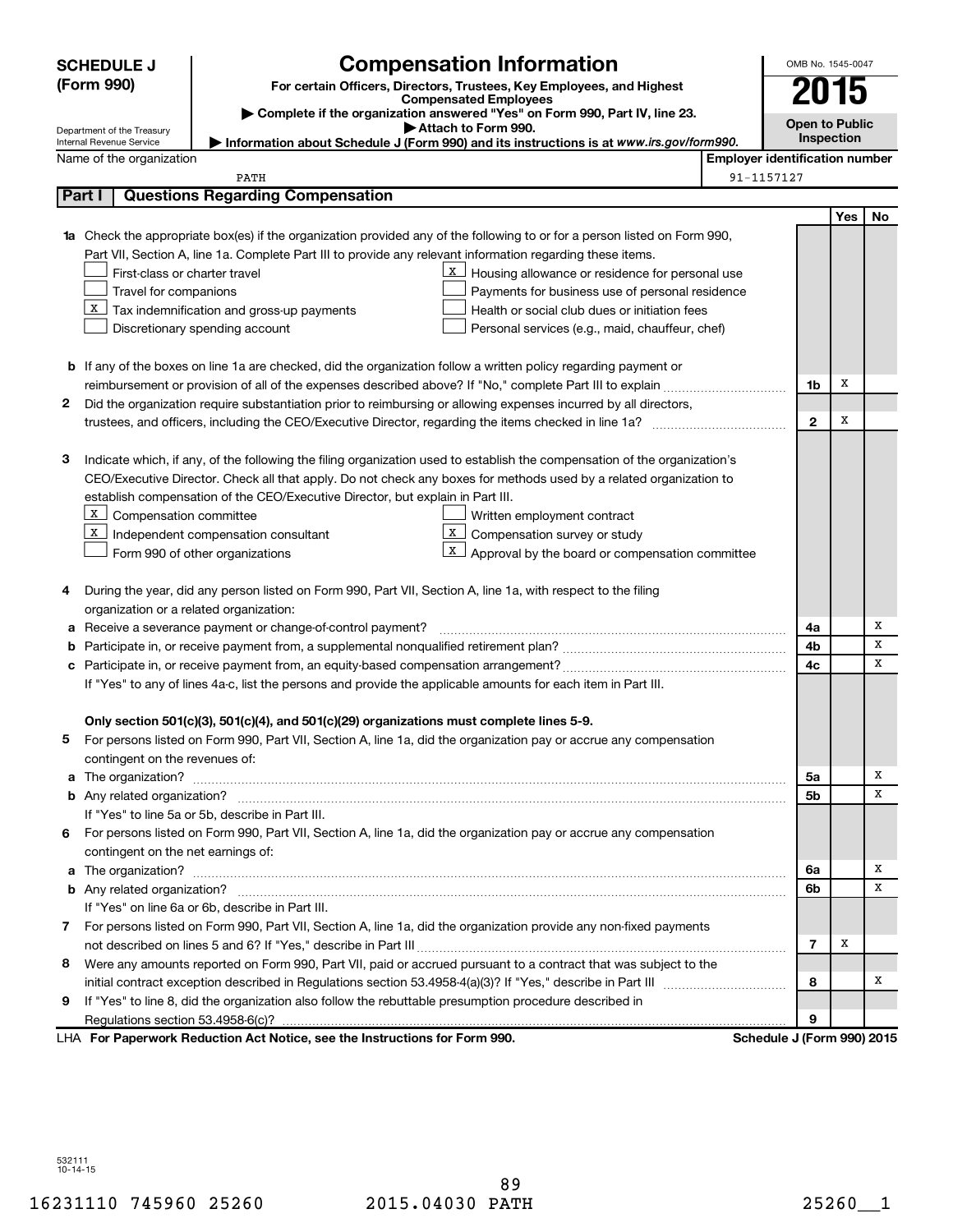### Part II | Officers, Directors, Trustees, Key Employees, and Highest Compensated Employees. Use duplicate copies if additional space is needed.

For each individual whose compensation must be reported on Schedule J, report compensation from the organization on row (i) and from related organizations, described in the instructions, on row (ii). Do not list any individuals that are not listed on Form 990, Part VII.

Note: The sum of columns (B)(i)-(iii) for each listed individual must equal the total amount of Form 990, Part VII, Section A, line 1a, applicable column (D) and (E) amounts for that individual.

| (A) Name and Title                  |       |                          | (B) Breakdown of W-2 and/or 1099-MISC compensation |                                           | (C) Retirement and             | (D) Nontaxable | (E) Total of columns | (F) Compensation                                           |  |
|-------------------------------------|-------|--------------------------|----------------------------------------------------|-------------------------------------------|--------------------------------|----------------|----------------------|------------------------------------------------------------|--|
|                                     |       | (i) Base<br>compensation | (ii) Bonus &<br>incentive<br>compensation          | (iii) Other<br>reportable<br>compensation | other deferred<br>compensation | benefits       | $(B)(i)-(D)$         | in column (B)<br>reported as deferred<br>on prior Form 990 |  |
| STEPHEN B. DAVIS<br>(1)             | (i)   | 458,417                  | 147,592                                            | 1,720                                     | 31,000                         | 28,038         | 666,767              | $\mathbf{0}$ .                                             |  |
| PRESIDENT AND CEO                   | (ii)  | $\Omega$                 |                                                    | $\mathbf{0}$                              | $\Omega$                       |                |                      | $\mathfrak o$ .                                            |  |
| MICHAEL B. KOLLINS<br>(2)           | (i)   | 275,298                  | 0                                                  | 1,720                                     | 28,326                         | 18,725         | 324,069              | $\mathfrak o$ .                                            |  |
| CHIEF OPERATING OFFICER             | (ii)  | $\mathbf{0}$             | $\mathbf{0}$                                       | $\mathbf{0}$                              | $\Omega$                       | $\Omega$       |                      | $\mathfrak o$ .                                            |  |
| OLIVIA D. POLIUS<br>(3)             | (i)   | 263,202                  | $\mathbf{0}$                                       | 1,795                                     | 31,000                         | 15,727         | 311,724              | $\mathfrak o$ .                                            |  |
| CHIEF FINANCIAL OFFICER             | (ii)  | $\mathbf{0}$             | 0                                                  | $\mathbf{0}$                              | 0                              | <sup>0</sup>   |                      | $\mathfrak o$ .                                            |  |
| DAVID C. KASLOW<br>(4)              | (i)   | 314,890                  | $\mathbf{0}$                                       | 1,650                                     | 31,000                         | 27,018         | 374,558              | $\mathfrak o$ .                                            |  |
| PRODUCT DEVELOPMENT<br>$VP -$       | (ii)  | $\mathbf{0}$             | $\mathbf{0}$                                       | $\mathbf{0}$                              | $\Omega$                       | $\Omega$       |                      | $\mathbf{0}$ .                                             |  |
| AMIE E. BATSON<br>(5)               | (i)   | 283,722                  | $\mathbf{0}$                                       | $\mathbf{0}$                              | 30.029                         | 908            | 314,659              | $\mathbf{0}$ .                                             |  |
| CHIEF STRATEGY OFFICER              | (ii)  | 0                        | $\mathbf 0$                                        | $\mathbf{0}$                              | $\Omega$                       | 0              |                      | $\mathfrak o$ .                                            |  |
| DANIEL LASTER<br>(6)                | (i)   | 267.092                  | $\mathbf{0}$                                       | 1,720                                     | 31,000                         | 8,328          | 308,140              | $\mathfrak o$ .                                            |  |
| GENERAL COUNSEL                     | (ii)  | 0                        | 0                                                  | $\mathbf{0}$                              | $\Omega$                       | $\Omega$       |                      | $\mathfrak o$ .                                            |  |
| KATHY CAHILL<br>(7)                 | (i)   | 246,743                  | 0                                                  | $\mathbf{0}$                              | 8,111                          | 9,282          | 264,136              | $\mathfrak o$ .                                            |  |
| INTERNATIONAL DEVELOPMENT<br>$VP -$ | (iii) | 0                        | $\mathbf{0}$                                       | $\mathbf{0}$                              | $\Omega$                       | <sup>0</sup>   |                      | $\mathfrak o$ .                                            |  |
| DAVID W. FLEMING<br>(8)             | (i)   | 235,724                  | $\mathbf{0}$                                       | $\mathbf{0}$                              | 18,409                         | 16,709         | 270,842              | $\mathfrak o$ .                                            |  |
| VP - PUBLIC HEALTH                  | (ii)  | $\mathbf{0}$             | $\mathbf 0$                                        | 0                                         | $\Omega$                       | $\Omega$       |                      | $\mathfrak o$ .                                            |  |
| KATHRYN A. O'DRISCOLL<br>(9)        | (i)   | 227,150                  | $\mathbf 0$                                        | 1,720                                     | 25,183                         | 17,269         | 271,322              | $\mathfrak o$ .                                            |  |
| CHIEF HUMAN RESOURCES OFFICER       | (iii) | 0                        | 0                                                  | 0.                                        | $\Omega$                       | 0              |                      | $\mathfrak o$ .                                            |  |
| MARK D. MURRAY<br>(10)              | (i)   | 159,809                  | 0                                                  | $\mathbf{0}$                              | 11,076                         | 8,824          | 179,709              | $\mathfrak o$ .                                            |  |
| GLOBAL ENGAGEMENT<br>$VP -$         | (iii) | 0                        | 0                                                  | $\mathbf{0}$                              | <sup>0</sup>                   | <sup>0</sup>   |                      | $\mathbf{0}$ .                                             |  |
| (11) JOHN SKIBIAK                   | (i)   | 140,263                  | 0                                                  | 245.152                                   | 17,604                         | 79,717         | 482,736              | $\mathfrak o$ .                                            |  |
| ASSOCIATE DIRECTOR                  | (ii)  | 0                        | 0                                                  | $\mathbf{0}$ .                            | 0                              | $\Omega$       |                      | $\mathfrak o$ .                                            |  |
| (12) JAMES B. MCKENNA               | (i)   | 121,278                  | 0                                                  | 204,384                                   | 16,595                         | 54,421         | 396,678              | $\mathfrak o$ .                                            |  |
| ASSOCIATE DIRECTOR                  | (ii)  | 0                        | $\mathbf 0$                                        | $\mathbf{0}$ .                            | 0                              | 0              |                      | $\mathbf{0}$ .                                             |  |
| (13) TRAD M. HATTON                 | (i)   | 115,280                  | 0                                                  | 170,239                                   | 15,091                         | 22,334         | 322,944              | $\mathfrak o$ .                                            |  |
| CHIEF OF PARTY                      | (ii)  | 0                        | 0                                                  | 0.                                        | 0                              | $\mathbf{0}$   | $\Omega$             | $\mathfrak o$ .                                            |  |
| (14) RIKKA E. TRANGSRUD             | (i)   | 180.167                  | 0                                                  | 101,952                                   | 19,820                         | 13,469         | 315,408              | $\mathbf{0}$ .                                             |  |
| COUNTRY PROGRAM LEADER              | (iii) | $\mathbf{0}$             | $\mathbf 0$                                        | 0.                                        | 0                              | $\mathbf{0}$ . | 0                    | $\mathbf{0}$ .                                             |  |
| (15) ASHLEY J. BIRKETT              | (i)   | 278,841                  | $\mathbf{0}$                                       | 945                                       | 28,360                         | 22,120,        | 330,266              | $\mathbf{0}$ .                                             |  |
| GLOBAL PROGRAM LEADER               | (iii) | $\mathbf{0}$             | $\mathbf{0}$                                       | 0.                                        | 0                              | $\mathbf{0}$ . | $\mathbf 0$          | $\mathfrak o$ .                                            |  |
|                                     | (i)   |                          |                                                    |                                           |                                |                |                      |                                                            |  |
|                                     | (ii)  |                          |                                                    |                                           |                                |                |                      |                                                            |  |

90

**2**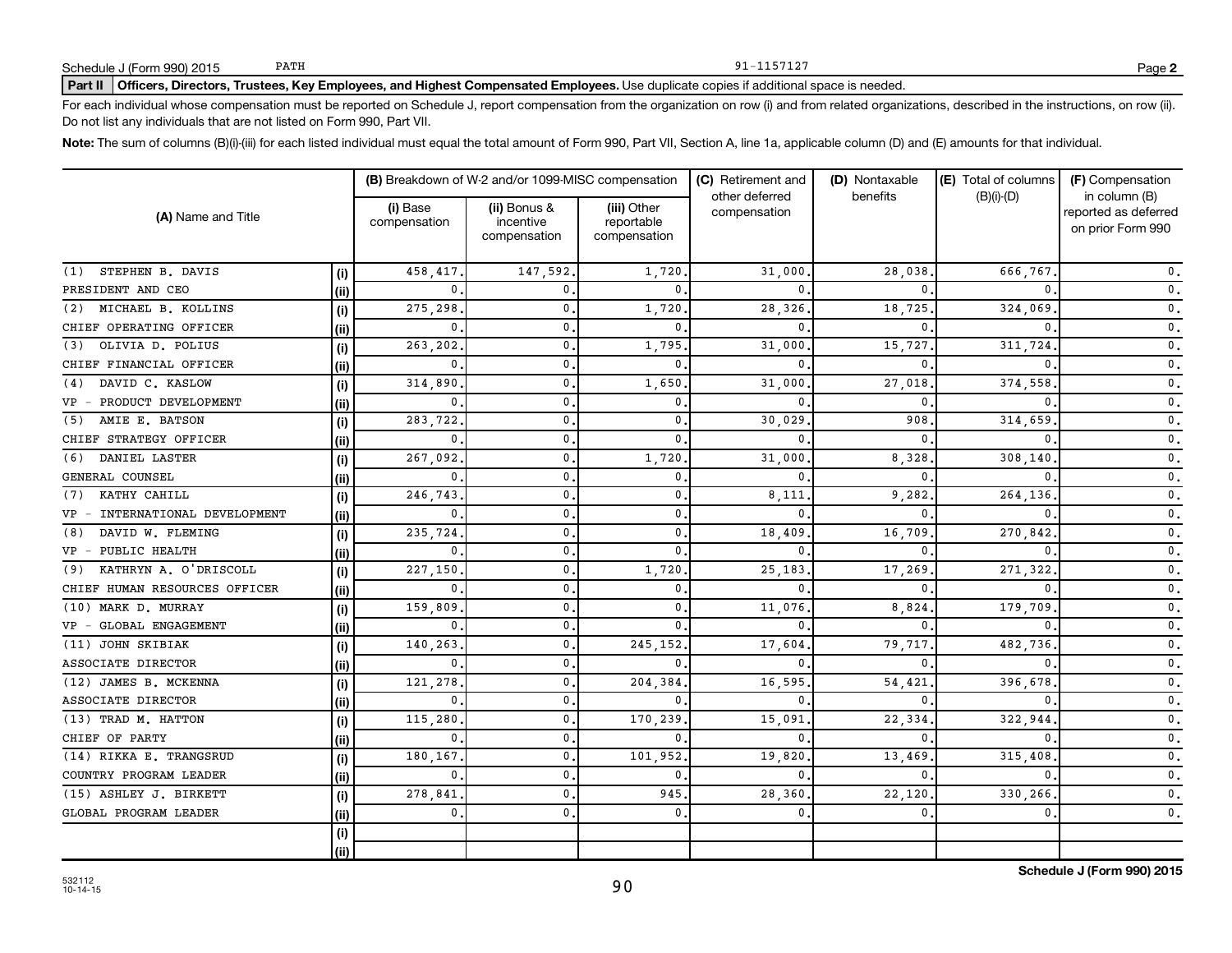#### **Part III Supplemental Information**

Provide the information, explanation, or descriptions required for Part I, lines 1a, 1b, 3, 4a, 4b, 4c, 5a, 5b, 6a, 6b, 7, and 8, and for Part II. Also complete this part for any additional information.

PART I, LINE 1A:

HOUSING ALLOWANCE & TAX INDEMNIFICATION ARE ONLY PROVIDED TO THOSE

INDIVIDUALS WHO ARE EXPATRIATE EMPLOYEES. ALL BENEFIT PAYMENTS ARE MADE

ACCORDING TO OUR EXPATRIATE POLICY.

PART I, LINE 3: PATH ENGAGES WITH A CONSULTING FIRM TO REVIEW THE

COMPENSATION FOR EACH OF THE SENIOR MANAGEMENT POSITIONS. PATH PROVIDES AN

ANNUAL SALARY ADJUSTMENT EACH JANUARY BASED ON THE OVERALL LABOR MARKET

MOVEMENT.

PART I, LINE 7:

BONUS COMPENSATION HAS BEEN REFLECTED IN PART II, COLUMN (B)(II).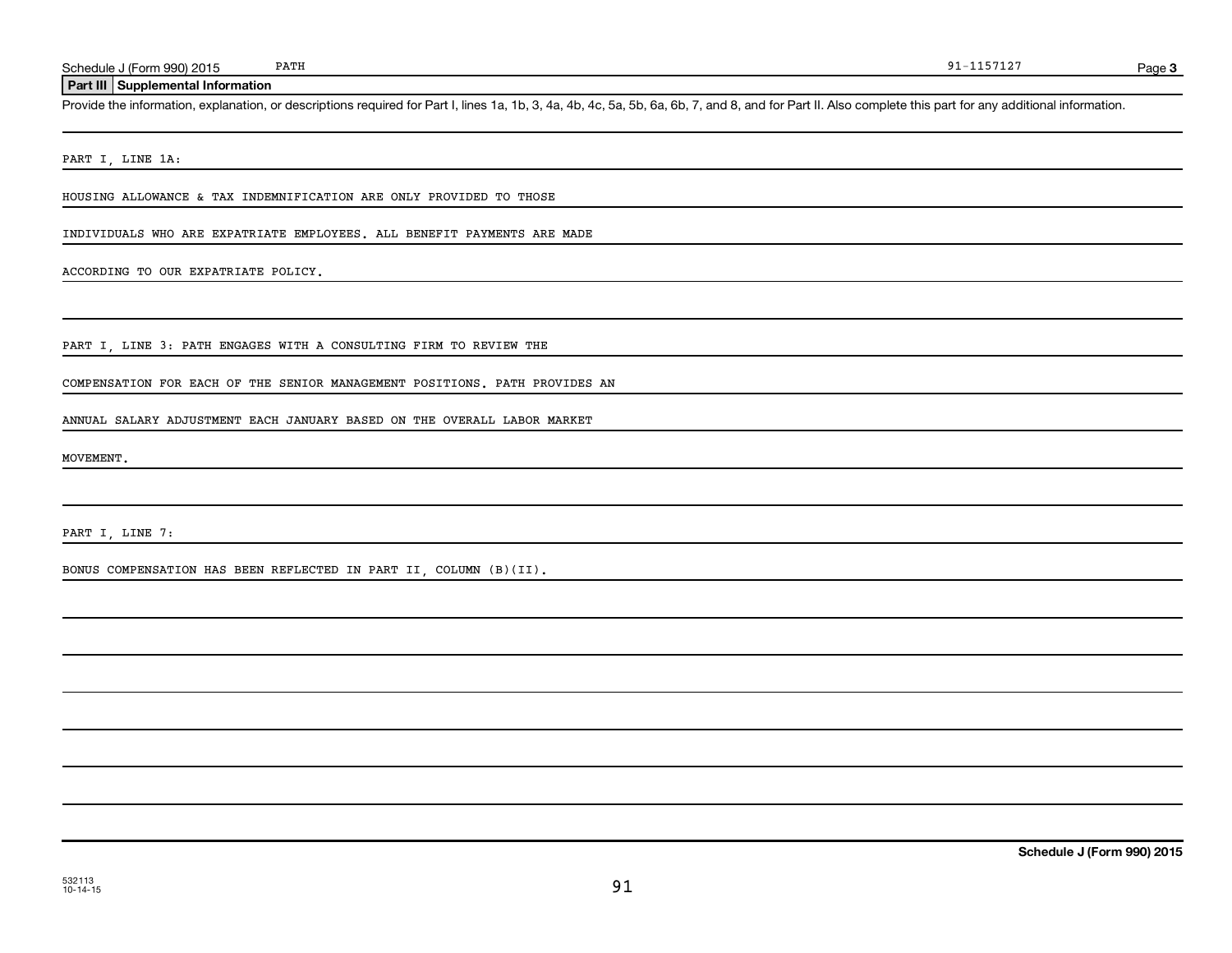# **SCHEDULE M (Form 990)**

# **Noncash Contributions**

OMB No. 1545-0047

Department of the Treasury Internal Revenue Service

| ► Complete if the organizations answered "Yes" on Form 990, Part IV, lines 29 or 30. | 2015          |
|--------------------------------------------------------------------------------------|---------------|
| Attach to Form 990.                                                                  | Open To Publi |

**Open To Public Inspection**

|  | Name of the organization |
|--|--------------------------|
|--|--------------------------|

**Information about Schedule M (Form 990) and its instructions is at www.irs.gov/form990. Employer identification number**

PATH 91-1157127

| <b>Part I</b> | <b>Types of Property</b>                                                                                                            |                               |                                      |                                                                                                      |             |                                                              |            |          |    |
|---------------|-------------------------------------------------------------------------------------------------------------------------------------|-------------------------------|--------------------------------------|------------------------------------------------------------------------------------------------------|-------------|--------------------------------------------------------------|------------|----------|----|
|               |                                                                                                                                     | (a)<br>Check if<br>applicable | (b)<br>Number of<br>contributions or | (c)<br>Noncash contribution<br>amounts reported on<br>items contributed Form 990, Part VIII, line 1g |             | (d)<br>Method of determining<br>noncash contribution amounts |            |          |    |
| 1.            |                                                                                                                                     |                               |                                      |                                                                                                      |             |                                                              |            |          |    |
| 2             |                                                                                                                                     |                               |                                      |                                                                                                      |             |                                                              |            |          |    |
| З             | Art - Fractional interests                                                                                                          |                               |                                      |                                                                                                      |             |                                                              |            |          |    |
| 4             | Books and publications                                                                                                              |                               |                                      |                                                                                                      |             |                                                              |            |          |    |
| 5             | Clothing and household goods                                                                                                        |                               |                                      |                                                                                                      |             |                                                              |            |          |    |
| 6             | Cars and other vehicles                                                                                                             | X                             | $\overline{a}$                       |                                                                                                      | 61,125.FMV  |                                                              |            |          |    |
| 7             |                                                                                                                                     |                               |                                      |                                                                                                      |             |                                                              |            |          |    |
| 8             |                                                                                                                                     |                               |                                      |                                                                                                      |             |                                                              |            |          |    |
| 9             | Securities - Publicly traded                                                                                                        | X                             | 21                                   |                                                                                                      | 182,670.FMV |                                                              |            |          |    |
| 10            | Securities - Closely held stock                                                                                                     |                               |                                      |                                                                                                      |             |                                                              |            |          |    |
| 11            | Securities - Partnership, LLC, or<br>trust interests                                                                                |                               |                                      |                                                                                                      |             |                                                              |            |          |    |
| 12            | Securities - Miscellaneous                                                                                                          |                               |                                      |                                                                                                      |             |                                                              |            |          |    |
| 13            | Qualified conservation contribution -                                                                                               |                               |                                      |                                                                                                      |             |                                                              |            |          |    |
| 14            | Qualified conservation contribution - Other                                                                                         |                               |                                      |                                                                                                      |             |                                                              |            |          |    |
| 15            | Real estate - Residential                                                                                                           |                               |                                      |                                                                                                      |             |                                                              |            |          |    |
| 16            | Real estate - Commercial                                                                                                            |                               |                                      |                                                                                                      |             |                                                              |            |          |    |
| 17            |                                                                                                                                     |                               |                                      |                                                                                                      |             |                                                              |            |          |    |
| 18            |                                                                                                                                     |                               |                                      |                                                                                                      |             |                                                              |            |          |    |
| 19            |                                                                                                                                     |                               |                                      |                                                                                                      |             |                                                              |            |          |    |
| 20            | Drugs and medical supplies                                                                                                          |                               |                                      |                                                                                                      |             |                                                              |            |          |    |
| 21            |                                                                                                                                     |                               |                                      |                                                                                                      |             |                                                              |            |          |    |
| 22            |                                                                                                                                     |                               |                                      |                                                                                                      |             |                                                              |            |          |    |
| 23            |                                                                                                                                     |                               |                                      |                                                                                                      |             |                                                              |            |          |    |
| 24            |                                                                                                                                     |                               |                                      |                                                                                                      |             |                                                              |            |          |    |
| 25            | SOFTWARE<br>Other $\blacktriangleright$<br>$\sqrt{2}$                                                                               | X                             |                                      |                                                                                                      |             | 6,532,998. COST OR SALES PRICE                               |            |          |    |
| 26            | SUPPLIES<br>Other $\blacktriangleright$                                                                                             | X                             |                                      |                                                                                                      |             | 637,880. COST OR SALES PRICE                                 |            |          |    |
| 27            | Other $\blacktriangleright$                                                                                                         |                               |                                      |                                                                                                      |             |                                                              |            |          |    |
| 28            | Other $\blacktriangleright$                                                                                                         |                               |                                      |                                                                                                      |             |                                                              |            |          |    |
| 29            | Number of Forms 8283 received by the organization during the tax year for contributions                                             |                               |                                      |                                                                                                      |             |                                                              |            |          |    |
|               | for which the organization completed Form 8283, Part IV, Donee Acknowledgement [1111]                                               |                               |                                      |                                                                                                      | 29          |                                                              |            | 0<br>Yes | No |
|               | 30a During the year, did the organization receive by contribution any property reported in Part I, lines 1 through 28, that it      |                               |                                      |                                                                                                      |             |                                                              |            |          |    |
|               | must hold for at least three years from the date of the initial contribution, and which is not required to be used for              |                               |                                      |                                                                                                      |             |                                                              |            |          |    |
|               |                                                                                                                                     |                               |                                      |                                                                                                      |             |                                                              | <b>30a</b> |          | х  |
|               | <b>b</b> If "Yes," describe the arrangement in Part II.                                                                             |                               |                                      |                                                                                                      |             |                                                              |            |          |    |
|               |                                                                                                                                     |                               |                                      |                                                                                                      |             |                                                              | 31         | х        |    |
|               | Does the organization have a gift acceptance policy that requires the review of any non-standard contributions?<br>31               |                               |                                      |                                                                                                      |             |                                                              |            |          |    |
|               | 32a Does the organization hire or use third parties or related organizations to solicit, process, or sell noncash<br>contributions? |                               |                                      |                                                                                                      |             |                                                              | 32a        |          | х  |
|               | <b>b</b> If "Yes," describe in Part II.                                                                                             |                               |                                      |                                                                                                      |             |                                                              |            |          |    |
| 33            | If the organization did not report an amount in column (c) for a type of property for which column (a) is checked,                  |                               |                                      |                                                                                                      |             |                                                              |            |          |    |
| <b>IIIA</b>   | describe in Part II.<br>escribe in Part II.<br>For Denomuork Doduction Act Natios, ass the Instructions for Form 000.               |                               |                                      |                                                                                                      |             | Cahadula M (Fauna 000) (004E                                 |            |          |    |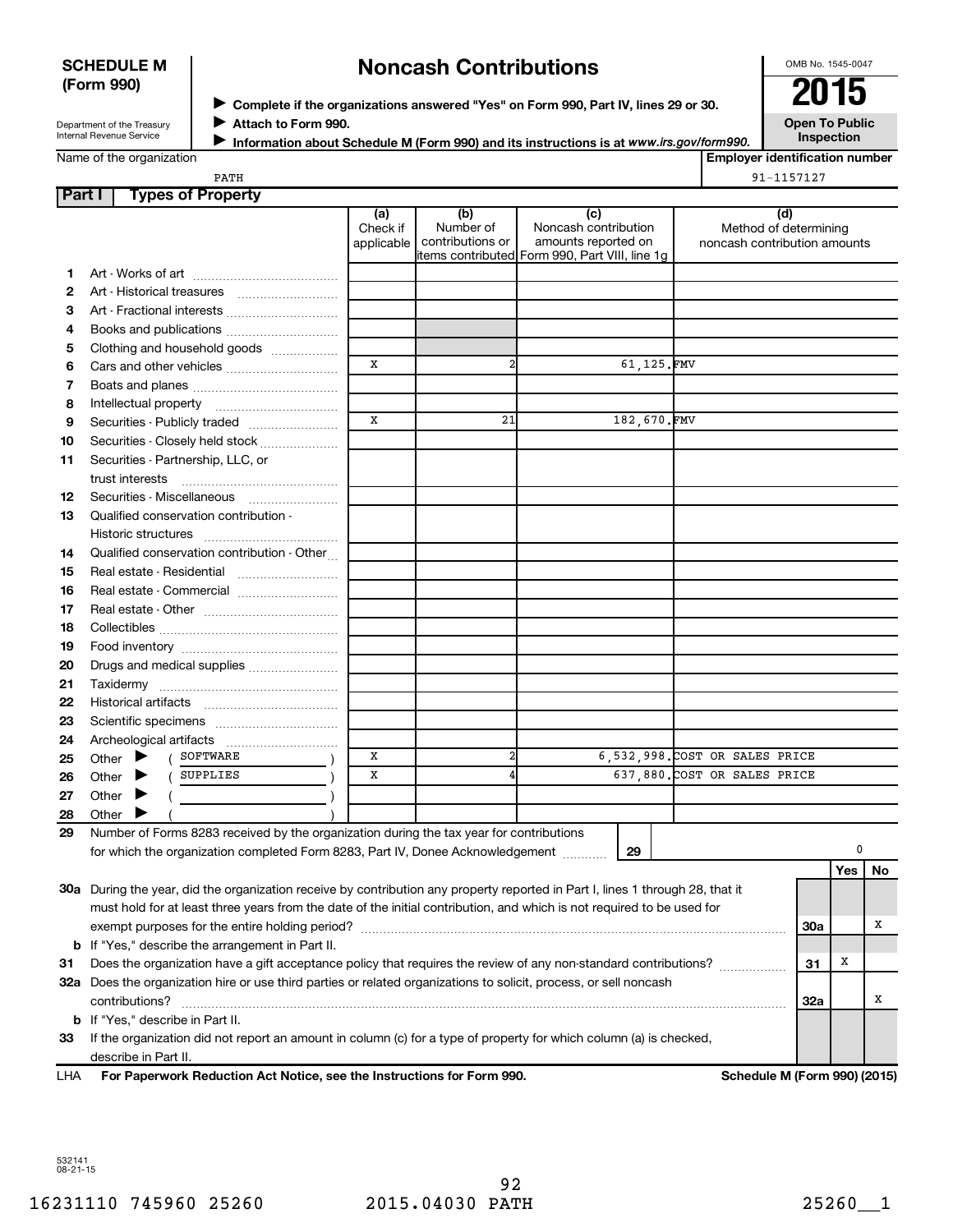| Schedule M (Form 990) (2015) PATH                                                                                                                                                                                                                                                                                            | $91 - 1157127$               | Page 2 |
|------------------------------------------------------------------------------------------------------------------------------------------------------------------------------------------------------------------------------------------------------------------------------------------------------------------------------|------------------------------|--------|
| Part II<br>Supplemental Information. Provide the information required by Part I, lines 30b, 32b, and 33, and whether the organization<br>is reporting in Part I, column (b), the number of contributions, the number of items received, or a combination of both. Also complete<br>this part for any additional information. |                              |        |
| SCHEDULE M, PART I, COLUMN (B):                                                                                                                                                                                                                                                                                              |                              |        |
| THIS COLUMN REFLECTS THE NUMBER OF CONTRIBUTIONS.                                                                                                                                                                                                                                                                            |                              |        |
|                                                                                                                                                                                                                                                                                                                              |                              |        |
|                                                                                                                                                                                                                                                                                                                              |                              |        |
|                                                                                                                                                                                                                                                                                                                              |                              |        |
|                                                                                                                                                                                                                                                                                                                              |                              |        |
|                                                                                                                                                                                                                                                                                                                              |                              |        |
|                                                                                                                                                                                                                                                                                                                              |                              |        |
|                                                                                                                                                                                                                                                                                                                              |                              |        |
|                                                                                                                                                                                                                                                                                                                              |                              |        |
|                                                                                                                                                                                                                                                                                                                              |                              |        |
|                                                                                                                                                                                                                                                                                                                              |                              |        |
|                                                                                                                                                                                                                                                                                                                              |                              |        |
|                                                                                                                                                                                                                                                                                                                              |                              |        |
|                                                                                                                                                                                                                                                                                                                              |                              |        |
|                                                                                                                                                                                                                                                                                                                              |                              |        |
|                                                                                                                                                                                                                                                                                                                              |                              |        |
|                                                                                                                                                                                                                                                                                                                              |                              |        |
|                                                                                                                                                                                                                                                                                                                              |                              |        |
|                                                                                                                                                                                                                                                                                                                              |                              |        |
|                                                                                                                                                                                                                                                                                                                              |                              |        |
|                                                                                                                                                                                                                                                                                                                              |                              |        |
|                                                                                                                                                                                                                                                                                                                              |                              |        |
|                                                                                                                                                                                                                                                                                                                              |                              |        |
|                                                                                                                                                                                                                                                                                                                              |                              |        |
|                                                                                                                                                                                                                                                                                                                              |                              |        |
|                                                                                                                                                                                                                                                                                                                              |                              |        |
| 532142 08-21-15                                                                                                                                                                                                                                                                                                              | Schedule M (Form 990) (2015) |        |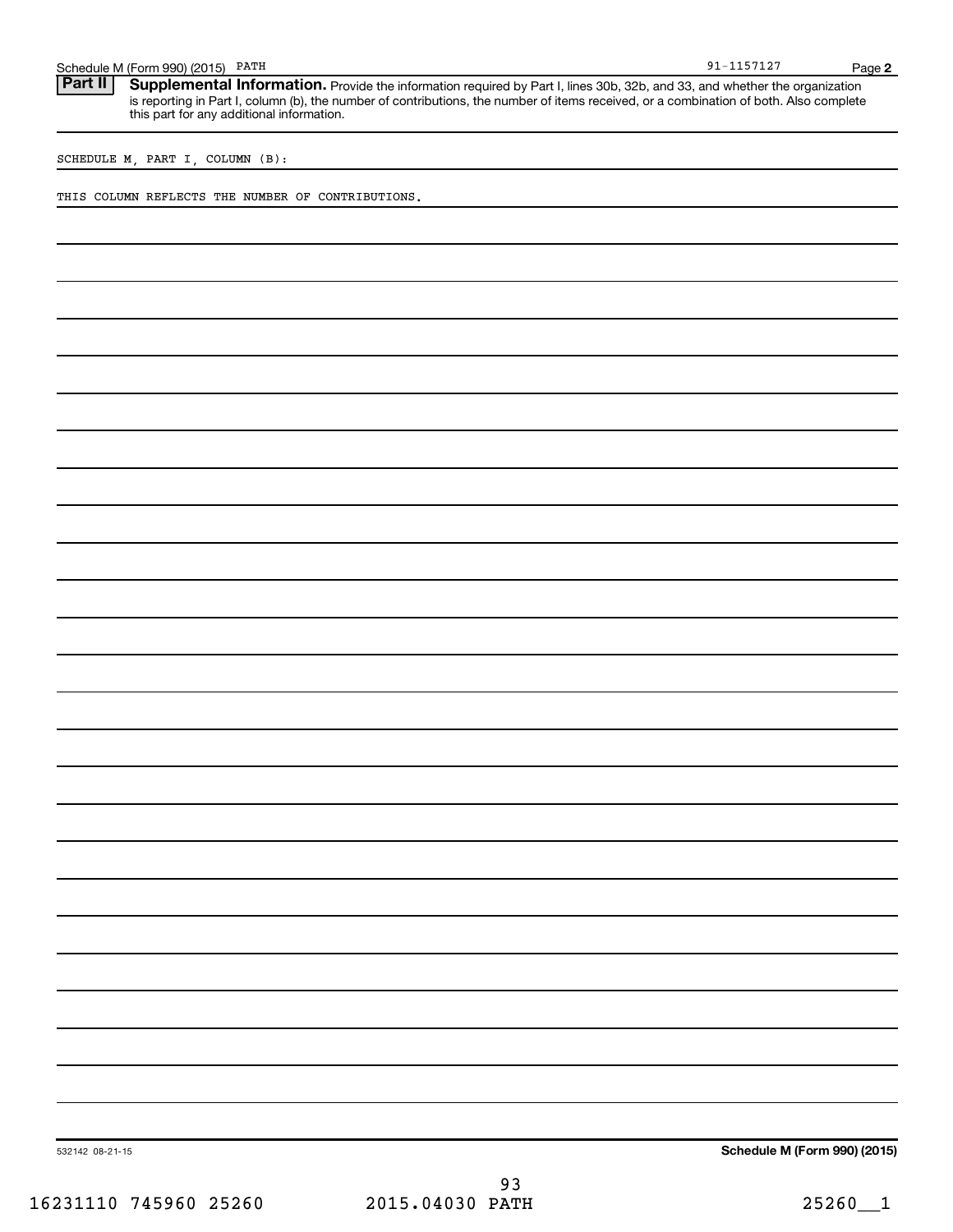| <b>SCHEDULE O</b>                                      | Supplemental Information to Form 990 or 990-EZ<br>Complete to provide information for responses to specific questions on           |            | OMB No. 1545-0047                          |  |
|--------------------------------------------------------|------------------------------------------------------------------------------------------------------------------------------------|------------|--------------------------------------------|--|
| (Form 990 or 990-EZ)                                   | Form 990 or 990-EZ or to provide any additional information.                                                                       |            |                                            |  |
| Department of the Treasury<br>Internal Revenue Service | Attach to Form 990 or 990-EZ.<br>Information about Schedule O (Form 990 or 990-EZ) and its instructions is at WWW.irs.gov/form990. |            | <b>Open to Public</b><br><b>Inspection</b> |  |
| Name of the organization                               | PATH                                                                                                                               | 91-1157127 | <b>Employer identification number</b>      |  |
|                                                        | FORM 990, PART I, LINE 1, DESCRIPTION OF ORGANIZATION MISSION:                                                                     |            |                                            |  |
|                                                        | PATH IS A LEADER IN GLOBAL HEALTH INNOVATION. AN INTERNATIONAL                                                                     |            |                                            |  |
|                                                        | NONPROFIT ORGANIZATION, WE SAVE LIVES AND IMPROVE HEALTH, ESPECIALLY                                                               |            |                                            |  |
|                                                        | AMONG WOMEN AND CHILDREN. WE ACCELERATE INNOVATION ACROSS FIVE                                                                     |            |                                            |  |
|                                                        | PLATFORMS-VACCINES, DRUGS, DIAGNOSTICS, DEVICES, AND SYSTEM AND SERVICE                                                            |            |                                            |  |
|                                                        | INNOVATIONS-THAT HARNESS OUR ENTREPRENEURIAL INSIGHT SCIENTIFIC AND                                                                |            |                                            |  |
|                                                        | PUBLIC HEALTH EXPERTISE, AND PASSION FOR HEALTH EQUITY. BY MOBILIZING                                                              |            |                                            |  |
|                                                        | PARTNERS AROUND THE WORLD, WE TAKE INNOVATION TO SCALE, WORKING                                                                    |            |                                            |  |
|                                                        | ALONGSIDE COUNTRIES PRIMARILY IN AFRICA AND ASIA TO TACKLE THEIR                                                                   |            |                                            |  |
|                                                        | GREATEST HEALTH NEEDS. TOGETHER, WE DELIVER MEASURABLE RESULTS THAT                                                                |            |                                            |  |
| DISRUPT THE CYCLE OF POOR HEALTH.                      |                                                                                                                                    |            |                                            |  |
|                                                        | OUR FUNDERS AND COLLABORATORS SPAN THE PUBLIC, PRIVATE, AND NONPROFIT                                                              |            |                                            |  |
|                                                        | SECTORS AND ARE PIVOTAL TO OUR SUCCESS. THEIR CONTRIBUTIONS SUPPORT OUR                                                            |            |                                            |  |
|                                                        | WIDE-REACHING WORK TO ACCELERATE INNOVATION FROM IDEA TO IMPACT.                                                                   |            |                                            |  |
|                                                        |                                                                                                                                    |            |                                            |  |
|                                                        | SINCE 2011, PATH AND OUR PARTNERS AND SUPPORTERS HAVE REACHED AN                                                                   |            |                                            |  |
|                                                        | AVERAGE OF 150 MILLION PEOPLE PER YEAR WITH LIFESAVING HEALTH                                                                      |            |                                            |  |
| SOLUTIONS.                                             |                                                                                                                                    |            |                                            |  |
|                                                        |                                                                                                                                    |            |                                            |  |
|                                                        | FORM 990, PART III, LINE 4A, PROGRAM SERVICE ACCOMPLISHMENTS:                                                                      |            |                                            |  |
|                                                        | THAT SMART SOLUTIONS REACH THE PEOPLE WHO NEED THEM. WE SPECIALIZE IN                                                              |            |                                            |  |
|                                                        | THE MIDDLE STEPS-SUCH AS TESTING AND REFINING INNOVATIONS, GAINING                                                                 |            |                                            |  |
|                                                        | REGULATORY APPROVAL, FOSTERING A SUPPORTIVE POLICY ENVIRONMENT,                                                                    |            |                                            |  |
|                                                        | BRINGING PRODUCTS SUCCESSFULLY TO MARKET, CREATING SUSTAINABLE MARKETS                                                             |            |                                            |  |
|                                                        |                                                                                                                                    |            |                                            |  |

532211 09-02-15 LHA For Paperwork Reduction Act Notice, see the Instructions for Form 990 or 990-EZ. Schedule O (Form 990 or 990-EZ) (2015) 94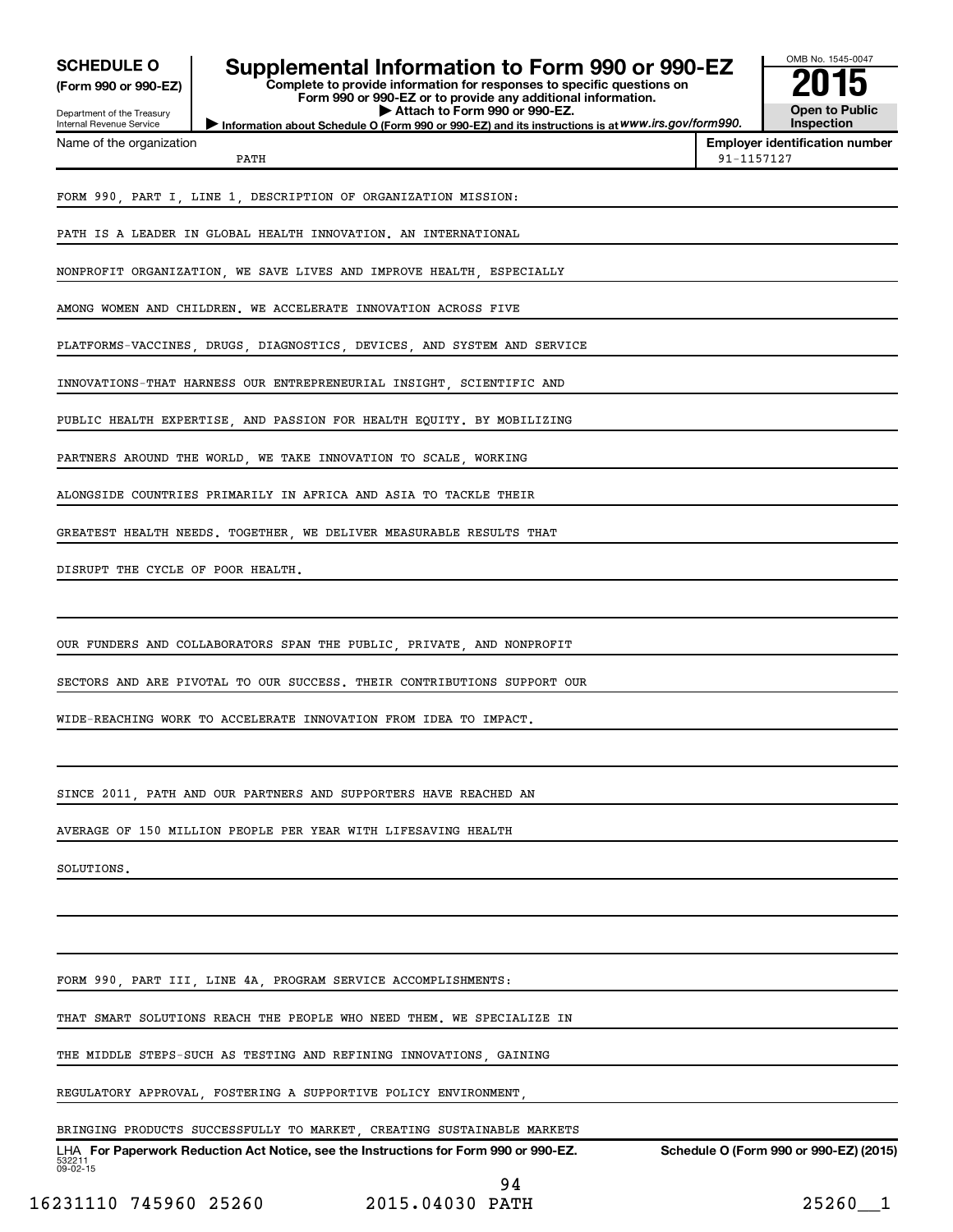| Schedule O (Form 990 or 990-EZ) (2015) | Page |
|----------------------------------------|------|
|                                        |      |

Name of the organization

**2 Employer identification number** PATH 91-1157127

IN LOW-RESOURCE SETTINGS, AND INTRODUCING NEW APPROACHES.

ONE AREA OF FOCUS FOR PATH IS ACCELERATING THE DEVELOPMENT AND DELIVERY

OF VACCINES THAT PROVIDE PROTECTION AGAINST DISEASES THAT ARE COMMON IN

LOW- AND MIDDLE-INCOME COUNTRIES. FOR EXAMPLE, IN 2015, WE CONTINUED TO

SUPPORT THE INTRODUCTION OF A VACCINE AGAINST JAPANESE ENCEPHALITIS, AN

INCURABLE DISEASE COMMON IN SOUTHEAST ASIA AND THE WESTERN PACIFIC. IN

COLLABORATION WITH A CHINESE VACCINE MANUFACTURER, WE WORKED WITH

COUNTRY GOVERNMENTS IN CAMBODIA AND NEPAL TO LAY THE GROUNDWORK FOR THE

INTRODUCTION AND EXPANSION OF VACCINATION PROGRAMS. TO DATE, OUR

EFFORTS HAVE RESULTED IN DELIVERY OF MORE THAN 232 MILLION DOSES OF

VACCINE ACROSS SIX COUNTRIES.

WE ALSO WORKED IN 2015 TO EXPAND USE OF MENAFRIVAC, A LOW-COST VACCINE

DEVELOPED BY PATH, THE WORLD HEALTH ORGANIZATION, AND SERUM INSTITUTE

OF INDIA PVT. LTD. (SIIPL). THIS VACCINE PROTECTS CHILDREN AND YOUNG

ADULTS FROM DEBILITATING AND OFTEN DEADLY SEROGROUP A MENINGOCOCCAL

MENINGITIS, WHICH HAS BEEN VIRTUALLY ELIMINATED WHEREVER THE VACCINE

HAS BEEN INTRODUCED. BY THE END OF 2015, MORE THAN 235 MILLION PEOPLE

HAD RECEIVED THE VACCINE IN MASS IMMUNIZATION CAMPAIGNS, AND THE

VACCINE WAS POISED FOR INTRODUCTION INTO ROUTINE IMMUNIZATION PROGRAMS.

IN PARTNERSHIP WITH SIIPL, PATH ALSO CONTINUED DEVELOPMENT OF A VACCINE

TO PROTECT AGAINST OTHER SEROGROUPS OF MENINGOCOCCAL MENINGITIS THAT

CAUSE EPIDEMICS IN AFRICA.

TO STOP MALARIA, PATH IS ACCELERATING THE DEVELOPMENT OF MORE THAN 20

MALARIA VACCINE CANDIDATES AND APPROACHES. IN 2015, WE PRESENTED THE

RESULTS OF A PHASE 3 TRIAL OF PATH AND GLAXOSMITHKLINE'S RTS,S MALARIA

532212 09-02-15

**Schedule O (Form 990 or 990-EZ) (2015)**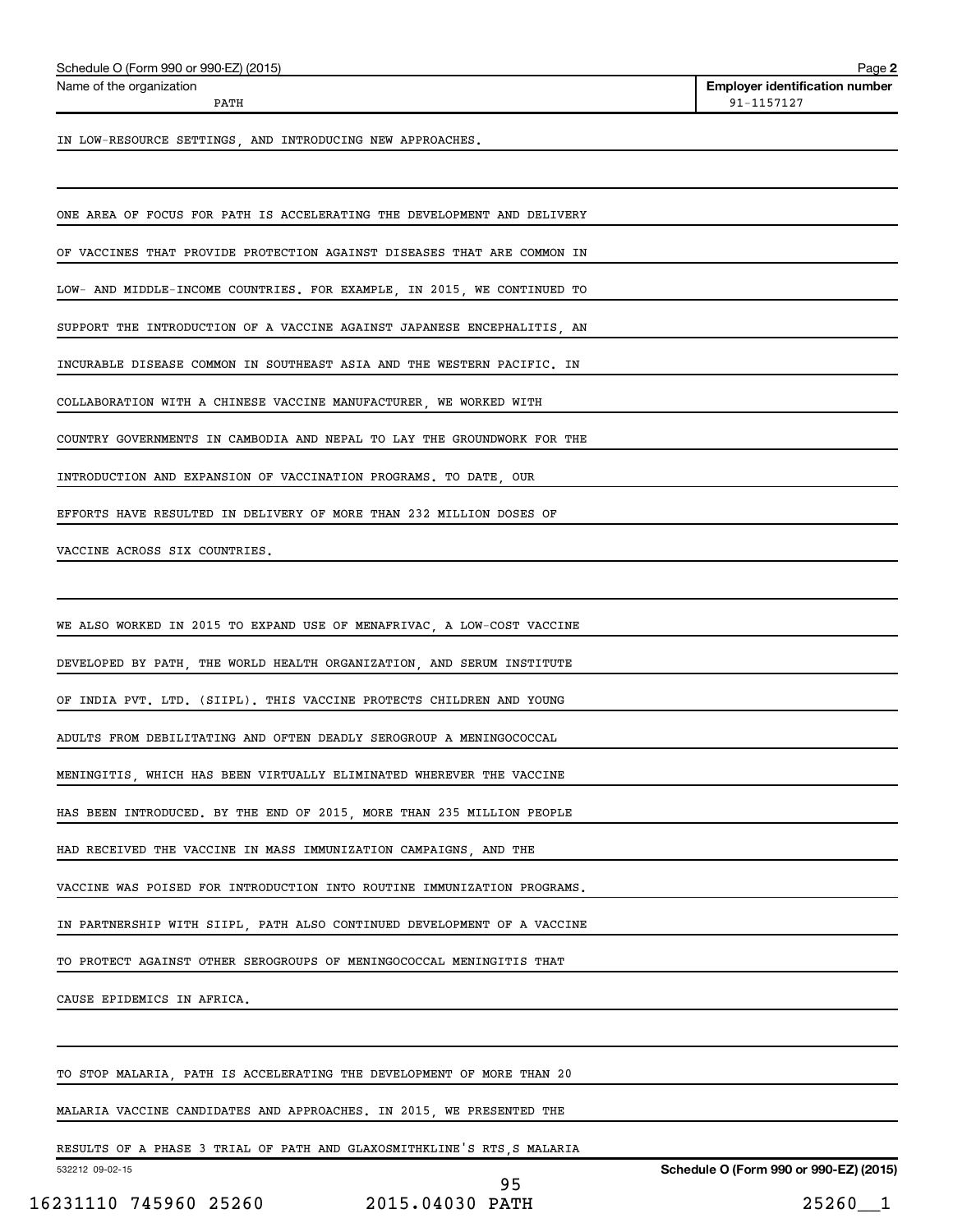| Schedule O (Form 990 or 990-EZ) (2015)                                  | Page 2                                              |
|-------------------------------------------------------------------------|-----------------------------------------------------|
| Name of the organization<br>PATH                                        | <b>Employer identification number</b><br>91-1157127 |
| VACCINE CANDIDATE TO EUROPEAN REGULATORS, WHO SUBSEQUENTLY ISSUED A     |                                                     |
| POSITIVE OPINION, INFORMING A RECOMMENDATION FROM THE WORLD HEALTH      |                                                     |
| ORGANIZATION FOR PILOT IMPLEMENTATION IN AFRICA. WE ALSO ADVANCED       |                                                     |
| RESEARCH ON WHETHER AN ALTERNATIVE-DOSE FORMULATION OF RTS, S COULD     |                                                     |
| IMPROVE PROTECTION.                                                     |                                                     |
|                                                                         |                                                     |
| WE CONTINUED THE FIGHT AGAINST DIARRHEAL DISEASES, THE SECOND-LEADING   |                                                     |
| CAUSE OF DEATH AMONG CHILDREN IN LOW-INCOME COUNTRIES. TO COMBAT        |                                                     |
| ROTAVIRUS, A MAJOR CAUSE OF SEVERE DIARRHEA, WE PARTNERED WITH SIIPL TO |                                                     |
| STUDY A VACCINE THAT MAY REMAIN STABLE AND POTENT EVEN DURING EXTENDED  |                                                     |
| PERIODS WITHOUT REFRIGERATION, ENABLING WIDER USE IN REMOTE             |                                                     |
| COMMUNITIES. WE COMPLETED ENROLLMENT FOR A PHASE 3 EFFICACY STUDY OF    |                                                     |
| THE VACCINE (THE LARGEST EVER UNDERTAKEN AMONG CHILDREN IN INDIA) AND   |                                                     |
| BEGAN A STUDY TO EXAMINE CLINICAL LOT CONSISTENCY AND POTENTIAL         |                                                     |
| INTERFERENCE WITH OTHER ROUTINE VACCINES. FINALLY, ROTAVAC, AN          |                                                     |
| INDIAN-MADE VACCINE DEVELOPED WITH PATH SUPPORT, REMAINED ON TRACK FOR  |                                                     |
| INTRODUCTION IN INDIA'S PUBLIC SECTOR IN 2016.                          |                                                     |
|                                                                         |                                                     |
| WE ALSO CONDUCTED CLINICAL TRIALS OF VACCINE CANDIDATES THAT MAY        |                                                     |
| PROVIDE PROTECTION AGAINST ENTEROTOXIGENIC ESCHERICHIA COLI (ETEC) AND  |                                                     |
| SHIGELLA, LEADING CAUSES OF BACTERIAL DIARRHEAL ILLNESS. IN 2015, FOR   |                                                     |
| EXAMPLE, WE BEGAN A CLINICAL STUDY IN BANGLADESH OF ETVAX, A VACCINE    |                                                     |
| CANDIDATE THAT MAY PROTECT AGAINST ETEC. TO HELP STOP SHIGELLA, WE      |                                                     |
| PARTNERED WITH THE WALTER REED ARMY INSTITUTE OF RESEARCH TO STUDY A    |                                                     |
| VACCINE CANDIDATE THAT WE FOUND TO BE SAFE AND CAPABLE OF PRODUCING AN  |                                                     |
| IMMUNE RESPONSE IN CHILDREN.                                            |                                                     |
|                                                                         |                                                     |
| PATH ALSO ADVANCED DEVELOPMENT OF LOW-COST VACCINE CANDIDATES TO        |                                                     |

532212 09-02-15

96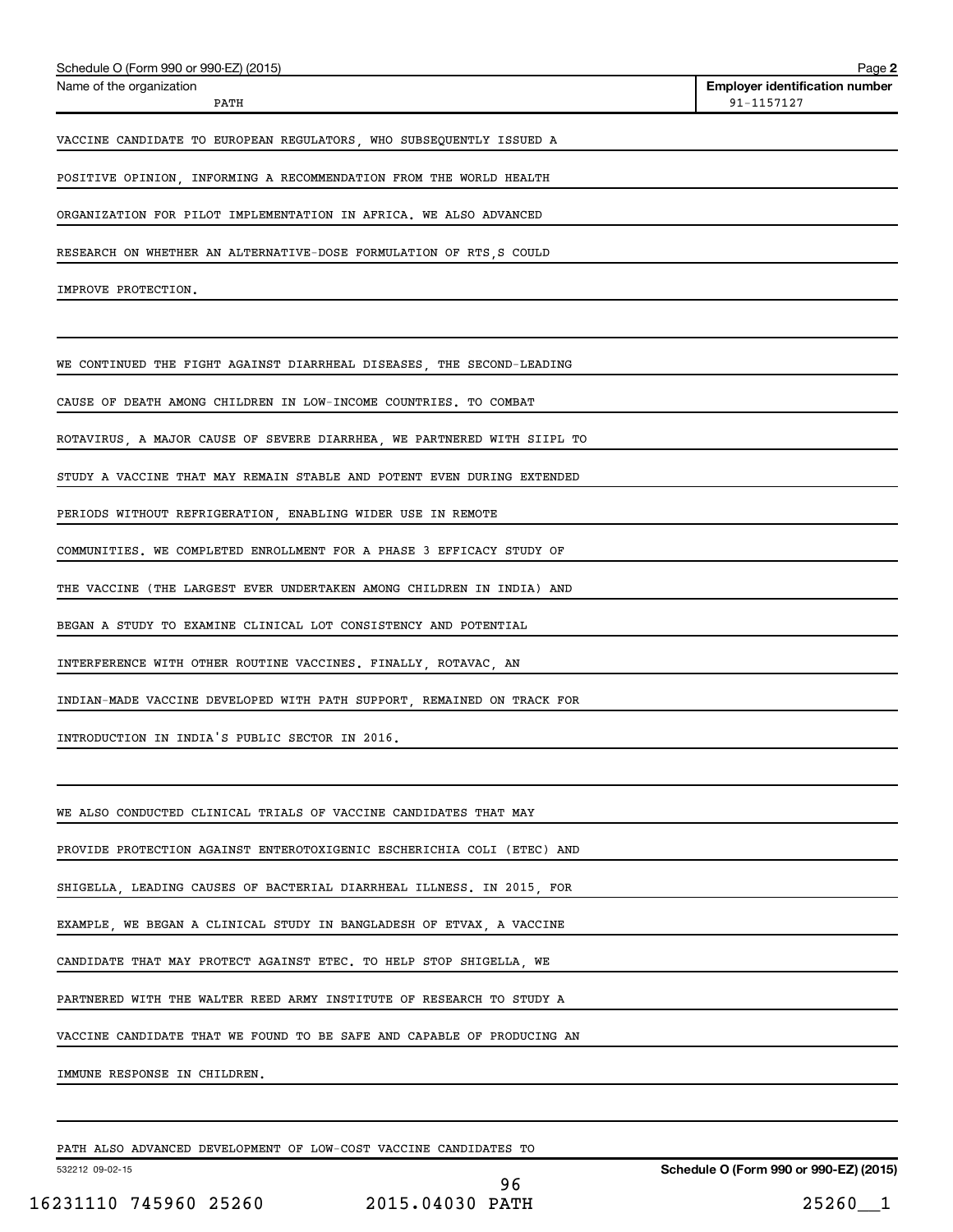| Schedule O (Form 990 or 990-EZ) (2015)                                  | Page 2                                              |
|-------------------------------------------------------------------------|-----------------------------------------------------|
| Name of the organization<br>PATH                                        | <b>Employer identification number</b><br>91-1157127 |
| PROTECT CHILDREN AGAINST PNEUMOCOCCAL BACTERIA, THE TOP CAUSE OF SEVERE |                                                     |
| CHILDHOOD PNEUMONIA. IN THE GAMBIA, FOR INSTANCE, WE EVALUATED A        |                                                     |
| PNEUMOCOCCAL CONJUGATE VACCINE (PCV-10) CANDIDATE DESIGNED TO BE        |                                                     |
| AFFORDABLE AND TO PROVIDE PROTECTION AGAINST THE TEN BACTERIAL          |                                                     |
| SEROTYPES CAUSING THE MOST CASES OF INVASIVE PNEUMOCOCCAL DISEASE IN    |                                                     |
| AFRICA AND ASIA. IN KENYA, PATH AND OUR PARTNERS ALSO STUDIED A VACCINE |                                                     |
| CANDIDATE WITH THE POTENTIAL TO PROVIDE LOW-COST, BROAD PROTECTION      |                                                     |
| ACROSS MANY SEROTYPES.                                                  |                                                     |
|                                                                         |                                                     |
| IN ADDITION. WE HELPED THE GOVERNMENTS OF MORE THAN 20 COUNTRIES IN     |                                                     |
| AFRICA AND ASIA PLAN, IMPLEMENT, AND EVALUATE USE OF HUMAN              |                                                     |
| PAPILLOMAVIRUS (HPV) VACCINE TO PROTECT AGAINST CERVICAL CANCER. WE     |                                                     |
| ALSO COLLABORATED WITH GOVERNMENT AND LOCAL GROUPS IN ETHIOPIA TO       |                                                     |
| INCREASE VACCINE DEMAND AND IMMUNIZATION COVERAGE.                      |                                                     |
|                                                                         |                                                     |
| MUCH OF OUR WORK IN 2015 TO DEVELOP AND ADVANCE TECHNOLOGIES TO IMPROVE |                                                     |
| THE ADMINISTRATION OF VACCINES AND DRUGS CENTERED ON DETERMINING THE    |                                                     |
| VALUE, APPROPRIATENESS, AND ACCEPTABILITY OF INJECTION TECHNOLOGIES,    |                                                     |
| SUCH AS DISPOSABLE-SYRINGE JET INJECTORS AND MICRONEEDLE PATCHES THAT   |                                                     |
| DELIVER VACCINES OR DRUGS THROUGH THE SKIN. FOR EXAMPLE, WE ADVANCED A  |                                                     |
| FIRST-OF-ITS KIND PATCH TO DELIVER DRUGS THROUGH THE SKIN OR MUCOUS     |                                                     |
| MEMBRANES TO PREVENT HIV INFECTION. OUR TEAMS ALSO INVESTIGATED OPTIONS |                                                     |
| FOR INTRADERMAL VACCINE DELIVERY BECAUSE SOME VACCINES MAY BE           |                                                     |
| PROTECTIVE AT FAR LOWER DOSES WHEN ADMINISTERED DIRECTLY UNDER THE      |                                                     |
| SKIN.                                                                   |                                                     |
|                                                                         |                                                     |
| IN ADDITION, WE TESTED FORMULATION TECHNOLOGIES AND APPROACHES THAT CAN |                                                     |

MAKE VACCINES EASIER TO TRANSPORT AND MORE HEAT-STABLE, AND WE

532212 09-02-15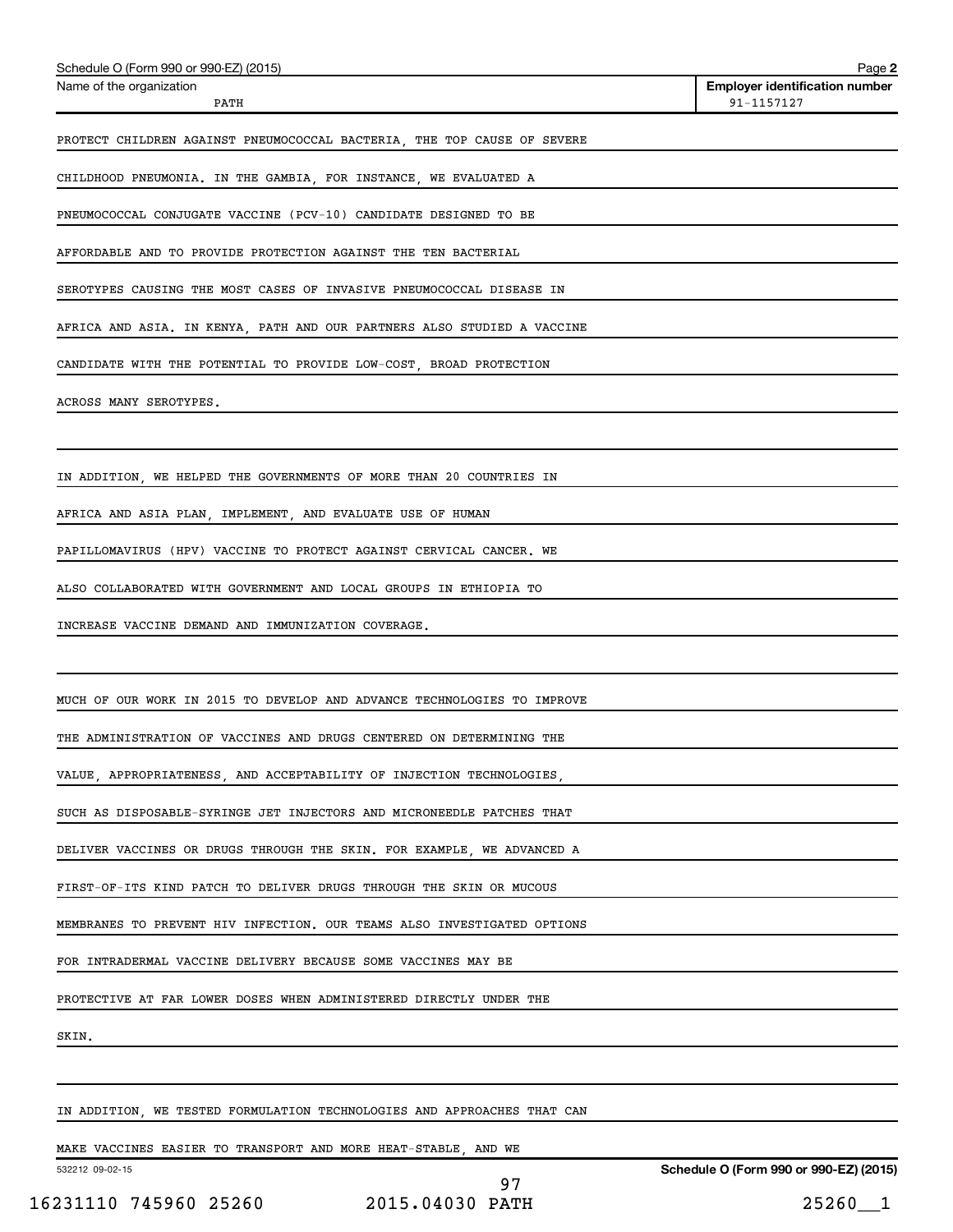| Schedule O (Form 990 or 990-EZ) (2015)                                  | Page 2                                              |
|-------------------------------------------------------------------------|-----------------------------------------------------|
| Name of the organization<br>PATH                                        | <b>Employer identification number</b><br>91-1157127 |
| INVESTIGATED THE USE OF VARIOUS ADJUVANTS, WHICH ARE INGREDIENTS IN A   |                                                     |
| VACCINE THAT CAN INCREASE THE BODY'S IMMUNOLOGICAL RESPONSE. WE ALSO    |                                                     |
| SUPPORTED EFFORTS TO IMPROVE THE SYSTEMS AND EQUIPMENT THAT COUNTRIES   |                                                     |
| USE TO MOVE VACCINES FROM MANUFACTURER TO STORAGE TO CLINIC. THESE      |                                                     |
| ACTIVITIES RANGED FROM CREATING OR TESTING NEW REFRIGERATION EQUIPMENT  |                                                     |
| AND TRANSPORT COOLERS TO EVALUATING SUPPLY SYSTEMS AND TRAINING HEALTH  |                                                     |
| WORKERS.                                                                |                                                     |
|                                                                         |                                                     |
| ONE RESULT OF PATH'S DRUG DEVELOPMENT WORK IN 2015 WAS THE SHIPMENT OF  |                                                     |
| 51 MILLION ANTIMALARIAL TREATMENTS MADE WITH SEMISYNTHETIC ARTEMISININ  |                                                     |
| TO MORE THAN 20 COUNTRIES IN SUB-SAHARAN AFRICA. PATH AND OUR PARTNERS  |                                                     |
| PREVIOUSLY DEVELOPED AND SCALED UP USE OF SEMISYNTHETIC ARTEMISININ TO  |                                                     |
| COMPLEMENT BOTANICAL SUPPLIES OF ARTEMISIN, HELPING TO IMPROVE ACCESS   |                                                     |
| TO MALARIA TREATMENT FOR MILLIONS OF PEOPLE. WE ALSO PARTNERED WITH THE |                                                     |
| CLINTON HEALTH ACCESS INITIATIVE TO ADVANCE STABILIZATION OF            |                                                     |
| ARTEMISININ MARKETS BY DEVELOPING PROJECTIONS FOR FUTURE SUPPLY AND     |                                                     |
| DEMAND FOR THE INGREDIENT.                                              |                                                     |
|                                                                         |                                                     |
| TO REDUCE DIARRHEAL DISEASE, PATH SUPPORTED THE STUDY OF DRUG           |                                                     |
| CANDIDATES TO FIGHT CRYPTOSPORIDIUM, A LEADING CAUSE OF DIARRHEAL       |                                                     |
| DISEASE AND A MAJOR CAUSE OF MALNUTRITION AND OTHER HEALTH ISSUES AMONG |                                                     |
| YOUNG CHILDREN. ONLY ONE DRUG IS CURRENTLY APPROVED FOR TREATMENT, AND  |                                                     |
| NEW THERAPIES ARE URGENTLY NEEDED.                                      |                                                     |
|                                                                         |                                                     |
| IN WORK TO HELP PREVENT HIV INFECTION, WE COLLABORATED WITH GLOBAL      |                                                     |
| PARTNERS TO CONDUCT A PHASE 2 STUDY OF A LONG-ACTING INJECTABLE         |                                                     |
| FORMULATION OF RILPIVIRINE TO TEST ITS SAFETY AND ACCEPTABILITY FOR     |                                                     |
| PREEXPOSURE PROPHYLAXIS (PREP). A NEW FORMULATION THAT REQUIRES         |                                                     |
| 532212 09-02-15                                                         | Schedule O (Form 990 or 990-EZ) (2015)              |

<sup>16231110 745960 25260 2015.04030</sup> PATH 25260\_\_1 98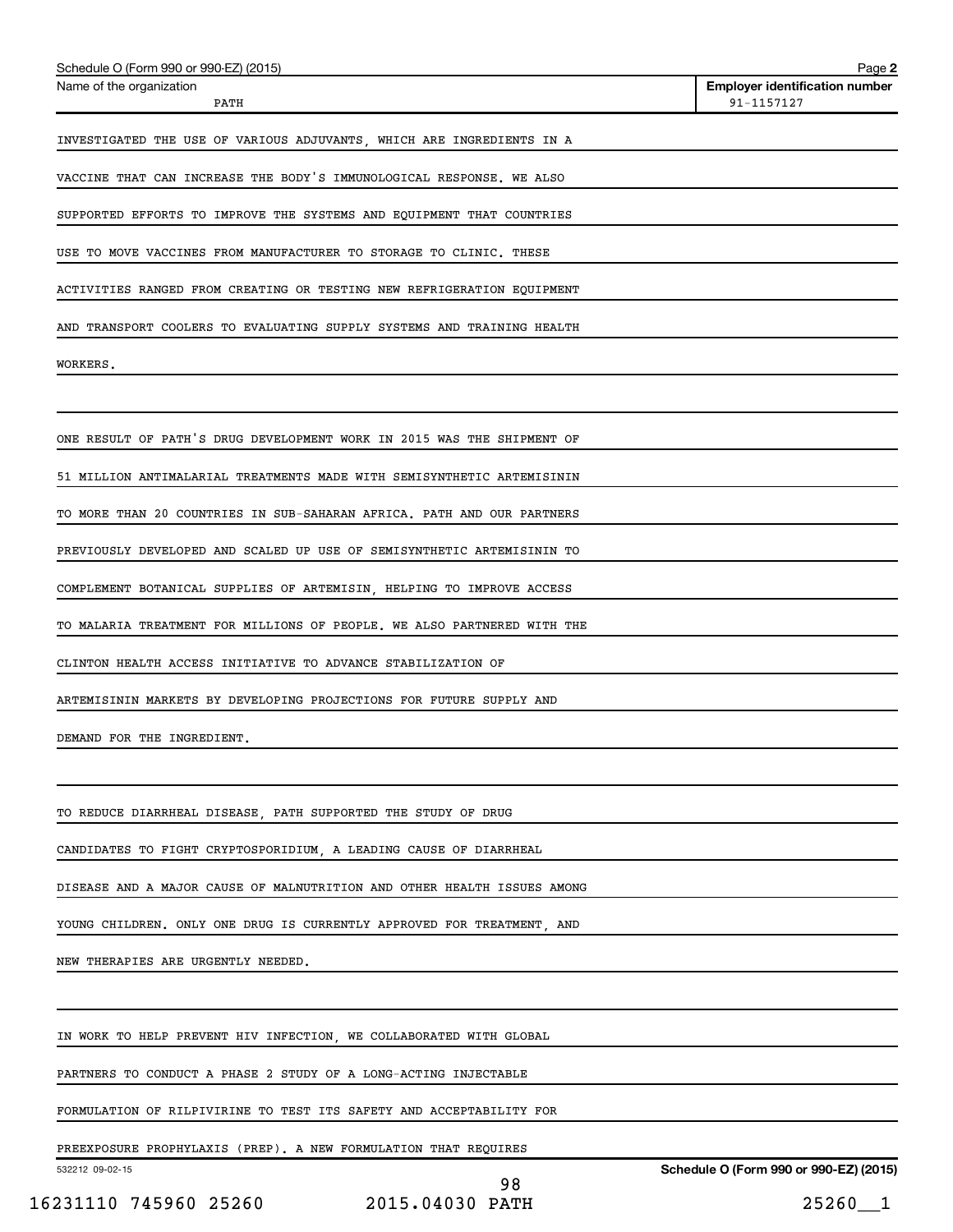| Schedule O (Form 990 or 990-EZ) (2015)                                  | Page 2                                              |
|-------------------------------------------------------------------------|-----------------------------------------------------|
| Name of the organization<br>PATH                                        | <b>Employer identification number</b><br>91-1157127 |
| LESS-FREQUENT DOSING MAY IMPROVE UPTAKE AND TREATMENT ADHERENCE AND     |                                                     |
| EXPAND THE GLOBAL TOOLBOX OF PREVENTION INTERVENTIONS AVAILABLE TO      |                                                     |
| DOCTORS AND PATIENTS.                                                   |                                                     |
| WE ALSO ADVANCED LOW-COST, CULTURALLY APPROPRIATE METHODS TO DELIVER    |                                                     |
| ANTIRETROVIRAL DRUGS AND MICROBICIDES. THIS INCLUDED ADVANCING USE OF   |                                                     |
| THE SILCS DIAPHRAM TO BOTH DELIVER MIRCOBICIDE GEL AND PREVENT          |                                                     |
| PREGNANCY; DEVELOPING AND TESTING SELF-ADMINISTERED, FAST-DISSOLVING    |                                                     |
| MICROBICIDE VAGINAL INSERTS FOR THE PREVENTION OF HIV INFECTION; AND    |                                                     |
| EXPLORING USE OF A LOW-COST, ENVIRONMENTALLY SOUND PAPER APPLICATOR FOR |                                                     |
| MICROBICIDE GEL DELIVERY.                                               |                                                     |
|                                                                         |                                                     |
| PATH ALSO DEVELOPS, ADAPTS, AND INTRODUCES DEVICES AND TOOLS TO IMPROVE |                                                     |
| NUTRITION; MATERNAL, NEWBORN, AND REPRODUCTIVE HEALTH; AND WATER AND    |                                                     |
| SANITATION IN LOW-RESOURCE SETTINGS. FOR EXAMPLE, PATH WORKED WITH      |                                                     |
| PARTNERS IN 2015 TO BRING A NEW FEEDING CUP TO MARKET THAT WILL HELP    |                                                     |
| CAREGIVERS AND HEALTH WORKERS GIVE LIFESAVING BREASTMILK TO THE 9       |                                                     |
| MILLION INFANTS IN AFRICA AND ASIA WHO HAVE DIFFICULTY BREASTFEEDING.   |                                                     |
|                                                                         |                                                     |
| IN 2015, THE WOMAN'S CONDOM ACHIEVED PREQUALIFICATION BY THE WORLD      |                                                     |
| HEALTH ORGANIZATION AND UNITED NATIONS POPULATION FUND, A CRITICAL STEP |                                                     |
| TOWARD INCREASING ACCESS WORLDWIDE. A PATH-LED PRODUCT DEVELOPMENT      |                                                     |
| PARTNERSHIP PAVED THE WAY FOR INCREASED MANUFACTURING CAPACITY AND      |                                                     |
| REGULATORY APPROVALS NEEDED TO EXPAND ACCESS TO NEW MARKETS.            |                                                     |
|                                                                         |                                                     |
| IN ADDITION, PATH HELPED TO LAUNCH THE MOUNTAIN SAFETY RESEARCH SE200   |                                                     |
| COMMUNITY CHLORINE MAKER IN 2015. THIS PRODUCT IS THE OUTCOME OF A      |                                                     |

FIVE-YEAR, CROSS-SECTOR PARTNERSHIP TO BRING LOW-COST COMMUNITY WATER

532212 09-02-15

**Schedule O (Form 990 or 990-EZ) (2015)**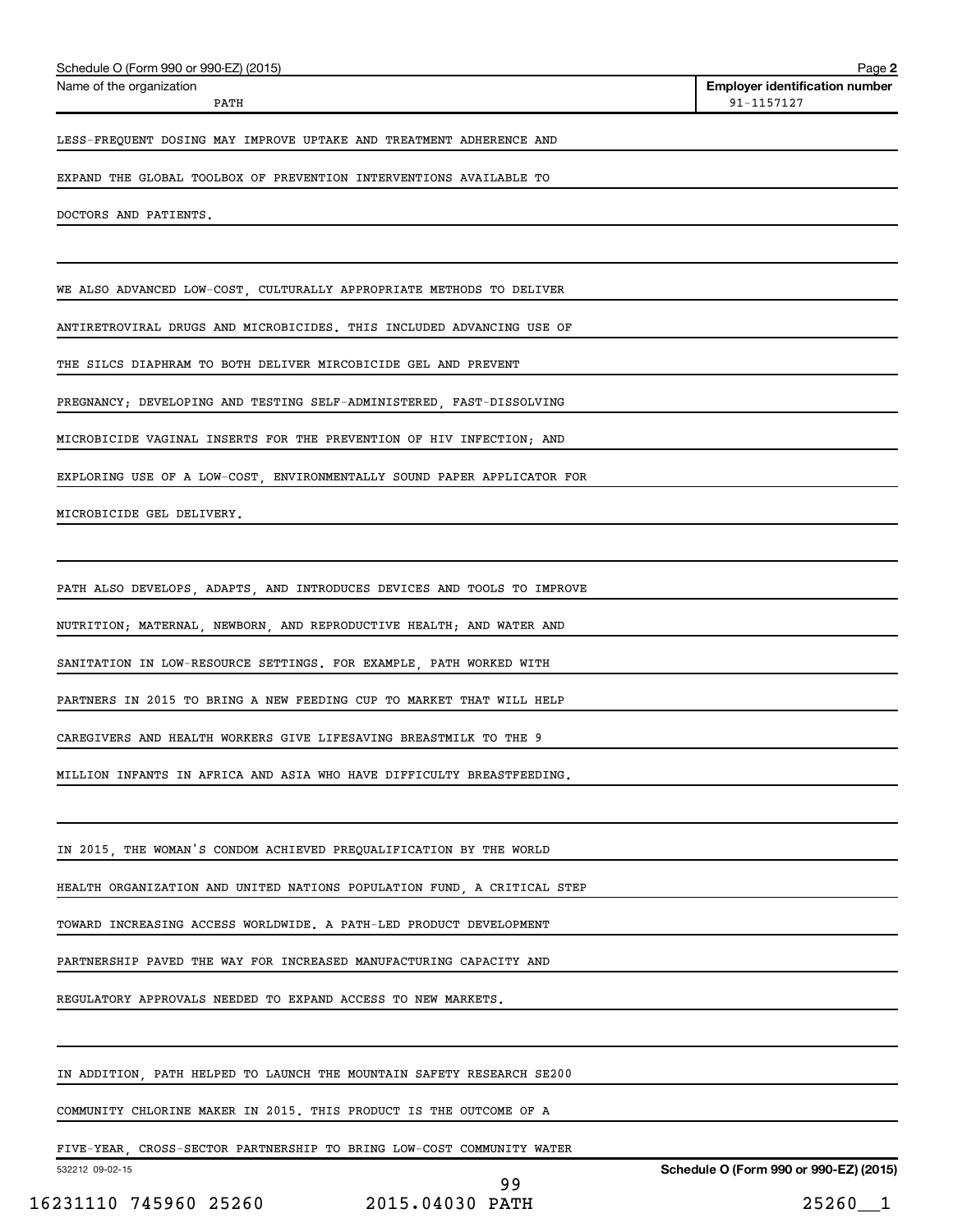| Schedule O (Form 990 or 990-EZ) (2015) | Page 2                                |
|----------------------------------------|---------------------------------------|
| Name of the organization               | <b>Employer identification number</b> |
| PATH                                   | 91-1157127                            |
|                                        |                                       |

SOLUTIONS TO THE GLOBAL MARKET. WIDESPREAD USE COULD HELP TO IMPROVE

HEALTH FOR MANY OF THE MORE THAN 600 MILLION PEOPLE WORLDWIDE WHO STILL

LACK RELIABLE ACCESS TO CLEAN WATER.

PATH'S WORK TO DEVELOP AND INTRODUCE FAST, ACCURATE DIAGNOSTIC

TECHNOLOGIES INCLUDES TOOLS TO DETECT AND MONITOR NEGLECTED TROPICAL

DISEASES, MALARIA, POLIO, HIV, AND NONCOMMUNICABLE DISEASES, SUCH AS

DIABETES. IN A KEY 2015 MILESTONE, WE SUPPORTED COUNTRY UPTAKE OF AN

AFFORDABLE, EASY-TO-USE DIAGNOSTIC TEST THAT CAN QUICKLY DETECT

PREVIOUS EXPOSURE TO THE PARASITE THAT CAUSES RIVER BLINDNESS

(ONCHOCERCIASIS). PATH WORKED WITH PARTNERS TO DEVELOP THE TEST, WHICH

WAS LAUNCHED IN 2014. IN 2015, PATH FACILITATED SHIPMENT OF 90,000

TESTS TO SEVEN COUNTRIES AND DEVELOPED RELATED TRAINING MATERIALS.

PATH ALSO EVALUATED PROTOTYPES FOR A NEW DUAL-DETECTION TEST FOR BOTH

RIVER BLINDNESS AND LYMPHATIC FILARIASIS, A DISEASE THAT CAUSES

DISFIGUREMENT AND DISABILITY. WE ALSO EVALUATED PROTOTYPES OF A NEW

TEST ONLY FOR LYMPHATIC FILARIASIS. IN ADDITION, PATH ADVANCED

DIAGNOSTIC TOOLS FOR OTHER NEGLECTED DISEASES BY DEVELOPING MULTIPLE

TARGET PRODUCT PROFILES AND CONDUCTING BIOMARKER, LANDSCAPE, AND MARKET

ANALYSES.

OUR PIONEERING WORK ON THE USE OF DIAGNOSTICS FOR MALARIA ELIMINATION

INCLUDED IMPROVING ACCESS TO AVAILABLE TESTS WHILE DEVELOPING NEW

OPTIONS THAT WILL HELP TO IMPROVE TREATMENT. WITH OUR DEVELOPMENT

PARTNERS, PATH ADVANCED THREE NEW PROTOTYPES FOR RAPID TESTS FOR G6PD

DEFICIENCY, A CONDITION THAT CAN COMPLICATE MALARIA TREATMENT. WE ARE

ALSO ADVANCING NEW TESTS THAT CAN DETECT LOW LEVELS OF MALARIA

532212 09-02-15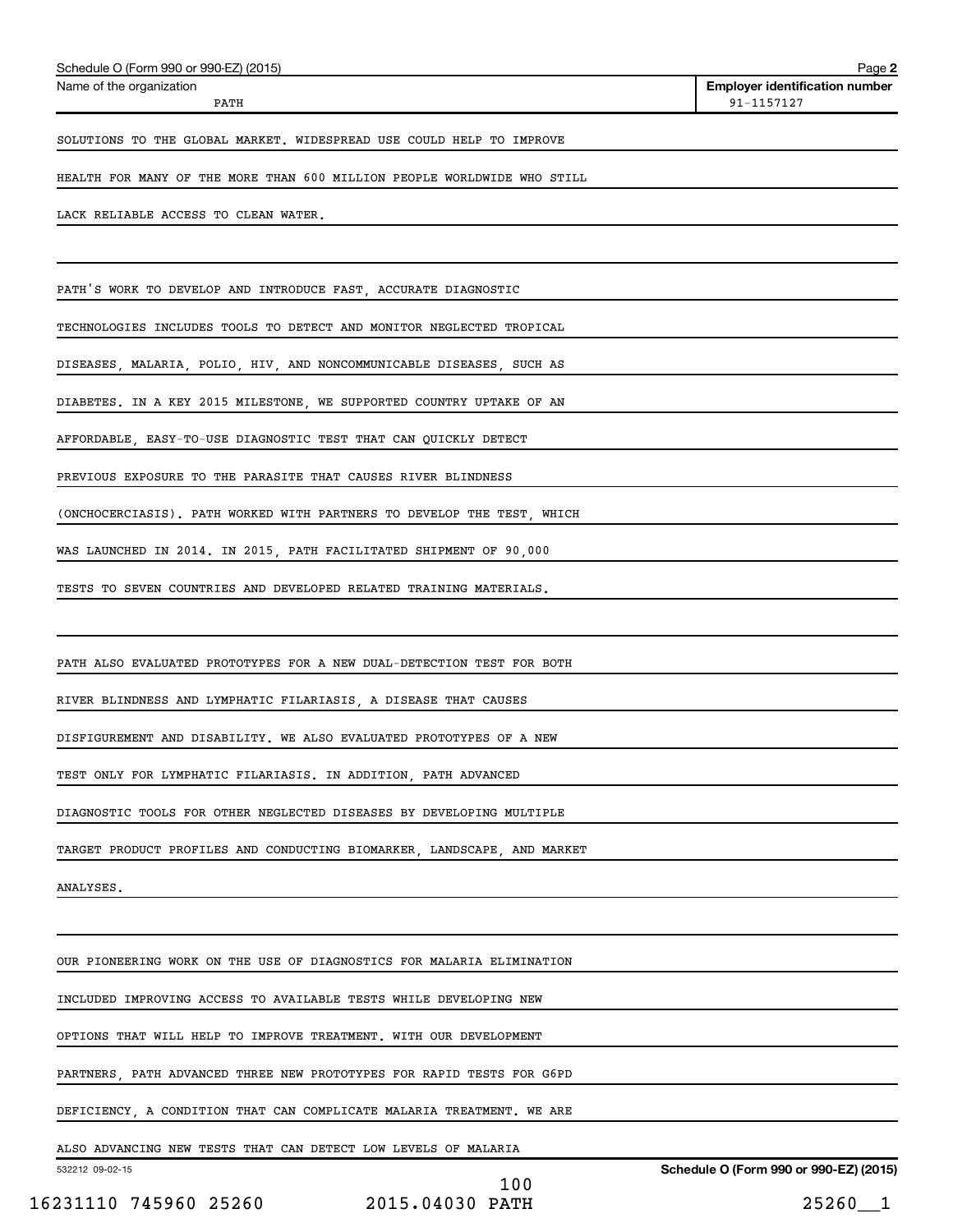| Schedule O (Form 990 or 990-EZ) (2015) | Page |
|----------------------------------------|------|
|                                        |      |

Name of the organization

**2 Employer identification number** PATH 91-1157127

INFECTION THAT MIGHT OTHERWISE BE MISSED.

AS PART OF THE GLOBAL EFFORT TO ERADICATE POLIO, PATH ALSO BEGAN A

STUDY IN KENYA TO VALIDATE A NEW TEST TO DETECT POLIOVIRUS IN SEWAGE

AND CONDUCTED TRAINING IN PAKISTAN TO PREPARE FOR A FIELD VALIDATION

STUDY.

FORM 990, PART III, LINE 4B, PROGRAM SERVICE ACCOMPLISHMENTS:

AND INNOVATIVE SERVICE DELIVERY APPROACHES FOR HIV AND CO-INFECTIONS.

OUR WORK TO IMPROVE LABORATORY SYSTEMS ADVANCED ACCESSIBLE AND

AFFORDABLE DIAGNOSTIC TESTS TO FILL GAPS IN SELF-TESTING, EARLY INFANT

DIAGNOSIS AND TREATMENT, VIRAL LOAD DETECTION, AND MONITORING FOR DRUG

RESISTANCE. WE FOCUSED ON THE UNIQUE NEEDS OF MARGINALIZED AND

HARD-TO-REACH GROUPS, INCLUDING ADOLESCENT GIRLS AND YOUNG WOMEN,

ORPHANS AND VULNERABLE CHILDREN, PEOPLE WITH BOTH HIV AND TB, SEX

WORKERS AND THEIR CLIENTS, MEN WHO HAVE SEX WITH MEN, AND PEOPLE WHO

INJECT DRUGS. PATH ALSO SUPPORTED EFFORTS TO INTEGRATE SCREENING AND

TREATMENT FOR NONCOMMUNICABLE DISEASES, SUCH AS DIABETES AND

CARDIOVASCULAR DISEASE, INTO HIV TESTING AND SERVICE DELIVERY AND VICE

VERSA.

PATH HELPED COUNTRIES STRENGTHEN EXISTING HEALTH STRUCTURES TO IMPROVE

DIAGNOSIS, TREATMENT, AND CARE FOR HIV AND OTHER HEALTH CONCERNS. IN

WESTERN KENYA, FOR EXAMPLE, OUR AIDS, POPULATION, AND HEALTH INTEGRATED

ASSISTANCE PROGRAM (APHIAPLUS) INTEGRATED HIV/AIDS, REPRODUCTIVE

HEALTH, TB, MALARIA, AND OTHER SERVICES TO HELP MORE PEOPLE ACCESS A

GREATER SPECTRUM OF SERVICES. IN THE DEMOCRATIC REPUBLIC OF THE CONGO,

532212 09-02-15

101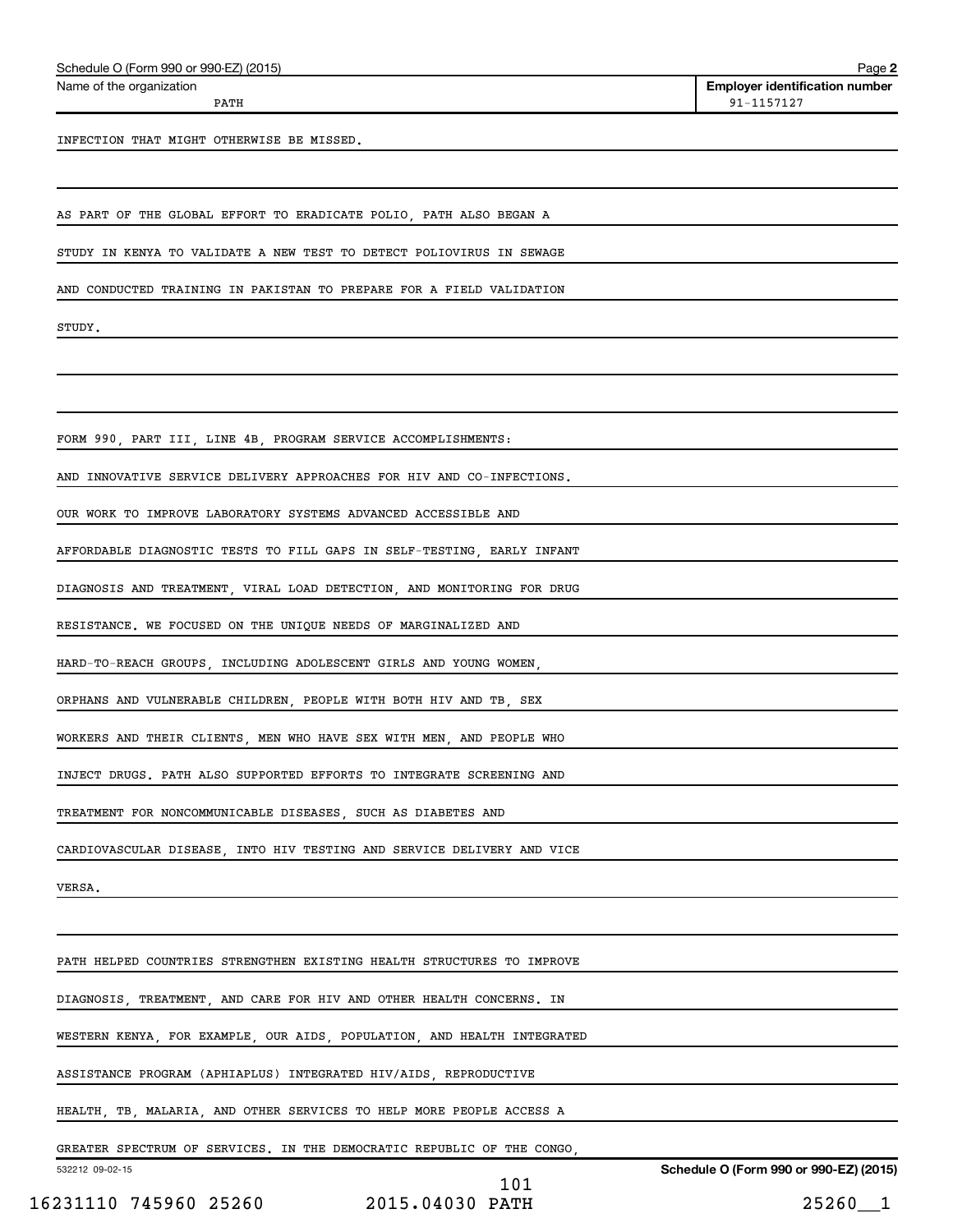| Schedule O (Form 990 or 990-EZ) (2015)                                  | Page 2                                              |
|-------------------------------------------------------------------------|-----------------------------------------------------|
| Name of the organization<br>PATH                                        | <b>Employer identification number</b><br>91-1157127 |
| PATH LED PROVICPLUS, A WIDE-REACHING HIV/AIDS PROJECT THAT SUPPORTS     |                                                     |
| HEALTH FACILITIES AND HEALTH ZONES TO PROVIDE AN INTEGRATED PACKAGE OF  |                                                     |
| HIV TESTING, TREATMENT, CARE, AND PREVENTION SERVICES. IN 2015, PATH    |                                                     |
| EXPANDED PROVISION OF FAMILY PLANNING SERVICES IN SUPPORTED FACILITIES  |                                                     |
| AND TRAINED FACILITY STAFF TO OFFER CRITICAL MATERNAL, NEWBORN, AND     |                                                     |
| CHILD HEALTH SERVICES. IN VIETNAM, PATH PILOTED NEW APPROACHES TO HELP  |                                                     |
| CONTROL HIV AMONG KEY POPULATIONS. FOR EXAMPLE, WE EQUIPPED LOCAL       |                                                     |
| GROUPS OPERATED BY MEMBERS OF KEY POPULATIONS TO SUPPORT SERVICES AND   |                                                     |
| ENCOURAGE UPTAKE AMONG THEIR PEERS, AND WE HELPED TO DEVELOP A LOCAL    |                                                     |
| COMMERCIAL CONDOM MARKET.                                               |                                                     |
|                                                                         |                                                     |
| IN THE FIGHT AGAINST MALARIA, PATH IS DEVELOPING AND DEPLOYING AN ARRAY |                                                     |
| OF INNOVATIONS, INCLUDING AN UNPARALLED PORTFOLIO OF MALARIA VACCINE    |                                                     |
| CANDIDATES AND COMMUNITY-LEVEL STRATEGIES TO DETECT, TRACK, AND TREAT   |                                                     |
| EVERY LAST CASE OF TRANSMISSION. IN 2015, WE ESTABLISHED A NEW PATH     |                                                     |
| CENTER FOR MALARIA CONTROL AND ELIMINATION, HARNESSING OUR SCIENTIFIC   |                                                     |
| EXPERTISE, GLOBAL PARTNERSHIPS, AND ON-THE-GROUND EXPERIENCE TO PURSUE  |                                                     |
| OUR GOAL OF A WORLD WITHOUT MALARIA.                                    |                                                     |
|                                                                         |                                                     |
| IN ZAMBIA, IN PARTNERSHIP WITH THE MINISTRY OF HEALTH, WE CONTINUED TO  |                                                     |
| EVALUATE THE EFFECTS OF ADMINISTERING THE ANTIMALARIAL DRUG             |                                                     |
| DIHYDROARTEMISININ-PIPERAQUINE TO ENTIRE POPULATIONS AND TARGETED       |                                                     |
| SUBSETS IN THE COUNTRY'S SOUTHERN PROVINCE. OUR COMPREHENSIVE APPROACH  |                                                     |
| TO ELIMINATING MALARIA-WHICH INCLUDES SURVEILLANCE, TESTING, AND        |                                                     |
| TREATMENT-HAS PROVEN SO SUCCESSFUL THAT ZAMBIA IS MAKING IT A CENTRAL   |                                                     |
| FEATURE OF ITS NATIONWIDE PROGRAM.                                      |                                                     |
|                                                                         |                                                     |

IN ZAMBIA AND ETHIOPIA, PATH PROVIDED SUPPORT FOR MALARIA INDICATOR

532212 09-02-15

102

**Schedule O (Form 990 or 990-EZ) (2015)**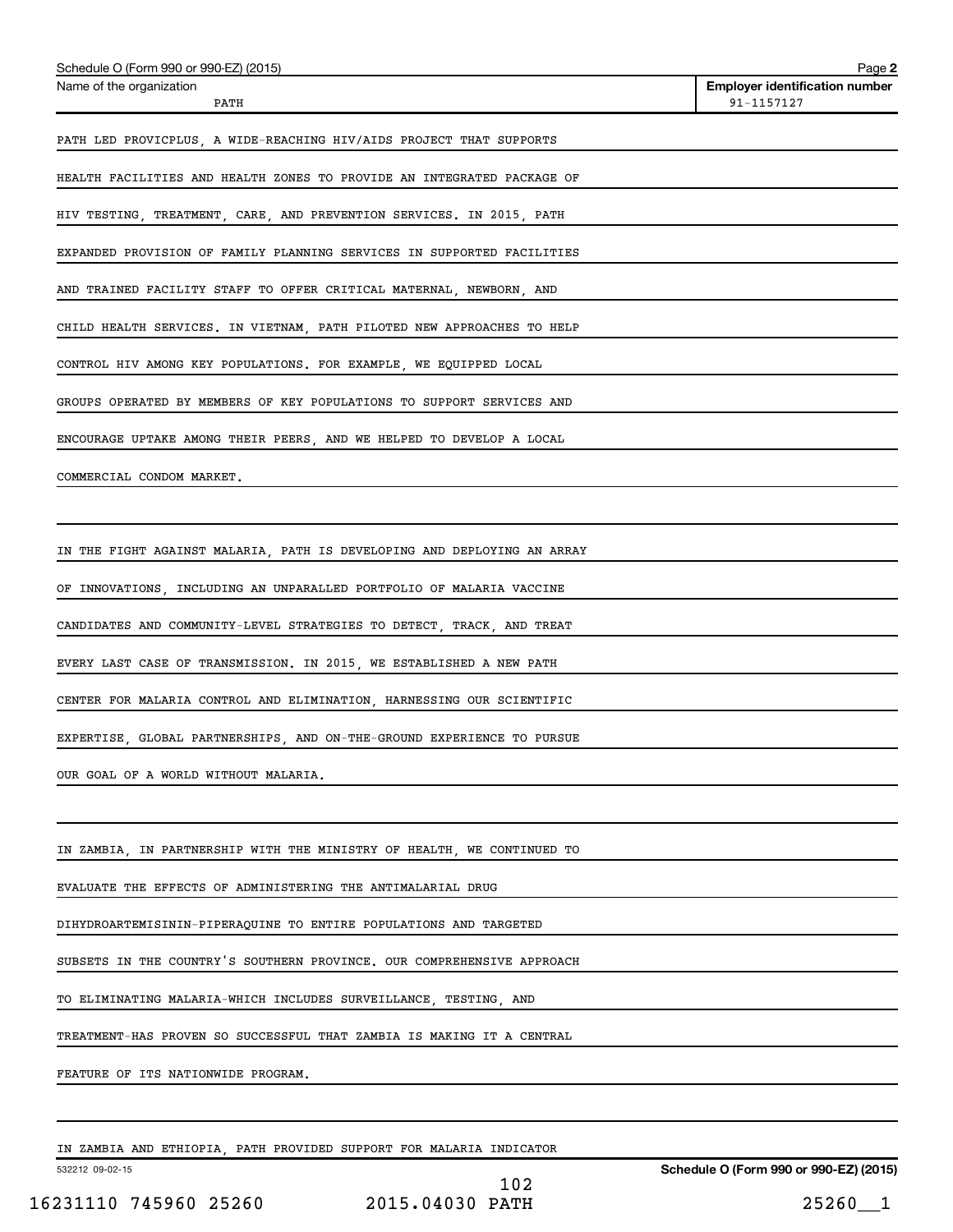| DECISIONS. WE ALSO ACCELERATED THE DEVELOPMENT AND AVAILABILITY OF      |     |                                       |
|-------------------------------------------------------------------------|-----|---------------------------------------|
| HIGH-QUALITY DIAGNOSTIC TESTS THAT CAN DETECT LOW LEVELS OF INFECTION   |     |                                       |
| AND ASYMPTOMATIC CASES, ENHANCING EFFORTS TO ELIMINATE THE DISEASE.     |     |                                       |
|                                                                         |     |                                       |
| IN ADDITION, UNDER THE PRESIDENT'S MALARIA INITIATIVE, PATH AND OUR     |     |                                       |
| PARTNERS WORKED IN MULTIPLE COUNTRIES IN AFRICA AND ASIA TO EXPAND USE  |     |                                       |
| OF HIGH-QUALITY DIAGNOSTICS, FOSTER APPROPRIATE TREATMENT OF FEBRILE    |     |                                       |
| ILLNESS, AND FACILITATE PARTNERSHIPS WITH PRIVATE-SECTOR ORGANIZATIONS  |     |                                       |
| TO IMPROVE MALARIA CARE. TARGET COUNTRIES INCLUDED CAMBODIA, THE        |     |                                       |
| DEMOCRATIC REPUBLIC OF THE CONGO, ETHIOPIA, GHANA, KENYA, MALAWI, MALI, |     |                                       |
| NIGERIA, SENEGAL, TANZANIA, AND ZAMBIA.                                 |     |                                       |
|                                                                         |     |                                       |
| IN OUR EFFORTS TO IMPROVE REPRODUCTIVE HEALTH, PATH WORKS TO INCREASE   |     |                                       |
| ACCESS TO A VARIETY OF SAFE AND AFFORDABLE FAMILY PLANNING OPTIONS,     |     |                                       |
| IMPROVE SCREENING AND TREATMENT FOR CERVICAL AND BREAST CANCERS,        |     |                                       |
| PREVENT SEXUALLY TRANSMITTED INFECTIONS, ADVOCATE FOR HEALTH SERVICES   |     |                                       |
| AND SUPPLIES, INTRODUCE NEW CONTRACEPTIVE TECHNOLOGIES, AND ENCOURAGE   |     |                                       |
| HEALTHY BEHAVIORS.                                                      |     |                                       |
|                                                                         |     |                                       |
| IN 2015, WE COORDINATED COUNTRY-LED PILOT USE OF A NEW FORM OF          |     |                                       |
| INJECTABLE CONTRACEPTION, SAYANA PRESS. THIS PRODUCT COMBINES A         |     |                                       |
| LOWER-DOSE FORMULATION OF THE WIDELY USED CONTRACEPTIVE DEPO-PROVERA    |     |                                       |
| WITH THE PATH-DEVELOPED UNIJECT INJECTION SYSTEM. NEARLY 275,000 DOSES  |     |                                       |
| WERE ADMINISTERED IN 2015 TO WOMEN IN BURKINA FASO, NIGER, SENEGAL, AND |     |                                       |
| UGANDA, INCLUDING 75,000 WOMEN WHO WERE USING MODERN CONTRACEPTION FOR  |     |                                       |
| THE FIRST TIME. HUNDREDS OF WOMEN IN SENEGAL AND UGANDA ALSO TOOK PART  |     |                                       |
| IN STUDIES ON SELF-INJECTION. EARLY RESULTS INDICATE THAT MOST CAN      |     |                                       |
| 532212 09-02-15                                                         | 103 | Schedule O (Form 990 or 990-EZ) (2015 |
| 16231110 745960 25260 2015.04030 PATH                                   |     | $25260 - 1$                           |

**2 Employer identification number**

PATH 91-1157127

SURVEYS TO ASSESS PROGRESS, HIGHLIGHT GAPS, AND INFORM PROGRAM

Schedule O (Form 990 or 990-EZ) (2015)

Name of the organization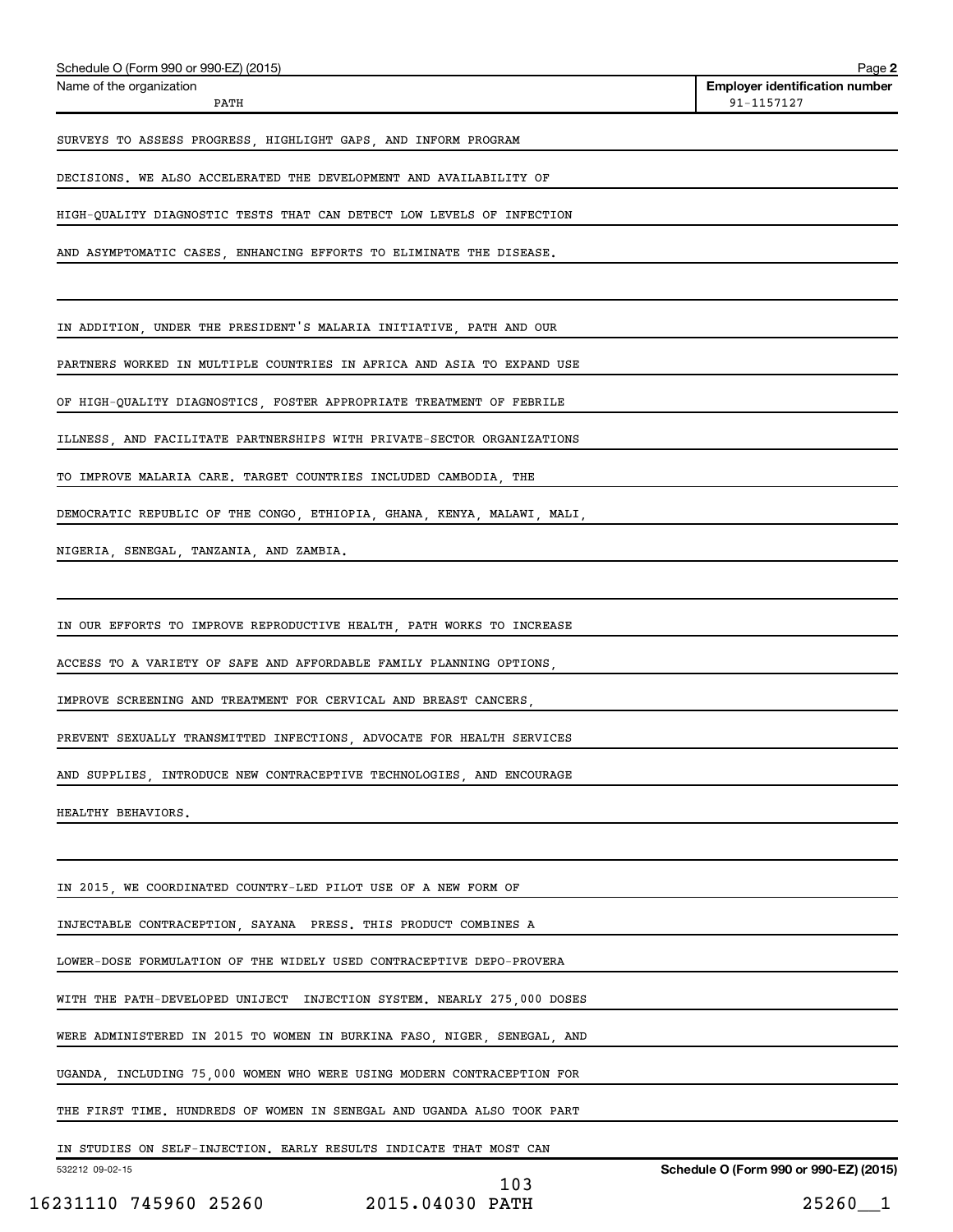| Schedule O (Form 990 or 990-EZ) (2015)                                  | Page 2                                              |
|-------------------------------------------------------------------------|-----------------------------------------------------|
| Name of the organization<br>PATH                                        | <b>Employer identification number</b><br>91-1157127 |
| SUCCESSFULLY ADMINISTER THE CONTRACEPTIVE THEMSELVES, POTENTIALLY       |                                                     |
| INCREASING WOMEN'S CONTROL OF AND ACCESS TO FAMILY PLANNING. SAYANA     |                                                     |
| PRESS SELF-INJECTION WAS APPROVED BY THE UNITED KINGDOM'S REGULATORY    |                                                     |
| AUTHORITY IN 2015, AND SEVERAL EUROPEAN UNION COUNTRIES HAVE ALSO       |                                                     |
| APPROVED SELF-INJECTION.                                                |                                                     |
|                                                                         |                                                     |
| PATH ALSO WORKED WITH PARTNERS WORLDWIDE AND IN SEVERAL COUNTRIES TO    |                                                     |
| IMPROVE THE PREVENTION, DETECTION, AND TREATMENT OF CERVICAL CANCER,    |                                                     |
| WHICH IS MOST OFTEN CAUSED BY INFECTION WITH HUMAN PAPILLOMAVIRUS       |                                                     |
| (HPV). FOR EXAMPLE, WE PARTNERED WITH COMPANIES TO DEVELOP NEW DEVICES  |                                                     |
| TO IMPROVE PRECANCER TREATMENT IN LOW-RESOURCE SETTINGS. IN UGANDA, WE  |                                                     |
| HELPED TO BUILD CAPACITY FOR TRAINING HEALTH CARE PROVIDERS IN RAPID    |                                                     |
| SCREENING AND SAME-DAY TREATMENT OF WOMEN WITH PRECANCEROUS LESIONS.    |                                                     |
| PARTNERING WITH THE MINISTRIES OF HEALTH IN GUATEMALA, NICARAGUA, AND   |                                                     |
| HONDURAS, WE PROVIDED TECHNICAL ASSISTANCE TO INTRODUCE AND QUICKLY     |                                                     |
| SCALE UP HPV TESTING FOR PRIMARY CERVICAL CANCER SCREENING. THIS METHOD |                                                     |
| ENABLES WOMEN TO COLLECT THEIR OWN SAMPLES FOR SCREENING, REDUCING      |                                                     |
| BOTTLENECKS IN THE HEATLH CARE SYSTEM AND ALLOWING GOVERNMENTS TO FOCUS |                                                     |
| ON WOMEN WHO ARE AT GREATEST RISK OF DEVELOPING CANCER.                 |                                                     |
|                                                                         |                                                     |
| PATH ALSO CONTINUED TO SERVE IN 2015 AS THE SECRETARIAT FOR THE         |                                                     |
| REPRODUCTIVE HEALTH SUPPLIES COALITION, A GLOBAL PARTNERSHIP OF ABOUT   |                                                     |
| 300 PUBLIC, PRIVATE, AND NONGOVERNMENTAL ORGANIZATIONS WORKING TO       |                                                     |
| EXPAND ACCESS TO SUPPLIES, SERVICES, AND OPTIONS FOR PREVENTING         |                                                     |
| UNINTENDED PREGNANCIES AND SEXUALLY TRANSMITTED INFECTIONS.             |                                                     |
|                                                                         |                                                     |
| IN OUR WORK TO ADDRESS THE GROWING BURDEN OF NONCOMMUNICABLE            |                                                     |

DISEASES-INCLUDING DIABETES, CARDIOVASCULAR DISEASE, AND CANCERS-OUR

532212 09-02-15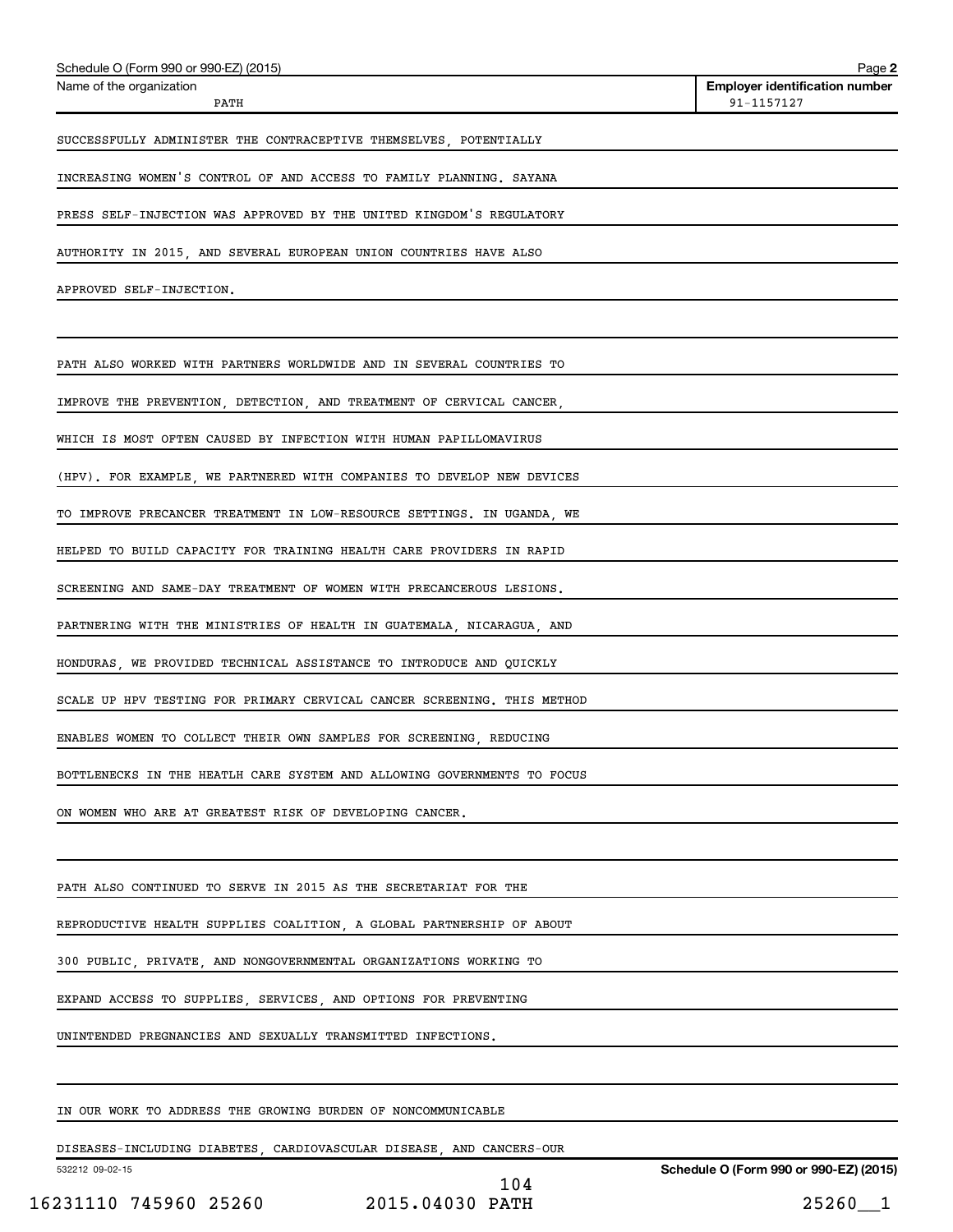| Schedule O (Form 990 or 990-EZ) (2015)                                  | Page 2                                              |
|-------------------------------------------------------------------------|-----------------------------------------------------|
| Name of the organization<br>PATH                                        | <b>Employer identification number</b><br>91-1157127 |
|                                                                         |                                                     |
| GOAL IS TO REDUCE ILLNESS AND DEATH BY INCREASING ACCESS TO PREVENTION  |                                                     |
| AND CARE. IN 2015, PATH CONTINUED A RANGE OF PROJECTS, OFTEN IN         |                                                     |
| PARTNERSHIP WITH MINISTRIES OF HEALTH, TO ADDRESS CHALLENGES IN         |                                                     |
| ACCESSING AND PROVIDING NONCOMMUNICABLE DISEASE (NCD) SERVICES IN       |                                                     |
| RESOURCE-CONSTRAINED HEALTH SYSTEMS. THE NO EMPTY SHELVES PROJECT, FOR  |                                                     |
| EXAMPLE, GATHERED EVIDENCE ON BARRIERS AND OPPORTUNITIES AROUND THE     |                                                     |
| AVAILABILITY AND AFFORDABILITY OF KEY NCD SUPPLIES IN LOW-RESOURCE      |                                                     |
| SETTINGS. WE ARE NOW LEVERAGING THE DATA AND FINDINGS TO MOBILIZE       |                                                     |
| STAKEHOLDERS TO IMPROVE ACCESS TO ESSENTIAL NCD MEDICINES AND           |                                                     |
| TECHNOLOGIES, WITH AN INITIAL FOCUS ON DIABETES.                        |                                                     |
|                                                                         |                                                     |
|                                                                         |                                                     |
| TO IMPROVE MATERNAL, NEWBORN, AND CHILD HEALTH AND NUTRITION, PATH      |                                                     |
| WORKS WITH PARTNERS TO DESIGN, IMPLEMENT, AND EVALUATE TECHNOLOGIES AND |                                                     |
| APPROACHES TO REDUCE ILLNESS AND DEATH AND GIVE CHILDREN THE BEST       |                                                     |
| POSSIBLE START IN LIFE. OUR INTEGRATED, COST-EFFECTIVE SOLUTIONS        |                                                     |
| REACHED MOTHERS AND CHILDREN IN COUNTRIES ACROSS AFRICA, ASIA, EASTERN  |                                                     |
| EUROPE, THE MIDDLE EAST, AND LATIN AMERICA AND THE CARIBBEAN.           |                                                     |
|                                                                         |                                                     |
| IN 2015, THROUGH THE NUTRITION EMBEDDING EVALUATION PROGRAM, PATH       |                                                     |
| HELPED 18 GRANTEES EVALUATE THE IMPACT OF NUTRITION PROGRAMS            |                                                     |
| IMPLEMENTED BY NONGOVERNMENTAL ORGANIZATIONS AND LOCAL CIVIL-SOCIETY    |                                                     |
| GROUPS IN COUNTRIES AROUND THE WORLD. THROUGH ROBUST EVALUATIONS, THE   |                                                     |
| PROGRAM ADDED TO THE EVIDENCE BASE ON WHAT WORKS IN IMPROVING MATERNAL  |                                                     |
| AND CHILD NUTRITION OUTCOMES.                                           |                                                     |
|                                                                         |                                                     |
| IN THE MAXIMIZING THE QUALITY OF SCALING UP NUTRITION (MQSUN) PROJECT,  |                                                     |
| PATH HELPED MANY COUNTRIES STRENGTHEN NUTRITION PROGRAMS, PROVIDING     |                                                     |

TECHNICAL ASSISTANCE THROUGH INTERNATIONAL AND LOCALLY RECRUITED

532212 09-02-15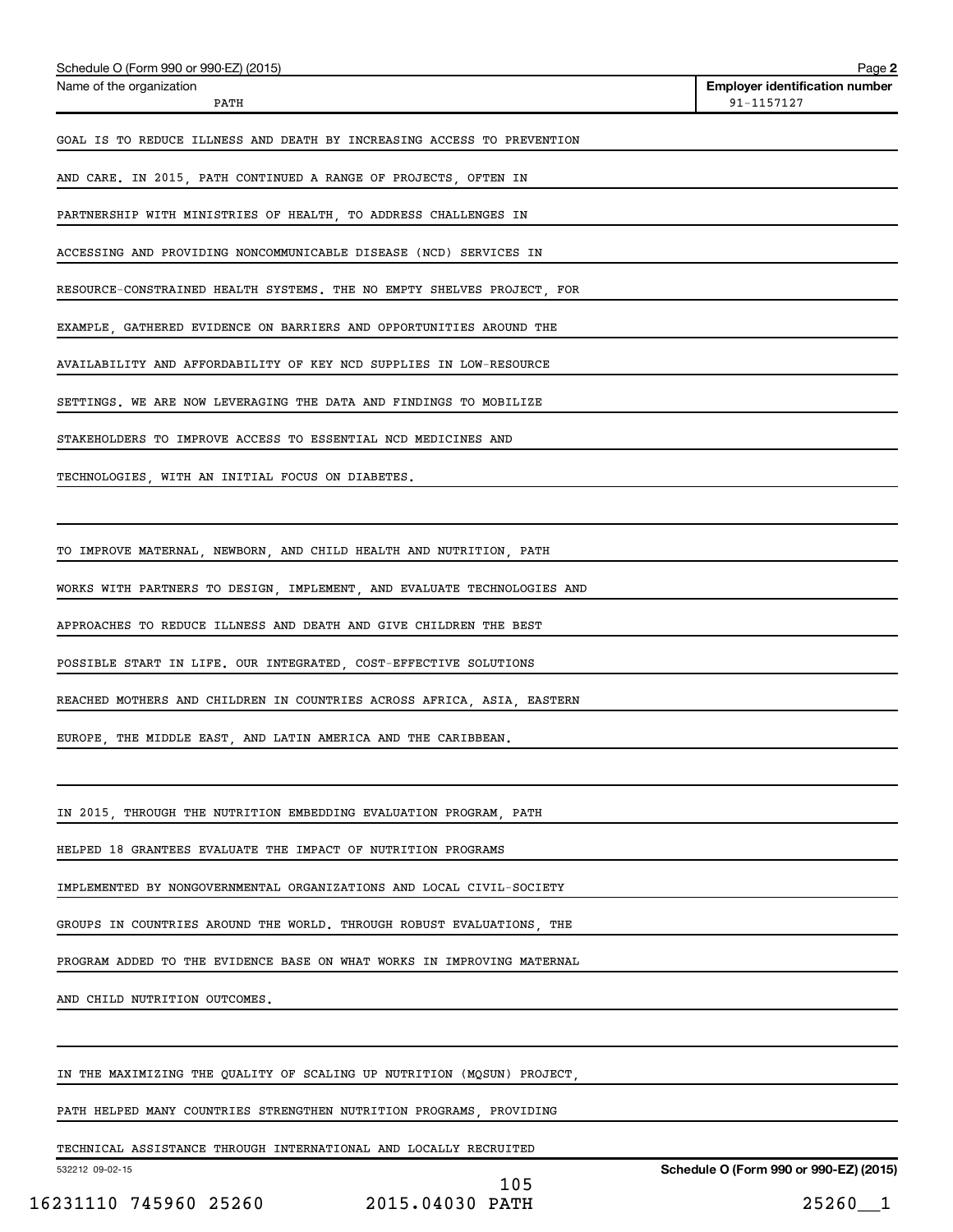Name of the organization

**2 Employer identification number** PATH 91-1157127

EXPERTS. AN INDEPENDENT EVALUATION OF MQSUN CONCLUDED THAT THE PROGRAM

WAS EFFECTIVE AND EFFICIENT.

PATH ALSO LED EFFORTS IN SOUTH AFRICA AND ELSEWHERE TO SCALE UP USE OF

HUMAN MILK BANKS SO NEWBORNS AND INFANTS BENEFIT FROM BREAST MILK EVEN

WHEN THEIR MOTHERS ARE UNABLE TO BREASTFEED. MILK BANKS USE DONATED

EXTRA MILK FROM LACTATING MOTHERS, PASTEURIZE IT TO MAKE IT SAFE, AND

FREEZE IT UNTIL IT IS NEEDED.

THROUGH THE MAKING EVERY BABY COUNT INITIATIVE, PATH SUPPORTED GHANA'S

CENTRAL GOVERNMENT AND REGIONS TO IMPROVE NEWBORN CARE. WE TRAINED

HEALTH CARE WORKERS AND OTHERS ON HOW TO PROVIDE THE BEST NEWBORN CARE

AND PROCURE NEEDED COMMODITIES

IN SOUTH AFRICA AND MOZAMBIQUE, THE WINDOW OF OPPORTUNITY PROJECT LED

BY PATH SUPPORTED THE PLANNING, PROVISION, AND USE OF CRITICAL MATERNAL

AND CHILD HEALTH AND EARLY CHILDHOOD DEVELOPMENT SERVICES IN TARGETED

DISTRICTS, WITH STRIKING RESULTS. FOR EXAMPLE, THE PROJECT CONTRIBUTED

TO SUBSTANTIAL REDUCTIONS IN MATERNAL MORTALITY, WITH ONE DISTRICT

ACHIEVING A 65 PERCENT REDUCTION.

PATH ALSO USES INFORMATION AND COMMUNICATIONS TECHNOLOGIES TO IMPROVE

HEALTH AND SAVE LIVES AROUND THE WORLD. FROM SYSTEMS THAT IMPROVE

DISEASE SURVEILLANCE TO NEW WAYS TO CONNECT PEOPLE TO HEALTH CARE

THROUGH THEIR MOBILE PHONES, THESE DIGITAL HEALTH SOLUTIONS (DHS) ARE

CRUCIAL TO IMPROVING HEALTH SERVICES WORLDWIDE.

IN 2015, OUR GROWING DHS TEAM APPLIED ITS EXPERTISE TO AN INCREASING

532212 09-02-15

16231110 745960 25260 2015.04030 PATH 25260\_\_1 106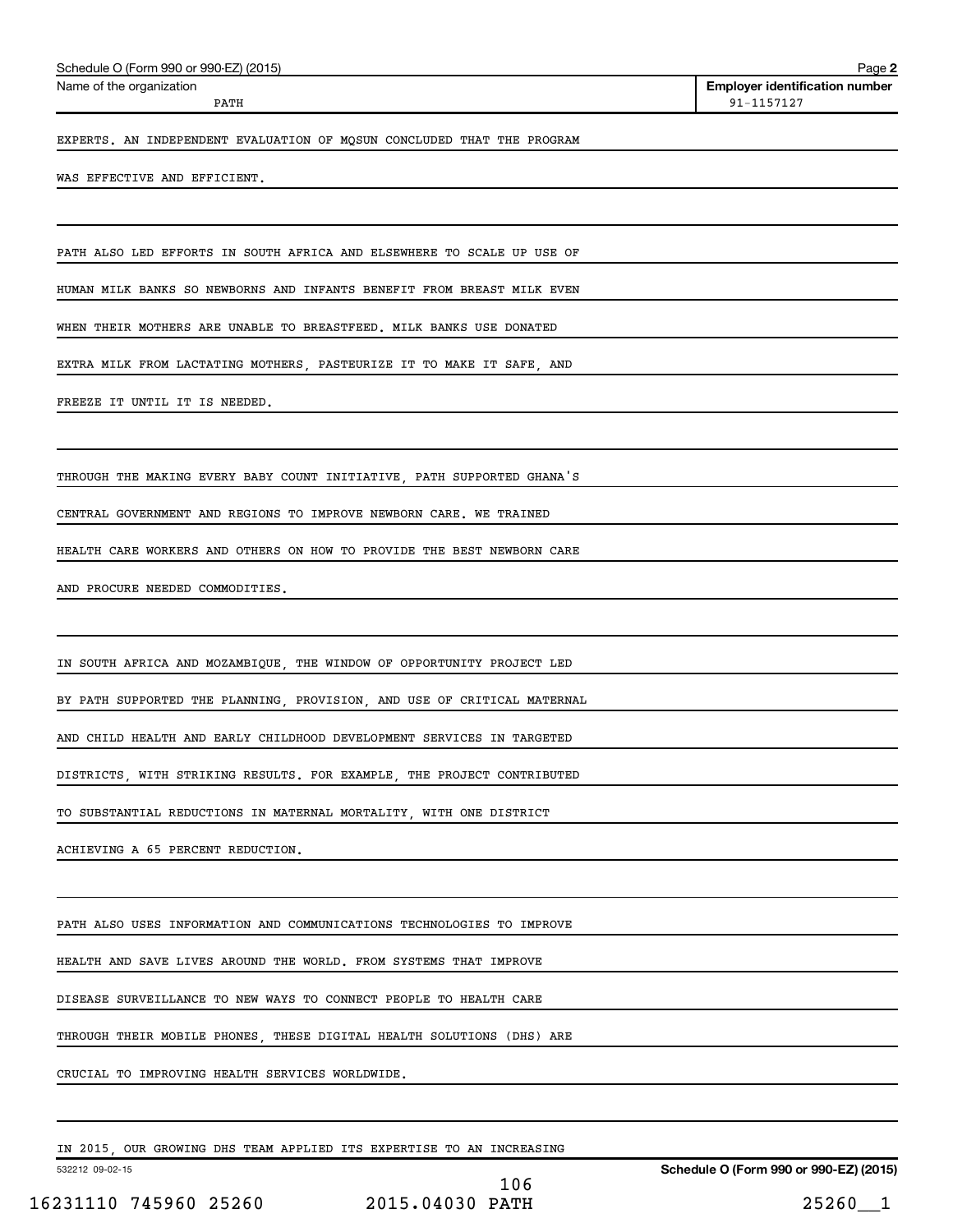| Schedule O (Form 990 or 990-EZ) (2015)                                  | Page 2                                              |
|-------------------------------------------------------------------------|-----------------------------------------------------|
| Name of the organization<br>PATH                                        | <b>Employer identification number</b><br>91-1157127 |
| NUMBER OF PATH PROJECTS. KEY ACCOMPLISHMENTS INCLUDED DEVELOPMENT OF A  |                                                     |
| TOOLKIT ON HOW TO ESTABLISH DATA INDICATORS TO MONITOR PROVIDER PAYMENT |                                                     |
| SYSTEMS. WE ALSO COLLABORATED WITH THE GOVERNMENT OF TANZANIA TO CREATE |                                                     |
| AN INVESTMENT ROAD MAP TO IMPROVE NATIONAL HEALTH DATA SYSTEMS AND DATA |                                                     |
| USE. IN ADDITION, WE APPLIED OUR DIGITAL HEALTH EXPERTISE TO STRENGTHEN |                                                     |
| THE CAPACITY OF KEY PARTNER COUNTRIES, INCLUDING SENEGAL, TANZANIA, AND |                                                     |
| VIETNAM, TO DETECT, CONTROL, AND STOP EMERGING INFECTIOUS DISEASES AS   |                                                     |
| PART OF THE GLOBAL HEALTH SECURITY AGENDA.                              |                                                     |
|                                                                         |                                                     |
| THE BID INITIATIVE, A COLLABORATION BETWEEN PATH AND SUB-SAHARAN        |                                                     |
| AFRICAN COUNTRIES, EMPOWERED COUNTRY GOVERNMENTS TO ENHANCE             |                                                     |
| IMMUNIZATION THROUGH IMPROVED DATA COLLECTION, QUALITY, AND USE. IN     |                                                     |
| 2015, WE LAUNCHED BID INITIATIVE SOLUTIONS IN ZAMBIA AND TANZANIA,      |                                                     |
| INCLUDING NATIONAL ELECTRONIC IMMUNIZATION REGISTRIES AND OTHER         |                                                     |
| INTERVENTIONS THAT PUT THE POWER OF DATA IN THE HANDS OF HEALTH         |                                                     |
| WORKERS. THESE TOOLS AND PRACTICES WILL HELP HEALTH WORKERS TRACK       |                                                     |
| CHILDREN'S IMMUNIZATIONS, FLAG THOSE WHO HAVE MISSED A POTENTIALLY      |                                                     |
| LIFESAVING VACCINE, AND ALERT CAREGIVERS.                               |                                                     |
|                                                                         |                                                     |
|                                                                         |                                                     |
| FORM 990, PART III, LINE 4C, PROGRAM SERVICE ACCOMPLISHMENTS:           |                                                     |
| TO ILLUSTRATE PATH'S EFFORTS IN INTERNATIONAL DEVELOPMENT, WE PROVIDE   |                                                     |
| HIGHLIGHTS OF OUR WORK IN 2015 IN TANZANIA, KENYA, THE DEMOCRATIC       |                                                     |
| REPUBLIC OF THE CONGO, AND INDIA.                                       |                                                     |
|                                                                         |                                                     |
| IN TANZANIA, PATH WORKED WITH THE MINISTRY OF HEALTH, COMMUNITY         |                                                     |
| DEVELOPMENT, GENDER, ELDERS, AND CHILDREN (MOHDGEC) AND PARTNERS        |                                                     |
|                                                                         |                                                     |

THROUGHOUT THE COUNTRY TO IMPROVE HEALTH BY ENHANCING DATA QUALITY AND

532212 09-02-15

**Schedule O (Form 990 or 990-EZ) (2015)**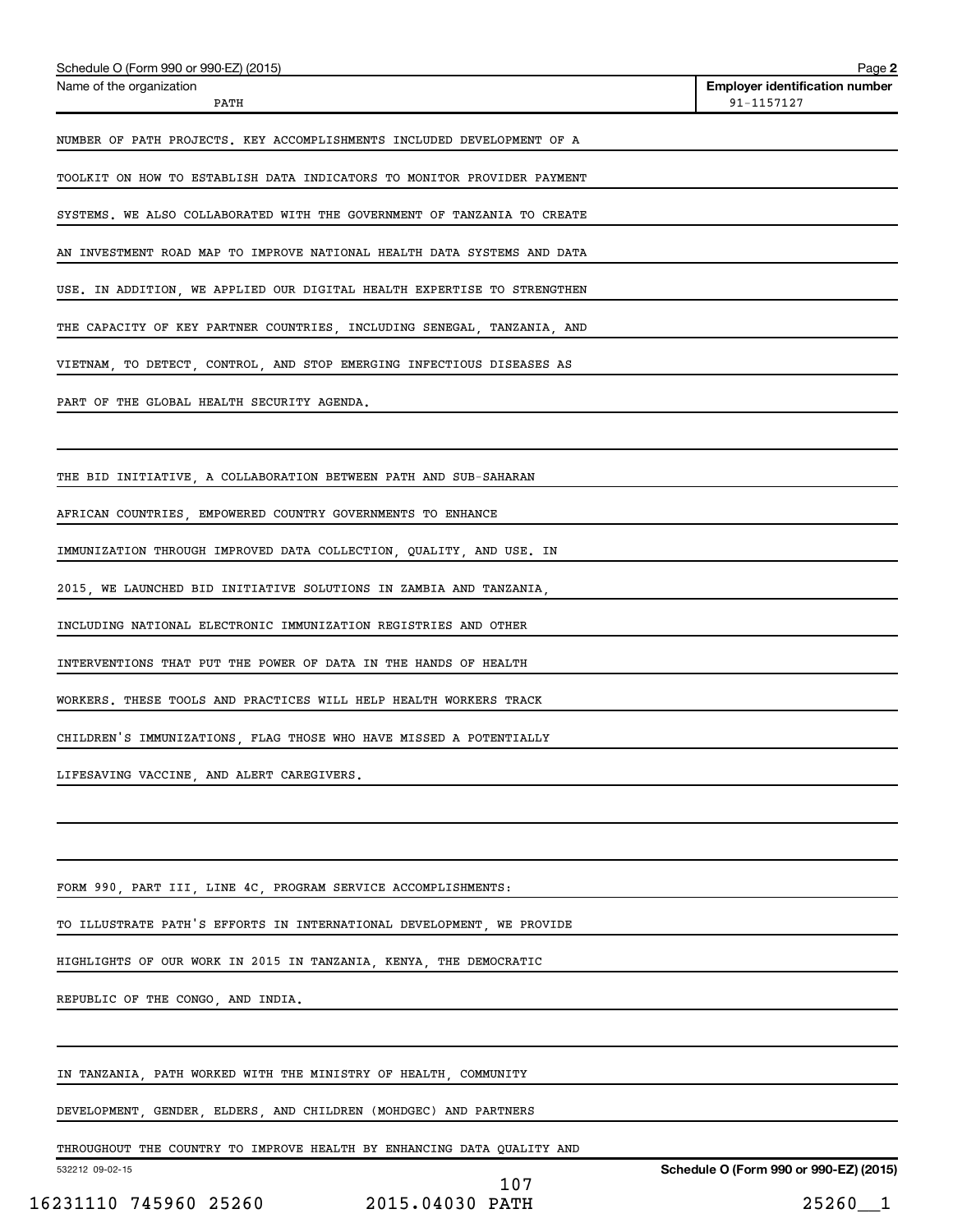| Schedule O (Form 990 or 990-EZ) (2015)                                  | Page 2                                              |
|-------------------------------------------------------------------------|-----------------------------------------------------|
| Name of the organization<br>PATH                                        | <b>Employer identification number</b><br>91-1157127 |
| USE, STRENGTHENING HEALTH SYSTEMS, AND ADDRESSING LEADING HEALTH        |                                                     |
| THREATS. OUR WORK TO FIGHT MALARIA INCLUDED ROLLING OUT THE USE OF      |                                                     |
| RAPID DIAGNOSTIC TESTS, WHICH ALLOW HEALTH WORKERS TO DETECT INFECTION  |                                                     |
| AND CUSTOMIZE TREATMENT QUICKLY, CONSISTENTLY, AND SAFELY. WE ALSO      |                                                     |
| PROVIDED TRAINING AND SUPERVISION TO HELP LOCAL PROVIDERS USE NATIONAL  |                                                     |
| GUIDELINES TO IMPROVE MALARIA CASE MANAGEMENT, TREATMENT, AND           |                                                     |
| DIAGNOSIS. OUR WORK COVERED EIGHT REGIONS IN TANZANIA, BUILDING         |                                                     |
| CAPACITY AT HUNDREDS OF FACILITIES AND AMONG HUNDREDS OF HEALTH CARE    |                                                     |
| WORKERS. WE ARE ALSO WORKING TO BUILD SUPPLY CHAINS FOR MALARIA-RELATED |                                                     |
| PRODUCTS AND SERVICES ACROSS CHALLENGING GEOGRAPHY, DEVELOPING A        |                                                     |
| TABLET-BASED TOOL TO PROVIDE REAL-TIME FEEDBACK ON SUPPLY CHAIN         |                                                     |
| CHALLENGES, IMPROVING IMMUNIZATION DATA CAPTURE AND USE, AND SUPPORTING |                                                     |
| A GOVERNMENT STUDY ON RESISTANCE TO THE DRUG MOST COMMONLY USED TO      |                                                     |
| TREAT MALARIA.                                                          |                                                     |
|                                                                         |                                                     |
| IN 2015, PATH JOINED A GLOBAL EFFORT TO IMPROVE GLOBAL HEALTH SECURITY  |                                                     |
| BY PREPARING FOR EMERGING HEALTH THREATS SUCH AS ZIKA AND EBOLA. IN     |                                                     |
| COLLABORATION WITH THE US CENTERS FOR DISEASE CONTROL AND PREVENTION    |                                                     |
| AND COUNTRY PARTNERS, WE WORKED IN TANZANIA TO STRENGTHEN THE DISEASE   |                                                     |
| SURVEILLANCE SYSTEM SO THAT LEADERS CAN QUICKLY AND EFFECTIVELY DETECT  |                                                     |
| AND RESPOND TO CROSS-BORDER PANDEMIC THREATS AND PUBLIC HEALTH          |                                                     |
| EMERGENCIES.                                                            |                                                     |
|                                                                         |                                                     |
| WE ALSO HELPED TANZANIANS FIGHT ONE OF THE WORLD'S HIGHEST BURDENS OF   |                                                     |
| TB, INCLUDING THE INCREASING THREAT OF MULTIDRUG-RESISTANT TB. WE       |                                                     |
| MOBILIZED COMMUNITIES TO IDENTIFY AND REPORT SYMPTOMS, ENCOURAGED       |                                                     |
| FAMILIES AND INDIVIDUALS TO ACCESS SERVICES, AND INCREASED SERVICES FOR |                                                     |
| MARGINALIZED POPULATIONS, INCLUDING PRISONERS AND PEOPLE WHO INJECT     |                                                     |
| 532212 09-02-15<br>108                                                  | Schedule O (Form 990 or 990-EZ) (2015)              |
| 16231110 745960 25260 2015.04030 PATH                                   | 25260_1                                             |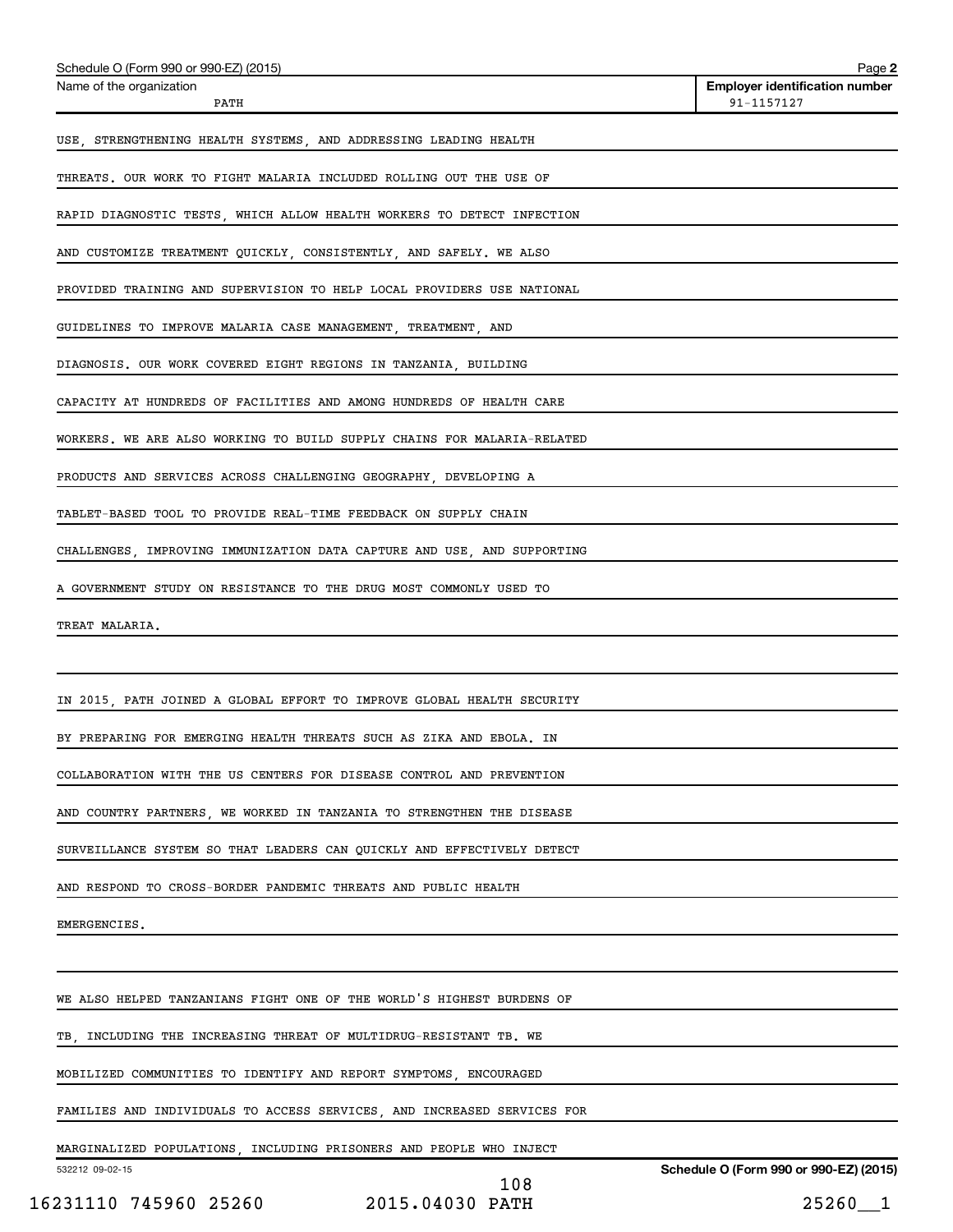| Schedule O (Form 990 or 990-EZ) (2015)                                  | Page 2                                              |
|-------------------------------------------------------------------------|-----------------------------------------------------|
| Name of the organization<br>PATH                                        | <b>Employer identification number</b><br>91-1157127 |
| DRUGS. WE ALSO CONTINUED EFFORTS TO INTEGRATE TB CARE WITH OTHER        |                                                     |
| SERVICES AND PARTNERED WITH TANZANIAN LABORATORIES TO INCREASE TB       |                                                     |
| SURVEILLANCE AND INTRODUCE HIGHER-QUALITY, EASIER-TO-USE TESTS.         |                                                     |
| A KEY COMPONENT OF OUR WORK IN TANZANIA IN 2015 WAS THE INTRODUCTION    |                                                     |
| AND USE OF APPROPRIATE AND SUSTAINABLE DIGITAL HEALTH SOLUTIONS.        |                                                     |
| TOGETHER WITH NATIONAL LEADERS, WE DEVELOPED A SCALABLE APPROACH TO     |                                                     |
| EVIDENCE-BASED DECISION- MAKING TO IMPROVE INFORMATION SYSTEMS AND DATA |                                                     |
| MANAGEMENT POLICIES. WE ALSO GAVE HEALTH WORKERS NEW TOOLS TO IMPROVE   |                                                     |
| THEIR DAY-TO-DAY PRACTICE. FOR INSTANCE, WE SUPPORTED A NATIONAL EFFORT |                                                     |
| (ONE OF THE FIRST OF ITS KIND WORLDWIDE) TO USE BAR CODES TO TRACK      |                                                     |
| VACCINES AS THEY MOVE FROM MANUFACTURER TO CLINIC TO USE. WE ALSO       |                                                     |
| SUPPORTED A PILOT PROGRAM TO USE BAR CODES TO HELP IDENTIFY CHILDREN    |                                                     |
| WHO VISIT HEALTH FACILITIES AND TRACK THE VACCINES THEY HAVE ALREADY    |                                                     |
| HAD OR STILL NEED.                                                      |                                                     |
|                                                                         |                                                     |
| IN ADDITION, OUR GLOBAL ADVOCATES WORKED WITH TANZANIAN ADVOCATES TO    |                                                     |
| STRENGTHEN NATIONAL AND LOCAL POLICIES THAT SUPPORT THE HEALTH OF WOMEN |                                                     |
| AND CHILDREN. THIS INCLUDED GATHERING EVIDENCE AND CREATING SPECIFIC    |                                                     |
| RECOMMENDATIONS (SUCH AS INCREASED USE OF PROVEN DRUGS AND APPROACHES)  |                                                     |
| TO ENCOURAGE LEADERS TO PRIORITIZE AND SUPPORT BETTER PREVENTION AND    |                                                     |
| TREATMENT OF DIARRHEAL DISEASE AND PNEUMONIA, THE LEADING CAUSES OF     |                                                     |
| DEATH AMONG CHILDREN IN TANZANIA.                                       |                                                     |
|                                                                         |                                                     |
| IN KENYA, OUR WIDE-REACHING PROJECTS AND PARTNERSHIPS SUPPORT WOMEN,    |                                                     |
| CHILDREN, AND COMMUNITIES TO IMPROVE THEIR HEALTH AND REALIZE THEIR     |                                                     |
| FULL POTENTIAL. IN 2015, AS THE LEADER OF THE AIDS, POPULATION, AND     |                                                     |
| HEALTH INTEGRATED ASSISTANCE (APHIAPLUS) WESTERN PROJECT, WE WORKED     |                                                     |
| 532212 09-02-15<br>109                                                  | Schedule O (Form 990 or 990-EZ) (2015)              |
| 16231110 745960 25260 2015.04030 PATH                                   | $25260 - 1$                                         |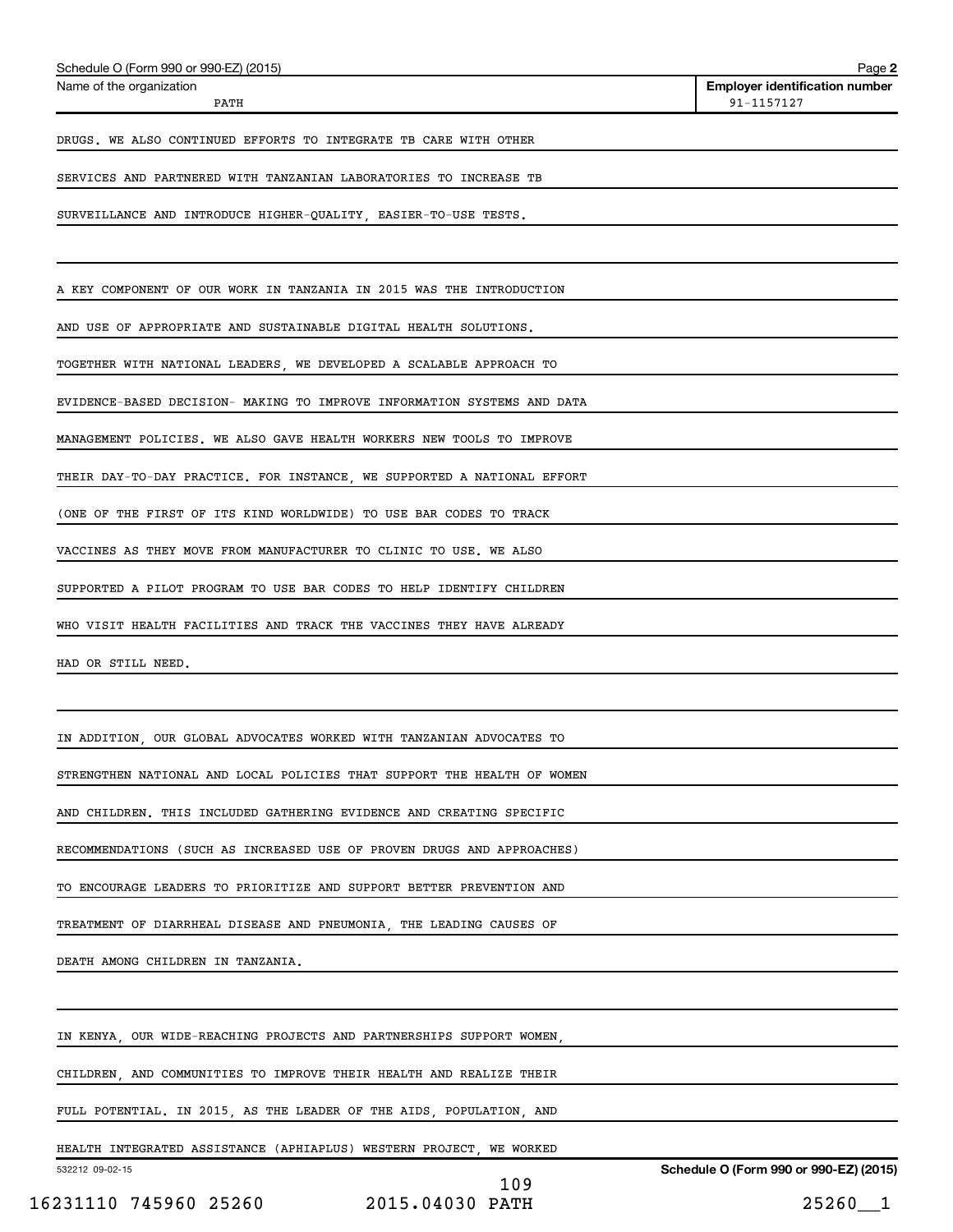| Schedule O (Form 990 or 990-EZ) (2015)                                  | Page 2                                              |
|-------------------------------------------------------------------------|-----------------------------------------------------|
| Name of the organization<br>PATH                                        | <b>Employer identification number</b><br>91-1157127 |
| WITH MORE THAN 800 PUBLIC AND PRIVATE HEALTH CARE FACILITIES, LOCAL     |                                                     |
|                                                                         |                                                     |
| ORGANIZATIONS, COMMUNITIES, GOVERNMENT AGENCIES, HEALTH WORKERS, AND    |                                                     |
| VOLUNTEERS TO STRENGTHEN SERVICES FOR HIV AND TB; MALARIA; MATERNAL,    |                                                     |
| NEWBORN, AND CHILD HEALTH AND NUTRITION; REPRODUCTIVE HEALTH; AND MORE. |                                                     |
| WE IMPROVED HIV TESTING, TREATMENT, AND CARE FOR MORE THAN 90,000       |                                                     |
| PEOPLE LIVING WITH HIV TO ENSURE THEY HAVE ACCESS TO ONGOING TREATMENT  |                                                     |
| AND CARE. WE CONTINUED OUR WORK TO ROOT OUT THE GENDER-BASED VIOLENCE   |                                                     |
| THAT INCREASES VULNERABILITY TO HIV AMONG WOMEN AND GIRLS.              |                                                     |
|                                                                         |                                                     |
| TO COMBAT MALARIA, WE LEVERAGED THE BROAD SCOPE OF OUR APHIAPLUS        |                                                     |
| EFFORTS TO STRENGTHEN DIAGNOSIS AND CARE AND MOBILIZED COMMUNITIES TO   |                                                     |
| SUPPORT MALARIA CONTROL AND ELIMINATION. WE ADVANCED NEW DIAGNOSTIC     |                                                     |
|                                                                         |                                                     |
| TOOLS TO DETECT INFECTION AND STRENGTHENED HEALTH WORKERS' CAPACITY TO  |                                                     |
| USE THEM.                                                               |                                                     |
|                                                                         |                                                     |
| OUR WIDE-RANGING EFFORTS TO IMPROVE MATERNAL, NEWBORN, AND CHILD HEALTH |                                                     |
| AND NUTRITION INCLUDED WORK TO PREVENT MOTHER-TO-CHILD TRANSMISSION OF  |                                                     |
| HIV, STRENGTHEN ACCESS TO CARE BEFORE AND AFTER BIRTH, AND SUPPORT SAFE |                                                     |
| WATER, SANITATION, AND HYGIENE. NEW FUNDING ALLOWED US TO CONTINUE      |                                                     |
| WORKING WITH NATIONAL LEADERS TO LAY THE FOUNDATION FOR A HUMAN MILK    |                                                     |
| BANKING SYSTEM IN KENYA. ONCE ESTABLISHED, THESE MILK BANKS WILL NOT    |                                                     |
| ONLY PROVIDE LIFESAVING BREASTMILK TO BABIES WHO CANNOT NURSE BUT ALSO  |                                                     |
|                                                                         |                                                     |
| PROMOTE BREASTFEEDING AS A KEY INTERVENTION TO SAVE LIVES.              |                                                     |
| IN ADDITION, WE ESTABLISHED OUR NEW CENTER FOR HEALTH INNOVATION IN     |                                                     |
| LEARNING, A "VIRTUAL" TEAM THAT BRINGS TOGETHER RESEARCHERS, HEALTH     |                                                     |
| WORKERS, AND OTHER EXPERTS FROM AROUND THE WORLD TO IMPROVE THE QUALITY |                                                     |
| AND EFFECTIVENESS OF HEALTH SERVICE DELIVERY IN KENYA AND OTHER         |                                                     |
| 532212 09-02-15                                                         | Schedule O (Form 990 or 990-EZ) (2015)              |

110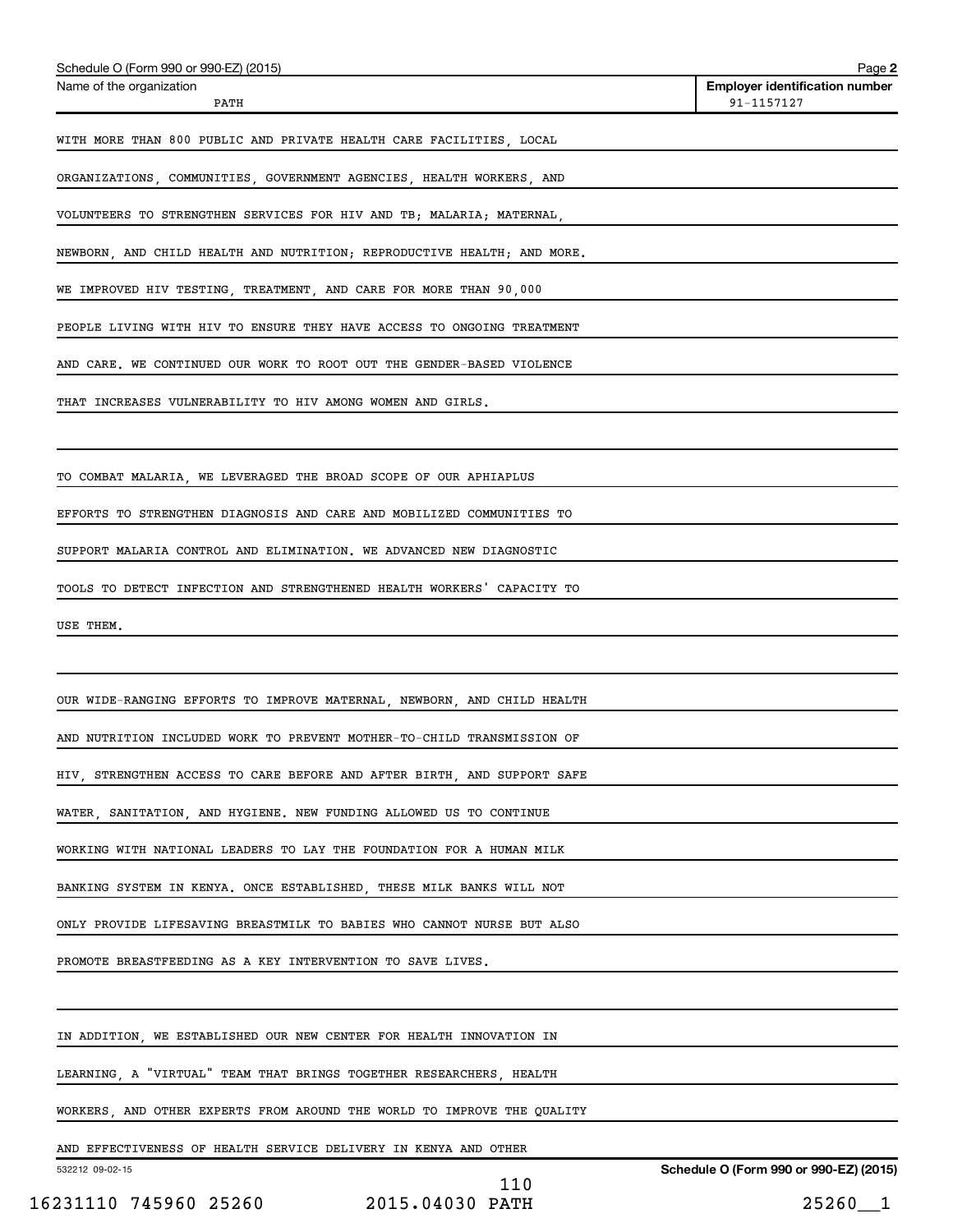Name of the organization

**2 Employer identification number** PATH 91-1157127

LOW-RESOURCE SETTINGS WORLDWIDE.

OUR GLOBAL ADVOCATES WORKED TO BUILD LOCAL CAPACITY IN ADVOCACY AND

POLICY IN KENYA AND TO ADVANCE KEY POLICY PRIORITIES. THESE PRIORITIES

INCLUDED NATIONAL GUIDELINES TO TREAT CHILDHOOD PNEUMONIA WITH

AMOXICILLIN AND A CHILD HEALTH POLICY AND NATIONAL STRATEGY TO ENSURE

THE RIGHT PRODUCTS AND SERVICES REACH CHILDREN WHO NEED THEM. WE ALSO

HELPED TO STRENGTHEN LOCAL HEALTH RESEARCH AND DEVELOPMENT CAPACITY TO

CREATE HEALTH SOLUTIONS FOR KENYA, THE REGION, AND THE WORLD.

IN THE DEMOCRATIC REPUBLIC OF THE CONGO (DRC), PATH APPLIED OUR

IN-DEPTH, ON-THE-GROUND EXPERIENCE AND HEALTH EXPERTISE TO ADDRESS HIV,

TB, MALARIA, AND NEGLECTED TROPICAL DISEASES AS WELL AS TO IMPROVE

REPRODUCTIVE, MATERNAL, NEWBORN, AND CHILD HEALTH. OUR WORK INCLUDED

ADVOCATING AT THE NATIONAL LEVEL TO STRENGTHEN FUNDING FOR ESSENTIAL

HEALTH INTERVENTIONS, SUCH AS IMMUNIZATION; PROVIDING TARGETED

TECHNICAL ASSISTANCE; AND HELPING LOCAL GROUPS IMPLEMENT INNOVATIVE,

LOW-COST TECHNOLOGIES AND EVIDENCE-BASED BEST PRACTICES.

OUR WORK UNDER THE PROVIC AND PROVICPLUS PROJECTS HELPED TO EMPOWER

COMMUNITIES AND ENHANCE CARE FOR THOSE WITH HIV/AIDS, CONTRIBUTING

TOWARD ACHIEVEMENT OF THE JOINT UNITED NATIONS PROGRAM ON HIV/AIDS

90-90-90 TARGETS (90 PERCENT OF PEOPLE LIVING WITH HIV KNOW THEIR

STATUS, 90 PERCENT OF THOSE WITH HIV RECEIVE ANTIRETROVIRAL THERAPY,

AND 90 PERCENT OF THOSE WHO RECEIVE THERAPY HAVE VIRAL SUPPRESSION WITH

SUSTAINED TREATMENT). WE IMPLEMENTED KEY INTERVENTIONS SUCH AS MOBILE

"MOONLIGHT" HIV COUNSELING AND TESTING IN TARGETED URBAN LOCATIONS, USE

OF "MENTOR MOTHERS" TO SUPPORT HIV-POSITIVE PREGNANT WOMEN, AND

532212 09-02-15 **Schedule O (Form 990 or 990-EZ) (2015)** 16231110 745960 25260 2015.04030 PATH 25260\_\_1 111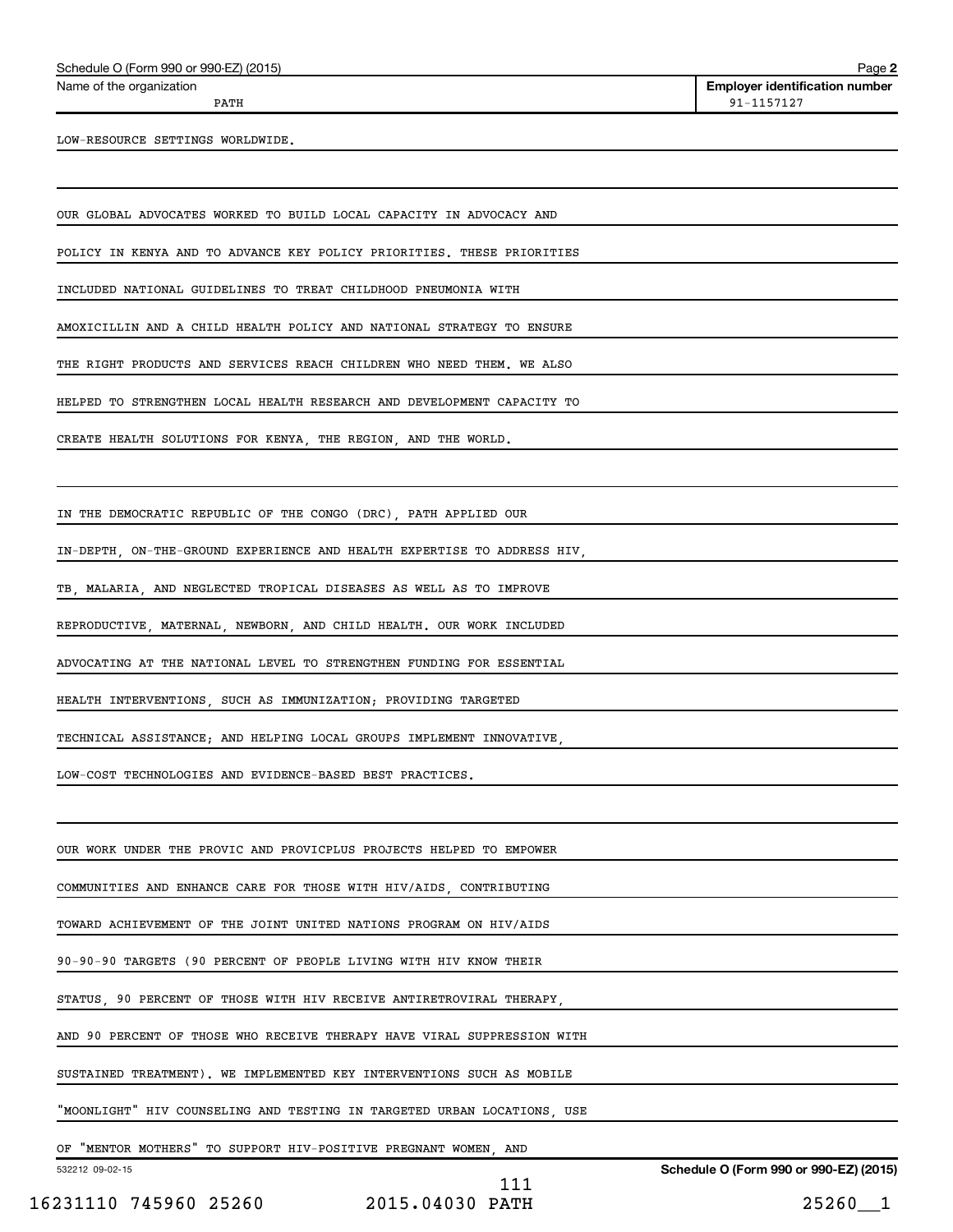| Schedule O (Form 990 or 990-EZ) (2015)                                   | Page 2                                              |
|--------------------------------------------------------------------------|-----------------------------------------------------|
| Name of the organization<br>PATH                                         | <b>Employer identification number</b><br>91-1157127 |
| PROVISION OF A COMPLETE PACKAGE OF HIV SERVICES AT HEALTH FACILITIES,    |                                                     |
| INCLUDING SERVICES TO PREVENT MOTHER-TO-CHILD TRANSMISSION (PMTCT) AND   |                                                     |
| TO PROVIDE EARLY INFANT DIAGNOSIS, CARE, AND TREATMENT. BY THE END OF    |                                                     |
| 2015, PROVIC AND PROVICPLUS HAD PROVIDED HIV COUNSELING AND TESTING TO   |                                                     |
| MORE THAN 660,000 PEOPLE, REACHED MORE THAN 190,000 PREGNANT WOMEN WITH  |                                                     |
| PMTCT COUNSELING AND TESTING, PROVIDED MORE THAN 13,300 ORPHANS AND      |                                                     |
| VULNERABLE CHILDREN AND PEOPLE LIVING WITH HIV WITH CLINICAL SERVICES,   |                                                     |
| AND TRAINED MORE THAN 8,600 HEALTH WORKERS.                              |                                                     |
| PATH'S WORK TO STRENGTHEN ADVOCACY AND POLICY TO IMPROVE HEALTH IN THE   |                                                     |
| DRC LED TO SEVERAL SUCCESSES. FOR EXAMPLE, OUR ADVOCACY EFFORTS          |                                                     |
| CONTRIBUTED TO A DECISION BY THE GOVERNMENT OF THE DRC TO PAY MORE THAN  |                                                     |
| US\$2 MILLION TOWARD THE COST OF VACCINES PURCHASED BY GAVI, THE VACCINE |                                                     |
| ALLIANCE, ALLOWING THE DRC TO MEET A COMMITMENT FOR COFUNDING AND THUS   |                                                     |
| MAINTAIN ELIGIBILITY FOR FUTURE GAVI SUPPORT. IN ADDITION, PATH          |                                                     |
| PARTNERED WITH THE GOVERNMENT TO REVISE THE NATIONAL STRATEGY FOR HUMAN  |                                                     |
| AFRICAN TRYPANOSOMIASIS (SLEEPING SICKNESS)-SHIFTING THE FOCUS FROM      |                                                     |
| DISEASE CONTROL TOWARD ELIMINATION. THE NEW STRATEGY HAS THE POTENTIAL   |                                                     |
| TO DRAMATICALLY ACCELERATE THE DRC'S PROGRESS TOWARD STAMPING OUT THIS   |                                                     |
| DISEASE.                                                                 |                                                     |
|                                                                          |                                                     |
| OTHER WORK IN THE DRC INCLUDED SCALING UP HIGH-QUALITY DIAGNOSTIC AND    |                                                     |
| TREATMENT SERVICES FOR MALARIA AND OTHER FEBRILE ILLNESSES AND           |                                                     |
| INCREASING COVERAGE OF CRITICAL HEALTH INTERVENTIONS FOR MOTHERS AND     |                                                     |
| CHILDREN. THIS INCLUDED EFFORTS TO INCREASE COVERAGE OF FAMILY PLANNING  |                                                     |
| THROUGH COLLABORATION WITH COMMERCIAL FIRMS, NONPROFIT GROUPS, AND       |                                                     |
| GOVERNMENT AGENCIES.                                                     |                                                     |
|                                                                          |                                                     |

532212 09-02-15

**Schedule O (Form 990 or 990-EZ) (2015)**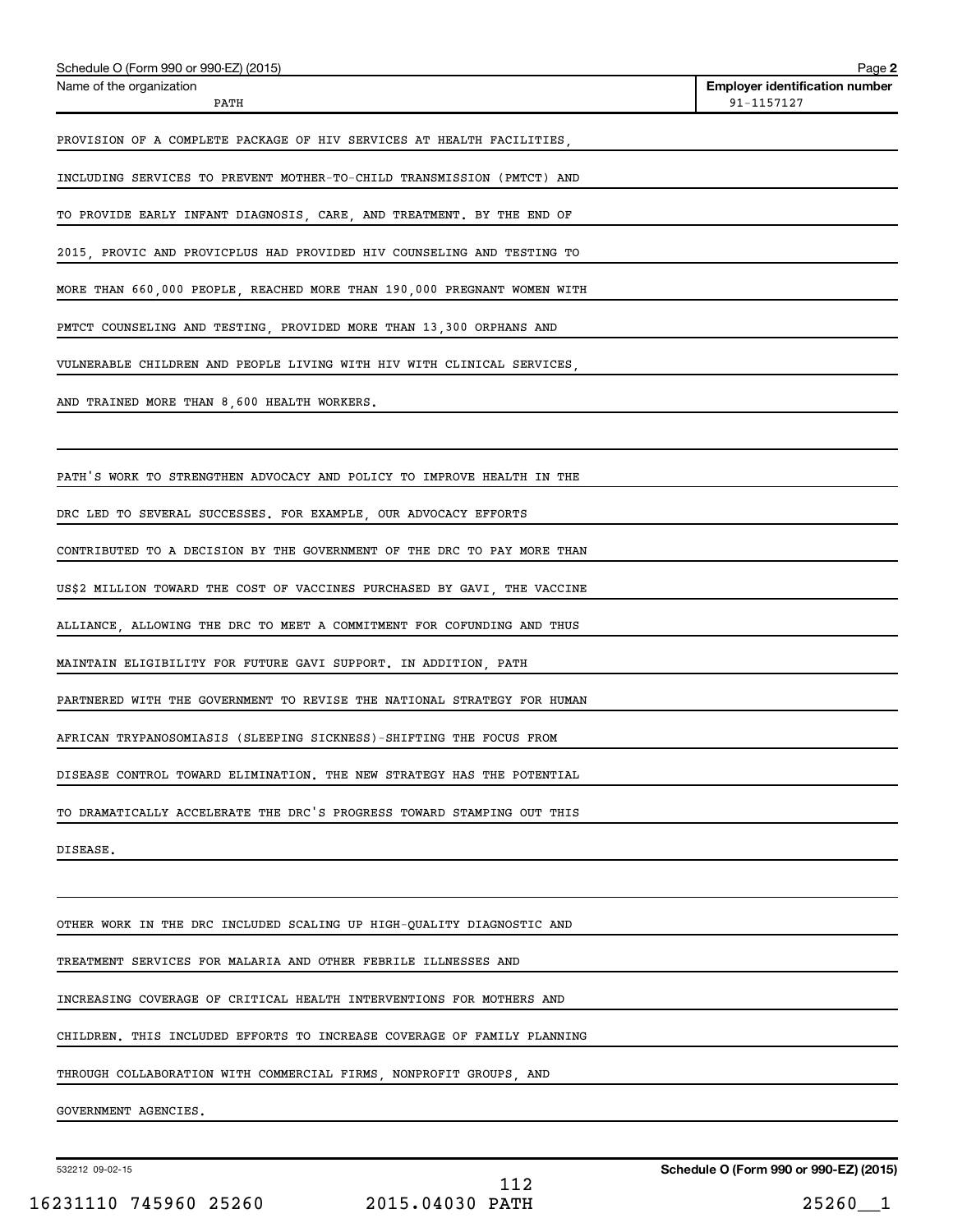| Schedule O (Form 990 or 990-EZ) (2015)                                  | Page 2                                              |
|-------------------------------------------------------------------------|-----------------------------------------------------|
| Name of the organization<br>PATH                                        | <b>Employer identification number</b><br>91-1157127 |
| IN INDIA, PATH'S WORK HAS RANGED FROM FOSTERING INNOVATION IN HEALTH    |                                                     |
| TECHNOLOGIES, TO INCREASING USE OF MATERNAL AND CHILD HEALTH SERVICES,  |                                                     |
| TO IMPROVING NUTRITION, TO ENCOURAGING HEALTHY BEHAVIORS THROUGH NOVEL  |                                                     |
| TECHNIQUES. ONE AREA OF FOCUS IN 2015 WAS WORKING TO CONTROL THE        |                                                     |
| EPIDEMIC OF TUBERCULOSIS (TB) IN URBAN SLUM POPULATIONS THROUGH SUPPORT |                                                     |
| FROM FOUNDATIONS AND THE US AGENCY FOR INTERNATIONAL DEVELOPMENT. IN    |                                                     |
| MUMBAI, PATH HAS WORKED WITH LOCAL GOVERNMENT, NONGOVERNMENTAL          |                                                     |
| ORGANIZATIONS, AND PRIVATE-SECTOR PHYSICIANS TO INCREASE ACCESS TO TB   |                                                     |
| DIAGNOSTICS, TREATMENT, AND FOLLOW-UP CARE. THE PROGRAM HAS ENROLLED    |                                                     |
| MORE THAN 4,000 PHYSICIANS IN URBAN AREAS AND PROVIDED CARE AND         |                                                     |
| TREATMENT TO THOUSANDS OF TB PATIENTS. BECAUSE OF THE PROJECT'S SUCCESS |                                                     |
| IN REACHING POPULATIONS MOST AT RISK FOR TB, THE PROJECT IS BEING       |                                                     |
| REPLICATED IN OTHER CITIES IN INDIA WITH A HIGH BURDEN OF TB.           |                                                     |
|                                                                         |                                                     |
|                                                                         |                                                     |
| FORM 990, PART III, LINE 4D, OTHER PROGRAM SERVICES:                    |                                                     |
| OTHER PROGRAM SERVICES:                                                 |                                                     |
| ADVOCACY AND PUBLIC POLICY:                                             |                                                     |
| PATH'S ADVOCACY AND PUBLIC POLICY TEAM WORKS IN THE UNITED STATES, WITH |                                                     |
| MULTILATERAL HEALTH LEADERS ENGAGED IN GLOBAL POLICY AND PLANNING, AND  |                                                     |
| WITH COUNTRIES AND COMMUNITIES AROUND THE WORLD. WE HELP POLICYMAKERS   |                                                     |
| UNDERSTAND ISSUES AND MOTIVATE THEM TO COMMIT FUNDING, CRAFT POLICIES,  |                                                     |
| AND SPONSOR INITIATIVES TO STRENGTHEN GLOBAL HEALTH EFFORTS.            |                                                     |
|                                                                         |                                                     |
| IN 2015, PATH LED ADVOCACY EFFORTS TO ENSURE SUPPORT AMONG POLICYMAKERS |                                                     |
| IN THE UNITED STATES AND EUROPE FOR RESEARCH AND DEVELOPMENT, MATERNAL  |                                                     |
| AND CHILD HEALTH, AND IMMUNIZATION. WORKING IN PARTNERSHIP WITH KEY     |                                                     |
| COUNTRIES IN AFRICA, WE HELPED ADVANCE POLICIES TO IMPROVE THE HEALTH   |                                                     |
| 532212 09-02-15                                                         | Schedule O (Form 990 or 990-EZ) (2015)              |

 <sup>113</sup>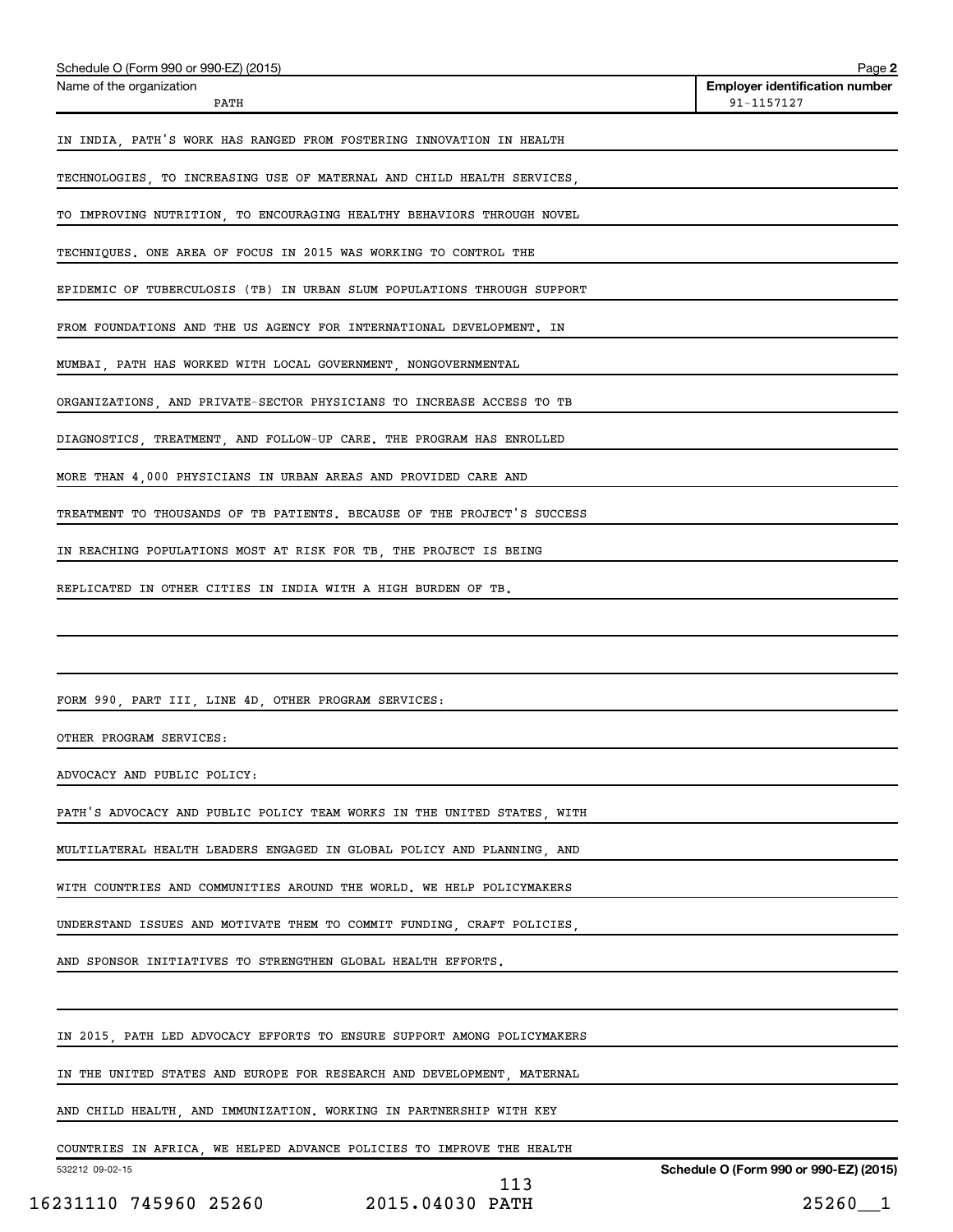| Schedule O (Form 990 or 990-EZ) (2015)                                  | Page 2                                              |
|-------------------------------------------------------------------------|-----------------------------------------------------|
| Name of the organization<br>PATH                                        | <b>Employer identification number</b><br>91-1157127 |
| OF WOMEN AND CHILDREN. FOR EXAMPLE, IN ZAMBIA, THE GOVERNMENT ANNOUNCED |                                                     |
| THAT IT WOULD ALLOW TRAINED COMMUNITY HEALTH WORKERS TO ADMINISTER      |                                                     |
| INJECTABLE CONTRACEPTIVES TO WOMEN, WHICH IS ESSENTIAL FOR EXPANDING    |                                                     |
| ACCESS TO HARD-TO-REACH POPULATIONS. IN MALAWI, THE GOVERNMENT UPDATED  |                                                     |
| ITS ESSENTIAL MEDICINES LIST TO INCLUDE THREE NEW MATERNAL AND NEWBORN  |                                                     |
| HEALTH SUPPLIES, WHICH HAD PREVIOUSLY BEEN UNAVAILABLE TO MANY WOMEN    |                                                     |
| AND CHILDREN.                                                           |                                                     |
|                                                                         |                                                     |
| MARKET DYNAMICS:                                                        |                                                     |
| DURING 2015, PATH ESTABLISHED A MARKET DYNAMICS DEPARTMENT. OUR WORK ON |                                                     |
| MARKET DYNAMICS ENCOMPASSES EFFORTS TO CHARACTERIZE MARKETS, ASSESS     |                                                     |
| SHORTCOMINGS, AND DESIGN MARKET-BASED INTERVENTIONS TO IMPROVE HEALTH   |                                                     |
| OUTCOMES. THIS WORK COMPLEMENTS PATH'S OTHER EFFORTS, SUCH AS PRODUCT   |                                                     |
| DEVELOPMENT; BUILDS UPON OUR EXISTING STRENGTH IN COMMERCIALIZATION;    |                                                     |
| ALIGNS EXPERTISE ACROSS TEAMS; AND EXPANDS OUR CAPACITY TO ADDRESS      |                                                     |
| MARKET-BASED ISSUES. IN 2015, OUR WORK FOCUSED ON ASSESSING MARKETS AND |                                                     |
| IMPROVING MARKET FUNCTIONING FOR MALARIA DRUGS AND DRUG INTERMEDIATES,  |                                                     |
| MALARIA DIAGNOSTICS, OXYGEN THERAPY DEVICES, AND DEVICES FOR TREATMENT  |                                                     |
| OF PRECANCEROUS CERVICAL LESIONS.                                       |                                                     |
|                                                                         |                                                     |
| SPECIAL INITIATIVES:                                                    |                                                     |
| PATH IS ENGAGED IN A VARIETY OF PROJECTS THAT GALVANIZE OUR EXPERTISE   |                                                     |
| AND RESOURCES AND THAT OF OUR GLOBAL PARTNERS TO SAVE MORE LIVES, MORE  |                                                     |
| QUICKLY. BY ALIGNING DIVERSE EFFORTS, THESE SPECIAL INITIATIVES         |                                                     |
| INCREASE OUR IMPACT, BRINGING US CLOSER TO A WORLD WHERE HEALTH IS      |                                                     |
| WITHIN REACH FOR EVERYONE, NO MATTER WHERE THEY LIVE.                   |                                                     |
|                                                                         |                                                     |
|                                                                         |                                                     |

OUR NEW CENTER FOR MALARIA CONTROL AND ELIMINATION, FOR EXAMPLE,

532212 09-02-15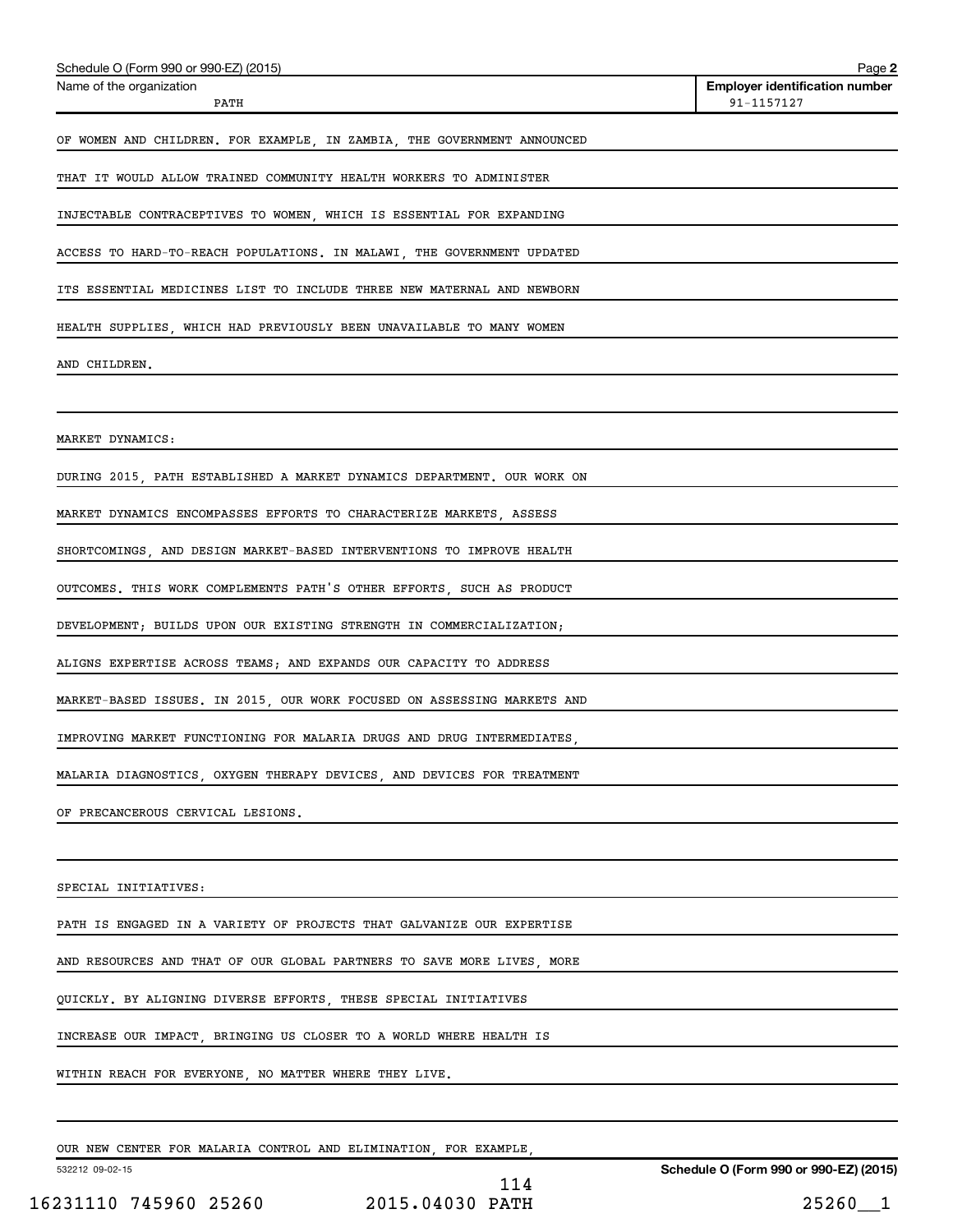| Schedule O (Form 990 or 990-EZ) (2015)                                  | Page 2                                              |
|-------------------------------------------------------------------------|-----------------------------------------------------|
| Name of the organization<br>PATH                                        | <b>Employer identification number</b><br>91-1157127 |
| STRENGTHENS OUR WORK TO COMBAT MALARIA, INCLUDING EFFORTS IN MORE THAN  |                                                     |
| 22 COUNTRIES. THE CENTER COMBINES PATH'S CUTTING?EDGE RESEARCH AND      |                                                     |
| DEVELOPMENT OF MALARIA DRUGS, DIAGNOSTICS, AND VACCINES WITH THE        |                                                     |
| DEVELOPMENT AND DEPLOYMENT OF SYSTEM AND SERVICE INNOVATIONS AND        |                                                     |
| ENHANCED USE OF DATA TO SCALE UP CRITICALLY IMPORTANT MALARIA PROGRAMS. |                                                     |
| OUR GOAL IS TO HELP OUR COUNTRY PARTNERS ACCELERATE MOMENTUM TOWARD     |                                                     |
| ACHIEVING THE AUDACIOUS GOAL OF A WORLD WITHOUT MALARIA.                |                                                     |
|                                                                         |                                                     |
| IN 2015, THE CENTER IDENTIFIED OPPORTUNITIES TO UNLOCK NEW RESOURCES    |                                                     |
| FOR MALARIA ELIMINATION BY DRAWING ON OUR EXPERTISE ACROSS PROJECTS. IN |                                                     |
| ADDITION, WE BEGAN DEVELOPING NEW STRATEGIES AND TOOLS TO DETECT AND    |                                                     |
| TREAT MALARIA CAUSED BY THE SPECIES PLASMODIUM VIVAX. ALTHOUGH GLOBAL   |                                                     |
| EMPHASIS TO DATE HAS BEEN ON FIGHTING MALARIA CAUSED BY PLASMODIUM      |                                                     |
| FALCIPARUM (THE MOST LETHAL FORM), MALARIA CAUSED BY P. VIVAX           |                                                     |
| CONTRIBUTES TO CHRONIC ILLNESS, LOST WAGES, AND A LOWER QUALITY OF LIFE |                                                     |
| THROUGHOUT SOUTH AND SOUTHEAST ASIA, LATIN AMERICA, AND THE HORN OF     |                                                     |
| AFRICA. PATH WORKED IN 2015 TO DEVELOP A COMPREHENSIVE FRAMEWORK OF     |                                                     |
| TOOLS AND APPROACHES TO DETECT, TREAT, AND ELIMINATE P. VIVAX           |                                                     |
| MALARIA-AND TO DEVELOP THE PARTNERSHIPS NECESSARY TO BRING THIS WORK TO |                                                     |
| SCALE.                                                                  |                                                     |
|                                                                         |                                                     |
| IN 2015, PATH LAUNCHED THE GLOBAL HEALTH SECURITY PARTNERSHIP AS PART   |                                                     |
| OF A LARGER US GOVERNMENT COMMITMENT TO EMPOWER LOW-RESOURCE COUNTRIES  |                                                     |
| TO ANTICIPATE, PREVENT, AND RESPOND TO OUTBREAKS OF INFECTIOUS DISEASE. |                                                     |
| IN OUR INTERCONNECTED WORLD, THERE IS AN INCREASED RISK OF THE          |                                                     |
| EMERGENCE AND SPREAD OF INFECTIOUS DISEASES, AS EVIDENCED BY THE 2016   |                                                     |
| ZIKA VIRUS OUTBREAK AND THE 2014 EBOLA OUTBREAK.                        |                                                     |

532212 09-02-15

**Schedule O (Form 990 or 990-EZ) (2015)**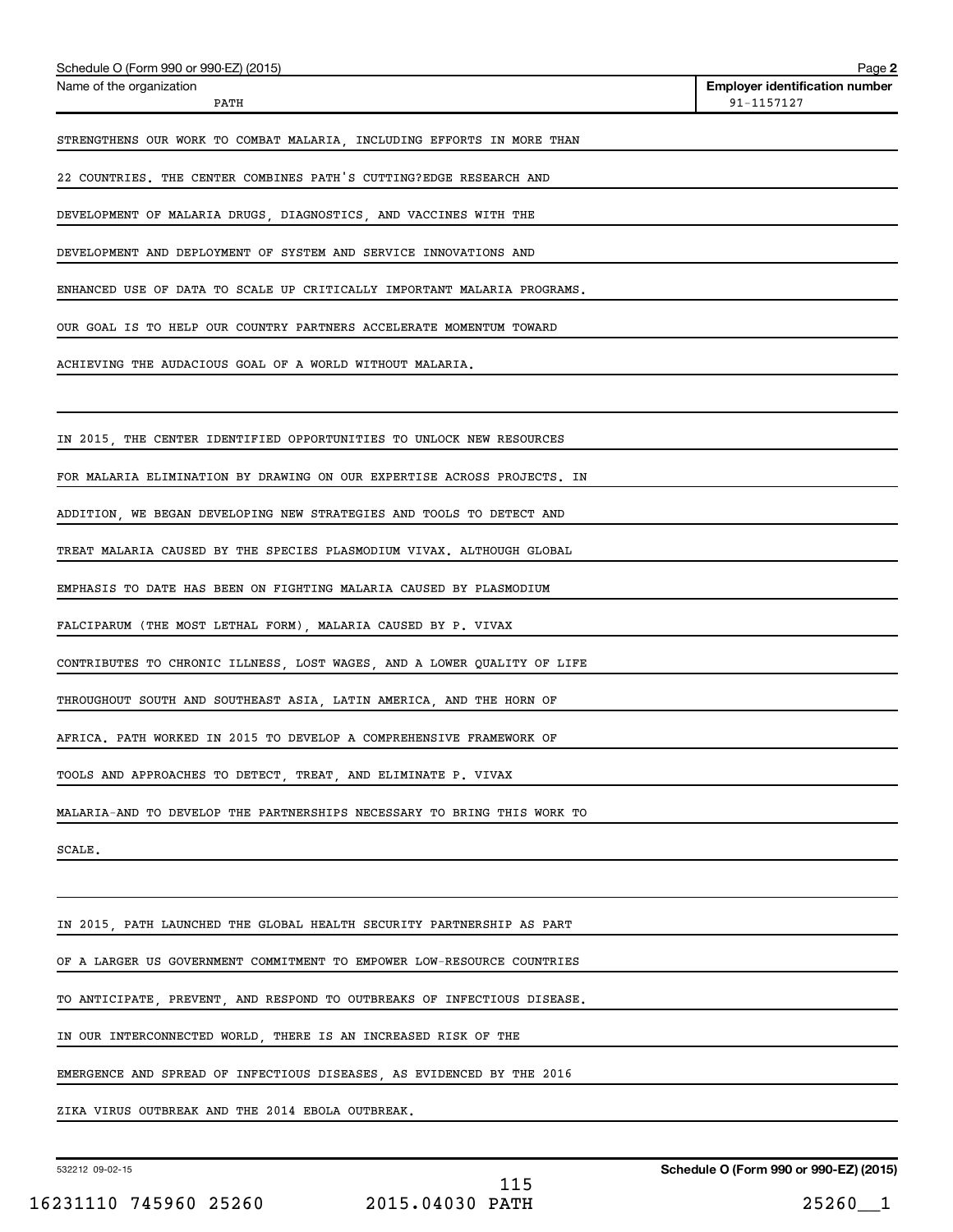| Schedule O (Form 990 or 990-EZ) (2015)                                     | Page 2                                              |
|----------------------------------------------------------------------------|-----------------------------------------------------|
| Name of the organization<br>PATH                                           | <b>Employer identification number</b><br>91-1157127 |
| WITH THE SUPPORT OF THE US CENTERS FOR DISEASE CONTROL AND PREVENTION,     |                                                     |
| PATH WORKED IN 2015 WITH NATIONAL LEADERS IN SENEGAL, TANZANIA, AND        |                                                     |
| VIETNAM TO STRENGTHEN THEIR PUBLIC HEALTH SYSTEMS AND BUILD THEIR          |                                                     |
| CAPACITY TO PREVENT, DETECT, AND RESPOND TO PUBLIC HEALTH EMERGENCIES.     |                                                     |
| AT THE SAME TIME, OUR GLOBAL HEALTH INNOVATION HUBS IN INDIA AND SOUTH     |                                                     |
| AFRICA CONTINUED TO SUPPORT THE "ECOSYSTEM" OF INVESTMENT, MENTORSHIP,     |                                                     |
| AND TECHNICAL ASSISTANCE THAT BRINGS GOOD IDEAS TO WIDESPREAD USE. THE     |                                                     |
| HUBS CONNECT LOCAL GOVERNMENTS, EDUCATIONAL INSTITUTIONS, AND PUBLIC-      |                                                     |
| AND PRIVATE-SECTOR STAKEHOLDERS TO BOLSTER LOCAL INNOVATORS WHEREVER       |                                                     |
| THEY NEED HELP-FROM PRODUCT DESIGN AND CLINICAL VALIDATION THROUGH         |                                                     |
| REGULATORY APPROVAL, COMMERCIALIZATION, AND MARKET DEVELOPMENT. THROUGH    |                                                     |
| THE HUBS, PATH IS INCREASING THE RATE AT WHICH HEALTH-RELATED TOOLS ARE    |                                                     |
| DEVELOPED, INTRODUCED, AND SCALED UP. IN 2015, WE ADVANCED SEVERAL         |                                                     |
| TECHNOLOGIES THROUGH THE HUBS AND EXPLORED WAYS TO EXPAND THE MODEL TO     |                                                     |
| ADDITIONAL COUNTRIES.                                                      |                                                     |
|                                                                            |                                                     |
| PATH ALSO ESTABLISHED A SPECIAL INITIATIVE ON NUTRITION INNOVATION         |                                                     |
| BECAUSE UNDERNUTRITION CONTRIBUTES TO AN ESTIMATED 3 MILLION CHILD         |                                                     |
| DEATHS EACH YEAR AND CURRENT NUTRITION INTERVENTIONS HAVE PROVEN           |                                                     |
| INADEQUATE. OUR SPECIAL INITIATIVE BUILDS ON OUR EXISTING NUTRITION        |                                                     |
| EFFORTS AND IDENTIFIES NEW OPPORTUNITIES AND PARTNERSHIPS IN NUTRITION     |                                                     |
| AND RELATED AREAS, SUCH AGRICULTURE; WATER, SANITATION, AND HYGIENE;       |                                                     |
| AND CLIMATE CHANGE TO SUSTAINABLY AND EFFECTIVELY ADDRES MALNUTRITION      |                                                     |
| NOW AND INTO THE FUTURE.                                                   |                                                     |
| EXPENSES $$10,245,424$ . INCL GRANTS OF $$3,688,865$ . REVENUE $$20,000$ . |                                                     |
| FORM 990, PART V, LINE 4B, LIST OF FOREIGN COUNTRIES:                      |                                                     |
| 532212 09-02-15                                                            | Schedule O (Form 990 or 990-EZ) (2015)              |

16231110 745960 25260 2015.04030 PATH 25260\_\_1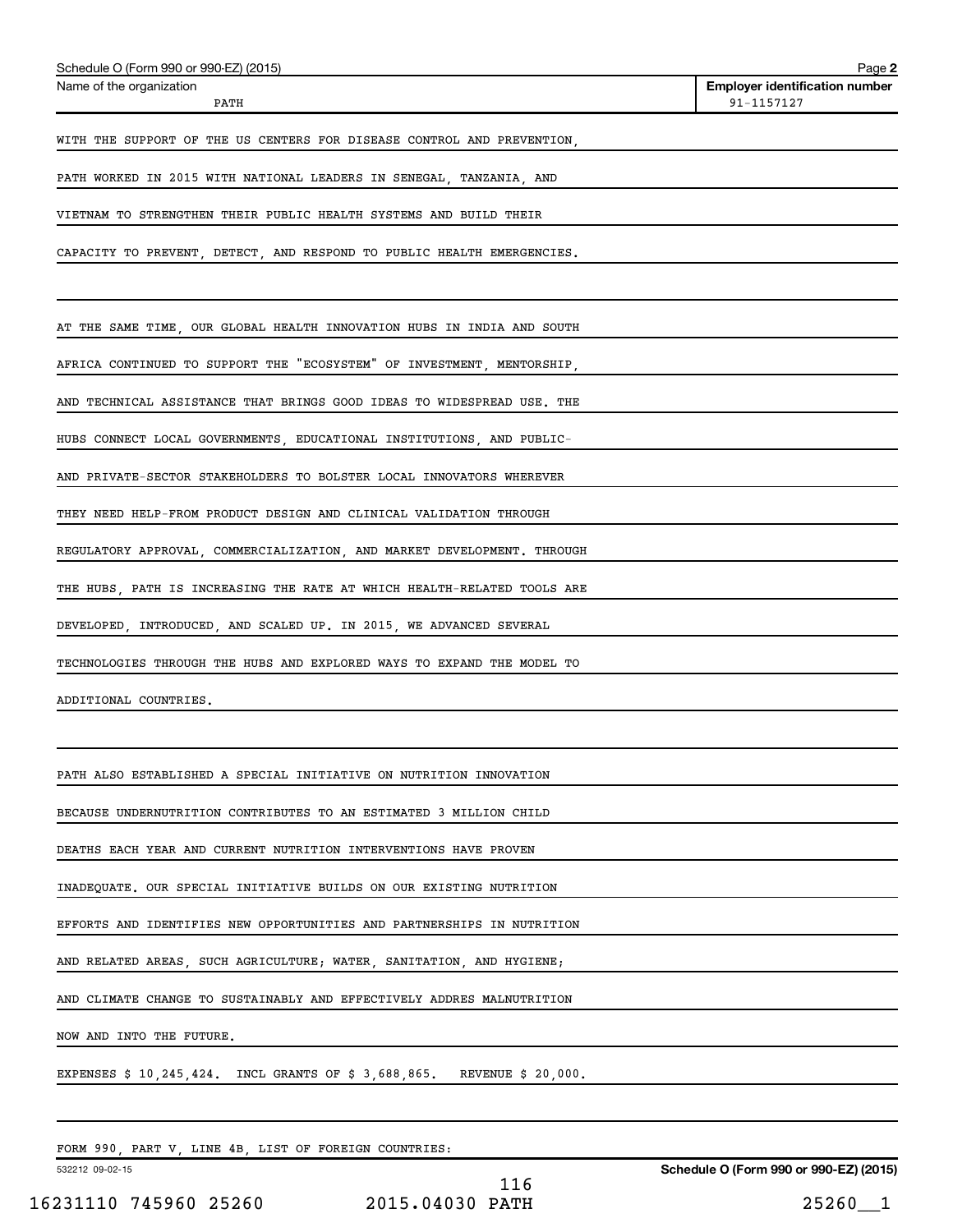| Schedule O (Form 990 or 990-EZ) (2015)                                                                         | Page 2                                              |
|----------------------------------------------------------------------------------------------------------------|-----------------------------------------------------|
| Name of the organization<br>PATH                                                                               | <b>Employer identification number</b><br>91-1157127 |
| BELGIUM, CAMBODIA, CHINA, CONGO, DEM REP, National Contract of China and Contract of Contract of China and Con |                                                     |
| ETHIOPIA, FRANCE, GHANA, INDIA, ANDIA, ANDIA, ANDIA, ANDIA, ANDIA, ANDIA, ANDIA, ANDIA, ANDIA, ANDIA, ANDIA, A |                                                     |
| KENYA, MALAWI, MOZAMBIQUE, OTHER COUNTRY, NARROLL AND CONSENSE AND CONTROLL AND THE RESERVE AND RESERVE AND RE |                                                     |
| PERU, SENEGAL, SOUTH AFRICA, SWITZERLAND,                                                                      |                                                     |
| TANZANIA, THAILAND, UGANDA, UNITED KINGDOM,                                                                    |                                                     |
| UKRAINE, VIETNAM, ZAMBIA                                                                                       |                                                     |
| FORM 990, PART VI, SECTION B, LINE 11:                                                                         |                                                     |
| THE FORM 990 WAS PREPARED BY AN OUTSIDE ACCOUNTING FIRM USING INFORMATION                                      |                                                     |
| PROVIDED BY PATH ACCOUNTING SERVICES STAFF. PATH SENIOR MANAGEMENT REVIEWED                                    |                                                     |
| THE DRAFT FORM. A COPY OF THE DRAFT WAS SENT TO THE BOARD OF DIRECTORS FOR                                     |                                                     |
| COMMENT. AFTER THE COMMENT PERIOD, THE CHIEF FINANCIAL OFFICER SIGNED THE                                      |                                                     |
| RETURN.                                                                                                        |                                                     |
| FORM 990, PART VI, SECTION B, LINE 12C:                                                                        |                                                     |
| PATH HAS POLICIES AND PROCEDURES TO ADDRESS CONFLICTS OF INTEREST. PATH                                        |                                                     |
| MANAGEMENT AND ALL STAFF ABOVE A DESIGNATED LEVEL IN THE ORGANIZATION MUST                                     |                                                     |
| COMPLETE A CONFLICT OF INTEREST DISCLOSURE FORM EACH YEAR. ALL FORMS ARE                                       |                                                     |
| REVIEWED AND KEPT ON FILE. A CONFLICT MANAGEMENT PLAN IS DEVELOPED FOR ANY                                     |                                                     |
| EMPLOYEE WITH A SIGNIFICANT ACTUAL OR PERCEIVED CONFLICT OF INTEREST.                                          |                                                     |
| PATH ALSO HAS A WELL-DEFINED PROCEDURE FOR IDENTIFYING AND REPORTING ACTUAL                                    |                                                     |
| AND POTENTIAL CONFLICTS OF INTEREST AMONG BOARD MEMBERS. NEW BOARD MEMBERS                                     |                                                     |
| ARE ASKED TO COMPLETE A CONFLICT OF INTEREST DISCLOSURE FORM WITHIN 30 DAYS                                    |                                                     |
| OF JOINING THE BOARD AND TO COMPLETE A NEW FORM ANNUALLY THEREAFTER. IN                                        |                                                     |
| ADDITION, MEMBERS ARE REMINDED TO REPORT ANY NEW ISSUES THAT ARISE OUTSIDE                                     |                                                     |
| OF THE ANNUAL DISCLOSURE PERIOD. THE DISCLOSURE FORMS ARE REVIEWED BY                                          |                                                     |
| PATH'S GENERAL COUNSEL, AND, IF ANY ACTUAL OR POTENTIAL CONFLICTS ARE                                          |                                                     |
| 532212 09-02-15<br>117                                                                                         | Schedule O (Form 990 or 990-EZ) (2015)              |
| 2015.04030 PATH<br>16231110 745960 25260                                                                       | $25260 - 1$                                         |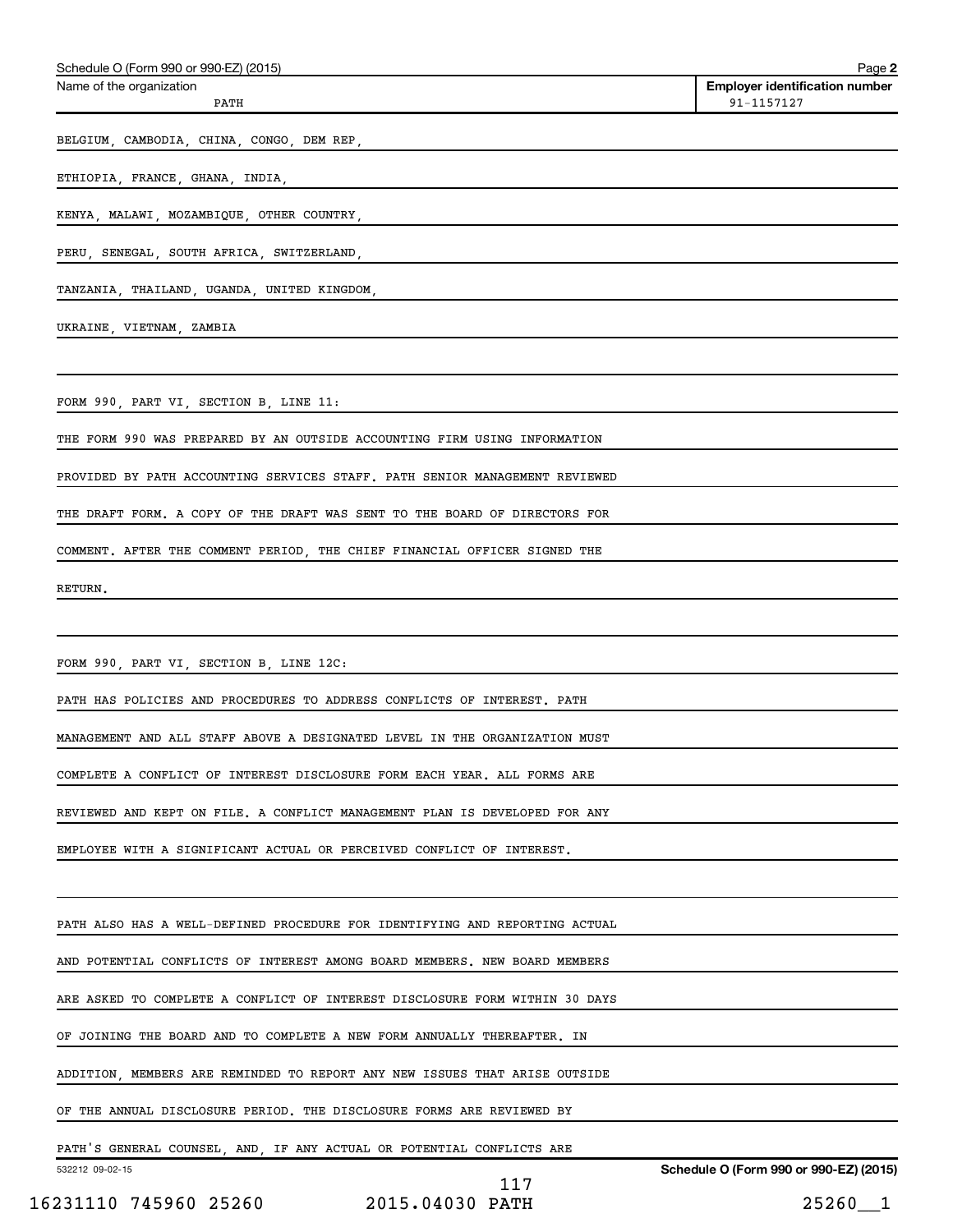| 16231110 745960 25260 2015.04030 PATH                                                                                                                    | $25260 - 1$                            |
|----------------------------------------------------------------------------------------------------------------------------------------------------------|----------------------------------------|
| THE BOARD APPROVED THE COMMITTEE'S RECOMMENDATION FOR THE PRESIDENT/CEO'S<br>532212 09-02-15<br>118                                                      | Schedule O (Form 990 or 990-EZ) (2015) |
| NUMBER OF DATA POINTS TO ASCERTAIN ITS REASONABLENESS AND APPROPRIATENESS.                                                                               |                                        |
| BENEFIT PACKAGE FOR THE PRESIDENT/CEO POSITION AND OBTAINED A SIGNIFICANT                                                                                |                                        |
| TEAM. ADDITIONALLY, MERCER REVIEWED THE PROPOSED TOTAL COMPENSATION AND                                                                                  |                                        |
| APPROVED THE COMPENSATION PACKAGES FOR THE VICE PRESIDENTS AND EXECUTIVE                                                                                 |                                        |
| THE BOARD'S EXECUTIVE COMPENSATION COMMITTEE REVIEWED THE MERCER REPORT AND                                                                              |                                        |
| SOURCES TO EVALUATE CURRENT AND PROPOSED BASE SALARIES FOR THESE POSITIONS.                                                                              |                                        |
| PRESIDENTS, AND EXECUTIVE TEAM MEMBERS. MERCER USED DATA FROM MULTIPLE                                                                                   |                                        |
| REVIEW CURRENT AND PROPOSED BASE SALARIES OF PATH'S PRESIDENT/CEO, VICE                                                                                  |                                        |
| MERCER (A COMPENSATION, BENEFITS, AND HUMAN RESOURCES CONSULTING FIRM) TO                                                                                |                                        |
| MEMBERS). THE LAST MAJOR REVIEW WAS COMPLETED IN 2014, WHEN PATH ENGAGED                                                                                 |                                        |
| PATH ROUTINELY USES THE SERVICES OF EXTERNAL FIRMS TO ASSESS AND BENCHMARK<br>EXECUTIVE COMPENSATION (PRESIDENT/CEO, VICE PRESIDENTS, AND EXECUTIVE TEAM |                                        |
|                                                                                                                                                          |                                        |
| MEETING.                                                                                                                                                 |                                        |
| APPROVED BY THE ENTIRE BOARD OF DIRECTORS EACH YEAR AT THE DECEMBER BOARD                                                                                |                                        |
| THE COMPENSATION AND BENEFITS FOR PATH'S PRESIDENT AND CEO ARE REVIEWED AND                                                                              |                                        |
|                                                                                                                                                          |                                        |
| ON COMPENSATION DECISIONS FOR EXECUTIVE POSITIONS.                                                                                                       |                                        |
| BENEFITS FOR EXECUTIVE EMPLOYEE POSITIONS AND PROVIDES GUIDANCE TO THE CEO                                                                               |                                        |
| THE BOARD'S EXECUTIVE COMPENSATION COMMITTEE ANNUALLY REVIEWS SALARY AND                                                                                 |                                        |
| FORM 990, PART VI, SECTION B, LINE 15:                                                                                                                   |                                        |
|                                                                                                                                                          |                                        |
| NEXT REGULARLY SCHEDULED BOARD MEETING.                                                                                                                  |                                        |
| WITH THE BOARD MEMBER, AND THE ENTIRE BOARD OF DIRECTORS IS INFORMED AT THE                                                                              |                                        |
| PROPERLY MANAGE ANY CONFLICTS. A FORMAL MANAGEMENT PLAN IS THEN AGREED UPON                                                                              |                                        |
| GOVERNANCE COMMITTEE AND THE CHAIR OF THE BOARD FOR A MANAGEMENT PLAN TO                                                                                 |                                        |
| IDENTIFIED, GENERAL COUNSEL MAKES A RECOMMENDATION TO THE CHAIR OF THE                                                                                   |                                        |

PATH 91-1157127

Schedule O (Form 990 or 990-EZ) (2015)

Name of the organization

**2**

**Employer identification number**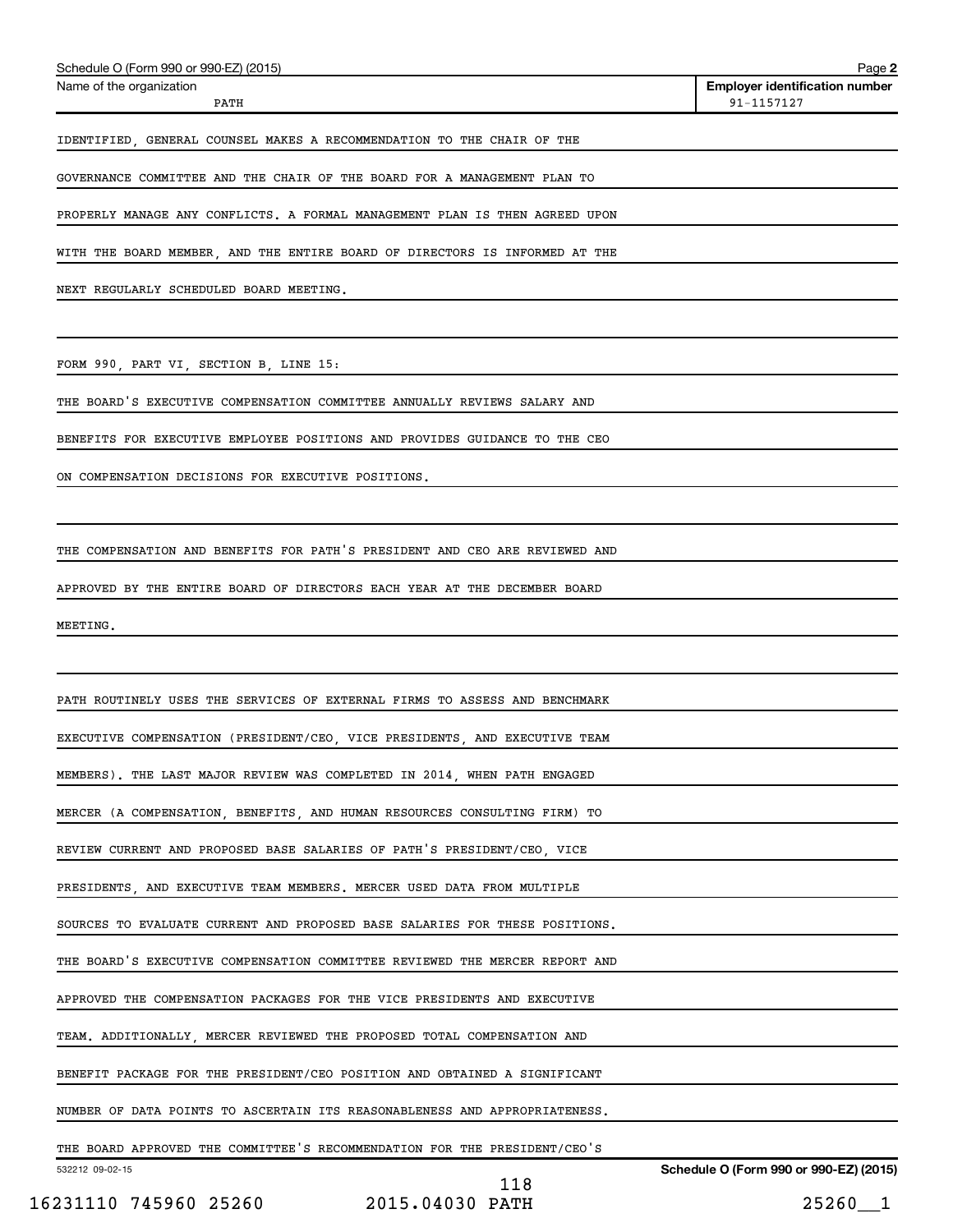| Schedule O (Form 990 or 990-EZ) (2015) | Page |
|----------------------------------------|------|
|----------------------------------------|------|

Name of the organization

**2 Employer identification number** PATH 91-1157127

TOTAL COMPENSATION PACKAGE.

FORM 990, PART VI, LINE 17, LIST OF STATES RECEIVING COPY OF FORM 990:

AL,AR,CA,CT,FL,IL,KS,KY,MA,MD,MI,MN,MS,NC,NH,NJ,NM,NY,OK,OR,PA,RI,SC,TN,UT

VA,WI,WV

FORM 990, PART VI, SECTION C, LINE 19:

PATH GOVERNING DOCUMENTS, CONFLICT OF INTEREST POLICY, AND FINANCIAL

STATEMENTS ARE AVAILABLE TO THE PUBLIC UPON REQUEST; MOST DOCUMENTS ARE

ALSO AVAILABLE ONLINE.

FORM 990, PART XI, LINE 9, CHANGES IN NET ASSETS:

FROM TIME TO TIME, UNSPENT AWARD FUNDS (OR UNUSED OBLIGATIONS) MAY BE

RETURNED TO A FUNDER FOR A VARIETY OF REASONS INCLUDING, BUT NOT LIMITED

TO, EARLY TERMINATION OF A PROJECT BY A FUNDER, OR A REDUCTION IN FUNDS

REQUIRED TO ACCOMPLISH A PROJECT'S SCOPE OF WORK. -13,166,922.

TOTAL TO FORM 990, PART XI, LINE 9 -13,166,922.

532212 09-02-15

119

**Schedule O (Form 990 or 990-EZ) (2015)**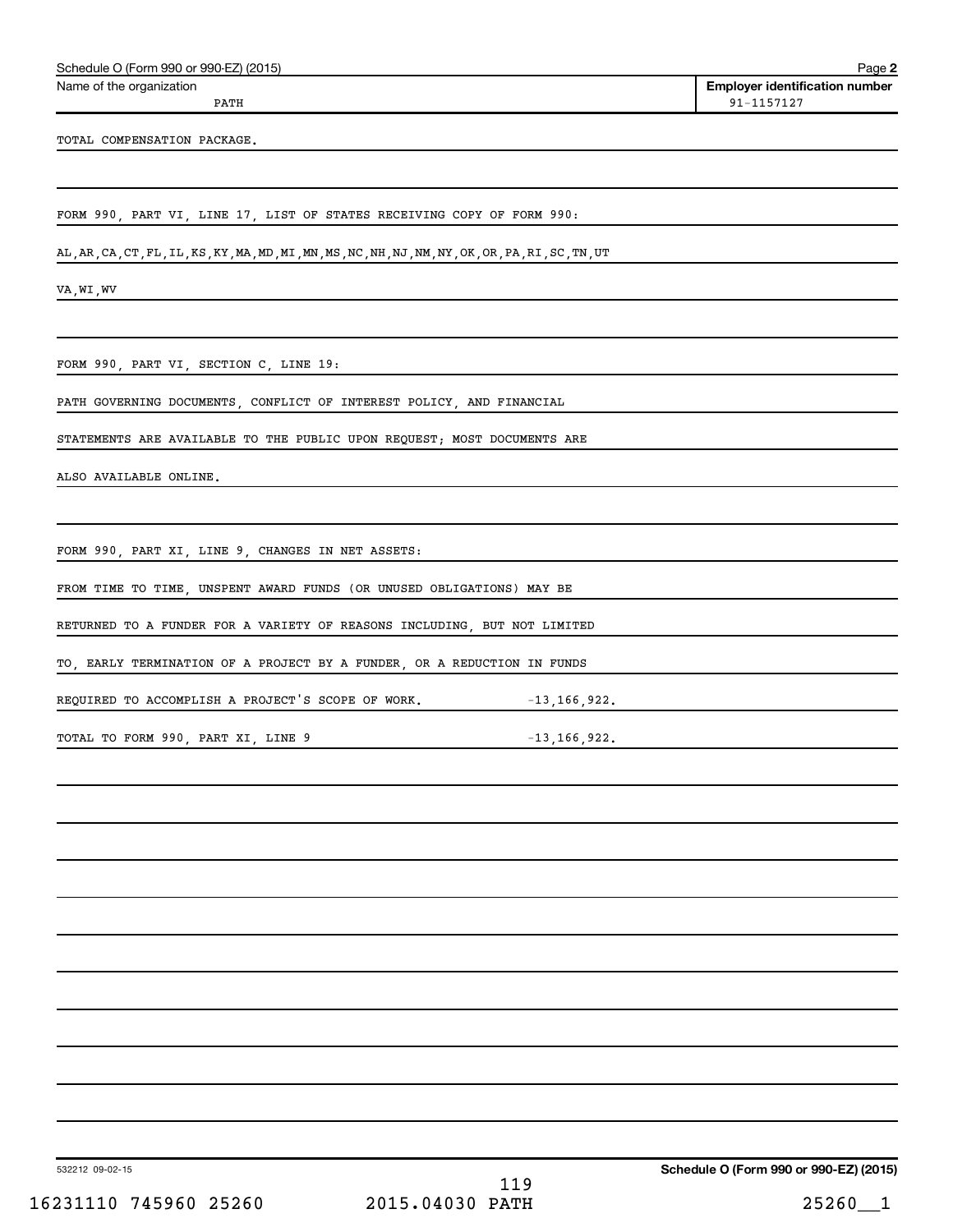| <b>SCHEDULE R</b><br>(Form 990)<br>Department of the Treasury<br>Internal Revenue Service                                                                | <b>Related Organizations and Unrelated Partnerships</b><br>Complete if the organization answered "Yes" on Form 990, Part IV, line 33, 34, 35b, 36, or 37.<br>Attach to Form 990.<br>Information about Schedule R (Form 990) and its instructions is at www.irs.gov/form990. |                         |                                 |                     |                             |                                | OMB No. 1545-0047<br>2015<br><b>Open to Public</b><br><b>Inspection</b> |
|----------------------------------------------------------------------------------------------------------------------------------------------------------|-----------------------------------------------------------------------------------------------------------------------------------------------------------------------------------------------------------------------------------------------------------------------------|-------------------------|---------------------------------|---------------------|-----------------------------|--------------------------------|-------------------------------------------------------------------------|
| Name of the organization                                                                                                                                 |                                                                                                                                                                                                                                                                             |                         |                                 |                     |                             | Emplover identification number |                                                                         |
| 91-1157127<br>PATH<br>Part I<br><b>Identification of Disregarded Entities</b> Complete if the organization answered "Yes" on Form 990, Part IV, line 33. |                                                                                                                                                                                                                                                                             |                         |                                 |                     |                             |                                |                                                                         |
|                                                                                                                                                          | (a)<br>Name, address, and EIN (if applicable)                                                                                                                                                                                                                               | (b)<br>Primary activity | (c)<br>Legal domicile (state or | (d)<br>Total income | (e)<br>  End-of-year assets |                                | (f)<br>Direct controlling                                               |

foreign country)

| organizations during the tax year.<br>(a)<br>Name, address, and EIN<br>of related organization | (b)<br>Primary activity        | (c)<br>Legal domicile (state or<br>foreign country) | (d)<br>Exempt Code<br>section | (e)<br>Public charity<br>status (if section | (f)<br>Direct controlling<br>entity | $(g)$<br>Section 512(b)(13)<br>controlled<br>entity? |    |
|------------------------------------------------------------------------------------------------|--------------------------------|-----------------------------------------------------|-------------------------------|---------------------------------------------|-------------------------------------|------------------------------------------------------|----|
|                                                                                                |                                |                                                     |                               | 501(c)(3)                                   |                                     | Yes                                                  | No |
| PATH VACCINE SOLUTIONS - 83-0431851                                                            | ADVANCE DEVELOPMENT OF         |                                                     |                               |                                             |                                     |                                                      |    |
| 2201 WESTLAKE AVENUE                                                                           | <b>WACCINES TO IMPROVE THE</b> |                                                     |                               |                                             |                                     |                                                      |    |
| SEATTLE, WA 98109                                                                              | HEALTH OF CHILDREN             | WASHINGTON                                          | 501(C)(3)                     | LINE 11A                                    | PATH                                | x                                                    |    |
| PATH DRUG SOLUTIONS - 94-3384500                                                               | DEVELOPMENT & DISTRIBUTION     |                                                     |                               |                                             |                                     |                                                      |    |
| 280 UTAH AVENUE, SUITE 250                                                                     | OF SAFE, EFFECTIVE, AND        |                                                     |                               |                                             |                                     |                                                      |    |
| SAN FRANCISCO, CA 94080                                                                        | AFFORDABLE MEDICINES           | CALIFORNIA                                          | 501(C)(3)                     | LINE 11A                                    | PATH                                | x                                                    |    |
| FOUNDATION FOR APPROPRIATE TECHNOLOGIES IN                                                     |                                |                                                     |                               |                                             |                                     |                                                      |    |
| HEALTH - SWITZERLAND, 207 ROUTE DE FERNEY                                                      | EDUCATIONAL AND SCIENTIFIC     |                                                     |                               |                                             |                                     |                                                      |    |
| 1218 LE GRAND-SACONNEX, GENEVA, SWITZERLAND                                                    | PROMOTION OF HEALTH            | <b>SWITZERLAND</b>                                  | 501(C)(3)                     |                                             | PATH                                | x                                                    |    |
|                                                                                                |                                |                                                     |                               |                                             |                                     |                                                      |    |
|                                                                                                |                                |                                                     |                               |                                             |                                     |                                                      |    |

of disregarded entity

entity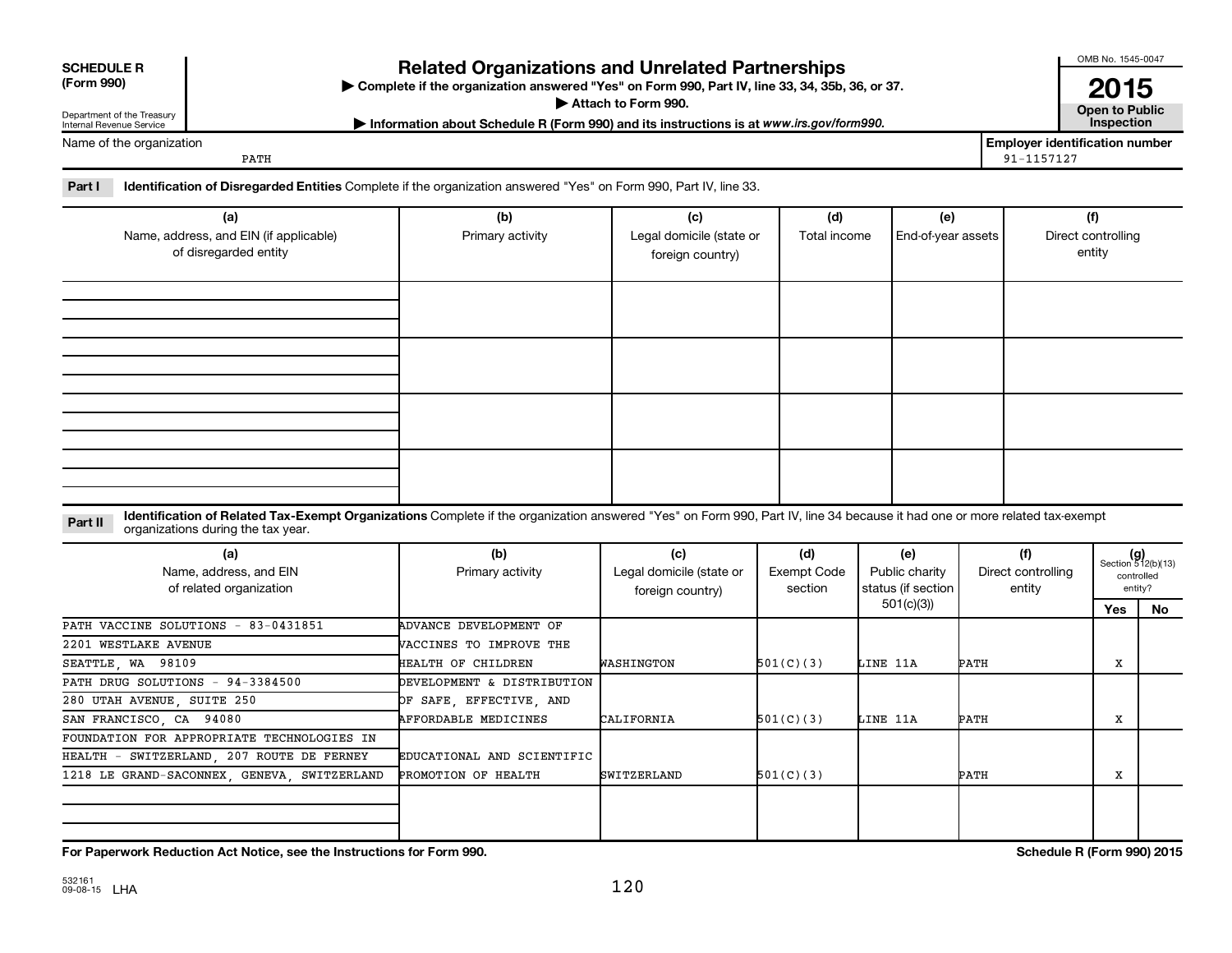**Yes No Yes No** K-1 (Form 1065)

assets

## Disproportionate allocations? Legal domicile (state or General or Percentage managing partner? Part III Identification of Related Organizations Taxable as a Partnership Complete if the organization answered "Yes" on Form 990, Part IV, line 34 because it had one or more related<br>Read to the organizations tracted as a **(a) (b) (c) (d) (e) (f) (g) (h) (i) (j) (k)** Predominant income (related, unrelated, excluded from tax under sections 512-514) organizations treated as a partnership during the tax year. Name, address, and EIN of related organization Primary activity  $\left| \begin{array}{c} \text{Legal} \\ \text{domisib} \end{array} \right|$  Direct controlling entity Share of total income Share of end-of-year Code V-UBI amount in box 20 of Schedule ownership

foreign country)

| <b>Part IV</b> | <b>Identification of Related Organizations Taxable as a Corporation or Trust</b> Complete if the organization answered "Yes" on Form 990. Part IV. line 34 because it had one or more related<br>organizations treated as a corporation or trust during the tax year. |  |  |  |  |  |  |
|----------------|-----------------------------------------------------------------------------------------------------------------------------------------------------------------------------------------------------------------------------------------------------------------------|--|--|--|--|--|--|

| (a)                                               | (b)              | (c)                                    | (d)                          | (e)                                             | (f)                      | (g)                               | (h)                       | $\begin{array}{c} \textbf{(i)}\\ \text{Section}\\ 512 \text{(b)} \text{(13)}\\ \text{controlled} \\ \text{entity?} \end{array}$ |          |
|---------------------------------------------------|------------------|----------------------------------------|------------------------------|-------------------------------------------------|--------------------------|-----------------------------------|---------------------------|---------------------------------------------------------------------------------------------------------------------------------|----------|
| Name, address, and EIN<br>of related organization | Primary activity | Legal domicile<br>(state or<br>foreign | Direct controlling<br>entity | Type of entity<br>(C corp, S corp,<br>or trust) | Share of total<br>income | Share of<br>end-of-year<br>assets | Percentage<br>  ownership |                                                                                                                                 |          |
|                                                   |                  |                                        |                              |                                                 |                          |                                   |                           |                                                                                                                                 |          |
|                                                   |                  | country)                               |                              |                                                 |                          |                                   |                           |                                                                                                                                 | Yes   No |
|                                                   |                  |                                        |                              |                                                 |                          |                                   |                           |                                                                                                                                 |          |
|                                                   |                  |                                        |                              |                                                 |                          |                                   |                           |                                                                                                                                 |          |
|                                                   |                  |                                        |                              |                                                 |                          |                                   |                           |                                                                                                                                 |          |
|                                                   |                  |                                        |                              |                                                 |                          |                                   |                           |                                                                                                                                 |          |
|                                                   |                  |                                        |                              |                                                 |                          |                                   |                           |                                                                                                                                 |          |
|                                                   |                  |                                        |                              |                                                 |                          |                                   |                           |                                                                                                                                 |          |
|                                                   |                  |                                        |                              |                                                 |                          |                                   |                           |                                                                                                                                 |          |
|                                                   |                  |                                        |                              |                                                 |                          |                                   |                           |                                                                                                                                 |          |
|                                                   |                  |                                        |                              |                                                 |                          |                                   |                           |                                                                                                                                 |          |
|                                                   |                  |                                        |                              |                                                 |                          |                                   |                           |                                                                                                                                 |          |
|                                                   |                  |                                        |                              |                                                 |                          |                                   |                           |                                                                                                                                 |          |
|                                                   |                  |                                        |                              |                                                 |                          |                                   |                           |                                                                                                                                 |          |
|                                                   |                  |                                        |                              |                                                 |                          |                                   |                           |                                                                                                                                 |          |
|                                                   |                  |                                        |                              |                                                 |                          |                                   |                           |                                                                                                                                 |          |
|                                                   |                  |                                        |                              |                                                 |                          |                                   |                           |                                                                                                                                 |          |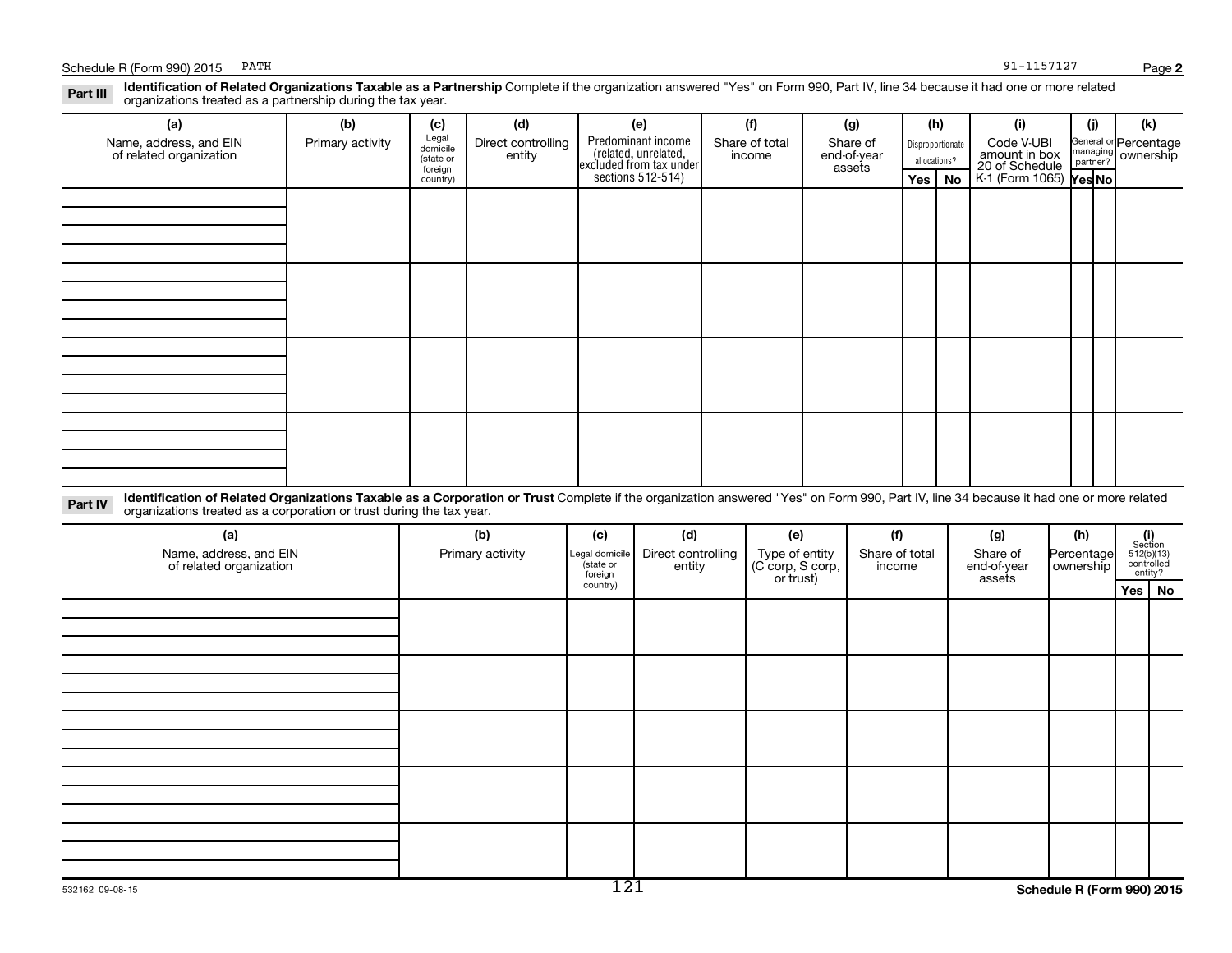$\overline{\phantom{0}}$ 

Part V Transactions With Related Organizations Complete if the organization answered "Yes" on Form 990, Part IV, line 34, 35b, or 36.

| Note. Complete line 1 if any entity is listed in Parts II, III, or IV of this schedule. |                                                                                                                                                                                                                                |                |   |   |  |  |  |
|-----------------------------------------------------------------------------------------|--------------------------------------------------------------------------------------------------------------------------------------------------------------------------------------------------------------------------------|----------------|---|---|--|--|--|
|                                                                                         | During the tax year, did the organization engage in any of the following transactions with one or more related organizations listed in Parts II-IV?                                                                            |                |   |   |  |  |  |
|                                                                                         |                                                                                                                                                                                                                                | 1a             |   | X |  |  |  |
|                                                                                         |                                                                                                                                                                                                                                | 1 <sub>b</sub> | X |   |  |  |  |
|                                                                                         |                                                                                                                                                                                                                                | 1 <sub>c</sub> | x |   |  |  |  |
|                                                                                         | d Loans or loan guarantees to or for related organization(s) www.communities.com/www.communities.com/www.communities.com/www.communities.com/www.communities.com/www.communities.com/www.communities.com/www.communities.com/w | 1 <sub>d</sub> |   | X |  |  |  |
|                                                                                         | e Loans or loan guarantees by related organization(s) material contents and content to content the content of the content of the content of the content of the content of the content of the content of the content of the con | 1e             |   | X |  |  |  |
|                                                                                         |                                                                                                                                                                                                                                |                |   |   |  |  |  |
|                                                                                         | f Dividends from related organization(s) machinesis and contract the contract of the contract of the contract of the contract of the contract of the contract of the contract of the contract of the contract of the contract  | 1f             |   | X |  |  |  |
|                                                                                         |                                                                                                                                                                                                                                | 1 <sub>q</sub> |   | X |  |  |  |
|                                                                                         | h Purchase of assets from related organization(s) manufactured and content to content the content of assets from related organization(s)                                                                                       | 1 <sub>h</sub> |   | Х |  |  |  |
|                                                                                         | Exchange of assets with related organization(s) www.assettion.com/www.assettion.com/www.assettion.com/www.assettion.com/www.assettion.com/www.assettion.com/www.assettion.com/www.assettion.com/www.assettion.com/www.assettio | 1i             |   | x |  |  |  |
|                                                                                         |                                                                                                                                                                                                                                | 1j             |   | x |  |  |  |
|                                                                                         |                                                                                                                                                                                                                                |                |   |   |  |  |  |
|                                                                                         |                                                                                                                                                                                                                                | 1k             |   | Х |  |  |  |
|                                                                                         |                                                                                                                                                                                                                                | 11             |   | X |  |  |  |
|                                                                                         |                                                                                                                                                                                                                                | 1 <sub>m</sub> |   | X |  |  |  |
|                                                                                         | n Sharing of facilities, equipment, mailing lists, or other assets with related organization(s) marroretical material contents and content and content of facilities, equipment, mailing lists, or other assets with related o | 1n             |   | X |  |  |  |
|                                                                                         | o Sharing of paid employees with related organization(s) manufactured content to the content of the content of the content of the content of the content of the content of the content of the content of the content of the co | 10             |   | X |  |  |  |
|                                                                                         |                                                                                                                                                                                                                                |                |   |   |  |  |  |
|                                                                                         |                                                                                                                                                                                                                                | 1p             |   | х |  |  |  |
|                                                                                         |                                                                                                                                                                                                                                | 1q             |   | X |  |  |  |
|                                                                                         |                                                                                                                                                                                                                                |                |   |   |  |  |  |
|                                                                                         |                                                                                                                                                                                                                                | 1r             |   | X |  |  |  |
|                                                                                         |                                                                                                                                                                                                                                | 1s             |   | X |  |  |  |
|                                                                                         | 2 If the answer to any of the above is "Yes," see the instructions for information on who must complete this line, including covered relationships and transaction thresholds.                                                 |                |   |   |  |  |  |

| (a)<br>Name of related organization                                 | (b)<br>Transaction<br>type (a-s) | (c)<br>Amount involved | (d)<br>Method of determining amount involved |
|---------------------------------------------------------------------|----------------------------------|------------------------|----------------------------------------------|
| (1) PATH VACCINE SOLUTIONS                                          | C                                | 14, 137, 772. FMV      |                                              |
| (2) PATH VACCINE SOLUTIONS                                          | в                                | 84,282.FMV             |                                              |
| (3) PATH DRUG SOLUTIONS                                             |                                  | 3,835,141.FMV          |                                              |
| (4) PATH DRUG SOLUTIONS                                             | в                                | 816,360.FMV            |                                              |
| (5) FOUNDATION FOR APPROPRIATE TECHNOLOGIES IN HEALTH - SWITZERLAND | c                                | 2,046,536.FMV          |                                              |
| (6) FOUNDATION FOR APPROPRIATE TECHNOLOGIES IN HEALTH - SWITZERLAND | в                                | 5,671,495.FMV          |                                              |
| 532163 09-08-15                                                     | 122                              |                        | Schedule R (Form 990) 2015                   |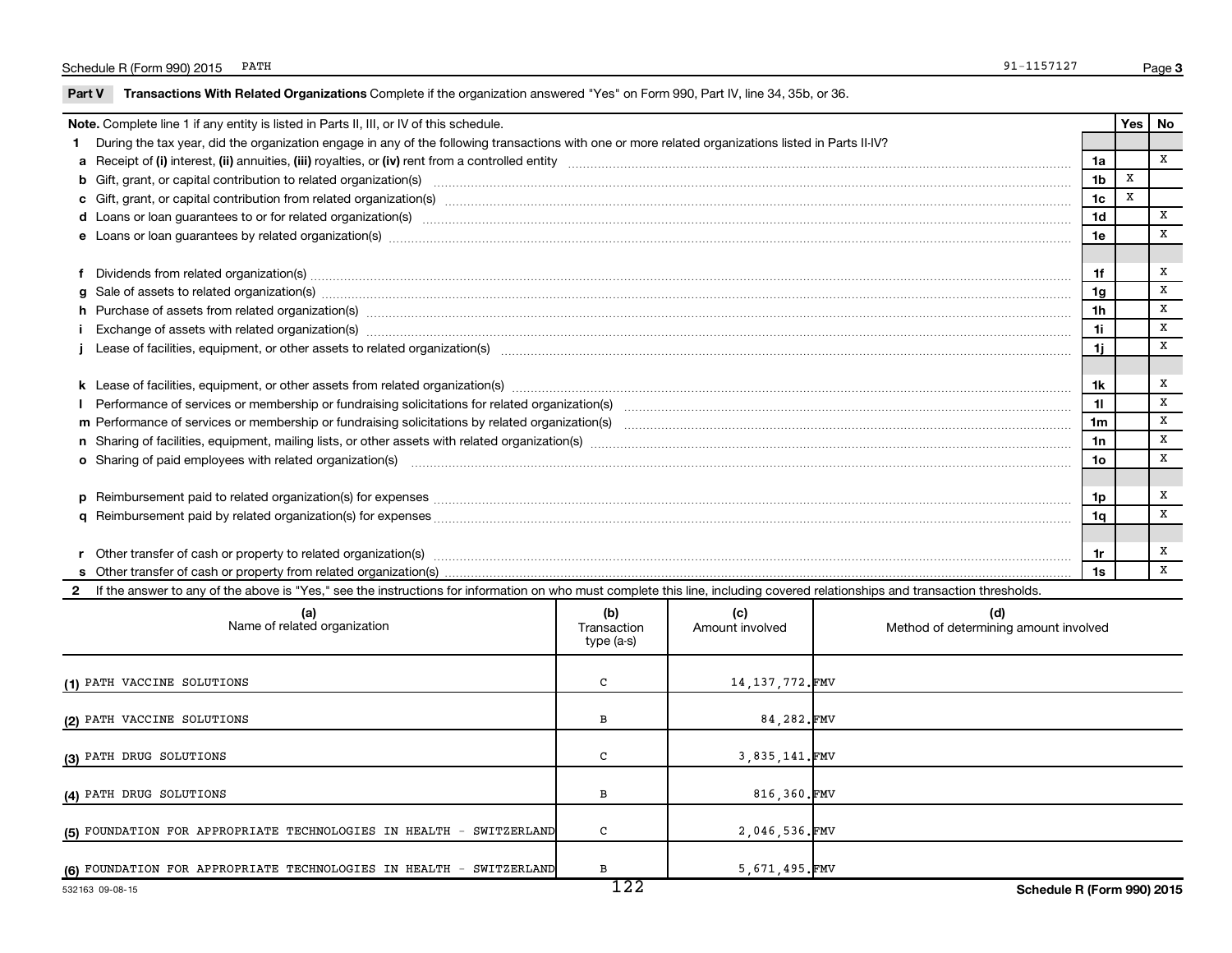## Schedule R (Form 990) 2015 PATH 91-1157127

Part VI Unrelated Organizations Taxable as a Partnership Complete if the organization answered "Yes" on Form 990, Part IV, line 37.

Provide the following information for each entity taxed as a partnership through which the organization conducted more than five percent of its activities (measured by total assets or gross revenue) that was not a related organization. See instructions regarding exclusion for certain investment partnerships.

| hat mad not a rolated organization. Occ includedly regarding excludion for coltain invectment partnerompe.<br>(a) | (b)              | (c)               | (d)                                                                                        |                                                            |  | (f)      | (g)         |                                  | (h) | (i)                                                                                 | (i)    | (k) |  |
|-------------------------------------------------------------------------------------------------------------------|------------------|-------------------|--------------------------------------------------------------------------------------------|------------------------------------------------------------|--|----------|-------------|----------------------------------|-----|-------------------------------------------------------------------------------------|--------|-----|--|
| Name, address, and EIN                                                                                            | Primary activity | Legal domicile    |                                                                                            | $(e)$<br>Are all<br>partners sec.<br>$501(c)(3)$<br>orgs.? |  | Share of | Share of    |                                  |     |                                                                                     |        |     |  |
| of entity                                                                                                         |                  | (state or foreign | Predominant income<br>(related, unrelated,<br>excluded from tax under<br>sections 512-514) |                                                            |  | total    | end-of-year | Disproportionate<br>allocations? |     | Code V-UBI<br>amount in box 20 managing<br>of Schedule K-1<br>(Form 1065)<br>ves No |        |     |  |
|                                                                                                                   |                  | country)          |                                                                                            | Yes No                                                     |  | income   | assets      | Yes No                           |     |                                                                                     | Yes NO |     |  |
|                                                                                                                   |                  |                   |                                                                                            |                                                            |  |          |             |                                  |     |                                                                                     |        |     |  |
|                                                                                                                   |                  |                   |                                                                                            |                                                            |  |          |             |                                  |     |                                                                                     |        |     |  |
|                                                                                                                   |                  |                   |                                                                                            |                                                            |  |          |             |                                  |     |                                                                                     |        |     |  |
|                                                                                                                   |                  |                   |                                                                                            |                                                            |  |          |             |                                  |     |                                                                                     |        |     |  |
|                                                                                                                   |                  |                   |                                                                                            |                                                            |  |          |             |                                  |     |                                                                                     |        |     |  |
|                                                                                                                   |                  |                   |                                                                                            |                                                            |  |          |             |                                  |     |                                                                                     |        |     |  |
|                                                                                                                   |                  |                   |                                                                                            |                                                            |  |          |             |                                  |     |                                                                                     |        |     |  |
|                                                                                                                   |                  |                   |                                                                                            |                                                            |  |          |             |                                  |     |                                                                                     |        |     |  |
|                                                                                                                   |                  |                   |                                                                                            |                                                            |  |          |             |                                  |     |                                                                                     |        |     |  |
|                                                                                                                   |                  |                   |                                                                                            |                                                            |  |          |             |                                  |     |                                                                                     |        |     |  |
|                                                                                                                   |                  |                   |                                                                                            |                                                            |  |          |             |                                  |     |                                                                                     |        |     |  |
|                                                                                                                   |                  |                   |                                                                                            |                                                            |  |          |             |                                  |     |                                                                                     |        |     |  |
|                                                                                                                   |                  |                   |                                                                                            |                                                            |  |          |             |                                  |     |                                                                                     |        |     |  |
|                                                                                                                   |                  |                   |                                                                                            |                                                            |  |          |             |                                  |     |                                                                                     |        |     |  |
|                                                                                                                   |                  |                   |                                                                                            |                                                            |  |          |             |                                  |     |                                                                                     |        |     |  |
|                                                                                                                   |                  |                   |                                                                                            |                                                            |  |          |             |                                  |     |                                                                                     |        |     |  |
|                                                                                                                   |                  |                   |                                                                                            |                                                            |  |          |             |                                  |     |                                                                                     |        |     |  |
|                                                                                                                   |                  |                   |                                                                                            |                                                            |  |          |             |                                  |     |                                                                                     |        |     |  |
|                                                                                                                   |                  |                   |                                                                                            |                                                            |  |          |             |                                  |     |                                                                                     |        |     |  |
|                                                                                                                   |                  |                   |                                                                                            |                                                            |  |          |             |                                  |     |                                                                                     |        |     |  |
|                                                                                                                   |                  |                   |                                                                                            |                                                            |  |          |             |                                  |     |                                                                                     |        |     |  |
|                                                                                                                   |                  |                   |                                                                                            |                                                            |  |          |             |                                  |     |                                                                                     |        |     |  |
|                                                                                                                   |                  |                   |                                                                                            |                                                            |  |          |             |                                  |     |                                                                                     |        |     |  |
|                                                                                                                   |                  |                   |                                                                                            |                                                            |  |          |             |                                  |     |                                                                                     |        |     |  |
|                                                                                                                   |                  |                   |                                                                                            |                                                            |  |          |             |                                  |     |                                                                                     |        |     |  |
|                                                                                                                   |                  |                   |                                                                                            |                                                            |  |          |             |                                  |     |                                                                                     |        |     |  |
|                                                                                                                   |                  |                   |                                                                                            |                                                            |  |          |             |                                  |     |                                                                                     |        |     |  |
|                                                                                                                   |                  |                   |                                                                                            |                                                            |  |          |             |                                  |     |                                                                                     |        |     |  |
|                                                                                                                   |                  |                   |                                                                                            |                                                            |  |          |             |                                  |     |                                                                                     |        |     |  |
|                                                                                                                   |                  |                   |                                                                                            |                                                            |  |          |             |                                  |     |                                                                                     |        |     |  |
|                                                                                                                   |                  |                   |                                                                                            |                                                            |  |          |             |                                  |     |                                                                                     |        |     |  |
|                                                                                                                   |                  |                   |                                                                                            |                                                            |  |          |             |                                  |     |                                                                                     |        |     |  |
|                                                                                                                   |                  |                   |                                                                                            |                                                            |  |          |             |                                  |     |                                                                                     |        |     |  |
|                                                                                                                   |                  |                   |                                                                                            |                                                            |  |          |             |                                  |     |                                                                                     |        |     |  |
|                                                                                                                   |                  |                   |                                                                                            |                                                            |  |          |             |                                  |     |                                                                                     |        |     |  |

**Schedule R (Form 990) 2015**